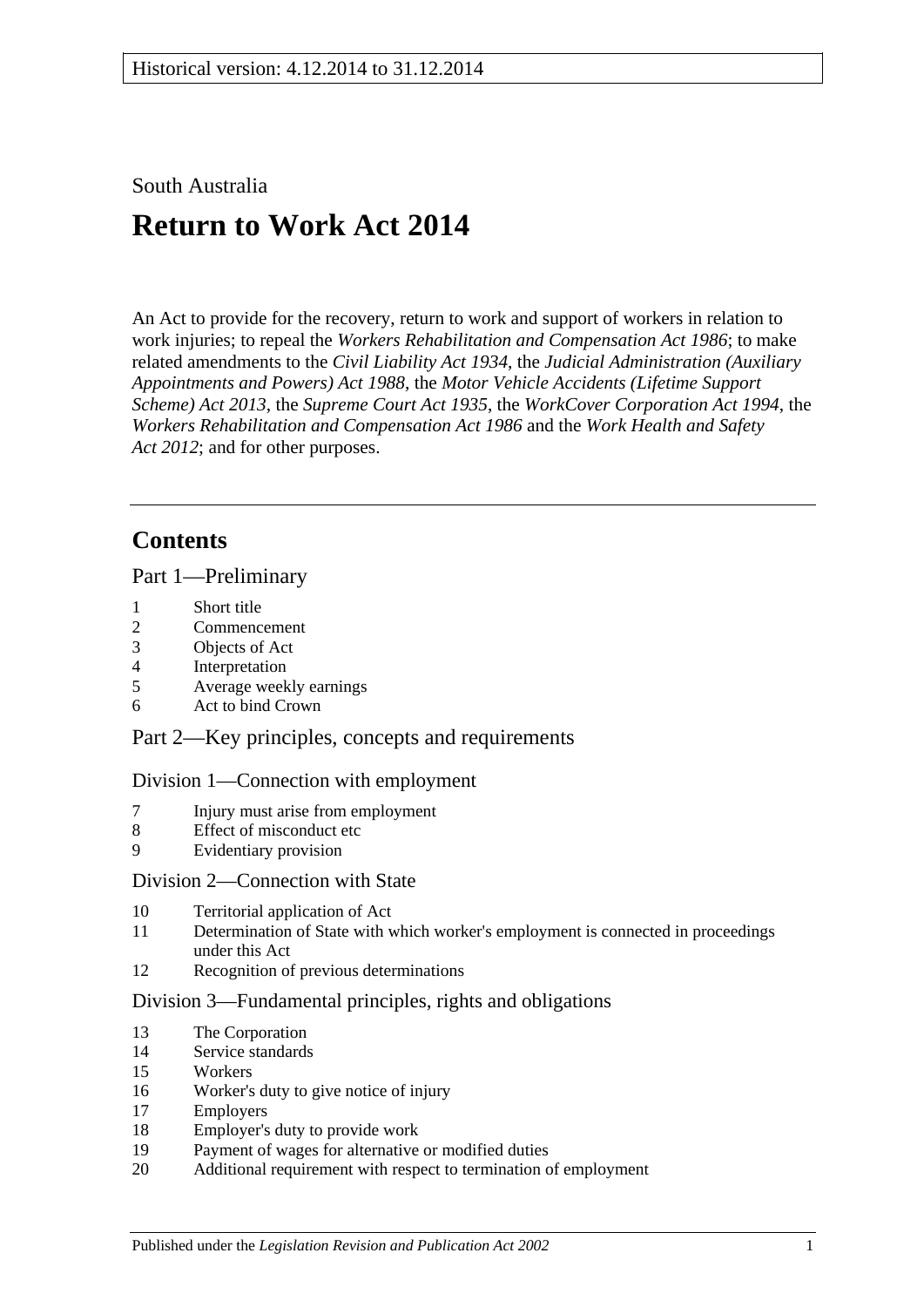### Division [4—Seriously injured workers](#page-35-2)

[Seriously injured workers](#page-35-3)

#### Division [5—Assessment of permanent impairment](#page-36-0)

[Assessment of permanent impairment](#page-36-1)

## Part [3—Early intervention, recovery and return to work](#page-39-0)

- [Object](#page-39-1)
- [Early intervention, recovery and return to work services](#page-39-2)
- [Recovery/return to work plans](#page-40-0)
- [Return to work co-ordinators](#page-42-0)
- [Standards and facilities established by Corporation](#page-43-0)
- [Rates for provision of services](#page-43-1)
- [Related initiatives](#page-44-0)

# Part [4—Financial benefits](#page-44-1)

#### Division [1—Claims](#page-44-2)

- [Claims](#page-44-3)
- [Determination of claim](#page-45-0)
- [Payment of interim benefits](#page-47-0)

#### Division [2—Medical expenses etc](#page-47-1)

- [Medical expenses](#page-47-2)
- [Transportation for initial treatment](#page-50-0)
- Division [3—Property damage](#page-51-0)
- [Property damage](#page-51-1)
- Division [4—Income support](#page-51-2)

Subdivision [1—Preliminary](#page-51-3)

- [Capacity to perform work](#page-51-4)
- [Prescribed benefits](#page-52-0)
- [Prescribed allowances](#page-52-1)

#### Subdivision [2—Entitlement to weekly payments](#page-52-2)

- [Weekly payments over designated periods for workers other than seriously injured](#page-52-3)  [workers](#page-52-3)
- [Supplementary income support for incapacity resulting from surgery](#page-53-0)
- [Weekly payments for seriously injured workers](#page-53-1)
- [Federal minimum wage safety net](#page-54-0)
- [Return to work obligations of worker](#page-55-0)
- [Termination of weekly payments on retiring age](#page-55-1)

Subdivision [3—Adjustment of weekly payments](#page-56-0)

- [Adjustments due to change from original arrangements](#page-56-1)
- [Review of weekly payments](#page-57-0)
- [Economic adjustments to weekly payments for seriously injured workers](#page-57-1)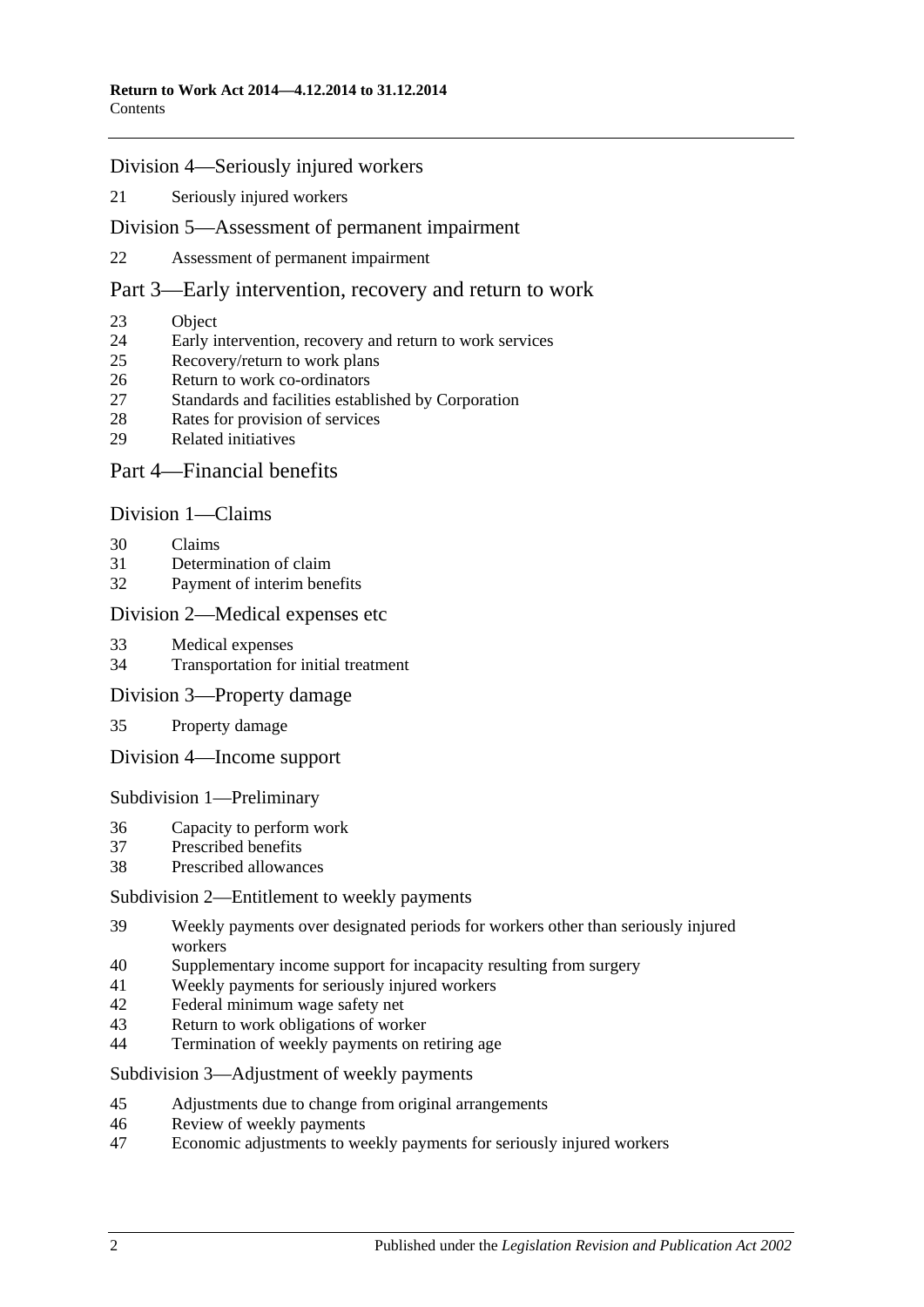Subdivision [4—Reduction or discontinuance of](#page-58-0) weekly payments

[Reduction or discontinuance of weekly payments](#page-58-1)

#### Subdivision [5—Related matters](#page-63-0)

- [Protection from excess payments](#page-63-1)
- [Weekly payments and leave entitlements](#page-64-0)
- [Absence of worker from Australia](#page-64-1)
- [Reports of return to work etc](#page-65-0)

### Division [5—Redemptions](#page-65-1)

- [Redemptions—liabilities associated with weekly payments](#page-65-2)
- [Redemptions—liabilities associated with medical services](#page-66-0)

#### Division [6—Permanent impairment—economic loss](#page-67-0)

- [Preliminary](#page-67-1)
- [Lump sum payments—economic loss](#page-68-0)

#### Division [7—Permanent impairment—non-economic loss](#page-69-0)

- [Prescribed sum](#page-69-1)
- [Lump sum payments—non-economic loss](#page-69-2)

#### Division [8—Payments on death](#page-70-0)

- [Weekly payments](#page-70-1)
- [Review of weekly payments](#page-73-0)
- [Lump sums](#page-73-1)
- [Funeral benefits](#page-75-0)
- [Counselling services](#page-75-1)

#### Division [9—Rules as to liability](#page-76-0)

- [Incidence of liability](#page-76-1)
- [Augmentation of weekly payment in consequence of delay](#page-78-0)

#### Division [10—Related matters](#page-78-1)

- [Rights of action and recovery against third parties](#page-78-2)
- [Prohibition of double recovery](#page-82-0)
- [Injuries arising from employment on ships](#page-82-1)
- [Sporting injuries](#page-82-2)

#### Part [5—Common law](#page-83-0)

#### Division [1—Preliminary](#page-83-1)

- [Preliminary](#page-83-2)
- [Application of Part in relation to damages and scope and limitation of liability](#page-83-3)
- [No damages unless whole person impairment of at least](#page-85-0) 30%
- [Seriously injured workers—special provisions](#page-85-1)
- [General regulation of court awards](#page-86-0)

#### Division [2—General principles](#page-86-1)

- [Effect of recovery of damages on compensation](#page-86-2)
- [Retirement age](#page-88-0)
- [Mitigation of damages](#page-88-1)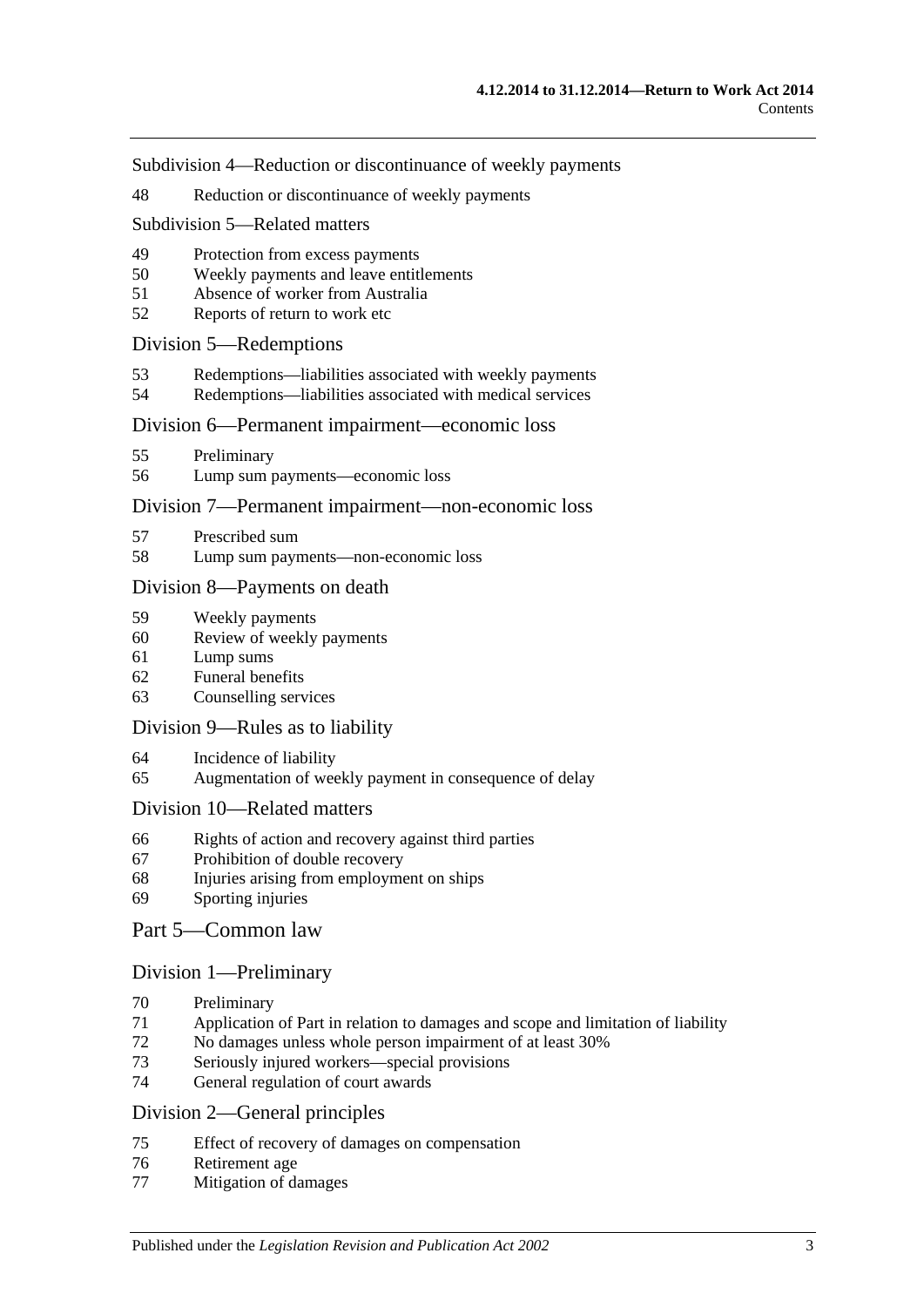- [Payment of interest—limited statutory entitlement](#page-88-2)
- [Contributory negligence](#page-89-0)
- [Defence of voluntary assumption of risk](#page-89-1)
- [Exemplary or punitive damages](#page-89-2)
- [Court to apportion damages etc](#page-89-3)
- [Abolition of doctrine of common employment](#page-90-0)
- [No damages for nervous shock injury to non-workers](#page-90-1)

#### Division [3—Procedural matters and costs](#page-90-2)

- [Compulsory mediation](#page-90-3)
- [Costs](#page-91-0)

#### Division [4—Choice of law](#page-91-1)

- [The applicable substantive law for work injury claims](#page-91-2)
- [Claims to which Division applies](#page-92-0)
- [What constitutes injury and employment](#page-92-1)
- [Claim in respect of death included](#page-93-0)
- [Meaning of substantive law](#page-93-1)
- [Availability of action in another State not relevant](#page-93-2)

#### Division [5—Related matters](#page-94-0)

- 93 Ability of Corporation to [conduct and settle proceedings](#page-94-1)<br>94 Interaction with *Civil Liability Act 1936*
- Interaction with *[Civil Liability Act](#page-95-0) 1936*

# Part [6—Dispute resolution](#page-95-1)

#### Division [1—Preliminary](#page-95-2)

- [Specific object](#page-95-3)
- [Interpretation](#page-95-4)
- [Reviewable decisions](#page-95-5)

# Division [2—Conferral of jurisdiction](#page-96-0)

[Conferral of jurisdiction](#page-96-1)

## Division [3—Institution of proceedings](#page-96-2)

- [Application to Tribunal](#page-96-3)
- [Time for making application](#page-97-0)
- [Notice to be given by Registrar](#page-97-1)

#### Division [4—Initial reconsideration](#page-97-2)

- [Initial reconsideration](#page-97-3)
- [Proceedings on application](#page-98-0)

#### Division [5—Related matters—Tribunal proceedings](#page-98-1)

- [Conciliation conference](#page-98-2)
- [Representation](#page-99-0)
- [Costs](#page-99-1)
- [Costs liability of representatives](#page-100-0)
- [Recovery of costs of representation](#page-101-0)
- [Ministerial intervention](#page-101-1)
- [Power to amend or set aside decisions or orders](#page-102-0)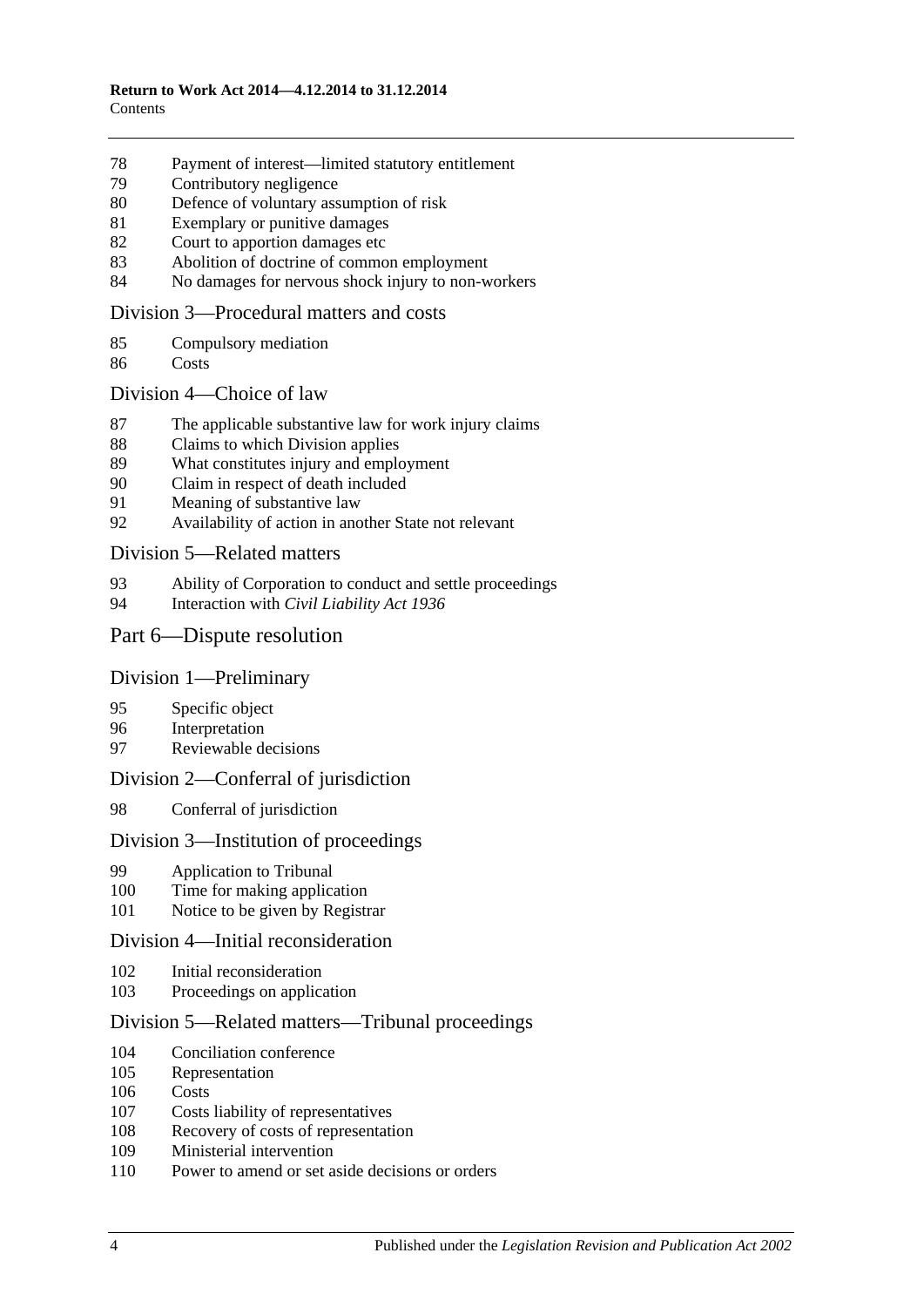- [Regulations concerning medical evidence](#page-102-1)
- [Payment to child](#page-102-2)

# Part [7—Special jurisdiction to expedite decisions](#page-102-3)

- [Special jurisdiction](#page-102-4)
- [Timing of application](#page-102-5)
- [Powers of Tribunal on application](#page-102-6)
- [Costs](#page-103-0)

# Part [8—Independent medical advice](#page-103-1)

#### Division [1—Interpretation](#page-103-2)

[Interpretation](#page-103-3)

# Division [2—Appointment of independent medical advisers](#page-103-4)

- [Appointment of independent medical advisers](#page-103-5)
- [Independent medical advisers](#page-104-0)
- [Related appointment provisions](#page-104-1)

#### Division [3—Referrals](#page-105-0)

- [Referral by Tribunal or court](#page-105-1)
- [Powers and procedures on a referral](#page-105-2)

### Division [4—Related matters](#page-107-0)

- [Provision of report](#page-107-1)
- [Competency to give evidence](#page-108-0)
- [Further referrals](#page-108-1)
- [Staff and facilities](#page-108-2)
- [Recovery of costs](#page-108-3)
- Part [9—Registration and funding](#page-108-4)

#### Division [1—Registration of employers](#page-108-5)

- [Registration of employers](#page-108-6)
- [Self-insured employers](#page-109-0)<br>130 Crown and certain agen
- [Crown and certain agencies to be self-insured employers](#page-112-0)
- [Applications for registration](#page-112-1)
- [Changes in details for registration](#page-113-0)
- [Ministerial appeal on decisions relating to self-insured employers](#page-113-1)

#### Division [2—Delegation to self-insured employers](#page-114-0)

[Delegation to self-insured employers](#page-114-1)

#### Division [3—Compensation Fund](#page-115-0)

[Compensation Fund](#page-115-1)

### Division [4—Premiums](#page-117-0)

#### Subdivision [1—Preliminary](#page-117-1)

- [Interpretation](#page-117-2)
- [Average premium rate](#page-117-3)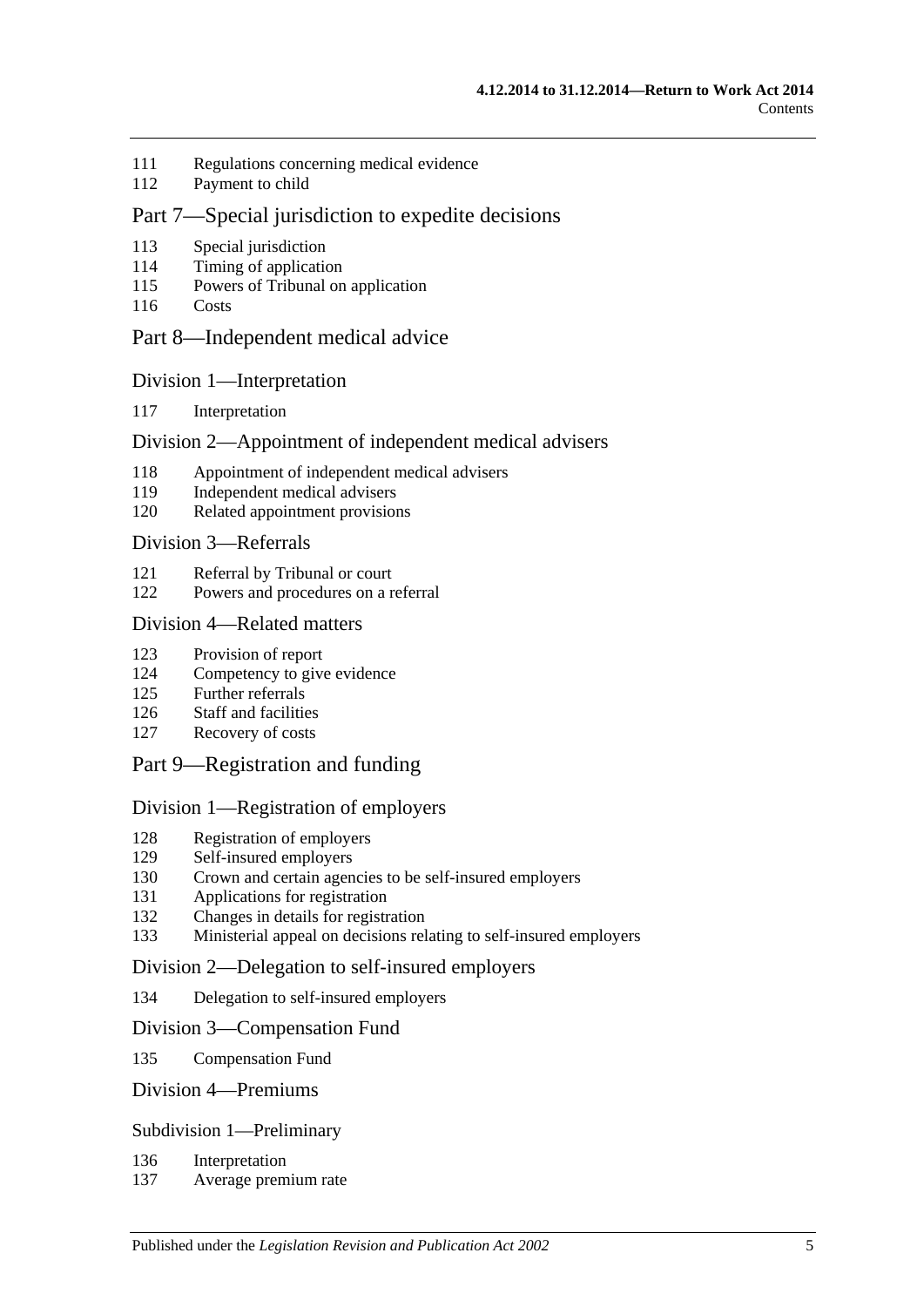#### Subdivision [2—Premiums \(terms and conditions\)](#page-117-4)

[Premiums \(terms and conditions\)](#page-117-5)

#### Subdivision [3—Premiums \(general principles\)](#page-118-0)

- [Liability to pay premiums](#page-118-1)
- [Employer categories](#page-118-2)
- [Classes of industry](#page-119-0)
- [Industry rates and base premiums](#page-119-1)

#### Subdivision [4—Premiums \(calculation and application\)](#page-120-0)

- [Premium orders](#page-120-1)
- [Premium stages](#page-122-0)
- [Grouping provisions](#page-123-0)

## Division [5—Self-insured employers—fees](#page-124-0)

[Self-insured employers—fees](#page-124-1)

#### Division [6—Remissions and supplementary payments](#page-125-0)

[Remissions and supplementary payments](#page-125-1)

#### Division [7—Administration of premiums/fees scheme](#page-126-0)

- [Interpretation](#page-126-1)
- [Provision of information \(initial calculations\)](#page-126-2)
- [Provision of information \(on-going requirements\)](#page-127-0)
- [Revised estimates or determinations](#page-127-1)
- [Further adjustments](#page-128-0)
- [Deferred payment](#page-128-1)
- [Recovery on default](#page-129-0)
- [Penalty for late payment](#page-129-1)
- [Exercise of adjustment powers](#page-130-0)
- [Review](#page-130-1)
- [Payments to be made to Corporation](#page-131-0)
- [GST](#page-131-1)
- [Transfer of business](#page-131-2)
- [Reasonable mistake about application of Act](#page-132-0)

#### Division [8—Miscellaneous](#page-132-1)

- [Separate accounts](#page-132-2)
- [Liability to keep accounts](#page-132-3)
- Person ceasing [to be an employer](#page-133-0)
- [Certificate of registration](#page-133-1)
- [Insurance of registered employers against other liabilities](#page-134-0)
- [Corporation as insurer of last resort](#page-134-1)

# Part [10—Scheme adjustment mechanisms](#page-135-0)

- [Preliminary](#page-135-1)
- [Scheme adjustment/review events](#page-135-2)
- [Scheme funding/review events](#page-137-0)

# Part [11—The Minister's Advisory Committee](#page-138-0)

Advisory [Committee](#page-138-1)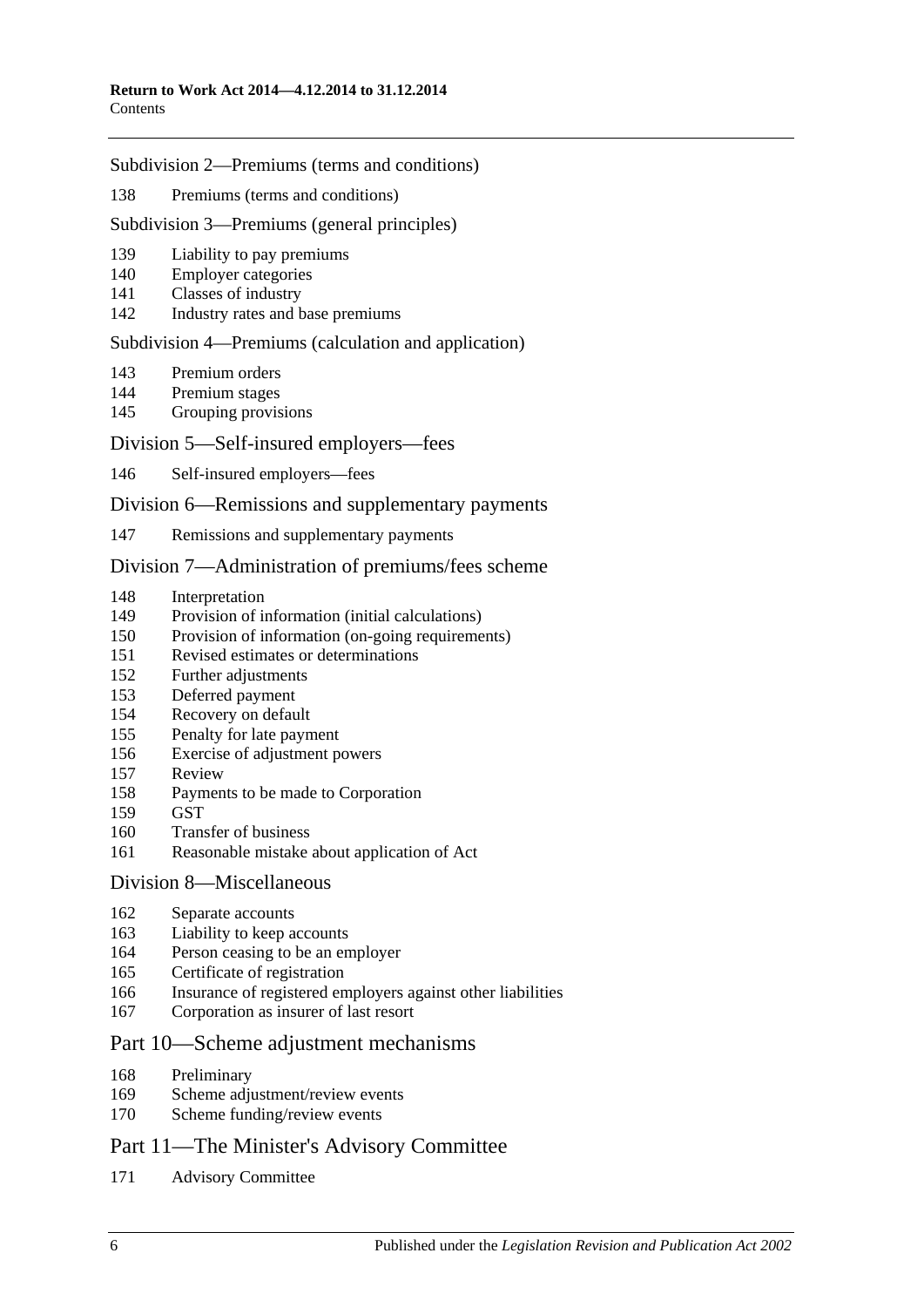- [Functions of Advisory Committee](#page-139-0)
- [Proceedings etc of Advisory Committee](#page-139-1)
- [Related provisions](#page-140-0)

#### Part [12—Miscellaneous](#page-140-1)

- [Extension of the application of Act to self-employed persons](#page-140-2)
- [Agreements with LSS Authority](#page-141-0)
- [Payment not to constitute an admission of liability](#page-142-0)
- [Employer may request progress report](#page-142-1)
- [Copies of medical reports](#page-142-2)
- [Worker's right of access to claims file](#page-142-3)
- [Medical examination at request of employer](#page-144-0)
- [Worker to be supplied with copy of medical report](#page-144-1)
- [Powers of entry and inspection](#page-144-2)
- [Inspection of place of employment by recovery or return to work adviser](#page-146-0)
- [Confidentiality to be maintained](#page-147-0)
- [Confidentiality—employers](#page-148-0)
- [Employer information](#page-149-0)
- [Injuries that develop gradually](#page-149-1)
- [Certain payments not to affect benefits under this Act](#page-150-0)
- [No contribution from workers](#page-150-1)
- [No contracting out](#page-150-2)
- [Non-assignability of benefits](#page-151-0)
- [Payments if worker in prison](#page-151-1)
- [Service of documents](#page-151-2)
- [Service of documents on Corporation](#page-152-0)
- [Dishonesty](#page-152-1)
- [Evidence](#page-153-0)
- [Offences](#page-153-1)
- [Expiation fees](#page-154-0)
- [Right of intervention](#page-154-1)
- [Recovery of payments](#page-154-2)
- [Regulations](#page-154-3)
- [Review of Act](#page-155-0)

## Schedule [1—Presumptive employment](#page-155-1)

[Presumptive employment](#page-155-2)

# Schedule [2—Injuries presumed to arise from general employment](#page-157-0)

# Schedule [3—Injuries presumed to arise from employment as a firefighter](#page-158-0)

[Substantive provisions](#page-158-1)

# Schedule [4—Adjacent areas](#page-160-0)

- [Interpretation](#page-160-1)
- [Adjacent areas](#page-160-2)

# Schedule [5—Statement of service standards](#page-161-0)

#### Part 1—Introduction

[Aim of these standards](#page-161-1)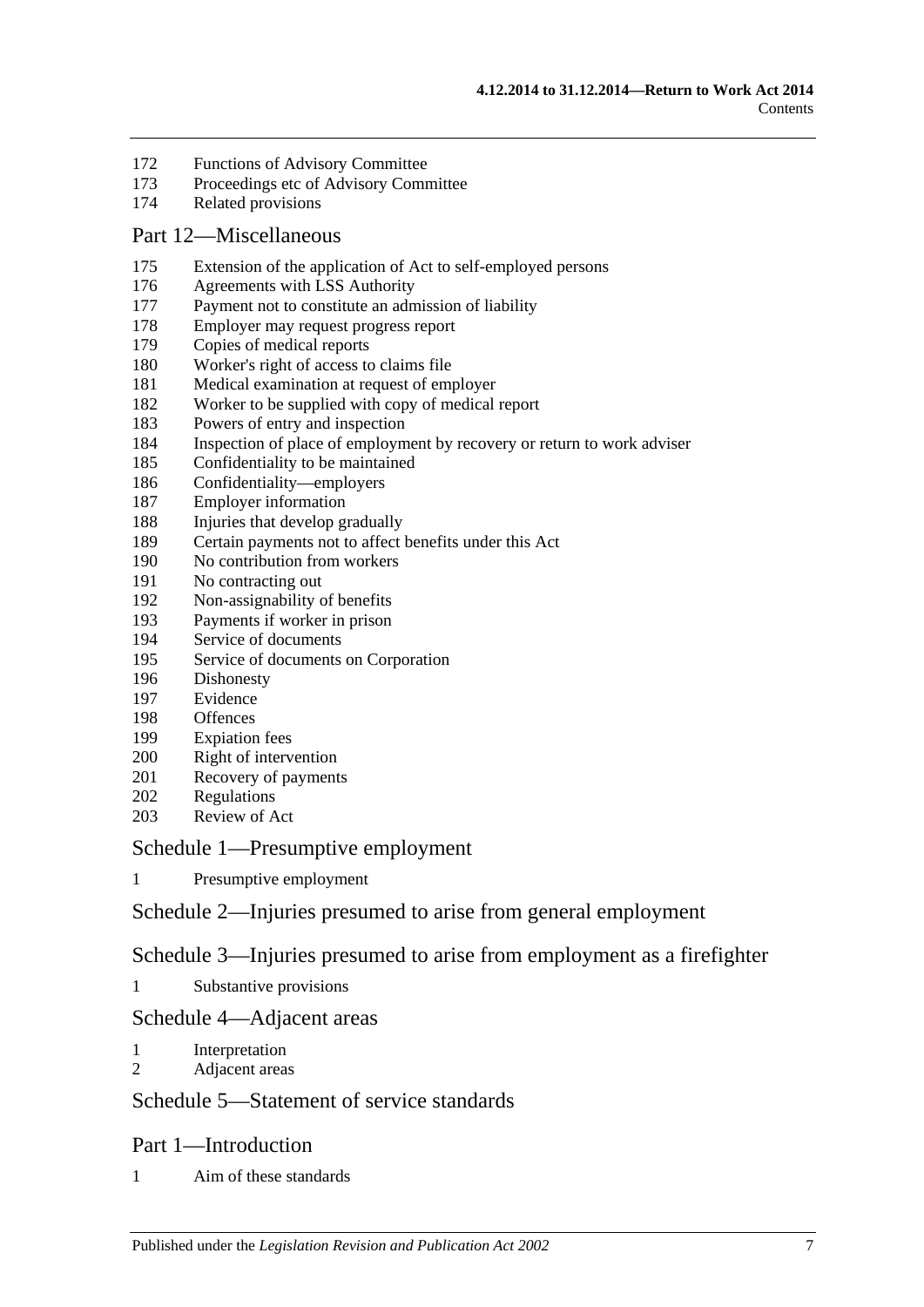#### **Return to Work Act 2014—4.12.2014 to 31.12.2014** Contents

| $\overline{3}$                                                                                    | 2 Interpretation<br>Spirit of these standards                                     |
|---------------------------------------------------------------------------------------------------|-----------------------------------------------------------------------------------|
|                                                                                                   | Part 2—The standards                                                              |
| $\overline{4}$                                                                                    | The standards                                                                     |
|                                                                                                   | Part 3—Complaints about breaches of these standards                               |
| 5<br>$\tau$                                                                                       | Overview<br>6 Procedures for the Corporation to deal with a complaint<br>Remedies |
|                                                                                                   | Part 4—Wider issues                                                               |
| 8                                                                                                 | Wider issues                                                                      |
|                                                                                                   | Schedule 6—Age factor                                                             |
|                                                                                                   | Schedule 7—Prescribed sum—economic loss                                           |
| Schedule 8—Minimum amounts of compensation according to degree of<br>impairment under regulations |                                                                                   |
|                                                                                                   | Schedule 9—Repeal, amendments and transitional provisions                         |
|                                                                                                   | Part 1-Preliminary                                                                |
| $1 \quad \blacksquare$                                                                            | Amendment provisions                                                              |
|                                                                                                   | Part 2—Repeal                                                                     |
| 2                                                                                                 | Repeal                                                                            |

Part 3—Amendment of *Civil Liability Act 1936*

3 [Amendment of section 4—Application of Act](#page-167-3)

Part 4—Amendment of *Judicial Administration (Auxiliary Appointments and Powers) Act 1988*

4 [Amendment of section 2—Interpretation](#page-167-4)

Part 5—Amendment of *Motor Vehicle Accidents (Lifetime Support Scheme) Act 2013*

- 5 [Amendment of section 24—Eligibility for participation in Scheme](#page-167-5)
- 6 [Amendment of section 55—Agreements with prescribed authorities](#page-167-6)

# Part 6—Amendment of *Supreme Court Act 1935*

7 [Amendment of section 39—Vexatious proceedings](#page-168-0)

# Part 7—Amendment of *WorkCover Corporation Act 1994*

- 8 [Amendment of long title](#page-168-1)
- 9 [Amendment of section](#page-168-2) 1—Short title
- 10 [Amendment of section](#page-168-3) 3—Interpretation
- 11 Amendment of section [4—Continuation of Corporation](#page-168-4)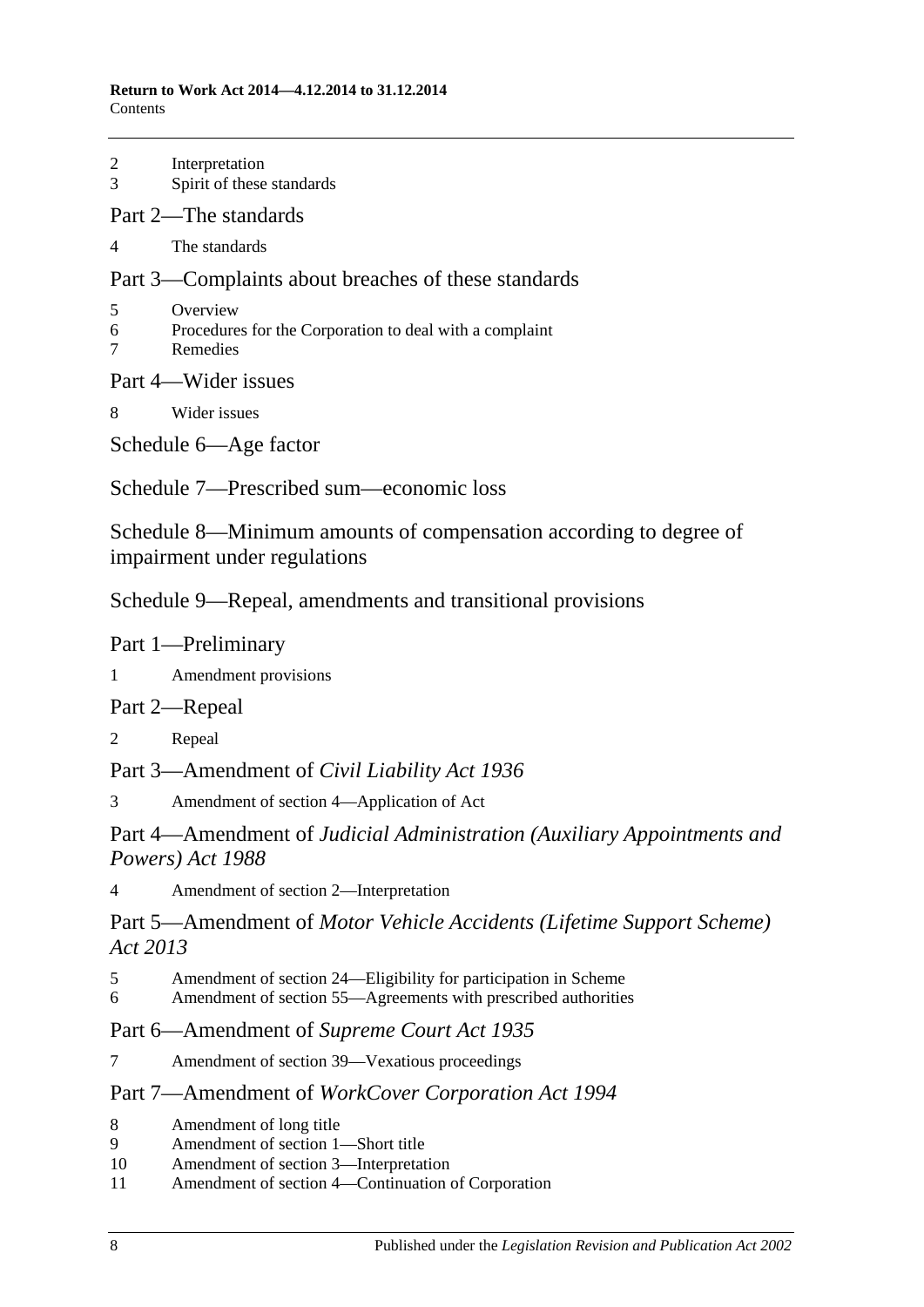- Amendment of section [7—Allowances and expenses](#page-168-5)
- [Amendment of section](#page-169-0) 12—Primary objects
- [Amendment of section](#page-169-1) 13—Functions
- [Amendment of section](#page-170-0) 14—Powers
- [Amendment of section 14A—Direction of Minister](#page-170-1)
- [Amendment of section](#page-170-2) 16—Committees
- Amendment of section [17A—Corporation's charter](#page-171-0)
- [Amendment of section](#page-171-1) 20—Annual reports
- [Amendment of section 21—Chief Executive Officer](#page-171-2)
- Amendment of section [26—Protection of special names](#page-171-3)
- [Insertion of section](#page-171-4) 27A
	- 27A Application of public corporations provision

Part 8—Amendment of *Workers Rehabilitation and Compensation Act 1986*

[Amendment of section 31—Evidentiary provision](#page-172-0)

#### Part 9—Amendment of *Work Health and Safety Act 2012*

- [Amendment of section](#page-172-1) 4—Definitions
- Amendment of Schedule [2—Local tripartite consultation arrangements](#page-173-0)
- [Amendment of Schedule 5—Provisions of local application](#page-173-1)

## Part 10—Transitional provisions

#### Division 1—Interpretation

- [Interpretation](#page-174-0)
- Division 2—CPI adjustment

#### [CPI adjustment](#page-174-1)

#### Division 3—Application of Act

- [General provision](#page-174-2)
- [Connection with employment](#page-175-0)<br>31 Notice of injury
- [Notice of injury](#page-175-1)
- [Employer's duty to provide work](#page-175-2)
- [Recovery and return to work](#page-175-3)
- [Seriously injured workers](#page-176-0)
- [Medical expenses](#page-176-1)
- [Provisional liability for medical expenses](#page-176-2)
- [Weekly payments for workers](#page-176-3)
- [Federal minimum wage safety net](#page-178-0)
- [Management of transitional arrangements for income support](#page-178-1)
- [Retirement age](#page-178-2)
- [Discontinuance of weekly payments](#page-178-3)
- [Redemptions](#page-179-0)
- [Loss of future earning capacity](#page-179-1)
- [Permanent impairment assessment](#page-179-2)
- [Payments on death—lump sums](#page-179-3)
- [Incidence of liability](#page-180-0)
- [Payments by employers](#page-180-1)
- [Provisional payments](#page-180-2)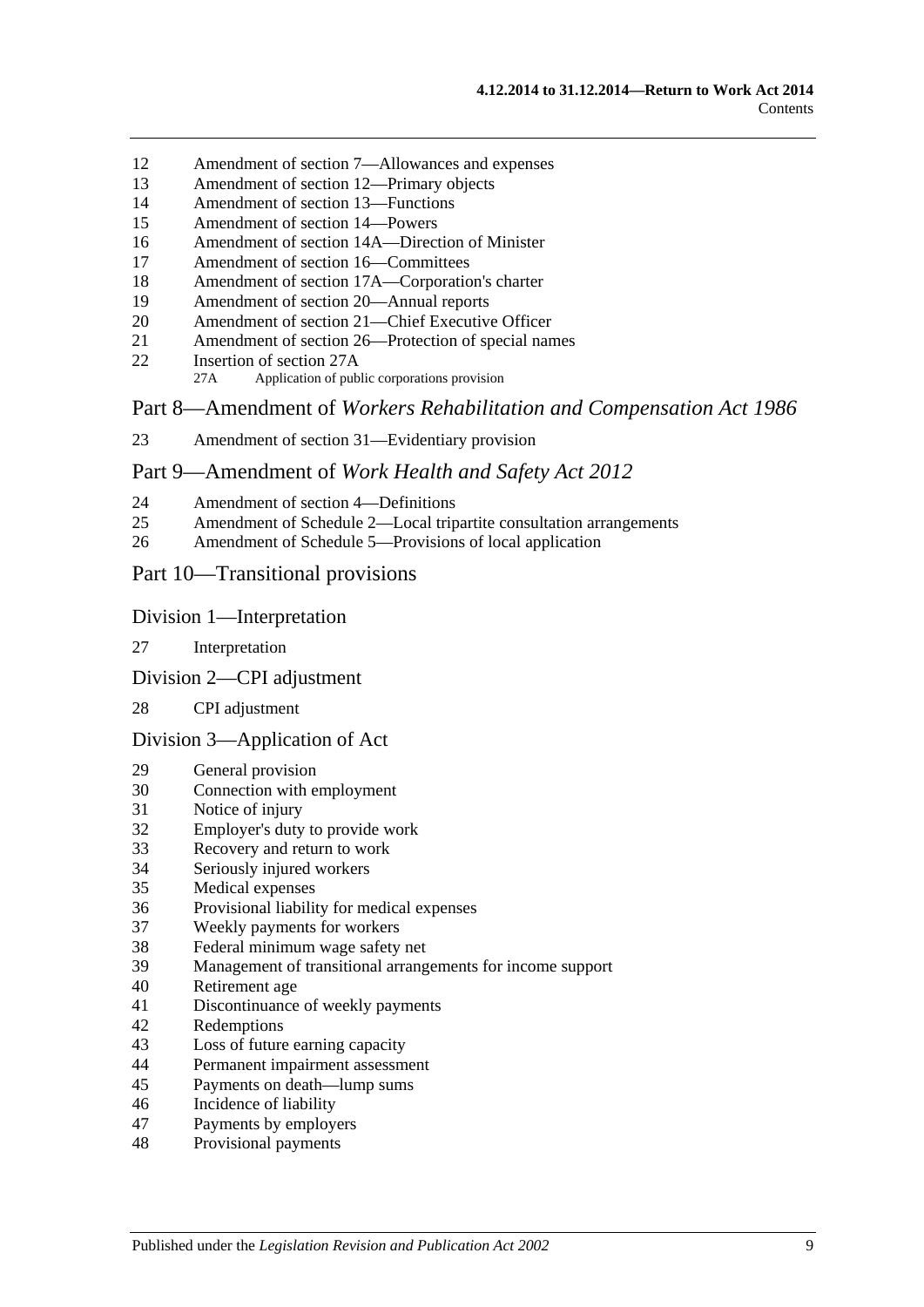#### Division 4—Common law

#### 49 [Common law](#page-180-3)

#### Division 5—Dispute resolution

- 50 [Existing proceedings etc](#page-180-4)
- 51 [Adoption of WCT decisions](#page-181-0)
- 52 [Dissolution of WCT](#page-181-1)

#### Division 6—Registration and funding

- 53 [Continuation of registration](#page-181-2)
- 54 [Premiums and payments](#page-181-3)
- 55 [Scheme reviews](#page-182-0)

#### Division 7—Medical panels

56 [Medical panels](#page-182-1)

#### Division 8—WorkCover Ombudsman

57 [WorkCover Ombudsman](#page-183-0)

### Division 9—1971/1986 Acts

- 58 [Interpretation](#page-183-1)
- 59 [Application of 1971 Act](#page-183-2)
- 60 [Mining and Quarrying Industries Fund](#page-184-0)
- 61 [Statutory Reserve Fund](#page-185-0)
- 62 [Insurance Assistance Fund](#page-186-0)
- 63 [Management of funds](#page-187-0)
- 64 [Entitlement to documents](#page-187-1)
- 65 [Loss of earning capacity—capital loss assessments](#page-187-2)

#### Division 10—Work health and safety administration costs

66 [Work health and safety administration costs](#page-187-3)

#### Division 11—Renewal of authorised contracts

67 [Renewal of authorised contracts](#page-188-0)

#### Division 12—Review of provisions relating to firefighters

- 68 [Review](#page-188-1)
- Division 13—Regulations
- 69 [Additional transitional provisions—regulations](#page-188-2)

[Legislative history](#page-189-0)

# <span id="page-9-0"></span>**The Parliament of South Australia enacts as follows:**

# **Part 1—Preliminary**

# <span id="page-9-1"></span>**1—Short title**

This Act may be cited as the *Return to Work Act 2014*.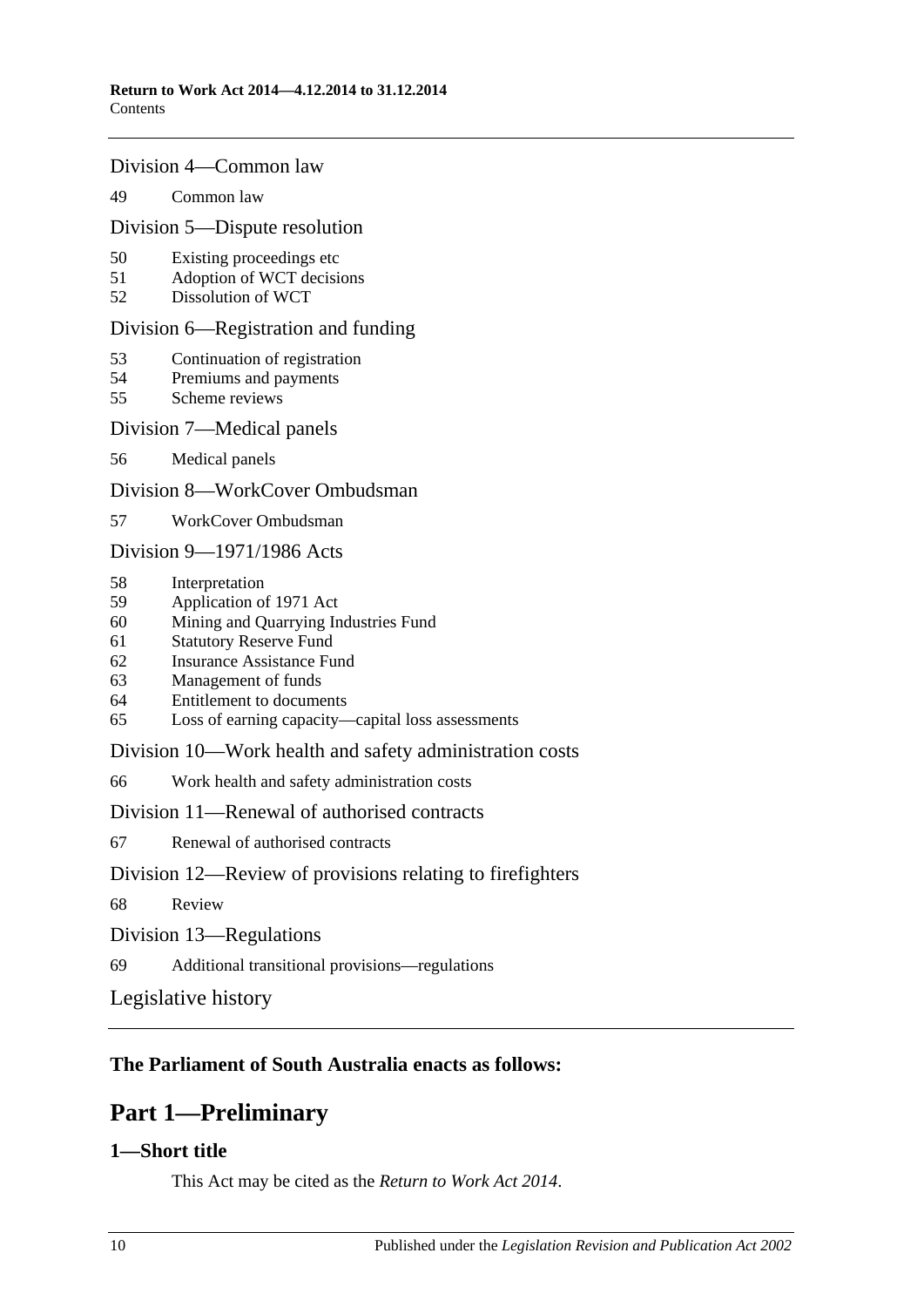## <span id="page-10-0"></span>**2—Commencement**

- (1) Subject to this section, this Act will come into operation on a day to be fixed by proclamation.
- (2) Part 8 of [Schedule](#page-167-0) 9 will be taken to have come into operation on 1 July 2013 immediately after the *[Workers Rehabilitation and Compensation \(Firefighters\)](http://www.legislation.sa.gov.au/index.aspx?action=legref&type=act&legtitle=Workers%20Rehabilitation%20and%20Compensation%20(Firefighters)%20Amendment%20Act%202013)  [Amendment Act](http://www.legislation.sa.gov.au/index.aspx?action=legref&type=act&legtitle=Workers%20Rehabilitation%20and%20Compensation%20(Firefighters)%20Amendment%20Act%202013) 2013* is taken to have come into operation.
- (3) [Clause 28](#page-174-1) of [Schedule](#page-167-0) 9 will come into operation on 1 January 2015.

# <span id="page-10-3"></span><span id="page-10-1"></span>**3—Objects of Act**

- (1) The object of this Act is to establish a scheme that supports workers who suffer injuries at work and that has as its primary objective to provide early intervention in respect of claims so as to ensure that action is taken to support workers—
	- (a) in realising the health benefits of work; and
	- (b) in recovering from injury; and
	- (c) in returning to work (including, if required, after retraining); and
	- (d) in being restored to the community when return to work is not possible.
- (2) In connection with [subsection](#page-10-3) (1), the other objectives that apply with respect to this Act are—
	- (a) to ensure that workers who suffer injuries at work receive high-quality service, are treated with dignity, and are supported financially; and
	- (b) to ensure that employers' costs are contained within reasonable limits so that the impact of work injuries on South Australian businesses is minimised; and
	- (c) to provide a reasonable balance between the interests of workers and the interests of employers; and
	- (d) to reduce the overall social and economic cost of work injuries to the State and to the community; and
	- (e) to support activities that are aimed at reducing the incidence of work injuries; and
	- (f) to reduce disputation when workers are injured at work by improving the quality of decision making and by reducing adversarial contests to the greatest possible extent.
- (3) A person exercising judicial, quasi-judicial or administrative powers must interpret this Act in the light of its objects and these objectives without bias towards the interests of employers on the one hand, or workers on the other.
- (4) The Corporation, the worker and the employer from whose employment a work injury arises must seek to achieve an injured worker's return to work (taking into account the objects and requirements of this Act).

#### <span id="page-10-4"></span><span id="page-10-2"></span>**4—Interpretation**

(1) In this Act, unless the contrary intention appears—

*actuary* means a Fellow or Accredited Member of the Institute of Actuaries of Australia;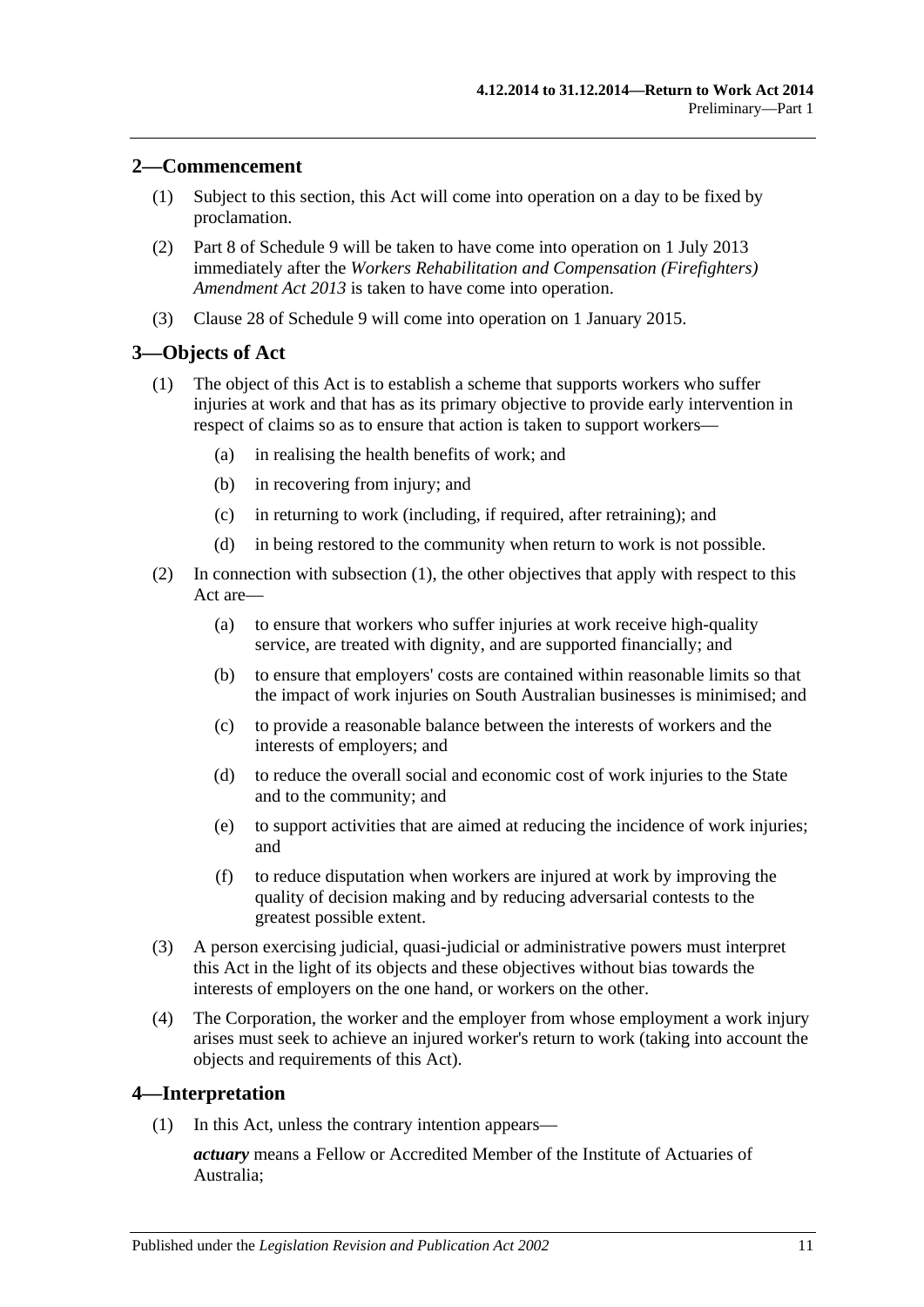*Advisory Committee* means the committee established under [Part](#page-138-0) 11;

*apprentice* includes—

- (a) a person undertaking training as a trainee in a trade, declared vocation or other occupation under a contract of training under the *[Training and Skills](http://www.legislation.sa.gov.au/index.aspx?action=legref&type=act&legtitle=Training%20and%20Skills%20Development%20Act%202008)  [Development Act](http://www.legislation.sa.gov.au/index.aspx?action=legref&type=act&legtitle=Training%20and%20Skills%20Development%20Act%202008) 2008*; and
- (b) a person undertaking training in a scheme approved by the Corporation for the purposes of this definition,

and *apprenticeship* has a corresponding meaning;

*authorised officer* means a person who is authorised by the Corporation to exercise the powers of an authorised officer under this Act;

*average premium rate* means the average rate for all premiums declared under [Part](#page-117-0) 9 [Division](#page-117-0) 4 in relation to a particular financial year when viewed as a percentage of remuneration expected by the Corporation to be paid by all employers (other than self-insured employers) during that financial year;

*average weekly earnings*, in relation to a worker, means the worker's average weekly earnings determined in accordance with [section](#page-20-0) 5;

*the board* means the board of management of the Corporation;

*business day* means any day except Saturday, Sunday or a public holiday;

*child*, in relation to a deceased worker, includes a person in relation to whom the worker stood, at the date of death, *in loco parentis*;

*close personal relationship* means the relationship between 2 adult persons (whether or not related by family and irrespective of their gender) who live together as a couple on a genuine domestic basis, but does not include—

- (a) the relationship between a legally married couple; or
- (b) a relationship where 1 of the persons provides the other with domestic support or personal care (or both) for fee or reward, or on behalf of some other person or an organisation of whatever kind;

**Note—**

Two persons may live together as a couple on a genuine domestic basis whether or not a sexual relationship exists, or has ever existed, between them.

*compensation* means any monetary benefit payable under this Act (other than under [Part](#page-83-0)  $5$ );

*consequential mental harm* means mental harm that is a consequence of bodily injury to the person suffering the mental harm;

*Consumer Price Index* or *CPI* means the Consumer Price Index (All groups index for Adelaide) published by the Australian Bureau of Statistics;

*contract of service* means—

- (a) a contract under which 1 person (the worker) is employed by another (the employer); or
- <span id="page-11-0"></span>(b) a contract, arrangement or understanding under which 1 person (the worker) works for another in prescribed work or work of a prescribed class; or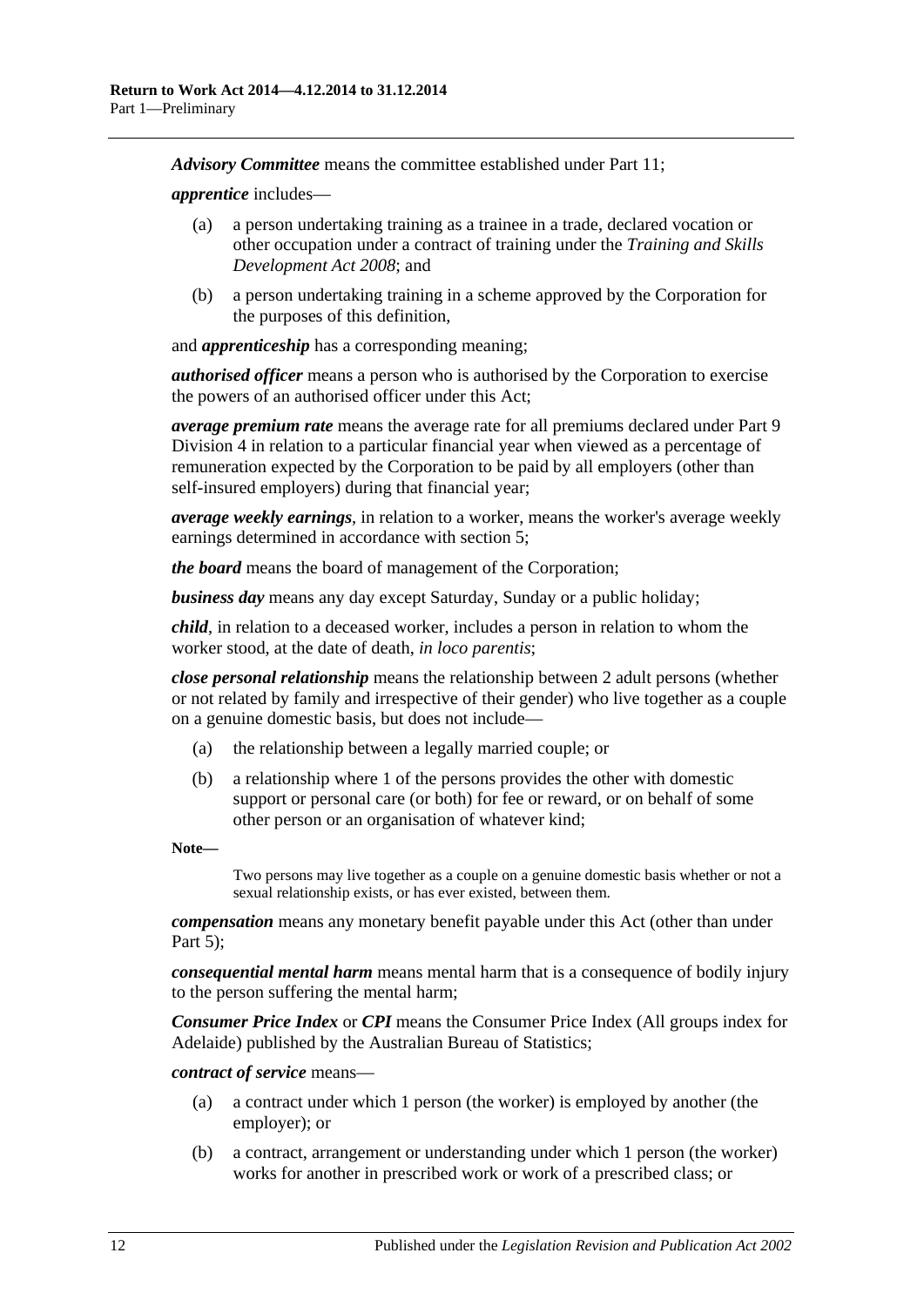- (c) a contract of apprenticeship; or
- (d) a contract, arrangement or understanding under which a person (the worker)—
	- (i) receives on-the-job training in a trade or vocation from another (the employer); and
	- (ii) is during the period of that training remunerated by the employer;

*Corporation* means the *Return to Work Corporation of South Australia*;

*corresponding law* means a law—

- (a) of the Commonwealth; or
- (b) of a State (other than this State) or a Territory of the Commonwealth; or
- (c) of another country,

that corresponds to this Act or that is prescribed by the regulations for the purposes of this definition;

#### *current work capacity*—see [section](#page-51-4) 36;

*damages* means damages for injury or loss sustained by a worker in circumstances creating, independently of this Act, a legal liability in the worker's employer (or a person who is vicariously liable for the acts of the worker's employer), or another person, to pay damages to or in relation to—

- (a) the worker; or
- (b) if the injury results in the worker's death—a dependant of the deceased worker,

but does not include—

- (c) a sum required or authorised to be paid under an award or industrial agreement; or
- (d) a sum payable under a superannuation scheme or any life or other insurance policy; or
- (e) any amount paid in respect of costs incurred in connection with legal proceedings; or
- (f) damages of a class excluded from the ambit of this definition by the regulations;

*dependant*, in relation to a deceased worker, means a relative of the worker who, at the time of the worker's death—

- (a) was wholly or partially dependent for the ordinary necessities of life on earnings of the worker; or
- (b) would, but for the worker's injury, have been so dependent,

and includes a posthumous child of the worker; and *dependent* has a corresponding meaning;

*designated weekly earnings* means designated weekly earnings determined under [section](#page-52-3) 39;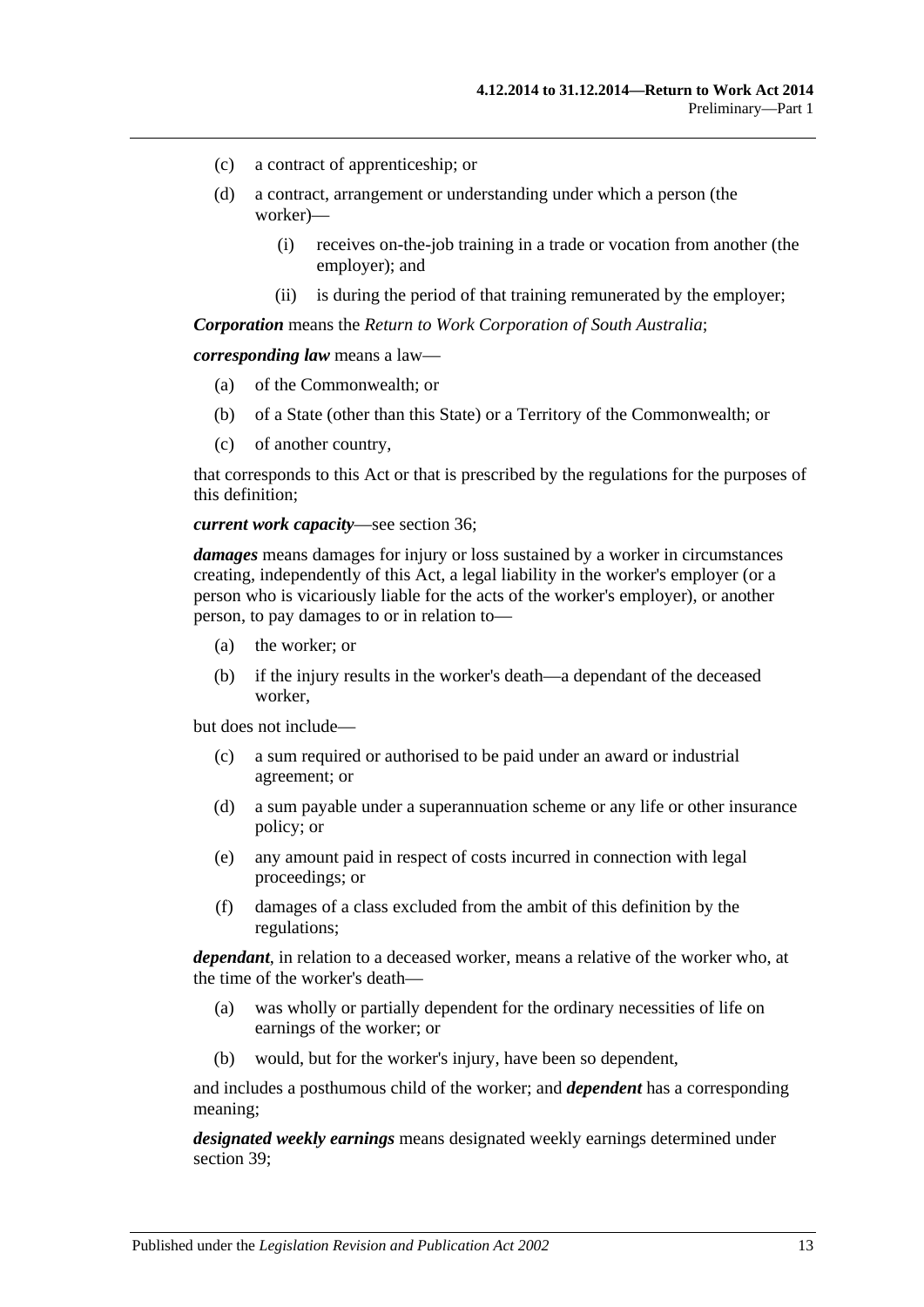#### *disease* includes—

- (a) any physical or mental ailment, disorder, defect or morbid condition, whether of sudden or gradual development; and
- (b) any injury to which [section](#page-26-0) 9 applies;

*domestic partner*—a person is the domestic partner of a worker if the person lives with the worker in a close personal relationship and—

- <span id="page-13-1"></span><span id="page-13-0"></span>(a) the person—
	- (i) has been so living with the worker continuously for the preceding period of 3 years; or
	- (ii) has during the preceding period of 4 years so lived with the worker for periods aggregating not less than 3 years; or
	- (iii) has been living with the worker for a substantial part of a period referred to in [subparagraph](#page-13-0) (i) or [\(ii\)](#page-13-1) and the Corporation considers that it is fair and reasonable that the person be regarded as the domestic partner of the worker for the purposes of this Act; or
- (b) a child, of whom the worker and the person are the parents, has been born (whether or not the child is still living);

#### *educational institution* means—

- (a) a secondary school; or
- (b) a trade or technical school; or
- (c) a college of advanced education, university or other institution at which tertiary education is provided; or
- (d) any other educational or training institution approved by the Corporation for the purposes of this definition;

#### *employer* means—

- (a) a person by whom a worker is employed under a contract of service, or for whom work is done by a worker under a contract of service (subject to any exclusion under [subsection](#page-19-0) (7));
- (b) in relation to persons of whom the Crown is, under [Schedule](#page-155-1) 1, the presumptive employer—the Crown;
- (c) in relation to persons of whom any other person is, by virtue of a provision of this Act, the presumptive employer—that other person,

and includes a former employer and the legal personal representative of a deceased employer;

#### *employment* includes—

- (a) work done under a contract of service; and
- (b) the work of a self-employed person to whom the Corporation has extended the protection of this Act; and
- (c) the work of persons of whom the Crown is, under [Schedule](#page-155-1) 1, the presumptive employer; and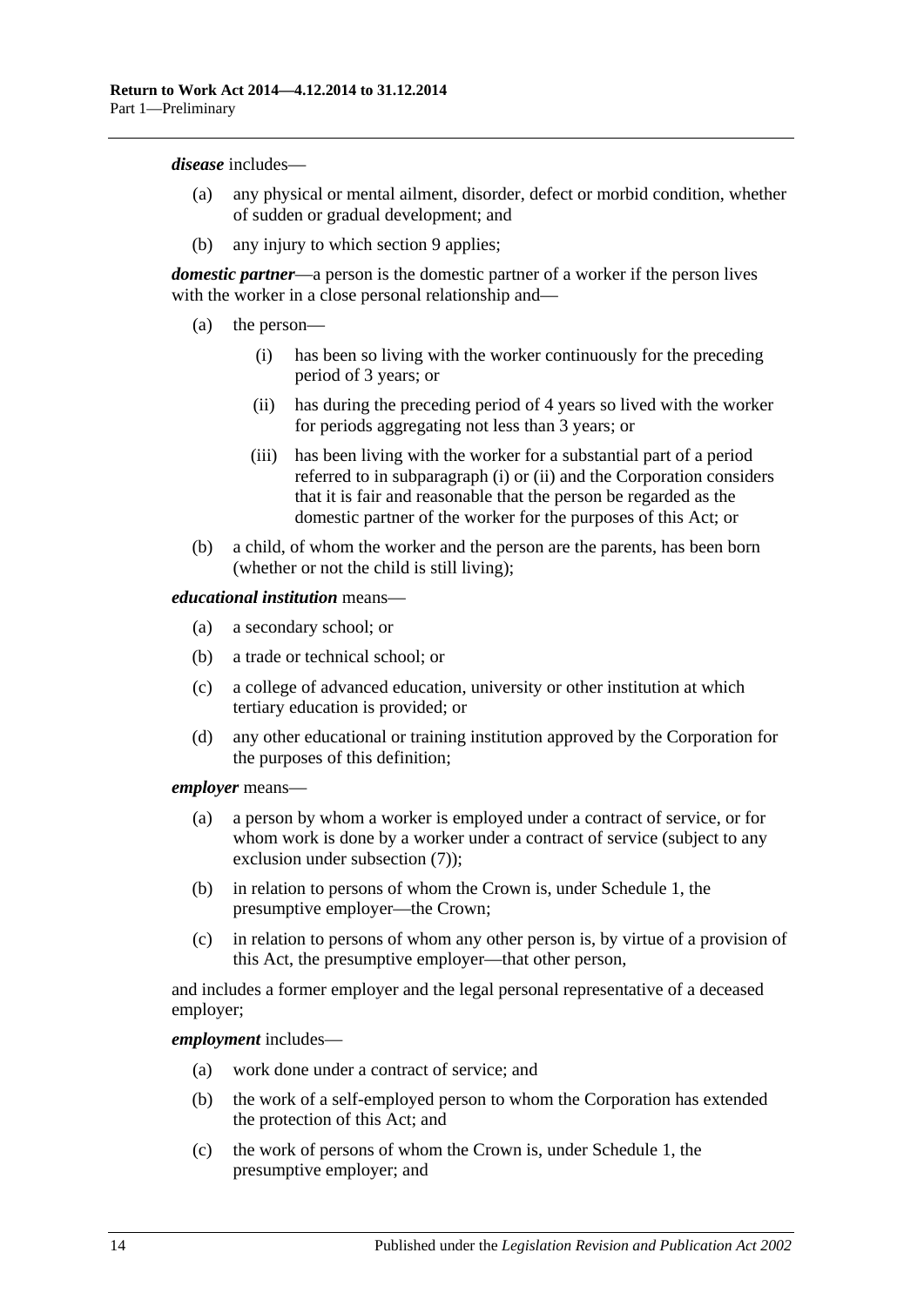(d) attendance by a worker at a place of pick-up;

*evidentiary material* means any document, object or substance of evidentiary value that is relevant to proceedings before the Tribunal and includes any document, object or substance that should, in the opinion of the Tribunal, be produced for the purpose of enabling the Tribunal to determine whether or not it has evidentiary value;

*Federal minimum wage*—see [subsection](#page-19-1) (8);

*foreign law* means any law except a law of this State:

#### *health practitioner* means—

- (a) a person who is registered under the *Health Practitioner Regulation National Law* (other than as a student) and is—
	- (i) a medical practitioner; or
	- (ii) a dentist; or
	- (iii) a psychologist; or
	- (iv) an optician; or
	- (v) a physiotherapist; or
	- (vi) a chiropractor; or
	- (vii) a podiatrist; or
	- (viii) an occupational therapist; or
	- (ix) an osteopath; or
- (b) a speech pathologist who is registered by *The Speech Pathology Association of Australia Limited*; or
- (c) a person of a class prescribed by the regulations for the purposes of this definition;

*Impairment Assessment Guidelines* means the guidelines published under [section](#page-36-1) 22; *independent medical adviser* means an independent medical adviser appointed under [Part](#page-103-1) 8;

*industrial association* means—

- (a) an association registered under the *[Fair Work Act](http://www.legislation.sa.gov.au/index.aspx?action=legref&type=act&legtitle=Fair%20Work%20Act%201994) 1994*; or
- (b) an organisation registered under the *Fair Work (Registered Organisations) Act 2009* of the Commonwealth; or
- (c) the United Trades and Labor Council (trading as SA Unions); or
- (d) the Australian Mines and Metals Association; or
- (e) Self Insurers of South Australia Inc; or
- (f) South Australian Employers' Chamber of Commerce and Industry Inc (trading as Business SA); or
- (g) an association, society or body formed to represent, protect or further the interests of employers or employees;

*industry* includes any business or activity in which workers are employed;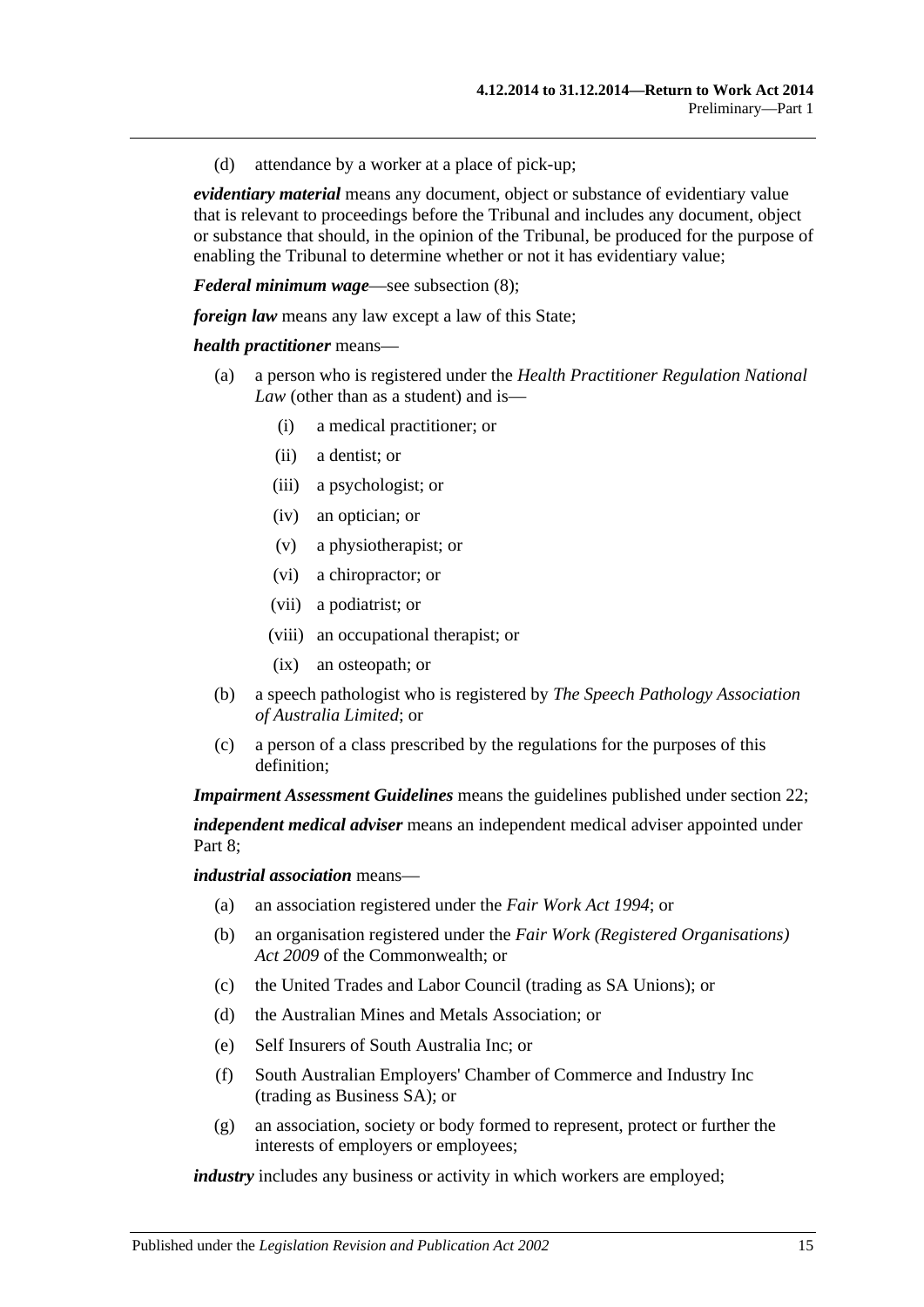*injured worker—an injured worker is any worker who has suffered an injury (or, injured worker—an injured worker* where the context admits, has died);

*injury*, in relation to a worker, means—

- (a) any physical or mental injury including—
	- (i) loss, deterioration or impairment of a limb, organ or part of the body, or of a physical, mental or sensory faculty; or
	- (ii) a disease; or
	- (iii) disfigurement; or
- (b) where the context admits—the death of the worker,

and includes an injury that is, or results from, the aggravation, acceleration, exacerbation, deterioration or recurrence of a prior injury;

*legal personal representative*—see [subsection](#page-20-1) (13);

*local government corporation* means—

- (a) a council under the *[Local Government Act](http://www.legislation.sa.gov.au/index.aspx?action=legref&type=act&legtitle=Local%20Government%20Act%201999) 1999*; or
- (b) the Local Government Association of South Australia; or
- (c) any other body—
	- (i) established for local government purposes; and
	- (ii) prescribed for the purposes of this definition;

*medical practitioner* means a person registered under the *Health Practitioner Regulation National Law* to practice in the medical profession (other than as a student);

*medical services* means—

- (a) attendance, examination or treatment by a health practitioner (including the obtaining of a certificate or report); or
- (b) any diagnostic examination or test required for the purposes of treatment by a health practitioner; or
- (c) any services of a class prescribed for the purposes of this definition;

*mental harm* means impairment of a person's mental condition;

*motor accident damages* means—

- (a) damages to which Part 4 of the *[Motor Vehicles Act](http://www.legislation.sa.gov.au/index.aspx?action=legref&type=act&legtitle=Motor%20Vehicles%20Act%201959) 1959* applies; or
- (b) damages to which the law of another State or a Territory of the Commonwealth that corresponds to Part 4 of the *[Motor Vehicles Act](http://www.legislation.sa.gov.au/index.aspx?action=legref&type=act&legtitle=Motor%20Vehicles%20Act%201959) 1959* applies;

*no current work capacity*—see [section](#page-51-4) 36;

*non-economic loss* means—

- (a) pain and suffering;
- (b) loss of amenities of life;
- (c) loss of expectation of life;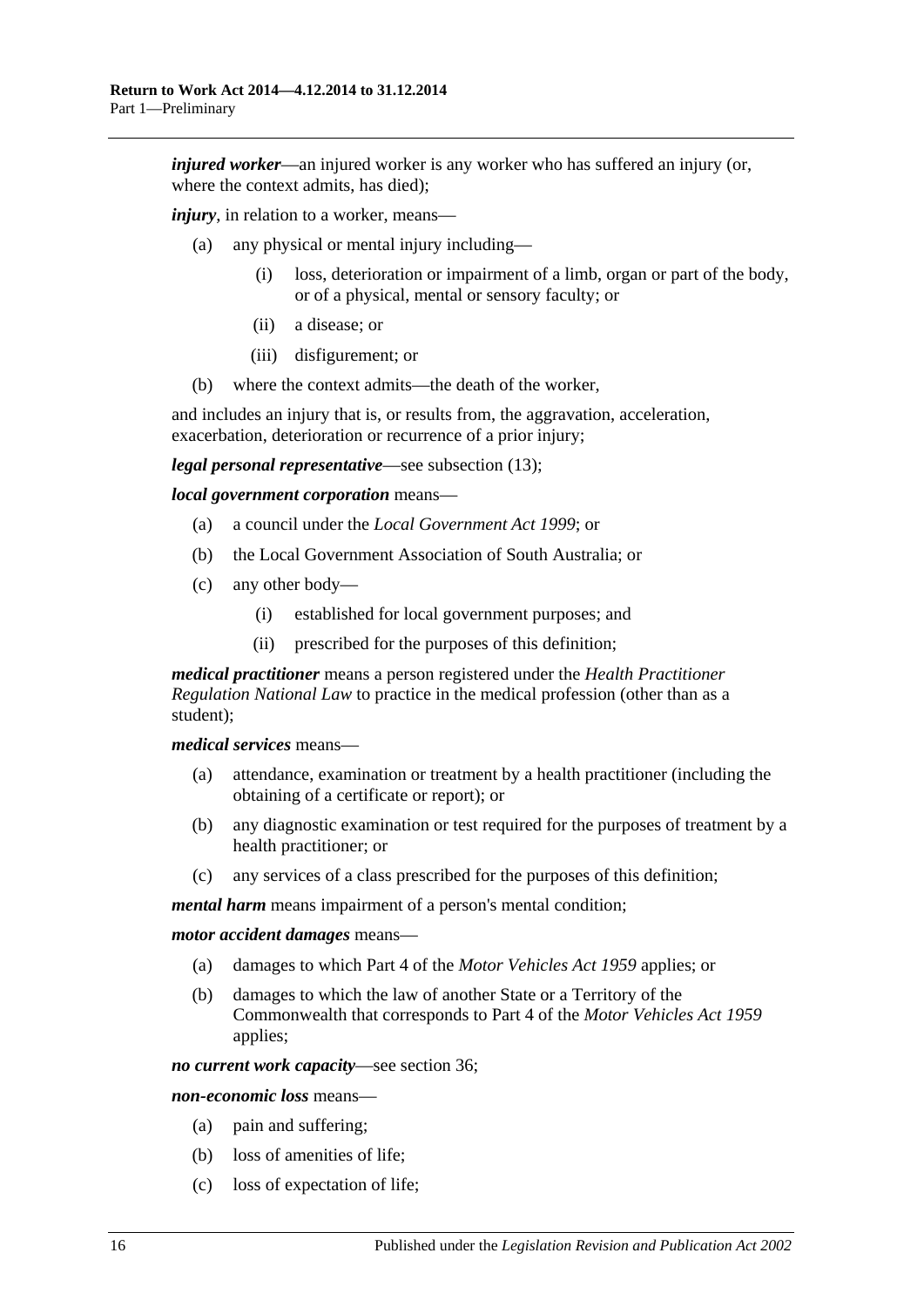- (d) disfigurement;
- (e) any other loss or detriment of a non-economic nature;

*notional weekly earnings* in relation to a worker means—

- (a) the worker's average weekly earnings; or
- (b) where an adjustment has been made under this Act to take account of changes in levels of earnings, the value of money or remuneration (including under [section](#page-56-1) 45, [46](#page-57-0) or [60\)](#page-73-0) or other relevant factors (or 1 or more of these)—the worker's average weekly earnings as so adjusted but not so as to exceed in any case twice State average weekly earnings;

*officer* of the Corporation includes an employee of the Corporation;

*orphan child* means a child whose natural or adoptive parents are dead and includes a child, 1 of whose natural or adoptive parents is dead and who has no reasonable prospect of being supported by the surviving natural or adoptive parent;

*parent*, in relation to a deceased worker, includes a person who stood *in loco parentis* to the worker at the time of the worker's death;

*permanent impairment compensation* means compensation for permanent impairment under Part [4 Division](#page-67-0) 6 or [Division](#page-69-0) 7;

*permanent impairment matter* means any of the following:

- (a) whether an impairment suffered by a worker is permanent;
- (b) the extent to which a permanent impairment suffered by a worker is capable of being accurately assessed;
- (c) the extent to which a permanent impairment suffered by a worker is attributable to a previous injury or a pre-existing condition;
- (d) the degree of whole person impairment suffered by a worker;

*place of employment* means a place where a worker is required to carry out duties of employment and, if the place is a building, includes land within the external boundaries of the land on which the building is situated;

*premises* means—

- (a) a building, structure or place (including an aircraft, ship or vehicle); or
- (b) a part of premises;

*prescribed allowance*, in relation to the earnings of a worker, means any amount received by the worker from an employer by way of an allowance or benefit prescribed for the purposes of this definition;

*President* means the President of the Tribunal;

*presidential member* means a presidential member of the Tribunal;

*psychiatric injury* means pure mental harm;

*pure mental harm* means mental harm other than consequential mental harm;

*recognised health practitioner* means—

(a) a medical practitioner; or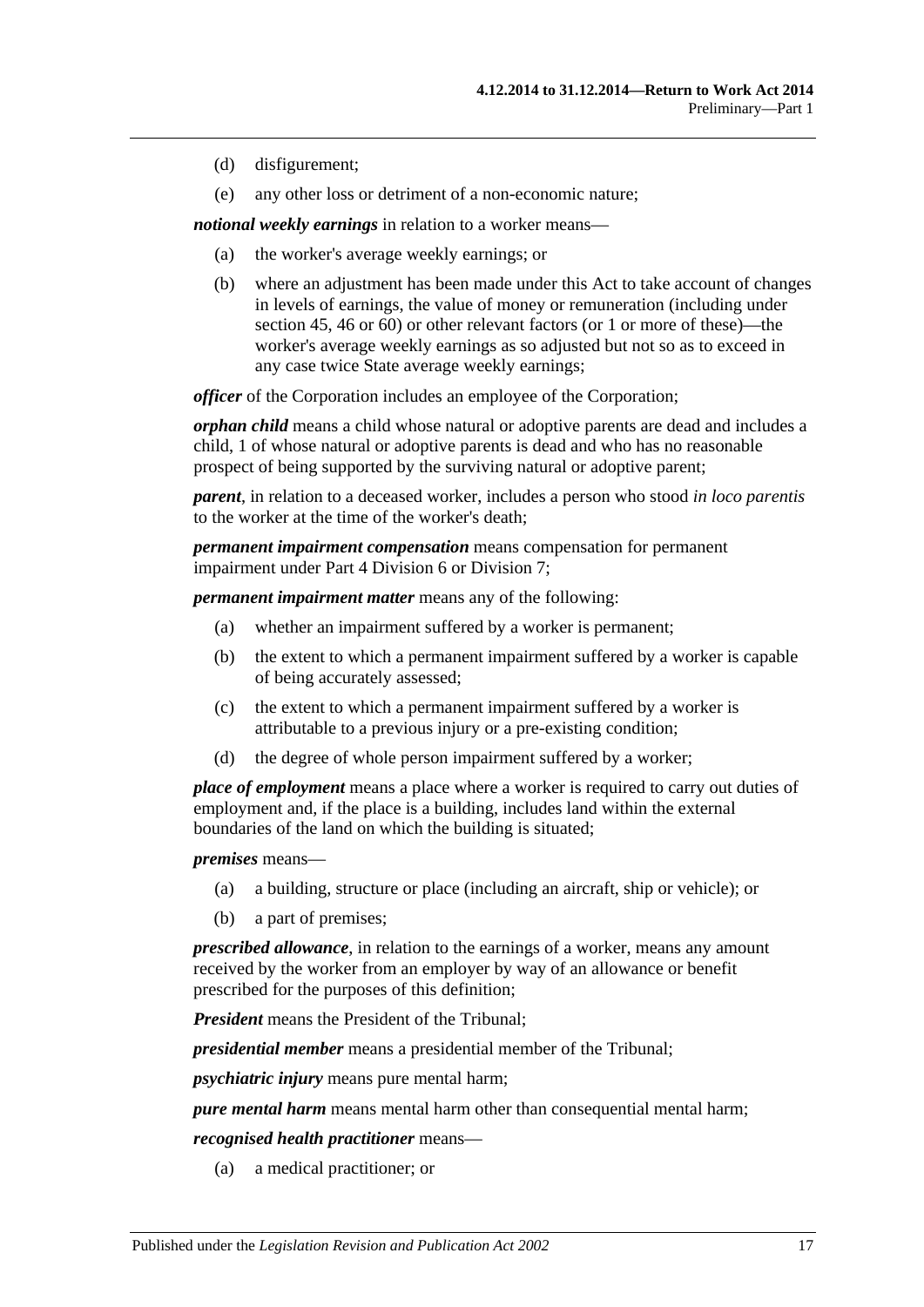(b) in relation to injuries of a particular kind—a health practitioner who is recognised by the Corporation (in a manner determined by the Corporation) as having specialised knowledge of, and experience in the treatment of, injuries of that kind:

*recovery/return to work plan*—see [section](#page-40-0) 25;

*recovery/return to work services*—see [section](#page-39-2) 24;

*Registrar* means the Registrar of the Tribunal;

*relative*, in relation to a deceased worker, means a spouse, domestic partner, parent, grandparent, step-parent, child, grandchild, stepchild, brother, sister, stepbrother, stepsister, half-brother or half-sister of the worker;

*repealed Act* means the *[Workers Rehabilitation and Compensation Act](http://www.legislation.sa.gov.au/index.aspx?action=legref&type=act&legtitle=Workers%20Rehabilitation%20and%20Compensation%20Act%201986) 1986* repealed by this Act;

*residence* in relation to a worker includes a place—

- (a) at which the worker resides in accordance with the terms of the worker's employment or at the request of the employer; or
- (b) at which it is necessary or convenient for the worker to reside temporarily for the purposes of employment;

*reviewable decision* means a decision that is reviewable under [section](#page-95-5) 97;

*RTWSA premium order* means a RTWSA premium order published under [Part](#page-120-0) 9 Division [4 Subdivision](#page-120-0) 4;

*RTWSA premium provisions* means the RTWSA premium provisions published under Part 9 Division [4 Subdivision](#page-117-4) 2;

*SACFS* means the South Australian Country Fire Service;

*SAMFS* means the South Australian Metropolitan Fire Service;

*self-employed worker* means a person to whom the Corporation has extended the protection of this Act pursuant to [section](#page-140-2) 175;

*self-insured employer* means an employer who is registered by the Corporation as a self-insured employer under Part [9 Division](#page-108-5) 1;

*seriously injured worker*—see Part 2 Division 4;

*ship* includes a boat, vessel or craft;

*South Australian ship* means a ship—

- (a) that is registered in the State; or
- (b) that is owned or under charter by the Crown; or
- (c) that is owned or under charter by a body corporate or other person—
	- (i) whose principal office or place of business is in the State; or
	- (ii) whose principal office or place of business with respect to the control or management of the ship is in the State;

*spouse*—a person is the spouse of another if they are legally married;

*the State* includes the territorial waters of the State;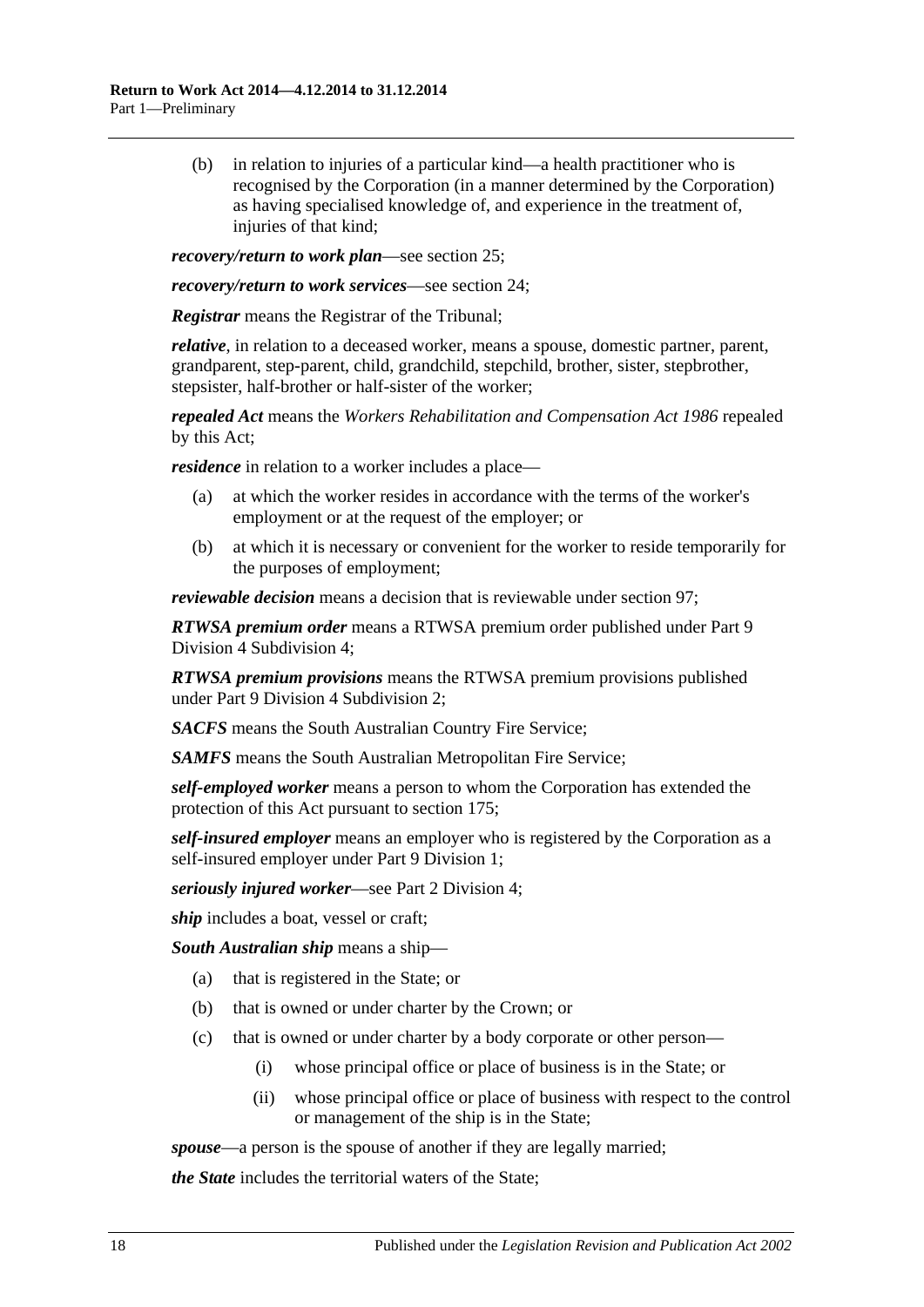*suitable employment*, in relation to a worker, means employment in work for which the worker is currently suited, whether or not the work is available, having regard to the following:

- (a) the nature of the worker's incapacity and previous employment;
- (b) the worker's age, education, skills and work experience;
- (c) the worker's place of residence;
- (d) medical information relating to the worker that is reasonably available, including in any medical certificate or report;
- (e) if any recovery/return to work services are being provided to or for the worker;
- (f) the worker's recovery/return to work plan, if any;

*Supreme Court* means the Supreme Court of South Australia;

#### *therapeutic appliance* means—

- (a) spectacles or contact lenses; or
- (b) a hearing aid; or
- (c) false teeth; or
- (d) a prosthesis; or
- (e) a crutch or wheelchair; or
- (f) any other appliance or aid for reducing the extent of an injury or enabling a person to overcome in whole or part the effects of an injury;

*trauma* means an event, or series of events, out of which a work injury arises;

*Tribunal* means the South Australian Employment Tribunal established under the *[South Australian Employment Tribunal Act](http://www.legislation.sa.gov.au/index.aspx?action=legref&type=act&legtitle=South%20Australian%20Employment%20Tribunal%20Act%202014) 2014*;

*unrepresentative injury* means an injury arising from an attendance mentioned in [section](#page-24-0)  $7(5)$  or a journey mentioned in section  $7(8)(b)$ ;

*week* means any period of 7 consecutive days;

*work injury* means an injury that arises from employment under [section](#page-23-3) 7;

*worker* means—

- (a) a person by whom work is done under a contract of service (whether or not as an employee);
- (b) a person who is a worker by virtue of [Schedule](#page-155-1) 1;
- (c) a self-employed worker,

and includes a former worker and the legal personal representative of a deceased worker;

*working day* in relation to a worker means a day on which the worker works or would, if not incapacitated for work, be normally required to work in the course of employment.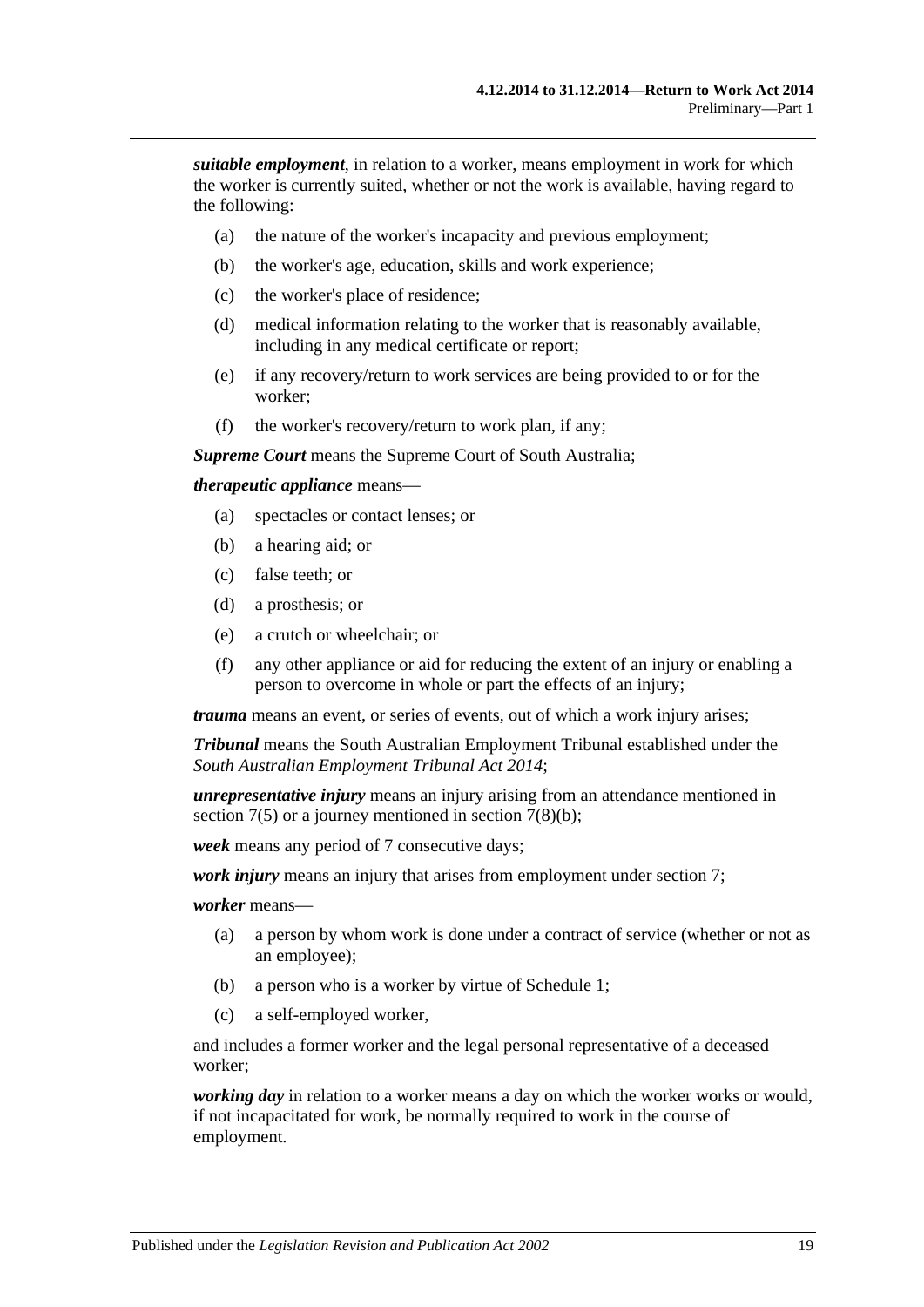- (2) A member of the crew of a fishing boat who is remunerated by a share in profits or gross receipts obtained by working the boat is not a worker for the purposes of this Act.
- (3) If a worker has no fixed place of employment, the worker's place of employment on a particular working day is the place at which, or the area in which, the worker works or is required to work on that working day.
- (4) Where in a prescribed industry or in prescribed circumstances a person (the *principal*) contracts with another person (the *contractor*) for the performance by the contractor of work undertaken by the principal, the principal will, for the purposes of this Act, be taken to be the employer of workers employed by the contractor.
- <span id="page-19-2"></span>(5) The regulations may exclude (either absolutely or subject to limitations or conditions stated in the regulations) specified classes of workers wholly or partially from the application of this Act.
- (6) A regulation under [subsection](#page-19-2) (5) may only be made after consultation with the Advisory Committee.
- <span id="page-19-0"></span>(7) The regulations may, in prescribing work or work of a specified class for the purposes of [paragraph](#page-11-0) (b) of the definition of *contract of service* in [subsection](#page-10-4) (1)—
	- (a) designate a person, or persons of a specified class, as the presumptive employer of a worker who is within the ambit of the relevant prescription;
	- (b) exclude a person who would otherwise be the employer of such a worker from the definition of *employer* in [subsection](#page-10-4) (1).
- <span id="page-19-1"></span>*(8) For the purposes of this Act, a reference to the Federal minimum wage is a reference to a wage applying under a national minimum wage order under Part 2-6 of the Fair Work Act 2009 of the Commonwealth prescribed by the regulations under this subsection.*
- *(9) For the purposes of this Act, a reference to State average weekly earnings is a reference to the amount last published before the relevant day by the Australian Bureau of Statistics as an estimate of Average Weekly Earnings for Ordinary Hours of Work for each Full-time Employed Adult Male Unit in this State.*
- *(10) For the purposes of this Act—*
	- *(a) total incapacity for work is the incapacity for work that is represented by a worker having no current work capacity within the meaning of this Act; and*
	- *(b) partial incapacity for work is the incapacity for work that is represented by a worker having a current work capacity within the meaning of this Act.*
- *(11) For the purposes of this Act, the date on which an incapacity for work first occurs will be taken to be the first day in respect of which the worker has an entitlement to a payment under Part 4 Division [4 Subdivision](#page-52-2) 2 on account of that incapacity.*
- *(12) Any period under this Act that relates to a specified number of weeks from the date on which an incapacity for work first occurs will be taken to include (for the purposes of calculating that period) any time when the relevant worker was not in fact incapacitated for work.*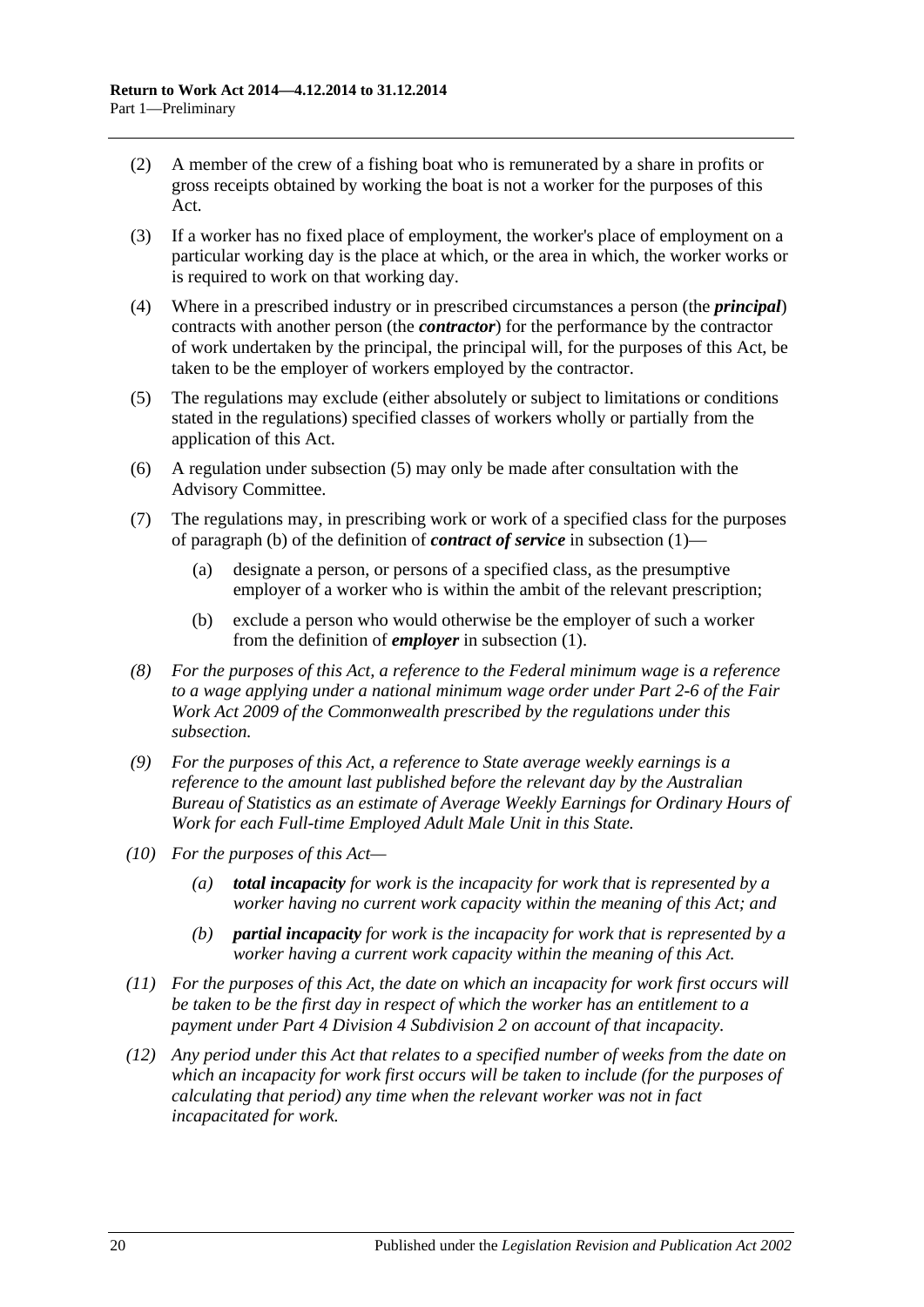- <span id="page-20-1"></span>*(13) For the purposes of this Act, a person is the legal personal representative of a deceased worker if the person is—*
	- *(a) a person who is entitled at law to administer the estate of the deceased worker; or*
	- *(b) a person who is authorised by the Tribunal (on application made under this subsection) to act under this Act as a legal personal representative of the deceased worker.*
- (14) For the purposes of this Act, 2 or more workplaces in close proximity may, if the Corporation so determines, be regarded as a single workplace.
- (15) A reference in a provision of this Act to a designated form is a reference to a form designated for the purposes of that provision by the Corporation from time to time by notice in the Gazette (and for the purposes of this Act the Corporation may specify information that may be provided in a specified form, not being in the nature of a written or printed form, which will satisfy a requirement as to the provision of information in a designated form).
- (16) A reference in a provision of this Act to a designated manner is a reference to a manner designated for the purposes of that provision by the Corporation from time to time by notice in the Gazette.
- *(17) If a sum of money fixed by this Act is followed by the word "(indexed)", that signifies that the amount is to be adjusted as at 1 January in each year so that the adjusted sum bears to the sum fixed by Parliament the same proportion as the Consumer Price Index for the September quarter of the immediately preceding year bears to the Consumer Price Index for the September quarter of the year immediately preceding the year in which the law fixing the sum took effect, with the amount so adjusted being rounded up under a scheme prescribed by the regulations.*

#### <span id="page-20-2"></span><span id="page-20-0"></span>*5—Average weekly earnings*

- *(1) Subject to this section, the average weekly earnings of an injured worker is the average weekly amount that the worker earned during the period of 12 months preceding the relevant date in relevant employment.*
- *(2) For the purposes of [subsection](#page-20-2) (1), relevant employment is constituted by—*
	- *(a) employment with the employer from whose employment the injury arose; and*
	- *(b) if the worker was, at the time of the occurrence of the injury, in the employment of 2 or more employers, employment with each such employer.*
- *(3) For the purposes of this section, any amount paid while a worker was on annual, sick or other leave will be taken to be earnings.*
- *(4) If during the period of 12 months before the relevant date the worker had changed the circumstances of his or her employment from working casually or seasonally to working in permanent employment (whether on a full-time or part-time basis) and the worker was in that permanent employment on the relevant date, the worker's average weekly earnings may be determined by reference to the average weekly amount that the worker earned during the period of that permanent employment rather than during the period of 12 months preceding the relevant date, unless to do so would disadvantage the worker.*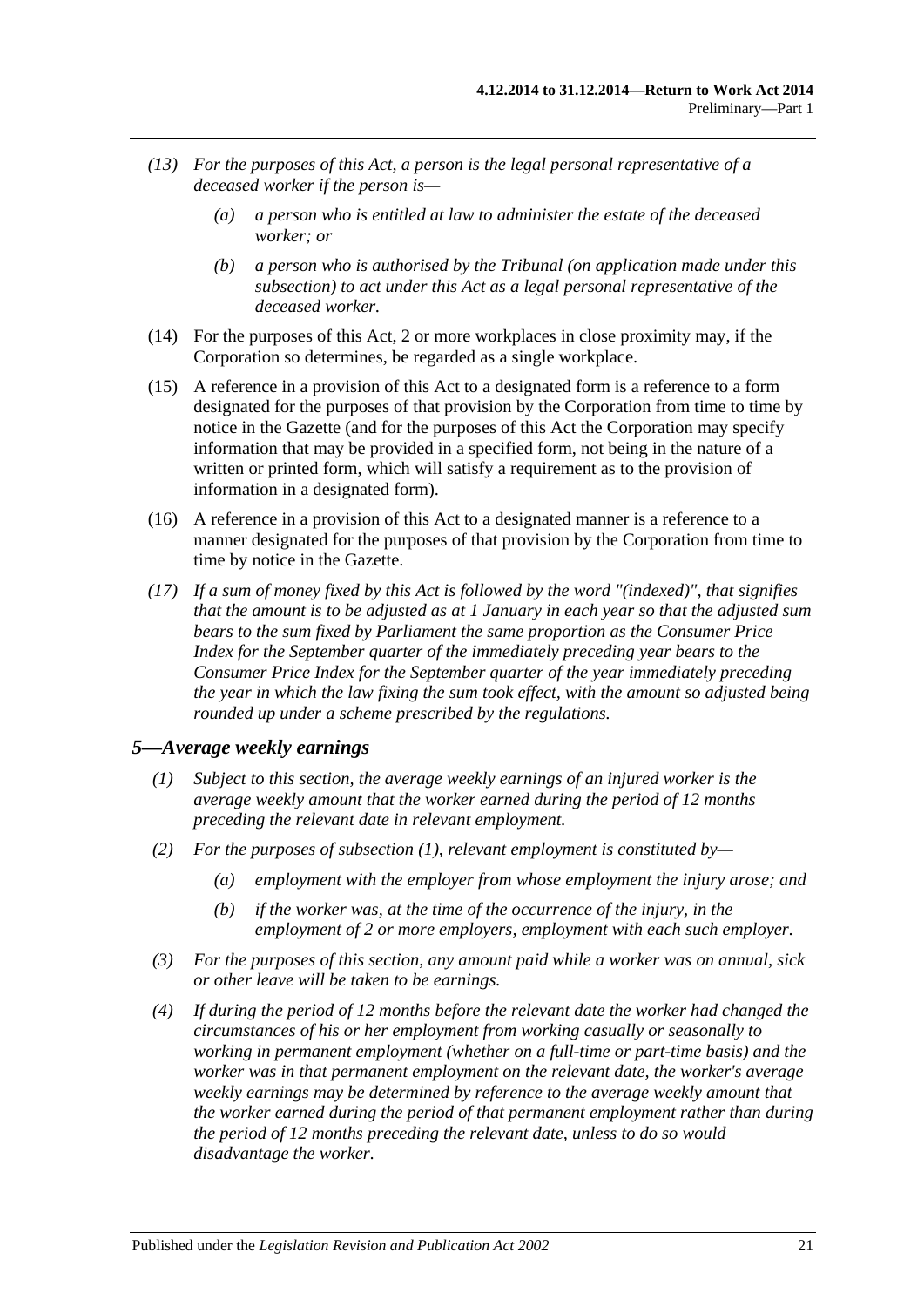- *(5) If a worker voluntarily (otherwise than by reason of an incapacity resulting from a work injury)—*
	- *(a) reduces the normal number of hours worked; or*
	- *(b) alters the nature of the work performed with the result that a reduction occurs in the worker's weekly earnings,*

*any period before the reduction or alteration takes effect will be disregarded for the purposes of determining average weekly earnings.*

- *(6) In addition, if by reason of the shortness of time during which the worker has been in employment, the terms of the worker's employment or for any other reason, it is not possible to arrive at a fair average, the worker's average weekly earnings may be determined by reference to the average weekly amount being earned by other persons in the same employment with the same employer who perform similar work at the same grade as the worker or, if there is no person so employed, by other persons in the same class of employment who perform similar work at the same grade as the worker.*
- *(7) If a worker is a contractor rather than an employee, the worker's average weekly earnings will be determined by reference to the rate of pay that the worker would have received if the worker had been working as an employee and, if there is an award or industrial agreement applicable to the class and grade of work in which the worker was engaged, the worker's average weekly earnings will be determined by reference to that award or industrial agreement.*
- *(8) If—*
	- *(a) an employer is a body corporate; and*
	- *(b) the worker is a director as well as an employee of the employer,*

*the worker's average weekly earnings will be determined by reference to the remuneration (calculated on a weekly basis) last reported in a return from the employer to the Corporation under Part [9 Division](#page-126-0) 7 (unless the Corporation determines that there is good cause not to apply this subsection in the circumstances of the particular case).*

- *(9) If because of a work injury or the gradual onset of a work injury it appears that the level of earnings of an injured worker prior to the relevant date were affected by the injury, the average weekly earnings of the worker must be set at an amount that fairly represents the weekly amount that the worker would have been earning if the level of earnings had not been so affected.*
- *(10) The average weekly earnings of an injured worker who—*
	- *(a) was not a full-time worker immediately before the relevant date; and*
	- *(b) immediately before the relevant date had been seeking full-time employment; and*
	- *(c) had been predominantly during the preceding 18 months a full-time worker,*

*will be taken to be the average weekly earnings of the worker while employed in full-time employment during the period of 18 months preceding the relevant date.*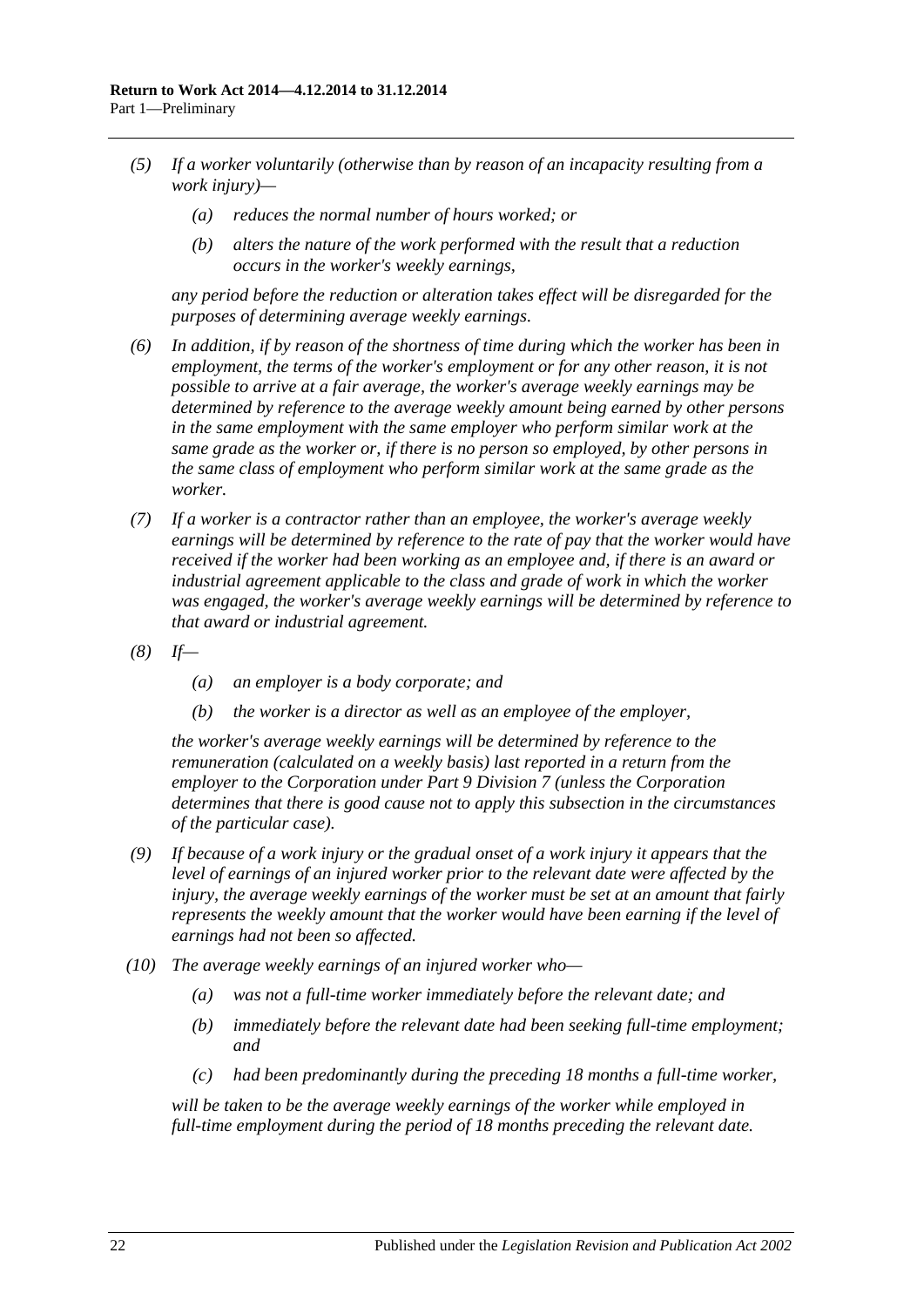- *(11) If a worker who suffers a permanent incapacity (whether total or partial) is under the age of 21 years, the average weekly earnings of the worker must be determined by applying the rate of pay that would have been payable to the worker had the worker been 21 years old and if a worker who suffers a permanent incapacity (whether total or partial) is an apprentice, the average weekly earnings of the worker must be determined by applying the rate of pay that would have been payable to the worker had the worker completed the apprenticeship (and this determination may have effect (if not before) when it is determined that a worker has a permanent incapacity under a redetermination under [section](#page-45-0) 31).*
- *(12) For the purposes of determining the average weekly earnings of a worker—*
	- *(a) any component of the worker's earnings attributable to overtime will be disregarded if, at the relevant date, the worker had no reasonable expectation to work overtime within the foreseeable future because of a change in employment arrangements or work practices, or other relevant factors, announced, introduced or occurring on or before the relevant date, but otherwise payments attributable to overtime will be taken into account; and*
	- *(b) to the extent that a worker has worked overtime that is to be taken into account, the component for overtime will be an amount calculated as follows:*

$$
C = \frac{A}{B}
$$

*where*

*C is the amount of the component*

*A is the total of the amounts paid or payable to the worker for overtime during the period used to calculate the average weekly earnings of the worker under a preceding subsection (the relevant period)*

*B is the number of weeks in the relevant period during which the worker worked or was on annual, sick or other paid leave.*

- *(13) For the purposes of determining the average weekly earnings of a worker—*
	- *(a) any amount otherwise payable to the worker that has been the subject of a voluntary salary sacrifice for superannuation purposes by the worker will be taken into account as earnings; and*
	- *(b) any non-cash benefit of a prescribed class provided to the worker by an employer—*
		- *(i) will be taken into account if the worker does not retain the benefit of the non-cash benefit (and valued after taking into account any principles specified by this Act or prescribed by the regulations); and*
		- *(ii) will not be taken into account if the worker retains the benefit of the non-cash benefit.*
- *(14) Despite a preceding subsection, the following will be disregarded for the purposes of determining the average weekly earnings of a worker:*
	- *(a) any contribution paid or payable by an employer to a superannuation scheme for the benefit of the worker;*
	- *(b) any prescribed allowances.*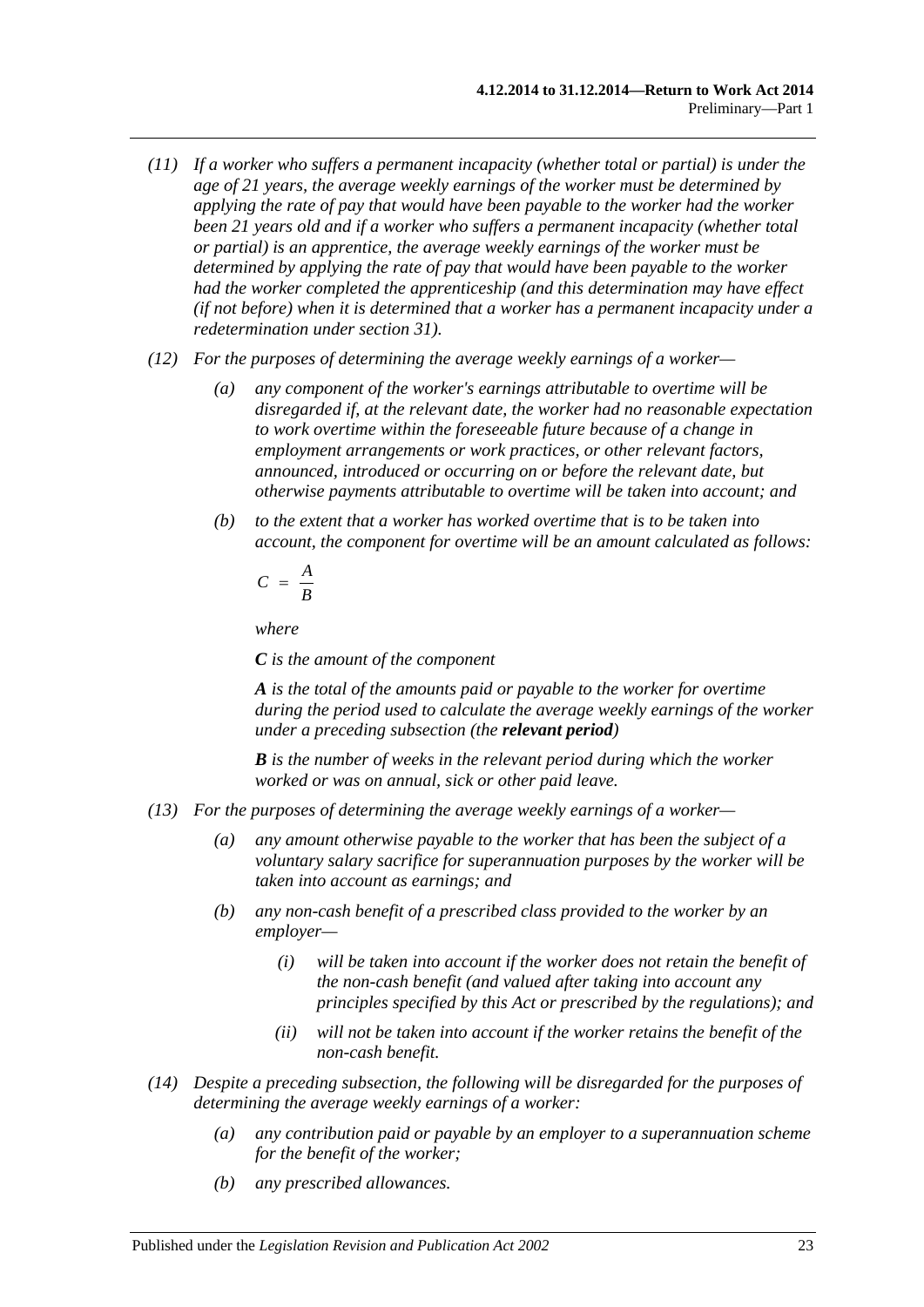- *(15) Despite a preceding subsection—*
	- *(a) if an injured worker's remuneration was, at the relevant date, covered by an award or industrial agreement, the worker's average weekly earnings will not be less than the weekly wage to which the worker was then entitled under the award or industrial agreement; and*
	- *(b) if, but for this paragraph, the average weekly earnings of a worker (not being a self-employed worker) would be less than the Federal minimum wage applying in relation to the worker (adjusted, in the case of a worker who was working at the relevant date on a part-time basis, in accordance with the regulations so as to provide a pro-rata amount), the average weekly earnings will be fixed at the Federal minimum wage (or, if relevant, the Federal minimum wage as so adjusted); and*
	- *(c) the average weekly earnings of a worker will in no case be fixed at more than twice State average weekly earnings.*
- *(16) For the purposes of this section—*
	- *(a) a reference to the relevant date is a reference to the date on which the relevant injury occurs; and*
	- *(b) a reference to a worker who is working on a part-time basis is a reference to a worker who, after taking into account the usual work patterns of workers in employment of the kind in which the worker is working at the relevant date, is not working the number of hours per week that can be taken to constitute full-time employment.*

# <span id="page-23-0"></span>**6—Act to bind Crown**

This Act binds the Crown in right of the State and also, so far as the legislative power of the State extends, in all its other capacities.

# <span id="page-23-2"></span><span id="page-23-1"></span>**Part 2—Key principles, concepts and requirements**

# *Division 1—Connection with employment*

#### <span id="page-23-3"></span>*7—Injury must arise from employment*

- *(1) This Act applies to an injury if (and only if) it arises from employment.*
- <span id="page-23-5"></span><span id="page-23-4"></span>*(2) Subject to this section, an injury arises from employment if—*
	- *(a) in the case of an injury other than a psychiatric injury—the injury arises out of or in the course of employment and the employment was a significant contributing cause of the injury; and*
	- *(b) in the case of a psychiatric injury—*
		- *(i) the psychiatric injury arises out of or in the course of employment and the employment was the significant contributing cause of the injury; and*
		- *(ii) the injury did not arise wholly or predominantly from any action or decision designated under [subsection](#page-24-1) (4).*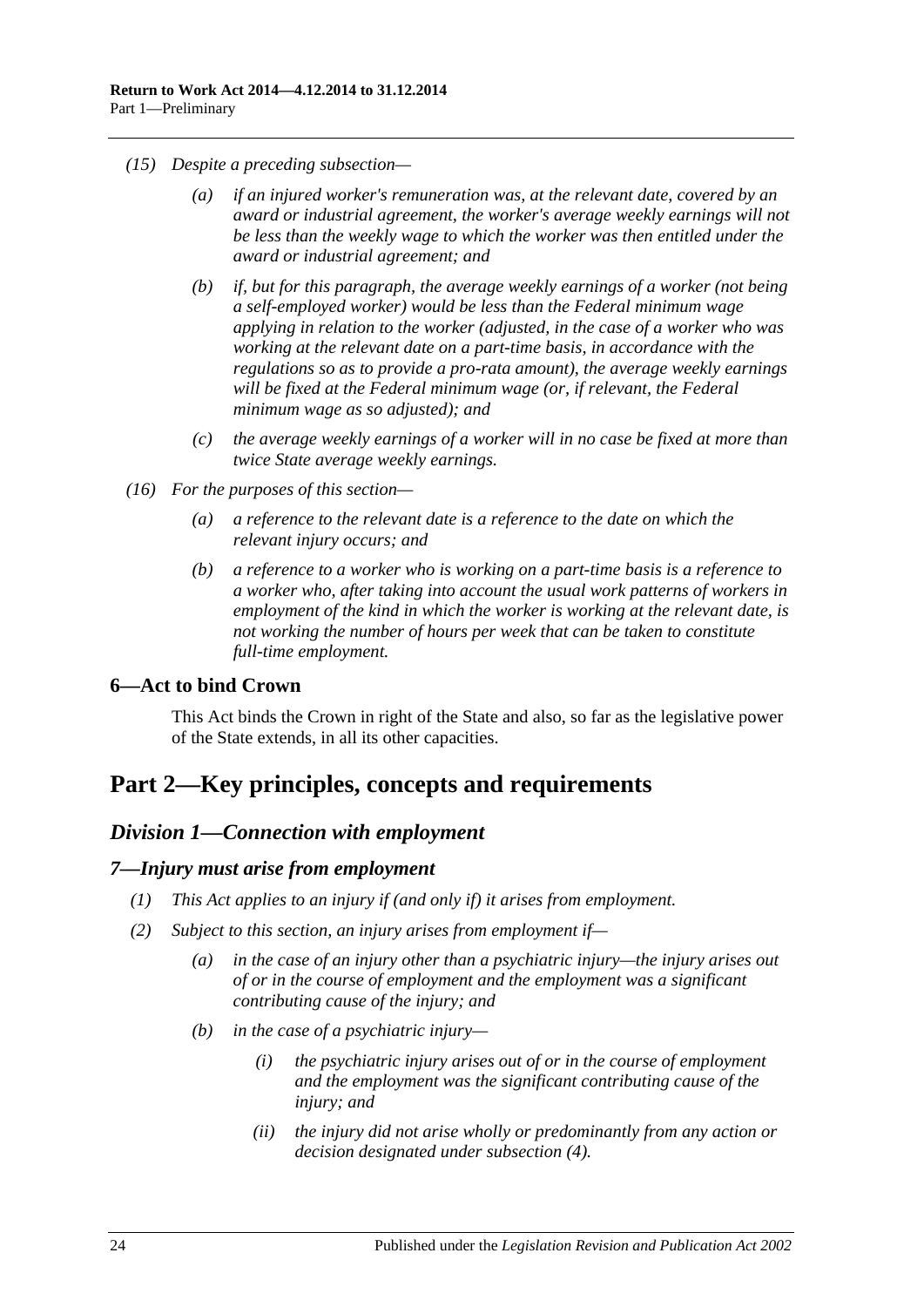- *(3) In connection with the application of [subsection](#page-23-4) (2) to an injury that is, or results from, the aggravation, acceleration, exacerbation, deterioration or recurrence of a prior injury (a prescribed event)—*
	- *(a) in the case of an injury other than a psychiatric injury—employment must be a significant contributing cause of the prescribed event; and*
	- *(b) in the case of a psychiatric injury—*
		- *(i) employment must be the significant contributing cause of the prescribed event; and*
		- *(ii) the prescribed event must not arise wholly or predominantly from any action or decision designated under [subsection](#page-24-1) (4),*

<span id="page-24-2"></span>*and then the injury is only compensable to the extent of and for the duration of the relevant aggravation, acceleration, exacerbation, deterioration or recurrence.*

- <span id="page-24-1"></span>*(4) The following are designated for the purposes of [subsection](#page-23-5) (2)(b)(ii) and [\(3\)\(b\)\(ii\):](#page-24-2)*
	- *(a) reasonable action taken in a reasonable manner by the employer to transfer, demote, discipline, counsel, retrench or dismiss the worker or a decision of the employer not to renew or extend a contract of service;*
	- *(b) a decision of the employer, based on reasonable grounds, not to award or provide a promotion, transfer or benefit in connection with the worker's employment;*
	- *(c) reasonable administrative action taken in a reasonable manner by the employer in connection with the worker's employment;*
	- *(d) reasonable action taken in a reasonable manner under this Act affecting the worker.*
- <span id="page-24-0"></span>*(5) For the purposes of this Act, a worker's employment includes—*
	- *(a) attendance at the worker's place of employment on a working day but before the day's work begins in order to prepare, or be ready, for work; and*
	- *(b) attendance at the worker's place of employment during an authorised break from work; and*
	- *(c) attendance at the worker's place of employment but after work ends for the day while the worker is preparing to leave, or in the process of leaving, the place; and*
	- *(d) attendance at an educational institution under the terms of an apprenticeship or other legal obligation, or at the employer's request or with the employer's approval; and*
	- *(e) attendance at a place to receive a medical service, to obtain a medical report or certificate (or to be examined for the purpose), to receive recovery/return to work services or for the purposes of a recovery/return to work plan, or to apply for, or receive, compensation for a work injury.*
- <span id="page-24-3"></span>*(6) Any injury attributable to surgery or other treatment or service performed with due care and skill by a person professing to have particular skills and undertaken or provided while attending at a place referred to in [subsection](#page-24-3) (5)(e) will be taken to constitute part of the original work injury.*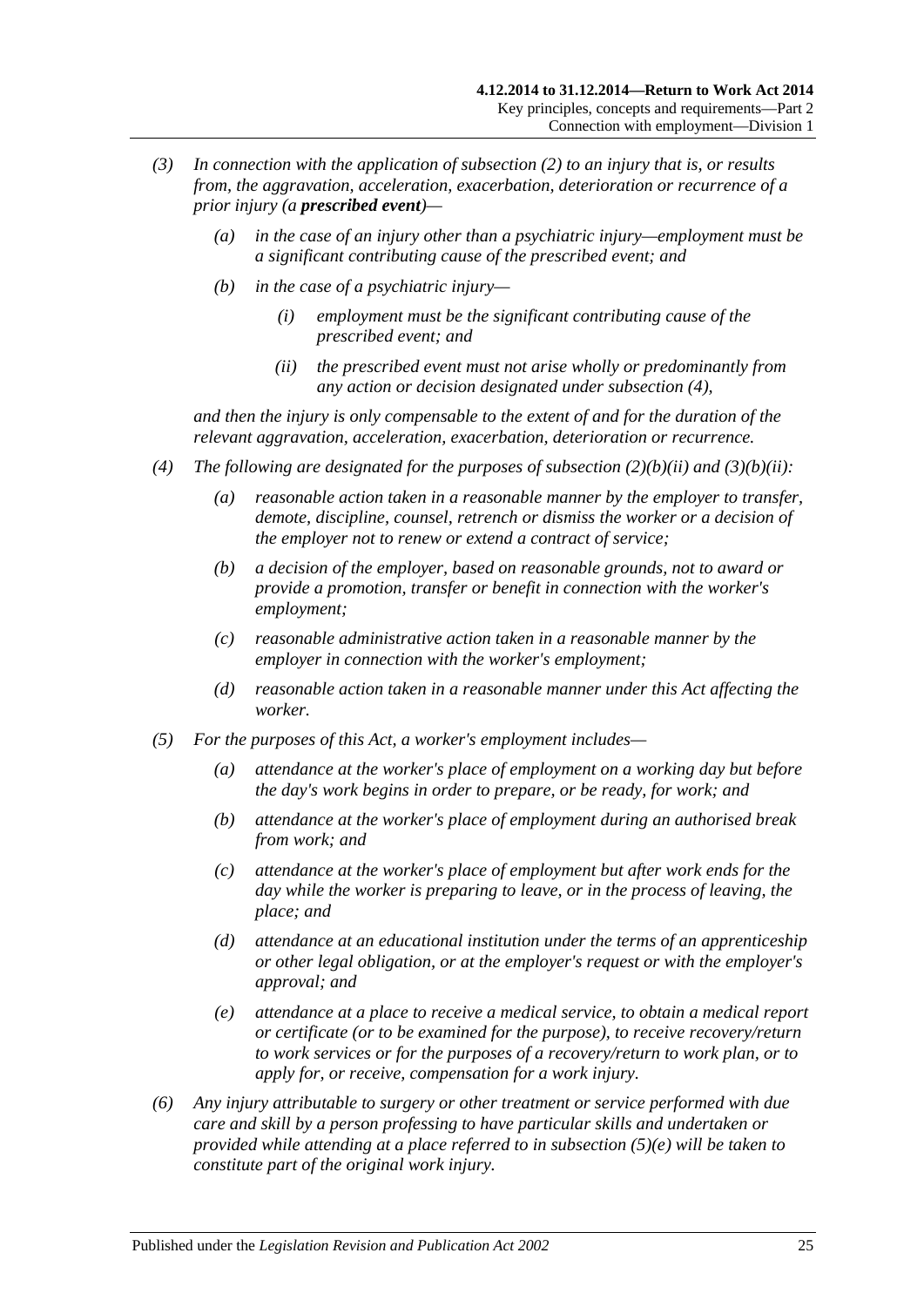- *(7) An injury does not arise from employment if it arises out of or in the course of the worker's involvement in a social or sporting activity, except where the activity forms part of the worker's employment or is undertaken at the direction or request of the employer.*
- <span id="page-25-1"></span>*(8) An injury that arises out of or in the course of a journey arises from employment if (and only if)—*
	- *(a) the journey is undertaken in the course of carrying out duties of employment; or*
	- *(b) the journey is between—*
		- *(i) the worker's place of residence and place of employment; or*
		- *(ii) the worker's place of residence or place of employment and—*
			- *(A) an educational institution the worker attends under the terms of an apprenticeship or other legal obligation, or at the employer's request or with the employer's approval; or*
			- *(B) a place the worker attends to receive a medical service, to obtain a medical report or certificate (or to be examined for that purpose), to receive recovery/return to work services or for the purposes of a recovery/return to work plan, or to apply for, or receive, compensation for a compensable injury,*

*and there is a real and substantial connection between the employment and the journey being undertaken at the time of the accident out of which the injury arises.*

- *(9) However, the fact that a worker has an accident in the course of a journey to or from work does not in itself establish a sufficient connection between the accident and the employment for the purposes of [subsection](#page-25-1) (8)(b).*
- *(10) The journey between places mentioned in [subsection](#page-25-1) (8)(b) must be a journey by a reasonably direct route but may include an interruption or deviation if it is not, in the circumstances of the case, substantial, and does not materially increase the risk of injury to the worker.*
- *(11) If—*
	- *(a) a worker's injury consists of the aggravation, acceleration, exacerbation, deterioration or recurrence of a pre-existing coronary heart disease; and*
	- *(b) the injury arises in the course of employment,*

*it will be presumed, in the absence of proof to the contrary, that the employment was a significant contributing cause of the injury.*

# <span id="page-25-0"></span>*8—Effect of misconduct etc*

- *(1) A worker who is acting in connection with, and for the purposes of, the employer's trade or business is presumed to be acting within his or her employment despite the fact that—*
	- *(a) the worker is acting in contravention of a statutory or other regulation applicable to the employment; or*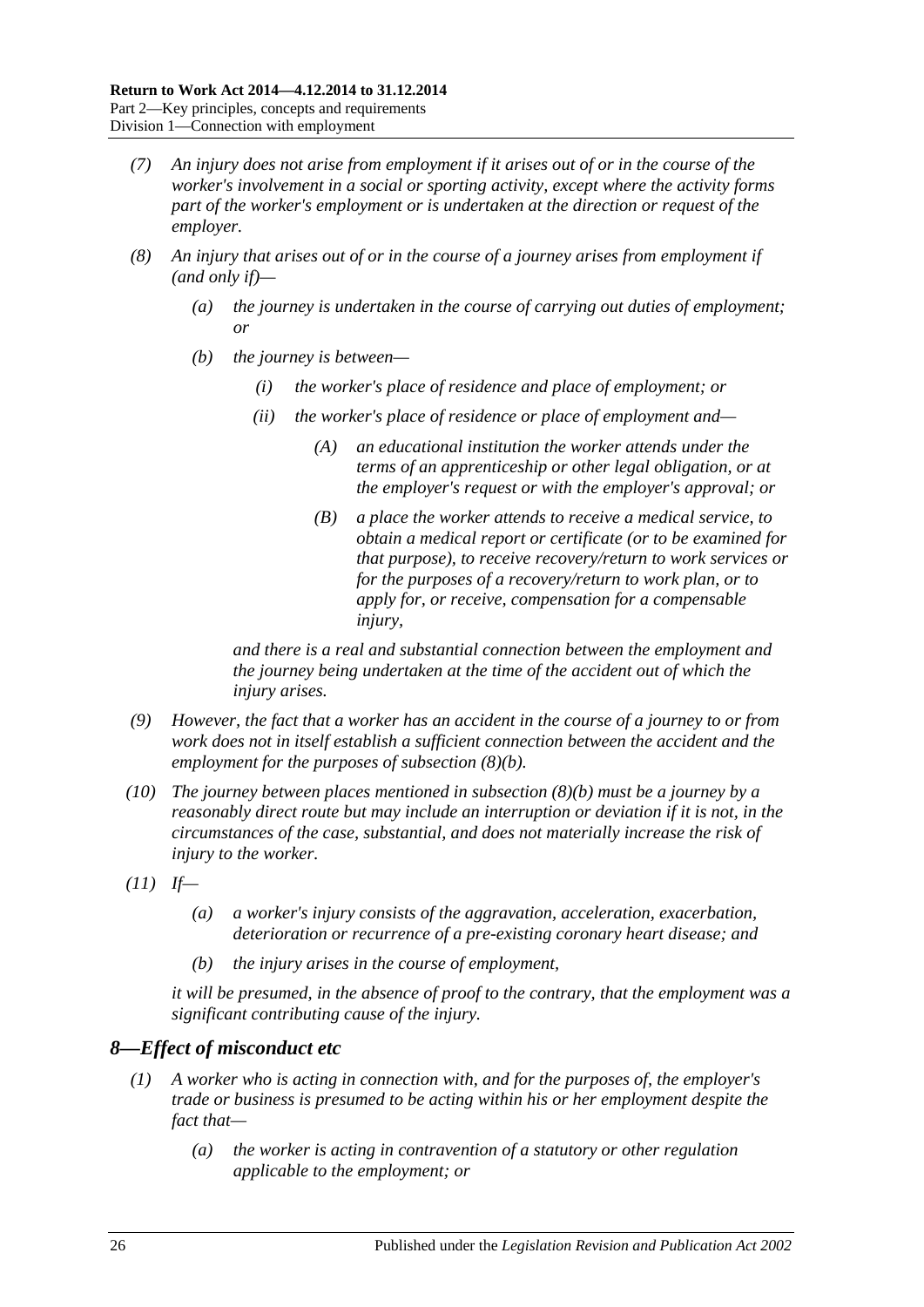- *(b) the worker is acting without, or in contravention of, instructions from the employer.*
- <span id="page-26-4"></span><span id="page-26-3"></span>*(2) However, a worker will not be entitled to receive any services or benefits under this Act in relation to an injury if—*
	- *(a) the worker is guilty of misconduct or acts in contravention of instructions from the employer during the course of an attendance under [section](#page-24-0) 7(5); or*
	- *(b) it is established on the balance of probabilities that the injury is wholly or predominantly attributable to—*
		- *(i) serious and wilful misconduct on the part of the worker; or*
		- *(ii) the influence of alcohol or a drug voluntarily consumed by the worker (other than a drug lawfully obtained and consumed in a reasonable quantity by the worker).*
- *(3) [Subsection](#page-26-3) (2)(a) does not apply in a case of death or permanent total incapacity for work and [subsection](#page-26-4) (2)(b) does not apply in the case of death or serious and permanent injury.*

# <span id="page-26-5"></span><span id="page-26-0"></span>*9—Evidentiary provision*

- *(1) Subject to this section, an injury is not compensable under this Act unless it is established on the balance of probabilities that it arises from employment.*
- <span id="page-26-6"></span>*(2) [Subsection](#page-26-5) (1) operates—*
	- *(a) subject to the qualification that if a worker suffers an injury of a kind referred to in the first column of [Schedule](#page-157-0) 2 and has been employed in work of a type referred to in the second column of [Schedule](#page-157-0) 2 opposite the injury, the worker's injury is presumed, in the absence of proof to the contrary, to have arisen from employment; and*
	- *(b) subject to [Schedule](#page-158-0) 3.*
- *(3) If a worker retires or is retired from employment on account of age or ill-health and the worker makes a claim for noise induced hearing loss after the expiration of 2 years from the date of the retirement, [subsection](#page-26-6) (2)(a) does not apply in relation to that claim.*
- *(4) A regulation made on the recommendation, or with the approval, of the Corporation or the Advisory Committee may—*
	- *(a) extend the operation of [subsection](#page-26-6) (2)(a) to injuries and types of work prescribed in the regulation;*
	- *(b) extend the operation of [Schedule](#page-158-0) 3 to an injury and corresponding qualifying period prescribed in the regulation.*

# <span id="page-26-1"></span>*Division 2—Connection with State*

# <span id="page-26-2"></span>*10—Territorial application of Act*

*(1) This Act applies to a worker's employment if (and only if) that employment is connected with this State.*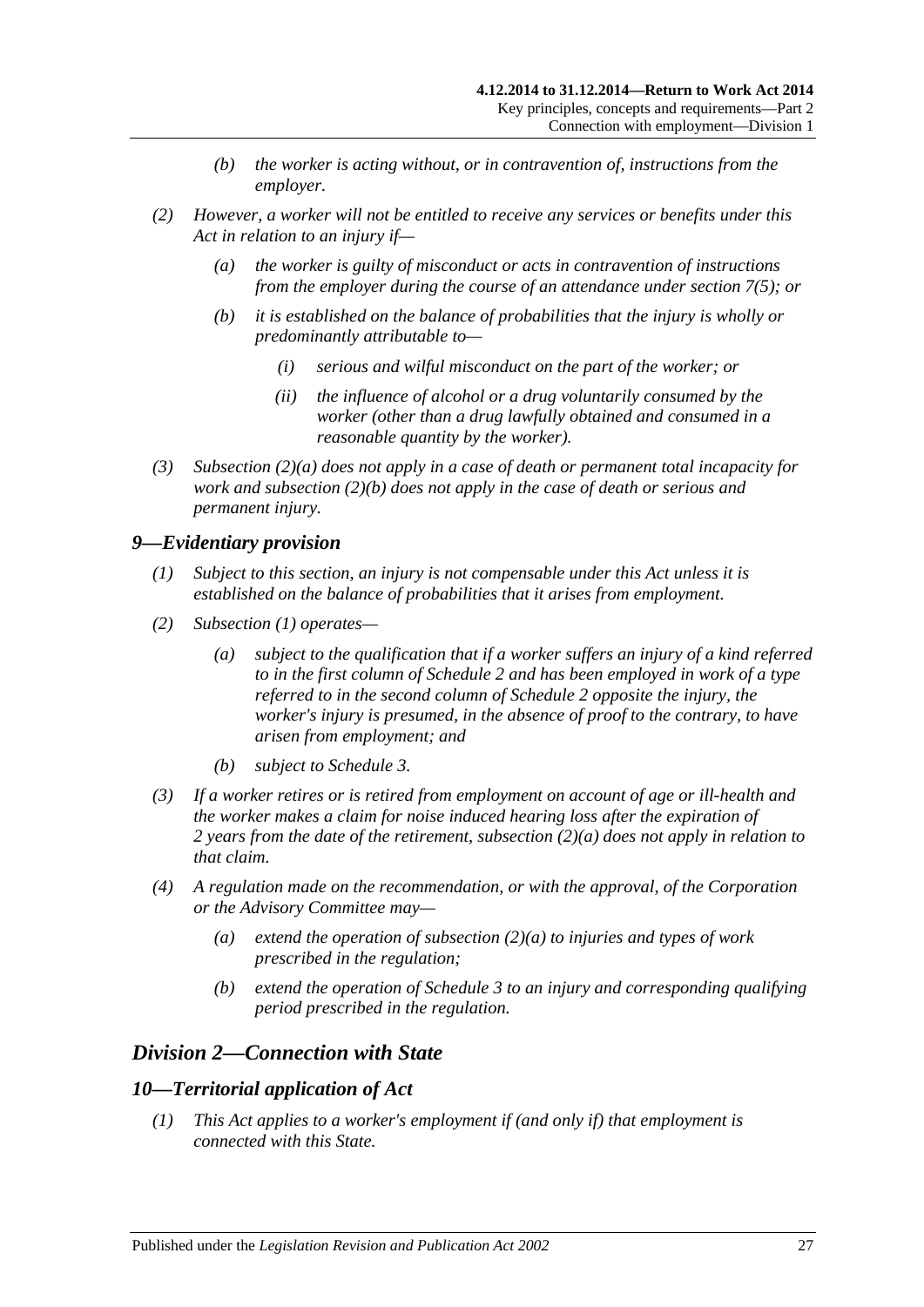- *(2) The fact that a worker is outside this State when an injury occurs does not prevent an entitlement to compensation arising under this Act in respect of employment that is connected with this State.*
- <span id="page-27-2"></span><span id="page-27-1"></span><span id="page-27-0"></span>*(3) A worker's employment is connected with—*
	- *(a) the State in which the worker usually works in that employment; or*
	- *(b) if no State or no one State is identified by [paragraph](#page-27-0) (a), the State in which the worker is usually based for the purposes of that employment; or*
	- *(c) if no State or no one State is identified by [paragraph](#page-27-0) (a) or [\(b\),](#page-27-1) the State in which the employer's principal place of business in Australia is located.*
- <span id="page-27-3"></span>*(4) In the case of a worker working on a ship, if no State or no one State is identified by [subsection](#page-27-2) (3), a worker's employment is, while working on a ship, connected with the State in which the ship is registered or (if the ship is registered in more than 1 State) the State in which the ship most recently became registered.*
- *(5) If no State is identified by [subsection](#page-27-2) (3) or (if applicable) [\(4\),](#page-27-3) a worker's employment is connected with this State if—*
	- *(a) a worker is in this State when the injury occurs; and*
	- *(b) there is no place outside Australia under the legislation of which the worker may be entitled to compensation for the same matter.*
- <span id="page-27-4"></span>*(6) In deciding whether a worker usually works in a State—*
	- *(a) regard must be had to the worker's work history with the employer over the preceding 12 months and the intentions of the worker and employer; but*
	- *(b) regard must not be had to any temporary arrangement under which the worker works in a State for a period of not longer than 6 months.*
- *(7) Subject to [subsection](#page-27-4) (6), in determining whether a worker usually works in a State or is usually based in a State for the purposes of employment, regard must be had to any period during which a worker works in a State or is in a State for the purposes of employment whether or not under the statutory workers compensation scheme of that State the person is regarded as a worker or as working or employed in that State.*
- *(8) Compensation under this Act does not apply in respect of the employment of a worker on a ship if the Seafarers Rehabilitation and Compensation Act 1992 of the Commonwealth applies to the worker's employment.*
- *(9) In this section—*

*ship means any kind of vessel used in navigation by water, however propelled or moved, and includes—*

- *(a) a barge, lighter, or other floating vessel; and*
- *(b) an air-cushion vehicle, or other similar craft,*

*used wholly or primarily in navigation by water;*

*State includes a Territory and, in a geographical sense, a State's or Territory's relevant adjacent area as described in [Schedule](#page-160-0) 4.*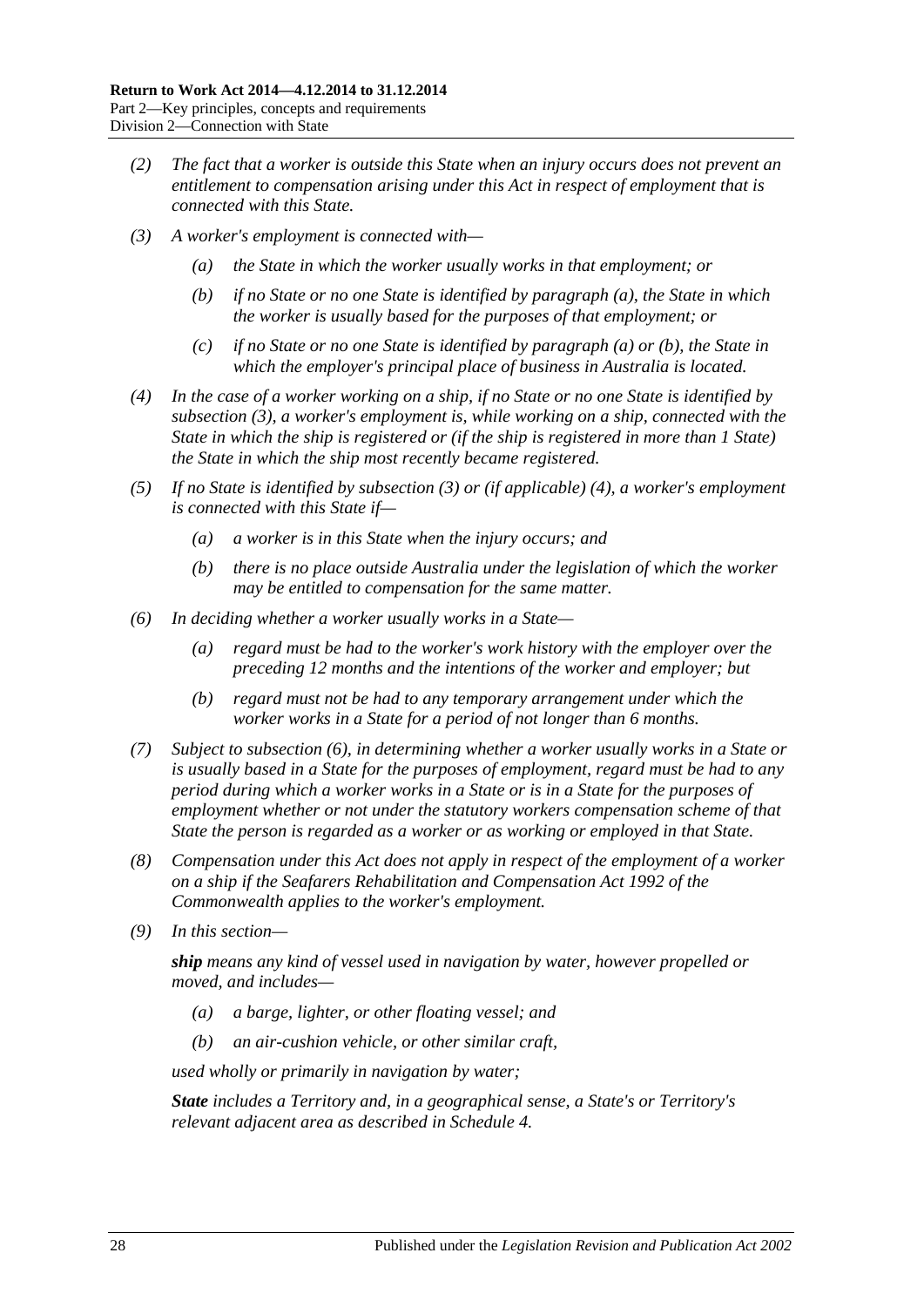# <span id="page-28-0"></span>*11—Determination of State with which worker's employment is connected in proceedings under this Act*

- <span id="page-28-2"></span>*(1) If the question of whether this State is connected with a worker's employment arises in proceedings in the Tribunal or a court in relation to a claim for compensation under this Act, the Tribunal or court must—*
	- *(a) determine the State with which the worker's employment is connected in accordance with [section](#page-26-2) 10; and*
	- *(b) cause that determination to be entered in its records.*
- *(2) The Tribunal must, in determining a question under [subsection](#page-28-2) (1), be constituted of 1 or more presidential members and if the question arises in proceedings that are not before a presidential member (or presidential members) then the question is to be referred, on an interlocutory basis, to a presidential member of the Tribunal.*
- *(3) [Subsection \(1\)](#page-28-2) does not apply if there is a determination that is to be recognised under [section](#page-28-1) 12.*

# <span id="page-28-3"></span><span id="page-28-1"></span>*12—Recognition of previous determinations*

- *(1) If a determination of the State with which a worker's employment is connected has been made—*
	- *(a) by the Tribunal or a court under [section](#page-28-0) 11; or*
	- *(b) by a designated court under a provision of a law that corresponds with [section](#page-28-0) 11, or under another provision of a law prescribed by the regulations for the purposes of this provision; or*
	- *(c) by a court of this State or another State in the course of proceedings that are relevant to the application of this Act or a corresponding law, or that relate to a claim for compensation or damages,*

*the State so determined is to be recognised for the purposes of this Act as the State with which the worker's employment is connected.*

- *(2) This section does not prevent any appeal relating to any such determination and if the determination is altered on appeal, the altered determination is to be recognised under [subsection](#page-28-3) (1).*
- *(3) In this section—*

#### *designated court means—*

- *(a) the Supreme Court of a State in which a corresponding law is in force; or*
- *(b) a court, tribunal or other decision-making body of a State in which a corresponding law is in force that is declared by the regulations to be a designated court for the purposes of this section;*

*State includes a Territory.*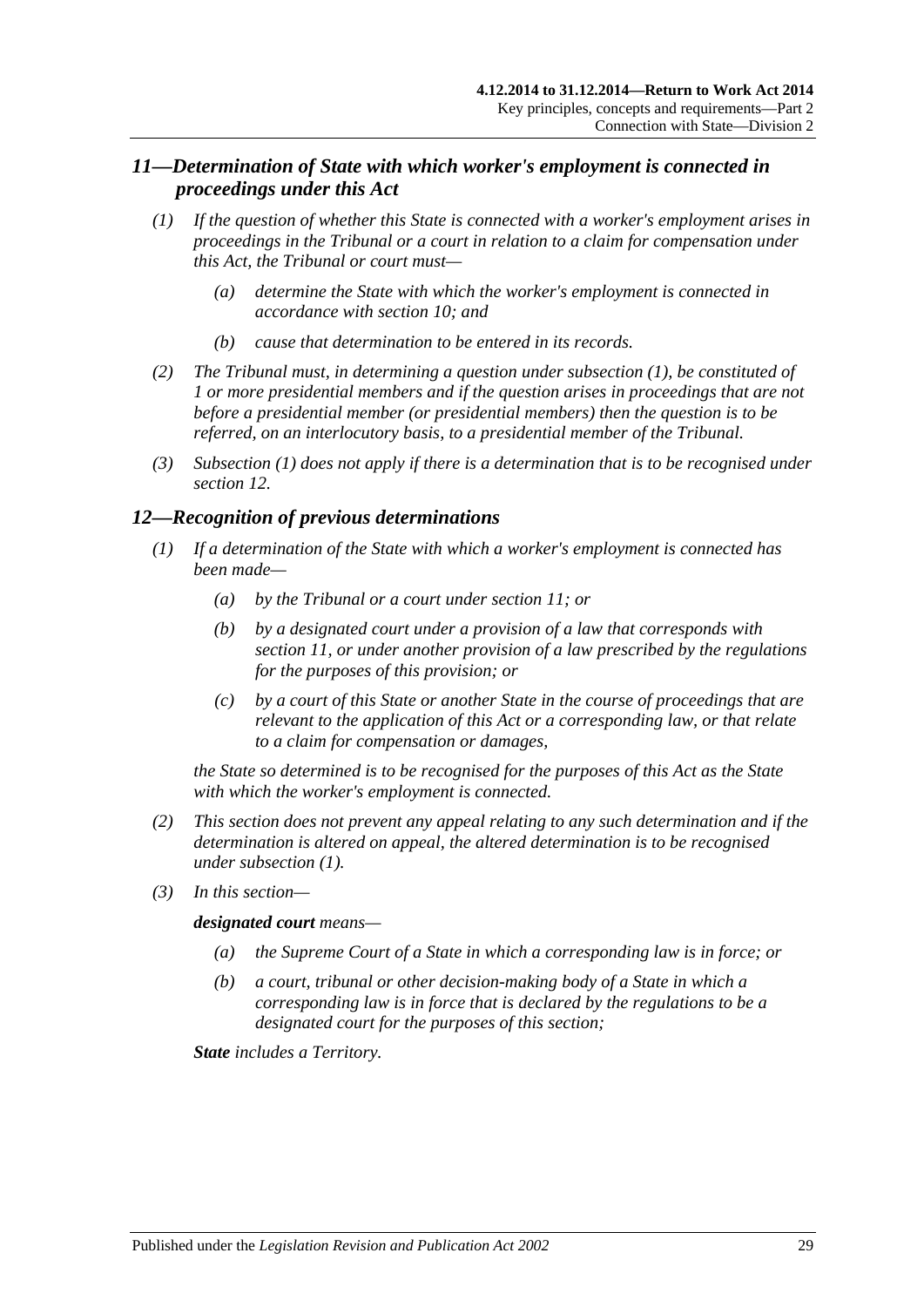# <span id="page-29-0"></span>*Division 3—Fundamental principles, rights and obligations*

# <span id="page-29-4"></span><span id="page-29-1"></span>*13—The Corporation*

- *(1) The Corporation, in acting under and for the purposes of this Act, must—*
	- *(a) adopt a service-orientated approach that is focused on early intervention and the interests of workers and employers; and*
	- *(b) seek to act professionally and promptly in everything that it does; and*
	- *(c) be responsible and accountable in its relationships with others; and*
	- *(d) without limiting a preceding paragraph, take reasonable steps to comply with any request made by a worker under [section](#page-30-1) 15(2).*
- *(2) The Corporation must, in connection with [subsection](#page-29-4) (1), develop and maintain plans or strategies that are designed to establish practices and procedures under which the specific circumstances of an injured worker and his or her employer will be addressed and with the objective of—*
	- *(a) ensuring early and timely intervention occurs to improve recovery and return to work outcomes including after retraining (if required); and*
	- *(b) achieving timely, evidence based decision making that is consistent with the requirements of this Act; and*
	- *(c) wherever possible, providing a face to face service where there is a need for significant assistance, support or services; and*
	- *(d) ensuring regular reviews are taken in relation to a worker's recovery and, where possible, return to work; and*
	- *(e) ensuring the active management of all aspects of a worker's injury and any claim under this Act; and*
	- *(f) encouraging an injured worker and his or her employer to participate actively in any recovery and return to work processes; and*
	- *(g) minimising the risk of litigation.*
- *(3) The policies and principles set out in this section do not give rise to substantive rights or liabilities (compared to rights or liabilities established or prescribed under other relevant provisions of this Act).*

# <span id="page-29-2"></span>*14—Service standards*

*The Corporation must adopt and apply the service standards set out in [Schedule](#page-161-0) 5 (but these standards do not, in themselves, give rise to substantive rights or liabilities (compared to rights or liabilities established or prescribed under other relevant provisions of this Act)).*

# <span id="page-29-3"></span>*15—Workers*

- *(1) A worker who has suffered a work injury is entitled to expect—*
	- *(a) early intervention by the Corporation in providing recovery and return to work services; and*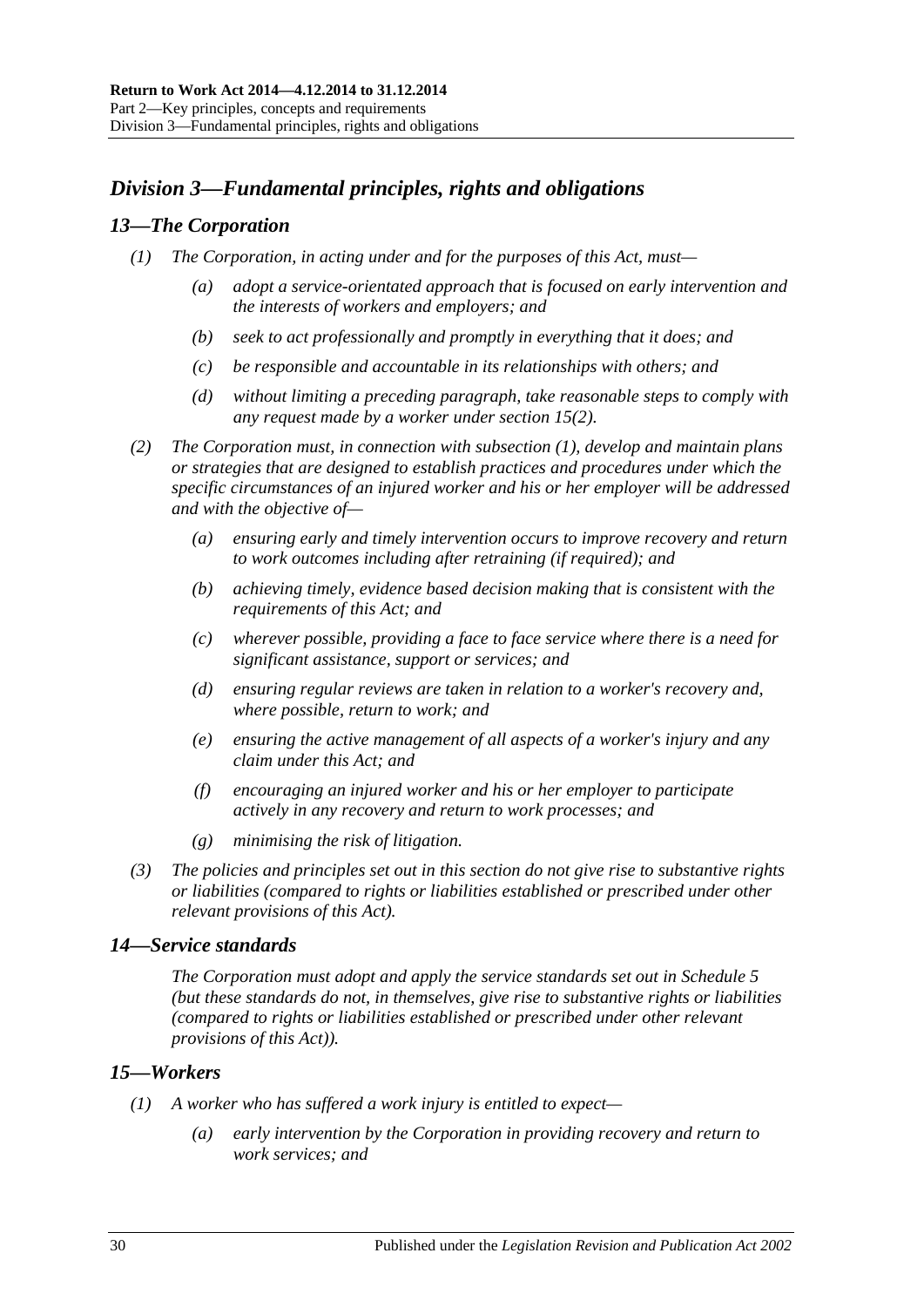- *(b) the Corporation to actively manage the worker's injury and claim and to provide services in a manner consistent with the requirements of this Act; and*
- *(c) his or her employer to participate and co-operate in assisting the worker's recovery and return to work and to reasonably support the worker in receiving any benefit available under this Act.*
- <span id="page-30-1"></span>*(2) A worker may reasonably request the Corporation to review the provision of any service to the worker under this Act or to investigate any circumstance where it appears that the worker's employer is not complying with any requirement of this Act as to the retention, employment or re-employment of the worker.*
- <span id="page-30-3"></span><span id="page-30-2"></span>*(3) A worker who has suffered a work injury must, in a manner consistent with the objects of this Act—*
	- *(a) participate in all activities designed to enable the worker to recover and return to work as soon as is reasonably practicable; and*
	- *(b) without limiting [paragraph](#page-30-2) (a)—*
		- *(i) participate and co-operate in the establishment of a recovery/return to work plan; and*
		- *(ii) comply with obligations imposed on the worker by or under a recovery/return to work plan; and*
	- *(c) ensure that the Corporation is provided with current medical certificates (in the designated form provided by recognised health practitioners) with respect to any incapacity for work for which weekly payments are being made to the worker under this Act so as to provide evidence to support the continuation of those payments; and*
	- *(d) return to suitable employment when reasonably able to do so; and*
	- *(e) take reasonable steps to mitigate any possible loss on account of the work injury.*
- <span id="page-30-4"></span>*(4) [Subsection](#page-30-2) (3)(a), [\(b\)](#page-30-3) and [\(d\)](#page-30-4) will not apply in relation to a seriously injured worker (who may decide the extent to which he or she will seek to participate in any processes designed to have the worker return to work).*
- *(5) This section does not give rise to substantive rights or liabilities (but nothing in this section detracts from rights or liabilities established or prescribed under other relevant provisions of this Act (including [section](#page-30-0) 16)).*

# <span id="page-30-0"></span>*16—Worker's duty to give notice of injury*

- *(1) If a worker suffers a work injury, notice of that injury must be given—*
	- *(a) to the employer by whom the worker is employed at the time of the occurrence of the injury; or*
	- *(b) if the worker is not in employment or is self-employed—to the Corporation.*
- *(2) Notice of an injury should be given—*
	- *(a) if practicable within 24 hours after the occurrence of the injury but, if that is not practicable, as soon as practicable after the occurrence of the injury;*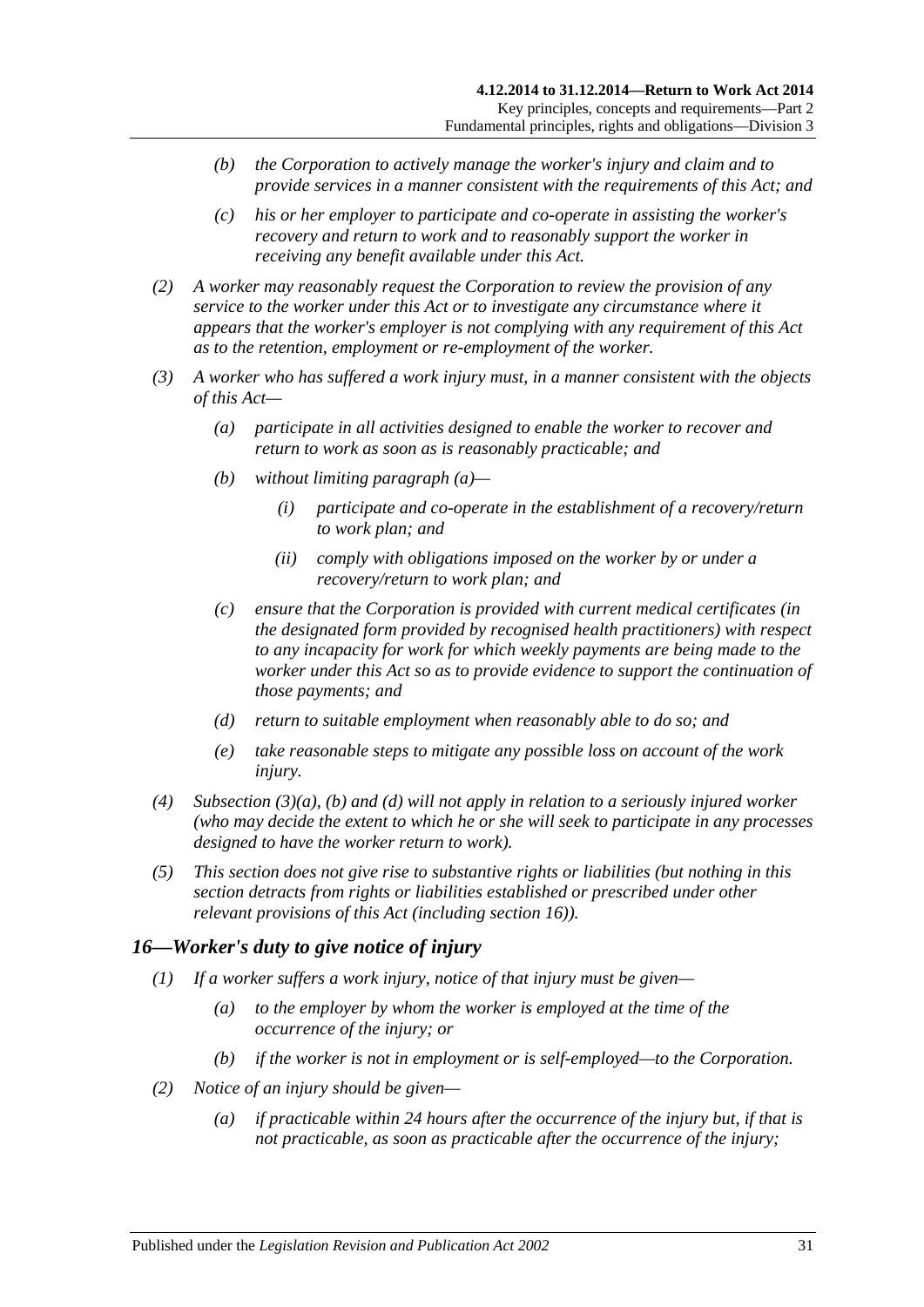- *(b) if the worker is not, immediately after the occurrence of the injury, aware of the injury—as soon as practicable after the worker becomes so aware;*
- *(c) if the worker dies without having become so aware or before it is practicable to give such a notice—as soon as practicable after the worker's death.*
- *(3) Notice of an injury—*
	- *(a) may be given orally or in writing; and*
	- *(b) should specify to the best of the knowledge, information and belief of the person giving the notice—*
		- *(i) the day on which the injury occurred; and*
		- *(ii) the place at which the injury occurred; and*
		- *(iii) the nature of the injury; and*
		- *(iv) the cause of the injury.*
- *(4) For the purposes of this section, notice of an injury will be taken to have been given to an employer if—*
	- *(a) it is given to—*
		- *(i) the employer at any place of business of the employer; or*
		- *(ii) any person under whose supervision the worker was employed at the time of the injury; or*
		- *(iii) any person designated for the purpose by the worker's employer; or*
	- *(b) it is given to the employer in the manner prescribed by the regulations.*
- *(5) A person by whom a notice under this section is given orally must, at the request of the person to whom the notice is given, complete a written statement in a form determined by the Corporation.*
- *(6) Subject to [subsection](#page-31-0) (8), if an employer (not being a self-insured employer) receives notice of an injury given or purportedly given under this section the employer must, within 5 business days after the receipt of the notice, send a copy of the notice to the Corporation.*

*Maximum penalty: \$1 500.*

- *(7) If it appears from a notice under this section that the worker was not, at the date of the notice, in the employment of the employer from whose employment the injury arose, the Corporation must (where it is practicable to do so) send a copy of the notice to that employer.*
- <span id="page-31-0"></span>*(8) The Corporation may, by notice in the Gazette—*
	- *(a) exclude from the application of this section injuries of a class specified in the notice;*
	- *(b) vary, in relation to cases of a specified class, the time at which an employer is required to report to the Corporation under this section.*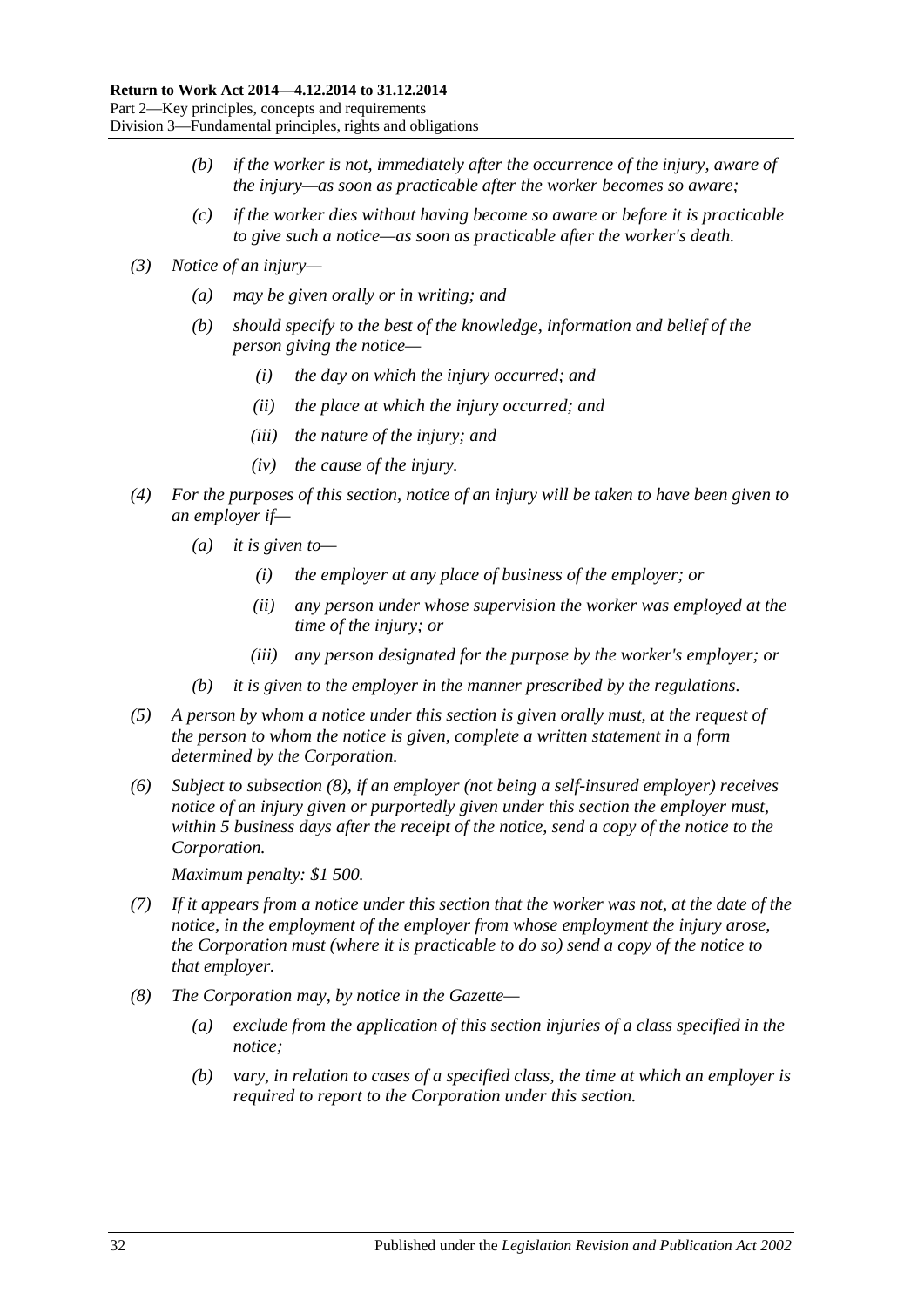# <span id="page-32-0"></span>*17—Employers*

- *(1) An employer of a worker who has suffered a work injury is entitled to expect—*
	- *(a) early intervention by the Corporation in providing recovery and return to work services to the worker; and*
	- *(b) the Corporation to act fairly and reasonably in a manner consistent with the requirements of this Act; and*
	- *(c) support in managing claims and the provision of services available to the worker under this Act.*
- <span id="page-32-2"></span>*(2) The employer of a worker who has suffered a work injury must, in a manner consistent with the objects of this Act, so far as is reasonably practicable—*
	- *(a) support the worker in the worker's participation in activities designed to enable the worker to recover and return to work; and*
	- *(b) without limiting [paragraph](#page-32-2) (a)—*
		- *(i) participate and co-operate in the establishment of any recovery/return to work plan that is required for the worker; and*
		- *(ii) comply with obligations imposed on the employer by or under a recovery/return to work plan for the worker; and*
	- *(c) take reasonable steps to mitigate any possible loss on account of the work injury.*
- *(3) This section does not give rise to substantive rights or liabilities (but nothing in this section detracts from rights or liabilities established or prescribed under other relevant provisions of this Act (including [section](#page-32-1) 18)).*

# <span id="page-32-3"></span><span id="page-32-1"></span>*18—Employer's duty to provide work*

- *(1) If a worker who has been incapacitated for work in consequence of a work injury is able to return to work (whether on a full-time or part-time basis and whether or not to his or her previous employment), the employer from whose employment the injury arose (the pre-injury employer) must provide suitable employment for the worker (the employment being employment for which the worker is fit and, subject to that qualification and this section, so far as reasonably practicable the same as, or equivalent to, the employment in which the worker was working immediately before the incapacity).*
- *(2) [Subsection](#page-32-3) (1) does not apply if—*
	- *(a) it is not reasonably practicable to provide employment in accordance with that subsection (and the onus of establishing that lies on the employer); or*
	- *(b) the worker left the employment of that employer before the commencement of the incapacity for work; or*
	- *(c) the worker terminated the employment after the commencement of the incapacity for work; or*
	- *(d) new or other employment options have been agreed between the worker, the employer and the Corporation under [section](#page-41-0) 25(10); or*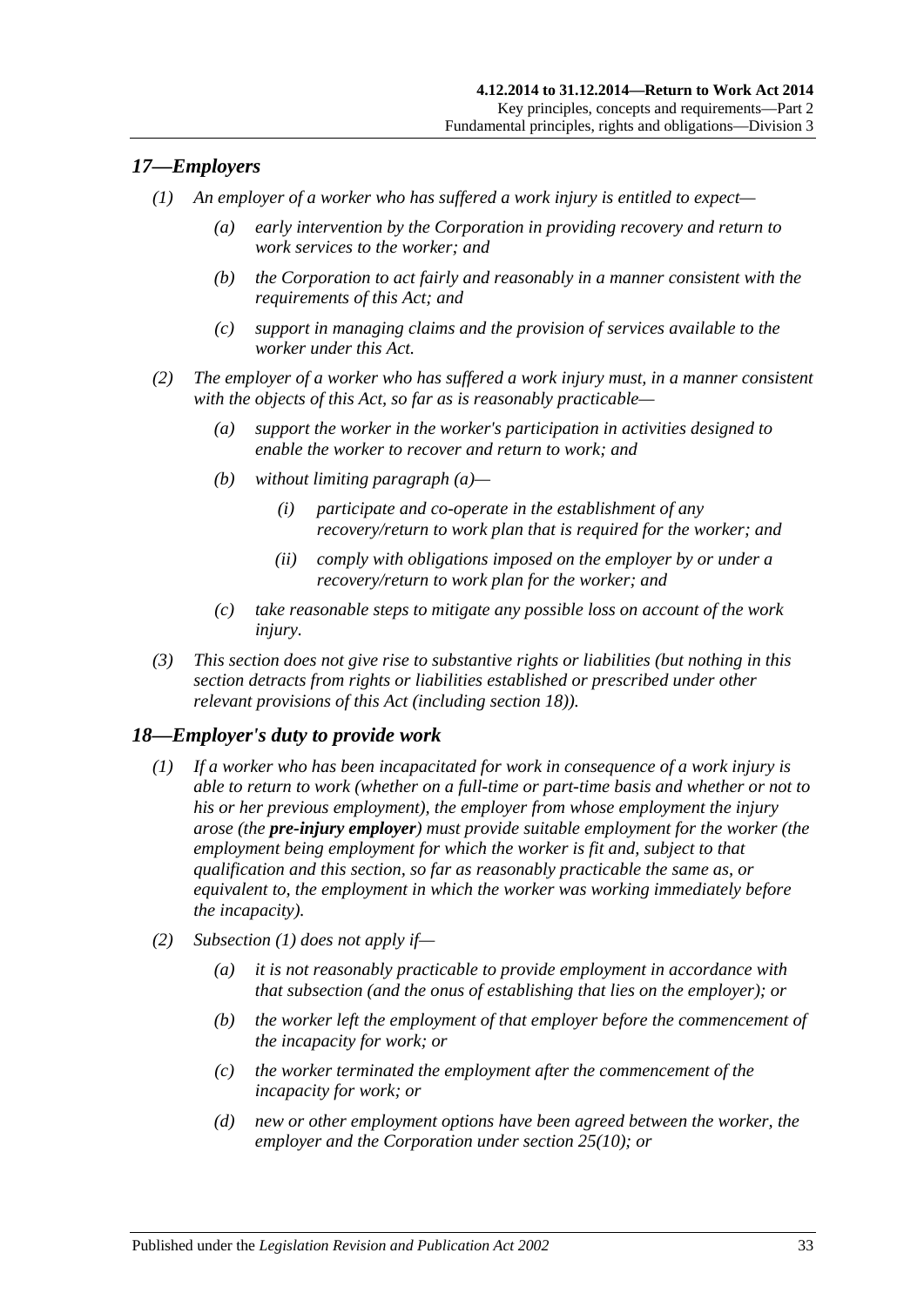- *(e) the worker has otherwise returned to work with the pre-injury employer or another employer.*
- <span id="page-33-4"></span><span id="page-33-1"></span>*(3) Furthermore, if—*
	- *(a) a worker who has been incapacitated for work in consequence of a work injury seeks employment with the pre-injury employer consistent with the requirements of [subsection](#page-32-3) (1); and*
	- *(b) the worker, in seeking the employment—*
		- *(i) by written notice to the employer—*
			- *(A) confirms that he or she is ready, willing and able to return to work with the employer; and*
			- *(B) provides information about the type of employment that the worker considers that he or she is capable of performing; and*
		- *(ii) complies with any other requirements prescribed by the regulations; and*
	- *(c) the employer fails, within a reasonable time, to provide suitable employment to the worker,*

*the worker may apply to the Tribunal for an order under [subsection](#page-33-0) (5).*

- *(4) If an employer fails to provide suitable employment under [subsection](#page-33-1) (3) within 1 month after the worker seeks such employment in accordance with that subsection (the prescribed period), the application by the worker to the Tribunal may be made within 1 month after the end of the prescribed period unless the Tribunal allows an extension of time.*
- <span id="page-33-0"></span>*(5) If, on an application under [subsection](#page-33-1) (3), the Tribunal is satisfied that it is not unreasonable for the employer to provide employment to the worker, the Tribunal must order the employer to provide to the worker employment specified by the Tribunal unless the Tribunal, in the exercise of its adjudicative function, determines otherwise.*
- <span id="page-33-3"></span>*(6) A worker who makes an application under [subsection](#page-33-1) (3) is entitled, subject to [subsections](#page-33-2) (8) and [\(9\)](#page-34-0) and to limits prescribed by the regulations, to an award against the relevant employer for the worker's reasonable costs of the proceedings before the Tribunal.*
- *(7) If on an application under [subsection](#page-33-1) (3) the Tribunal declines to make an order in favour of the worker under [subsection](#page-33-0) (5), the Corporation is liable, subject to [subsection](#page-33-2) (8) and to limits prescribed by the regulations—*
	- *(a) for the employer's reasonable costs of the proceedings before the Tribunal (unless those costs are covered by an award under [subsection](#page-34-1) (9)(a)); and*
	- *(b) for the costs payable to the worker under [subsection](#page-33-3) (6).*
- <span id="page-33-2"></span>*(8) Costs may only be awarded to cover—*
	- *(a) the cost of representation by a legal practitioner or an officer or employee of an industrial association; and*
	- *(b) costs of a kind authorised by the regulations that were reasonably incurred.*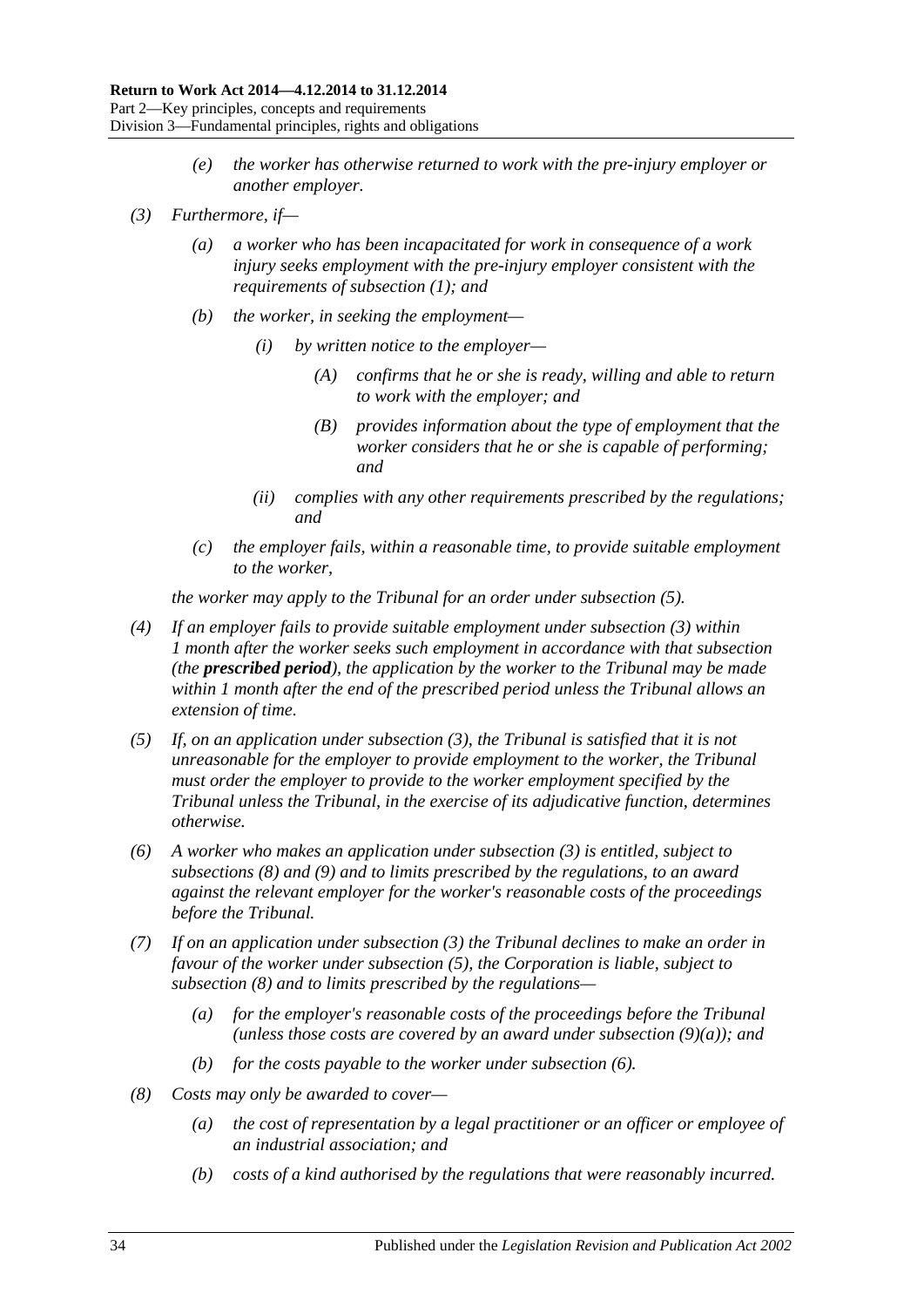- <span id="page-34-1"></span><span id="page-34-0"></span>*(9) If the Tribunal is of the opinion that a worker acted unreasonably, frivolously or vexatiously in bringing or in relation to the conduct of proceedings under [subsection](#page-33-0) (5), the Tribunal may—*
	- *(a) decline to make an award of costs in favour of the worker and may (if it thinks fit) make an award of costs against the worker; or*
	- *(b) reduce the amount of the award of costs to which the worker would otherwise have been entitled.*
- *(10) Subject to [subsection](#page-34-2) (11), an award of costs to cover professional advice or assistance may, if the Tribunal considers appropriate, be made in favour of the person who provided the professional advice or assistance.*
- <span id="page-34-2"></span>*(11) An award of costs to cover the cost of representation by an officer or employee of an industrial association are payable to the industrial association.*
- <span id="page-34-5"></span>*(12) If—*
	- *(a) the Tribunal orders an employer to provide employment to a worker under [subsection](#page-33-0) (5); and*
	- *(b) the employer fails to comply with that order and*
	- *(c) the worker applies to the Corporation for financial support under [subsection](#page-34-3) (13),*

*the Corporation must, subject to [subsection](#page-34-4) (14), provide financial support to the worker under [subsection](#page-34-3) (13).*

- <span id="page-34-3"></span>*(13) The financial support will be in the form of weekly payments that represent the weekly amounts that the worker would be expected to receive from the employer if the employer complied with the order of the Tribunal.*
- <span id="page-34-4"></span>*(14) The Corporation is not required to make a payment under [subsection](#page-34-3) (13) in respect of a failure on the part of the employer after the end of the period of 104 weeks from the date on which the incapacity for work referred to in [subsection](#page-33-4) (3)(a) first occurred (the prescribed period) and any liability of the Corporation to provide financial support to the worker under [subsection](#page-34-3) (13) ceases at the end of the prescribed period.*
- <span id="page-34-6"></span>*(15) The Corporation may recover any amount paid to a worker under [subsection](#page-34-3) (13), together with interest at the prescribed rate, as a debt from the employer in default.*
- *(16) Nothing in [subsections \(12\)](#page-34-5) to [\(15\)](#page-34-6) (inclusive)—*
	- *(a) limits any other penalty or liability that may be imposed on the employer under this or any other Act or law on account of the employer's failure to comply with an order of the Tribunal; or*
	- *(b) derogates from any obligation of the employer to pay wages to the worker under this or any other Act or law.*
- *(17) A reference in this section to suitable employment to be provided by a worker's employer includes employment in respect of which—*
	- *(a) the number of hours each day or week that the worker performs work; or*
	- *(b) the range of duties the worker performs,*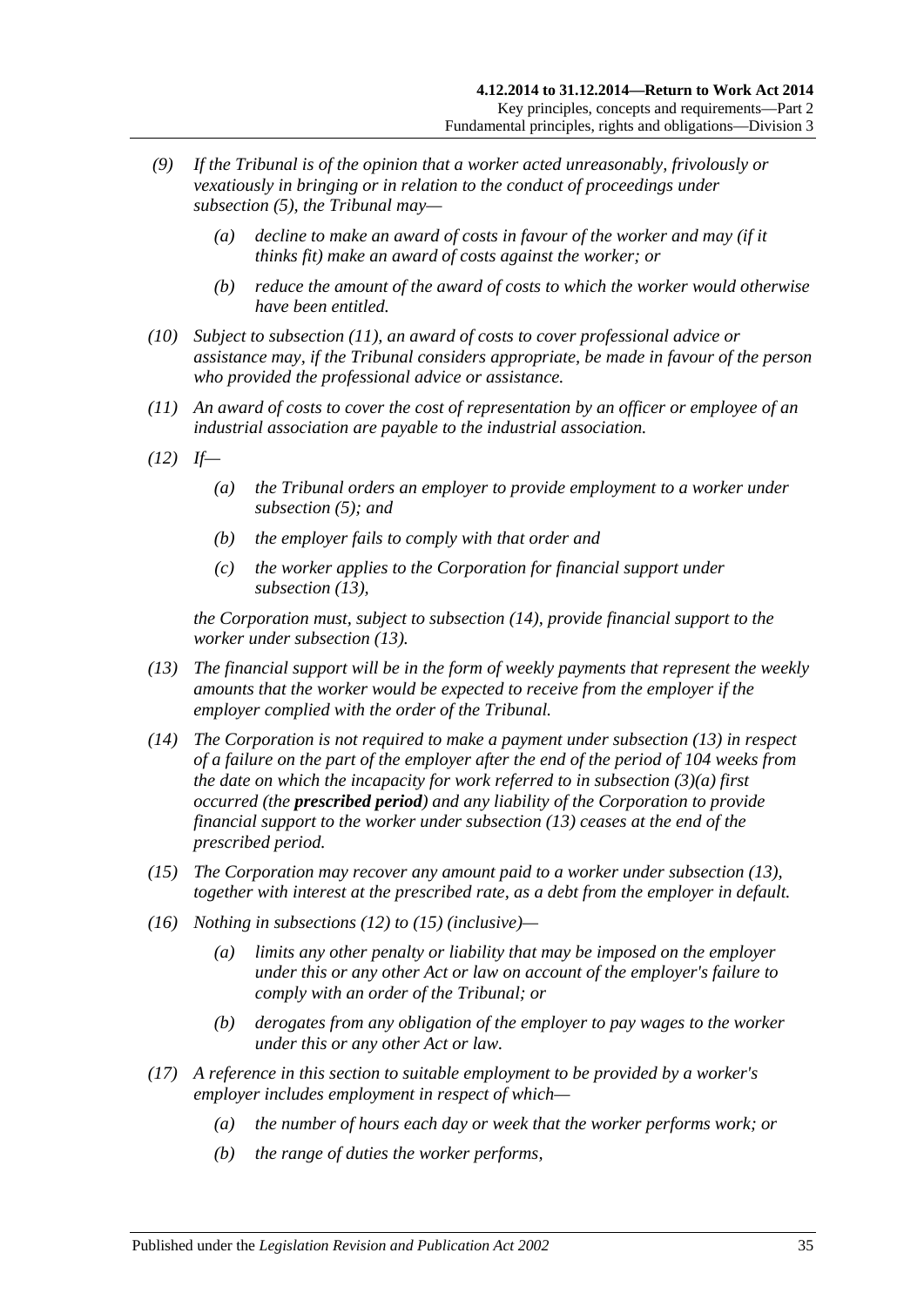*is suitably increased in stages (in accordance with a recovery/return to work plan or otherwise).*

## <span id="page-35-0"></span>*19—Payment of wages for alternative or modified duties*

*If a worker who has been incapacitated for work in consequence of a work injury undertakes alternative or modified duties under employment or an arrangement that falls outside the worker's contract of service for the employment from which the injury arose, the employer must pay an appropriate wage or salary in respect of those duties unless otherwise determined by the Corporation.*

## <span id="page-35-1"></span>*20—Additional requirement with respect to termination of employment*

- *(1) If a worker has suffered a work injury, the employer from whose employment the injury arose must not terminate the worker's employment without first giving the Corporation and the worker at least 28 days notice of the proposed termination.*
- *(2) However, notice of termination is not required under this section if—*
	- *(a) the employment is properly terminated on the ground of serious and wilful misconduct; or*
	- *(b) the worker is neither participating in a recovery/return to work plan, nor receiving compensation, for the work injury; or*
	- *(c) the worker's rights to compensation for the injury have been exhausted or the time for making a claim for compensation has expired.*
- *(3) The burden of establishing that an employer terminated a worker's employment on the ground of serious and wilful misconduct lies on the employer.*

# <span id="page-35-2"></span>*Division 4—Seriously injured workers*

# <span id="page-35-3"></span>*21—Seriously injured workers*

- *(1) This Act makes special provision in a number of places for seriously injured workers.*
- *(2) For the purposes of this Act, a seriously injured worker is a worker whose work injury has resulted in permanent impairment and the degree of whole person impairment has been assessed under [Division](#page-36-0) 5 for the purposes of this Act to be 30% or more.*
- <span id="page-35-4"></span>*(3) Pending an assessment of permanent impairment, the Corporation may on its own initiative, or must on application made by the worker in accordance with the regulations, make an interim decision to the effect that a worker will be taken to be a seriously injured worker under this Act if—*
	- *(a) it is satisfied, or it appears, that the worker's injury has or will result in permanent impairment; and*
	- *(b) it appears that the degree of whole person impairment is likely to be 30% or more,*

*and the Corporation's decision will have effect under this Act in accordance with its terms.*

- *(4) An interim decision under [subsection](#page-35-4) (3)—*
	- *(a) must be made in accordance with any requirements or principles prescribed by the regulations; and*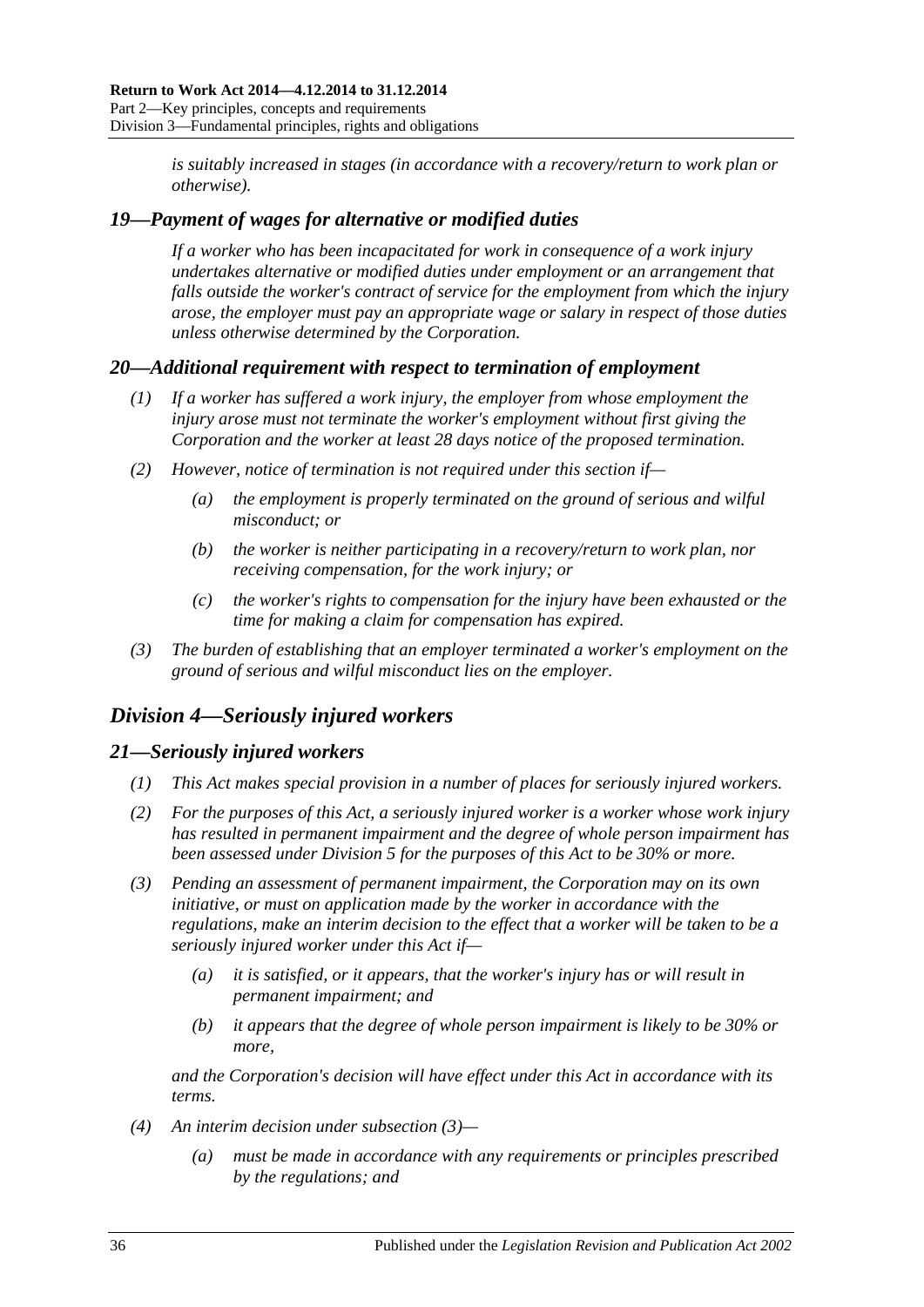- *(b) has effect until an assessment of whole person impairment has been made under [Division](#page-36-0) 5.*
- *(5) Unless or until a worker is assessed or determined to be a seriously injured worker as contemplated by this section, the worker will be taken not to be a seriously injured worker for the purposes of this Act.*
- <span id="page-36-1"></span>*(6) However, if a worker is taken not to be a seriously injured worker and the worker at a later time is characterised as a seriously injured worker under [subsection](#page-35-0) (2) or determined to be a seriously injured worker under [subsection](#page-35-1) (3)—*
	- *(a) the worker will be taken to have been a seriously injured worker from the date of the injury; and*
	- *(b) the worker is entitled to be paid the amounts that would have constituted the worker's entitlements under this Act had the worker been taken to be a seriously injured worker from the date on which an incapacity for work in consequence of the relevant work injury first occurred after taking into account any amount already paid under this Act.*
- *(7) An amount paid under [subsection](#page-36-1) (6)(b) will be increased by interest at the prescribed rate.*
- *(8) In assessing whether the 30% threshold under this section has been met (that is, whether the degree of whole person impairment resulting from a work injury is at least 30%)—*
	- *(a) impairment resulting from physical injury is to be assessed separately from impairment resulting from psychiatric injury; and*
	- *(b) in assessing impairment resulting from physical injury or psychiatric injury, no regard is to be had to impairment that results from consequential mental harm; and*
	- *(c) in assessing the degree of whole person impairment resulting from physical injury, no regard is to be had to impairment that results from a psychiatric injury or consequential mental harm; and*
	- *(d) the 30% threshold is not met unless the degree of whole person impairment resulting from physical injury is at least 30% or the degree of whole person impairment resulting from psychiatric injury is at least 30%.*
- *(9) The Corporation is not required to consider more than 1 application by a worker under [subsection](#page-35-1) (3) unless directed to do so by the Tribunal on application made by the worker under this subsection.*
- *(10) Nothing in this section limits or affects the operation of Part [4 Division](#page-67-0) 6 or [Division](#page-69-0) 7 or [Part](#page-83-0) 5.*

# <span id="page-36-0"></span>**Division 5—Assessment of permanent impairment**

#### **22—Assessment of permanent impairment**

*(1) This section sets out a scheme for assessing the degree of impairment (being whole person impairment) that applies to a work injury that results in permanent impairment.*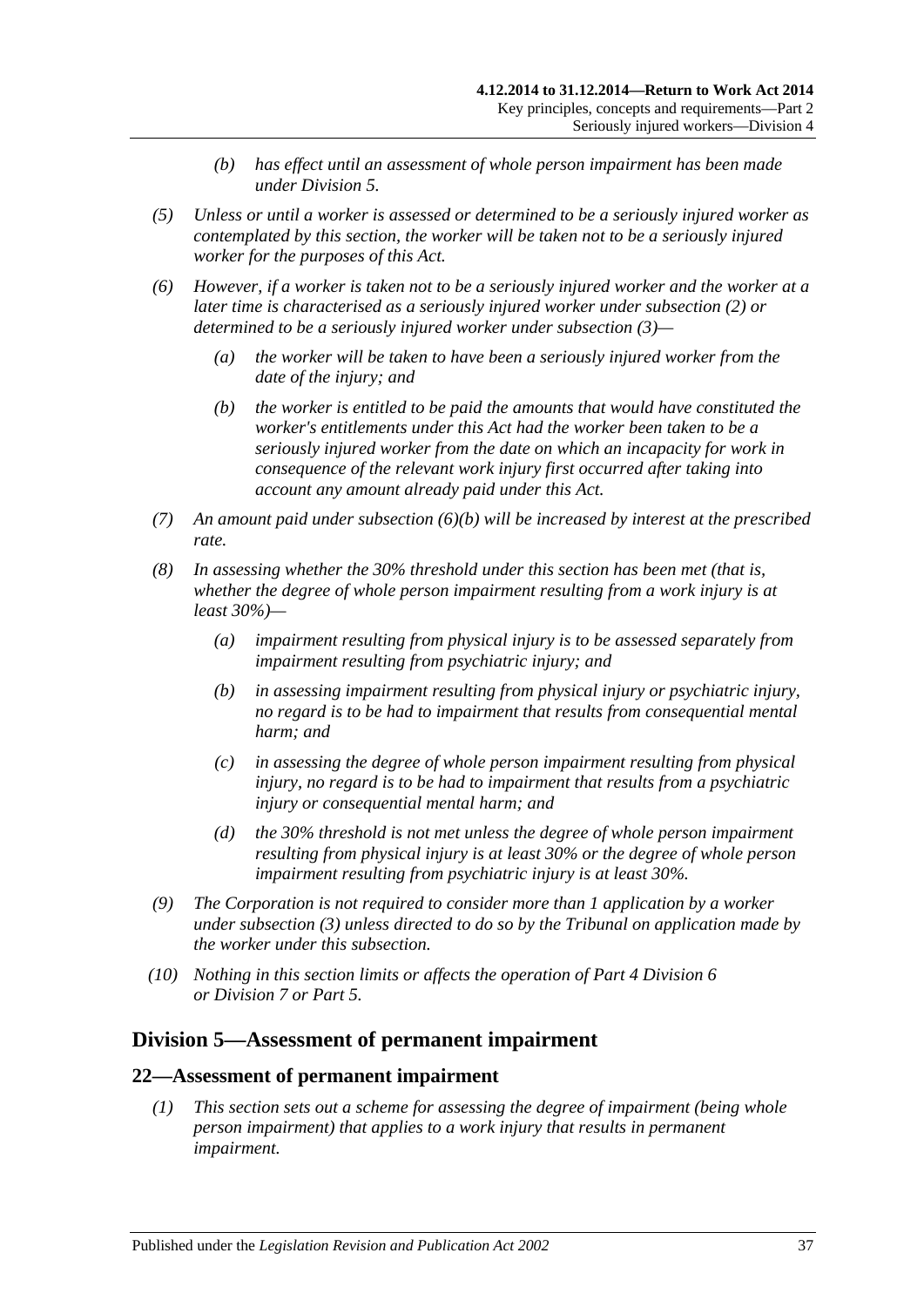- *(2) An assessment under this section—*
	- *(a) must be made in accordance with the Impairment Assessment Guidelines; and*
	- *(b) must be made by a medical practitioner who holds a current accreditation under this section.*
- <span id="page-37-0"></span>*(3) The Minister will publish guidelines (the Impairment Assessment Guidelines) for the purposes of the assessment of permanent impairment (being whole person impairment).*
- *(4) The guidelines under [subsection](#page-37-0) (3)—*
	- *(a) must be published in the Gazette; and*
	- *(b) may adopt or incorporate the provisions of other publications, whether with or without modification or addition and whether in force at a particular time or from time to time; and*
	- *(c) must incorporate a methodology that arrives at an assessment of the degree of impairment of the whole person (whole person impairment); and*
	- *(d) may specify procedures to be followed in connection with an assessment; and*
	- *(e) may have effect on a day specified by the Minister by notice in the Gazette; and*
	- *(f) may be amended or substituted by the Minister from time to time.*
- <span id="page-37-1"></span>*(5) The Minister must, before publishing or amending the Impairment Assessment Guidelines, consult with professional associations representing the class or classes of medical practitioners who hold accreditations under this section.*
- *(6) An amendment or substitution in relation to the Impairment Assessment Guidelines under [subsection](#page-37-1) (4)(f) will only apply in respect of an injury occurring on or after the date the amendment or substitution takes effect.*
- *(7) An assessment of the degree of impairment resulting from an injury—*
	- *(a) must not be made until there is evidence that the injury has stabilised; and*
	- *(b) must, subject to [subsection](#page-37-2) (8), be based on the worker's current impairment as at the date of assessment, including any changes in the signs and symptoms following any medical or surgical treatment undergone by the worker in respect of the injury; and*
	- *(c) must be made by an accredited medical practitioner selected in accordance with the Impairment Assessment Guidelines.*
- <span id="page-37-2"></span>*(8) An assessment must take into account the following principles:*
	- *(a) if a worker presents for assessment in relation to injuries which occurred on different dates, the impairments are to be assessed chronologically by date of injury;*
	- *(b) impairments from unrelated injuries or causes are to be disregarded in making an assessment;*
	- *(c) impairments from the same injury or cause are to be assessed together or combined to determine the degree of impairment of the worker (using any principle set out in the Impairment Assessment Guidelines);*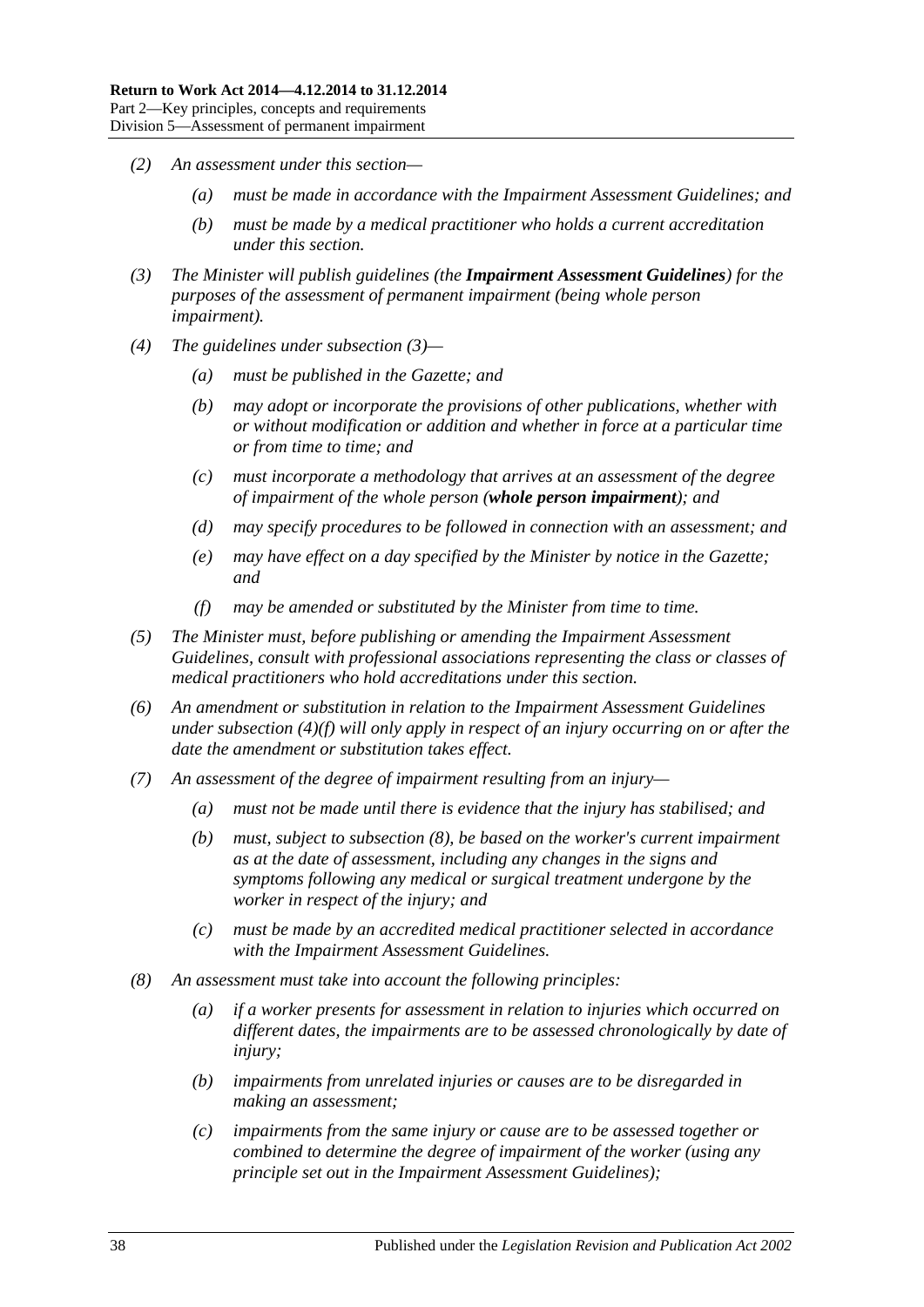- <span id="page-38-3"></span>*(d) impairment resulting from physical injury is to be assessed separately from impairment resulting from psychiatric injury;*
- *(e) in assessing impairment resulting from physical injury or psychiatric injury, no regard is to be had to impairment that results from consequential mental harm;*
- *(f) in assessing the degree of permanent impairment resulting from physical injury, no regard is to be had to impairment that results from a psychiatric injury or consequential mental harm;*
- *(g) any portion of an impairment that is due to a previous injury (whether or not a work injury or whether because of a pre-existing condition) that caused the worker to suffer an impairment before the relevant work injury is to be deducted for the purposes of an assessment, subject to any provision to the contrary made by the Impairment Assessment Guidelines;*
- *(h) assessments are to comply with any other requirements specified by the Impairment Assessment Guidelines.*
- *(9) A number determined under the Impairment Assessment Guidelines with respect to a value of a person's degree of whole person impairment may be rounded up or down according to any principle set out in the Impairment Assessment Guidelines.*
- <span id="page-38-2"></span>*(10) Subject to [subsections \(11\)](#page-38-0) to [\(15\)](#page-38-1) (inclusive), only 1 assessment may be made in respect of the degree of permanent impairment of a worker from 1 or more injuries (including consequential injuries) arising from the same trauma (and any injury that may subsequently develop or manifest itself or develop after the assessment of impairment is made will not be assessed).*
- <span id="page-38-0"></span>*(11) For the purposes of [subsection](#page-38-2) (10), an assessment (or parts of an assessment) may be undertaken by more than 1 accredited medical practitioners and their assessments combined so as to create 1 assessment under that subsection.*
- *(12) [Subsection \(10\)](#page-38-2) does not affect the requirement under [subsection](#page-38-3) (8)(d) for impairment resulting from physical injury to be assessed separately from impairment resulting from psychiatric injury.*
- *(13) [Subsection](#page-38-2) (10) operates subject to any assessment made under [Part](#page-103-0) 8 (and the exercise of any adjudicative function by the Tribunal or a court).*
- *(14) An interim decision under [section](#page-35-2) 21 will not be taken to constitute an assessment for the purposes of [subsection](#page-38-2) (10).*
- <span id="page-38-1"></span>*(15) [Subsection](#page-38-2) (10) does not apply in any circumstances prescribed by the regulations.*
- (16) For the purposes of this section, the Minister must establish an accreditation scheme after consultation with the Advisory Committee.
- (17) The accreditation scheme—
	- (a) will provide for the accreditation of medical practitioners who are determined, under the scheme, to be suitably qualified to undertake assessments for the purposes of this section; and
	- (b) will work on the basis that the Minister will issue the accreditations; and
	- (c) may provide for the suspension or cancellation of accreditation by the Minister on specified grounds; and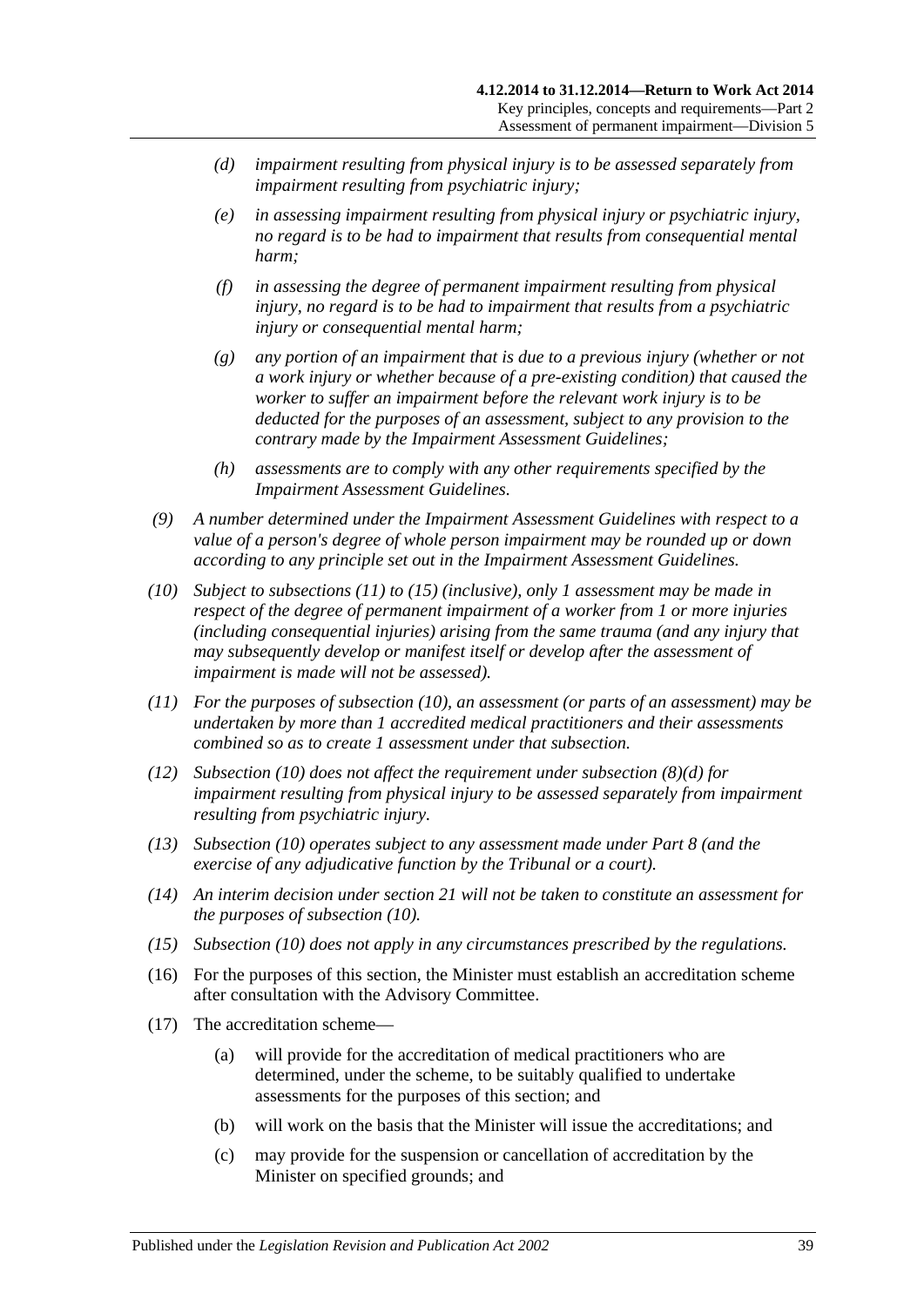- (d) may be amended or substituted by the Minister from time to time after consultation with the Advisory Committee.
- (18) An accreditation will be issued by the Minister—
	- (a) for a period specified by the Minister; and
	- (b) on conditions determined by the Minister.

# *Part 3—Early intervention, recovery and return to work*

#### <span id="page-39-0"></span>*23—Object*

- *(1) The object of this Part is to establish a system that seeks to ensure that a worker who suffers a work injury—*
	- *(a) achieves the best practicable levels of physical and mental recovery; and*
	- *(b) returns to the worker's pre-injury work or, if that is not reasonably practicable, is in any event restored to the workforce and the community in a timely, safe and durable way.*
- <span id="page-39-4"></span><span id="page-39-3"></span><span id="page-39-2"></span><span id="page-39-1"></span>*(2) Without limiting [subsection](#page-39-0) (1), the aim is—*
	- *(a) to intervene and provide services under this Part as early as is reasonably practicable after a worker suffers a work injury; and*
	- *(b) in connection with [paragraph](#page-39-1) (a)—*
		- *(i) to return the worker to work in the worker's pre-injury duties; or*
		- *(ii) if it is not reasonably practicable to return the worker to work in the worker's pre-injury duties—to return the worker, either temporarily or permanently, to other suitable duties with the worker's pre-injury employer; or*
		- *(iii) if [subparagraphs](#page-39-2) (i) and [\(ii\)](#page-39-3) are not reasonably practicable—to return the worker, either temporarily or permanently, to work with another employer; or*
		- *(iv) if [subparagraphs](#page-39-2) (i), [\(ii\)](#page-39-3) and [\(iii\)](#page-39-4) are not reasonably practicable—to maximise the worker's independent functioning as a member of the community; and*
	- *(c) to ensure that any employer, worker or other person involved in a recovery or return to work process cooperate to achieve the object referred to in [subsection](#page-39-0) (1).*
- *(3) This Part may apply to a worker even if it has not been finally established that the worker's injury is a work injury.*

#### *24—Early intervention, recovery and return to work services*

- *(1) The services that may be provided under this Part (recovery/return to work services) may do 1 or more of the following:*
	- *(a) provide for the physical, mental or vocational assessment of a worker;*
	- *(b) provide advisory services to a worker, members of the family of a worker, an employer and others;*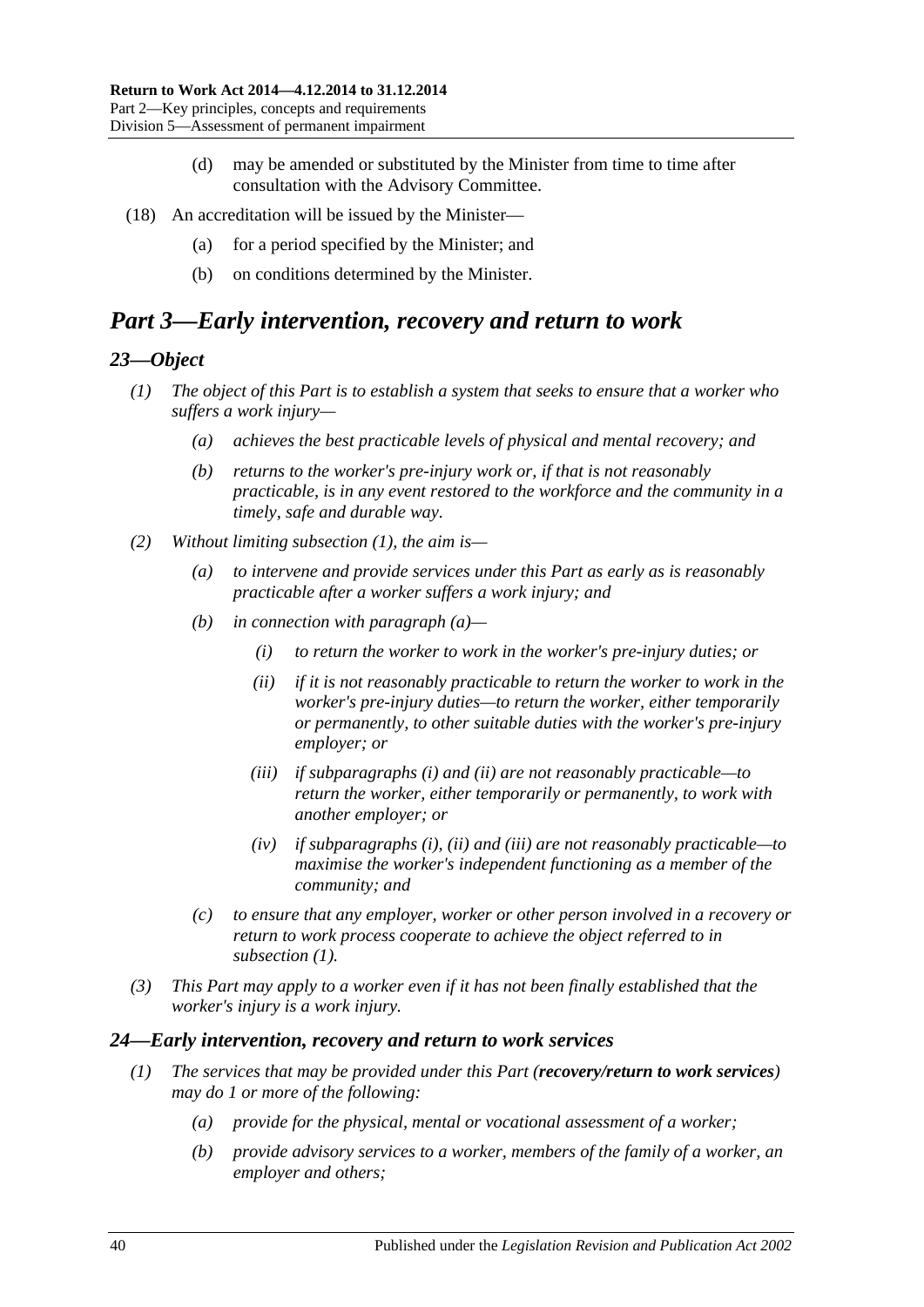- *(c) assist a worker in retaining, seeking or obtaining employment;*
- *(d) assist in the training or retraining of a worker;*
- *(e) assist a worker to find or establish appropriate accommodation;*
- *(f) provide equipment, facilities and services to assist a worker to cope with any injury at home or in the workplace;*
- *(g) provide assistance to a person who may be in a position to help a worker to overcome or cope with an injury;*
- *(h) provide necessary and reasonable costs (including costs of travel, accommodation and child care) incurred by a worker in order to receive or participate in any services;*
- *(i) provide anything else that may assist in achieving the objects of this Part.*
- *(2) The services provided to a worker may recognise that if a return to work is not reasonably practicable in the short term that the services may assist a worker's overall recovery by assisting the worker to be restored to the community at the beginning and to return to work in the medium or longer term (recognising that some workers may have minimal prospects of returning to work at all due to the seriousness of the injury).*
- *(3) Action to determine the most appropriate recovery/return to work services to be provided to an injured worker must be taken as early as possible after the worker suffers the work injury.*
- *(4) The Corporation must take reasonable steps to ensure that a reasonable level of recovery/return to work services are provided to an injured worker taking into account the nature and extent of the worker's injury, the circumstances of the worker, and any other relevant factor.*
- *(5) Recovery/return to work services will be provided by persons accredited, approved or appointed by the Corporation.*

#### <span id="page-40-0"></span>*25—Recovery/return to work plans*

- *(1) Where it appears that a worker is (or is likely) to be incapacitated for work by a work injury for more than 4 weeks, the Corporation must ensure that a plan (a recovery/return to work plan) is prepared for the worker.*
- <span id="page-40-1"></span>*(2) In connection with [subsection](#page-40-0) (1)—*
	- *(a) a recovery/return to work plan may be prepared even if the period of incapacity may be less than 4 weeks; and*
	- *(b) a recovery/return to work plan may be prepared for a worker who may not be returning to work in the short or medium term so that the initial focus of the plan is on restoring the worker to the community at the beginning; and*
	- *(c) a recovery/return to work plan may be prepared for a worker who has no reasonable prospect of returning to work but where the preparation of a plan would still assist in restoring the worker to the community; and*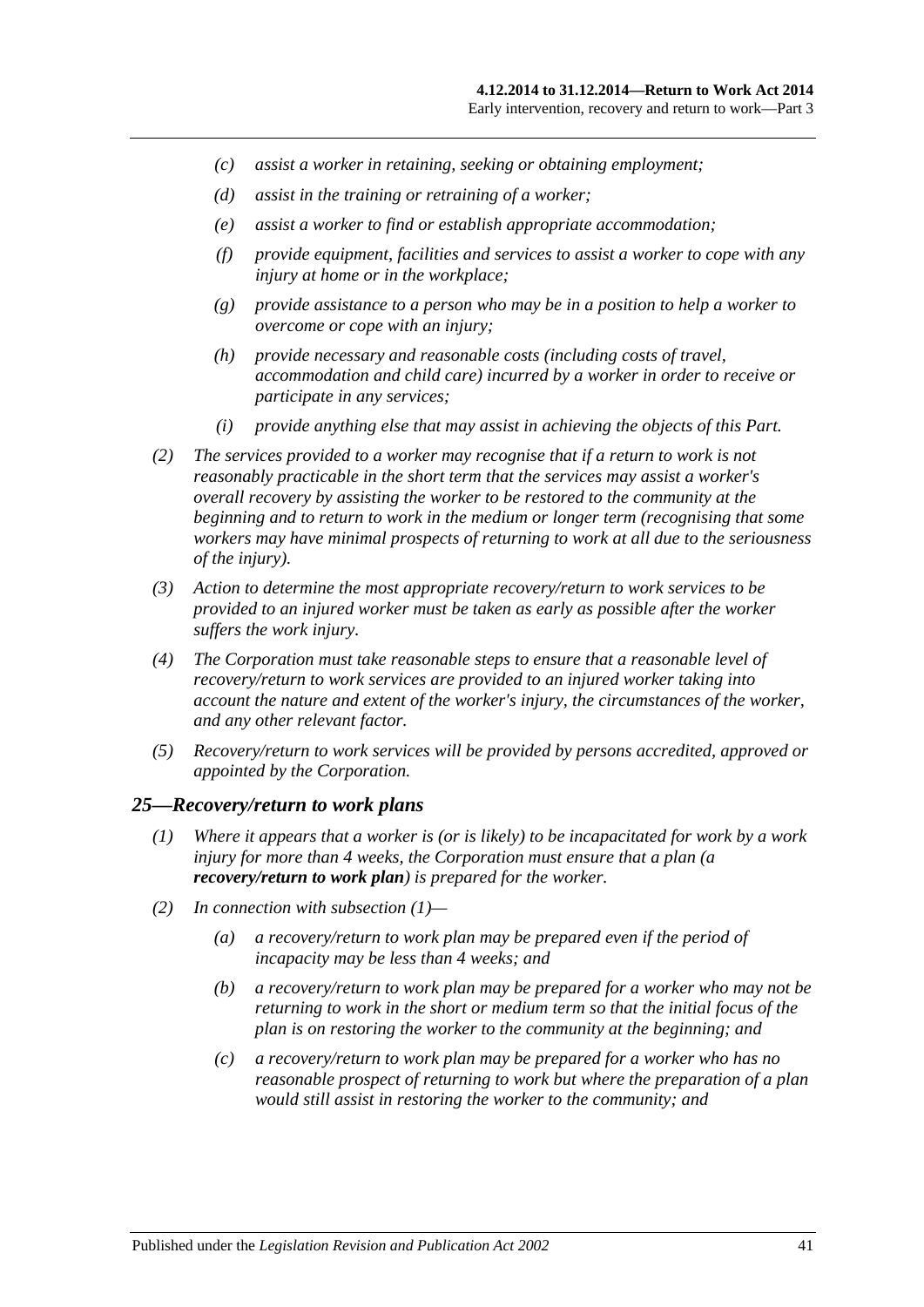- *(d) a recovery/return to work plan need not be prepared for a worker if the Corporation considers that, due to the severity of the injury, the focus should be on other forms of support and services (unless or until the worker becomes capable of participating in a plan).*
- *(3) Subject to taking into account the provisions of [subsection](#page-40-1) (2), a recovery/return to work plan will set out the actions and responsibilities of a worker, an employer and the Corporation that are to be undertaken or assumed in order to achieve the earliest possible safe return to work or, if relevant, to the community on a durable basis.*
- *(4) A recovery/return to work plan may impose obligations on the worker and on the employer (and, in the case of a dispute, will continue to bind the worker and the employer subject to the outcome of any process or procedure associated with determining the dispute).*
- *(5) In preparing a recovery/return to work plan—*
	- *(a) consultation must occur with the worker and, insofar as is necessary or appropriate, with the employer out of whose employment the injury arose; and*
	- *(b) assistance may be obtained from the relevant return to work co-ordinator (if appointed) and any person who might be providing services under the plan; and*
	- *(c) insofar as is reasonably practicable—*
		- *(i) medical records relevant to the worker's condition should be reviewed; or*
		- *(ii) consultation should occur with any health practitioner who is treating the worker for a relevant injury; and*
	- *(d) consultation may occur with any other person or body as the Corporation thinks fit.*
- *(6) A recovery/return to work plan must comply with standards and requirements prescribed by the regulations.*
- *(7) The Corporation must give the worker and the employer a copy of the recovery/return to work plan.*
- <span id="page-41-0"></span>*(8) A recovery/return to work plan may be reviewed from time to time.*
- <span id="page-41-1"></span>*(9) In connection with the operation of [subsection](#page-41-0) (8), the regulations may—*
	- *(a) specify when a recovery/return to work plan should be reviewed; and*
	- *(b) prescribe procedures to be followed when a recovery/return to work plan is being reviewed.*
- *(10) Without limiting [subsections](#page-41-0) (8) and [\(9\),](#page-41-1) if—*
	- *(a) a worker who has been incapacitated for work in consequence of a work injury has not, at the expiration of the period of 6 months from the date on which the incapacity for work first occurred, returned to work in employment that is the same as, or equivalent to, the employment in which the worker was employed immediately before the incapacity; and*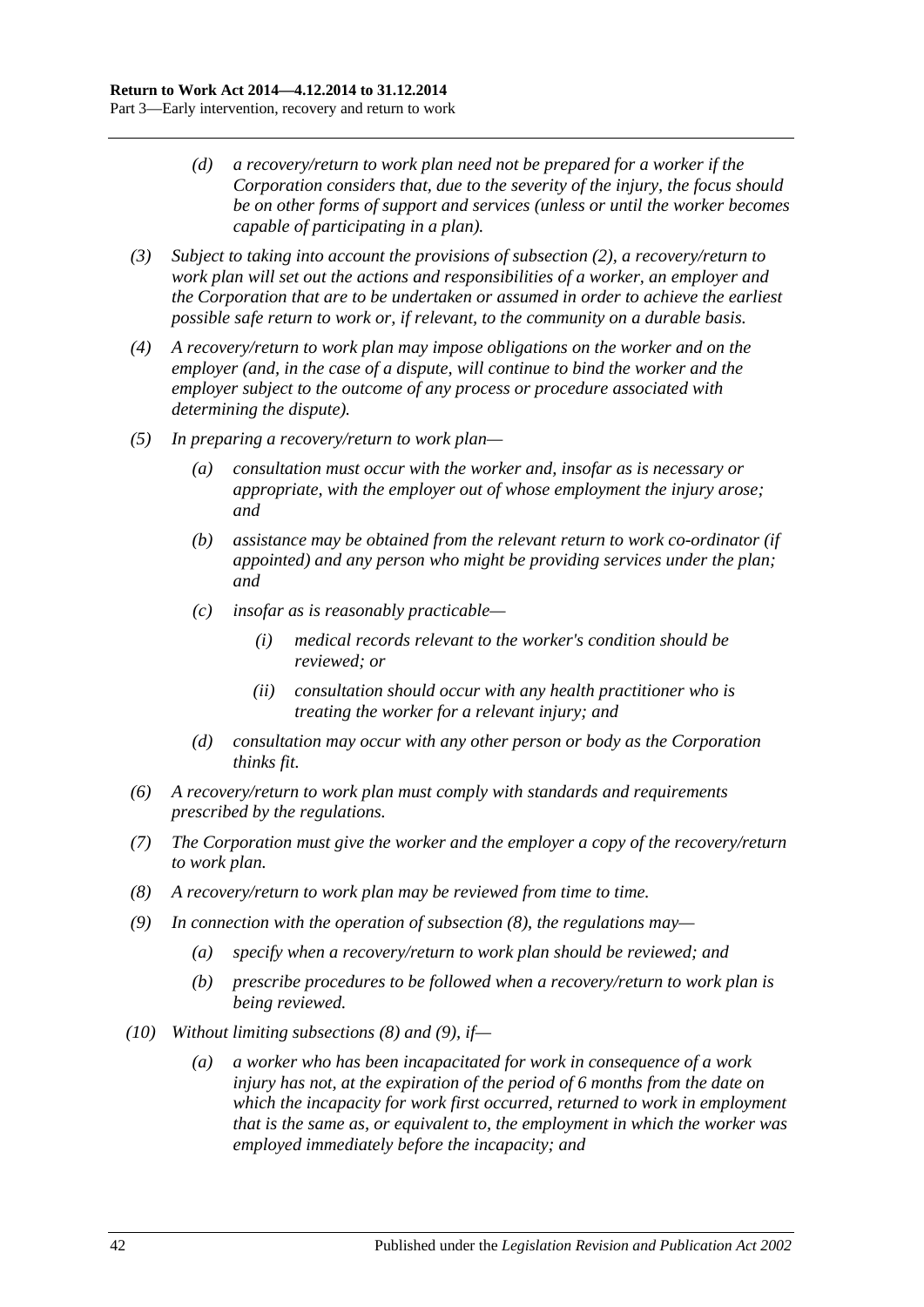*(b) the worker is not working to his or her full capacity (after taking into account the nature and effect of the worker's work injury and any other relevant factor),*

*new or other employment options for the worker need to be taken into account in order to assist the worker to return to work in suitable employment.*

*(11) A plan under this section must not impose any obligation on a seriously injured worker to return to work (but may include processes designed to assist a seriously injured worker to return to work at the request of the worker).*

#### *26—Return to work co-ordinators*

- *(1) Subject to this section, an employer must appoint (and retain) a return to work co-ordinator (referred to in this section as a co-ordinator).*
- *(2) A co-ordinator must be based in South Australia.*
- *(3) The employer must appoint a co-ordinator—*
	- *(a) within 6 months after the requirement to be registered under [Part](#page-108-0) 9 first arises (disregarding any exemption that may be available under that Part) or within a later period approved by the Corporation; and*
	- *(b) within 3 months after a vacancy occurs in the office of a co-ordinator under this section.*

*Maximum penalty: \$10 000.*

- *(4) A co-ordinator has the following functions:*
	- *(a) to assist workers suffering from work injuries, where prudent and practicable, to remain at or return to work as soon as possible after the occurrence of the injury;*
	- *(b) to assist the Corporation in the preparation and implementation of any recovery/return to work plan for an injured worker;*
	- *(c) to liaise with any persons involved in the provision of medical and other relevant services to workers;*
	- *(d) to monitor the progress of an injured worker's capacity to return to work;*
	- *(e) to take steps to, as far as practicable, prevent the occurrence of an aggravation, acceleration, exacerbation, deterioration or recurrence of an injury when a worker returns to work.*
- *(5) An employer must—*
	- *(a) provide such facilities and assistance as are reasonably necessary to enable a co-ordinator to perform his or her functions under this section; and*
	- *(b) ensure that a co-ordinator plays an active role in achieving a timely, safe and durable return to work for a worker who has suffered a work injury with a particular emphasis on early intervention (to the extent contemplated by this Part); and*
	- *(c) comply with any training or operational guidelines published by the Corporation from time to time for the purposes of this section.*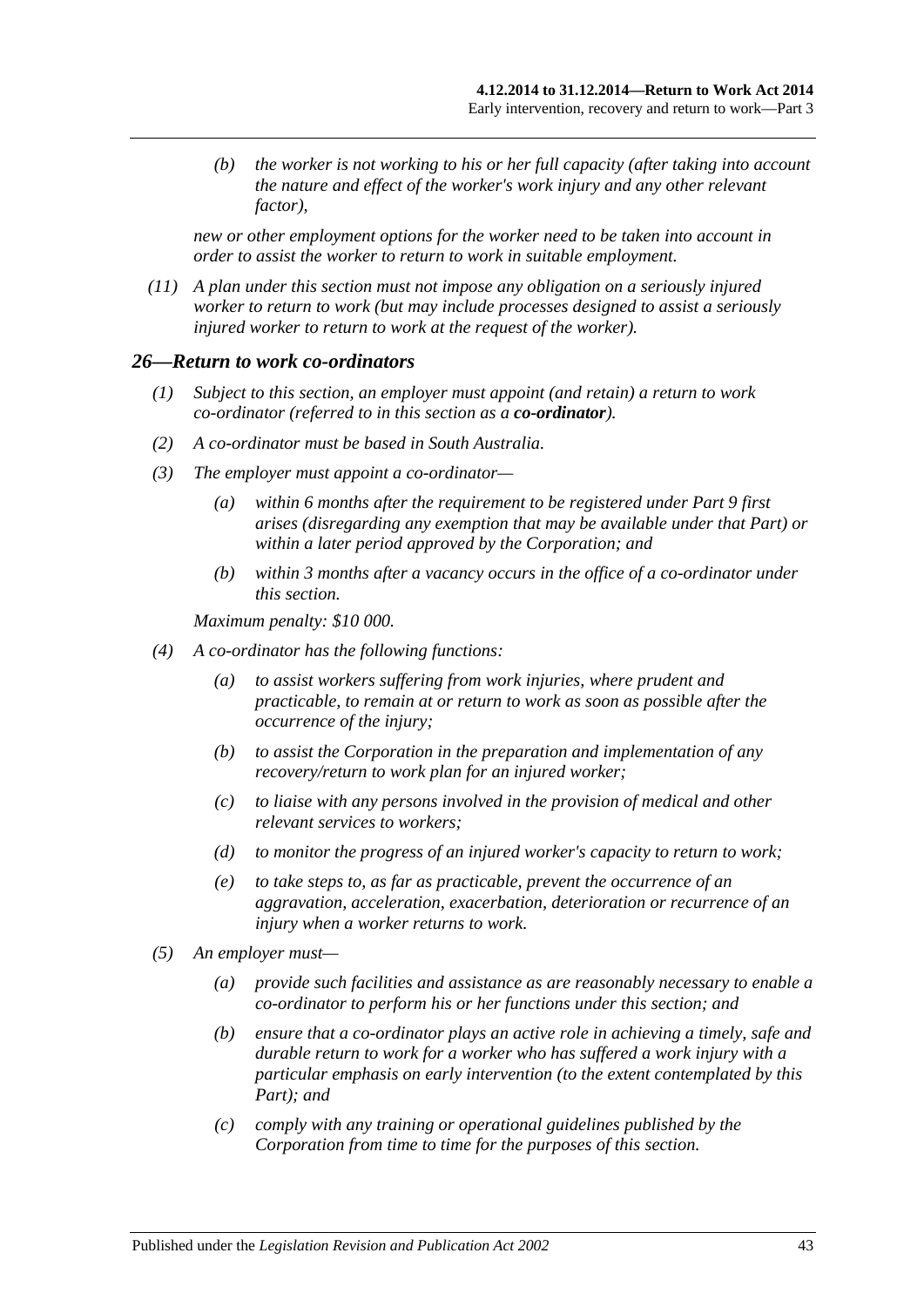*(6) The regulations may exempt an employer, or employers of a prescribed class, from a requirement under this section.*

### *27—Standards and facilities established by Corporation*

#### *The Corporation may—*

- *(a) enter into arrangements with any government agency or other body under which facilities and services, including medical services, will be provided to injured workers; and*
- *(b) with the approval of the Minister, establish clinics and other facilities and services for the assessment, treatment and recovery of injured workers and, without limiting this section, the provision of recovery/return to work services; and*
- *(c) establish and maintain a register of persons and organisations that are, in the opinion of the Corporation, properly qualified and equipped to provide facilities and services in connection with the assessment, treatment and recovery of injured workers and, without limiting this section, the provision of recovery/return to work services; and*
- *(d) authorise the expenditure of money on behalf of the Corporation for the purposes of this Part (subject to any limits or conditions set or determined by the Corporation).*

#### *28—Rates for provision of services*

- *(1) The Minister may from time to time, by notice in the Gazette, on the recommendation of the Corporation, publish scales of charges that will apply in relation to the provision of recovery/return to work services.*
- *(2) Before the Corporation makes a recommendation to the Minister about the publishing of a scale of charges, the Corporation must consult with—*
	- *(a) professional associations representing the providers of services of the relevant kind; and*
	- *(b) associations representing employers (including the South Australian Employers Chamber of Commerce and Industry); and*
	- *(c) associations representing employees (including the United Trades and Labor Council).*
- *(3) A person who provides a recovery/return to work service for an injured worker for which a scale of charges has been published under this section, knowing the worker to be receiving the services under this Act, must not charge for the service an amount exceeding the amount allowed under that scale of charges.*

*Maximum penalty: \$2 500.*

*(4) Nothing in this section prevents the Corporation from entering into an agreement for the provision of recovery/return to work services that are not subject to a notice published under this section at rates set or determined under the agreement.*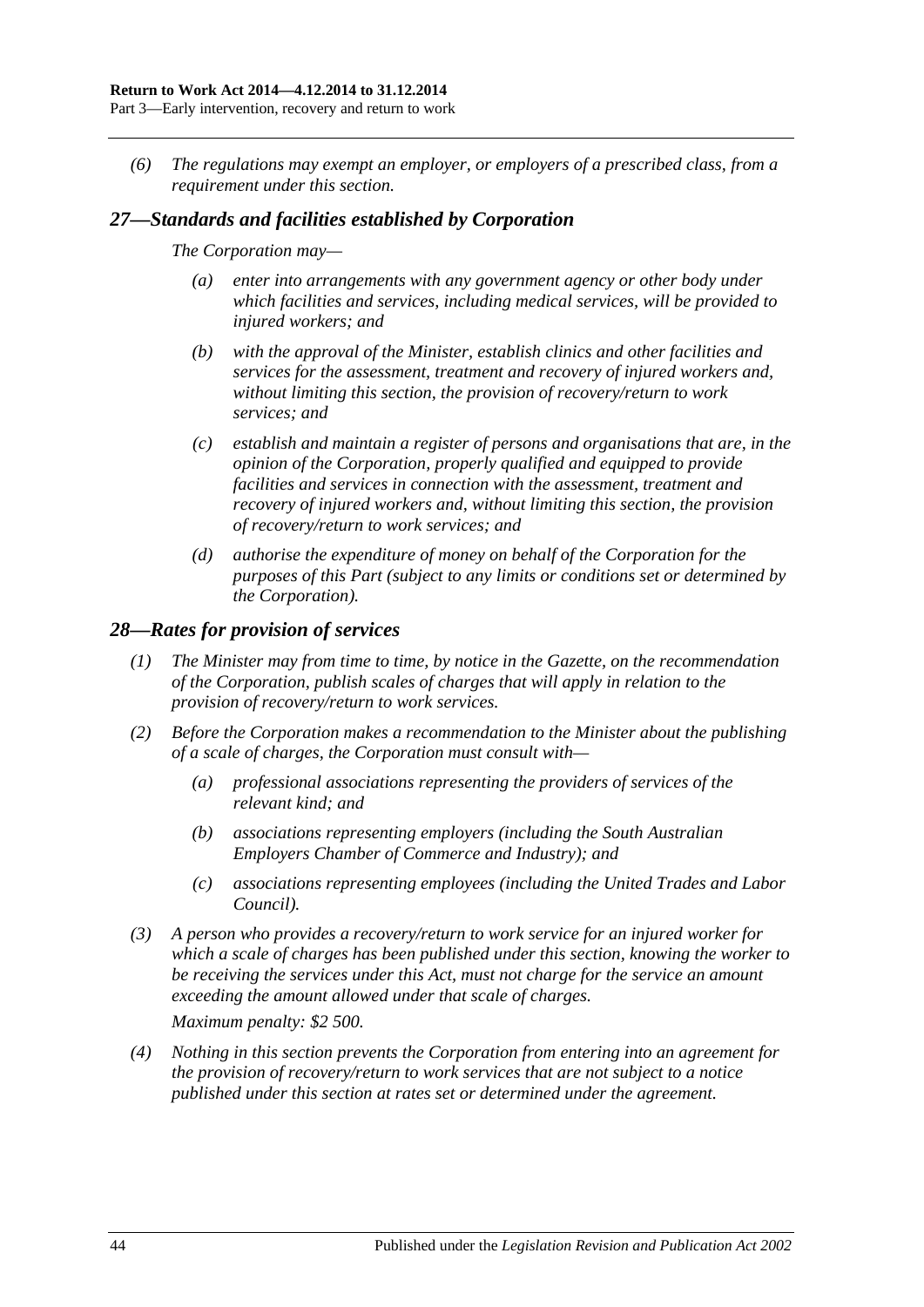### *29—Related initiatives*

*The Corporation may, as it thinks fit—*

- *(a) disseminate information that relates to work related injuries with a view to—*
	- *(i) preventing their occurrence; or*
	- *(ii) assisting workers with managing such injuries and with their recovery from such injuries (insofar as may be practicable); and*
- *(b) conduct, participate in or subsidise research that will promote the objects of this Part; and*
- *(c) encourage and support the work of organisations that provide assistance to workers who have suffered work related injuries.*

# *Part 4—Financial benefits*

## *Division 1—Claims*

#### <span id="page-44-0"></span>*30—Claims*

- <span id="page-44-2"></span>*(1) Subject to this section, a claim under this Part—*
	- *(a) must be made in a manner and form approved by the Corporation; and*
	- *(b) must be made within the prescribed period; and*
	- *(c) must be supported by a certificate in the designated form by a designated person certifying—*
		- *(i) the nature of the injury;*
		- *(ii) the probable cause of the injury so far as that is ascertainable by the designated person;*
		- *(iii) if the claimant claims to be incapacitated for work—the claimant's current and likely future capacity;*
		- *(iv) any other matter specified by the Corporation with the approval of the Minister.*
- <span id="page-44-1"></span>*(2) If a notice of an injury is required under this Act, a claim may not be made in respect of that injury unless notice of the injury has been given as required.*
- *(3) Despite [subsections](#page-44-0) (1) and [\(2\)—](#page-44-1)*
	- *(a) the absence of, or a defect in, a notice of injury is not a bar to the making of a claim if—*
		- *(i) the proper determination of the claim has not been substantially prejudiced; or*
		- *(ii) the failure to give the notice, or the defect in the notice, was occasioned by ignorance of the claimant, mistake or absence from the State, or other reasonable cause; and*
	- *(b) a failure to make a claim within the prescribed period is not a bar to the making of a claim if—*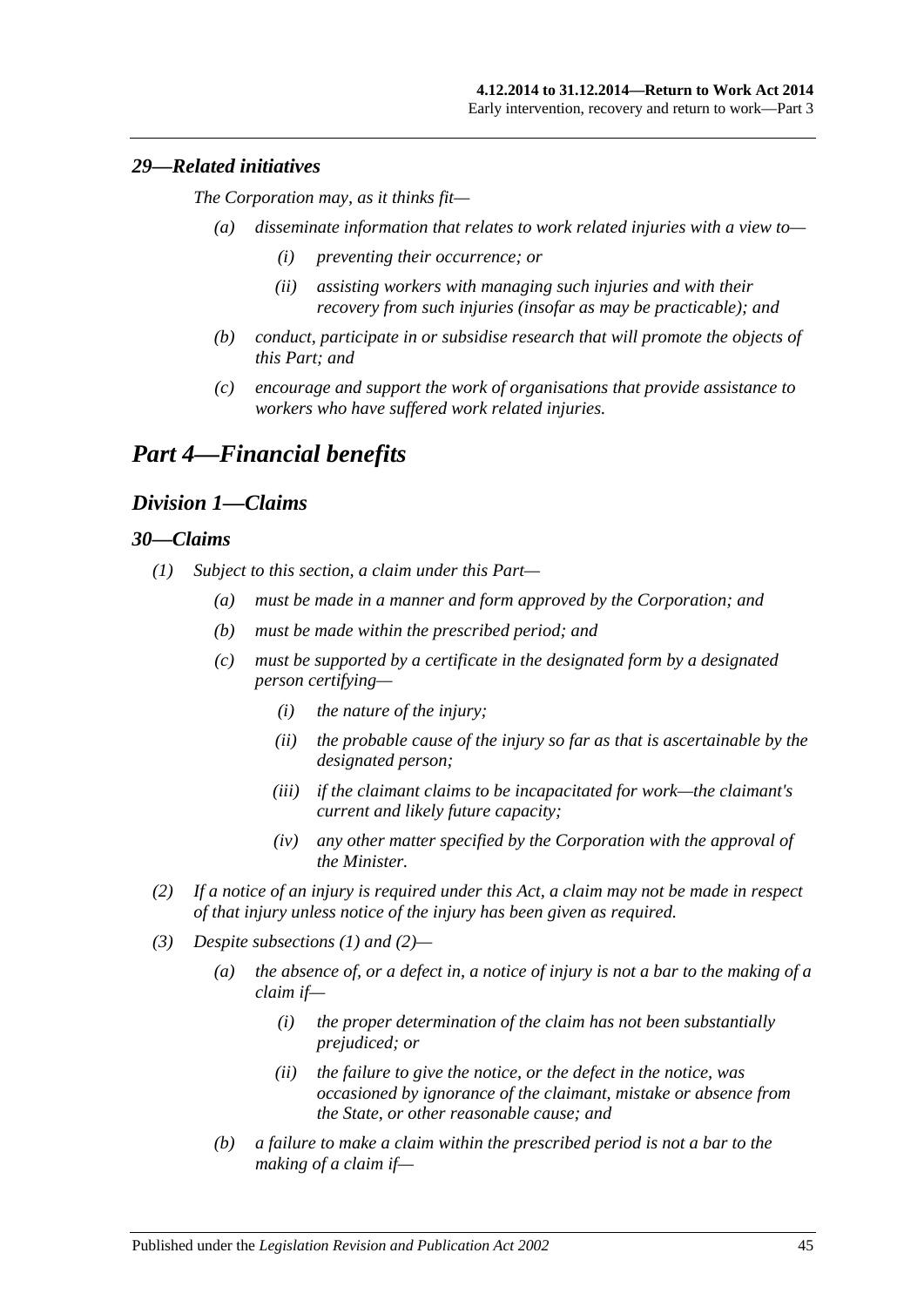- *(i) the proper determination of the claim has not been substantially prejudiced; or*
- *(ii) the failure to make the claim within the prescribed period was occasioned by ignorance of the claimant, mistake or absence from the State, or other reasonable cause.*
- *(4) A claim must be given at first instance as follows:*
	- *(a) where the worker is at the commencement of the incapacity in employment—the claim must be given to the employer;*
	- *(b) in any other case—the claim must be given to the Corporation.*
- *(5) Within 5 business days after receipt of a claim under this section, an employer (not being a self-insured employer) must forward to the Corporation—*
	- *(a) a copy of the claim;*
	- *(b) a statement in the designated form.*

*Maximum penalty: \$1 500.*

- *(6) An employer (not being a self-insured employer) must furnish to the Corporation, in such manner and form as the Corporation may determine, such other information as the Corporation may reasonably require in order to assess or determine a claim. Maximum penalty: \$1 500.*
- *(7) If it appears from a claim that the worker was not, at the time of making the claim, in the employment of the employer from whose employment the injury arose, the Corporation must (where it is practicable to do so) notify that employer of the claim.*
- *(8) The Corporation may dispense with a requirement under this section.*
- *(9) A self-insured employer may dispense with the requirement for a certificate under [subsection](#page-44-2) (1)(c) if a claim only relates to [Division](#page-47-0) 2.*
- *(10) In this section—*

#### *designated person means—*

- *(a) a recognised health practitioner; or*
- *(b) another person of a prescribed class acting in prescribed circumstances and subject to any limitations or conditions prescribed by the regulations;*

*prescribed period, in relation to the making of a claim under this section, means the period of 6 months commencing on the day on which the entitlement to make the claim arises.*

### *31—Determination of claim*

- *(1) On receipt of a claim, the Corporation may undertake such investigations and inquiries as are necessary in order to achieve an evidence based decision with respect to the determination of the claim.*
- <span id="page-45-0"></span>*(2) Without limiting any other provision, for the purpose of satisfying itself of the nature, extent or probable duration of an injury, the Corporation may require a worker to submit to an examination by a recognised health practitioner nominated by the Corporation.*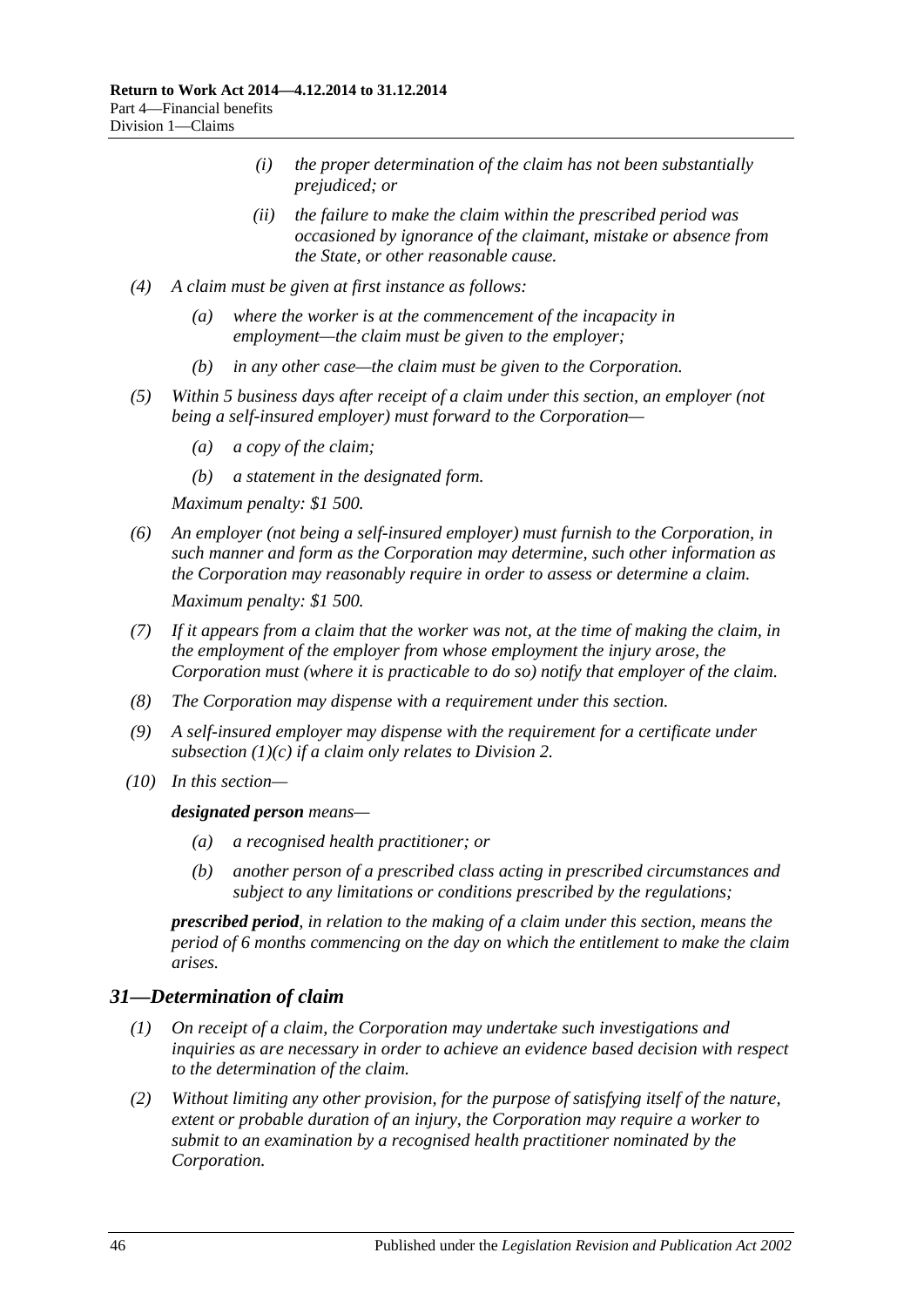- *(3) If a claimant—*
	- *(a) fails or refuses to furnish information reasonably required by the Corporation to assess or determine the claim; or*
	- *(b) fails or refuses to submit to an examination as required under [subsection](#page-45-0) (2),*

*the claim may be rejected.*

- *(4) The Corporation must determine claims for compensation as expeditiously as reasonably practicable and where the claim is for compensation by way of income support must, wherever practicable, endeavour to determine the claim within 10 business days after the date of receipt of the claim.*
- *(5) If—*
	- *(a) the injury results from a road accident; and*
	- *(b) no member of the police force attends at the scene of the accident; and*
	- *(c) the claimant is required to report the accident to a member of the police force or at a police station under the [Road Traffic Act](http://www.legislation.sa.gov.au/index.aspx?action=legref&type=act&legtitle=Road%20Traffic%20Act%201961) 1961,*

*the Corporation may refrain from determining the claim until the accident is so reported.*

- *(6) If an employer notifies the Corporation, before the Corporation determines a claim, that the employer disputes that the injury is compensable under this Act, the Corporation must, before determining the claim, make a reasonable investigation into the grounds on which the employer disputes the compensability of the injury.*
- <span id="page-46-0"></span>*(7) As soon as practicable after determining a claim the Corporation must give notice in writing of the determination—*
	- *(a) to the claimant; and*
	- *(b) to any employer who may be directly affected.*
- *(8) If any part of a claim is rejected, a notice under [subsection](#page-46-0) (7) must include—*
	- *(a) such information as the regulations may require as to the grounds on which the claim is rejected; and*
	- *(b) a statement of the claimant's rights to have the determination reviewed.*
- <span id="page-46-1"></span>*(9) The Corporation may, in an appropriate case, by notice in writing to the worker, redetermine a claim.*
- *(10) For the purposes of [subsection](#page-46-1) (9), an appropriate case is one where—*
	- *(a) the redetermination is necessary to give effect to an agreement reached between the parties to an application for review or to reflect progress (short of an agreement) made by the parties to such an application in an attempt to resolve questions by agreement; or*
	- *(b) the claimant deliberately withheld information that should have been supplied to the Corporation and the original determination was, in consequence, based on inadequate information; or*
	- *(c) the redetermination is appropriate by reason of new information that was not available and could not reasonably have been discovered by due enquiry at the time that the original determination was made; or*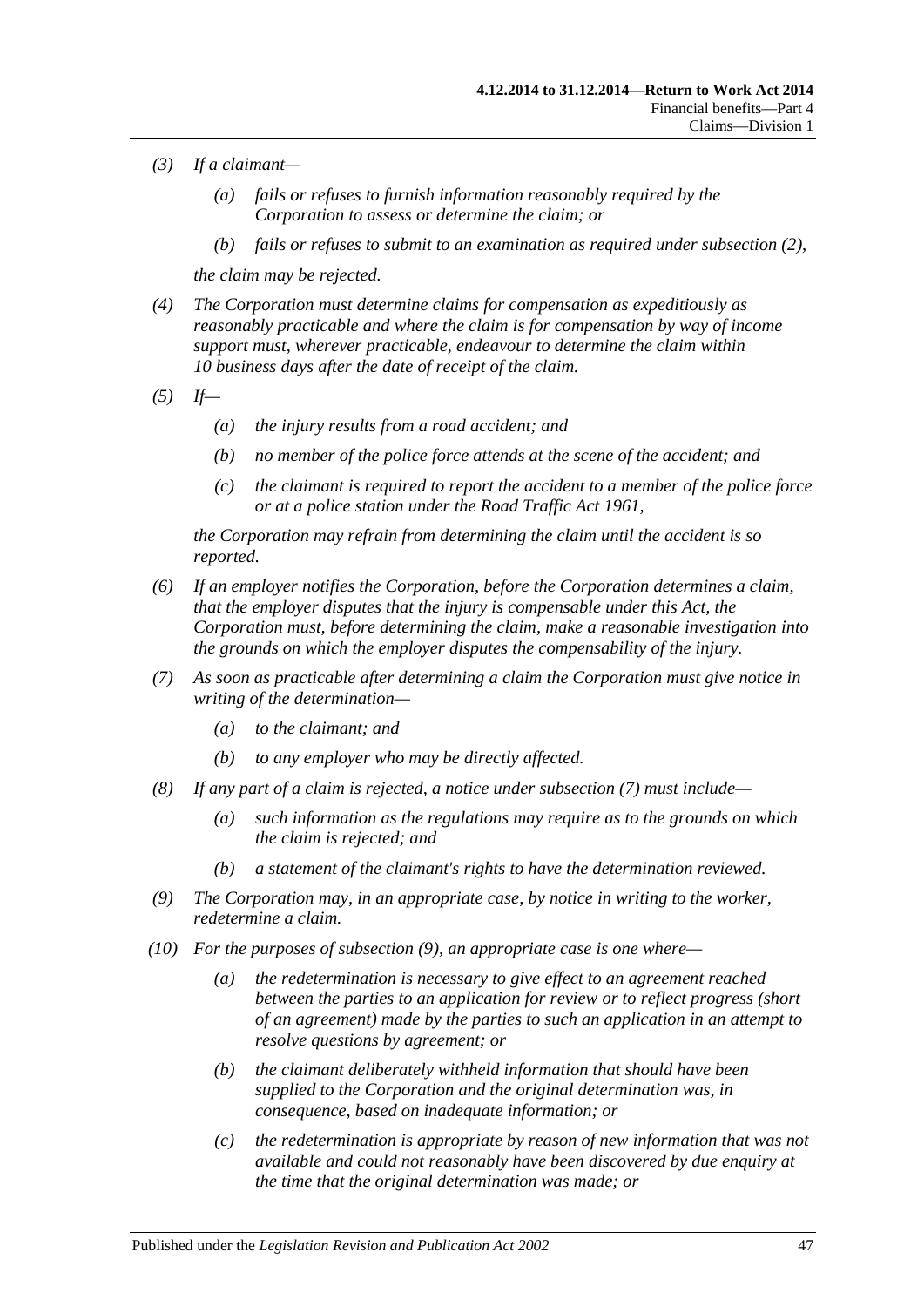- *(d) the redetermination is for the purposes of [section](#page-22-0) 5(11) and is appropriate by reason of the stabilising of a work injury; or*
- *(e) the original determination was made as the result of an administrative error and the redetermination is made within 2 weeks of the making of the original determination.*
- *(11) The redetermination of a claim does not give rise to any right on the part of the Corporation to recover from the worker money paid under a previous determination unless the previous determination was made in consequence of the worker's fraud.*

#### *32—Payment of interim benefits*

- *(1) The Corporation may, pending the final determination of a claim, make interim payments under this Part to a claimant.*
- *(2) The Corporation must offer to make interim payments under this section if it fails to determine the relevant claim within 10 business days after the date of receipt of the claim.*
- *(3) If on the final determination of a claim it appears that an amount to which the claimant was not entitled has been paid under this section, the Corporation may recover that amount as a debt in a court of competent jurisdiction.*

## <span id="page-47-0"></span>*Division 2—Medical expenses etc*

#### <span id="page-47-3"></span><span id="page-47-2"></span>*33—Medical expenses*

- *(1) Subject to this section, a worker is entitled to be compensated for costs of services described in [subsection](#page-47-1) (2) that are reasonably incurred by the worker in consequence of having suffered a work injury—*
	- *(a) in accordance with a scale published by the Minister under this section; or*
	- *(b) if the relevant service is not covered by a scale under this section—to the extent of a reasonable amount for the provision of the service.*
- <span id="page-47-1"></span>*(2) The costs referred to in [subsection](#page-47-2) (1) are the necessary costs of:*
	- *(a) medical services;*
	- *(b) hospitalisation and all associated medical, surgical and nursing services;*
	- *(c) approved recovery/return to work services;*
	- *(d) travelling, or being transported, to and from any place for the purpose of receiving medical services, hospitalisation or approved recovery/return to work services (but not where the worker travels in a private vehicle);*
	- *(e) where it is necessary for the worker to be accommodated away from home for the purpose of receiving medical services or approved recovery/return to work services—such accommodation (but not exceeding limits prescribed by regulation);*
	- *(f) attendance by a registered or enrolled nurse, or by some other person approved by the Corporation or of a class approved by the Corporation, where the injury is such that the worker must have nursing or personal attendance;*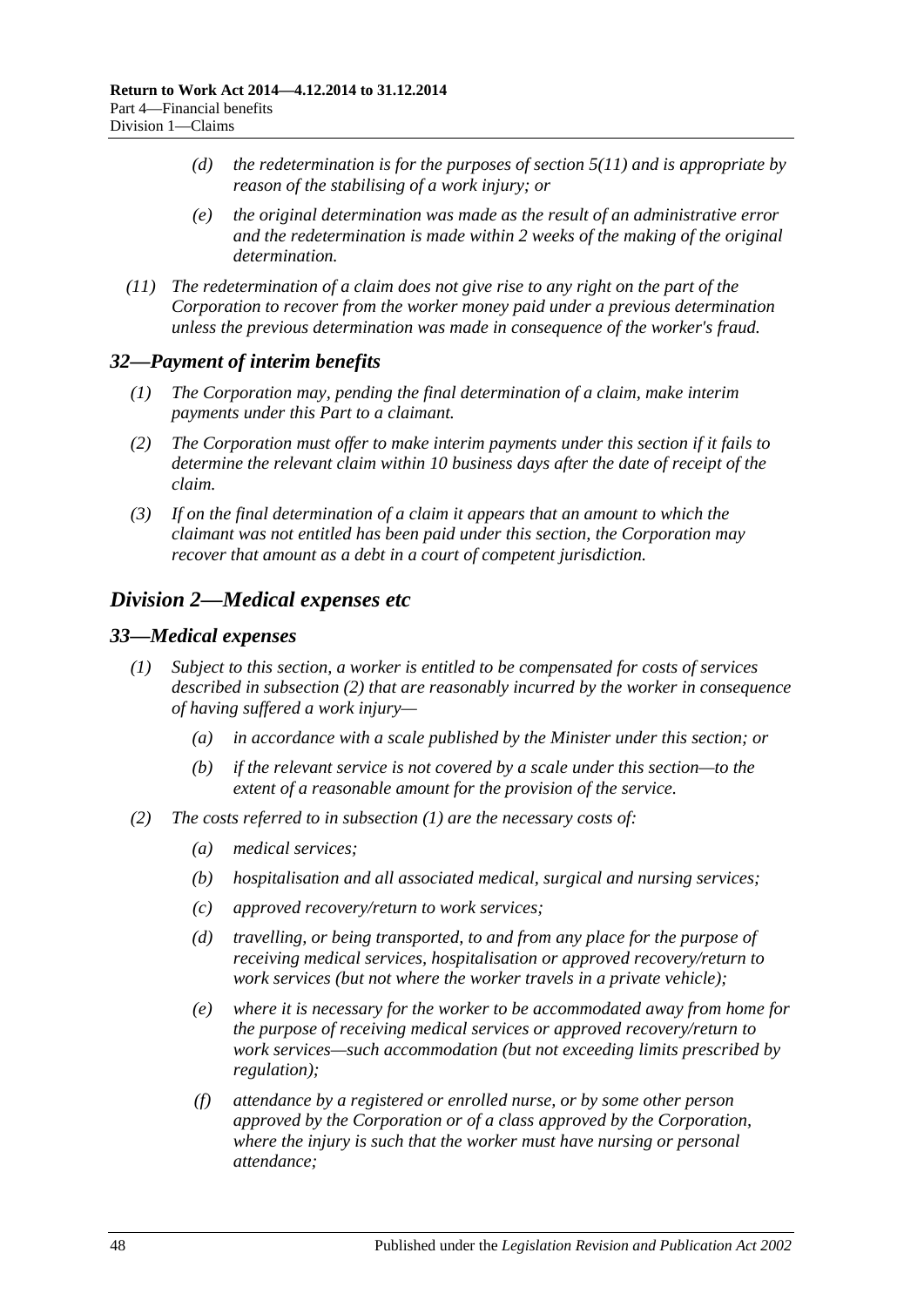- *(g) the provision, maintenance, replacement or repair of therapeutic appliances;*
- *(h) medicines and other material purchased on the prescription or recommendation of a health practitioner;*
- *(i) other services (or classes of services) authorised by the Corporation.*
- *(3) Compensation in respect of costs to which this section applies may be paid—*
	- *(a) to the worker; or*
	- *(b) directly to the person to whom the worker is liable for those costs.*
- <span id="page-48-0"></span>*(4) If a worker has been charged more than the amount that the worker is entitled to claim for the provision of a service in respect of which compensation is payable under this section, the Corporation may reduce the charge by the amount of the excess.*
- *(5) A decision of the Corporation under [subsection](#page-48-0) (4) does not constitute a reviewable decision under [Part](#page-95-0) 6.*
- <span id="page-48-1"></span>*(6) If—*
	- *(a) services of a kind to which this section applies were provided to a worker in relation to a work injury; and*
	- *(b) the Corporation considers that the services were, in the circumstances of the case, unnecessary or unreasonably incurred,*

*the Corporation may disallow charges for the services.*

- <span id="page-48-2"></span>*(7) If the Corporation disallows or reduces a charge under this section—*
	- *(a) it must give to the provider of the service a notice setting out—*
		- *(i) the basis of the Corporation's decision to disallow or reduce the charge; and*
		- *(ii) where the charge has been disallowed under [subsection](#page-48-1) (6) the provider's right to have the decision reviewed under this section; and*
	- *(b) the worker is not liable to the provider for the disallowed charge, or for more than the reduced charge, (as the case requires) and, if the worker has in fact paid an amount for which he or she is not liable, the Corporation will reimburse the worker for that amount and may recover it from the provider as a debt.*
- *(8) If a worker travels in a private vehicle to or from any place for the purpose of receiving medical services, hospitalisation or approved recovery/return to work services, and the travel is reasonably necessary in the circumstances of the case, the worker is entitled to a travel allowance at rates fixed by a scale published by the Minister under this section.*
- *(9) A reference in this section to approved recovery/return to work services is a reference to recovery/return to work services provided by a person who has an agreement with the Corporation for the provision of those services.*
- *(10) If a treatment protocol or framework for the provision of services has been published by the Minister under this section, costs for the provision of those services are only compensable where—*
	- *(a) the services are provided in accordance with the protocol or framework; or*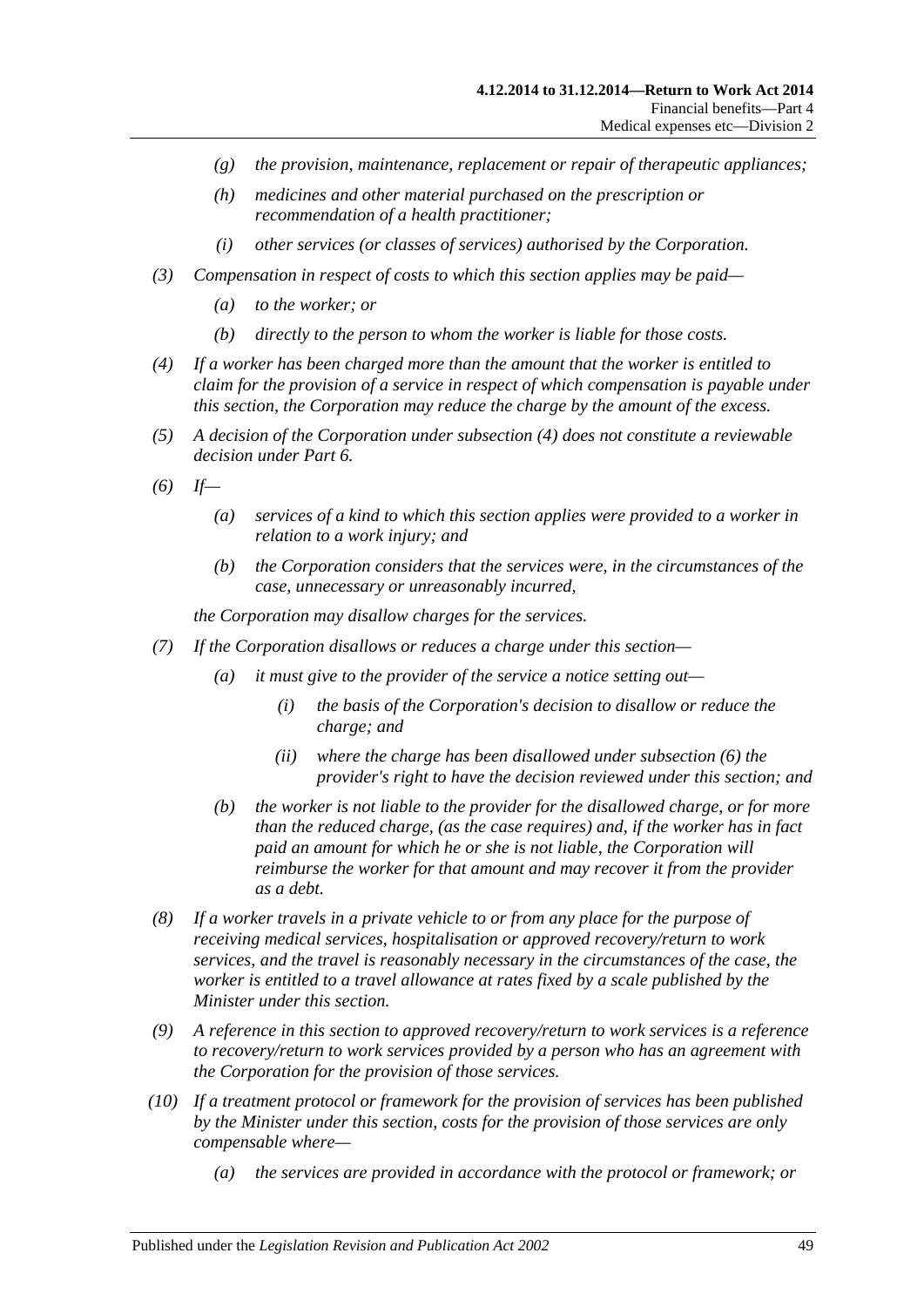- *(b) the provider of the services establishes, to the Corporation's satisfaction, that services outside the terms of the protocol or framework are justified in the circumstances of the particular case.*
- *(11) The amount of compensation for a service covered by a scale of charges published by the Minister under this section must be in accordance with the scale.*
- *(12) The Minister may, by notice in the Gazette, on the recommendation of the Corporation, publish—*
	- *(a) scales of charges for the purposes of this section (ensuring as far as practicable that the scales comprehensively cover the various kinds of services to which this section applies);*
	- *(b) treatment protocols or frameworks as contemplated by this section.*
- *(13) Subject to [subsection](#page-49-0) (14), a scale of charges published under this section must be based on the average charge to private patients for the relevant service unless the Minister determines that it is not reasonably practicable or feasible to determine such an average charge for a relevant service (but in any event the amount fixed for the service must not exceed the amount recommended by the relevant professional association).*
- <span id="page-49-0"></span>*(14) A scale of charges for services provided by a public hospital may be based on government charges for the relevant service.*
- *(15) Before the Corporation makes a recommendation to the Minister about the publishing of a scale of charges, or a treatment protocol or framework, the Corporation must consult with—*
	- *(a) professional associations representing the providers of medical services of the relevant kind; and*
	- *(b) associations representing self-insured employers (including Self-Insurers of South Australia Incorporated); and*
	- *(c) associations representing employers other than self-insured employers (including the South Australian Employers Chamber of Commerce and Industry); and*
	- *(d) associations representing employees (including the United Trades and Labor Council).*
- *(16) A person who provides a service for an injured worker, knowing the worker to be entitled to compensation for the service under this section, must not charge for the service an amount exceeding the amount allowed under a scale of charges published under this section.*

*Maximum penalty: \$2 500.*

<span id="page-49-1"></span>*(17) A worker is entitled, in relation to prescribed classes of services, appliances, medicines or materials referred to in [subsection](#page-47-1) (2), to apply to the Corporation for approval to obtain the provision of those services or otherwise to incur costs on the basis that the Corporation will agree in advance to be liable for the relevant costs rather than the worker being required to claim compensation under this section once the costs have been incurred.*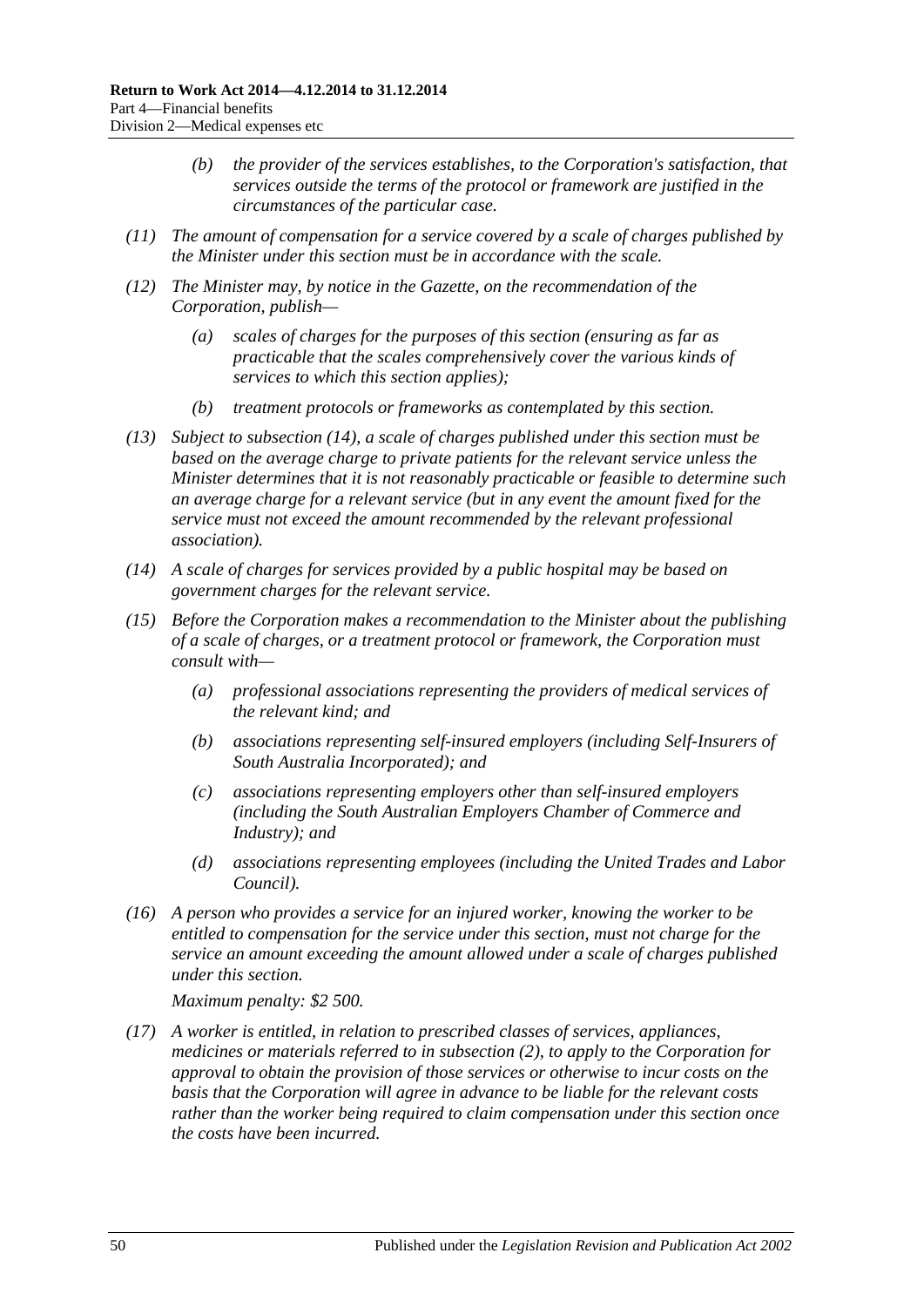- *(18) An application under [subsection](#page-49-1) (17) must be made in accordance with the regulations and the Corporation must make a decision in relation to the application within the period prescribed by the regulations.*
- *(19) The Corporation must give the same consideration to an application under [subsection](#page-49-1) (17) that would be given to an application if the worker were to incur the relevant costs and then claim compensation under [subsection](#page-47-2) (1).*
- <span id="page-50-1"></span>*(20) Subject to [subsection](#page-50-0) (21), an entitlement to compensation under this section (including an entitlement to make an application under [subsection](#page-49-1) (17)) comes to an end if the worker has not had an entitlement to receive weekly payments in relation to the work injury under [Division](#page-51-0) 4 for a continuous period of 12 months (or has not had an entitlement to receive weekly payments under [Division](#page-51-0) 4 and a period of 12 months has expired) (insofar as costs are incurred after the end of that period).*
- <span id="page-50-3"></span><span id="page-50-0"></span>*(21) [Subsection](#page-50-1) (20)—*
	- *(a) does not apply in relation to a seriously injured worker; and*
	- *(b) does not apply—*
		- *(i) in relation to any therapeutic appliance required to maintain the worker's capacity; or*
		- *(ii) in relation to surgery, any associated medical, nursing or medical rehabilitation services (including the cost of hospitalisation), where the Corporation has determined or accepted, on application made before the end of the period referred to in [subsection](#page-50-1) (20), that it is reasonable and appropriate for such surgery to be undertaken at a later time due to the impact (or likely impact) of the work injury on the worker's health and capacity (or future health and capacity); or*
		- *(iii) in relation to prescribed classes of injury, where the Corporation has determined or accepted, on application made before the end of the period referred to in [subsection](#page-50-1) (20), that it is reasonable and appropriate for the services to be provided after the end of that period (and then, in such a case, the services will be compensable to the extent determined by the Corporation); or*
		- *(iv) in any other circumstances prescribed by the regulations.*
- *(22) The right of review referred to in [subsection](#page-48-2) (7)(a)(ii) is a right to have the decision of the Corporation to disallow or reduce a charge reviewed by the Tribunal by application to the Tribunal under the [South Australian Employment Tribunal](http://www.legislation.sa.gov.au/index.aspx?action=legref&type=act&legtitle=South%20Australian%20Employment%20Tribunal%20Act%202014)  Act [2014.](http://www.legislation.sa.gov.au/index.aspx?action=legref&type=act&legtitle=South%20Australian%20Employment%20Tribunal%20Act%202014)*

# <span id="page-50-2"></span>*34—Transportation for initial treatment*

- $(I)$  *If—* 
	- *(a) a worker is injured at the worker's place of employment during the course of employment; and*
	- *(b) the injury is such as to require immediate medical treatment,*

*the employer must, at the employer's own expense, provide the worker with immediate transportation to a hospital or health practitioner for initial treatment.*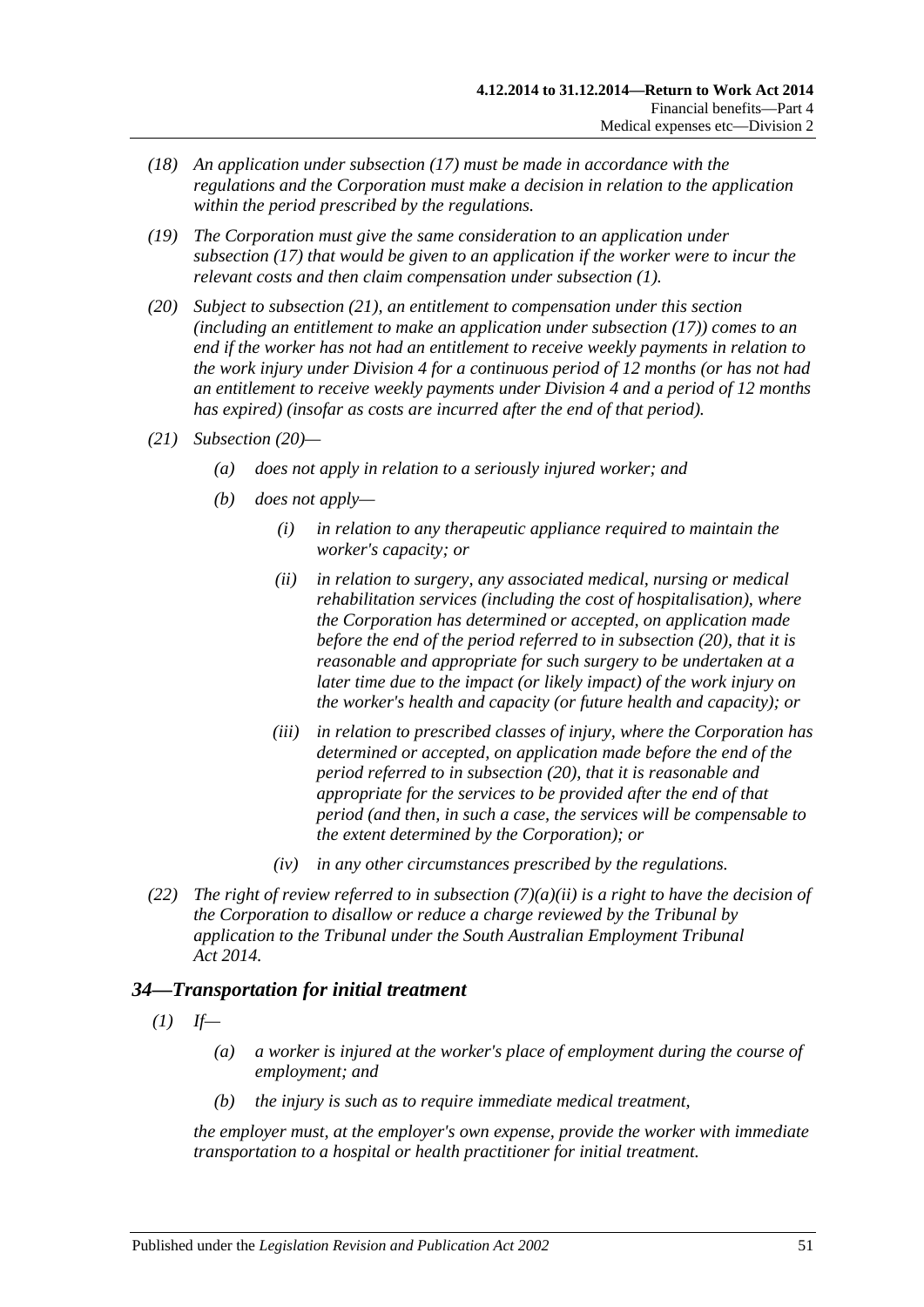- <span id="page-51-1"></span>*(2) If an employer fails to provide transportation in accordance with [subsection](#page-50-2) (1), the cost may be recovered by the Corporation from the employer as a debt due to the Corporation.*
- *(3) An amount recovered by the Corporation under [subsection](#page-51-1) (2) must, if the worker incurred costs in consequence of the employer's failure to provide transportation, be paid to the worker.*
- <span id="page-51-2"></span>*(4) If the cost of transportation provided by an employer (other than a self-insured employer) to a worker in accordance with [subsection](#page-50-2) (1) exceeds an amount prescribed by the regulations, the employer is, on application to the Corporation in a manner and form approved by the Corporation, entitled to recover the excess from the Corporation.*
- *(5) An amount prescribed by regulation under [subsection](#page-51-2) (4) may, if the regulations so provide, be indexed so as to provide annual adjustments according to changes in the CPI.*

# *Division 3—Property damage*

## <span id="page-51-3"></span>*35—Property damage*

- *(1) If a worker suffers a work injury and, in consequence of the trauma out of which the injury arose, damage occurs to any therapeutic appliances, clothes, personal effects or tools of trade of the worker, the worker is, subject to limitations prescribed by regulation, entitled to be compensated for the full amount of the damage.*
- *(2) An entitlement under [subsection](#page-51-3) (1) does not extend to compensation for damage to a motor vehicle.*
- *(3) An amount prescribed by regulation under [subsection](#page-51-3) (1) may, if the regulations so provide, be indexed so as to provide annual adjustments according to changes in the CPI.*

# <span id="page-51-0"></span>*Division 4—Income support*

### *Subdivision 1—Preliminary*

### *36—Capacity to perform work*

- *(1) For the purposes of this Act, the current work capacity of a worker is constituted by a present inability arising from a work injury such that the worker is not able to return to his or her employment at the time of the occurrence of the injury but is able to return to work in suitable employment.*
- *(2) For the purposes of this Act, a worker has no current work capacity if the worker has a present inability arising from a work injury such that the worker is not able to return to work, either in his or her employment at the time of the occurrence of the injury or in suitable employment.*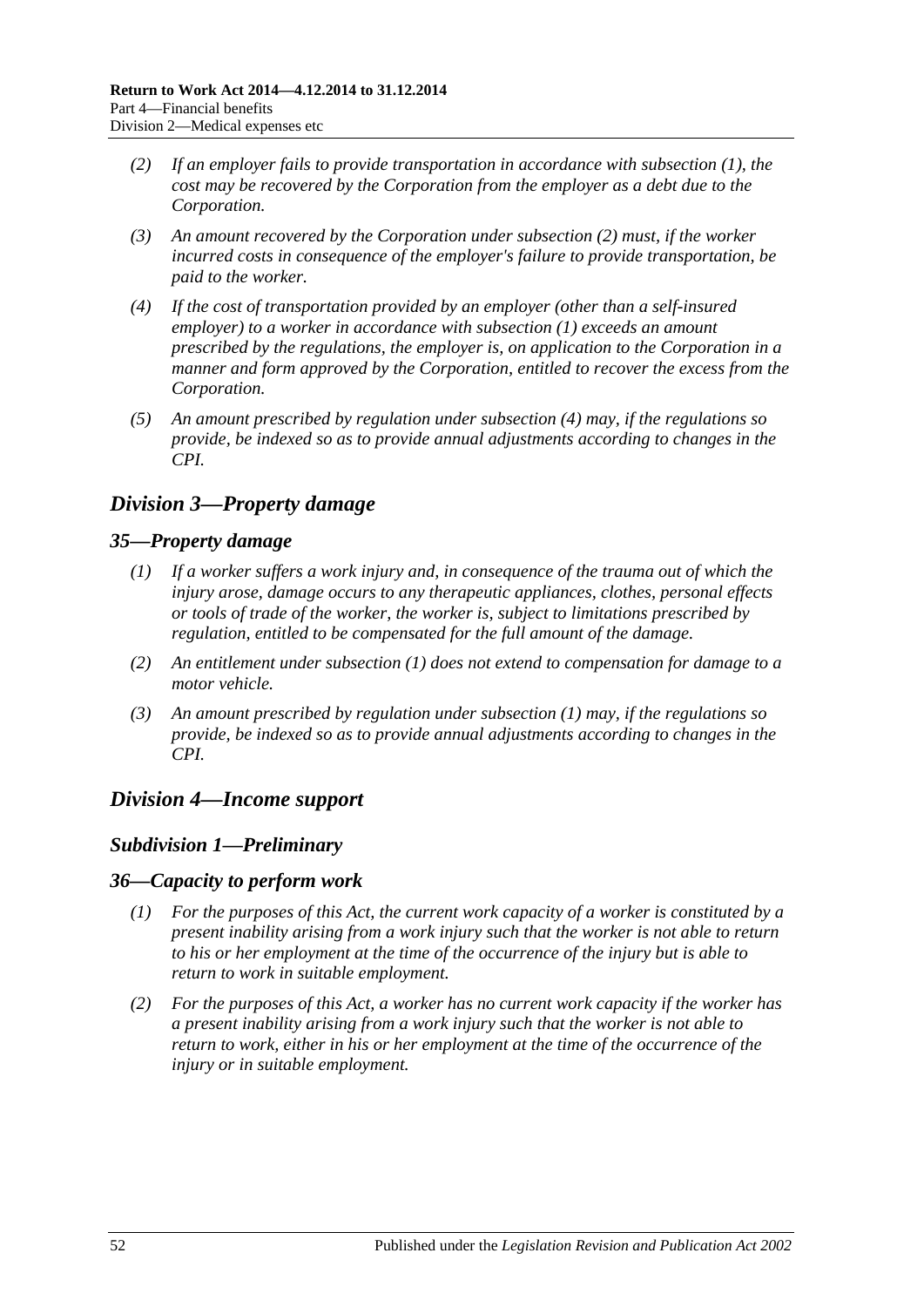## *37—Prescribed benefits*

*The following are prescribed benefits for the purposes of this Division:*

- *(a) any amount paid to the worker by the Corporation or a self-insured employer in respect of an employment program provided or arranged by the Corporation or self-insured employer for the purposes of this Act;*
- *(b) any of the following received by the worker from an employer:*
	- *(i) any payment, allowance or benefit related to annual or other leave;*
	- *(ii) any payment, allowance or benefit paid or conferred by the employer on the worker's retirement;*
	- *(iii) any payment, allowance or benefit paid or conferred under a superannuation or pension scheme;*
	- *(iv) any payment, allowance or benefit paid or conferred on the retrenchment, or in relation to the redundancy, of the worker;*
- *(c) any other payment, allowance or benefit of a prescribed kind.*

### *38—Prescribed allowances*

*In this Division, a reference to weekly earnings, or current weekly earnings, is a reference to weekly earnings exclusive of prescribed allowances.*

## *Subdivision 2—Entitlement to weekly payments*

## *39—Weekly payments over designated periods for workers other than seriously injured workers*

- <span id="page-52-1"></span><span id="page-52-0"></span>*(1) Subject to this Act, if a worker, other than a seriously injured worker, suffers a work injury that results in incapacity for work, the worker is entitled to weekly payments in respect of that incapacity in accordance with the following principles:*
	- *(a) if any period of incapacity for work occurs within the period of 52 weeks from the date on which the incapacity for work first occurs (the first designated period)—*
		- *(i) for any period during the first designated period when the worker has no current work capacity—the worker is entitled to weekly payments equal to the worker's notional weekly earnings; and*
		- *(ii) for any period during the first designated period when the worker has a current work capacity—the worker is entitled to weekly payments equal to the difference between the worker's notional weekly earnings and the worker's designated weekly earnings;*
	- *(b) if any period of incapacity for work occurs within the period of 52 weeks beginning immediately after the end of the period that applies under [paragraph](#page-52-0) (a) (the second designated period)—*
		- *(i) for any period during the second designated period when the worker has no current work capacity—the worker is entitled to weekly payments equal to 80% of the worker's notional weekly earnings; and*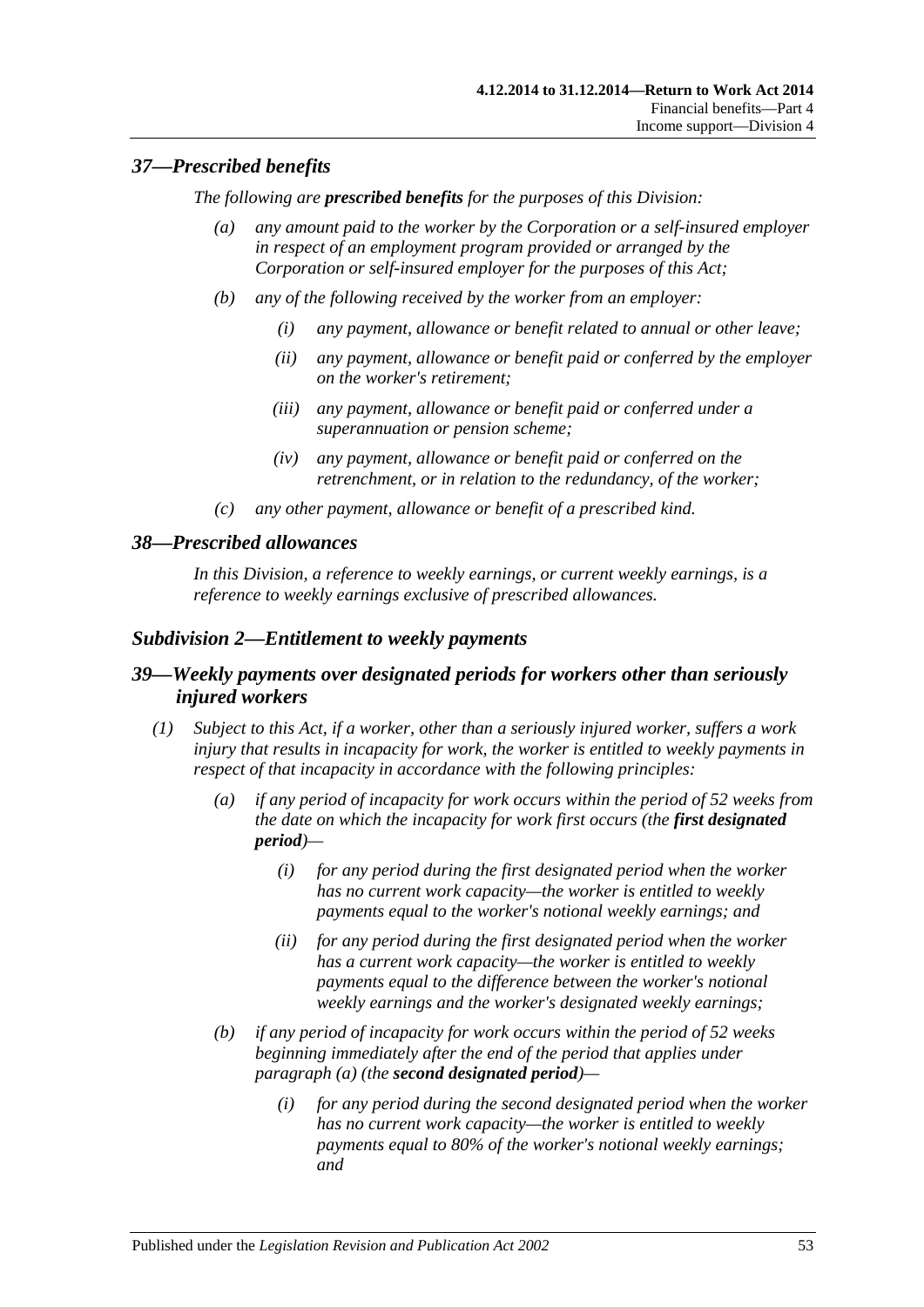- *(ii) for any period during the second designated period when the worker has a current work capacity—the worker is entitled to weekly payments equal to 80% of the difference between the worker's notional weekly earnings and the worker's designated weekly earnings.*
- *(2) For the purposes of this section, the designated weekly earnings of a worker will be taken to be the current weekly earnings of the worker in employment or self-employment (if any) but not so as to include a prescribed benefit.*
- *(3) A worker has no entitlement to weekly payments under this section in respect of a work injury after the end of the period of 104 weeks from the date on which the incapacity for work first occurs (that is, after the end of the second designated period).*

### <span id="page-53-2"></span>*40—Supplementary income support for incapacity resulting from surgery*

- *(1) Subject to this section, an injured worker who has an incapacity for work as a result of surgery approved by the Corporation under section [33\(21\)\(b\)](#page-50-3) is entitled to weekly payments (supplementary income support payments) as provided by this section if the incapacity occurs after the end of the second designated period that applies under section [39\(1\)\(b\).](#page-52-1)*
- *(2) Supplementary income support payments are not payable under this section in respect of any period of incapacity that occurs more than 13 weeks after the surgery concerned.*
- *(3) Supplementary income support payments under this section are payable at the rate provided by and in accordance with section [39\(1\)\(b\)](#page-52-1) as if the period of incapacity in respect of which the payments are made occurred during the second designated period subject to any adjustments made under the regulations to take into account—*
	- *(a) changes in the CPI; and*
	- *(b) any other matter prescribed by the regulations.*

### <span id="page-53-1"></span>*41—Weekly payments for seriously injured workers*

- <span id="page-53-0"></span>*(1) Subject to this Act, if a seriously injured worker suffers a work injury that results in incapacity for work, the worker is entitled to weekly payments in respect of that incapacity in accordance with the following principles:*
	- *(a) if any period of incapacity for work occurs within the period of 52 weeks from the date on which the incapacity for work first occurs (the first designated period)—*
		- *(i) for any period during the first designated period when the worker has no current work capacity—the worker is entitled to weekly payments equal to the worker's notional weekly earnings; and*
		- *(ii) for any period during the first designated period when the worker has a current work capacity—the worker is entitled to weekly payments equal to the difference between the worker's notional weekly earnings and the worker's designated weekly earnings;*
	- *(b) if any period of incapacity for work occurs after the end of the period that applies under [paragraph](#page-53-0) (a)—*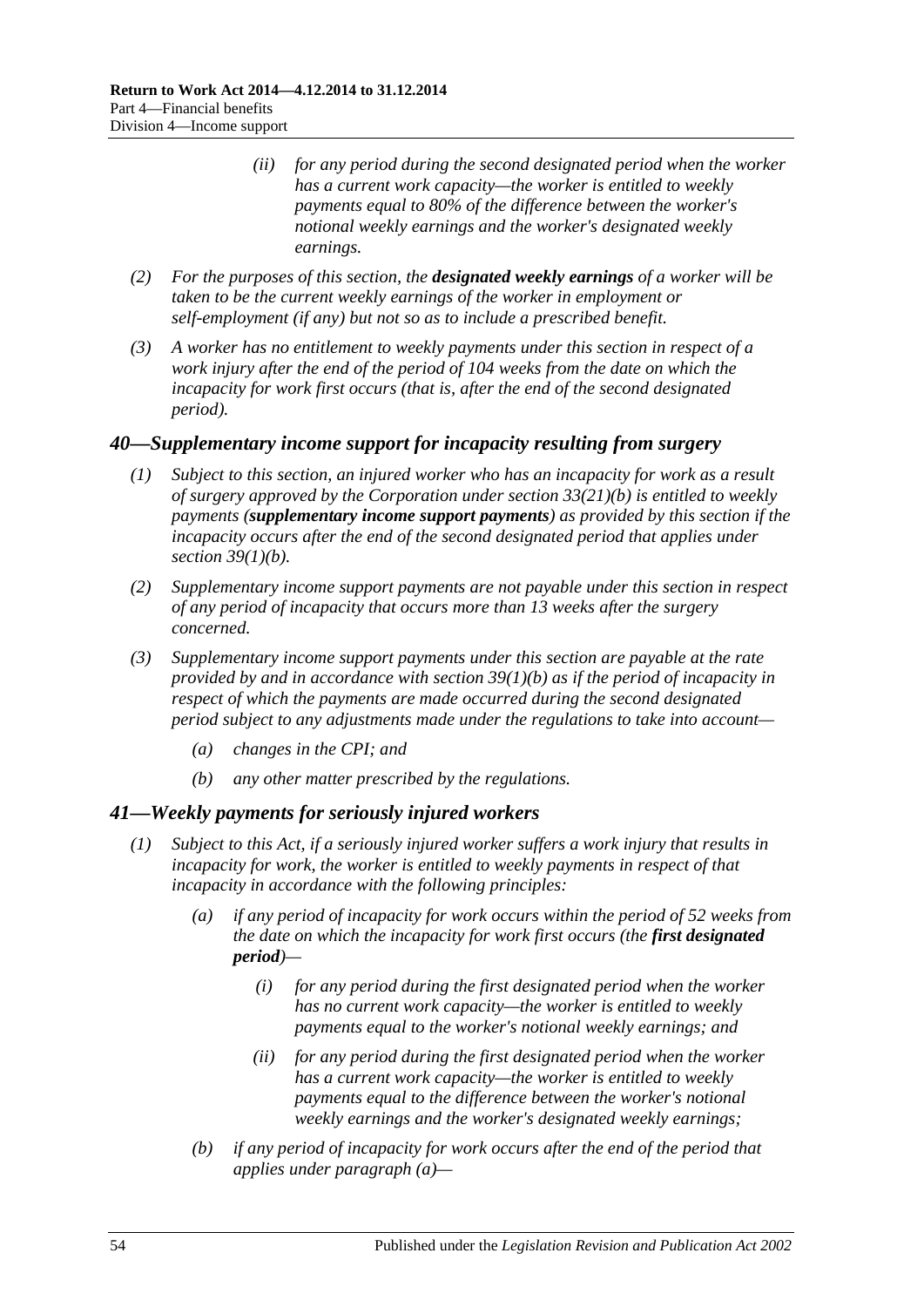- *(i) for any period when the worker has no current work capacity—the worker is entitled to weekly payments equal to 80% of the worker's notional weekly earnings; and*
- *(ii) for any period when the worker has a current work capacity—the worker is entitled to weekly payments equal to 80% of the difference between the worker's notional weekly earnings and the worker's designated weekly earnings.*
- *(2) For the purposes of [subsection](#page-53-1) (1), the designated weekly earnings of a worker will be taken to be the current weekly earnings of the worker in employment or self-employment (if any) but not so as to include a prescribed benefit.*
- *(3) If—*
	- *(a) a worker is paid weekly payments under [subsection](#page-53-1) (1); and*
	- *(b) the worker is subsequently, on account of an assessment of whole person impairment under this Act, determined not to be a seriously injured worker,*

*the worker will be entitled to continue to receive payments under this section as if the worker were a seriously injured worker until the expiration of 8 weeks from the date of the assessment (and then any further entitlement to weekly payments will be determined on the basis that the worker is not a seriously injured worker and weekly payments paid under this section until then will not be recoverable from the worker).*

### <span id="page-54-0"></span>*42—Federal minimum wage safety net*

- *(1) Despite the preceding sections in this Subdivision, if the combined amount that a worker would receive in respect of any incapacity for work in any week applying under any such section would result in the worker receiving less than the Federal minimum wage (adjusted, in the case of a worker who was working at the relevant date on a part-time basis so as to provide a pro-rata payment), the amount of compensation payable under this Subdivision will be increased so that the combined amount equals the Federal minimum wage (or, if relevant, the Federal minimum wage as so adjusted).*
- *(2) For the purposes of this section—*
	- *(a) a reference to the combined amount is a reference to the combined total of the amount of compensation that would otherwise be payable under this Subdivision and the amount of the designated weekly earnings of the worker; and*
	- *(b) a reference to the relevant date is a reference to the date on which the relevant injury occurs; and*
	- *(c) a reference to a worker who is working on a part-time basis will be determined after taking into account the usual work patterns of workers in employment of the kind in which the worker was working at the relevant date.*
- *(3) The component of the relevant amount under [subsection](#page-54-0) (1) that is constituted by the Federal minimum wage will be adjusted from time to time to reflect changes to the wages applying under a national minimum wage order under Part 2-6 of the Fair Work Act 2009 of the Commonwealth in accordance with a scheme prescribed by the regulations.*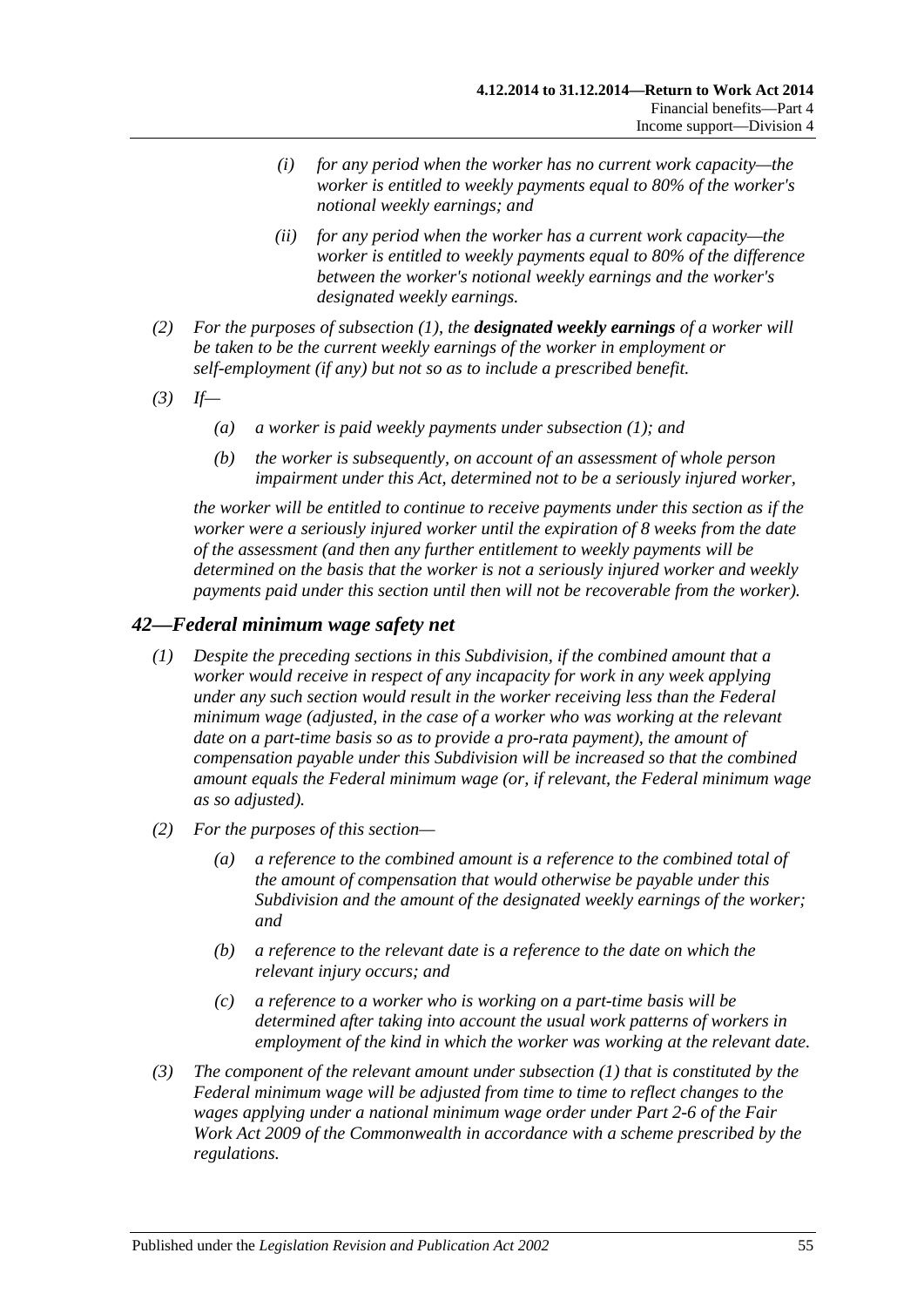#### *43—Return to work obligations of worker*

- *(1) A worker who has current work capacity must, in co-operation with the employer or Corporation, make reasonable efforts to return to work in suitable employment or pre-injury employment at the worker's place of employment or at another place of employment.*
- *(2) For the purposes of this section, a worker is to be treated as making a reasonable effort to return to work in suitable employment or pre-injury employment during any reasonable period in which—*
	- *(a) the worker is waiting for the commencement of any recovery/return to work services that are required to be provided under a recovery/return to work plan for the worker; or*
	- *(b) the worker is waiting for a response to a request for suitable employment or pre-injury employment made by the worker and received by the employer; or*
	- *(c) if the employer's response is that suitable employment or pre-injury employment will be provided at some time, the worker is waiting for suitable employment or pre-injury employment to commence.*

#### *44—Termination of weekly payments on retiring age*

*(1) In this section—*

*retiring age means—*

- *(a) if there is a normal retiring age for workers in employment of the kind from which the worker's injury arose—that age; or*
- *(b) the age at which the worker would, subject to satisfying any other qualifying requirements, be eligible to receive an age pension under the Social Security Act 1991 of the Commonwealth,*

*whichever is the lesser.*

- *(2) Weekly payments are not payable under this Division in respect of a period of incapacity for work falling after the date on which the worker reaches his or her retiring age.*
- *(3) However, if a worker who is within 2 years of his or her retiring age or above his or her retiring age becomes incapacitated for work while still in employment, weekly payments are payable for any period of incapacity falling within 104 weeks after the date on which the incapacity for work first occurred (unless suspended, reduced or discontinued under another provision of this Act and subject to any other relevant provision).*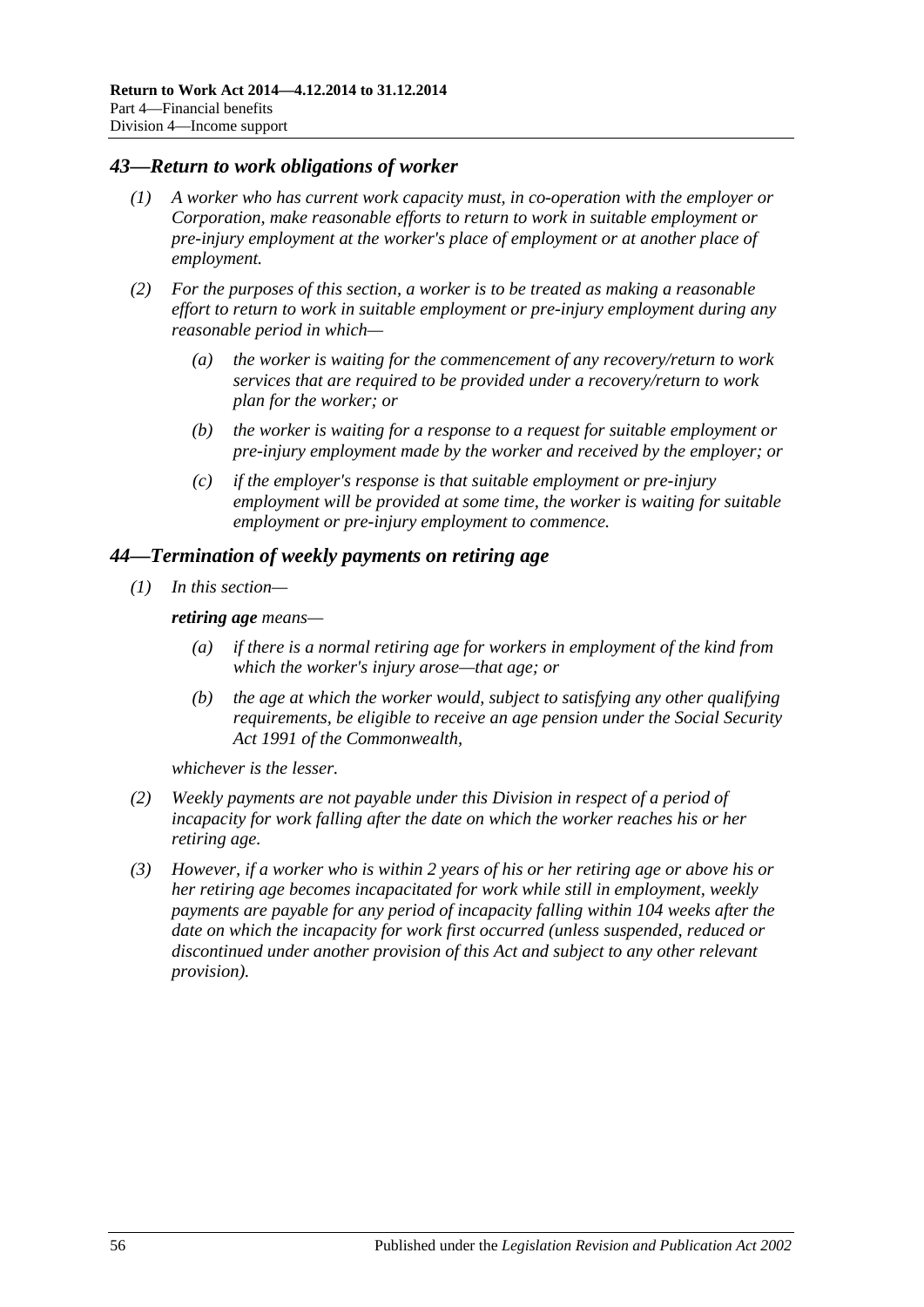### *Subdivision 3—Adjustment of weekly payments*

#### <span id="page-56-0"></span>*45—Adjustments due to change from original arrangements*

- *(1) The Corporation may, on its own initiative or at the request of the worker, review the calculation of the average weekly earnings of a worker (and therefore the notional weekly earnings of a worker) for the purpose of making an adjustment due to—*
	- *(a) a change in a component of the worker's remuneration used to determine average weekly earnings (including a component constituted by a non-cash benefit); or*
	- *(b) a change in the equipment or facilities provided or made available to the worker (if relevant to average weekly earnings).*
- *(2) A request by a worker must be made in a designated manner and a designated form.*
- *(3) Before the Corporation begins a review under this section, the Corporation must give the worker notice, in a designated form—*
	- *(a) informing the worker of the proposed review; and*
	- *(b) inviting the worker to make written representations to the Corporation on the subject of the review within a reasonable time specified in the notice.*
- *(4) If the Corporation finds on a review under this section that there has been a change that warrants an adjustment contemplated by [subsection](#page-56-0) (1), the Corporation may make the relevant adjustment.*
- *(5) An adjustment under this section—*
	- *(a) will take effect as an adjustment to the worker's notional weekly earnings (and may therefore increase or reduce weekly payments under this Division); and*
	- *(b) operates from a date determined by the Corporation (which may be an antecedent date but not a date that is before the date of the change on which the adjustment is based and not so as to result in a retrospective reduction in weekly payments).*
- <span id="page-56-1"></span>*(6) For the purposes of a review under this section, the Corporation may, by notice in writing to the worker to whom the review relates, require the worker to furnish any information that the Corporation determines to be relevant to the review.*
- *(7) If a worker fails to comply with a requirement under [subsection](#page-56-1) (6) within the time allowed in the notice, the Corporation may suspend weekly payments to the worker.*
- *(8) On completing the review, the Corporation must give notice, in a designated form, setting out the Corporation's decision on the review, and the rights of review that exist in respect of the decision to—*
	- *(a) the worker; and*
	- *(b) the employer from whose employment the compensable injury arose.*
- *(9) This section does not limit the powers of the Corporation under any other section of this Act.*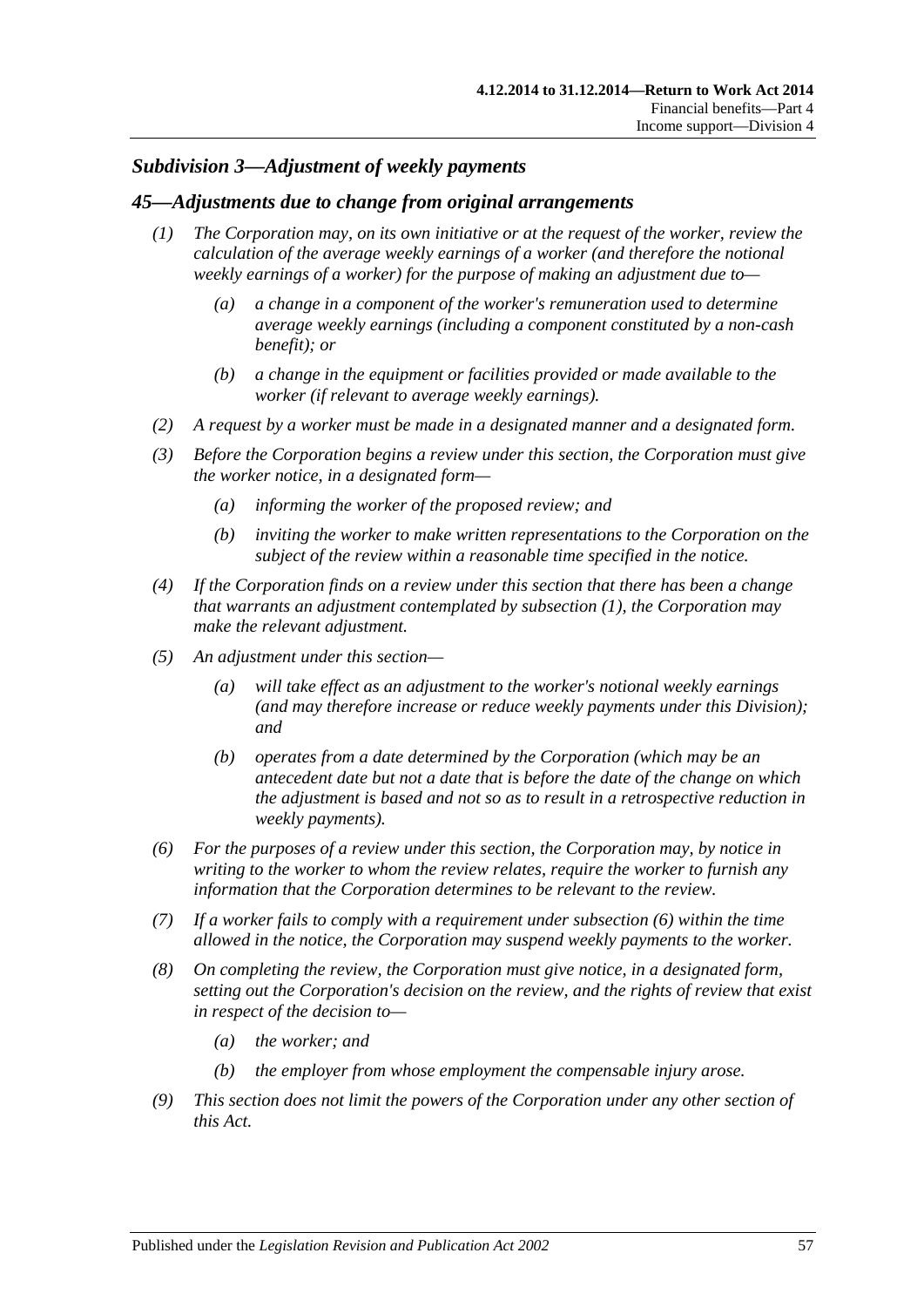#### <span id="page-57-3"></span><span id="page-57-1"></span>*46—Review of weekly payments*

- *(1) Subject to [subsection](#page-57-0) (3), the Corporation may, on its own initiative and must if requested by a worker or an employer, review the amount of the weekly payments made to a worker who has suffered a work injury.*
- *(2) A request by a worker or employer must be made in a designated manner and a designated form.*
- <span id="page-57-0"></span>*(3) The Corporation is not required to comply with a request for a review under [subsection](#page-57-1) (1) if the request is made within 3 months from the completion of an earlier review.*
- *(4) Before the Corporation begins a review under this section, the Corporation must give the worker notice, in a designated form—*
	- *(a) informing the worker of the proposed review; and*
	- *(b) inviting the worker to make written representation to the Corporation on the subject of the review within a reasonable time specified in the notice.*
- *(5) If the Corporation finds on a review under this section that the worker's entitlement to weekly payments has ceased, or has increased or decreased, the Corporation must adjust or discontinue the weekly payments to reflect that finding.*

#### *Example—*

*For example, if the Corporation finds on the review that there has been a change in the extent of the worker's incapacity with a consequent change in the amount the worker is earning or could earn in suitable employment, the Corporation must adjust the weekly payments to reflect the change in entitlement.*

- <span id="page-57-2"></span>*(6) For the purposes of a review under this section, the Corporation may, by notice in writing to a worker, who is receiving weekly payments—*
	- *(a) require the worker to submit to an examination by a recognised health practitioner nominated by the Corporation; or*
	- *(b) require the worker to furnish evidence of the worker's earnings.*
- *(7) If a worker fails to comply with a requirement under [subsection](#page-57-2) (6) within the time allowed in the notice, the Corporation may suspend weekly payments to the worker.*
- *(8) On completing the review, the Corporation must give notice, in a designated form, setting out the Corporation's decision on the review, and the rights of review that exist in respect of the decision, to—*
	- *(a) the worker; and*
	- *(b) the employer from whose employment the work injury arose.*
- *(9) This section does not limit the powers of the Corporation under any other section of this Act.*

#### *47—Economic adjustments to weekly payments for seriously injured workers*

*(1) If a seriously injured worker is incapacitated for work or appears likely to be incapacitated for work for more than 1 year, the Corporation must, during the course of each year of incapacity, review the weekly payments for the purpose of making an adjustment to the amount of those payments under this section.*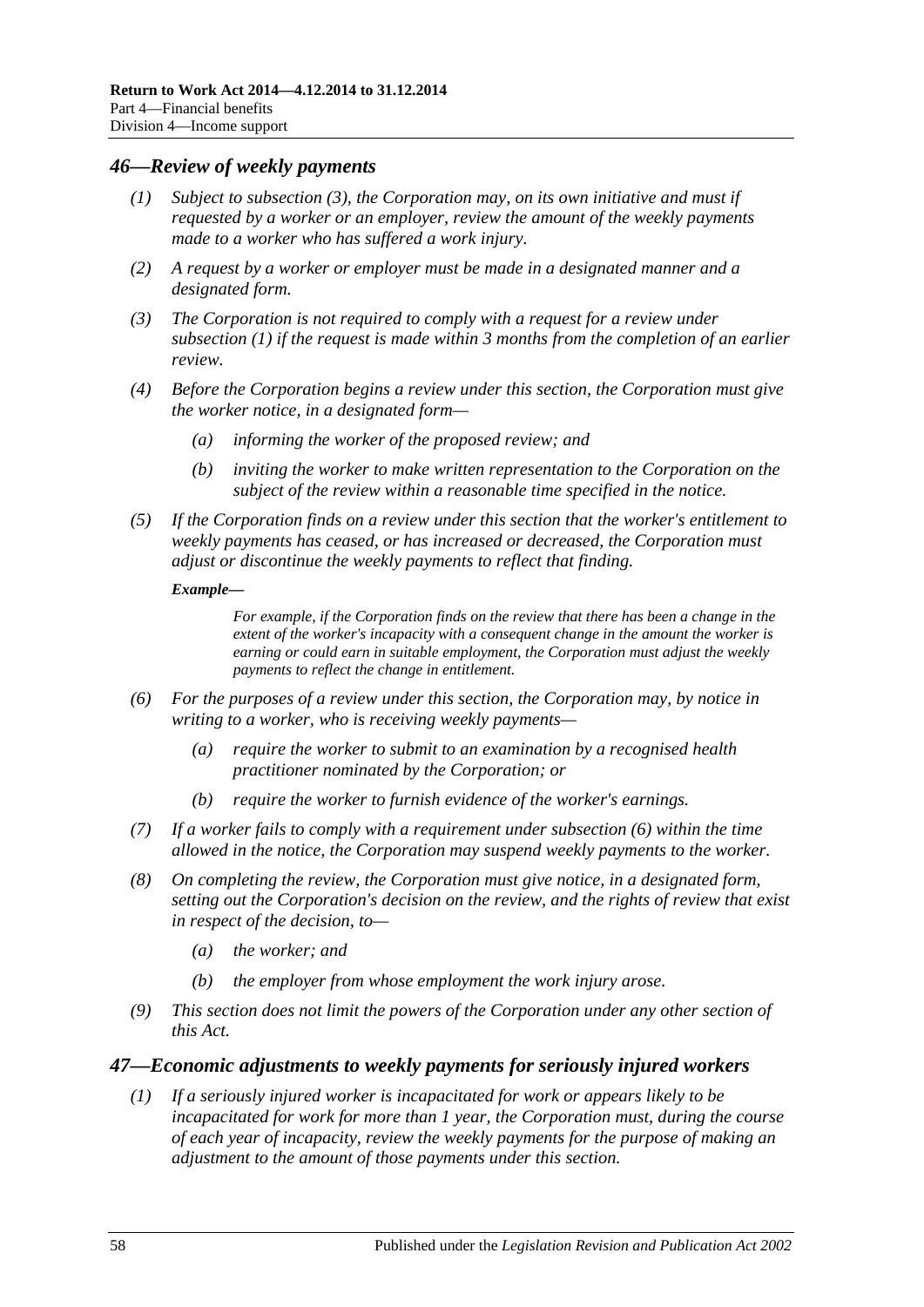- *(2) Before the Corporation begins a review under this section, the Corporation must give the worker notice, in a designated form—*
	- *(a) informing the worker of the proposed review; and*
	- *(b) inviting the worker to make written representations to the Corporation on the subject of the review within a reasonable time specified in the notice.*
- <span id="page-58-1"></span><span id="page-58-0"></span>*(3) An adjustment under this section—*
	- *(a) must be based on—*
		- *(i) changes in the rates of remuneration payable to workers generally or to workers engaged in the kind of employment from which the worker's injury arose; or*
		- *(ii) if the worker applies, in a designated manner and a designated form,*  for the adjustment to be made on the basis of changes in rates of *remuneration prescribed by an award or enterprise agreement payable to a group of workers of which the worker was a member at the time of the occurrence of the injury—changes in those rates of remuneration; and*
	- *(b) operates—*
		- *(i) in the case of an adjustment under [paragraph](#page-58-0) (a)(i)—from the end of the year of incapacity in which the review is made;*
		- *(ii) in the case of an adjustment under [paragraph](#page-58-1) (a)(ii)—from the Corporation's decision on the application, back-dated to the date of the relevant changes in rates of remuneration.*
- *(4) If the Corporation makes an adjustment to weekly payments under this section, the Corporation must give notice in writing, in a designated form, to the worker—*
	- *(a) containing such information as the regulations may require as to the grounds on which the adjustment is being made; and*
	- *(b) informing the worker of the worker's rights to have the Corporation's decision reviewed.*

### *Subdivision 4—Reduction or discontinuance of weekly payments*

#### *48—Reduction or discontinuance of weekly payments*

- *(1) Subject to this Act, weekly payments to a worker who has suffered a work injury must not be reduced unless—*
	- *(a) the worker consents to the reduction of weekly payments; or*
	- *(b) the Corporation is satisfied, on the basis of a certificate of a recognised health practitioner, that there has been a reduction in the extent the worker is incapacitated for work by the work injury; or*
	- *(c) the reduction is necessary to correct an arithmetical or clerical error; or*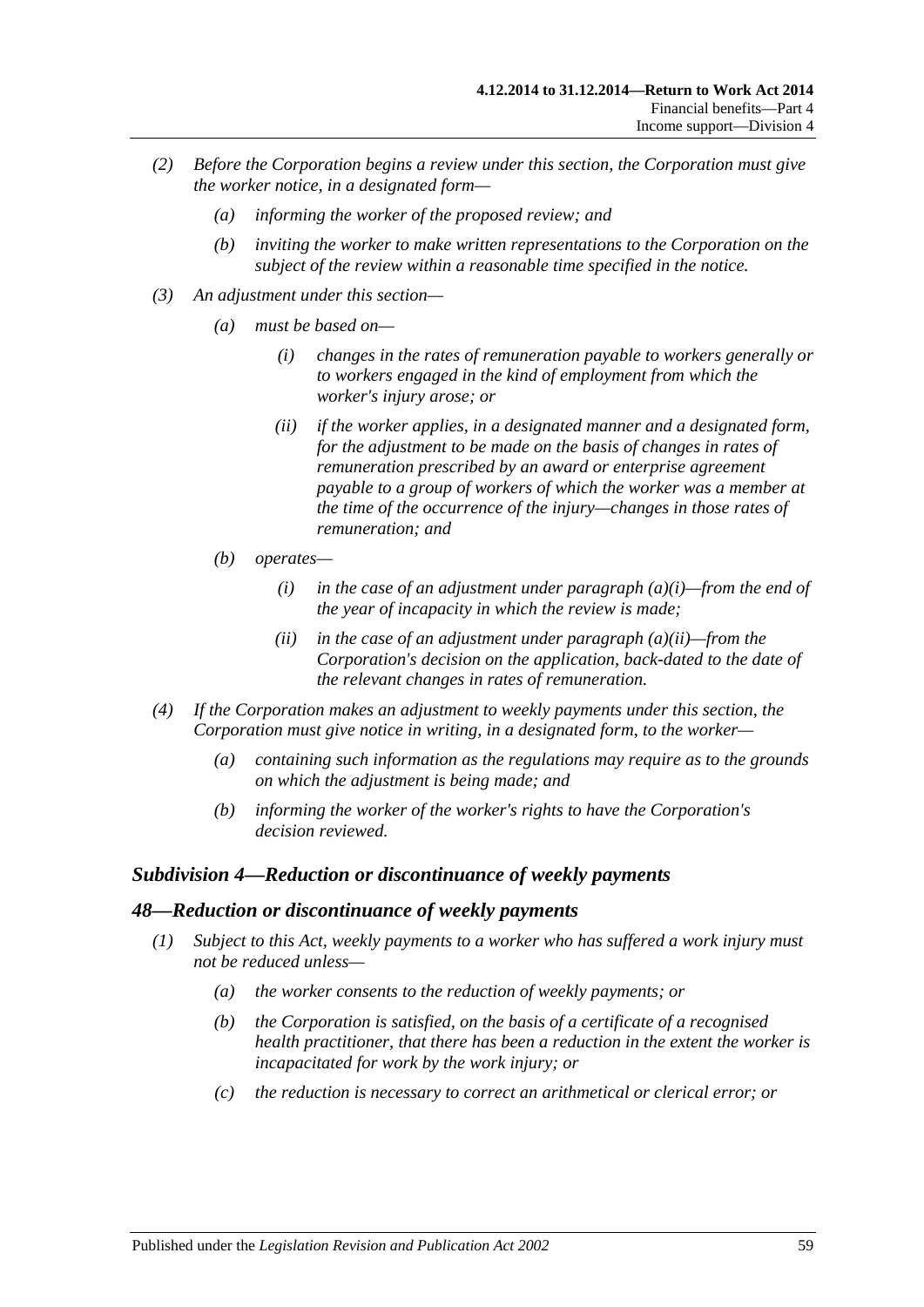- *(d) if the weekly payments include a component for overtime—the Corporation is satisfied that if the worker had continued in the work in which he or she was last employed before becoming incapacitated, he or she would not have continued to work overtime or the pattern of overtime would have changed so that the amount of overtime would have diminished; or*
- *(e) the worker has recommenced work as an employee or as a self-employed contractor, or the worker has had an increase in remuneration as an employee or a self-employed contractor; or*
- *(f) the worker's entitlement to weekly payments reduces because of the passage of time; or*
- *(g) the worker's entitlement to weekly payments reduces because of the occurrence of some other event or the making of some other decision or determination that, under another provision of this Act, is expressed to result in a reduction to an entitlement to weekly payments or the reduction of weekly payments is otherwise authorised or required under another provision of this Act.*
- <span id="page-59-0"></span>*(2) Subject to this Act, weekly payments to a worker who has suffered a work injury must not be discontinued unless—*
	- *(a) the worker consents to the discontinuance of weekly payments; or*
	- *(b) the Corporation is satisfied, on the basis of a certificate of a recognised health practitioner, that the worker has ceased to be incapacitated for work by the work injury; or*
	- *(c) the worker has returned to work; or*
	- *(d) the worker has obtained work as an employee, or as a self-employed contractor, that is providing remuneration equal to or above the worker's notional weekly earnings; or*
	- *(e) the worker is dismissed from employment for serious and wilful misconduct; or*
	- *(f) the worker breaches the obligation of mutuality; or*
	- *(g) the worker is, without the Corporation's consent—*
		- *(i) residing outside the State; or*
		- *(ii) absent from the State for more than 2 months in any continuous period of 12 months; or*
	- *(h) the worker's entitlement to weekly payments ceases because of the passage of time; or*
	- *(i) the worker's entitlement to weekly payments ceases because of the occurrence of some other event or the making of some other decision or determination that, under another provision of this Act, brings the entitlement to weekly payments to an end or the discontinuance of weekly payments is otherwise authorised or required under another provision of this Act.*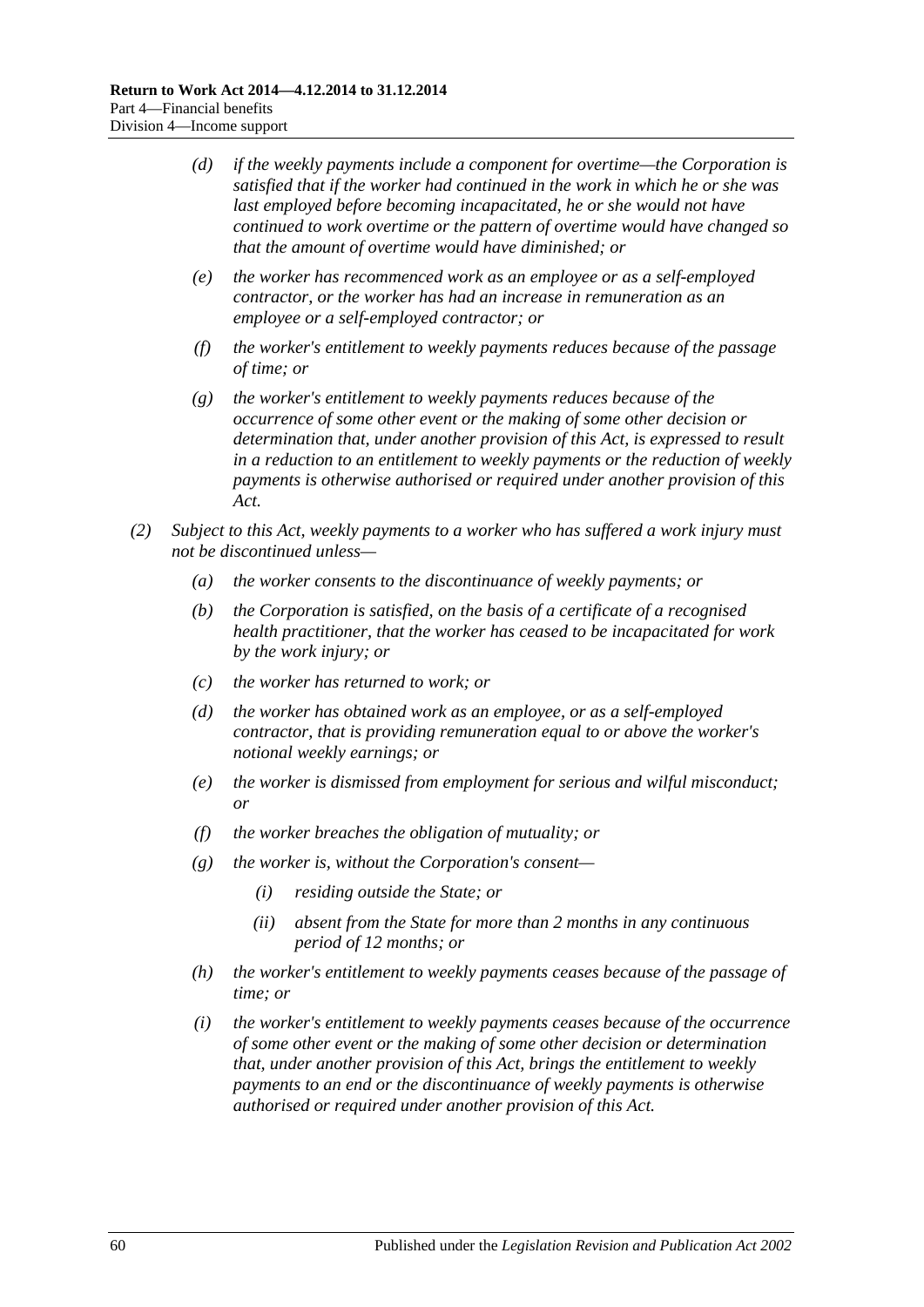- *(3) A worker breaches the obligation of mutuality if—*
	- *(a) the Corporation has, by written notice to the worker, required the worker to submit to an examination by a recognised health practitioner nominated by the Corporation and the worker fails to comply with the requirement within the time allowed in the notice or obstructs the examination; or*
	- *(b) the Corporation has, by written notice to the worker, required the worker to submit to the Corporation a certificate from a recognised health practitioner certifying that the work injury continues, and the worker fails to comply with the requirement within the time allowed in the notice; or*
	- *(c) the worker refuses or fails to submit to proper medical treatment for the worker's condition; or*
	- *(d) the worker refuses or fails—*
		- *(i) to participate or co-operate in the establishment of a recovery/return to work plan for the worker; or*
		- *(ii) to comply with obligations imposed on the worker by or under a recovery/return to work plan for the worker; or*
	- *(e) the worker refuses or fails—*
		- *(i) to undertake work that the worker has been offered and is capable of performing; or*
		- *(ii) to take reasonable steps to find or obtain suitable employment or to comply with any other return to work obligation placed on the worker under this Act,*

*or having obtained suitable employment, unreasonably discontinues the employment; or*

- *(f) the worker refuses or fails to participate in assessments of the worker's capacity, return to work progress or future employment prospects (including by failing to attend); or*
- *(g) the worker does anything else that is, apart from this subsection, recognised as a breach of the obligation of mutuality.*
- *(4) However, a worker does not breach the obligation of mutuality—*
	- *(a) by reasonably refusing surgery or the administration of a drug; or*
	- *(b) where there is a difference of medical opinion about the appropriate treatment for the worker's condition, or the possibility of choice between a number of reasonable forms of treatment—by choosing 1 form of treatment in preference to another.*
- <span id="page-60-0"></span>*(5) Where the Corporation decides to reduce or discontinue weekly payments under this section, the Corporation must give notice in writing to the worker—*
	- *(a) containing such information as the regulations may require as to the reasons for the Corporation's decision; and*
	- *(b) informing the worker of the worker's right to have the decision reviewed.*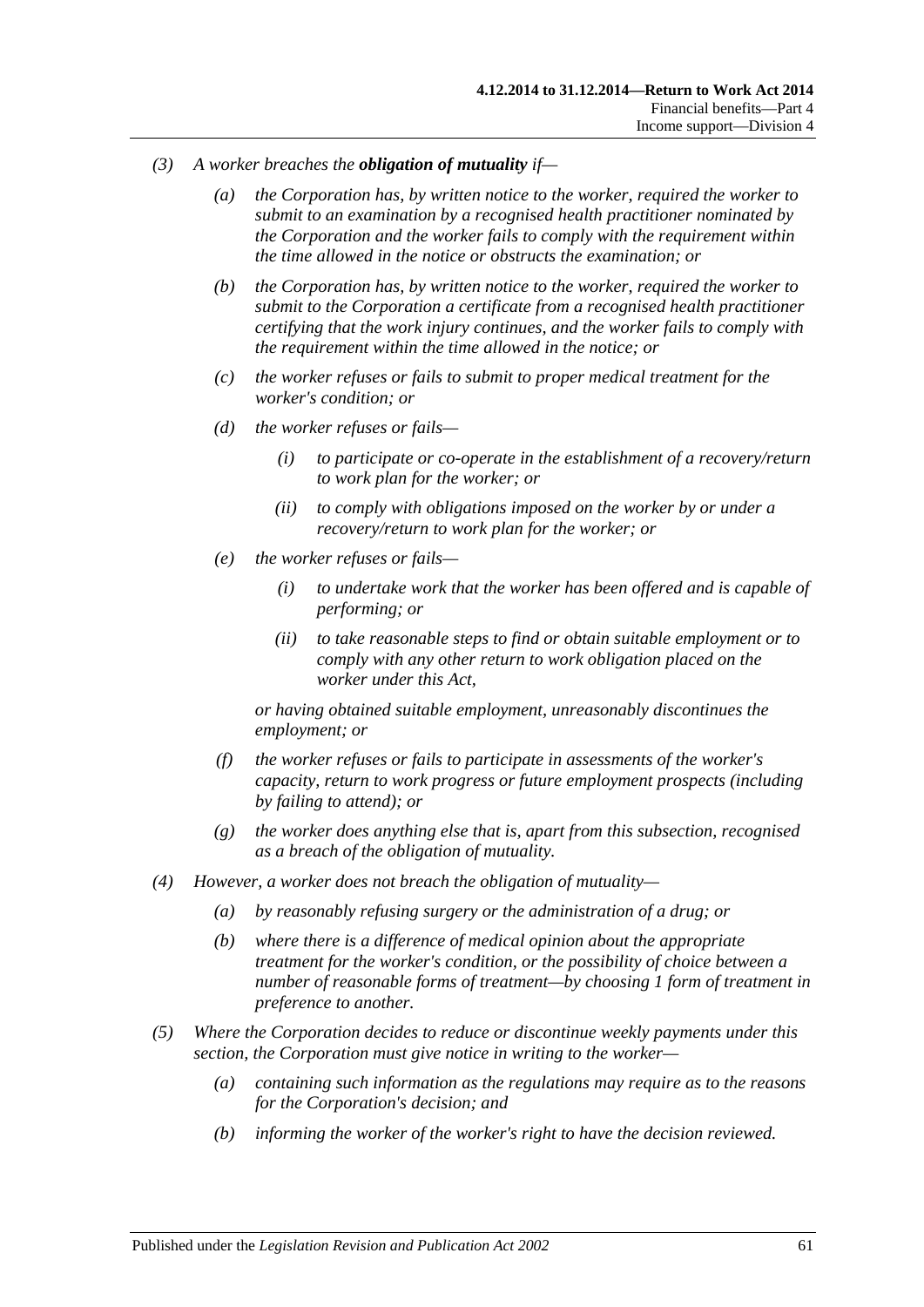- <span id="page-61-0"></span>*(6) The notice must be given at least the prescribed number of days before the decision is to take effect in any of the following cases:*
	- *(a) where a decision to reduce weekly payments is made, without the consent of the worker, on the ground that—*
		- *(i) the Corporation is satisfied that there has been a reduction in the extent the worker is incapacitated for work by the work injury; or*
		- *(ii) the Corporation is satisfied, in the case of a worker whose weekly payments include a component for overtime, that the worker would not have continued to work overtime or the pattern of overtime would have changed so that the amount of overtime would have diminished;*
	- *(b) where a decision to discontinue weekly payments is made, without the consent of the worker, on the ground that—*
		- *(i) the Corporation is satisfied that the worker has ceased to be incapacitated for work by the work injury (although the worker has not returned to work); or*
		- *(ii) the worker has failed to submit to an examination by a recognised health practitioner or to provide a medical certificate as required by the Corporation; or*
		- *(iii) the worker has been dismissed from employment for serious and wilful misconduct; or*
		- *(iv) the worker has breached the obligation of mutuality;*
	- *(c) where a decision to reduce or discontinue weekly payments is made under [section](#page-57-3) 46,*

*and in any other case the notice must be given as soon as practicable after the decision is made (but not necessarily before it takes effect).*

- *(7) For the purposes of [subsection](#page-61-0) (6), the prescribed number of days is—*
	- *(a) if the worker's entitlement to weekly payments relates to a period that is within 52 weeks from the date on which incapacity for work first occurred—14 days;*
	- *(b) in any other case—28 days.*
- *(8) Subject to complying with [subsection](#page-61-0) (6), a reduction or discontinuance of weekly payments under this section takes effect in accordance with the terms of the Corporation's notice under [subsection](#page-60-0) (5).*
- <span id="page-61-1"></span>*(9) Subject to [subsection](#page-62-0) (10), if a worker, within 1 month after the worker receives notice of a decision by the Corporation to reduce or discontinue weekly payments under this section, makes application to the Tribunal for a review of the decision and, as part of that application, makes an election under this subsection—*
	- *(a) the operation of the decision is suspended and—*
		- *(i) the weekly payments must continue or, if the decision has already taken effect, the weekly payments must be reinstated (to their previous level), until the matter first comes before a member of the Tribunal; and*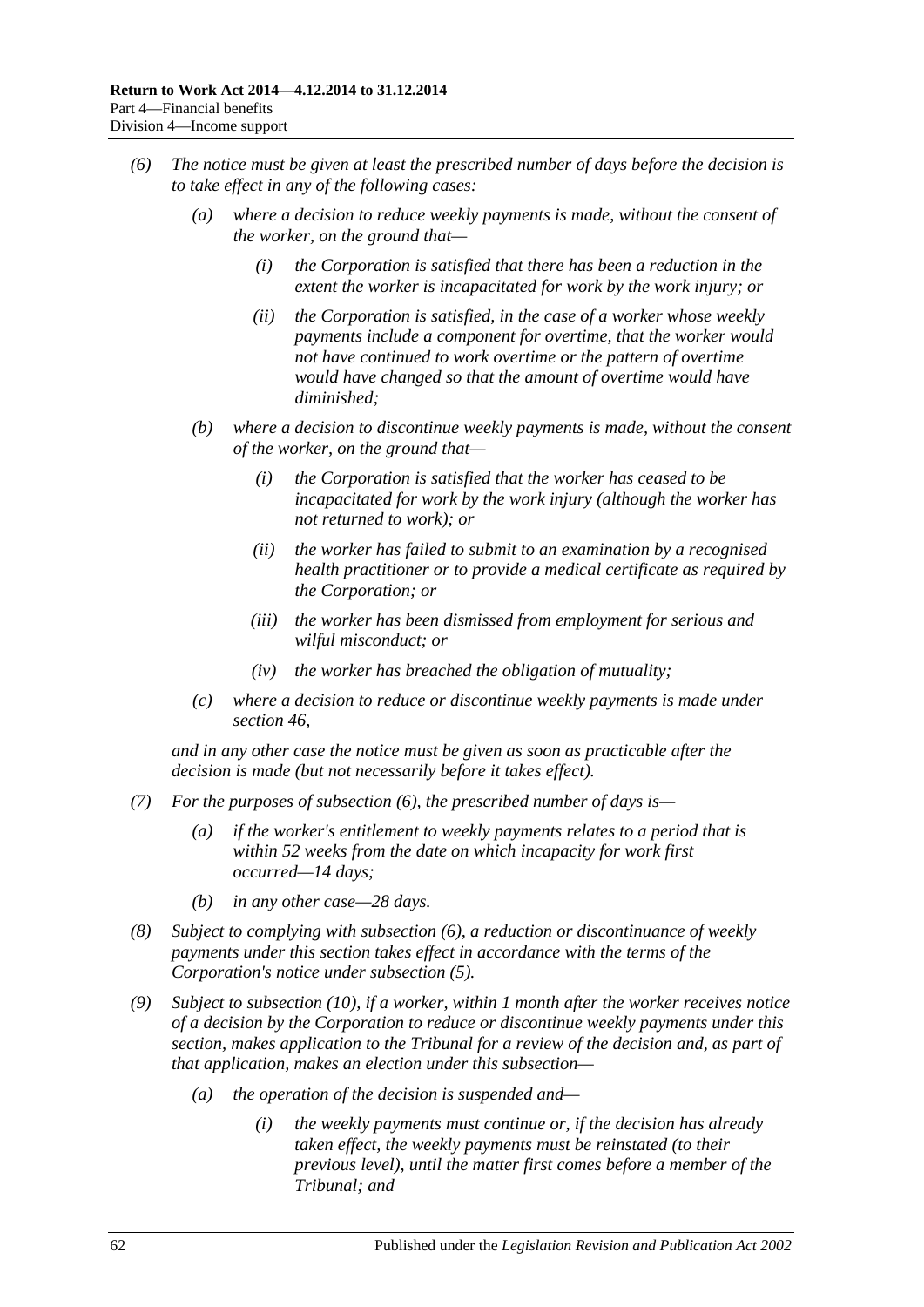- *(ii) the Corporation must make a payment to the worker for any weekly payments that have not been made between the date that the decision took effect and the date of their reinstatement; and*
- <span id="page-62-1"></span>*(b) the Tribunal may as it thinks fit and from time to time, and after having regard to the nature and circumstances of the case—*
	- *(i) further suspend the operation of the decision (from time to time) to allow a reasonable opportunity for resolution of the dispute by conciliation or determination if such action is reasonably necessary in order to avoid undue financial hardship being suffered by the worker and subject to the principle that the Tribunal should give extra weight to taking action under this subparagraph if it appears to the Tribunal that it is reasonably open to the worker to dispute the relevant decision;*
	- *(ii) vary or revoke a decision under [subparagraph](#page-62-1) (i), including so as to provide that weekly payments will only continue, or continue at a reduced rate, if the worker complies with conditions determined by the Tribunal;*
	- *(iii) make an order for the payment of an amount to represent some or all of any weekly payments that have not been made to the worker during the period of the dispute.*
- <span id="page-62-0"></span>*(10) Weekly payments are not payable under [subsection](#page-61-1) (9) after the end of the period of 104 weeks from the date on which the relevant incapacity for work first occurs (other than in the case of a seriously injured worker and not, in any event, so as to go beyond a date where the weekly payments would come to an end in any event under another provision of this Act).*
- <span id="page-62-2"></span>*(11) If a dispute is resolved in favour of the worker, the worker is entitled to be paid the amount that, subject to or according to the resolution of the matter, would have constituted the worker's entitlements under this Act had the weekly payments not been reduced or discontinued (as the case may be), after taking into account any amount paid under [subsection](#page-61-1) (9), or under another provision of this Act.*
- *(12) An amount paid under [subsection](#page-62-2) (11) will be increased by interest at the prescribed rate.*
- <span id="page-62-3"></span>*(13) If a dispute is ultimately resolved in favour of the Corporation and the worker has been paid an amount in excess of the amount of the worker's lawful entitlements to weekly benefits on account of the operation of [subsection](#page-61-1) (9), the Corporation may, at the Corporation's discretion (but subject to the regulations)—*
	- *(a) recover the amount of the excess (together with any interest on that amount paid by the Corporation) from the worker as a debt; or*
	- *(b) set off the amount recoverable under [paragraph](#page-62-3) (a) against liabilities of the Corporation to make payments to the worker under this Act.*
- *(14) If the Corporation makes a weekly payment to a worker on the assumption that the worker is incapacitated for work but the worker has in fact returned to work, the Corporation may, subject to the regulations, recover the amount of the payment as a debt.*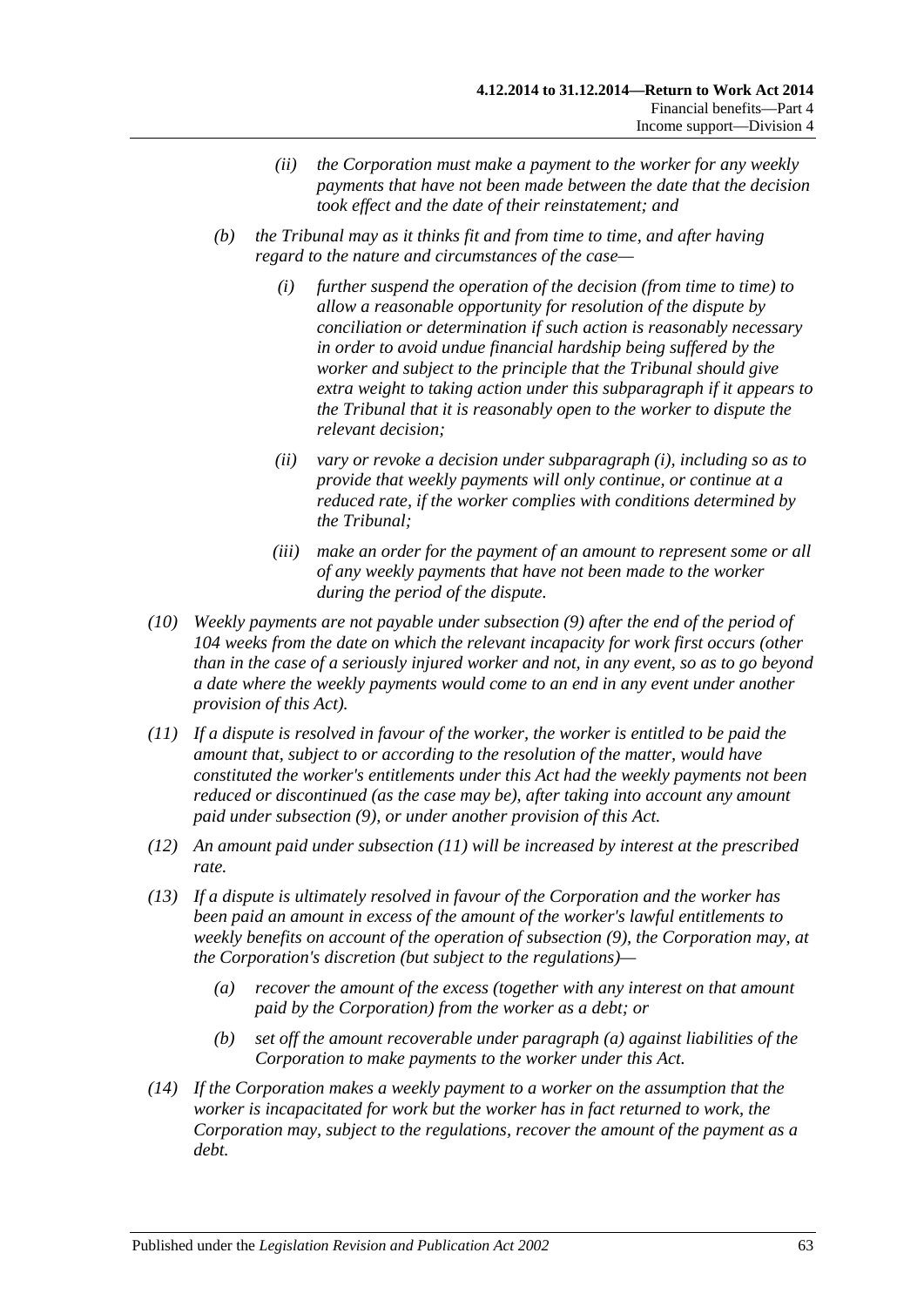- *(15) If the Corporation overpays a worker by way of weekly payments in consequence of—*
	- *(a) an arithmetical or clerical error; or*
	- *(b) an assumption, subsequently found to be incorrect, that a particular pattern of overtime would have continued if the worker had continued in the work in which he or she was last employed before becoming incapacitated,*

*the Corporation may, subject to and in accordance with the regulations, recover the amount overpaid as a debt.*

- <span id="page-63-0"></span>*(16) An employer who believes that reasonable grounds exist for the reduction or discontinuance of weekly payments under this section to a worker employed by, or formerly employed by, the employer may, in a manner determined by the Corporation, request the Corporation to review the circumstances of the case and to reduce or discontinue the weekly payments.*
- *(17) The Corporation must carry out the review as soon as practicable after receipt of a request under [subsection](#page-63-0) (16) unless the request is, in the Corporation's opinion, unreasonable.*
- *(18) If the Corporation declines to carry out a review as requested under [subsection](#page-63-0) (16), or it appears that there has been undue delay in carrying out the review, the Tribunal may, on application by the employer, direct the Corporation to carry out the review, or give such directions as appear reasonable in the circumstances to expedite the review (as the case may require).*
- *(19) The Corporation must comply, or take steps to ensure compliance, with such a direction.*
- *(20) On completing the review, the Corporation must give the employer notice in writing—*
	- *(a) of the Corporation's decision on the review, and the reasons for its decision; and*
	- *(b) of the employer's right to have the Corporation's decision reviewed.*
- *(21) This section does not apply in relation to the discontinuance of payments under [Division](#page-65-0) 5 of this Part or [Part](#page-83-0) 5 (and in such a case no notice of discontinuance need be given).*
- *(22) In connection with the operation of [subsection](#page-59-0) (2) (and to avoid doubt), a worker is required to take reasonable steps to attend any appointment reasonably required for the purposes of this Division (and a failure to comply with such a requirement constitutes a ground for the discontinuance of payments under this section).*

### *Subdivision 5—Related matters*

#### *49—Protection from excess payments*

- *(1) A worker is not entitled under this Division to receive, in respect of 2 or more injuries, weekly payments in excess of the worker's notional weekly earnings.*
- *(2) If a liability to make weekly payments is redeemed (whether under this Act or the repealed Act), the worker is taken, for the purposes of this Act, to be receiving the weekly payments that would have been payable if there had been no redemption.*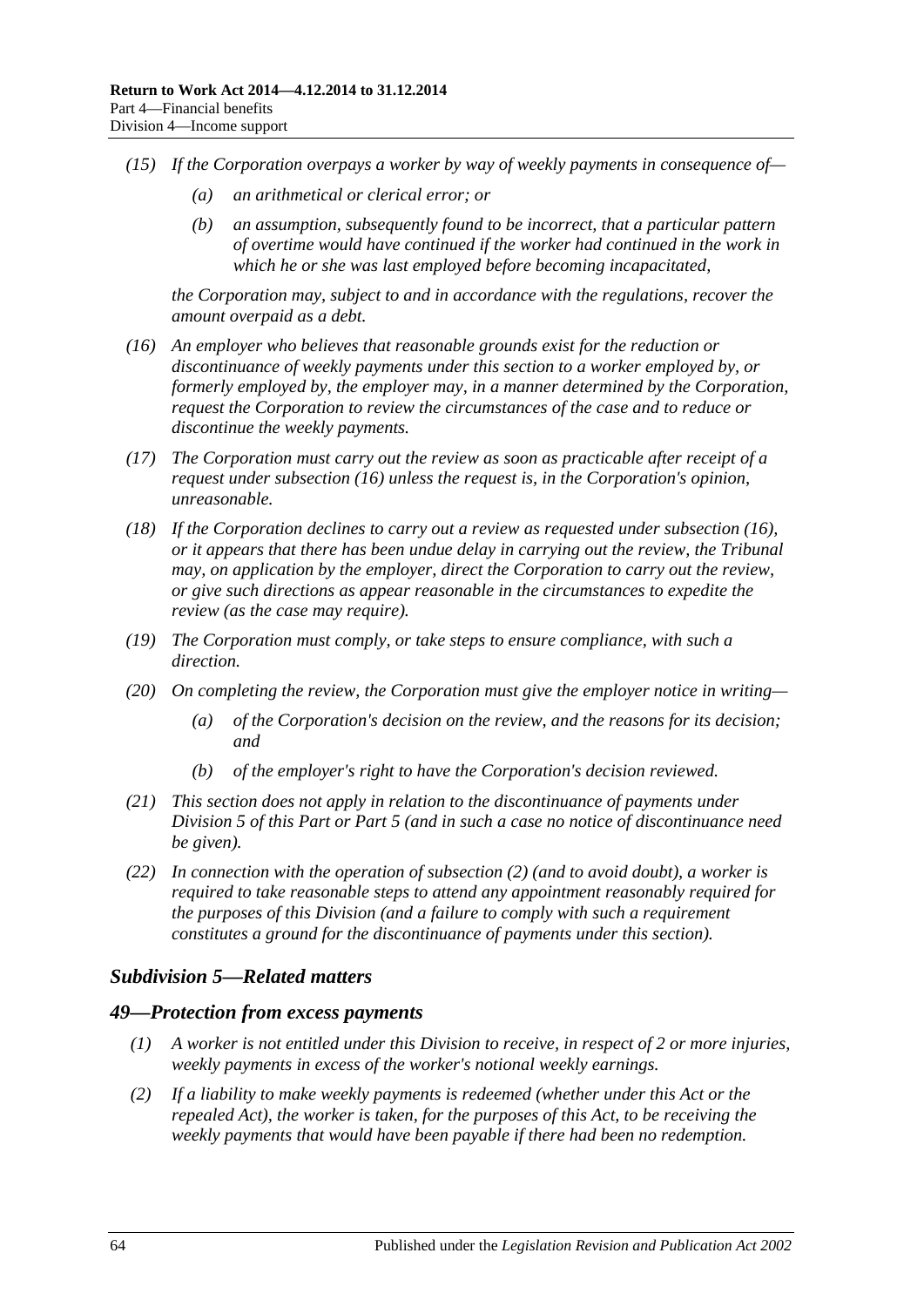*(3) If a liability to make weekly payments is discharged under a deed of release under [section](#page-79-0) 66(7), the injured party (within the meaning of that section) is taken, for the purposes of this Division, to be receiving the weekly payments that would have been payable if the deed of release had not been entered into.*

## *50—Weekly payments and leave entitlements*

- *(1) Subject to this section, neither the liability to make weekly payments to a worker in respect of a period of incapacity nor the amount of such weekly payments is affected by a payment, allowance or benefit for annual leave or long service leave to which the worker is entitled in respect of that period.*
- *(2) If a worker is absent from employment in consequence of a work injury, the period of absence must for the purposes of computing the worker's entitlement to annual leave or sick leave under any Act, award or industrial agreement, be counted as a period of service in the worker's employment.*
- <span id="page-64-0"></span>*(3) If a worker has received weekly payments in respect of total incapacity for work over a period of 52 weeks or more, the liability of the employer to grant annual leave to the worker in respect of a year of employment that coincides with, or ends during the course of, that period will be taken to have been satisfied.*
- *(4) [Subsection](#page-64-0) (3) does not affect the obligation of an employer to make a payment in the nature of an annual leave loading.*
- <span id="page-64-1"></span>*(5) If—*
	- *(a) the entitlement of a worker to annual leave, or payment in lieu of annual leave, is governed by a law of the Commonwealth or a State or Territory of the Commonwealth (not being this State); and*
	- *(b) the worker is absent from employment in consequence of a work injury; and*
	- *(c) the period of absence is not taken into account as service for the purpose of calculating the worker's entitlement to annual leave or payment in lieu of annual leave,*

*the worker is entitled by way of compensation to the monetary value of the annual leave that would have accrued if the worker had not been absent from employment.*

- *(6) Any compensation payable under [subsection](#page-64-1) (5) must be paid when the annual leave, or the payment in lieu of annual leave, would (assuming that the worker had not been absent from employment) have been granted or made.*
- <span id="page-64-2"></span>*(7) If a worker applies for, and takes, a period of annual leave, the Corporation may suspend weekly payments that would otherwise be payable to the worker during the period while the worker is on leave.*
- *(8) A decision of the Corporation under [subsection](#page-64-2) (7) does not constitute a reviewable decision under [Part](#page-95-0) 6.*

### <span id="page-64-3"></span>*51—Absence of worker from Australia*

*(1) If a worker who has suffered a work injury and who is receiving weekly payments under this Division is to be absent from Australia for a period in excess of 28 days, the worker must, at least 28 days before leaving Australia, give the Corporation prescribed details of the proposed absence.*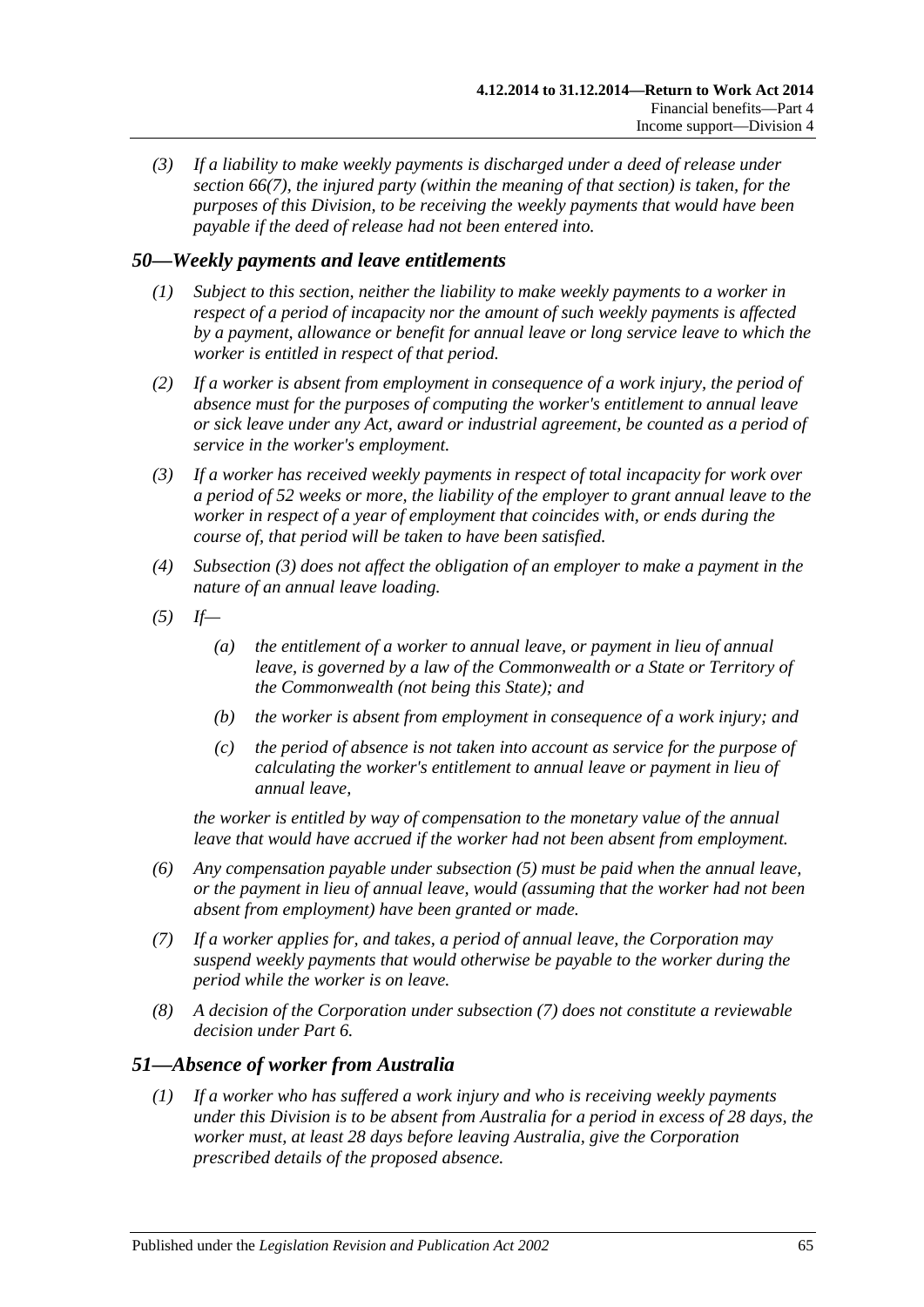- *(2) If the Corporation is of the opinion that the absence may impair the prospects of the worker's recovery or return to work, it may, after giving the worker at least 14 days notice, in a designated form, of its intention to do so, suspend or reduce the weekly payments to the worker.*
- *(3) The Corporation may suspend weekly payments that are being made to a worker who is absent from Australia—*
	- *(a) if the Corporation cannot obtain, to its satisfaction, information relating to—*
		- *(i) the whereabouts of the worker; or*
		- *(ii) the continuance of the worker's injury or incapacity for work; or*
		- *(iii) the earning capacity of the worker; or*
	- *(b) if there is, in the opinion of the Corporation, some other proper reason justifying suspension of the weekly payments.*
- *(4) If an injured worker leaves Australia without giving the notice required under [subsection](#page-64-3) (1), the Corporation may suspend weekly payments to the worker.*

#### <span id="page-65-1"></span>*52—Reports of return to work etc*

- *(1) An employer (other than a self-insured employer) must notify the Corporation whenever—*
	- *(a) a worker who has been receiving weekly payments for total incapacity returns to work; or*
	- *(b) there is a change in the weekly earnings of a worker who is receiving weekly payments for partial incapacity; or*
	- *(c) there is a change in the type of work performed by a worker who is receiving weekly payments for partial incapacity,*

*(but notification is not required in a case or class of cases excepted by the Corporation from the operation of this subsection).*

- <span id="page-65-2"></span>*(2) If a worker who has been receiving weekly payments for total incapacity returns to work with an employer other than the employer from whose employment the injury arose, the worker must notify that previous employer of the return to work.*
- *(3) A notification under [subsection](#page-65-1) (1) or [\(2\)—](#page-65-2)*
	- *(a) must be given within 14 days of the occurrence of the notifiable event; and*
	- *(b) must include full particulars of the notifiable event.*
- *(4) A person who without reasonable excuse fails to comply with this section is guilty of an offence.*

*Maximum penalty: \$1 500.*

### <span id="page-65-0"></span>*Division 5—Redemptions*

#### *53—Redemptions—liabilities associated with weekly payments*

*(1) A liability to make weekly payments under [Division](#page-51-0) 4 may, by agreement between the worker and the Corporation, be redeemed by a capital payment to the worker.*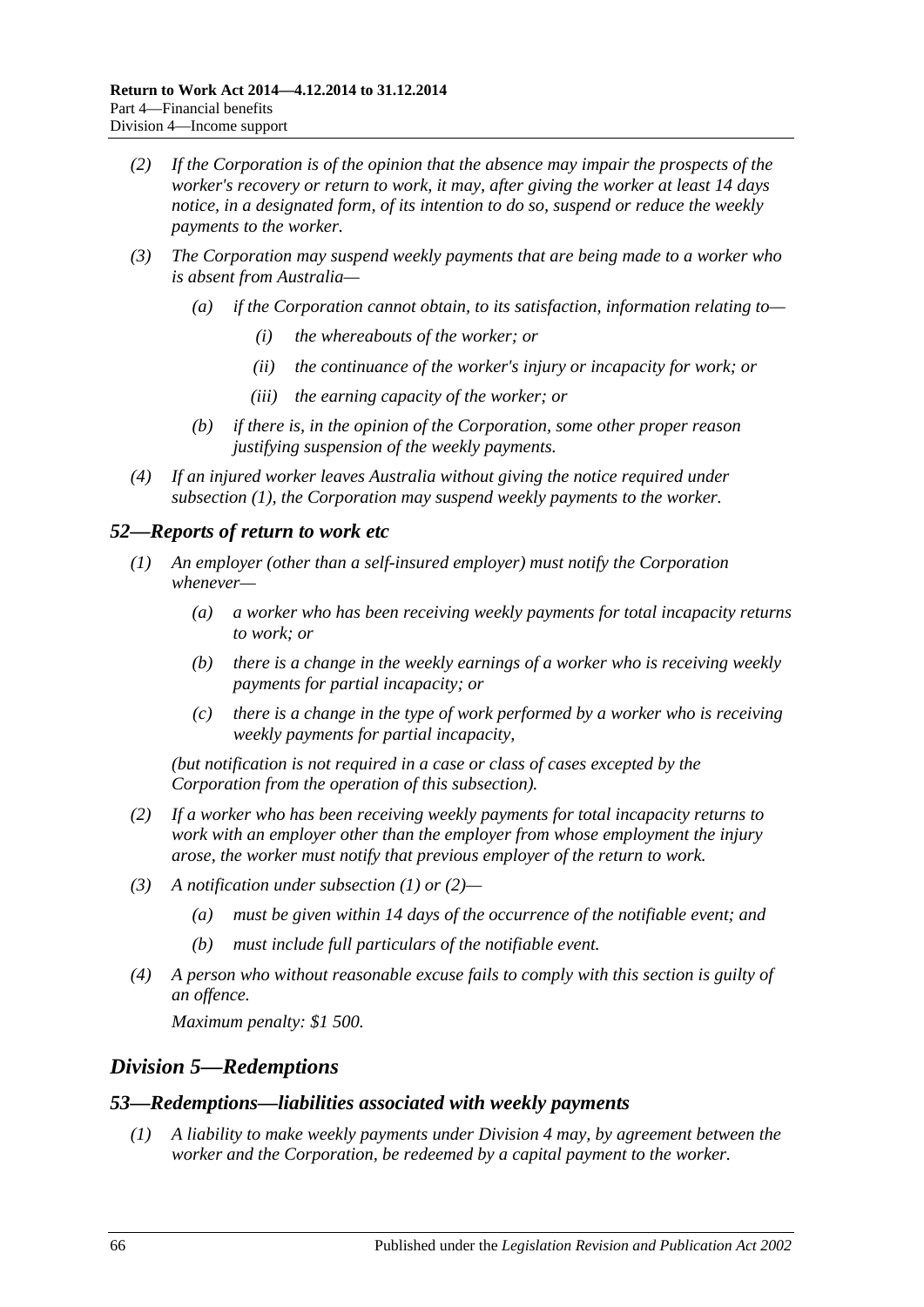- *(2) An agreement for the redemption of a liability under this section cannot be made unless—*
	- *(a) the worker has received competent professional advice about the consequences of redemption; and*
	- *(b) the worker has received competent financial advice about the investment or use of money to be received on redemption; and*
	- *(c) the Corporation has consulted with the employer out of whose employment the injury arose and has considered any representations made by the employer; and*
	- *(d) a recognised health practitioner has certified that the extent of the worker's incapacity resulting from the work injury can be determined with a reasonable degree of confidence.*
- *(3) The amount of the redemption payment is to be fixed by the agreement.*
- *(4) If the Corporation notifies a worker in writing that it is prepared to enter into negotiations for the redemption of a liability by agreement under this section, the Corporation is liable to indemnify the worker for reasonable costs of obtaining the advice required under this section up to a limit prescribed by regulation.*
- *(5) In the case of a seriously injured worker, this section applies subject to any election made by the worker under Part [5 Division](#page-83-1) 1.*
- *(6) The following decisions are not reviewable:*
	- *(a) a decision of the Corporation not to agree to a redemption under this section;*
	- *(b) a decision on the amount of a redemption.*

#### *54—Redemptions—liabilities associated with medical services*

<span id="page-66-0"></span>*(1) In this section—*

#### *designated liability means—*

- *(a) a liability to make payments under [section](#page-47-3) 33 in relation to a work injury suffered by a worker; and*
- *(b) in association with a liability under [paragraph](#page-66-0) (a) (if relevant), a liability to make weekly payments under [section](#page-53-2) 40.*
- *(2) This section applies (and only applies) in relation to workers who are not seriously injured workers.*
- *(3) A designated liability may, by agreement between the worker and the Corporation, be redeemed by a capital payment to the worker.*
- *(4) An agreement for the redemption of a liability under this section cannot be made unless—*
	- *(a) the worker has received competent professional advice about the consequences of redemption; and*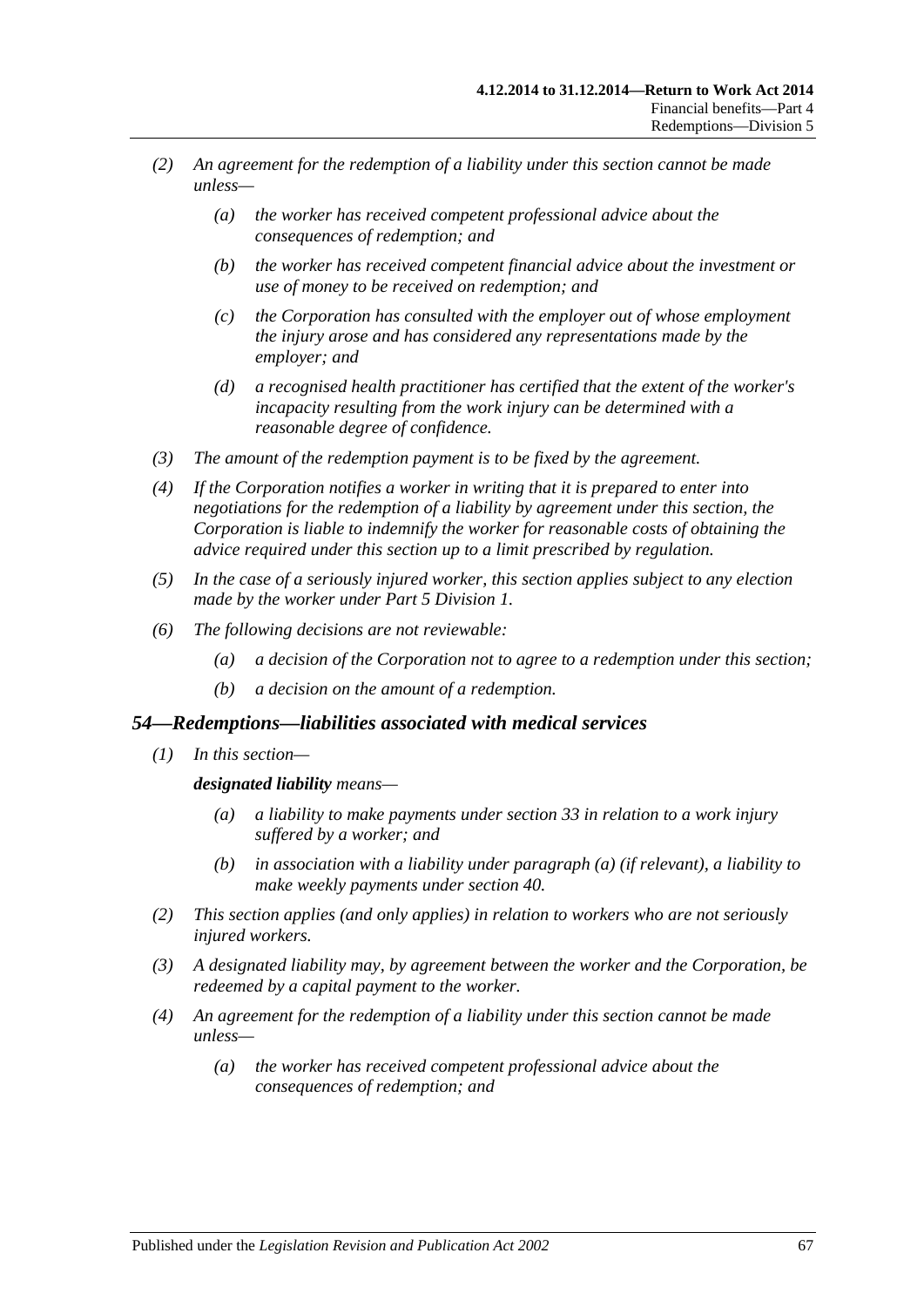- *(b) the worker has received advice from a recognised health practitioner about the future medical services (and, if relevant, therapeutic appliances and other forms of assistance related to his or her future health) that the worker will or is likely to require on account of the work injury and any related surgery, treatment or condition.*
- *(5) The amount of the redemption payment is to be fixed by the agreement.*
- *(6) If the Corporation notifies a worker in writing that it is prepared to enter into negotiations for the redemption of a liability by agreement under this section, the Corporation is liable to indemnify the worker for reasonable costs of obtaining the advice required under this section up to a limit prescribed by regulation.*
- *(7) The following decisions are not reviewable:*
	- *(a) a decision of the Corporation not to agree to a redemption under this section;*
	- *(b) a decision on the amount of a redemption.*

### <span id="page-67-0"></span>*Division 6—Permanent impairment—economic loss*

#### *55—Preliminary*

*(1) In this section—*

*relevant date means the relevant date, as it applies in relation to a worker, under [section](#page-20-0) 5.*

- *(2) For the purposes of this Division, the age factor is the percentage that applies in relation to an injured worker under [Schedule](#page-164-0) 6 (subject to the operation of [subsection](#page-67-1) (3)).*
- <span id="page-67-1"></span>*(3) For the purposes of [Schedule](#page-164-0) 6, the relevant age of the worker is the worker's age at the relevant date.*
- <span id="page-67-2"></span>*(4) For the purposes of this Division, the hours worked factor is the number of hours per week being worked by the worker (whether full-time or part-time) at the relevant date, expressed as a percentage of full-time work.*
- *(5) For the purposes of [subsection](#page-67-2) (4) (but subject to [subsections](#page-67-3) (6) and [\(7\)\)](#page-67-4), what constitutes full-time or part-time work must be consistent with the determinations made under [section](#page-20-0) 5 in relation to the worker.*
- <span id="page-67-3"></span>*(6) If by reason of the worker's circumstances on the relevant date it is not possible to arrive at a fair determination under [subsection](#page-67-2) (4), the Corporation may apply such factors as it thinks appropriate to arrive at a fair determination of the number of hours per week that will apply for the purposes of this Division.*
- <span id="page-67-4"></span>*(7) Furthermore, if in relation to a worker who was working part-time at the relevant date there is evidence that, at the relevant date, the worker had a legally enforceable right to return to full-time work, the hours worked factor applying in relation to the worker will be based on full-time work.*
- <span id="page-67-5"></span>*(8) For the purposes of this Division, the prescribed sum is the amount applying under [Schedule](#page-166-0) 7 in relation to a worker's whole person impairment.*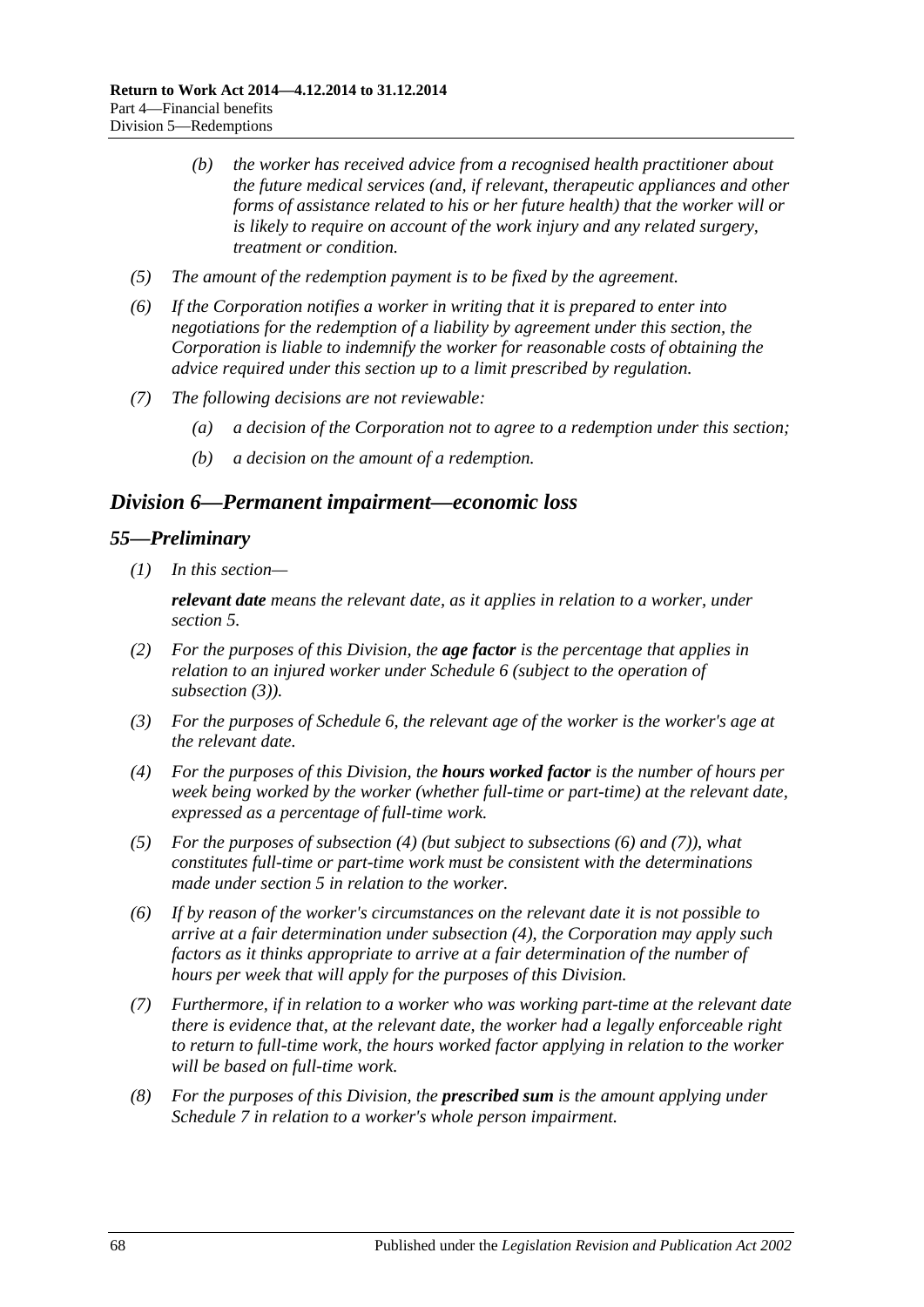*(9) In connection with the operation of [subsection](#page-67-5) (8), the amount to be applied with respect to a particular injury is the amount applying under [Schedule](#page-166-0) 7 at the relevant date.*

### *56—Lump sum payments—economic loss*

- *(1) Subject to this Act, if a worker, other than a seriously injured worker, suffers a work injury resulting in permanent impairment as assessed under Part [2 Division](#page-36-0) 5, the worker is entitled (in addition to any entitlement apart from this section) to compensation for loss of future earning capacity by way of a lump sum.*
- *(2) An entitlement does not arise under this section if the worker's degree of whole person impairment from physical injury is less than 5%.*
- *(3) An entitlement does not arise under this section in relation to—*
	- *(a) a psychiatric injury or consequential mental harm; or*
	- *(b) noise induced hearing loss.*
- *(4) Subject to this section, the lump sum will be an amount determined as follows:*

 $LS = PS \times AF \times HWF$ 

*where*

*LS is the lump sum*

*PS is the prescribed sum that applies in relation to the worker's whole person impairment*

*AF is the age factor applying in relation to the injured worker*

*HWF is the hours worked factor applying in relation to the injured worker.*

- *(5) If a worker suffers 2 or more work injuries arising from the same trauma, the injuries may together be treated as 1 injury to the extent set out in the Impairment Assessment Guidelines (and assessed together using any combination or other principle set out in the Impairment Assessment Guidelines).*
- <span id="page-68-0"></span>*(6) If—*
	- *(a) a worker suffers a work injury that gives rise to an entitlement under this section; and*
	- *(b) the worker subsequently suffers—*
		- *(i) an aggravation, acceleration, exacerbation, deterioration or recurrence of the injury referred to in [paragraph](#page-68-0) (a); or*
		- *(ii) a new work injury,*

*and the worker, as a result, has a second entitlement under this section,*

*there will be a reduction of the lump sum payable under this section in respect of the second entitlement by the amount of the payment for the earlier entitlement unless such a reduction is incorporated into the provisions of the Impairment Assessment Guidelines (and then this subsection will apply in relation to any third or subsequent entitlement in the same way in order to ensure that each lump sum previously paid is taken into account as new entitlements arise).*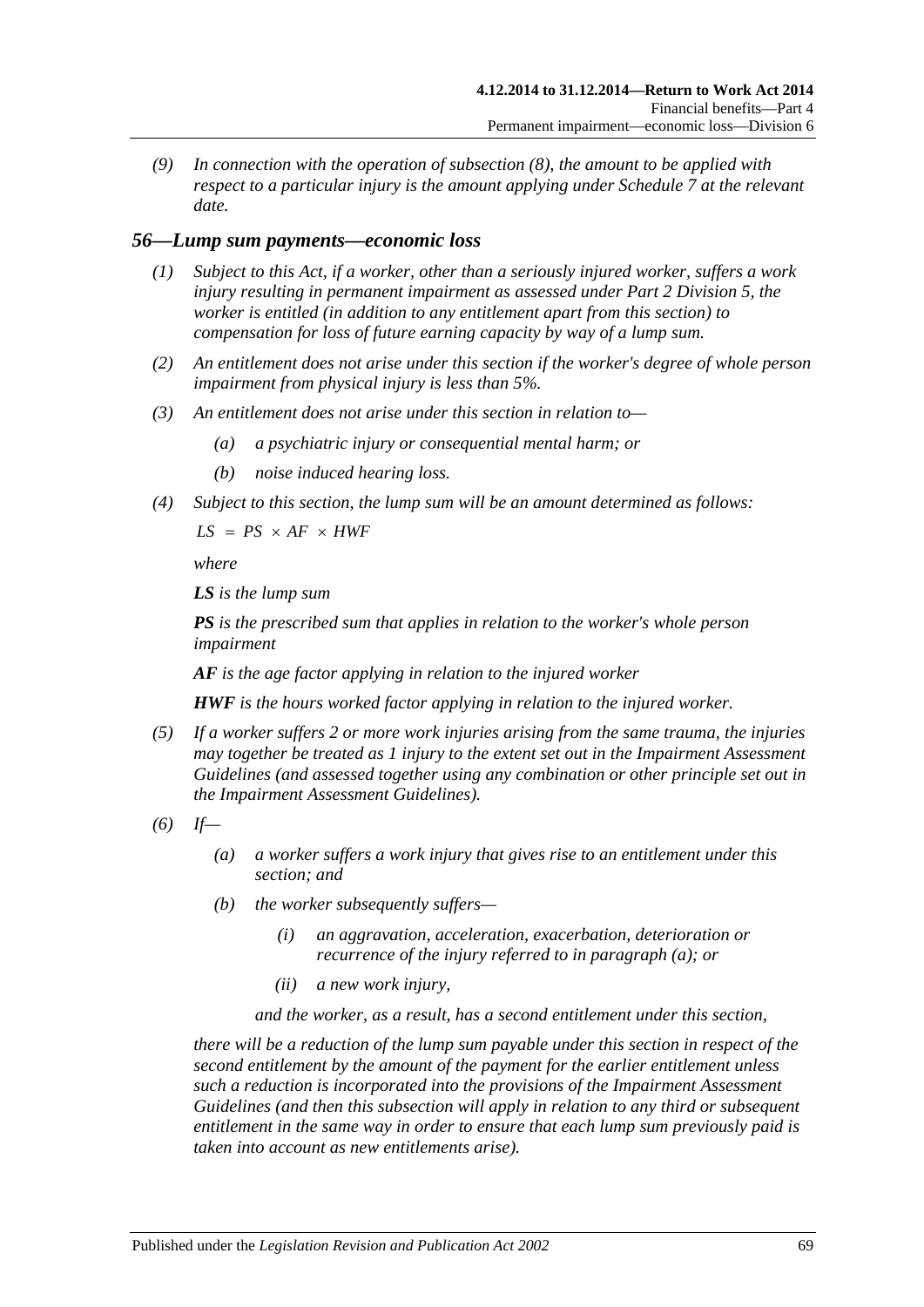- *(7) For the purposes of this section, any degree of impairment will be assessed in accordance with Part [2 Division](#page-36-0) 5 (and the Impairment Assessment Guidelines).*
- <span id="page-69-1"></span>*(8) Only 1 claim may be made under this Division in respect of any impairment or impairments that result from 1 or more injuries (including consequential injuries) arising from the same trauma (and any injury that may subsequently manifest itself or develop after the assessment of impairment is made will not be compensable).*
- *(9) [Subsection](#page-69-1) (8) does not apply in any circumstances prescribed by the regulations.*
- *(10) Compensation is not payable under this section after the death of the worker concerned.*
- *(11) In the operation of this section, in no case can the lump sum exceed the prescribed sum adjusted by the age factor.*

## <span id="page-69-0"></span>*Division 7—Permanent impairment—non-economic loss*

#### <span id="page-69-3"></span>*57—Prescribed sum*

- *(1) For the purposes of this Division, the prescribed sum is—*
	- *(a) unless a regulation has been made under [paragraph](#page-69-2) (b)—\$472 000 (indexed); or*
	- *(b) a greater amount prescribed by regulation for the purposes of this definition.*
- <span id="page-69-2"></span>*(2) In connection with the operation of [subsection](#page-69-3) (1)—*
	- *(a) the amount to be applied with respect to a particular injury is the amount applying under that subsection at the time of the occurrence of that injury; and*
	- *(b) an amount prescribed by regulation under [paragraph](#page-69-2) (b) of that subsection must be indexed so as to provide annual adjustments according to changes in the CPI.*

#### *58—Lump sum payments—non-economic loss*

- *(1) Subject to this Act, if a worker suffers a work injury resulting in permanent impairment as assessed under Part [2 Division](#page-36-0) 5, the worker is entitled (in addition to any entitlement apart from this section) to compensation for non-economic loss by way of a lump sum.*
- *(2) An entitlement does not arise under this section if the worker's degree of whole person impairment from physical injury is less than 5%.*
- *(3) An entitlement does not arise under this section in relation to a psychiatric injury or consequential mental harm.*
- <span id="page-69-4"></span>*(4) Subject to this section, the lump sum will be an amount that represents a portion of the prescribed sum calculated in accordance with the regulations.*
- *(5) Regulations made for the purposes of [subsection](#page-69-4) (4) must provide for compensation that at least satisfies the requirements of [Schedule](#page-166-1) 8 taking into account the assessment of whole person impairment undertaken for the purposes of this Division.*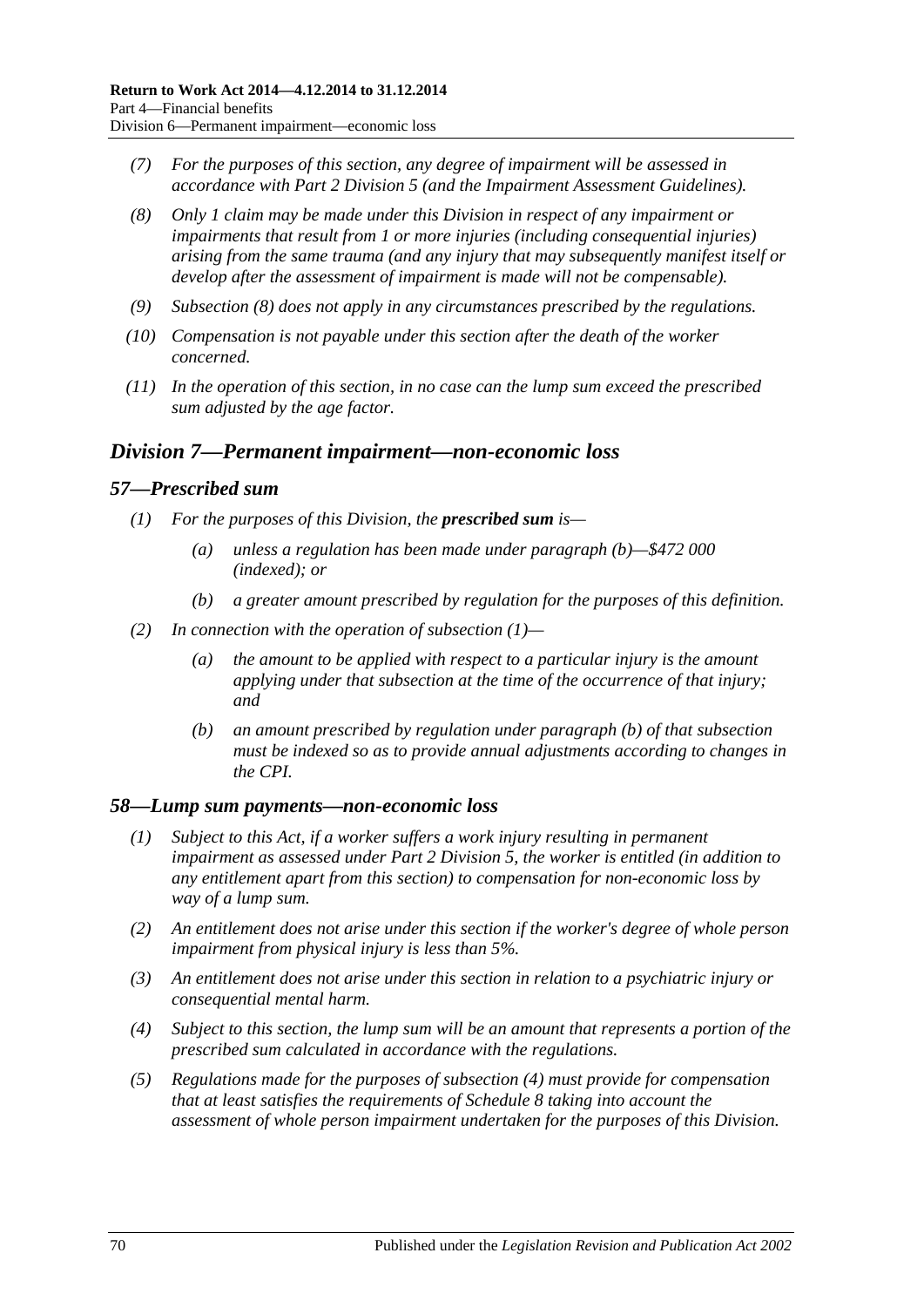- *(6) If a worker suffers 2 or more work injuries arising from the same trauma—*
	- *(a) the injuries may together be treated as 1 injury to the extent set out in the Impairment Assessment Guidelines (and assessed together using any combination or other principle set out in the Impairment Assessment Guidelines); and*
	- *(b) the worker is not entitled to receive compensation by way of lump sum under [subsection](#page-69-4) (4) in respect of those injuries in excess of the prescribed sum.*
- *(7) If—*
	- *(a) a work injury consists of the aggravation, acceleration, exacerbation, deterioration or recurrence of a prior work injury; and*
	- *(b) compensation by way of lump sum has been previously paid under this section, or a corresponding previous enactment,*

*there will be a reduction of the lump sum payable under this section in respect of the injury by the amount of the previous payment unless such a reduction is incorporated into the provisions of the Impairment Assessment Guidelines.*

- *(8) For the purposes of this section, any degree of impairment will be assessed in accordance with Part [2 Division](#page-36-0) 5 (and the Impairment Assessment Guidelines).*
- <span id="page-70-0"></span>*(9) Only 1 claim may be made under this Division in respect of any impairment or impairments that result from 1 or more injuries (including consequential injuries) arising from the same trauma (and any injury that may subsequently manifest itself or develop after the assessment of impairment is made will not be compensable).*
- *(10) [Subsection](#page-70-0) (9) does not apply in any circumstances prescribed by the regulations.*
- *(11) Compensation is not payable under this section after the death of the worker concerned.*

### *Division 8—Payments on death*

#### <span id="page-70-1"></span>*59—Weekly payments*

- *(1) Subject to this Act, if a worker dies as a result of a work injury, compensation in the form of weekly payments is payable as follows:*
	- *(a) a dependent spouse or domestic partner is entitled to weekly payments equal to—*
		- *(i) in the case of total dependency—50%;*
		- *(ii) in the case of partial dependency—such lesser percentage as may be fixed by the Corporation having regard to the extent of the dependency,*

*of the amount of the notional weekly earnings of the deceased worker;*

- <span id="page-70-2"></span>*(b) a dependent child (being an orphaned child) is entitled to weekly payments equal to—*
	- *(i) in the case of total dependency—25%;*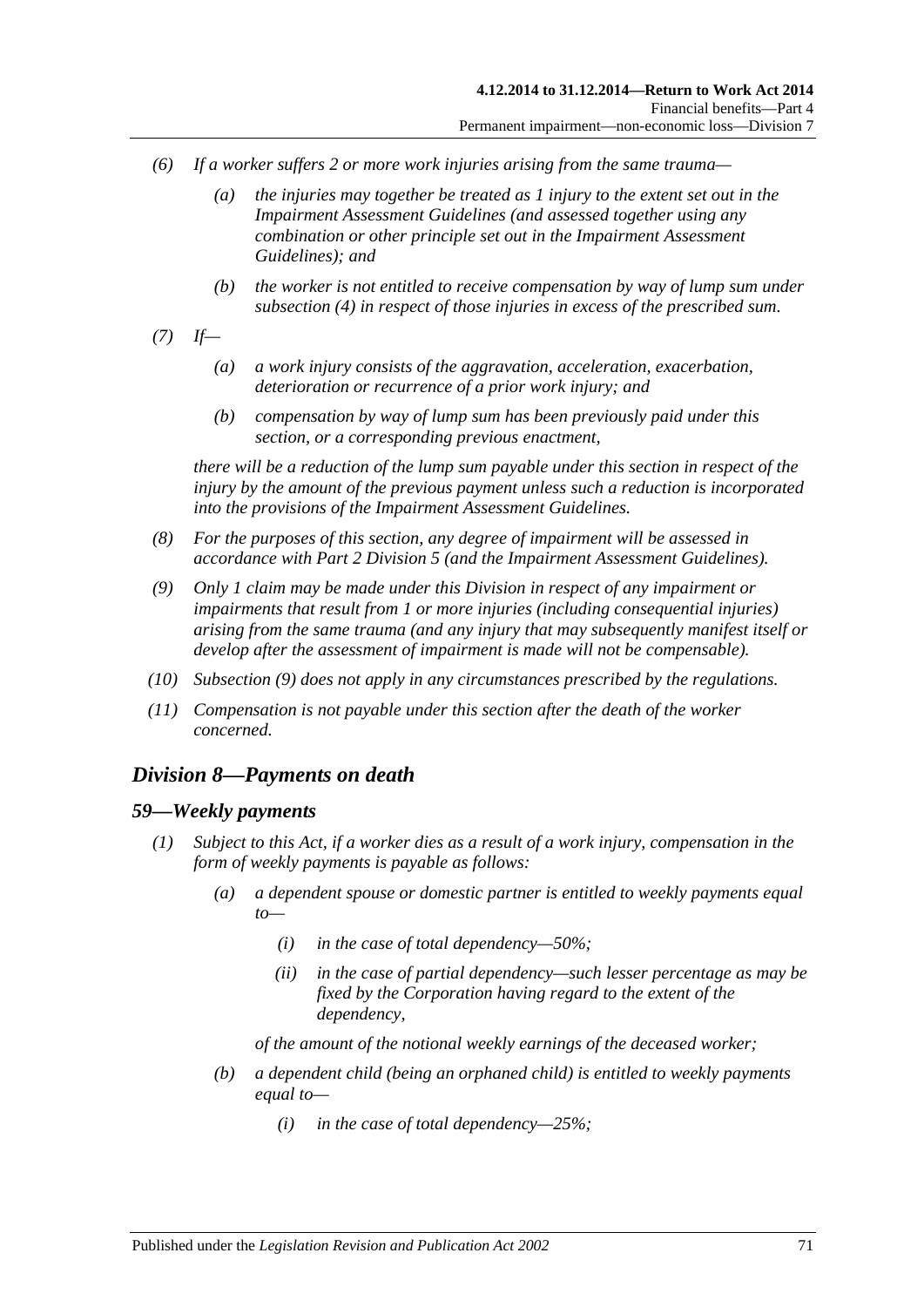*(ii) in the case of partial dependency—such lesser percentage as may be fixed by the Corporation having regard to the extent of the dependency,*

*of the amount of the notional weekly earnings of the deceased worker;*

- *(c) a dependent child (not being an orphaned child) is entitled to weekly payments equal to—*
	- *(i) in the case of total dependency—12.5%;*
	- *(ii) in the case of partial dependency—such lesser percentage as may be fixed by the Corporation having regard to the extent of the dependency,*

*of the amount of the notional weekly earnings of the deceased worker;*

- *(d) a dependent relative (not being a spouse, domestic partner or child) is entitled to such compensation by way of weekly payments as may be determined by the Corporation having regard to—*
	- *(i) the extent of the relative's dependency on the deceased worker;*
	- *(ii) the earning capacity of the relative;*
	- *(iii) the relative's means;*
	- *(iv) the extent of any other benefits provided under this Act in respect of the worker's death.*
- *(2) For the purposes of [subsection](#page-70-1) (1), if a worker and the worker's spouse or domestic partner jointly contributed to the support of a dependent child immediately before the occurrence of the work injury that resulted in the worker's death, any contribution to the support of the child from the worker's spouse or domestic partner will be disregarded in determining whether the child is a dependant and, if so, the extent of the child's dependency.*
- *(3) If—*
	- *(a) a worker dies leaving a spouse or domestic partner and a dependent child; and*
	- *(b) the spouse or domestic partner subsequently dies,*

*the child (if still eligible to receive weekly payments under this section) will then be entitled to receive weekly payments under [subsection](#page-70-2) (1)(b) as an orphaned child.*

- *(4) Compensation is payable, if the Corporation so decides, to a spouse or domestic partner or child of a deceased worker who, although not dependent on the worker at the time of the worker's death, suffers a change of circumstances that may, if the worker had survived, have resulted in the spouse or domestic partner or child becoming dependent on the worker.*
- *(5) Weekly payments will not be made to a dependent child under this section unless—*
	- *(a) the child is under the age of 18 years; or*
	- *(b) the child is a full-time student at an educational institution approved by the Corporation for the purposes of this paragraph and is under the age of 26 years; or*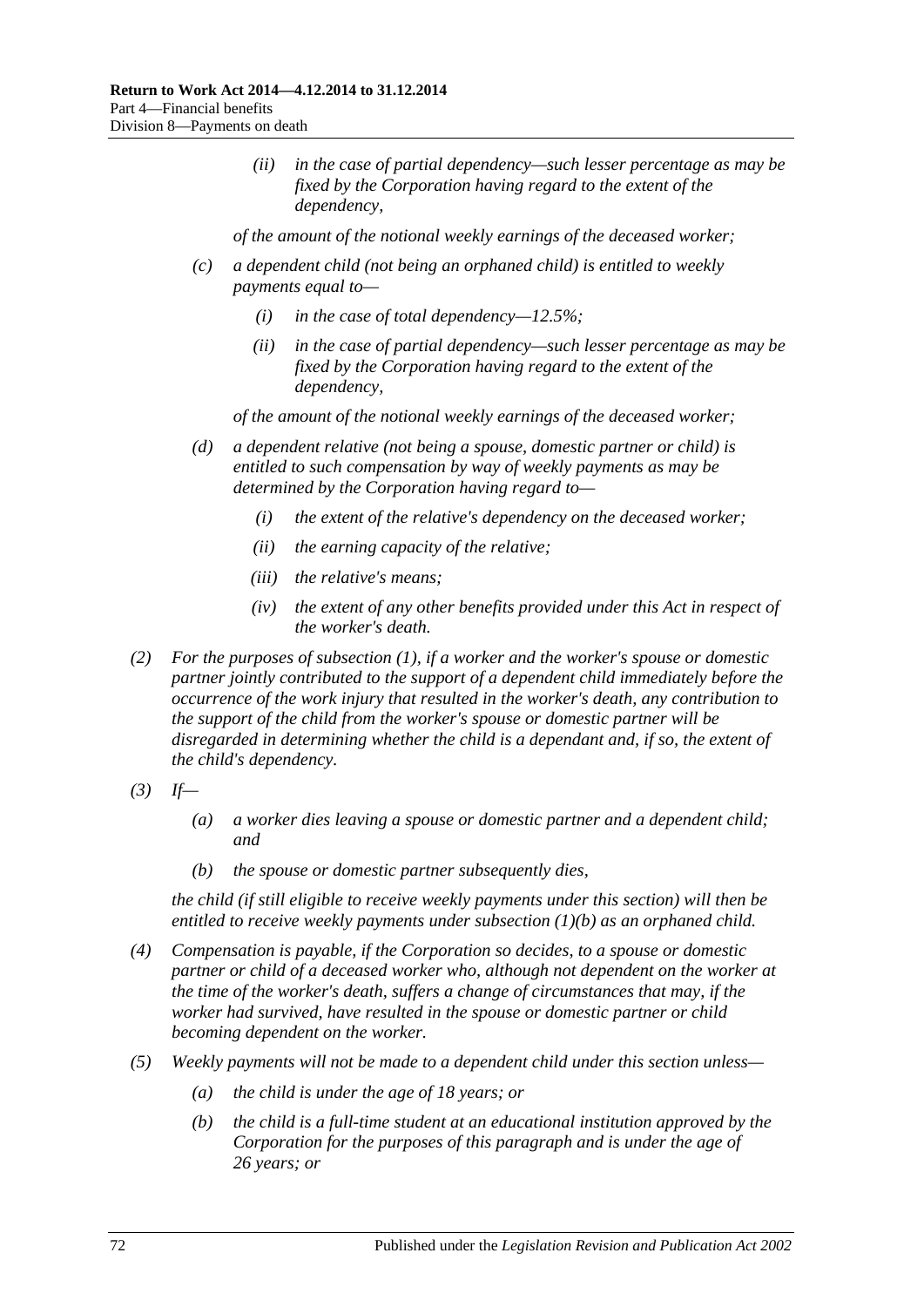- *(c) the child is, by reason of disability, incapable of earning a living.*
- *(6) Weekly payments will not be paid under this section beyond the date at which such payments would, assuming that the worker had survived but had been a seriously injured worker, have ceased to be payable to the worker.*
- *(7) If weekly payments payable under this section would, but for this subsection, exceed in aggregate the amount of the weekly payments to which the worker would have been entitled in the event of being a seriously injured worker with no current work capacity, the weekly payments must be proportionately reduced so as not to exceed that amount.*
- *(8) If a person who is entitled to a payment under this section is under the age of 18 years, the payment may, if the Corporation so determines, be made wholly or in part to a guardian or trustee for the benefit of that person.*
- <span id="page-72-1"></span>*(9) Subject to [subsection](#page-72-0) (10), if the child of a deceased worker who is entitled to weekly payments under this section is under the age of 18 years and is in the care of a person other than a dependent spouse or domestic partner of the worker, that person will, if the Corporation so determines, be entitled to a supplementary allowance to assist in the care of the child until—*
	- *(a) the child attains the age of 18 years; or*
	- *(b) the person ceases to have the care of the child,*

*whichever first occurs.*

- <span id="page-72-0"></span>*(10) If a child is by reason of a disability incapable of earning a living, the Corporation may pay a supplementary allowance under [subsection](#page-72-1) (9) during the period of that incapacity even though the child has attained the age of 18 years.*
- *(11) A liability to make weekly payments under this section may, on application by the person entitled to the weekly payments, be commuted to a liability to make a capital payment that is actuarially equivalent to the weekly payments.*
- *(12) However, the liability may only be commuted if the actuarial equivalent of the weekly payments does not exceed the prescribed sum applying under [Division](#page-69-0) 7.*
- *(13) The Corporation has (subject to this section) an absolute discretion to make or not to make a commutation under this section, and the Corporation's decision to make or not to make a commutation is not reviewable (but a decision on the amount of a commutation is reviewable).*
- *(14) If the Corporation decides to make a commutation and makes an offer under this section, the Corporation cannot, without the agreement of the applicant, subsequently revoke its decision to make the commutation.*
- *(15) In calculating the actuarial equivalent of weekly payments, the principles (and any discount, decrement or inflation rate) prescribed by regulation must be applied.*
- *(16) A commutation discharges the Corporation's liability to make weekly payments to which the commutation relates.*
- *(17) In this section—*

*disability means any physical, mental or intellectual disability.*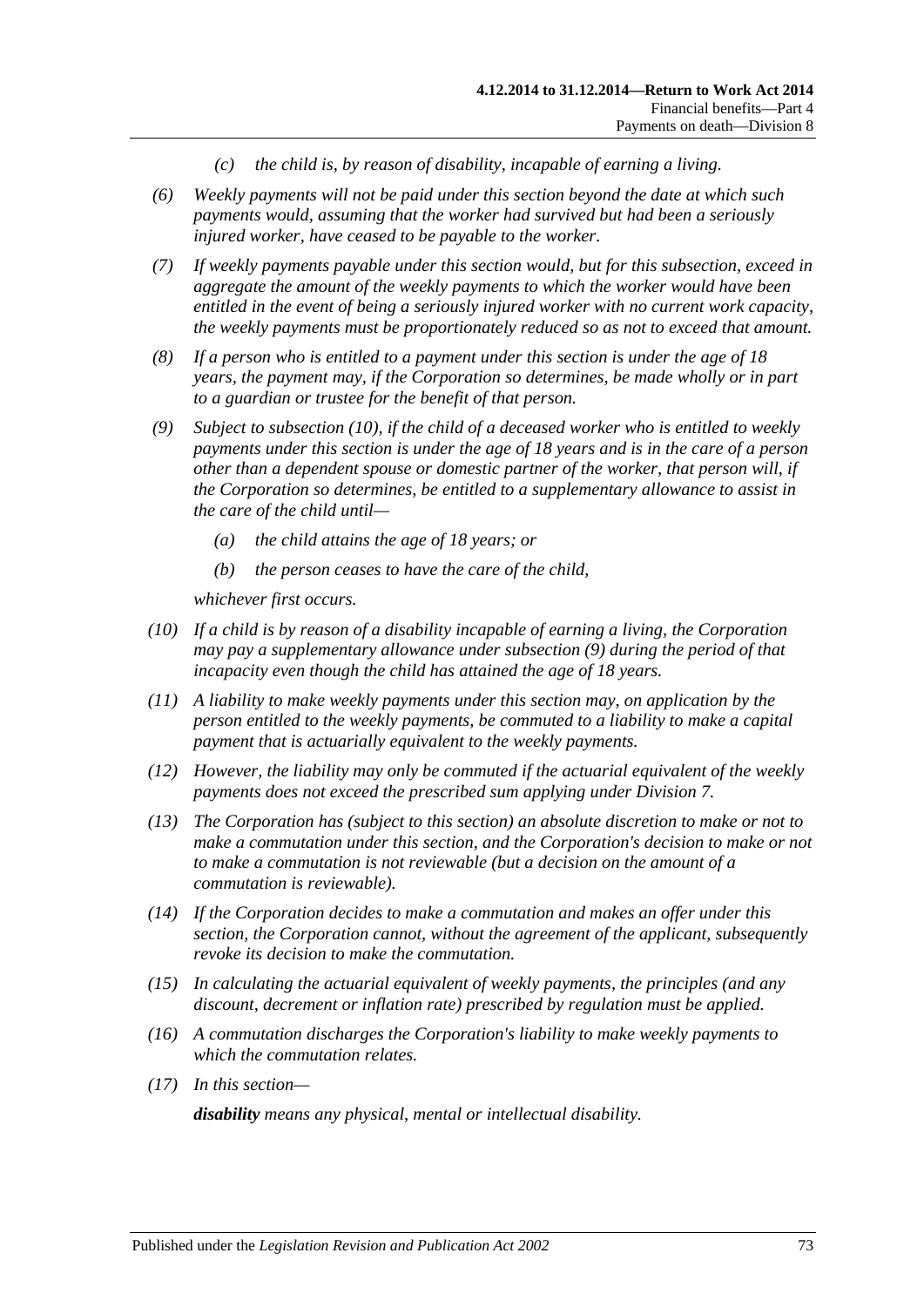#### <span id="page-73-2"></span>*60—Review of weekly payments*

- *(1) The Corporation may on its own initiative and must if requested by an employer or the person to whom weekly payments are payable, review the amount of weekly payments payable to any person under this Division.*
- *(2) A request for a review of the amount of weekly payments payable under this Division may not be made within 6 months from the completion of an earlier review.*
- <span id="page-73-0"></span>*(3) The amount of the weekly payments payable under this Division must be reviewed at least once in each year.*
- *(4) On a review under this section the Corporation must make any adjustments to the amount of weekly payments—*
	- *(a) to reflect changes in the income from employment or earning capacity of the person to whom the weekly payments are payable and any other relevant changes in the circumstances of that person but in any event not so as to take into account income derived from the investment of a lump sum paid to the person under this Division; and*
	- *(b) if the review is an annual review conducted under [subsection](#page-73-0) (3)—to reflect changes in the rates of remuneration payable to workers generally or to workers engaged in the kind of employment from which the worker's injury arose.*
- <span id="page-73-1"></span>*(5) For the purposes of a review under this section, the Corporation may, by notice in writing to a person who is receiving weekly payments under this Division, require that person to produce evidence to the satisfaction of the Corporation of—*
	- *(a) income from employment;*
	- *(b) earning capacity;*
	- *(c) any other circumstances that are relevant to the payment, or the amount, of weekly benefits.*
- *(6) If a person fails to comply with a requirement under [subsection](#page-73-1) (5) within the time allowed in the notice, the Corporation may suspend weekly payments to that person.*
- *(7) If the Corporation proposes the reduction of weekly payments to a person on a review under this section the Corporation must, at least 21 days before the proposal is to take effect, give notice in writing to the person—*
	- *(a) containing such information as the regulations may require as to the grounds on which weekly payments are to be reduced; and*
	- *(b) informing the person of the person's rights to have the Corporation's decision reviewed.*

#### *61—Lump sums*

*(1) In this section—*

*child means a person who—*

*(a) is under the age of 18 years; or*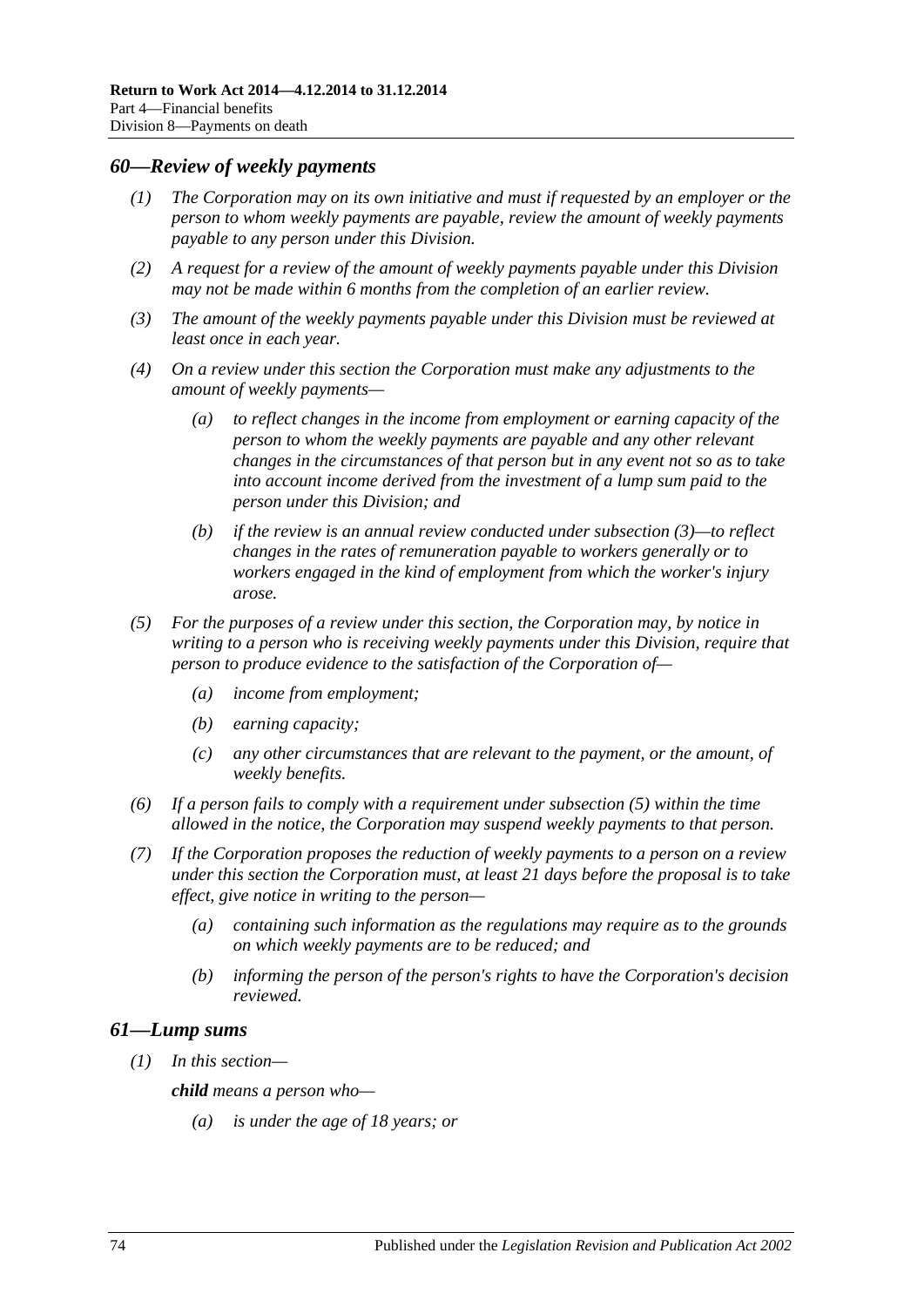- *(b) is a full-time student at an educational institution approved by the Corporation for the purposes of this paragraph and is under the age of 26 years; or*
- *(c) is, by reason of disability, incapable of earning a living;*

*disability means any physical, mental or intellectual disability;*

*partner means a spouse or domestic partner;*

*prescribed sum means the prescribed sum applying under [Division](#page-69-0) 7 (as at the time of the occurrence of the work injury that resulted in the death of the relevant worker) but less any amount paid to the relevant worker under [Division](#page-69-0) 7, or a corresponding previous enactment.*

- *(2) Subject to this Act, if a worker dies as a result of a work injury, compensation in the form of a lump sum is payable in accordance with this section.*
- *(3) If the worker leaves a partner or partners, and no child, the amount of compensation is an amount equal to the prescribed sum payable to the partner or, if there is more than 1 partner, an amount payable to each partner determined by dividing the prescribed sum into equal shares.*
- *(4) If the worker leaves no partner and a child or children, the amount of compensation is an amount equal to the prescribed sum payable to the child or, if there is more than 1 child, an amount payable to each child determined by dividing the prescribed sum into equal shares.*
- *(5) If the worker leaves a partner, or partners, and 1 (and only 1) child, the amount of compensation is—*
	- *(a) an amount equal to 90% of the prescribed sum payable to the partner or, if more than 1, an amount payable to each partner determined by dividing 90% of the prescribed sum into equal shares; and*
	- *(b) an amount equal to 10% of the prescribed sum payable to the child.*
- *(6) If the worker leaves a partner, or partners, and more than 1 and not more than 5 children, the amount of compensation is an amount equal to the prescribed sum payable in the following shares:*
	- *(a) an amount equal to 5% of the prescribed sum payable to each child;*
	- *(b) the balance to the partner or, if more than 1, an amount payable to each partner determined by dividing the balance into equal shares.*
- *(7) If the worker leaves a partner, or partners, and more than 5 children, the amount of compensation is an amount equal to the prescribed sum payable in the following shares:*
	- *(a) an amount equal to 75% of the prescribed sum payable to the partner or, if more than 1, an amount payable to each partner determined by dividing 75% of the prescribed sum into equal shares;*
	- *(b) an amount equal to 25% of the prescribed sum payable to the children in equal shares.*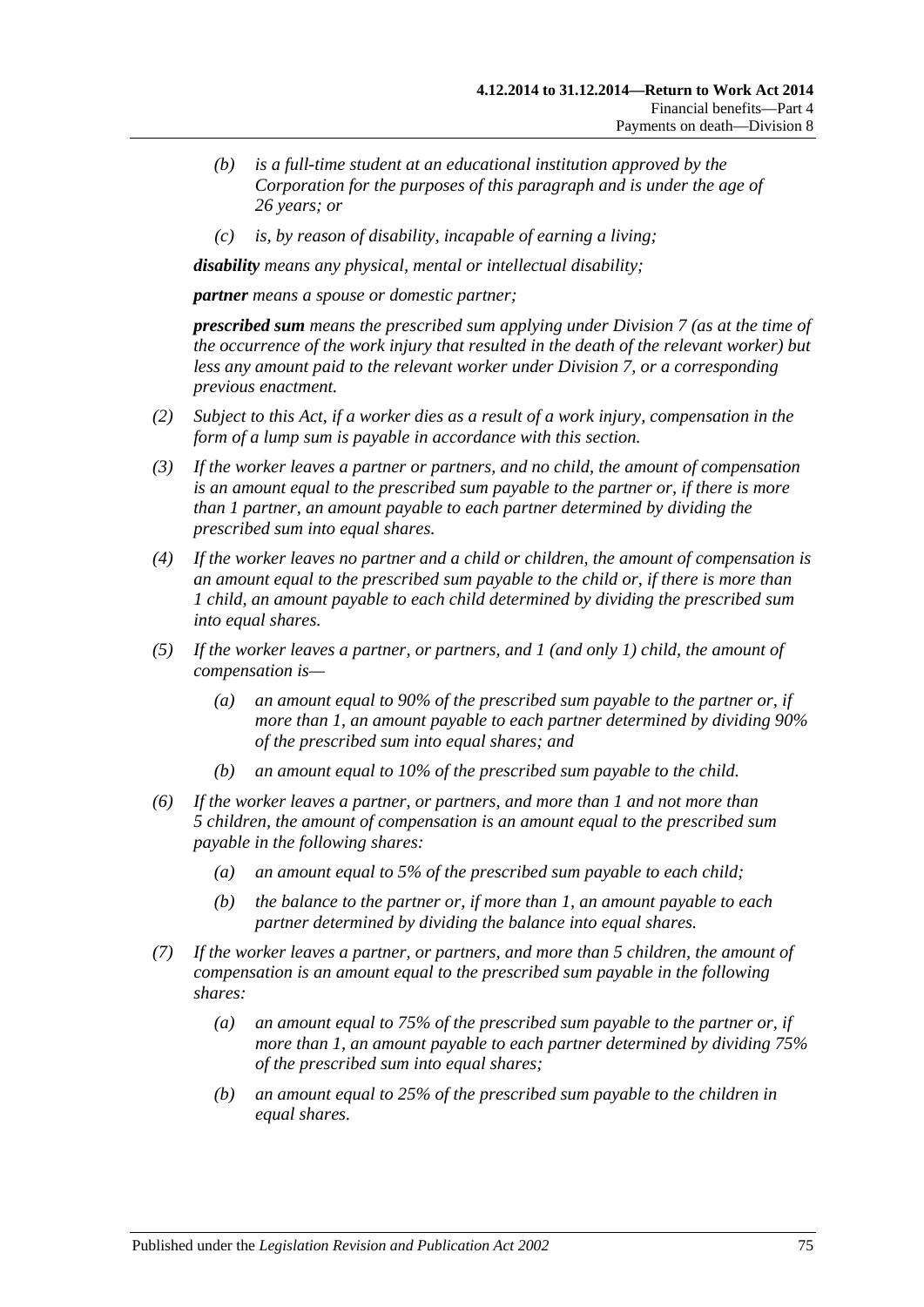- <span id="page-75-0"></span>*(8) If the worker does not leave any partner or child but leaves a person who is to any extent dependent on the worker's earnings, the Corporation may, if it considers that it is justified in the circumstances, pay compensation not exceeding the prescribed sum that the Corporation considers is reasonable and appropriate to the loss to that person (and if the Corporation decides to make a payment of compensation to more than 1 person under this subsection then the sums paid must not in total exceed the prescribed sum).*
- *(9) If the worker, being under the age of 21 years at the time of the work injury, leaves no partner and no child but, immediately before the injury, was contributing to the maintenance of the home of the members of his or her family, the members of his or her family are taken to be dependent on the worker's earnings for the purposes of [subsection](#page-75-0) (8).*
- *(10) If a person who is entitled to a payment under this section is under the age of 18 years, the payment may, if the Corporation so determines, be made wholly or in part to a guardian or trustee for the benefit of that person.*
- *(11) A claimant is entitled to interest at the prescribed rate on an amount of compensation payable under this section in respect of the period beginning on the date the claim for compensation was lodged in accordance with this Act and ending on the date of the payment.*

# <span id="page-75-1"></span>*62—Funeral benefits*

- *(1) If a worker dies as a result of a work injury, a funeral benefit is payable equal to—*
	- *(a) the actual cost of the worker's funeral; or*
	- *(b) the prescribed amount,*

*whichever is the lesser.*

- *(2) A funeral benefit payable under [subsection](#page-75-1) (1) will be paid—*
	- *(a) to the person who conducted the funeral; or*
	- *(b) to a person who has paid, or is liable to pay, the funeral expenses of the deceased worker.*
- *(3) An amount prescribed by regulation under [subsection](#page-75-1) (1) may, if the regulations so provide, be indexed so as to provide annual adjustments according to changes in the CPI.*

## *63—Counselling services*

- *(1) If a worker dies as a result of a work injury, a family member is entitled to be compensated for the cost of approved counselling services to assist the family member to deal with issues associated with the death.*
- *(2) Compensation in respect of costs under this section may be paid—*
	- *(a) to the family member; or*
	- *(b) directly to the person to whom the family member is liable for those costs.*
- *(3) Compensation under this section will be payable in accordance with scales determined or approved by the Minister and published in the Gazette.*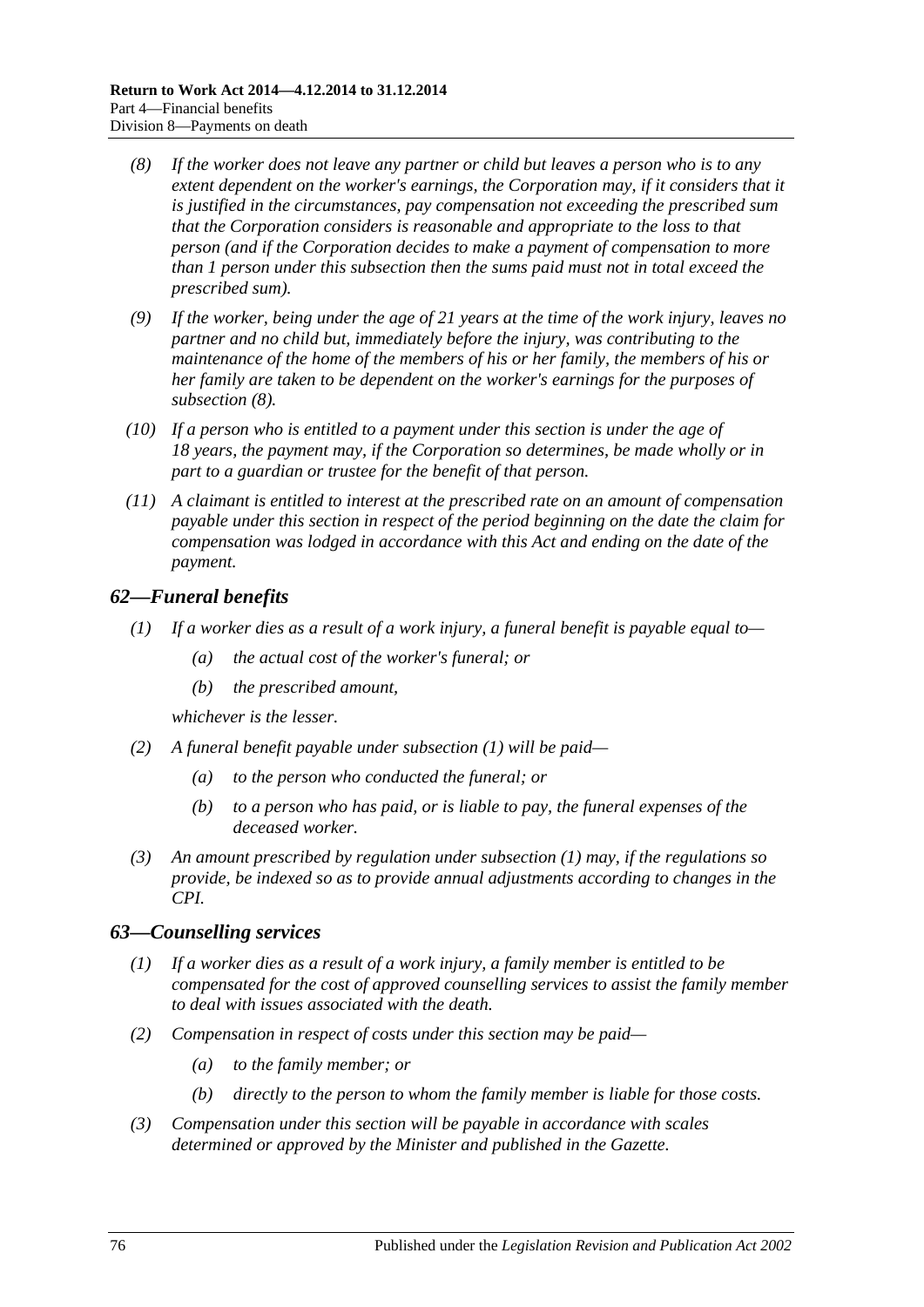- *(4) A reference in this section to approved counselling services is a reference to counselling services of a kind, or provided by a person, approved by the Corporation for the purposes of this section.*
- *(5) In this section—*

*family member means a spouse, domestic partner, parent, sibling or child of the worker or of the worker's spouse or domestic partner.*

# *Division 9—Rules as to liability*

## *64—Incidence of liability*

- *(1) Subject to this section, the Corporation is liable for the compensation that is payable under this Part on account of the occurrence of a work injury.*
- *(2) If a work injury arises from employment by a self-insured employer, the self-insured employer is liable to make all payments of compensation to which any person becomes entitled in consequence of the occurrence of that work injury.*
- <span id="page-76-0"></span>*(3) A self-insured employer is liable to make all outstanding payments of compensation to which a person is entitled in consequence of the occurrence of a work injury arising from employment by the employer that occurred before the employer became a self-insured employer.*
- *(4) In connection with the assumption of liability by a self-insured employer under [subsection](#page-76-0) (3) to make outstanding payments of compensation, the Corporation must determine, in accordance with the code of conduct for self-insured employers published by the Corporation in the Gazette under [Part](#page-108-0) 9, whether—*
	- *(a) the Corporation is required to make a payment to the self-insured employer; or*
	- *(b) the self-insured employer is required to make a payment to the Corporation,*

*and the amount of any such payment.*

- <span id="page-76-1"></span>*(5) Subject to this section, if a worker is, as a result of a work injury, totally or partially incapacitated for work and is in employment when the incapacity arises, the worker's employer is liable to pay compensation by way of income maintenance—*
	- *(a) if the period of incapacity is no more than the excess liability period—for the whole period of incapacity; or*
	- *(b) if the period of incapacity is more than the excess liability period—for the excess liability period.*
- *(6) For the purposes of [subsection](#page-76-1) (5), the excess liability period is the first 2 weeks of the period of incapacity.*
- *(7) If separate periods of incapacity commence during the course of the same calendar year (whether attributable to the same injury or not), an employer is not liable to pay compensation under [subsection](#page-76-1) (5) for those periods of incapacity in excess of an amount equal to twice the worker's average weekly earnings.*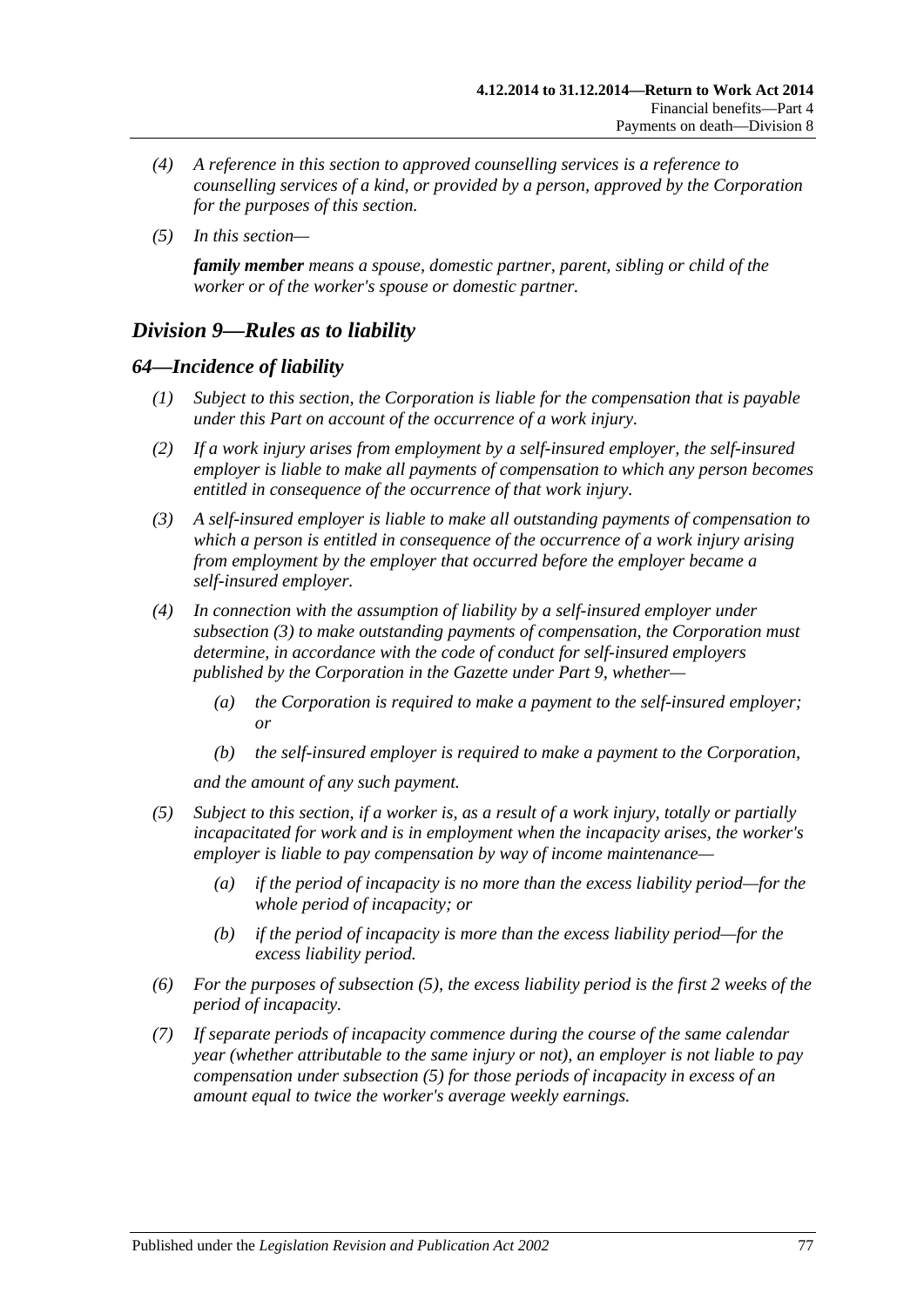- *(8) If a worker is, at the commencement of a period of incapacity, in the employment of 2 or more employers, they are liable to pay the compensation referred to in [subsection](#page-76-1) (5) in proportions determined by agreement between them or, in default of agreement, by the Corporation.*
- *(9) An employer who is liable to pay compensation to a worker under [subsection](#page-76-1) (5) must make the payment—*
	- *(a) if the claim for compensation is not disputed—within 14 days after the date of the claim; or*
	- *(b) if the claim for compensation is disputed—forthwith after the dispute is determined.*
- *(10) If an employer (not being a self-insured employer) pays compensation under [subsection](#page-76-1) (5) in respect of an unrepresentative injury, the employer may recover the amount of the payment from the Corporation.*
- *(11) If an employer pays compensation under [subsection](#page-76-1) (5) in respect of an injury that did not arise from employment by that employer, that employer may recover the amount of the payment from the Corporation, and the Corporation may, in turn, recover that amount—*
	- *(a) from the employer from whose employment the injury arose; or*
	- *(b) if it appears that the worker was not entitled to that compensation—from the worker.*
- *(12) If the Corporation pays compensation by way of income maintenance to a worker who was not in employment when the incapacity for work arose, the Corporation may recover any amount that would, if the worker had been in employment, have been payable under [subsection](#page-76-1) (5) by the employer from whose employment the worker's injury arose.*
- *(13) The regulations may exempt prescribed classes of employers from the operation of [subsection](#page-76-1) (5) (and in that case the Corporation will undertake any liability of those employers that would otherwise have arisen under that subsection).*
- *(14) The Corporation will also undertake any liability of an employer under [subsection](#page-76-1) (5) in respect of a particular injury if the Corporation is satisfied that the employer has complied with the employer's responsibilities under [section](#page-45-0) 30(5) within 5 days after receipt of the relevant claim (and if an employer pays compensation despite the operation of this subsection, the employer may recover the amount of the payment from the Corporation up to the amount of compensation payable to the worker under this Act in respect of the relevant period).*
- *(15) No compensation by way of income maintenance is payable to an injured self-employed worker whose injury arises from self-employment in respect of the first week of incapacity for work.*
- <span id="page-77-0"></span>*(16) An employer may pay compensation by way of income maintenance after the period that applies under [subsection](#page-76-1) (5) (being compensation that would otherwise be payable by the Corporation) in accordance with any guidelines published by the Corporation for the purposes of this subsection.*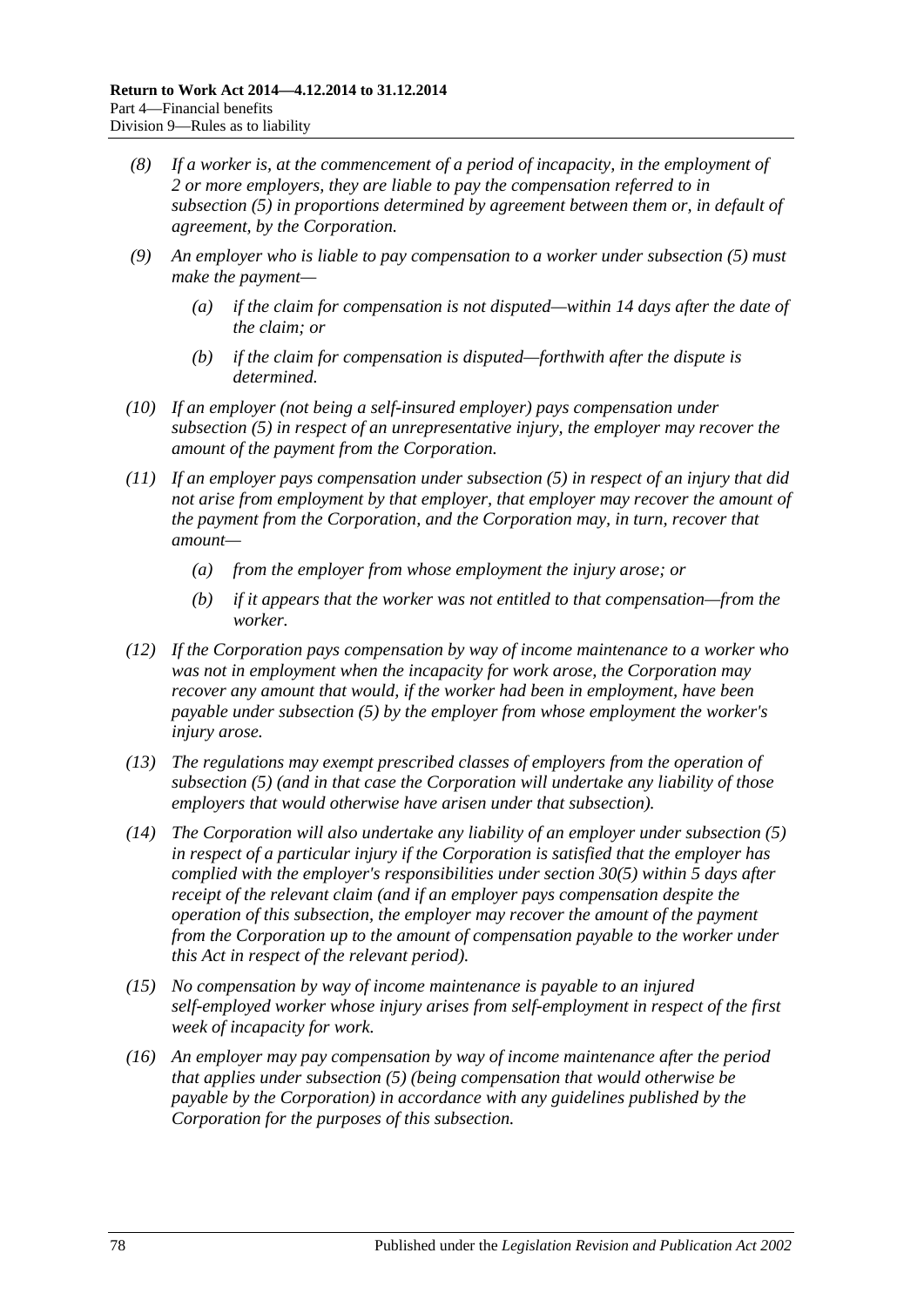- *(17) If an employer makes a payment under [subsection](#page-77-0) (16), the employer may recover the amount of the payment from the Corporation if—*
	- *(a) the employer applies to the Corporation in the designated manner and form; and*
	- *(b) the Corporation receives the application within 3 months from the date of the payment to the worker, or within such longer period (if any) as the Corporation may, in its absolute discretion, allow in the particular case.*
- *(18) If an employer is liable to make weekly payments of compensation, the Corporation may, at the request of the employer, undertake that liability on the employer's behalf in consideration of the payment by the employer to the Corporation of an amount fixed by the Corporation.*
- <span id="page-78-0"></span>*(19) If an employer fails to make a payment of compensation that the employer is liable to make under this Act, the Corporation will make that payment on behalf of the employer.*
- *(20) If the Corporation makes a payment of compensation under [subsection](#page-78-0) (19), the Corporation is entitled to recover from the employer as a debt—*
	- *(a) the amount of the payment; and*
	- *(b) an administration fee fixed in accordance with the regulations,*

*(and the Corporation will take all reasonable steps to recover that debt).*

*(21) Nothing in this section requires an employer (not being a self-insured employer) to undertake a liability under [section](#page-53-0) 40.*

## *65—Augmentation of weekly payment in consequence of delay*

- *(1) Subject to [subsection](#page-78-1) (2), if—*
	- *(a) a weekly payment, or part of a weekly payment, is not paid as and when required to be paid under this Act; or*
	- *(b) the making of a weekly payment is delayed pending resolution of a dispute under this Act,*

*any amount in arrears will be increased by interest at the prescribed rate.*

<span id="page-78-1"></span>*(2) No interest is payable under this section if the delay is attributable to some fault on the part of the worker.*

# *Division 10—Related matters*

#### <span id="page-78-3"></span><span id="page-78-2"></span>*66—Rights of action and recovery against third parties*

- *(1) Subject to this section, nothing in this Part affects a liability arising out of the use of a motor vehicle that gives rise to a liability for motor accident damages.*
- *(2) A court before which an action is brought against an employer for loss arising from a work injury (being an injury arising out of the use of a motor vehicle and gives rise to liability of a kind referred to in [subsection](#page-78-2) (1)) must make due allowance for any compensation paid under this Part to the person by or on whose behalf the action is brought.*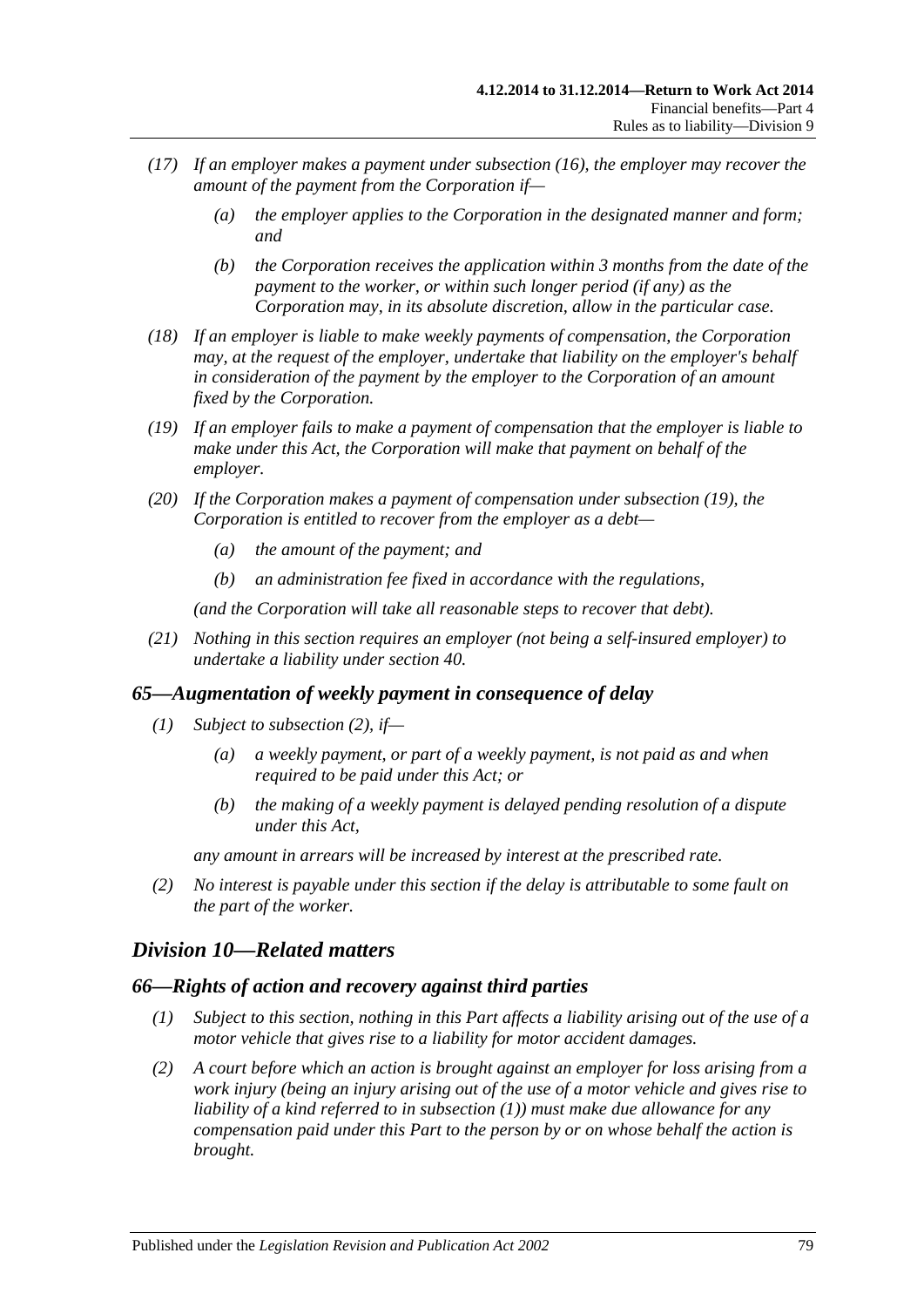- *(3) If—*
	- *(a) a worker suffers a work injury (not being an injury that arises out of the use of a motor vehicle and gives rise to a liability of a kind referred to in [subsection](#page-78-2) (1)); and*
	- *(b) the injury is attributable to the negligence of another worker—*
		- *(i) who was acting in the course of employment with the same employer; and*
		- *(ii) whose negligence did not arise from, or in the course of, serious and wilful misconduct,*

*the worker has no right of action against the other worker.*

- *(4) If—*
	- *(a) a worker suffers a work injury (not being an injury that arises out of the use of a motor vehicle and gives rise to a liability of a kind referred to in [subsection](#page-78-2) (1)); and*
	- *(b) action is taken against a person other than the employer for damages in respect of the injury,*

*the other person has no right to recover a contribution from the employer.*

<span id="page-79-1"></span>*(5) If—*

- *(a) compensation is paid or payable under this Act in respect of a work injury;*
- *(b) a right of action exists against a person other than the employer for damages in respect of the injury,*

*the person by whom the compensation is paid or payable is entitled to recover from that other person the amount of the compensation in accordance with [subsection](#page-79-0) (7).*

<span id="page-79-2"></span>*(6) If—*

- *(a) a work injury arises out of the use of a motor vehicle; and*
- *(b) the employer was or ought to have been insured against liability for the injury under the law of compulsory third-party motor vehicle insurance; and*
- *(c) compensation is paid or payable by the Corporation or a self-insured employer under this Act in respect of the injury,*

*the Corporation or a self-insured employer (as the case requires) is entitled to recover the amount of the compensation in accordance with [subsection](#page-79-0) (7).*

<span id="page-79-3"></span><span id="page-79-0"></span>*(7) If—*

- *(a) compensation is paid or payable to a person (the injured party) under this Act; and*
- *(b) the injured party has received, or is entitled to, damages from another person (the wrongdoer) pursuant to rights arising from the same trauma as gave rise to the rights to compensation under this Act; and*
- *(c) the person by whom the compensation is paid or payable under this Act (the claimant) is entitled to recover the amount of the compensation by virtue of [subsection](#page-79-1) (5) or [\(6\),](#page-79-2)*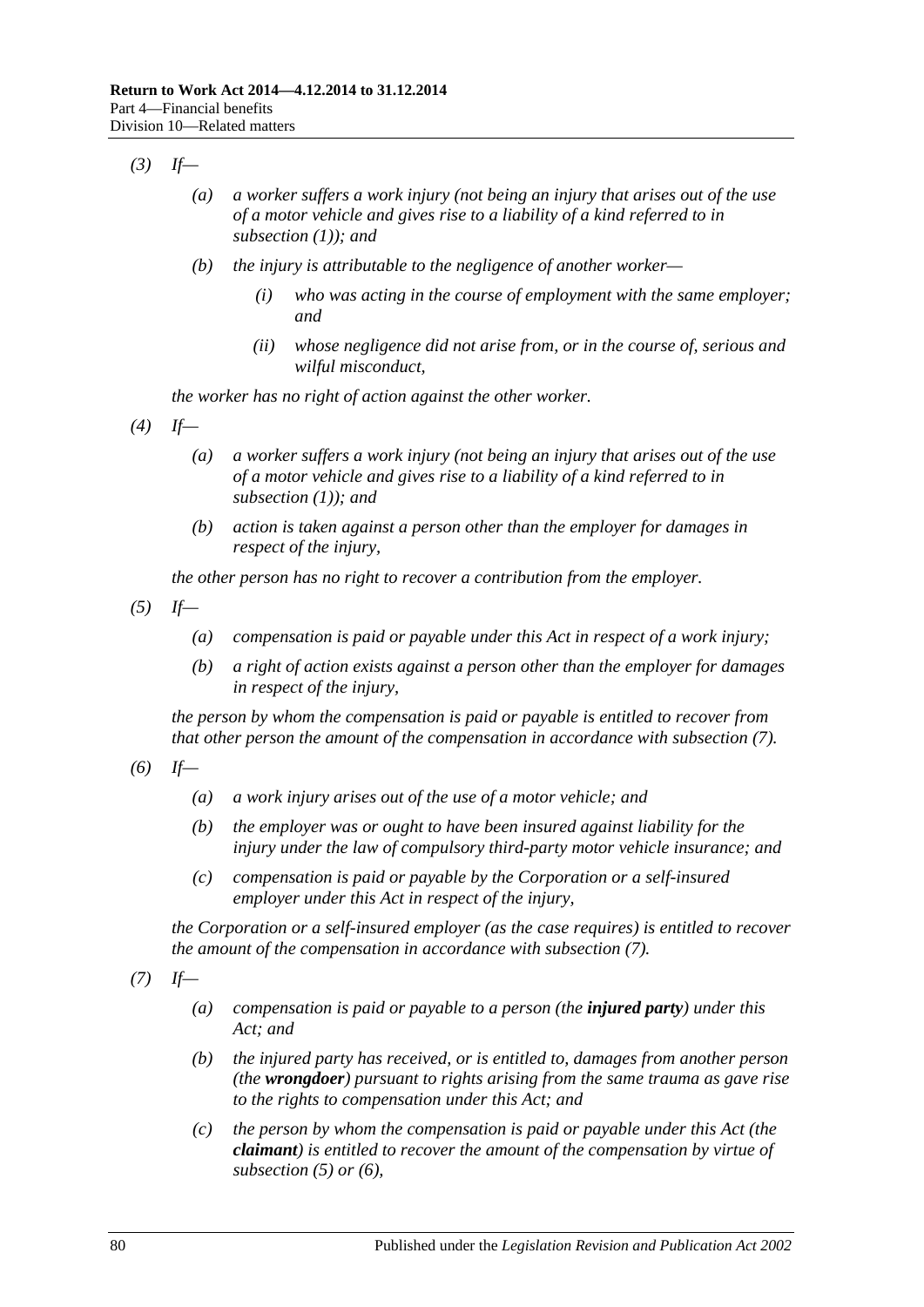*then the following provisions apply:*

- *(d) the claimant is entitled to recover the amount of compensation paid or payable under this Act from the wrongdoer or the injured party but subject to the following qualifications:*
	- *(i) no amount may be recovered from the wrongdoer in excess of the wrongdoer's unsatisfied liability to the injured party; and*
	- *(ii) the claimant must exhaust its rights against the wrongdoer before recovering against the injured party; and*
	- *(iii) no amount may be recovered from the injured party in excess of the amount of the damages received by the injured party;*
- *(e) the claimant must, on giving notice to a wrongdoer of an entitlement to recover compensation under this section, have a first charge, to the extent of the entitlement, on damages payable by the wrongdoer to the injured party;*
- *(f) any amount recovered by the claimant against a wrongdoer under this subsection will be taken to be an amount paid in or towards satisfaction of the wrongdoer's liability to the injured party;*
- *(g) an action for the recovery of compensation under this subsection—*
	- *(i) may be heard and determined in proceedings brought in the District Court of South Australia; and*
	- *(ii) must be commenced within 3 years after the date of the trauma referred to in [paragraph](#page-79-3) (b);*
- *(h) the injured party and the claimant may enter into an agreement (a deed of release) under which the parties agree that after the claimant has recovered from the injured party or the wrongdoer the full amount of compensation paid by the claimant to the injured party—*
	- *(i) the injured party is then entitled to retain the balance of any damages paid or payable to him or her by the wrongdoer; and*
	- *(ii) any liability by the claimant to the injured party under this Act in respect of the work injury (including a liability to provide recovery/return to work services or to provide compensation under [Division](#page-51-0) 4) is discharged; and*
	- *(iii) the employer from whose employment the injury arose has no further obligation under this Act to provide suitable employment to the injured party;*
- <span id="page-80-0"></span>*(i) a deed of release cannot be entered into unless the injured party has received—*
	- *(i) competent professional advice; and*
	- *(ii) competent financial advice,*

*about the consequences of entering into the deed of release;*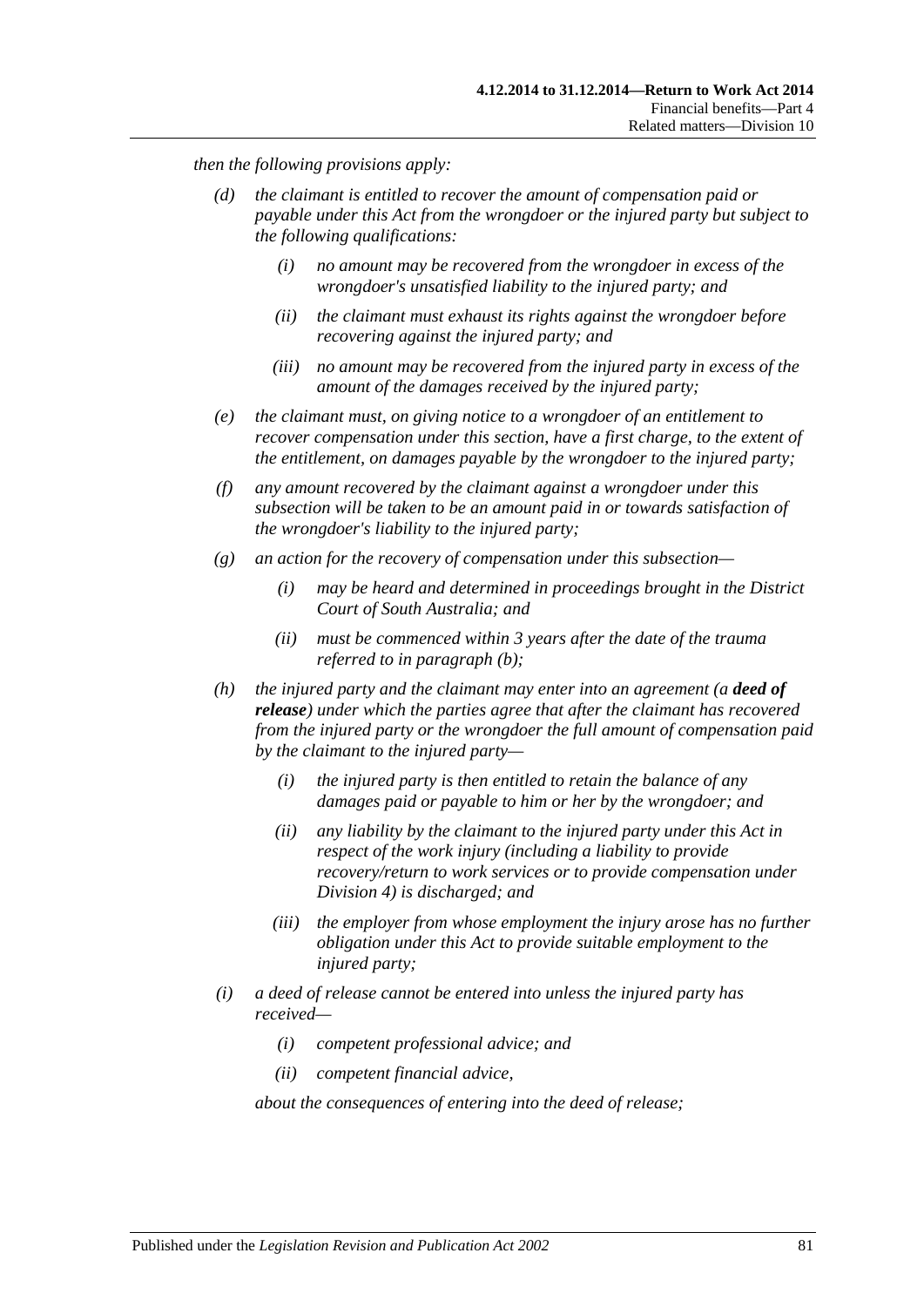- *(j) if the claimant notifies the injured party that it is willing to enter into a deed of release, the claimant is liable to indemnify the injured party for reasonable costs of obtaining the advice required under [paragraph](#page-80-0) (i) up to a limit prescribed by regulation.*
- <span id="page-81-0"></span>*(8) This section is intended to apply in relation to any action that arises out of the occurrence of a work injury—*
	- *(a) irrespective of where the injury occurred; and*
	- *(b) —*
		- *(i) irrespective of whether the action is brought before a court of this State or before a court of some other state, territory or country; and*
		- *(ii) notwithstanding that the court before which the action is brought would not (but for this subsection) apply, or take into account, South Australian law.*
- <span id="page-81-1"></span>*(9) If—*
	- *(a) an action is brought in respect of a work injury in a court that is not a court of the State; and*
	- *(b) despite [subsection](#page-81-0) (8), the court awards an amount against an employer that is in excess of the amount (if any) that would have been awarded in a similar action before a court of the State; and*
	- *(c) the Corporation is liable to pay the amount awarded by virtue of insurance provided under this Act,*

*the Corporation is entitled to recover the excess from the person to whom the amount is awarded.*

- *(10) In the course of proceedings under [subsection](#page-81-1) (9), a court may—*
	- *(a) receive in evidence any transcript of evidence in proceedings before the court by which the amount was awarded and draw any conclusions of fact from the evidence that it considers proper; or*
	- *(b) adopt any of the court's findings of fact.*
- *(11) In this section—*

*damages includes any form of compensation payable apart from this Act in respect of a work injury;*

*employer includes—*

- *(a) any person who is vicariously liable for the acts of an employer;*
- *(b) any person for whose acts an employer is vicariously liable;*

*the law of compulsory third-party motor vehicle insurance means—*

- *(a) Part 4 of the [Motor Vehicles Act](http://www.legislation.sa.gov.au/index.aspx?action=legref&type=act&legtitle=Motor%20Vehicles%20Act%201959) 1959 (including a policy of insurance under that Part); or*
- *(b) the law of another State or a Territory of the Commonwealth that corresponds to Part 4 of the [Motor Vehicles Act](http://www.legislation.sa.gov.au/index.aspx?action=legref&type=act&legtitle=Motor%20Vehicles%20Act%201959) 1959 (including a policy of insurance under such a law).*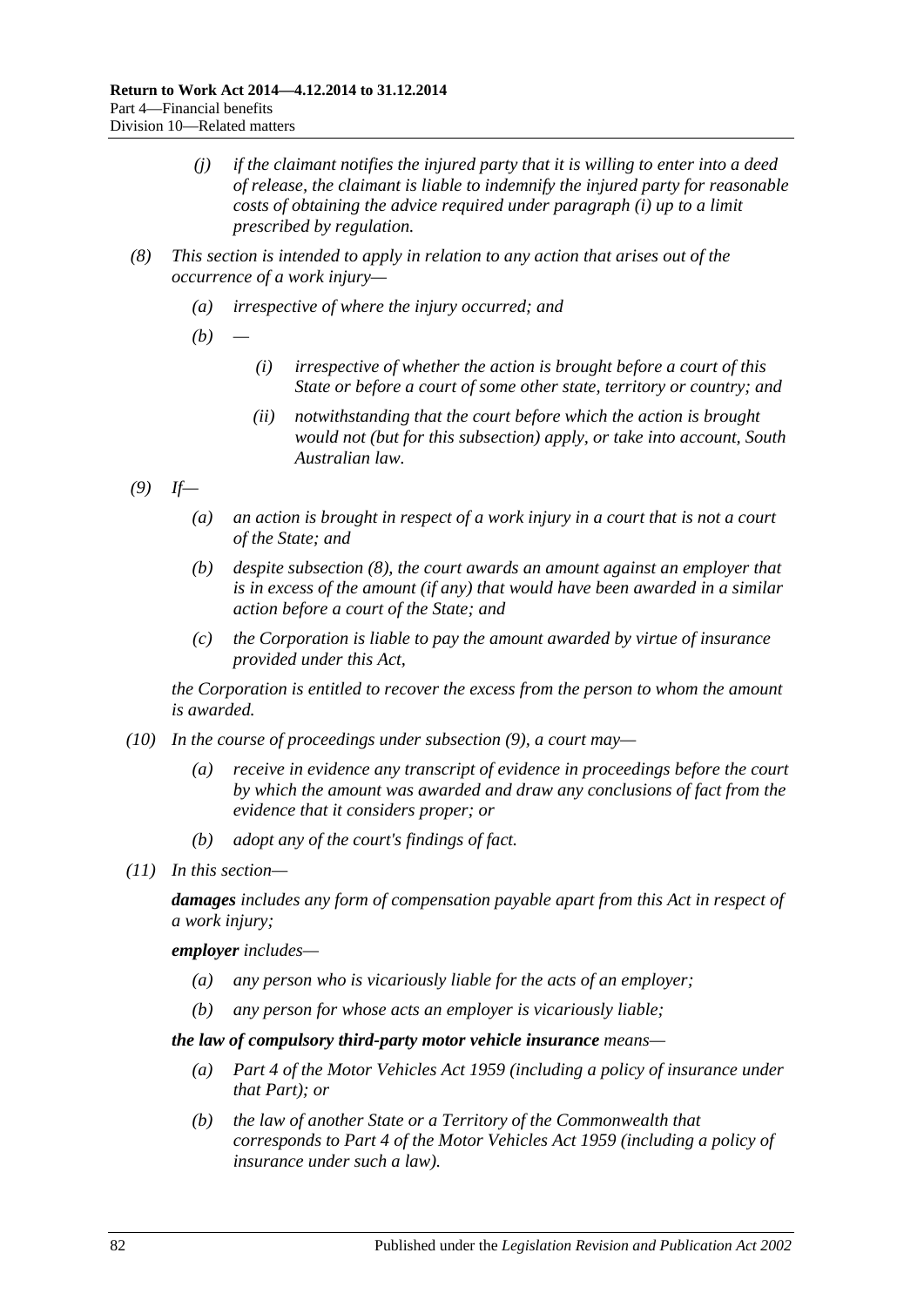## *67—Prohibition of double recovery*

- *(1) Compensation under this Act is not payable in respect of an injury to the extent that compensation has been received in respect of the same injury under the laws of a place other than this State (whether within or outside Australia).*
- <span id="page-82-1"></span>*(2) If a person receives compensation under this Act in respect of an injury and, in respect of the same injury, subsequently receives compensation under the laws of a place other than this State (whether within or outside Australia), the person from whom compensation under this Act is received may, in a court of competent jurisdiction, sue and recover (as a debt) from the person the amount described in [subsection](#page-82-0) (3).*
- <span id="page-82-0"></span>*(3) The amount that is recoverable under [subsection](#page-82-1) (2) is—*
	- *(a) the amount of compensation paid under this Act; or*
	- *(b) the amount of compensation received under the laws of the place other than this State,*

*whichever is the lesser.*

*(4) The fact that compensation or damages in respect of an injury have been recovered under a foreign law is a bar to the recovery of compensation in respect of the same injury under this Act.*

#### *68—Injuries arising from employment on ships*

*If a work injury arises from employment on a ship the amount of the compensation is not subject to any limitation imposed by the Merchant Shipping Act 1894 of the United Kingdom.*

#### *69—Sporting injuries*

- <span id="page-82-3"></span>*(1) Despite any other provision of this Act, but subject to [subsection](#page-82-2) (2), if—*
	- *(a) a worker is employed by an employer solely—*
		- *(i) to participate as a contestant in a sporting or athletic activity (and to engage in training or preparation with a view to such participation); or*
		- *(ii) to act as a referee or umpire in relation to a sporting or athletic contest (and to engage in training or preparation with a view to so acting); and*
	- *(b) remuneration is not payable under the contract of employment except in respect of such employment,*

*an injury arising out of or in the course of that employment is not compensable under this Act.*

- <span id="page-82-2"></span>*(2) This section does not apply to—*
	- *(a) a person authorised or permitted by a racing controlling authority within the meaning of the [Authorised Betting Operations Act](http://www.legislation.sa.gov.au/index.aspx?action=legref&type=act&legtitle=Authorised%20Betting%20Operations%20Act%202000) 2000 to ride or drive in a race within the meaning of that Act; or*
	- *(b) a boxer, wrestler or referee employed or engaged for a fee to take part in a boxing or wrestling match; or*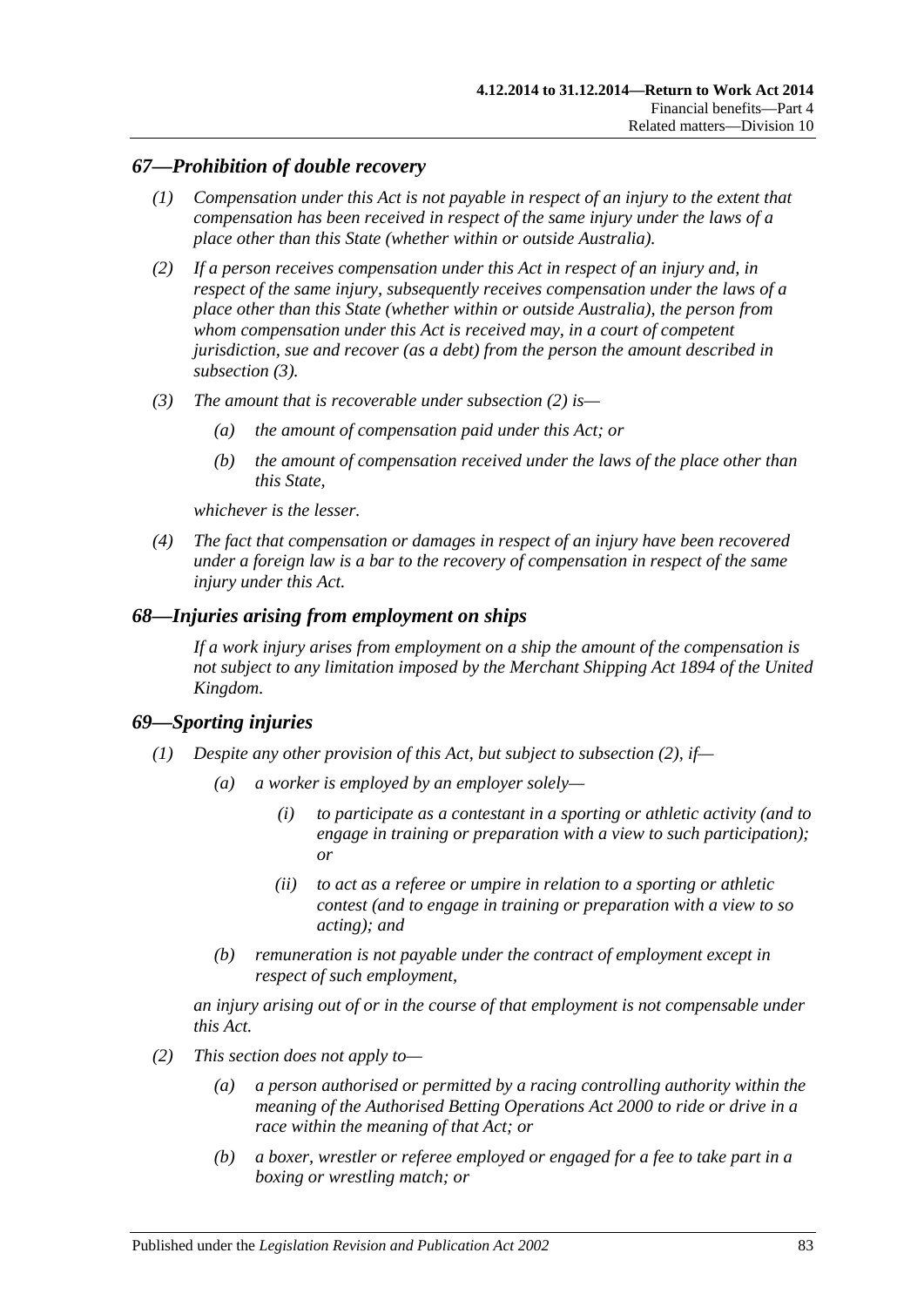- *(c) a person who derives an entire livelihood, or an annual income in excess of the prescribed amount, from employment of a kind referred to in [subsection](#page-82-3) (1)(a).*
- *(3) In this section—*

*prescribed amount means \$65 600 (indexed).*

# *Part 5—Common law*

# *Division 1—Preliminary*

#### *70—Preliminary*

- *(1) A reference in this Part to a worker's employer includes a reference to—*
	- *(a) a person who is vicariously liable for the acts of the employer; and*
	- *(b) a person for whose acts the employer is vicariously liable.*
- *(2) A reference in this Part to a percentage (or degree) of permanent impairment is a reference to a percentage (or degree) of whole person impairment.*
- *(3) A reference in this Part to compensation payable under this Act includes a reference to compensation that would be payable under this Act if a claim for that compensation were duly made.*

# *71—Application of Part in relation to damages and scope and limitation of liability*

- <span id="page-83-0"></span>*(1) This Part applies to an award of damages in respect of—*
	- *(a) a work injury to a worker; or*
	- *(b) the death of a worker resulting from a work injury,*

*being an injury caused by the negligence or other tort (including breach of statutory duty) of the worker's employer and arising from employment (and a reference to damages in this Part must be construed accordingly).*

- <span id="page-83-1"></span>*(2) An employer is not liable to an award of damages in respect of a psychiatric injury under [subsection](#page-83-0) (1) unless the psychiatric injury is primarily caused by the negligence or other tort (including breach of statutory duty) of the worker's employer referred to in that subsection and an employer is not liable to an award of damages in respect of consequential mental harm (and [subsection](#page-83-0) (1) operates subject to this subsection).*
- *(3) A worker cannot commence proceedings in a court for damages within the scope of [subsection](#page-83-0) (1) unless or until an assessment of the degree of permanent impairment of the worker has been undertaken under Part [2 Division](#page-36-0) 5.*
- *(4) This Part does not apply to an award of motor accident damages (subject to any express provision about motor accident damages).*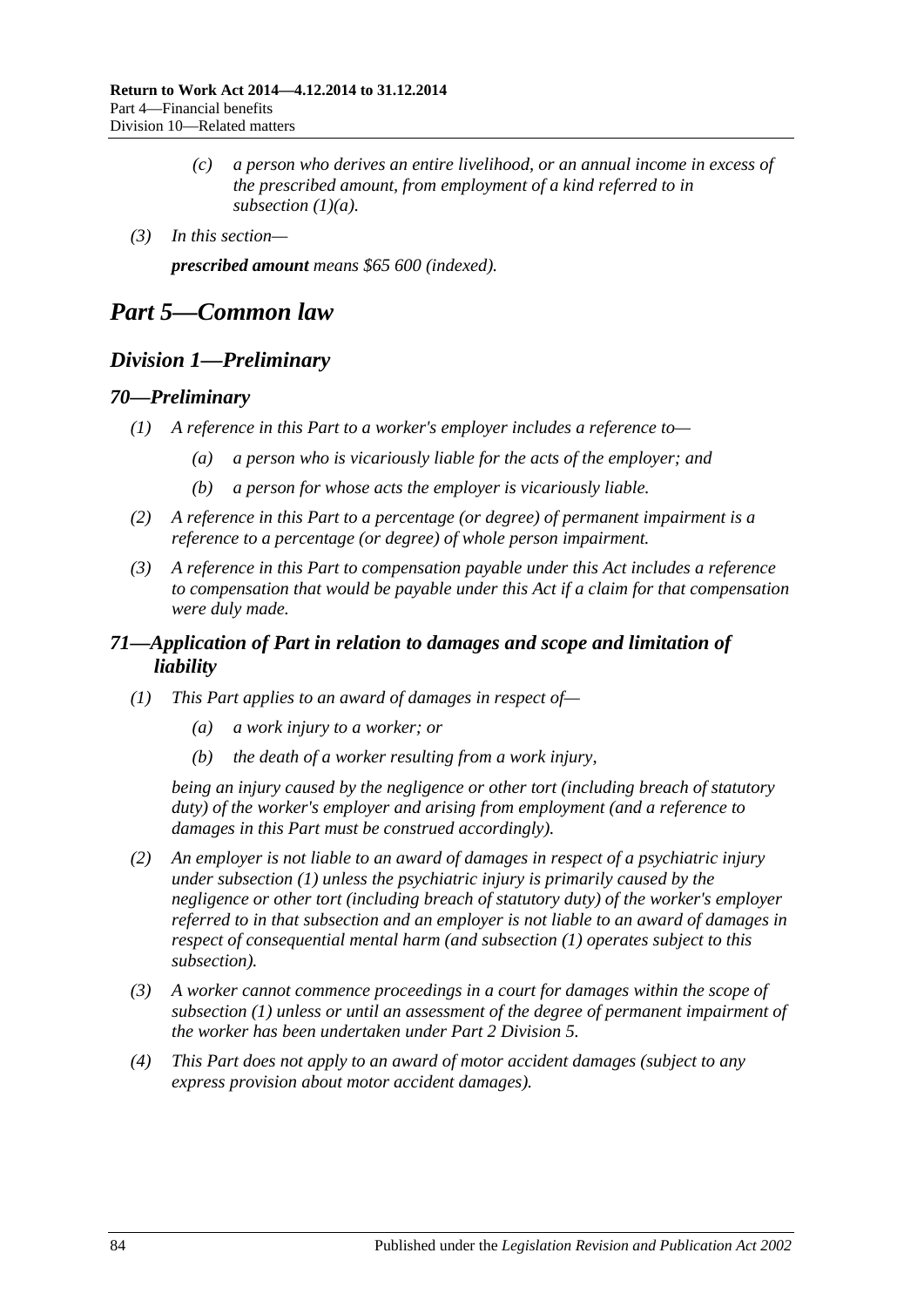- <span id="page-84-0"></span>*(5) This Part applies to an award of damages in respect of an injury caused by the negligence or other tort of the worker's employer even though the damages are recovered in an action for breach of contract or in any other action based on the same act or omission of the employer that would have founded an action for negligence or on account of another tort.*
- *(6) [Subsection \(5\)](#page-84-0) is enacted for the avoidance of doubt.*
- <span id="page-84-1"></span>*(7) An employer is not liable to an award of damages in respect of—*
	- *(a) a work injury to a worker; or*
	- *(b) the death of a worker resulting from a work injury,*

*unless—*

- *(c) the damages fall within the scope of [subsection](#page-83-0) (1), [\(2\)](#page-83-1) or [\(5\);](#page-84-0) or*
- *(d) the damages constitute motor vehicle damages.*
- <span id="page-84-2"></span>*(8) A liability for damages referred to in [subsection](#page-83-0) (1), [\(2\)](#page-83-1) or [\(5\)](#page-84-0) does not arise unless a successful claim for compensation in respect of the work injury has been made under [Part](#page-44-0) 4.*
- <span id="page-84-3"></span>*(9) An employer is not liable to an award of damages in respect of—*
	- *(a) a work injury to a worker; or*
	- *(b) the death of a worker resulting from a work injury,*

*if—*

- *(c) the employer is a body corporate; and*
- *(d) the worker is a director as well as an employee of the employer.*
- *(10) [Subsections](#page-84-1) (7), [\(8\)](#page-84-2) and [\(9\)](#page-84-3) do not derogate from any other provision of this Act which restricts or rules out an award of damages.*
- <span id="page-84-4"></span>*(11) In [subsection](#page-84-3) (9)—*

*director, in relation to an employer that is a body corporate, means a person who—*

- *(a) has a substantial interest in the body corporate; or*
- *(b) has a proprietary interest in any business or undertaking being carried on by the body corporate.*
- *(12) For the purposes of [subsection](#page-84-4) (11), a person has a substantial interest in a body corporate if—*
	- *(a) the person is a member of the governing body of the body corporate and is entitled to exercise 20% or more of the voting power at meetings of the governing body; or*
	- *(b) a member of the governing body of the body corporate who is entitled to exercise 20% or more of the voting power at meetings of the governing body is under an obligation, whether formal or informal, to act in accordance with the direction, instructions or wishes of the person; or*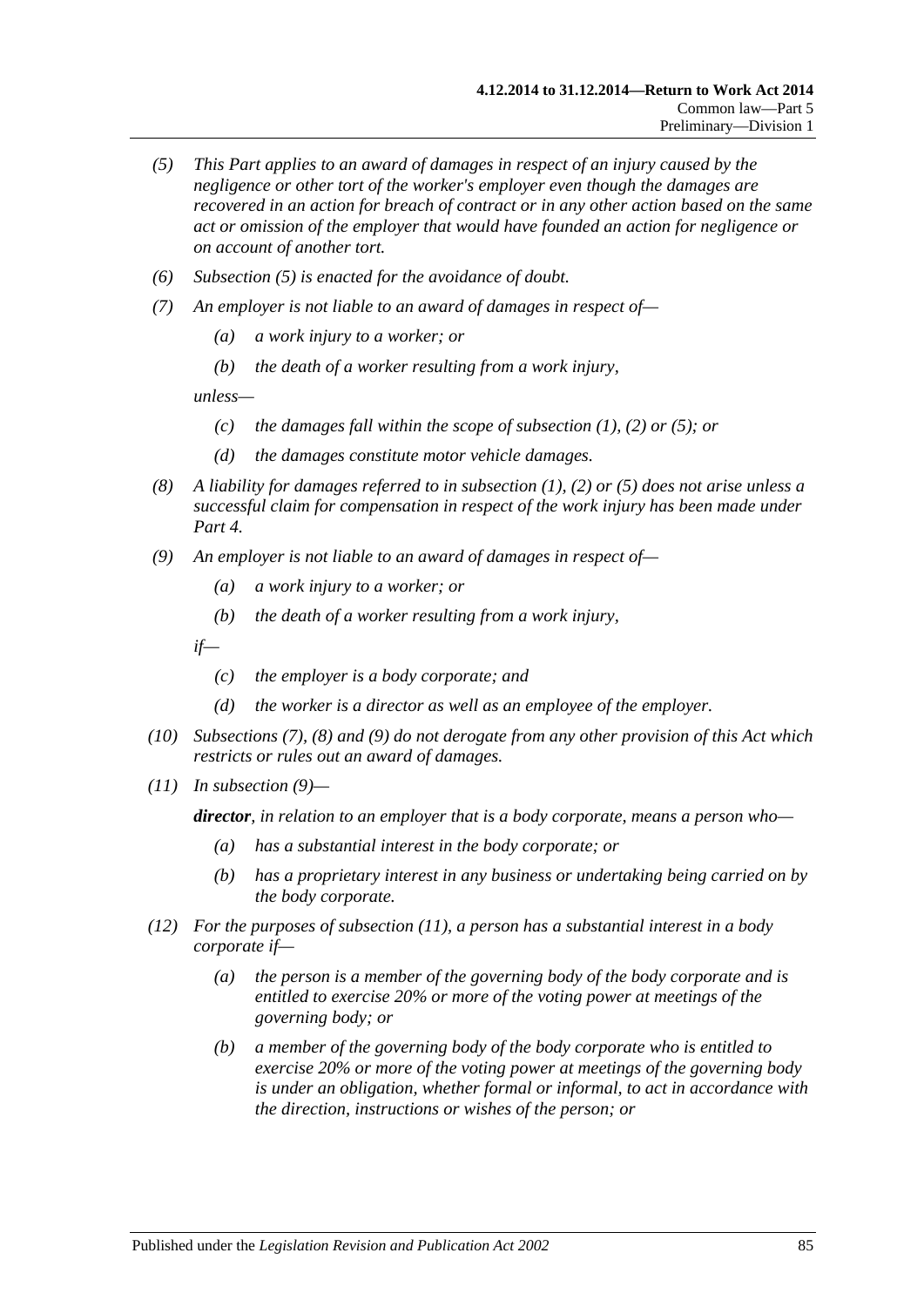- *(c) in the case of a body corporate that has a share capital—the person can, directly or indirectly, exercise, control the exercise of, or substantially influence the exercise of, 20% or more of the voting power attached to voting shares, or any class of voting shares, issued by the body corporate; or*
- *(d) the person satisfies any other criteria prescribed by the regulations for the purposes of this subsection.*

### <span id="page-85-2"></span>*72—No damages unless whole person impairment of at least 30%*

- *(1) No damages may be awarded against an employer except in circumstances that are consistent with the operation of this Part and unless the injury results in—*
	- *(a) a degree of permanent impairment of the worker that is at least 30%; or*
	- *(b) the death of the worker.*
- <span id="page-85-1"></span><span id="page-85-0"></span>*(2) The degree of permanent impairment resulting from an injury is to be assessed—*
	- *(a) under Part [2 Division](#page-36-0) 5; or*
	- *(b) if relevant, under [Part](#page-103-0) 8,*

*and if there is a difference between an assessment under [paragraph](#page-85-0) (a) and an assessment under [paragraph](#page-85-1) (b), the assessment under [paragraph](#page-85-1) (b) applies and if there is a difference between an earlier decision of the Tribunal under [Part](#page-103-0) 8 and a later decision of a court under the same Part, the decision of the court prevails.*

- *(3) In assessing whether the 30% threshold referred to in [subsection](#page-85-2) (1) has been met (that is, whether the degree of permanent impairment resulting from an injury is at least 30%)—*
	- *(a) impairment resulting from physical injury is to be assessed separately from impairment resulting from psychiatric injury; and*
	- *(b) in assessing impairment resulting from physical injury or psychiatric injury, no regard is to be had to impairment that results from consequential mental harm; and*
	- *(c) in assessing the degree of permanent impairment resulting from physical injury, no regard is to be had to impairment that results from a psychiatric injury or consequential mental harm; and*
	- *(d) the 30% threshold is not met unless the degree of permanent impairment resulting from physical injury is at least 30% or the degree of permanent impairment resulting from psychiatric injury is at least 30%.*

#### *73—Seriously injured workers—special provisions*

- *(1) This section applies in relation to a seriously injured worker if the seriously injured worker has a right of action against an employer in the circumstances to which this Part applies.*
- <span id="page-85-4"></span><span id="page-85-3"></span>*(2) A worker to whom this section applies—*
	- *(a) is not entitled in an action against an employer to damages in respect of any treatment, care or support services; and*
	- *(b) is not entitled to both—*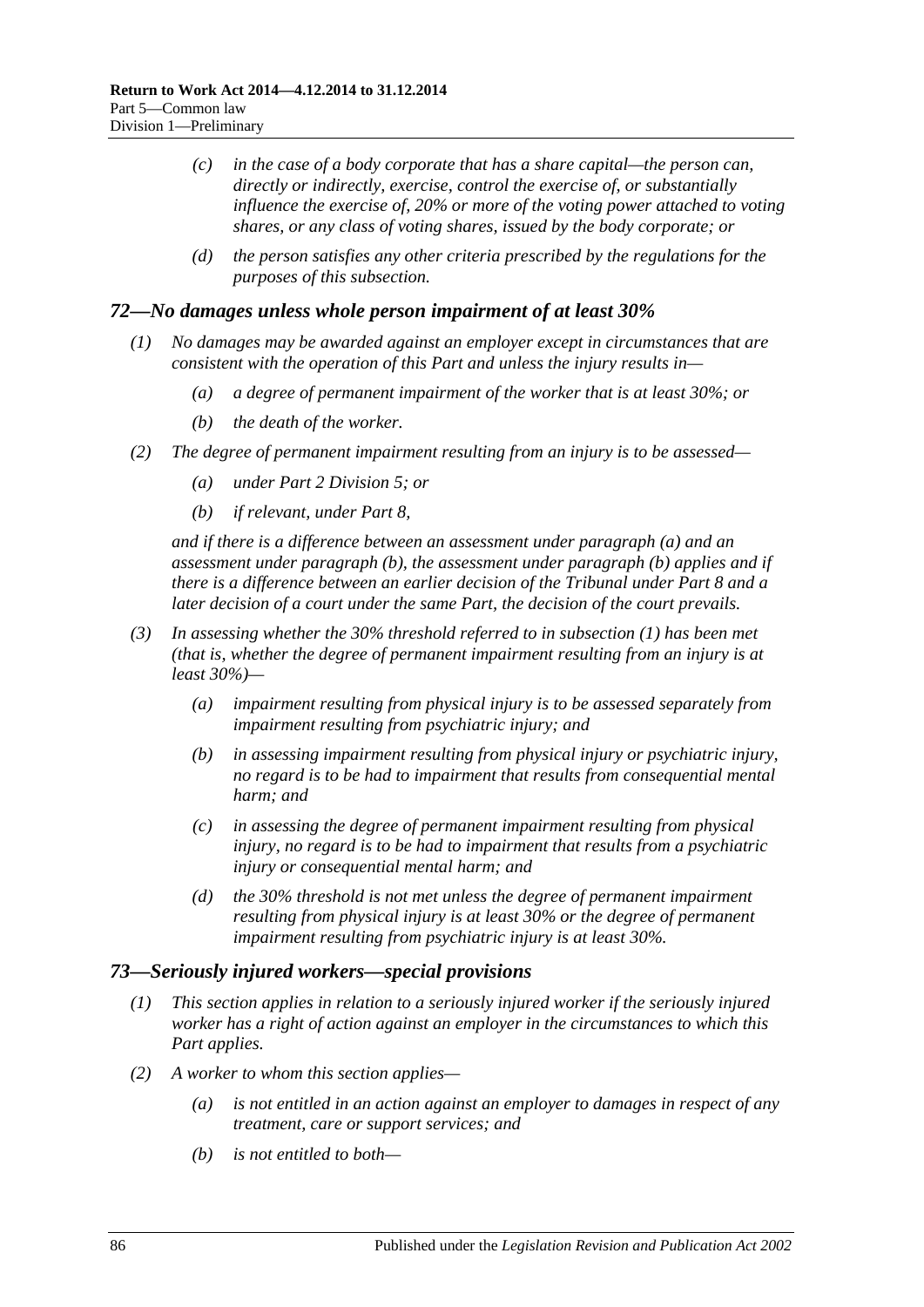- *(i) a redemption of a liability to make weekly payments under [Part](#page-65-0) 4 [Division](#page-65-0) 5; and*
- *(ii) damages for future economic loss due to the deprivation or impairment of earning capacity in an action against an employer; and*
- <span id="page-86-0"></span>*(c) in any event, is not entitled in an action against an employer to any damages other than damages that are for economic loss.*
- *(3) For the purposes of [subsection](#page-85-3) (2)(a), treatment, care or support services are—*
	- *(a) recovery/return to work services provided under [Part](#page-39-0) 3; and*
	- *(b) services for which compensation is payable under Part [4 Division](#page-47-0) 2.*
- <span id="page-86-1"></span>*(4) For the purposes of [subsection](#page-85-4) (2)(b), a worker to whom this section applies must, in accordance with the regulations, elect to claim damages of the kind referred to in [subsection](#page-86-0) (2)(b)(ii) or to enter into an agreement under Part [4 Division](#page-65-0) 5.*
- *(5) A worker to whom this section applies cannot commence an action for damages referred to in [subsection](#page-85-4) (2)(b) or enter into an agreement under Part [4 Division](#page-65-0) 5 unless or until an election has been made under [subsection](#page-86-1) (4).*
- <span id="page-86-2"></span>*(6) In addition to any requirement prescribed by the regulations, a worker cannot make an election under [subsection](#page-86-1) (4) unless the worker has received advice about the consequences of the election from a legal practitioner who holds a current practising certificate.*
- *(7) A worker is entitled to an amount, prescribed by or under the regulations, to compensate a worker for the cost of obtaining advice for the purposes of [subsection](#page-86-2) (6).*

## *74—General regulation of court awards*

*A court may not award damages to a person contrary to this Part or in a manner or to an extent that is inconsistent with this Part.*

# *Division 2—General principles*

#### <span id="page-86-3"></span>*75—Effect of recovery of damages on compensation*

- <span id="page-86-4"></span>*(1) If a person (being a worker or other person) recovers damages in respect of an injury from the employer and the relevant compensating authority is liable to pay compensation under this Act in respect of the same injury then (except to the extent that [subsection](#page-87-0) (3) or [\(5\)](#page-87-1) covers the case)—*
	- *(a) the person ceases to be entitled to any further compensation under this Act in respect of the injury concerned (including compensation claimed but not yet paid); and*
	- *(b) the amount of any compensation already paid in respect of the injury concerned is to be deducted from the damages; and*
	- *(c) the person ceases to be entitled to receive recovery/return to work services under this Act.*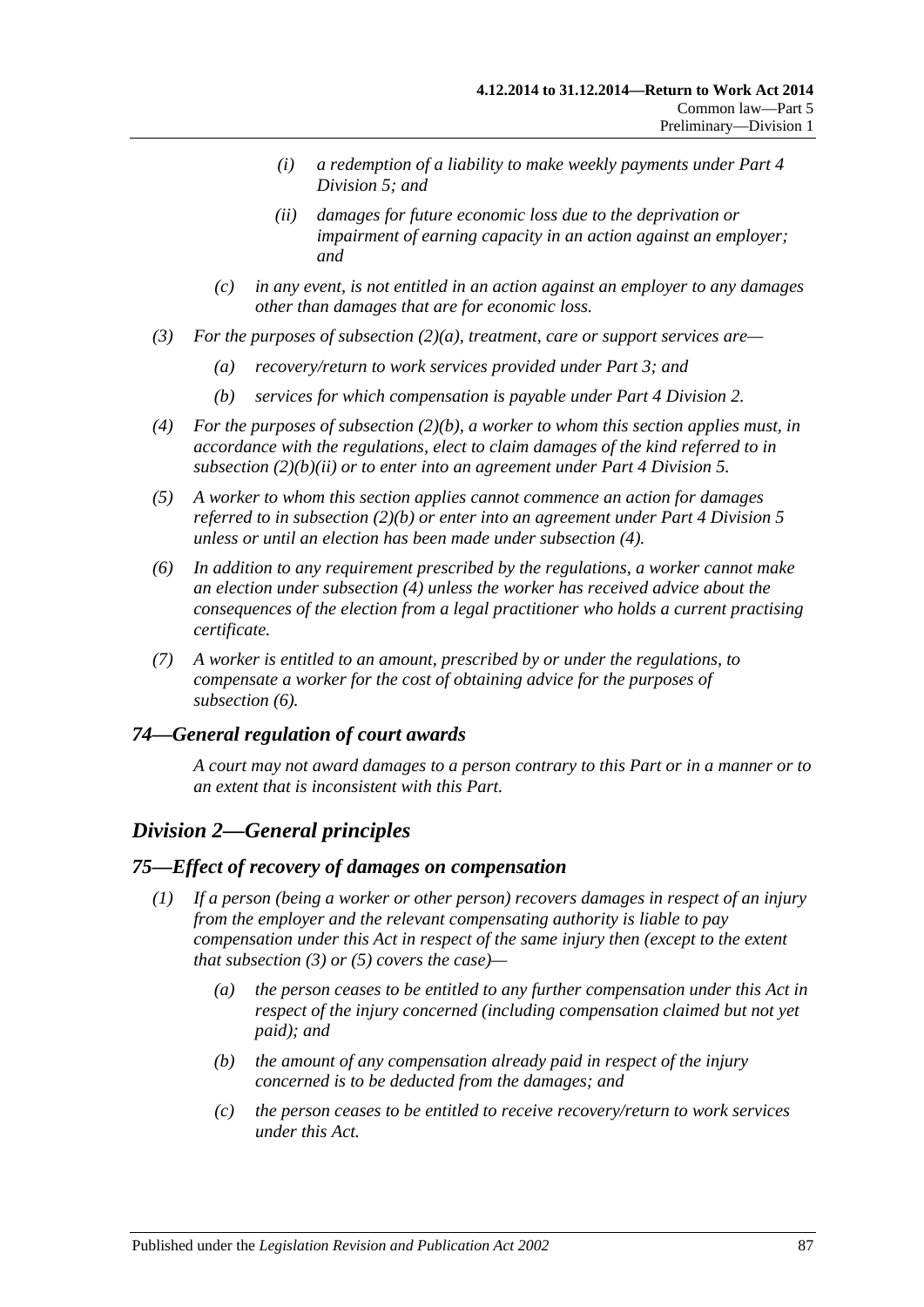- *(2) [Subsection](#page-86-3) (1)—*
	- *(a) does not extend to an entitlement of a seriously injured worker—*
		- *(i) to receive any services under [Part](#page-39-0) 3; or*
		- *(ii) to receive compensation (or any provision of services) under [Part](#page-47-0) 4 [Division](#page-47-0) 2; and*
	- *(b) does not operate so as to require a deduction under [subsection](#page-86-4) (1)(b) with respect to compensation already paid to a seriously injured worker for any services under Part [4 Division](#page-47-0) 2; and*
	- *(c) does not operate with respect to compensation under Part [4 Division](#page-69-0) 7.*
- <span id="page-87-0"></span>*(3) If damages in respect of an injury are recovered pursuant to a cause of action that survives for the benefit of the estate of a deceased worker under the [Survival of](http://www.legislation.sa.gov.au/index.aspx?action=legref&type=act&legtitle=Survival%20of%20Causes%20of%20Action%20Act%201940)  [Causes of Action Act](http://www.legislation.sa.gov.au/index.aspx?action=legref&type=act&legtitle=Survival%20of%20Causes%20of%20Action%20Act%201940) 1940, the amount of any weekly payments of compensation already paid in respect of the injury concerned are to be repaid out of the estate of the deceased worker to the relevant compensating authority.*
- *(4) If a person recovers damages as a dependant of a worker in respect of proceedings in respect of the death of the worker—*
	- *(a) the relevant compensating authority is not liable to pay compensation, or further compensation, in respect of the death; and*
	- *(b) the amount of any compensation already paid to the dependant under [Part](#page-70-0) 4 [Division](#page-70-0) 8 in respect of the death of the worker is to be deducted from the damages.*
- <span id="page-87-1"></span>*(5) If a person (being a worker or other person) recovers motor accident damages in respect of an injury under this Act (whether from the employer or another party)—*
	- *(a) the person ceases to be entitled to any further compensation under this Act in respect of the injury concerned (including compensation claimed but not yet paid); and*
	- *(b) the amount of any compensation already paid in respect of the injury concerned is to be deducted from the damages (awarded or otherwise paid as a lump sum) and is to be paid to the relevant compensating authority.*
- <span id="page-87-2"></span>*(6) If a person (being a worker or other person) recovers any other damages in respect of an injury under this Act from a person other than the employer—*
	- *(a) the person ceases to be entitled to any further compensation under this Act in respect of the injury concerned (including compensation claimed but not yet paid); and*
	- *(b) the amount of any compensation already paid in respect of the injury concerned is to be deducted from the damages (awarded or otherwise paid as a lump sum) and is to be paid to the relevant compensating authority.*
- *(7) [Subsection](#page-87-2) (6)(a) does not extend to an entitlement of a seriously injured worker—*
	- *(a) to receive any services under [Part](#page-39-0) 3; or*
	- *(b) to receive compensation (or any provision of services) under [Part](#page-47-0) 4 [Division](#page-47-0) 2.*
- *(8) Nothing in this section limits or restricts a right of recovery under [section](#page-78-3) 66.*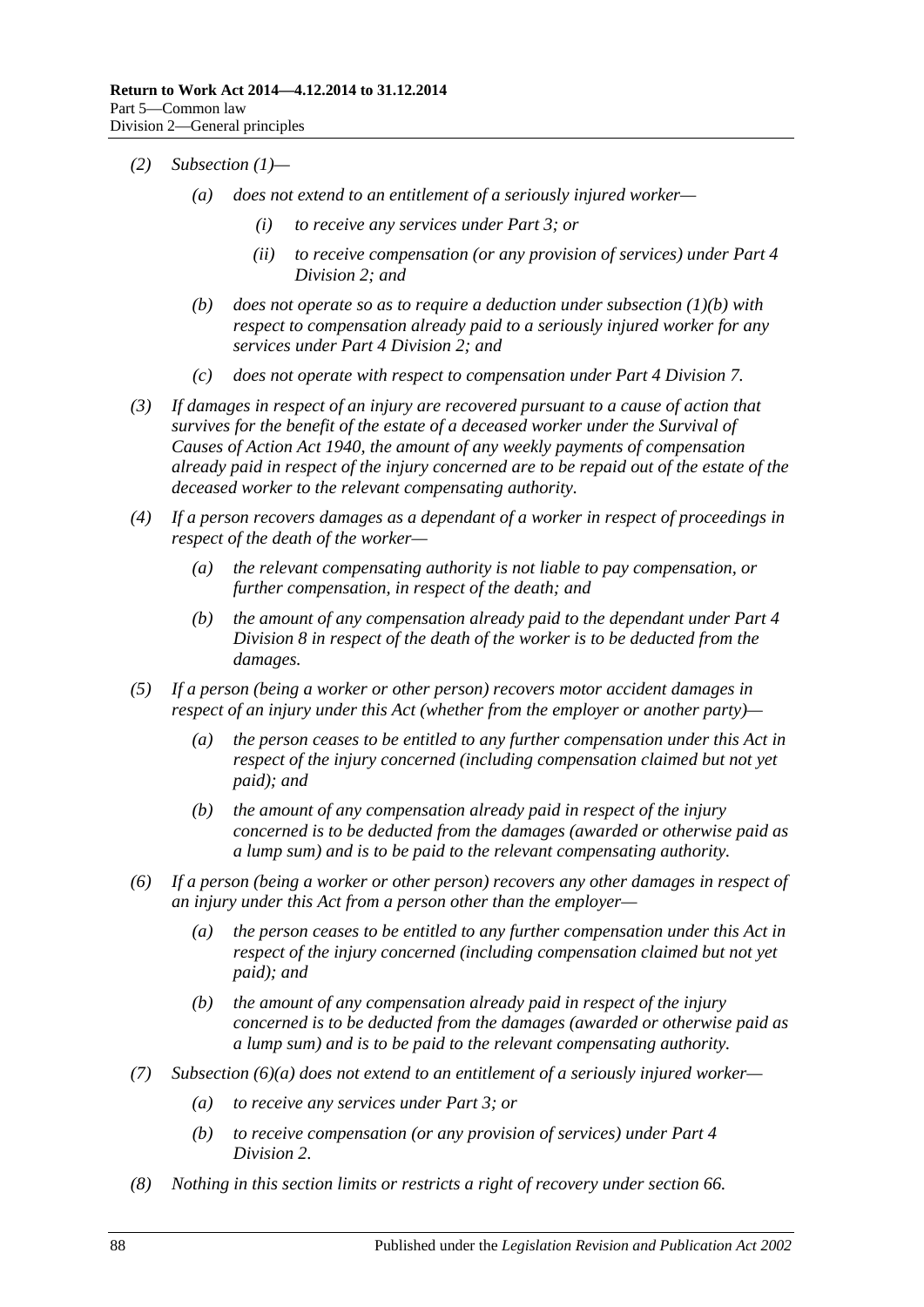*(9) In this section—*

*relevant compensating authority means the Corporation or a self-insured employer, depending on which entity has paid compensation under this Act, or is liable to pay compensation under this Act, in the particular case.*

### *76—Retirement age*

*In awarding damages for future economic loss due to deprivation or impairment of earning capacity or loss of expectation of financial support in a case where this Part applies, the court is to disregard any earning capacity of the worker after pension age (as defined in the Social Security Act 1991 of the Commonwealth for persons other than veterans).*

#### *77—Mitigation of damages*

- *(1) In assessing damages in a case where this Part applies, the court must consider the steps that have been taken, and that could reasonably have been or be taken by the injured worker, to mitigate those damages.*
- <span id="page-88-1"></span><span id="page-88-0"></span>*(2) In particular, the court must consider the following matters:*
	- *(a) whether the injured worker has undergone appropriate medical treatment;*
	- *(b) whether the injured worker has duly complied with any other relevant obligation under [Part](#page-39-0) 3 or [Part](#page-44-0) 4.*
- *(3) In any proceedings for damages, the person claiming damages has the onus of proving that all reasonable steps to mitigate damages have been taken by the injured worker.*
- *(4) However, the person claiming damages does not have the onus of establishing that the steps referred to in [paragraph](#page-88-0) (b) of [subsection](#page-88-1) (2) have been taken, and the court assessing damages does not have to take the matters referred to in that paragraph into account, unless it is established that before those steps could reasonably be expected to have been taken the worker was made aware by the employer or the Corporation that the worker was required to take those steps.*
- *(5) In any proceedings for damages, a written report by a person who provided medical or recovery/return to work services to the injured worker is admissible as evidence of any such steps taken by that worker.*

#### *78—Payment of interest—limited statutory entitlement*

- *(1) A plaintiff has only such right to interest on damages in a case where this Part applies as is conferred by this section.*
- <span id="page-88-2"></span>*(2) Interest is not payable (and a court cannot order the payment of interest) on damages unless—*
	- *(a) information that would enable a proper assessment of the plaintiff's claim has been given to the defendant and the defendant has had a reasonable opportunity to make an offer of settlement (where it would be appropriate to do so) in respect of the plaintiff's full entitlement to all damages of any kind relevant to the operation of this Part but has not made such an offer; or*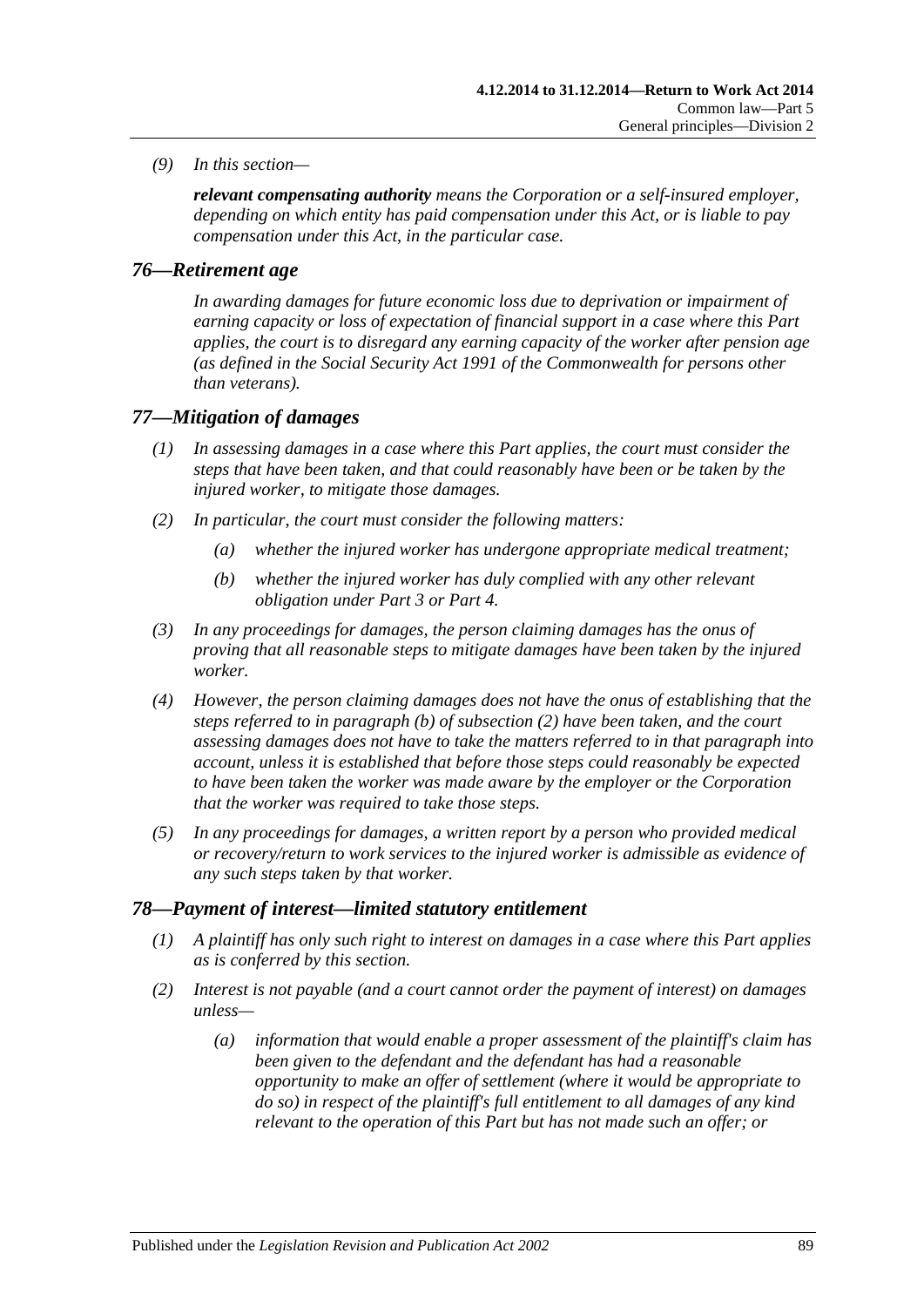- *(b) the defendant has had a reasonable opportunity to make a revised offer of settlement (where it would be appropriate to do so) in the light of further information given by the plaintiff that would enable a proper assessment of the plaintiff's full entitlement to all damages of any kind relevant to the operation of this Part but has not made such an offer; or*
- *(c) the defendant has made an offer of settlement, the amount of all damages of any kind awarded by the court (without the addition of any interest) is more than 20% higher than the highest amount offered by the defendant and the highest amount is unreasonable having regard to the information available to the defendant when the offer was made.*
- *(3) The highest amount offered by the defendant is not unreasonable if, when the offer was made, the defendant was not able to make a reasonable assessment of the plaintiff's full entitlement to all damages of any kind relevant to the operation of this Part.*
- *(4) For the purposes of [subsection](#page-88-2) (2), an offer of settlement must be in writing.*
- *(5) If a court is satisfied that interest is payable under [subsection](#page-88-2) (2) on damages—*
	- *(a) the amount of interest is to be calculated for the period from the date of the injury to or death of the worker until the date on which the court determines the damages; and*
	- *(b) the amount of interest is to be calculated in accordance with the principles ordinarily applied by the court for that purpose, subject to this section.*
- *(6) Nothing in this section affects the payment of interest on a debt under a judgment or order of a court.*

#### *79—Contributory negligence*

*The common law and enacted law as to contributory negligence apply in relation to awards of damages under this Part.*

#### *80—Defence of voluntary assumption of risk*

*The defence of voluntary assumption of risk (volenti non fit injuria) is not available in an action for the award of damages in a case where this Part applies but, where that defence would otherwise have been available, the amount of any damages is to be reduced to such extent as is just and equitable on the presumption that the injured or deceased person was negligent in failing to take sufficient care for his or her own safety.*

#### *81—Exemplary or punitive damages*

*A court may not award exemplary or punitive damages to a person in an award of damages to which this Part applies.*

#### *82—Court to apportion damages etc*

- *(1) If a judgment is obtained for payment of damages to which this Part applies as well as for other damages, the court is required, as part of the judgment, to declare what portion of the sum awarded by the judgment is damages to which this Part applies.*
- *(2) In any such case the court is required to apportion any costs awarded.*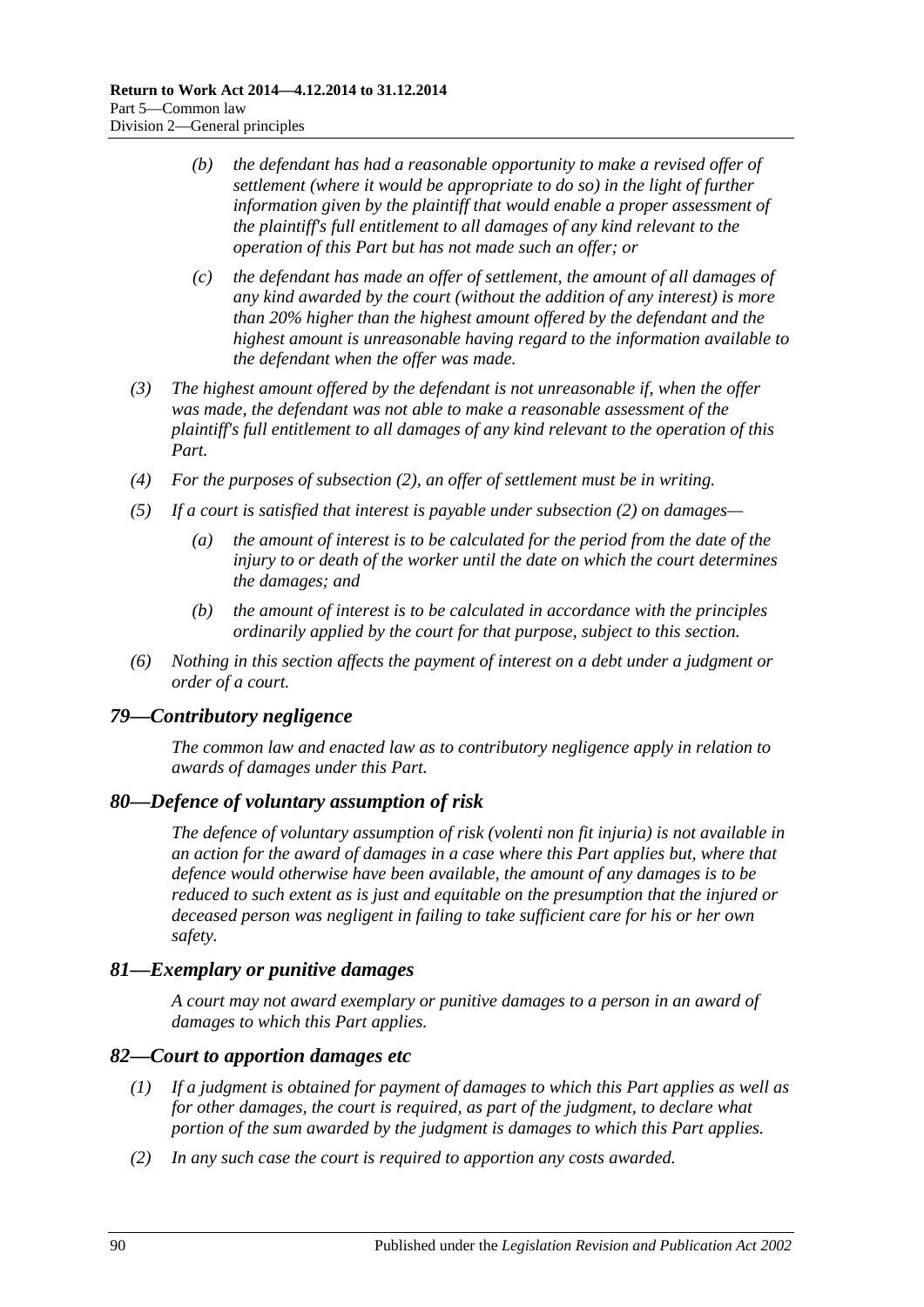## *83—Abolition of doctrine of common employment*

- *(1) It is not a defence to an employer who is sued in respect of any personal injury caused by the negligence of a person employed by the employer that the person so employed was, at the time the personal injury was caused, in common employment with the person injured.*
- *(2) This section applies to every case in which the relationship of employer and employee exists, whether the contract of employment is made before or after the commencement of this section.*
- *(3) In this section—*

*employer includes the Crown but does not include any person who, by any provision of this Act, is deemed to be an employer;*

#### *personal injury includes—*

- *(a) death; and*
- *(b) any disease; and*
- *(c) any impairment of the physical or mental condition of a person.*

#### *84—No damages for nervous shock injury to non-workers*

*No damages for pure mental harm may be awarded against an employer in respect of the death of or injury to a worker in a case where this Part applies if the pure mental harm arises wholly or partly from mental or nervous shock in connection with that death or injury unless the pure mental harm is in itself a work injury under this Act.*

## *Division 3—Procedural matters and costs*

#### *85—Compulsory mediation*

- *(1) Subject to this section, a court before which an action for damages to which this Part applies is brought must not proceed to a trial in the matter unless or until a pre-trial mediation has been conducted under this section.*
- *(2) The court is to appoint the person who will conduct the mediation (who may, but need not be, a member of the court).*
- *(3) Each party to the proceedings is to attend the mediation unless excused from attendance by the mediator.*
- *(4) The mediator is to use his or her best endeavours to bring the parties to agreement on the relevant claim.*
- *(5) Failing agreement, the mediator may issue a certificate certifying any final offers of settlement made by the parties in the mediation.*
- <span id="page-90-0"></span>*(6) The amount of any offer of settlement made by a party in the course of mediation of a claim is not to be specified in any pleading, affidavit or other document filed in or in connection with court proceedings on the claim, and is not to be disclosed to or taken into account by the court, before the court's determination of the amount of damages in the proceedings.*
- *(7) However, an offer of settlement will be relevant to the question of costs in any proceedings that do not settle before judgement.*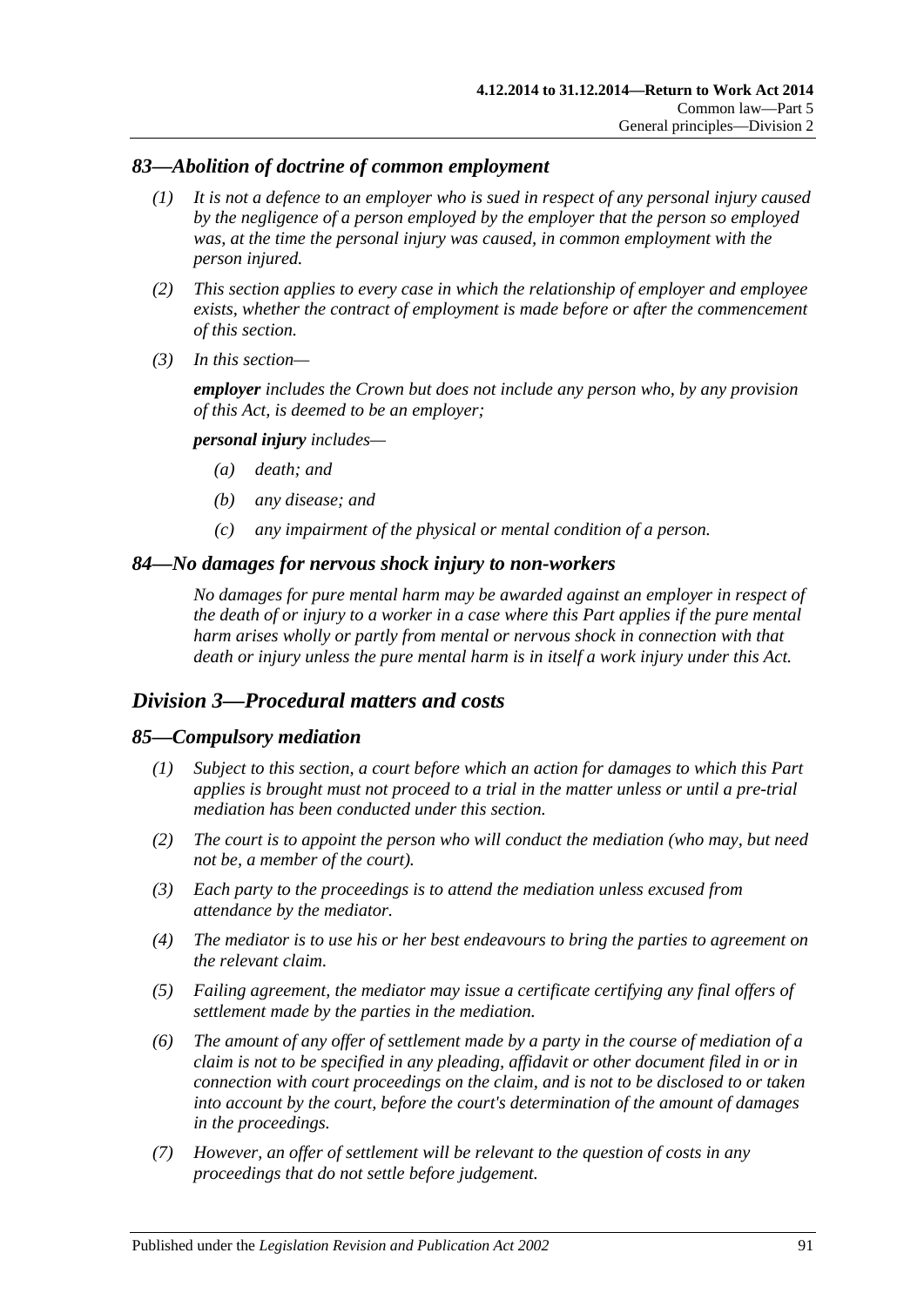- *(8) In addition to [subsection](#page-90-0) (6), evidence of anything said or done in the course of mediation is inadmissible in proceedings before the court except by consent of all parties to the proceedings.*
- *(9) A matter or thing done or omitted to be done by a mediator in the exercise of the mediator's functions does not, if the matter or thing was done or omitted in good faith, subject the mediator personally to any action, liability, claim or demand.*
- *(10) The regulations may make provision for or with respect to the fees to be paid in connection with mediation under this section.*
- *(11) In particular, the regulations may specify any such fee or the method by which the fee is to be calculated, and may specify by whom and in what circumstances the fee is payable.*
- *(12) The rules of the court before which the relevant proceedings have been brought may make other provision in relation to mediations under this section.*

#### <span id="page-91-0"></span>*86—Costs*

- *(1) When, in relation to an action for damages brought under this Part—*
	- *(a) the proceedings are settled; or*
	- *(b) a judgment is given; or*
	- *(c) the proceedings are otherwise brought to an end,*

*a legal practitioner acting on behalf of any party must, in accordance with the regulations, declare the legal costs that the legal practitioner has charged, or intends to charge, the party.*

- *(2) The regulations under [subsection](#page-91-0) (1) may include a requirement that the declaration be furnished to any person specified by the regulations.*
- *(3) This section does not extend to proceedings before the Supreme Court on an appeal.*
- *(4) In this section—*

*legal costs includes disbursements.*

# *Division 4—Choice of law*

#### *87—The applicable substantive law for work injury claims*

- *(1) If there is an entitlement to compensation under the statutory workers compensation scheme of a State in respect of an injury to a worker (whether or not compensation has been paid), the substantive law of that State is the substantive law that governs—*
	- *(a) whether or not a claim for damages in respect of the injury can be made; and*
	- *(b) if it can be made, the determination of the claim.*
- *(2) This Division does not apply if compensation is payable in respect of the injury under the statutory workers compensation scheme of more than 1 State.*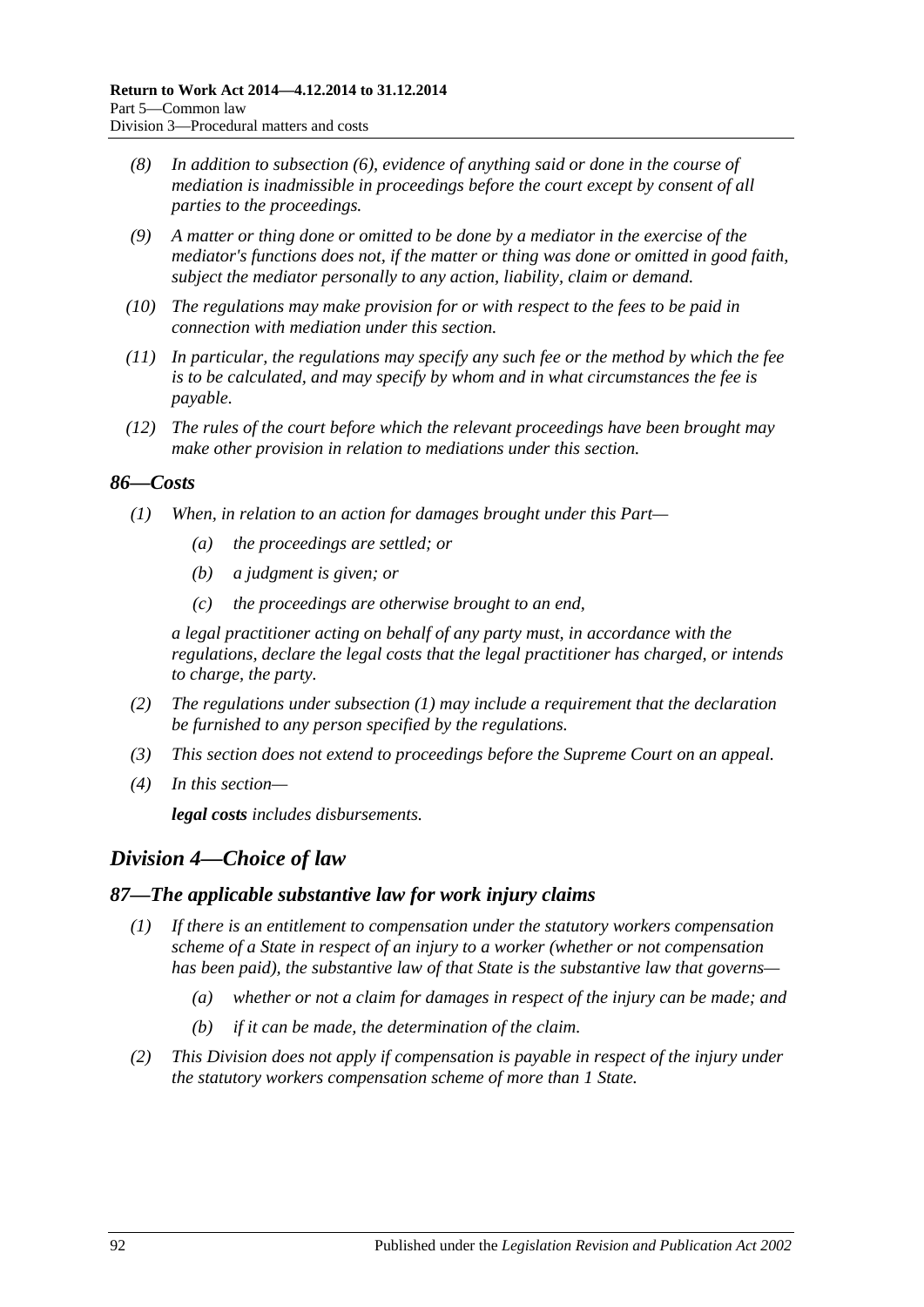- *(3) For the purposes of this section, compensation is considered to be payable under a statutory workers compensation scheme of a State in respect of an injury if compensation in respect of it—*
	- *(a) would have been payable but for a provision of the scheme that excludes the worker's right to compensation because the injury is attributable to any conduct or failure of the worker that is specified in that provision; or*
	- *(b) would have been payable if a claim for that compensation had been duly made, and (where applicable) an election to claim that compensation (instead of damages) had been duly made.*
- *(4) A reference in this section to compensation payable in respect of an injury does not include a reference to compensation payable on the basis of the provisional acceptance of liability.*
- *(5) In this Division—*

*State includes a Territory.*

## *88—Claims to which Division applies*

- <span id="page-92-0"></span>*(1) This Division applies to a claim for damages or recovery of contribution brought against a worker's employer in respect of an injury that was caused by—*
	- *(a) the negligence or other tort (including breach of statutory duty) of the worker's employer; or*
	- *(b) a breach of contract by the worker's employer.*
- <span id="page-92-1"></span>*(2) This Division also applies to a claim for damages or recovery of contribution brought against a person other than a worker's employer in respect of an injury if—*
	- *(a) the worker's employment is connected with this State; and*
	- *(b) the negligence or other tort or the breach of contract on which the claim is founded occurred in this State.*
- *(3) [Subsections \(1\)\(a\)](#page-92-0) and [\(2\)](#page-92-1) apply even if damages resulting from the negligence or other tort are claimed in an action for breach of contract or other action.*
- *(4) A reference in this Division to a worker's employer includes a reference to—*
	- *(a) a person who is vicariously liable for the acts of the employer; and*
	- *(b) a person for whose acts the employer is vicariously liable.*

## *89—What constitutes injury and employment*

*For the purposes of this Division—*

- *(a) injury, employer and worker include anything that is within the scope of a corresponding term in the statutory workers compensation scheme of another State; and*
- *(b) the determination of what constitutes employment or whether or not a person is a worker or a worker's employer is to be made on the basis that those concepts include anything that is within the scope of a corresponding concept in the statutory workers compensation scheme of another State.*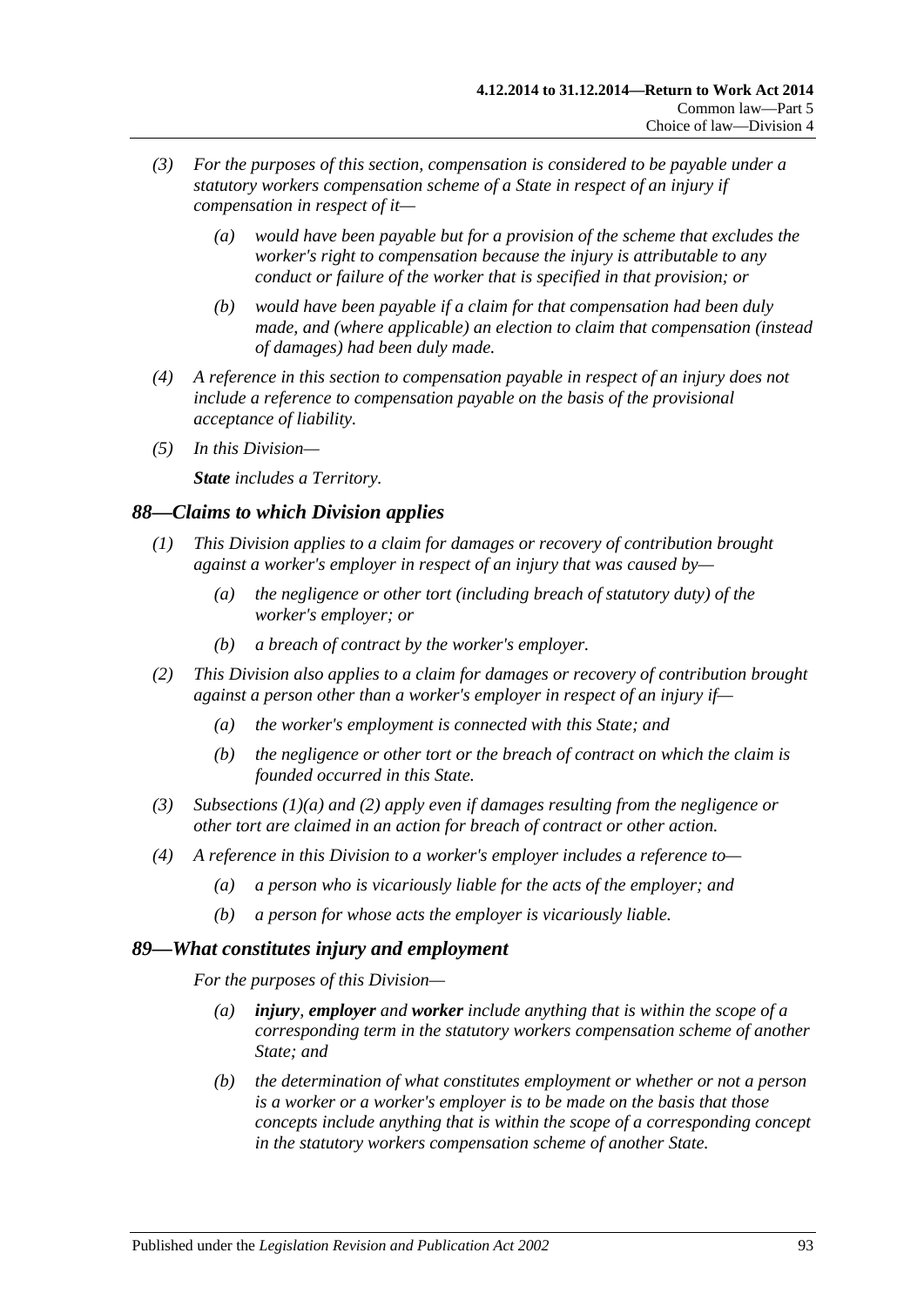### *90—Claim in respect of death included*

*For the purposes of this Division, a claim for damages in respect of death resulting from an injury is to be considered as a claim for damages in respect of the injury.* 

#### *91—Meaning of substantive law*

*In this Division—*

*a State's legislation about damages for a work related injury means—*

- *(a) for this State—this Part and any other provision of this Act providing for the interpretation of anything in this Part; and*
- *(b) for another State—any provisions of a law of that State that is declared by the regulations to be the State's legislation about damages for a work related injury;*

#### *substantive law includes—*

- *(a) a law that establishes, modifies, or extinguishes a cause of action or a defence to a cause of action;*
- *(b) a law prescribing the time within which an action must be brought (including a law providing for the extension or abridgment of that time);*
- *(c) a law that provides for the limitation or exclusion of liability or the barring of a right of action if a proceeding on, or arbitration of, a claim is not commenced within a particular time limit;*
- *(d) a law that limits the kinds of injury, loss or damage for which damages or compensation may be recovered;*
- *(e) a law that precludes the recovery of damages or compensation or limits the amount of damages or compensation that can be recovered;*
- *(f) a law expressed as a presumption, or rule of evidence, that affects substantive rights;*
- *(g) a provision of a State's legislation about damages for a work related injury, whether or not it would be otherwise regarded as procedural in nature,*

*but does not include a law prescribing rules for choice of law.*

#### <span id="page-93-0"></span>*92—Availability of action in another State not relevant*

- *(1) It makes no difference for the purposes of this Division that, under the substantive law of another State—*
	- *(a) the nature of the circumstances is such that they would not have given rise to a cause of action had they occurred in that State; or*
	- *(b) the circumstances on which the claim is based do not give rise to a cause of action.*
- *(2) In [subsection](#page-93-0) (1)—*

*another State means a State other than the State with which the worker's employment is connected.*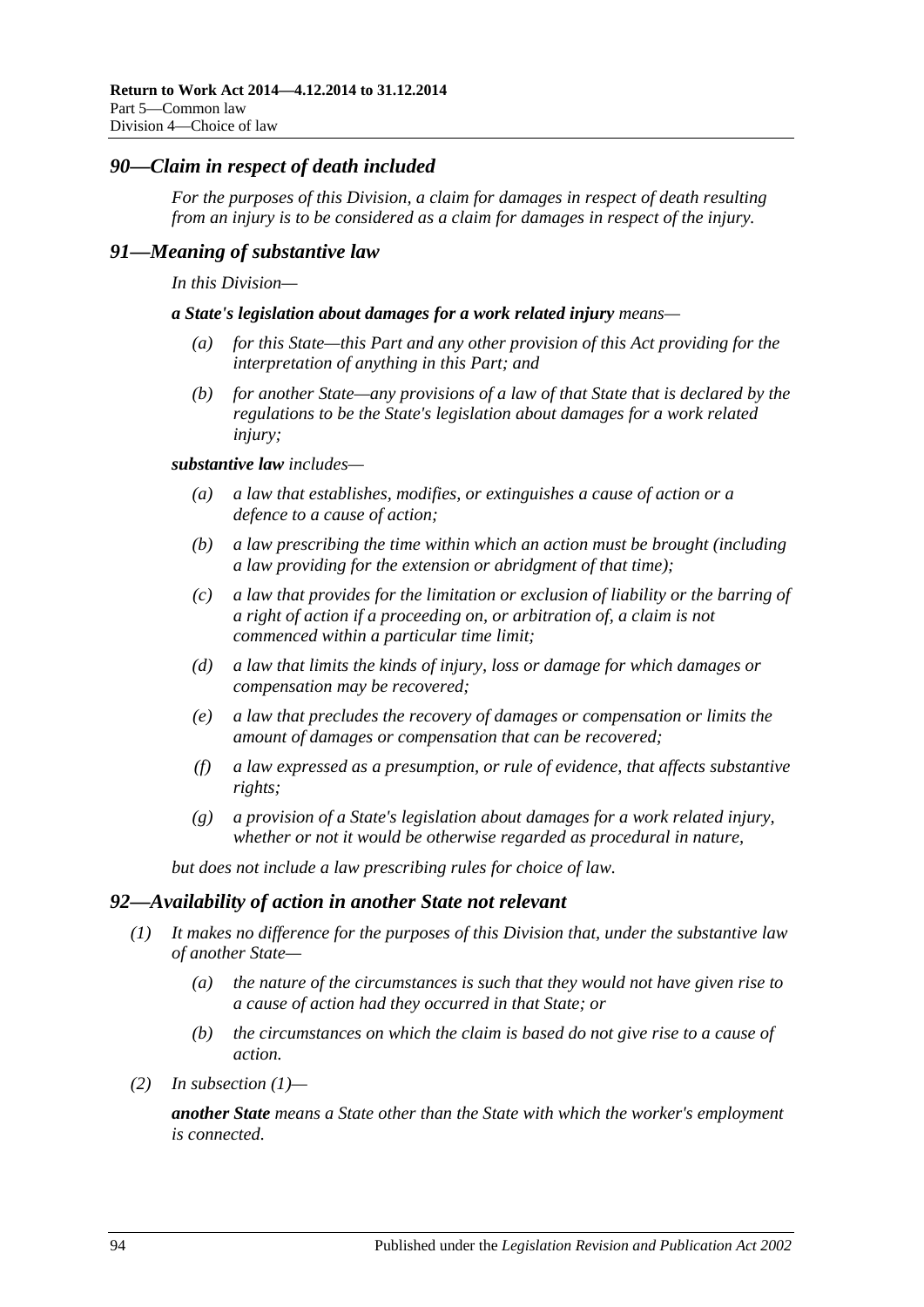# *Division 5—Related matters*

#### <span id="page-94-0"></span>*93—Ability of Corporation to conduct and settle proceedings*

- *(1) If a proceeding is brought for damages in a case where this Part applies, the proceeding must be against the employer and not against the Corporation.*
- <span id="page-94-1"></span>*(2) However, other than in the case of a self-insured employer, the Corporation is entitled—*
	- *(a) to conduct for the employer all proceedings to which the employer is a party (and to take any action in connection with the proceedings as if the Corporation were a party to the proceedings); and*
	- *(b) to settle any matter that is the subject of proceedings under this Part (including by making offers and counter-offers of settlement on behalf of the employer).*
- <span id="page-94-2"></span>*(3) In connection with [subsections](#page-94-0) (1) and [\(2\)](#page-94-1) (other than in the case of a self-insured employer)—*
	- *(a) a copy of any statement of claim and other documentation lodged with a court for the purposes of bringing an action for damages under this Part must be served on the Corporation as well as the employer; and*
	- *(b) the employer against whom proceedings are brought under this Part must cooperate fully with the Corporation and give the Corporation all information and access to documents in relation to such proceedings or the relevant cause of action that the Corporation reasonably requires; and*
	- *(c) the employer immediately on being required to do so by the Corporation must execute all documents and do everything that the Corporation considers reasonably necessary to allow any proceedings to be conducted by the Corporation; and*
	- *(d) the Corporation will be subrogated to the rights of the employer to such extent as the Corporation may determine.*
- *(4) If an employer, other than a self-insured employer—*
	- *(a) is absent from the State or, after reasonable inquiry, cannot be found; or*
	- *(b) refuses, fails or is unable to execute any documents required for the purposes of [subsection](#page-94-1) (2) or mentioned under [subsection](#page-94-2) (3),*

*the Corporation may execute any document that the Corporation requires in connection with the operation of this section.*

*(5) The Corporation may recover from an employer as a debt any additional costs reasonably incurred by the Corporation in connection with any proceedings under this Part as a direct result of the employer's noncompliance with this section.*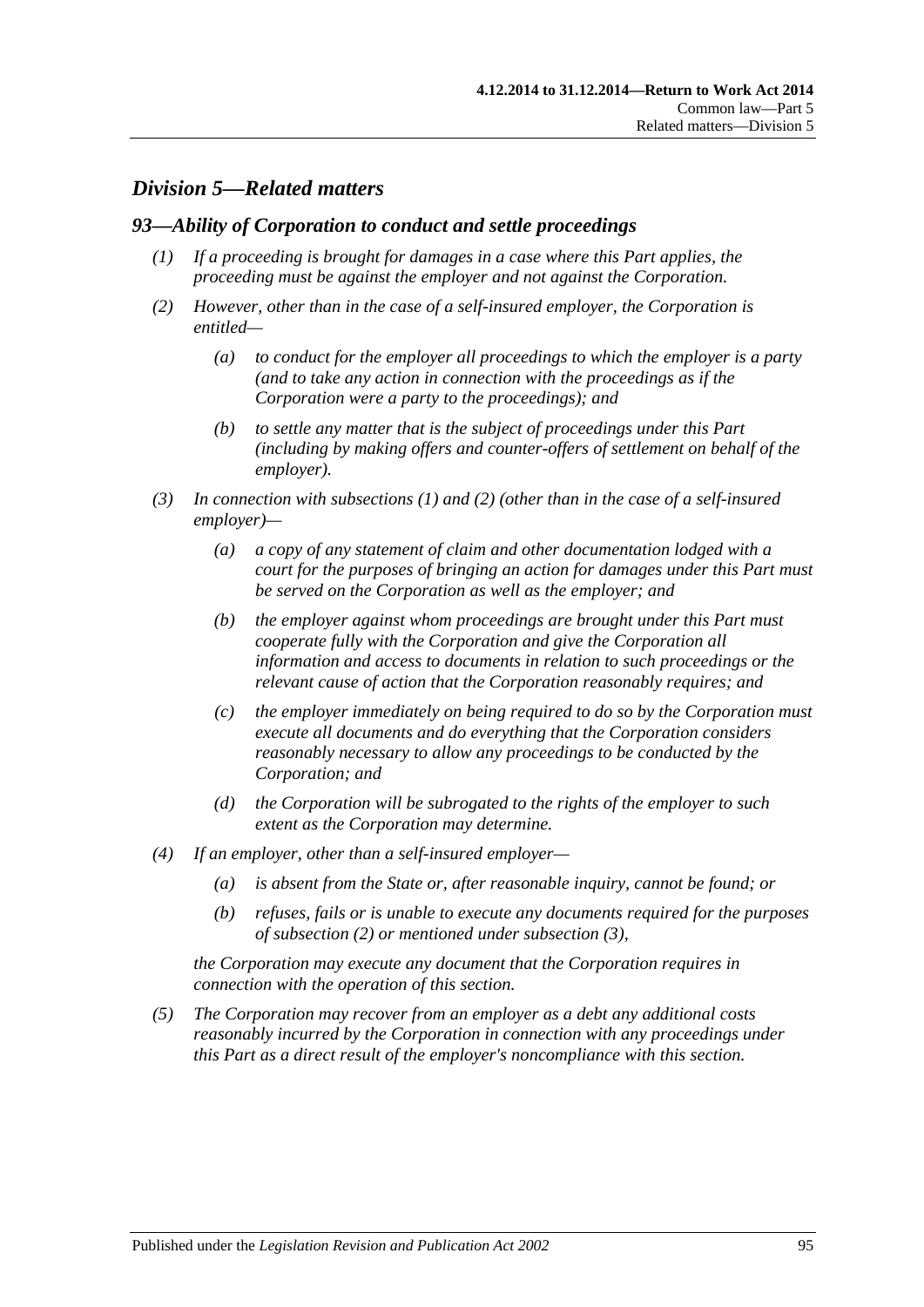### *94—Interaction with Civil Liability Act 1936*

*In the event of an inconsistency between this Act and the [Civil Liability Act](http://www.legislation.sa.gov.au/index.aspx?action=legref&type=act&legtitle=Civil%20Liability%20Act%201936) 1936, this Act will prevail to the extent of the inconsistency (but this Act will not otherwise limit the operation of any provision of that Act in respect of a cause of action for damages under this Part (as compared to workers compensation under the other parts of this Act)).*

# *Part 6—Dispute resolution*

# *Division 1—Preliminary*

#### *95—Specific object*

*The vesting of jurisdiction in the Tribunal under this Part is intended to achieve an outcome in any proceedings that is based on quick and efficient decision making that resolves disputes expeditiously and fairly.*

#### *96—Interpretation*

*In this Part—*

*applicant means the person who makes an application to the Tribunal under this Part;*

*party to proceedings means—*

- *(a) the applicant; and*
- *(b) the relevant compensating authority; and*
- *(c) if the matter is about a work injury and the worker who suffered or is alleged to have suffered the work injury is not the applicant—the worker; and*
- *(d) if the matter is about a work injury and the employer from whose employment the injury arose or is alleged to have arisen is not the applicant—the employer; and*
- *(e) a person who has a direct interest in the matter and has notified the Registrar of the interest;*

*relevant compensating authority in relation to a particular decision means—*

- *(a) if the decision was made by the Corporation or a body corporate exercising powers delegated by the Corporation—the Corporation or the relevant delegate; or*
- *(b) if the decision was made by a self-insured employer—the self-insured employer;*

*rules means the rules of the Tribunal.*

#### *97—Reviewable decisions*

<span id="page-95-0"></span>*The following decisions are reviewable:*

- *(a) a decision made as a result of an application under [section](#page-35-0) 21(3);*
- *(b) a decision about the nature or scope of recovery/return to work services provided, or to be provided, for a worker;*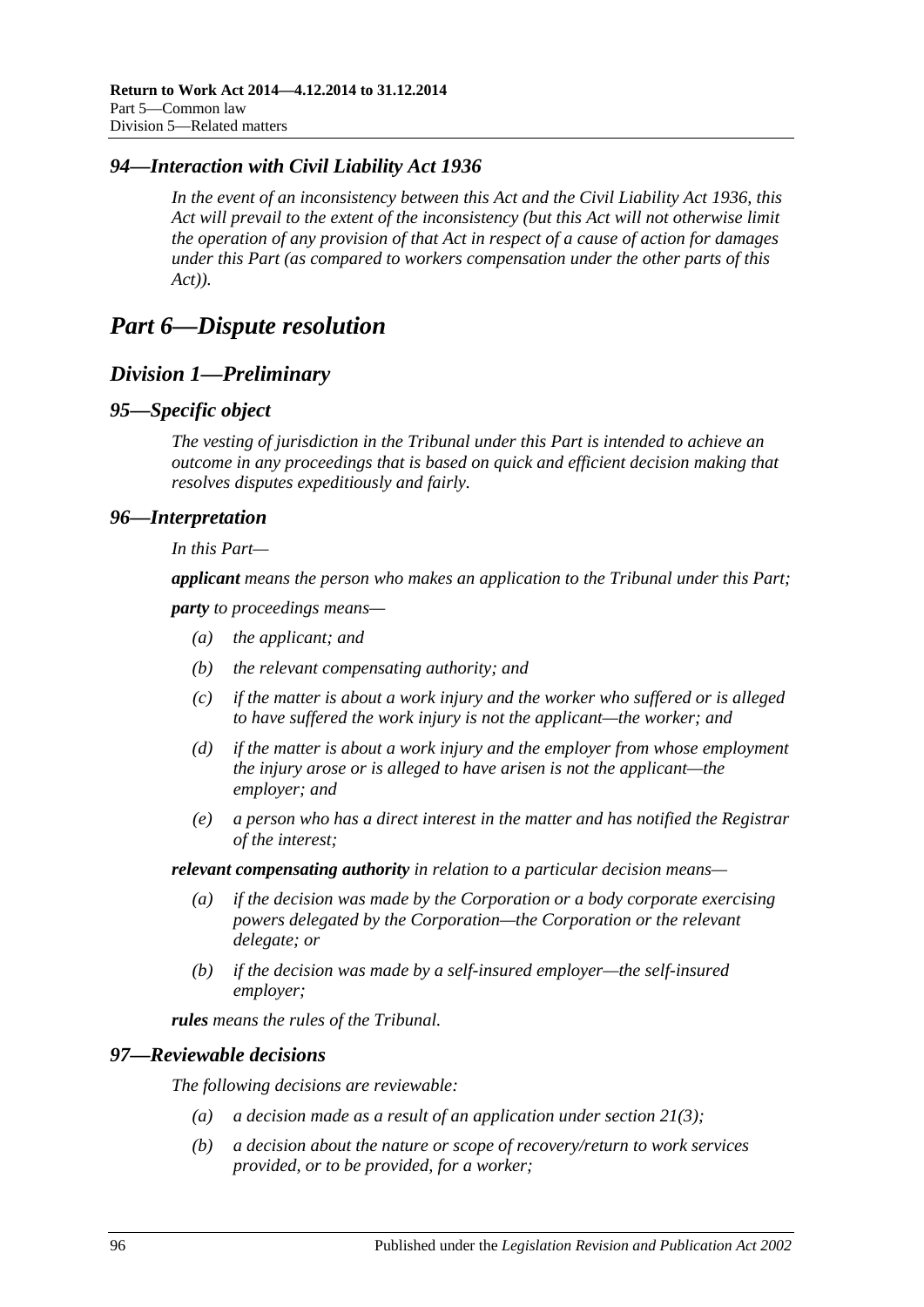- *(c) without limiting [paragraph](#page-95-0) (b)—a decision relating to a recovery/return to work plan, or a provision of a recovery/return to work plan (including on a review of a recovery/return to work plan), on the ground that the decision or the provision is unreasonable;*
- *(d) a decision as to a permanent impairment matter under Part [2 Division](#page-36-0) 5;*
- *(e) a decision on a claim under [section](#page-45-1) 31 (and, if a claim is accepted, will include the calculation of average weekly earnings under [section](#page-20-0) 5 and the amount of any payment under [Part](#page-44-0) 4);*
- *(f) a decision to redetermine a claim under [section](#page-45-1) 31;*
- *(g) without limiting a preceding paragraph—a decision on a claim for compensation for costs under [section](#page-47-1) 33(2);*
- *(h) a decision not to approve the provision of services or the incurring of costs on an application under [section](#page-49-0) 33(17);*
- *(i) a decision not to approve surgery under section [33\(21\)\(b\)\(ii\)](#page-50-0) or the provision of services under section [33\(21\)\(b\)\(iii\);](#page-50-1)*
- *(j) a decision to review, vary, discontinue or suspend weekly payments under Part 4 Division [4 Subdivision](#page-52-0) 2, [Subdivision](#page-56-0) 3 or [Subdivision](#page-58-0) 4;*
- *(k) a decision to suspend weekly payments under [section](#page-65-1) 51(4);*
- *(l) without limiting a preceding paragraph, a decision as to the amount payable under Part [4 Division](#page-67-0) 6 or [Division](#page-69-0) 7 or any decision under Part [4 Division](#page-70-0) 8 (including on a review under [section](#page-73-2) 60);*
- *(m) a decision on a claim made by the Tribunal made in the exercise of its jurisdiction under [Part](#page-102-0) 7;*
- *(n) a decision declared to be reviewable by regulations made for the purposes of this section.*

# *Division 2—Conferral of jurisdiction*

#### *98—Conferral of jurisdiction*

- *(1) The Tribunal has jurisdiction to deal with a reviewable decision.*
- *(2) Despite section 27 of the [South Australian Employment Tribunal Act](http://www.legislation.sa.gov.au/index.aspx?action=legref&type=act&legtitle=South%20Australian%20Employment%20Tribunal%20Act%202014) 2014, the Tribunal will conduct a review of a reviewable decision as a hearing de novo.*

# *Division 3—Institution of proceedings*

#### *99—Application to Tribunal*

- *(1) A person with a direct interest in a reviewable decision may commence proceedings for a review of the reviewable decision by the Tribunal.*
- *(2) A person has a direct interest in a reviewable decision if the person—*
	- *(a) is directly affected by the decision; or*
	- *(b) is the employer from whose employment the work injury arose or is alleged to have arisen.*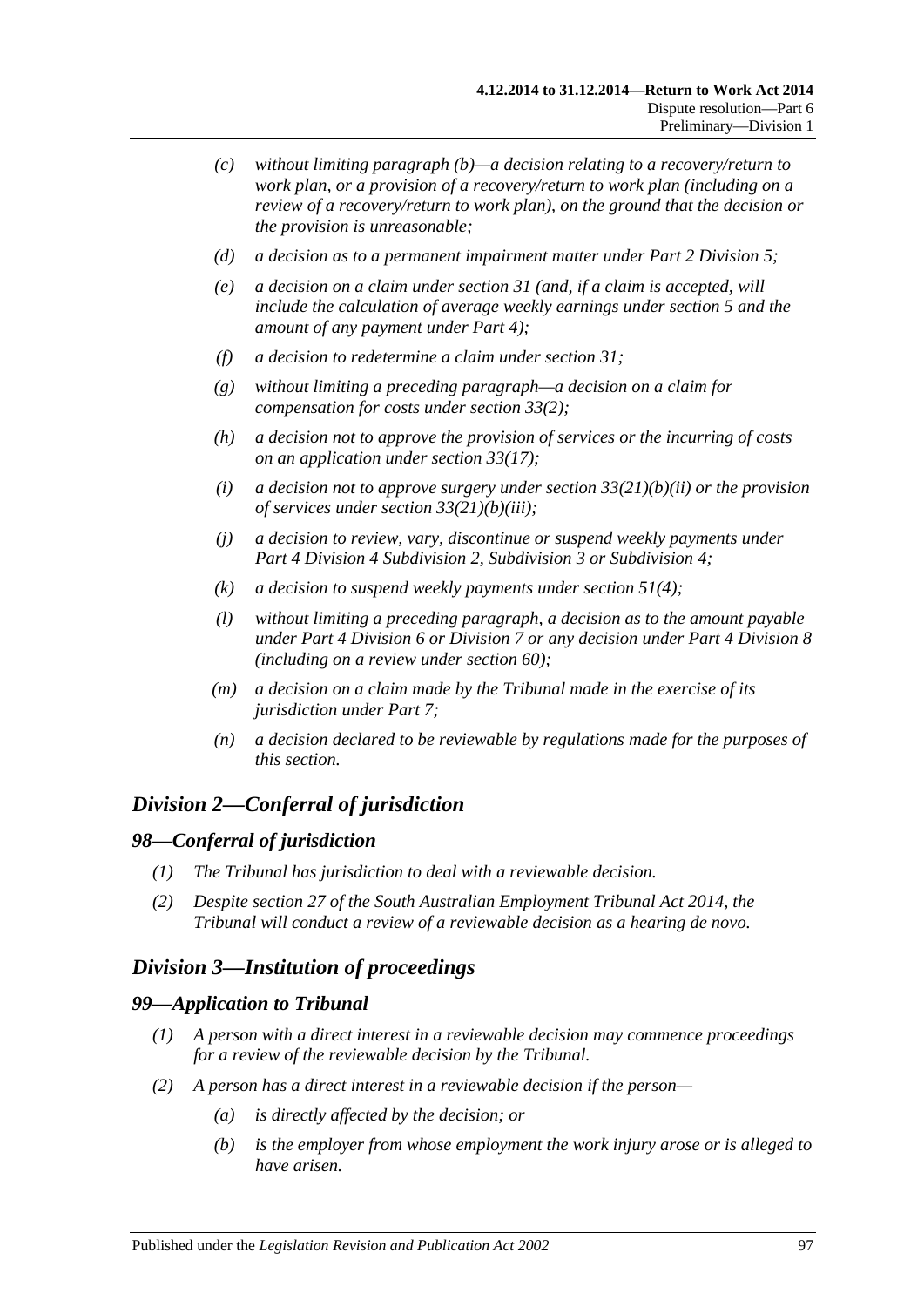### <span id="page-97-0"></span>*100—Time for making application*

- *(1) An application may be made to the Tribunal within 1 month after the applicant receives notice of the reviewable decision unless the Tribunal allows an extension of time.*
- *(2) The Tribunal must only allow an extension of time under [subsection](#page-97-0) (1) if satisfied—*
	- *(a) that good reason exists; and*
	- *(b) that another party will not be unreasonably disadvantaged because of the delay in commencing the proceedings.*

#### *101—Notice to be given by Registrar*

- *(1) On receiving an application under this Part, the Registrar must immediately send copies of the application to the other parties to the proceedings.*
- *(2) The copy of the application sent to the relevant compensating authority must be accompanied by copies of any documentary materials lodged with the application.*

# <span id="page-97-2"></span>*Division 4—Initial reconsideration*

#### <span id="page-97-1"></span>*102—Initial reconsideration*

- *(1) The relevant compensating authority must, on receiving a copy of an application under this Part—*
	- *(a) assign a suitable person to reconsider the decision to which the application relates; and*
	- *(b) have the decision reconsidered in the light of the matters set out in the application.*
- *(2) A person assigned to reconsider the decision—*
	- *(a) may be (but need not be) an officer of the relevant compensating authority but must not be the person who made the decision; and*
	- *(b) must be a person who has been nominated to the Registrar in accordance with the regulations as a person who may be assigned to reconsider decisions under this Division.*
- *(3) On completion of the reconsideration, the relevant compensating authority must confirm or vary the decision to conform with the result of the reconsideration and give the Registrar a written notice stating—*
	- *(a) the result of the reconsideration; and*
	- *(b) whether the compensating authority has confirmed or varied the decision as a result of the reconsideration and, if the decision has been varied, how the decision has been varied.*
- *(4) If the disputed decision is varied, the written notice must also be given to the other parties to the proceedings.*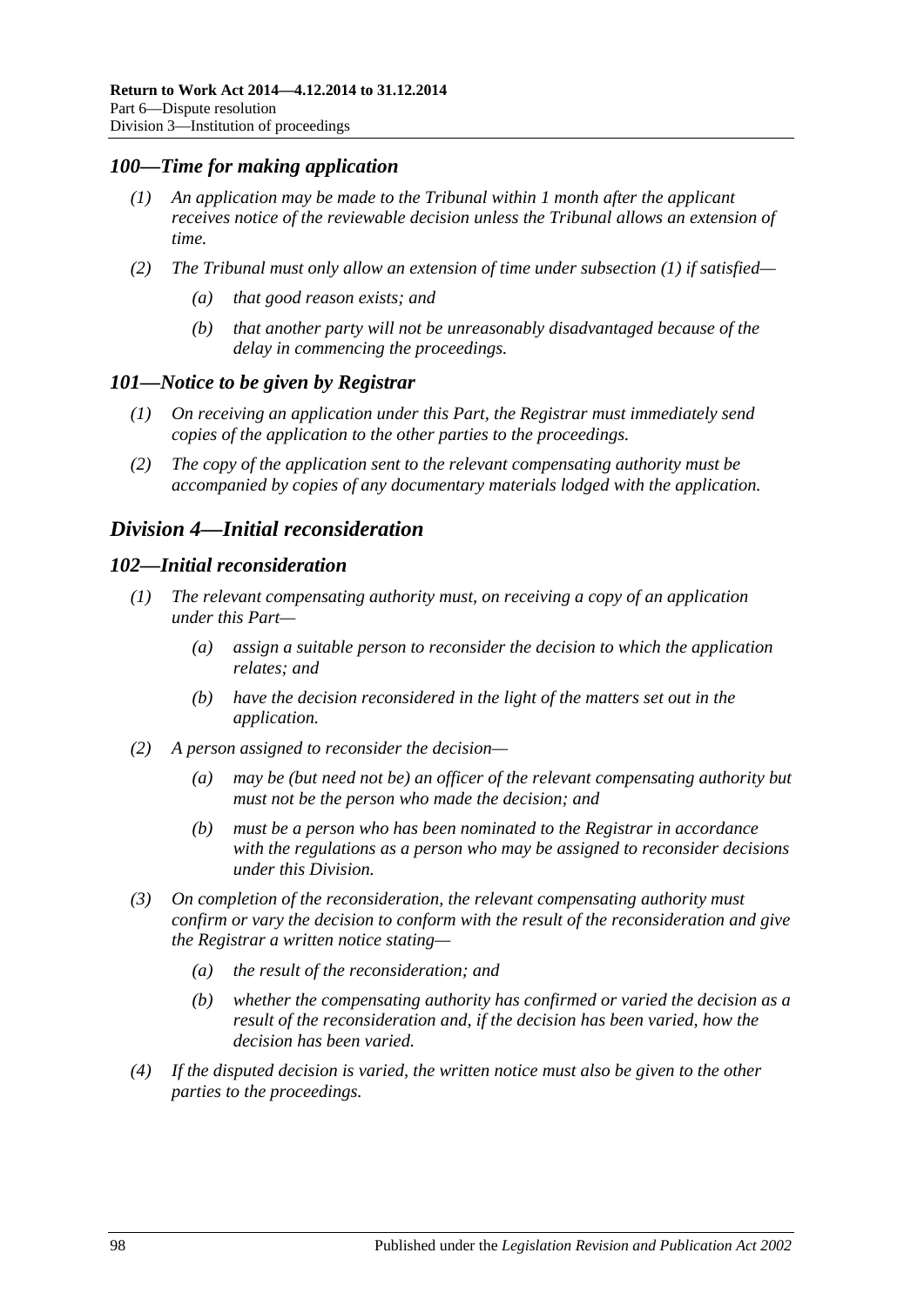- *(5) The relevant compensating authority must complete the reconsideration and give the notice or notices stating the result of the reconsideration as soon as is reasonably practicable but in any event within 10 business days after receiving the copy of the application or a longer time allowed by the Registrar on the authority's application. Maximum penalty: \$5 000.*
- *(6) The variation of a decision under this section is not to be regarded as a redetermination of a claim under the other provisions of this Act.*
- *(7) A decision on a claim by the Tribunal itself, made in the exercise of the Tribunal's special jurisdiction to expedite decisions on claims, is not liable to reconsideration under this section and if such a decision is the subject of an application under this Part, the matter will immediately proceed to be reviewed under Part 3 of the [South](http://www.legislation.sa.gov.au/index.aspx?action=legref&type=act&legtitle=South%20Australian%20Employment%20Tribunal%20Act%202014)  [Australian Employment Tribunal Act](http://www.legislation.sa.gov.au/index.aspx?action=legref&type=act&legtitle=South%20Australian%20Employment%20Tribunal%20Act%202014) 2014.*

#### *103—Proceedings on application*

- *(1) If in a case where [section](#page-97-1) 102 applies—*
	- *(a) the relevant compensating authority, on reconsideration of a decision under this Division, confirms the decision; or*
	- *(b) the relevant compensating authority, on reconsideration of a decision under this Division, varies the decision and a party to the dispute expresses dissatisfaction with the result of the reconsideration in accordance with the rules,*

*the matter will be dealt with under Part 3 of the [South Australian Employment](http://www.legislation.sa.gov.au/index.aspx?action=legref&type=act&legtitle=South%20Australian%20Employment%20Tribunal%20Act%202014)  [Tribunal Act](http://www.legislation.sa.gov.au/index.aspx?action=legref&type=act&legtitle=South%20Australian%20Employment%20Tribunal%20Act%202014) 2014.*

*(2) The reconsideration of a matter under this Division should not unduly delay proceedings before the Tribunal and the Tribunal must, so far as is reasonably practicable, undertake its processes pending the outcome of the reconsideration (including by listing the matter, setting up or conducting any conference, or taking other such steps).*

## *Division 5—Related matters—Tribunal proceedings*

#### <span id="page-98-0"></span>*104—Conciliation conference*

- *(1) Before the Tribunal proceeds with the hearing of a matter under this Part, a compulsory conciliation conference between the parties must be held in accordance with section 43 of the [South Australian Employment Tribunal Act](http://www.legislation.sa.gov.au/index.aspx?action=legref&type=act&legtitle=South%20Australian%20Employment%20Tribunal%20Act%202014) 2014.*
- *(2) In connection with the operation of [subsection](#page-98-0) (1), the Tribunal must not dispense with a conference under section 43(3) of the [South Australian Employment Tribunal](http://www.legislation.sa.gov.au/index.aspx?action=legref&type=act&legtitle=South%20Australian%20Employment%20Tribunal%20Act%202014)  Act [2014](http://www.legislation.sa.gov.au/index.aspx?action=legref&type=act&legtitle=South%20Australian%20Employment%20Tribunal%20Act%202014) but the member of the Tribunal presiding at the conference may close the conference at any time if it appears to him or her that the matter should immediately be referred to the Tribunal for hearing and determination.*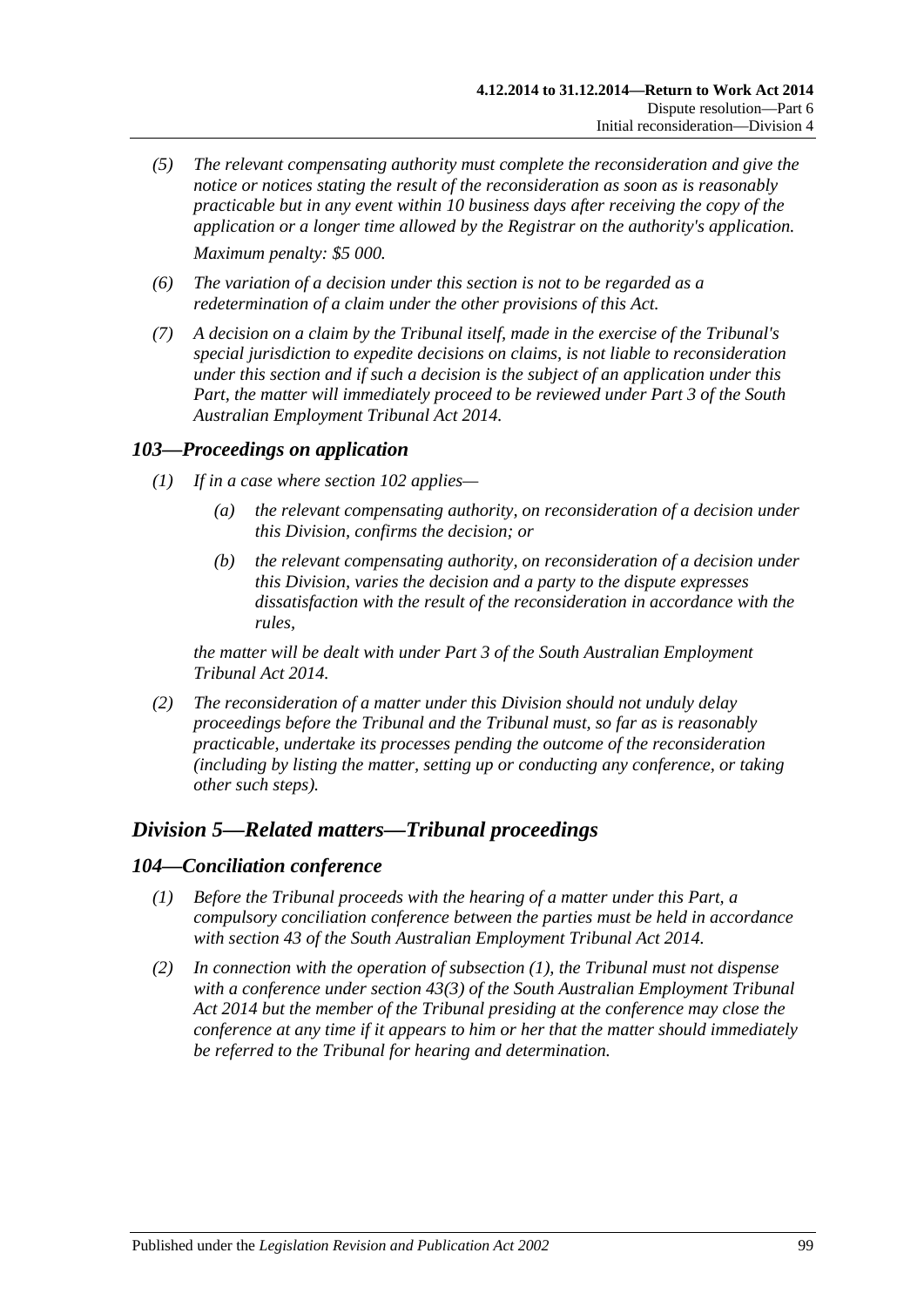- *(3) When a matter is referred to a conference under section 43 of the [South Australian](http://www.legislation.sa.gov.au/index.aspx?action=legref&type=act&legtitle=South%20Australian%20Employment%20Tribunal%20Act%202014)  [Employment Tribunal Act](http://www.legislation.sa.gov.au/index.aspx?action=legref&type=act&legtitle=South%20Australian%20Employment%20Tribunal%20Act%202014) 2014, each party must, in accordance with the rules of the Tribunal—*
	- *(a) disclose to the member of the Tribunal presiding over the conference the existence and nature of all evidentiary material in the party's possession relevant to the matter; and*
	- *(b) at the request of another party to the proceedings, give the party access to the relevant evidentiary material.*
- *(4) However, if the member of the Tribunal presiding over the conference agrees, a party need not give another party access to evidentiary material if—*
	- *(a) the material is a paper, videotape, compact disc or other electronic recording of photographic material, or a report of surveillance; or*
	- *(b) the disclosure of the material could prejudice the investigation of a suspected offence.*
- *(5) Despite section 43(14) of the [South Australian Employment Tribunal Act](http://www.legislation.sa.gov.au/index.aspx?action=legref&type=act&legtitle=South%20Australian%20Employment%20Tribunal%20Act%202014) 2014—*
	- *(a) evidence of a settlement reached at a conference under that section is admissible (without the consent of all parties) in subsequent proceedings; and*
	- *(b) evidence of the offers made in the course of a conference under that section is admissible (without consent of all parties) in subsequent proceedings for the purpose of applying provisions for deciding questions about costs.*

#### *105—Representation*

- *(1) In addition to section 51(1)(a) and (b) of the [South Australian Employment Tribunal](http://www.legislation.sa.gov.au/index.aspx?action=legref&type=act&legtitle=South%20Australian%20Employment%20Tribunal%20Act%202014)  Act [2014,](http://www.legislation.sa.gov.au/index.aspx?action=legref&type=act&legtitle=South%20Australian%20Employment%20Tribunal%20Act%202014) a party to proceedings before the Tribunal under this Act is entitled, without leave, to be represented by an officer or employee of an industrial association acting in the course of employment with that industrial association.*
- *(2) Section 51(1)(c) of the [South Australian Employment Tribunal Act](http://www.legislation.sa.gov.au/index.aspx?action=legref&type=act&legtitle=South%20Australian%20Employment%20Tribunal%20Act%202014) 2014 does not apply with respect to proceedings under this Act.*

## *106—Costs*

- *(1) A party (other than the relevant compensating authority) is entitled, subject to this Part and to limits prescribed by regulation, to an award against the relevant compensating authority for the party's reasonable costs of—*
	- *(a) any initial reconsideration of a decision under [Division](#page-97-2) 4; and*
	- *(b) any subsequent proceedings for resolution of the matter before the Tribunal.*
- *(2) Costs may only be awarded to cover—*
	- *(a) the cost of representation by a legal practitioner or an officer or employee of an industrial association; and*
	- *(b) costs of a kind authorised by the regulations that were reasonably incurred.*
- *(3) If the Tribunal is of the opinion that a party—*
	- *(a) has acted unreasonably—*
		- *(i) in bringing proceedings before the Tribunal; or*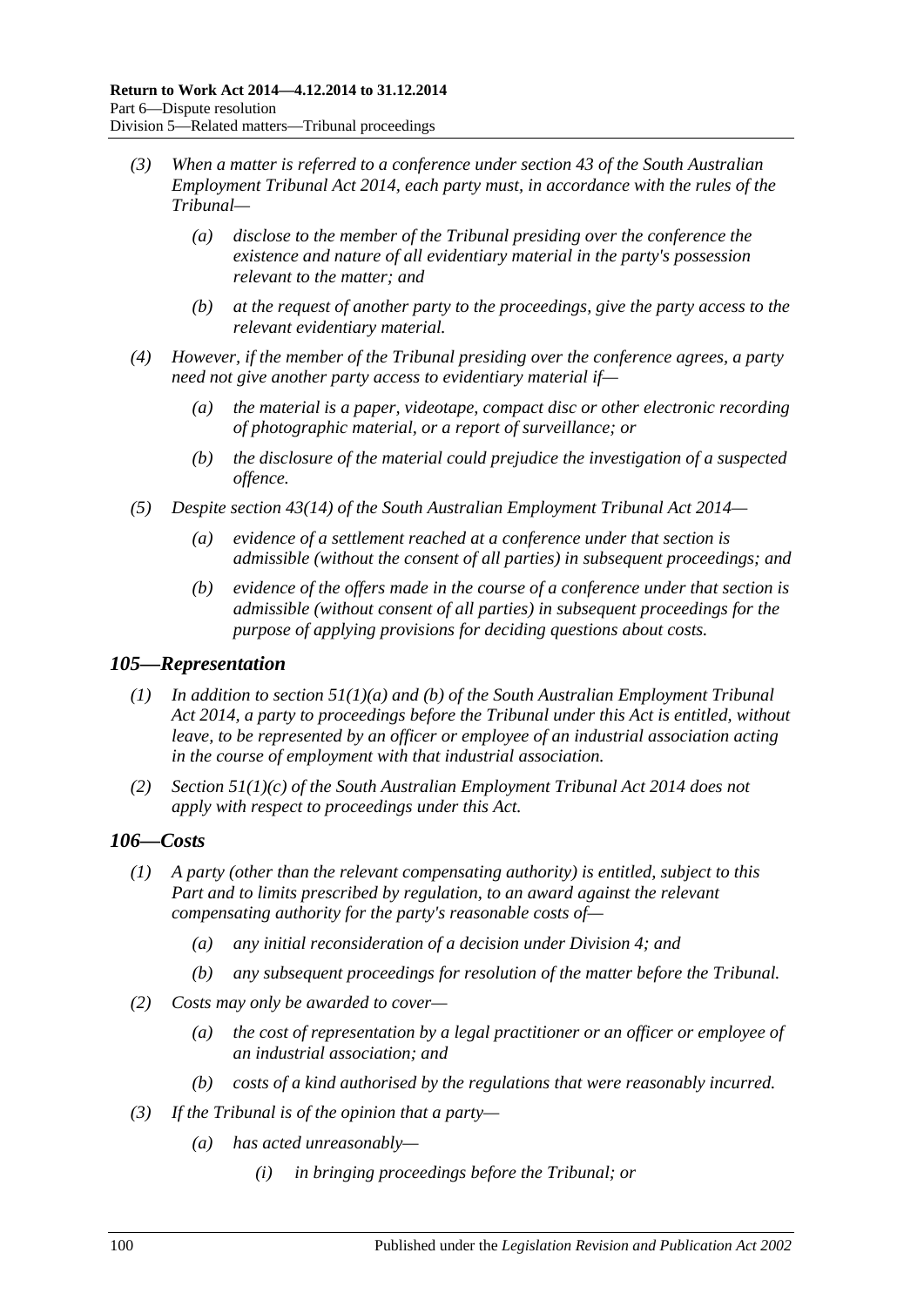- <span id="page-100-0"></span>*(ii) in view of an assessment or recommendation of a member of the Tribunal under section 43(13) of the [South Australian Employment](http://www.legislation.sa.gov.au/index.aspx?action=legref&type=act&legtitle=South%20Australian%20Employment%20Tribunal%20Act%202014)  [Tribunal Act](http://www.legislation.sa.gov.au/index.aspx?action=legref&type=act&legtitle=South%20Australian%20Employment%20Tribunal%20Act%202014) 2014; or*
- *(iii) without limiting [subparagraph](#page-100-0) (ii)—in failing to discontinue or settle any proceedings before the conclusion of the hearing of a matter; or*
- *(iv) in relation to any other aspect of the conduct of proceedings before the Tribunal; or*
- *(b) has acted frivolously or vexatiously in bringing or in relation to the conduct of proceedings before the Tribunal,*

*the Tribunal may—*

- *(c) decline to make an award of costs in favour of the party and may further (if it thinks fit) make an award of costs against the party; or*
- *(d) reduce the amount of the award of costs to which the party would otherwise have been entitled.*
- *(4) Subject to [subsection](#page-100-1) (5), an award of costs to cover professional advice or assistance may, if the Tribunal considers appropriate, be made in favour of the person who provided the professional advice or assistance.*
- <span id="page-100-1"></span>*(5) An award of costs to cover the cost of representation by an officer or employee of an industrial association are payable to the industrial association.*
- *(6) An award of legal costs cannot exceed 85% of the amount that would be allowable under the relevant Supreme Court scale if the proceedings were in the Supreme Court.*
- *(7) If the amount of permanent impairment compensation is disputed by a worker and the amount the Tribunal awards is less than, or the same as, or less than 10% above, an amount offered by the relevant compensating authority to settle the matter before the matter proceeds to a hearing before the Tribunal, the worker is not entitled to costs under this section (and evidence of an offer made in the course of a compulsory conference or mediation is admissible (without the consent of all parties) in subsequent proceedings for the purpose of applying this provision).*
- *(8) Section 57 of the [South Australian Employment Tribunal Act](http://www.legislation.sa.gov.au/index.aspx?action=legref&type=act&legtitle=South%20Australian%20Employment%20Tribunal%20Act%202014) 2014 does not apply to proceedings before the Tribunal under this Act.*

## *107—Costs liability of representatives*

*(1) In this section—*

*professional representative means a legal practitioner or other person who has been engaged or appointed to represent a party to proceedings before the Tribunal (whether personally or through an employee or agent).*

- <span id="page-100-2"></span>*(2) If a professional representative acting for a party to proceedings before the Tribunal under this Part (whether personally or through an employee or agent) has caused costs—*
	- *(a) to be incurred improperly or without reasonable cause; or*
	- *(b) to be wasted by undue delay or negligence or by any other misconduct or default,*

*the Tribunal may make an order as specified in [subsection](#page-101-0) (3).*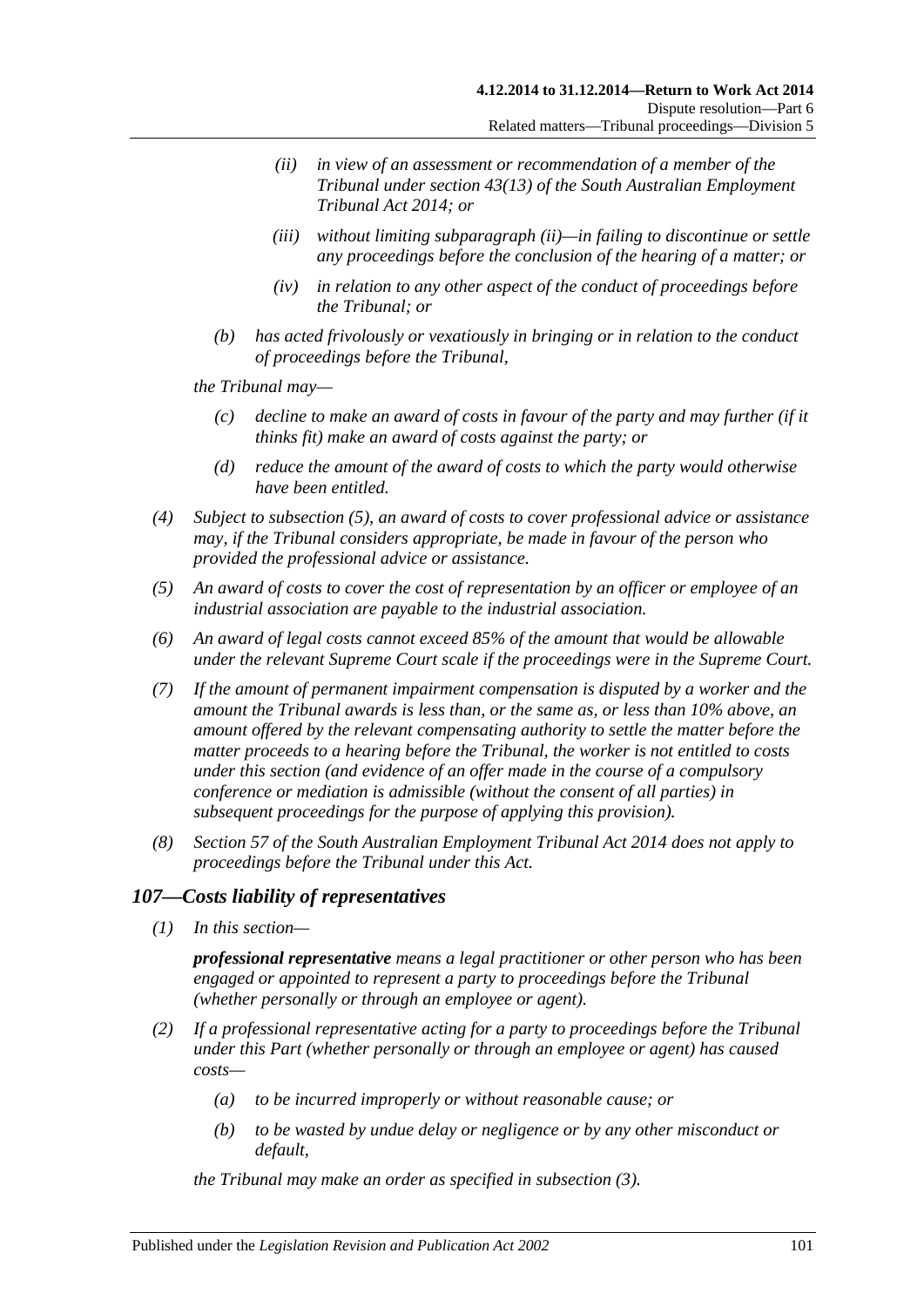- <span id="page-101-0"></span>*(3) The Tribunal may order—*
	- *(a) that all or any of the costs between the professional representative and his or her client be disallowed or that the professional representative repay to his or her client the whole or part of any money paid on account of costs;*
	- *(b) that the professional representative pay to his or her client all or any of the costs which his or her client has been ordered to pay to any party;*
	- *(c) that the professional representative pay all or any of the costs of any party other than his or her client.*
- *(4) Without limiting [subsection](#page-100-2) (2), a professional representative is in default for the purposes of that subsection if any proceedings cannot conveniently be heard or proceed, or fail or are adjourned without any useful progress being made, because the professional representative failed to—*
	- *(a) attend in person or by a proper representative; or*
	- *(b) file any document which ought to have been filed; or*
	- *(c) lodge or deliver any document for the use of the Tribunal which ought to have been lodged or delivered; or*
	- *(d) be prepared with any proper evidence or account; or*
	- *(e) otherwise proceed.*
- *(5) The Tribunal may not make an order against a professional representative under [subsection](#page-101-0) (3) unless the Tribunal has informed the professional representative of the nature of the order proposed and allowed the professional representative a reasonable opportunity to make representations, and call evidence, in relation to the matter.*
- *(6) The Tribunal may order that notice of any proceedings or order against a professional representative under this section be given to the client in such manner as the Tribunal directs.*
- *(7) The Tribunal's power to make an order under [subsection](#page-101-0) (3) is exercisable by—*
	- *(a) a presidential member of the Tribunal; or*
	- *(b) another member of the Tribunal who is authorised by a presidential member of the Tribunal to make the particular order.*

#### *108—Recovery of costs of representation*

*(1) A representative of a party to proceedings before the Tribunal under this Act must not charge nor seek to recover for work involved in, or associated with, that representation an amount exceeding the amount allowable under a scale fixed by regulation.*

*Maximum penalty: \$2 000.*

*(2) Before proposing a regulation under this section to the Executive Council, the Minister must consult with the Crown Solicitor.*

#### *109—Ministerial intervention*

*The Minister may, if satisfied that intervention is justified in the public interest, intervene in proceedings before the Tribunal under this Part.*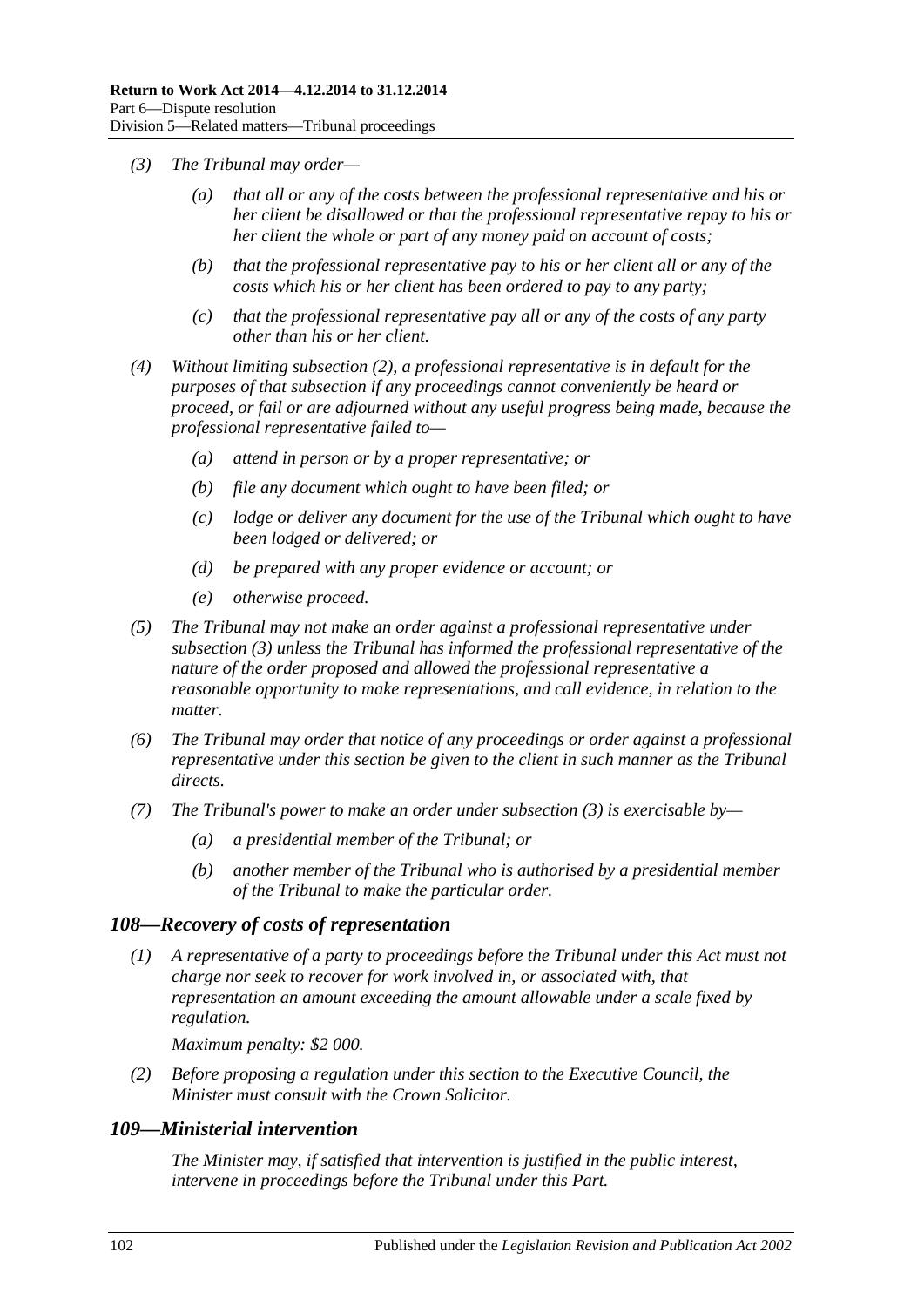## *110—Power to amend or set aside decisions or orders*

*The Tribunal may amend or set aside a decision or order of the Tribunal—*

- *(a) by consent of the parties; or*
- *(b) if the interests of justice require that the decision or order be amended or set aside.*

# <span id="page-102-1"></span>*111—Regulations concerning medical evidence*

- *(1) The regulations may make provision for or with respect to—*
	- *(a) the disclosure, by the furnishing of copies of reports or otherwise, of the nature of the expert medical evidence to be given in evidence before the Tribunal (including the exclusion of any such evidence for non-compliance with any requirement for the disclosure of the nature of the evidence); and*
	- *(b) the disclosure of medical reports (including X-rays and the results of other tests) (including the exclusion of any such medical report for non-compliance with any requirement for the disclosure of the medical report).*
- *(2) [Subsection](#page-102-1) (1) does not limit any other power of the Tribunal in relation to determining the procedures of the Tribunal, regulating proceedings before the Tribunal, or making rules under the [South Australian Employment Tribunal Act](http://www.legislation.sa.gov.au/index.aspx?action=legref&type=act&legtitle=South%20Australian%20Employment%20Tribunal%20Act%202014) 2014.*

# *112—Payment to child*

- *(1) Although a party to proceedings before the Tribunal may be a child under a legal disability, the Tribunal may order the payment of money to that child.*
- *(2) If such an order is made, a receipt given by the child is a valid discharge for the person to whom it is given.*

# <span id="page-102-0"></span>*Part 7—Special jurisdiction to expedite decisions*

# *113—Special jurisdiction*

*A worker or employer who believes there has been undue delay in deciding a claim or other matter affecting the worker or employer (being a claim or matter that would, once determined or decided, constitute a reviewable decision) may apply to the Tribunal, in the manner and form prescribed by regulation, for expedited determination of the matter.*

# *114—Timing of application*

*An application for expedited determination of a matter cannot be made until at least 10 business days after the day the matter was placed before the decision-maker whose decision is required.*

# <span id="page-102-2"></span>*115—Powers of Tribunal on application*

- *(1) On an application for expedited determination of a matter, the Tribunal may—*
	- *(a) give directions the Tribunal considers necessary to expedite the determination of the matter; or*
	- *(b) decide the matter itself.*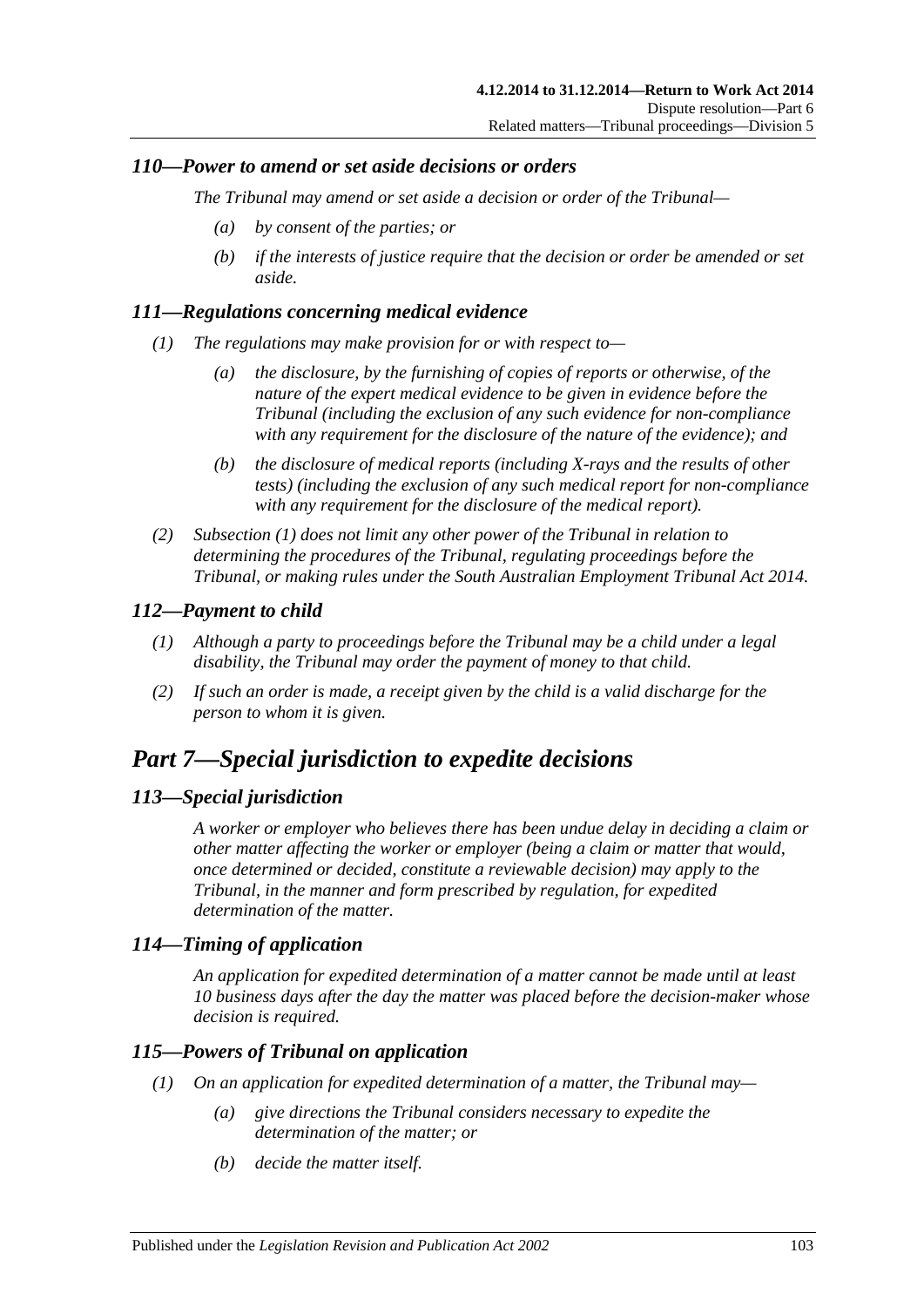*(2) A person to whom a direction is given by the Tribunal under [subsection](#page-102-2) (1) must comply with the direction.*

*Maximum penalty: \$10 000.*

- *(3) Prosecution of non-compliance as an offence does not prejudice enforcement of the direction in other ways.*
- *(4) If the Tribunal decides a claim under this section, the decision is to be treated as a decision of the relevant compensating authority.*

## *116—Costs*

*Regulations may be made about the costs of proceedings under this Part.*

# <span id="page-103-0"></span>**Part 8—Independent medical advice**

# **Division 1—Interpretation**

## *117—Interpretation*

*In this Part—*

*medical question means a question about any of the following matters:*

- *(a) a permanent impairment matter;*
- *(b) the nature and extent of any hearing loss suffered by a worker;*
- *(c) any other matter that the Tribunal or a court considers should be subject to assessment or advice under this Part for the purposes of particular proceedings.*

# **Division 2—Appointment of independent medical advisers**

# <span id="page-103-2"></span>**118—Appointment of independent medical advisers**

- (1) The Minister may appoint a medical practitioner as an independent medical adviser for the purposes of this Act.
- (2) For the purposes of appointing medical practitioners as independent medical advisers, the Minister must establish a selection committee comprised of persons—
	- (a) nominated by the Advisory Committee (who may, but need not be, members of the Advisory Committee); or
	- (b) nominated by 1 or more professional associations representing medical practitioners determined by the Minister,

(with the number of persons to be nominated by each entity to be determined by the Minister).

- (3) A member of the selection committee will be appointed on terms and conditions determined by the Minister.
- <span id="page-103-1"></span>(4) The proceedings of the selection committee will be—
	- (a) specified by the Minister; or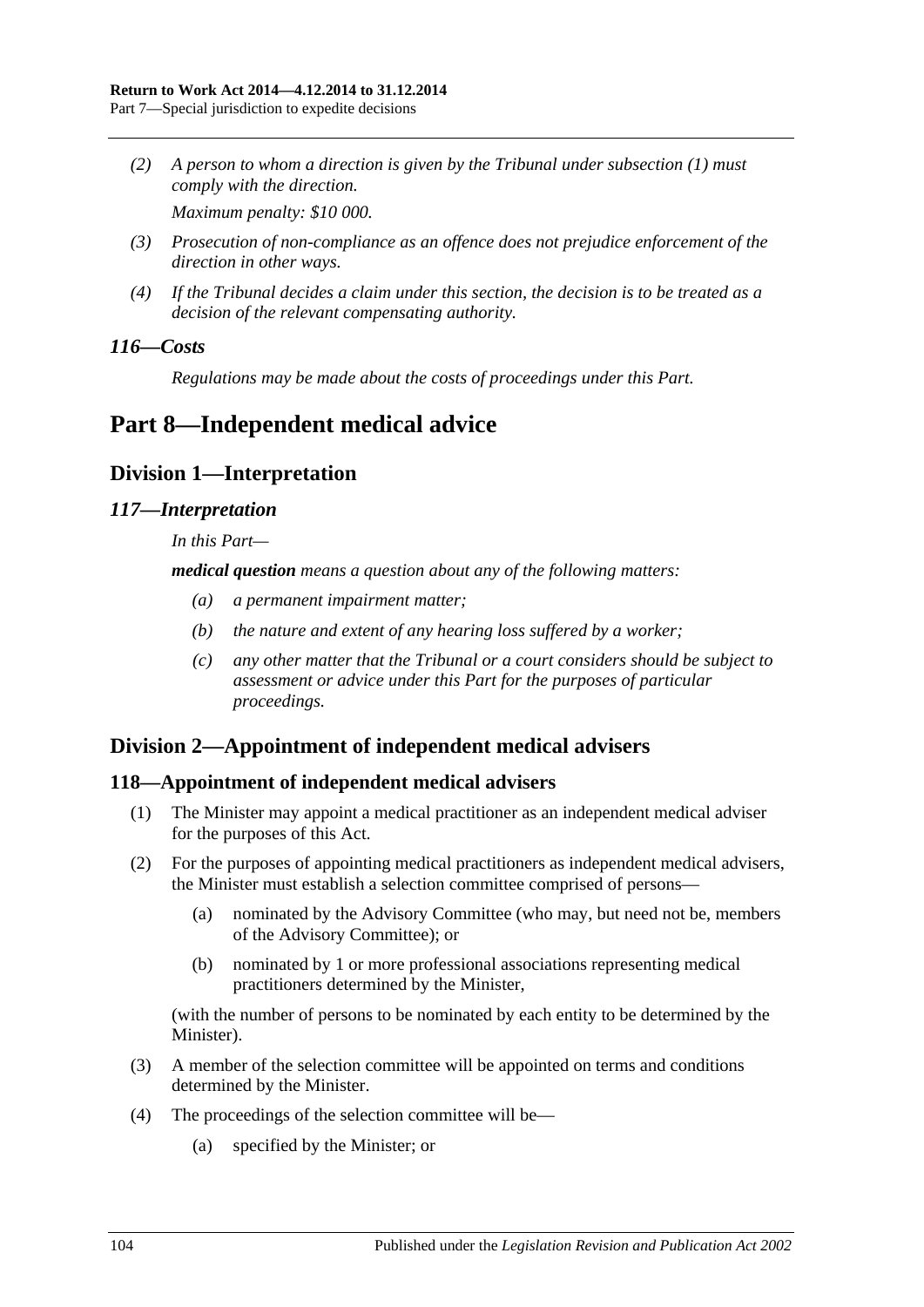- (b) to the extent that a matter is not specified under [paragraph](#page-103-1) (a)—determined by the selection committee.
- <span id="page-104-0"></span>(5) The selection committee will recommend medical practitioners for appointment by the Minister as independent medical advisers.
- <span id="page-104-1"></span>(6) In connection with the operation of [subsection](#page-104-0) (5), the selection committee must invite expressions of interest in accordance with the regulations.
- (7) [Subsection](#page-104-1) (6) does not apply if the Minister is simply seeking the advice of the selection committee about whether a particular medical practitioner should be re-appointed as an independent medical adviser at the expiration of a term of office.

# **119—Independent medical advisers**

A medical practitioner appointed under [section](#page-103-2) 118 (other than to the selection committee) will be called an *independent medical adviser* for the purposes of this Act.

# **120—Related appointment provisions**

- (1) A person appointed as an independent medical adviser will be appointed on terms and conditions, and for a term (not exceeding 3 years), determined by the Minister and, on the expiration of a term of office, is eligible for re-appointment.
- (2) The office of a person appointed as an independent medical adviser becomes vacant if the person—
	- (a) resigns by written notice addressed to the Minister; or
	- (b) is removed from office by the Governor for—
		- (i) breach of, or non-compliance with, a term or condition of appointment; or
		- (ii) mental or physical incapacity to carry out duties of office satisfactorily; or
		- (iii) misconduct; or
		- (iv) neglect of duty; or
		- (v) incompetence; or
	- (c) completes a term of office and is not re-appointed; or
	- (d) ceases to be registered as a medical practitioner under the *Health Practitioner Regulation National Law*; or
	- (e) is convicted of an indictable offence or of an offence which, if committed in South Australia, would be an indictable offence; or
	- (f) is sentenced to imprisonment for an offence.
- (3) A person appointed as an independent medical adviser is entitled to fees, allowances and expenses approved by the Governor.
- (4) The fees, allowances and expenses are payable out of the Compensation Fund.
- (5) An act of an independent medical adviser is not invalid by reason only of any defect in the appointment of a person.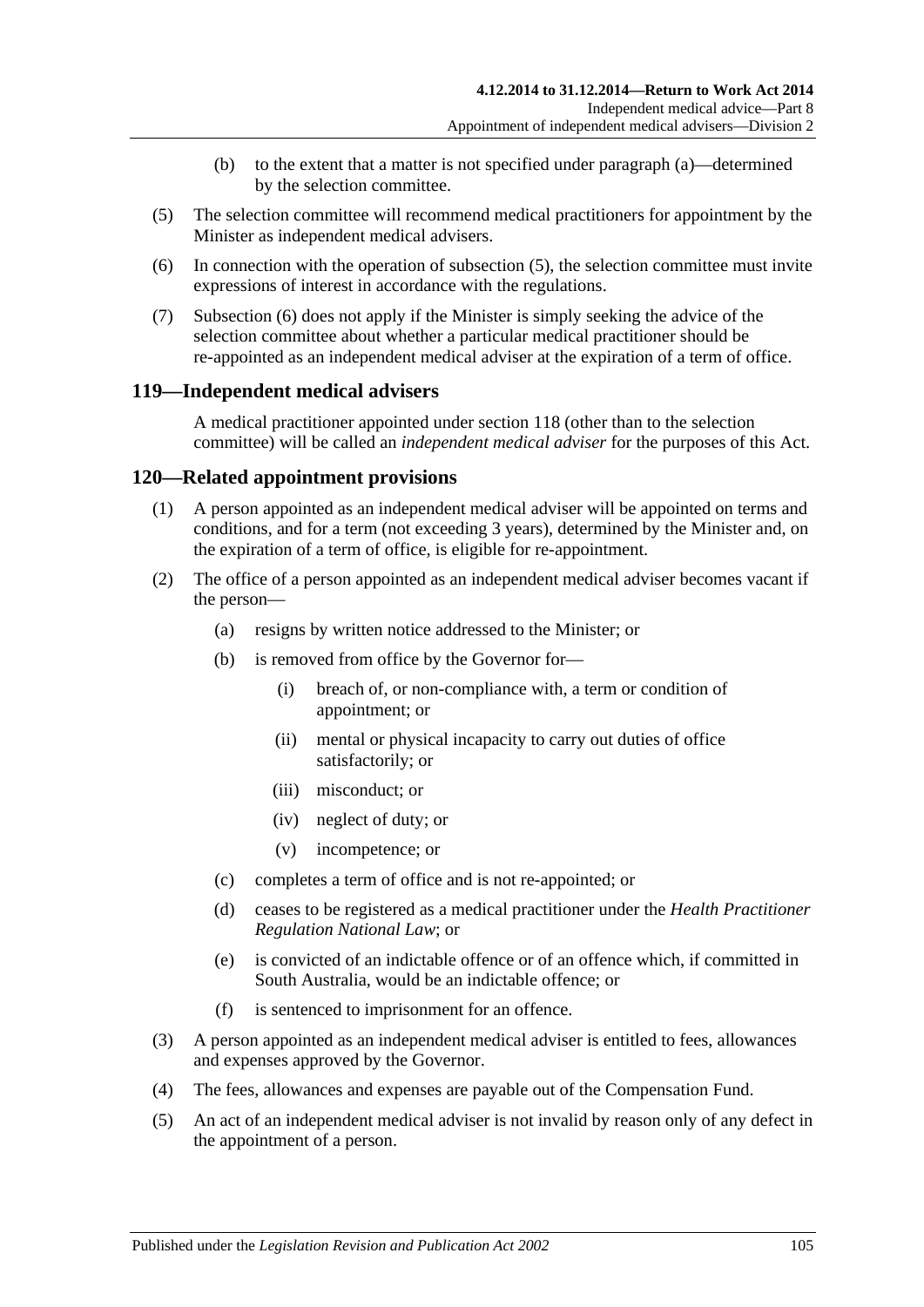(6) No personal liability attaches to an independent medical adviser acting in good faith and in the exercise or purported exercise of powers or functions under this Part.

# **Division 3—Referrals**

## <span id="page-105-0"></span>*121—Referral by Tribunal or court*

- *(1) The Tribunal or a court may, on its own initiative or an application by a party to proceedings before the Tribunal or court, refer any medical question or questions arising in proceedings before the Tribunal or court to 1 or more independent medical advisers specified by the Tribunal or court for inquiry and report.*
- *(2) In connection with [subsection](#page-105-0) (1)—*
	- *(a) the rules of the Tribunal or the court may specify when a medical question must be referred to 1 or more independent medical advisers; and*
	- *(b) the selection of an independent medical adviser must be consistent with any principle or process prescribed by the regulations (including any process which determines which independent medical adviser should be used); and*
	- *(c) different medical questions may be referred to different independent medical advisers as part of the same proceedings; and*
	- *(d) to the extent that a medical question is referred to more than 1 independent medical adviser, any dispute between the independent medical advisers will be resolved in a manner specified or determined by the Tribunal or the court (as the case may be); and*
	- *(e) the question or questions to be referred to an independent medical adviser will be framed by the Tribunal or court after inviting submissions from the parties to the proceedings.*

# <span id="page-105-1"></span>*122—Powers and procedures on a referral*

- *(1) An independent medical adviser to whom a medical question has been referred under this Division may—*
	- *(a) consult with any medical practitioner or other health practitioner who is treating or has treated the worker to whom the proceedings relate (the relevant worker); and*
	- *(b) consult with such other persons as the independent medical adviser thinks fit (including another independent medical adviser who has considered or is considering the same or another medical question that relates to the relevant worker); and*
	- *(c) call for the production of such information (including medical reports, x-rays and the results of other tests) as the independent medical adviser considers necessary or desirable for the purpose of determining the medical question; and*
	- *(d) require the relevant worker to submit himself or herself for examination by the independent medical adviser.*
- *(2) Information (including confidential information) may be disclosed to an independent medical adviser under [subsection](#page-105-1) (1) without the breach of any law or principle of professional ethics.*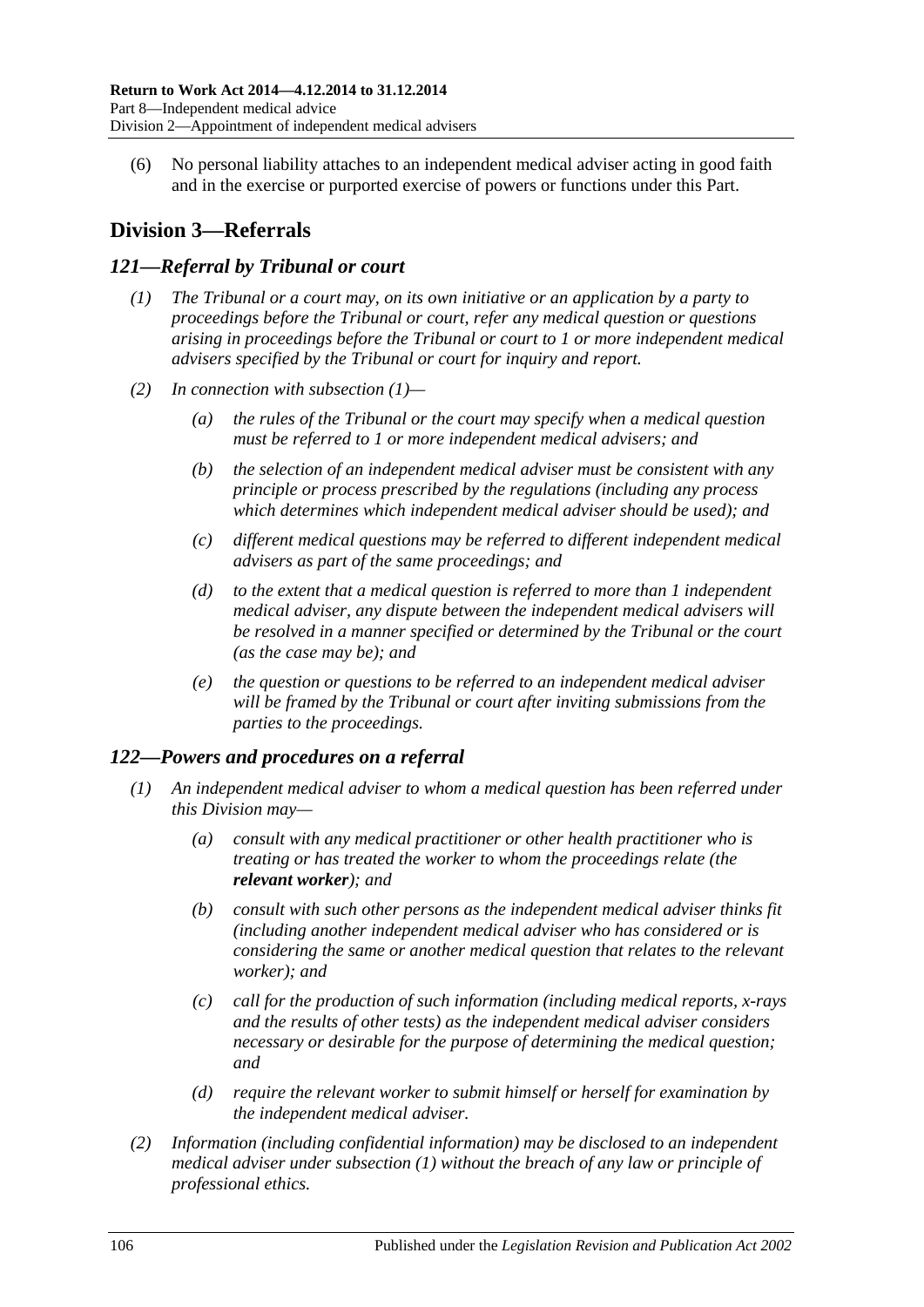- <span id="page-106-0"></span>*(3) If a worker refuses to comply with a requirement under [subsection](#page-105-1) (1) or in any way hinders an examination of the worker, the independent medical adviser may refer the matter to the Tribunal or the court (as the case may require).*
- *(4) If the Tribunal or a court, on a referral under [subsection](#page-106-0) (3), considers that a worker has acted unreasonably, the Tribunal or court may, by order—*
	- *(a) suspend the worker's rights to recover compensation or damages under this Act with respect to the relevant injury;*
	- *(b) suspend the worker's rights to weekly payments,*

<span id="page-106-1"></span>*until—*

- *(c) the worker has complied with any requirements specified by the Tribunal or court; or*
- *(d) the Tribunal or court makes an additional order in relation to the matter.*
- *(5) Any weekly payments that would otherwise be payable during a period of suspension under [subsection](#page-106-1) (4)(b) are forfeited by force of this subsection.*
- *(6) If a medical question relates to any matter that is relevant to the assessment of whole person impairment (including as to whether an impairment is permanent), the following principles are to be taken into account:*
	- *(a) an assessment must not be made until the injury has stabilised;*
	- *(b) if a worker presents for assessment in relation to injuries which occurred on different dates, the impairments are to be assessed chronologically by date of injury;*
	- *(c) impairments from unrelated injuries or causes are to be disregarded in making an assessment;*
	- *(d) impairments from the same injury or cause are to be assessed together or combined to determine the degree of impairment of the worker (using any principle set out in the Impairment Assessment Guidelines);*
	- *(e) impairment resulting from physical injury is to be assessed separately from impairment resulting from psychiatric injury;*
	- *(f) in assessing impairment resulting from physical injury or psychiatric injury, no regard is to be had to impairment that results from consequential mental harm;*
	- *(g) in assessing the degree of permanent impairment resulting from physical injury, no regard is to be had to impairment that results from a psychiatric injury or consequential mental harm;*
	- *(h) any portion of an impairment that is due to a previous injury (whether or not a work injury or whether because of a pre-existing condition) that caused the worker to suffer an impairment before the relevant injury is to be deducted for the purposes of an assessment, subject to any provision to the contrary made by the Impairment Assessment Guidelines;*
	- *(i) assessments are to comply with any other requirements specified by the Impairment Assessment Guidelines.*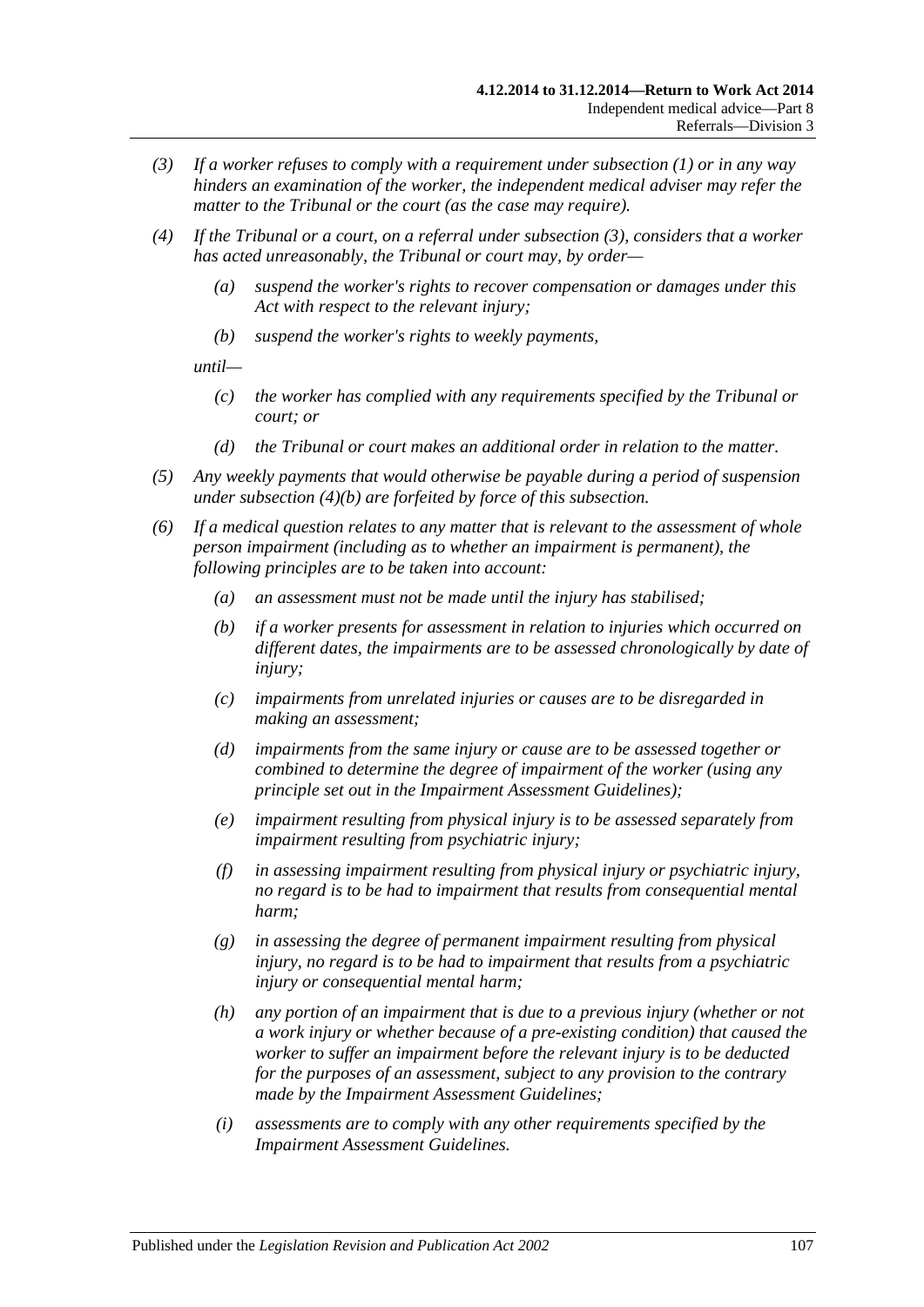- *(7) A number determined under the Impairment Assessment Guidelines with respect to a value of a person's degree of impairment may be rounded up or down according to any principle set out in the Impairment Assessment Guidelines.*
- *(8) Subject to the operation of the preceding provisions, an independent medical adviser may determine any medical question in such manner as the independent medical adviser thinks fit (including by adopting such processes and procedures as the independent medical adviser thinks fit).*
- <span id="page-107-0"></span>*(9) An assessment by an independent medical adviser as to any of the following matters is to be taken to be conclusive evidence with respect to the relevant matter in proceedings before the Tribunal or court (as the case may be) unless the Tribunal or court, in the exercise of its adjudicative function, determines otherwise:*
	- *(a) a permanent impairment matter;*
	- *(b) the nature and extent of any hearing loss suffered by a worker.*
- <span id="page-107-1"></span>*(10) The Tribunal or court (as the case may be) may, as it thinks fit, accept any other matter contained in a report furnished by an independent medical adviser as conclusive evidence for the purposes of proceedings before the Tribunal or court, or give any such matter such other weight as the Tribunal or court thinks fit.*
- *(11) Without limiting any other circumstance where it is appropriate to give reasons, the Tribunal or a court must—*
	- *(a) when it makes a determination under [subsection](#page-107-0) (9) in the exercise of its adjudicative function; or*
	- *(b) when it decides not to accept any matter as conclusive evidence under [subsection](#page-107-1) (10),*

*give reasons for its determination or decision (as the case requires).*

- *(12) Information given to an independent medical adviser cannot be used in subsequent proceedings unless—*
	- *(a) the proceedings are before the Tribunal or a court under this Act; or*
	- *(b) the worker consents to the use of the information; or*
	- *(c) the proceedings are for an offence against this Act.*

# **Division 4—Related matters**

#### *123—Provision of report*

- *(1) An independent medical adviser to whom a medical question is referred under this Part is to prepare a report (or participate in the preparation of a joint report) at the conclusion of his or her consideration of the medical question.*
- *(2) The report is to be in a form specified by the rules of the Tribunal or court (as the case requires) and must—*
	- *(a) set out details of the medical question; and*
	- *(b) set out the opinion of the independent medical adviser (or advisers) with respect to the question; and*
	- *(c) set out the reason or reasons for the opinion; and*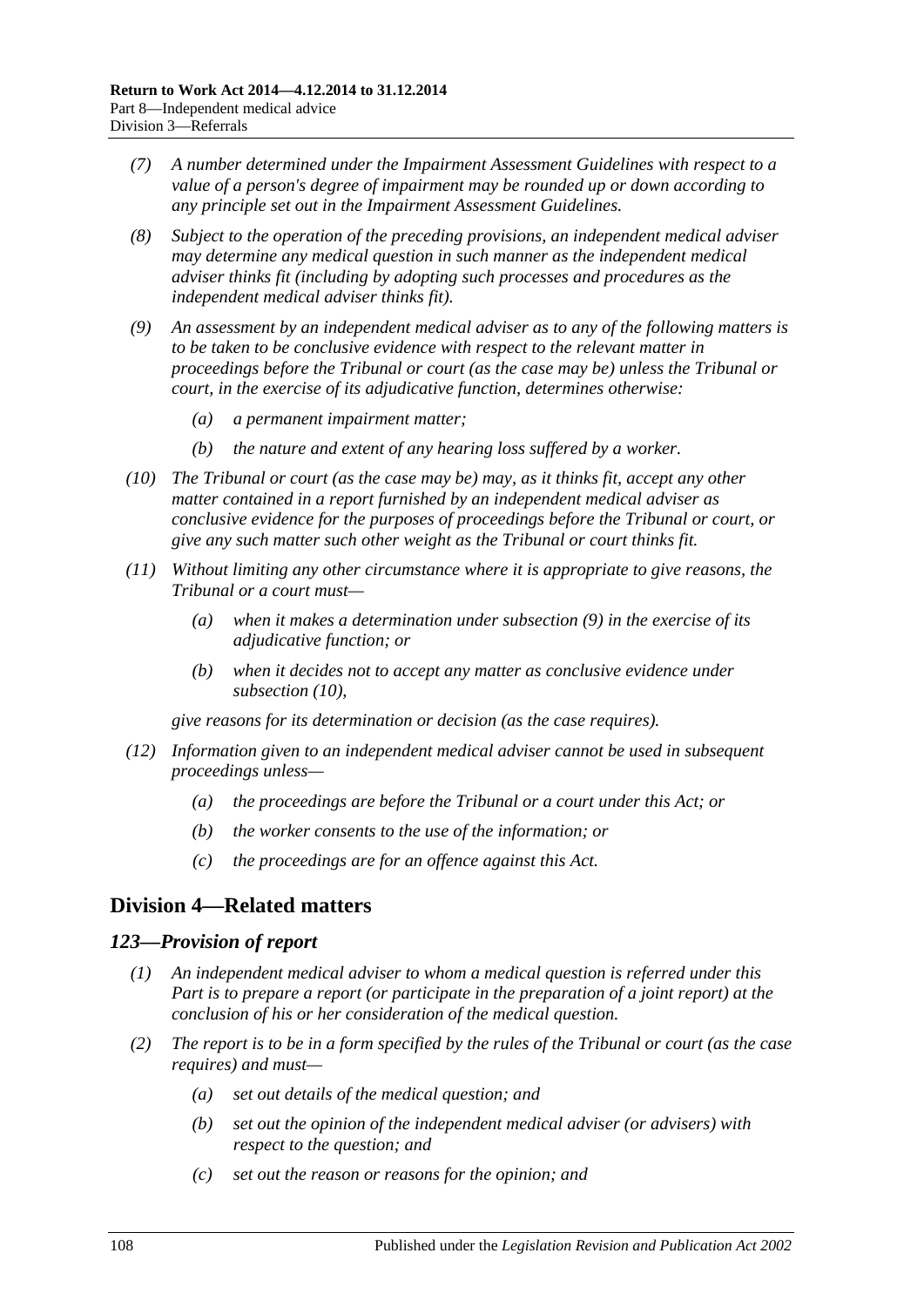- *(d) set out information about the documents and other reports that have been considered by the independent medical adviser (or advisers); and*
- *(e) set out any other matters that, in the opinion of the independent medical adviser (or advisers), should be considered or investigated.*
- *(3) The report must be furnished to the Tribunal or the court in accordance with the rules of the Tribunal or court within any period specified by the Tribunal or the court (as the case may be).*
- *(4) A report furnished by an independent medical adviser on a referral under this Part is admissible as evidence in proceedings before the Tribunal or a court (and will be received in evidence in accordance with the rules of the Tribunal or court).*

### *124—Competency to give evidence*

*An independent medical adviser is competent to give evidence as to any matter in a report furnished by the independent medical adviser (and any other relevant matter, as appropriate).*

### *125—Further referrals*

*The Tribunal or a court may, if it thinks fit, refer any matter (in the nature of a medical question or in connection with a medical question) back to an independent medical adviser who has furnished a report to the Tribunal or court for further report to the Tribunal or court (and then this Division will apply in relation to the reference as if it were a new reference of a medical question).*

### **126—Staff and facilities**

The Minister must ensure that independent medical advisers are provided with any staff or facilities required to support the performance of their functions.

### **127—Recovery of costs**

The costs associated with independent medical advisers and any staff or facilities provided under this Part are payable out of the Compensation Fund.

# <span id="page-108-2"></span>**Part 9—Registration and funding**

## *Division 1—Registration of employers*

### <span id="page-108-1"></span>*128—Registration of employers*

- *(1) Subject to [subsection](#page-108-0) (2), an employer must not employ a worker in employment to which this Act applies unless the employer is registered by the Corporation. Maximum penalty: \$10 000 for each worker so employed.*
- <span id="page-108-0"></span>*(2) An employer is not required to be registered if the employer is exempted by the regulations from the obligation to be registered.*
- *(3) No offence is committed by an employer against this section if the employer applies for registration within 14 days after the obligation to be registered arises.*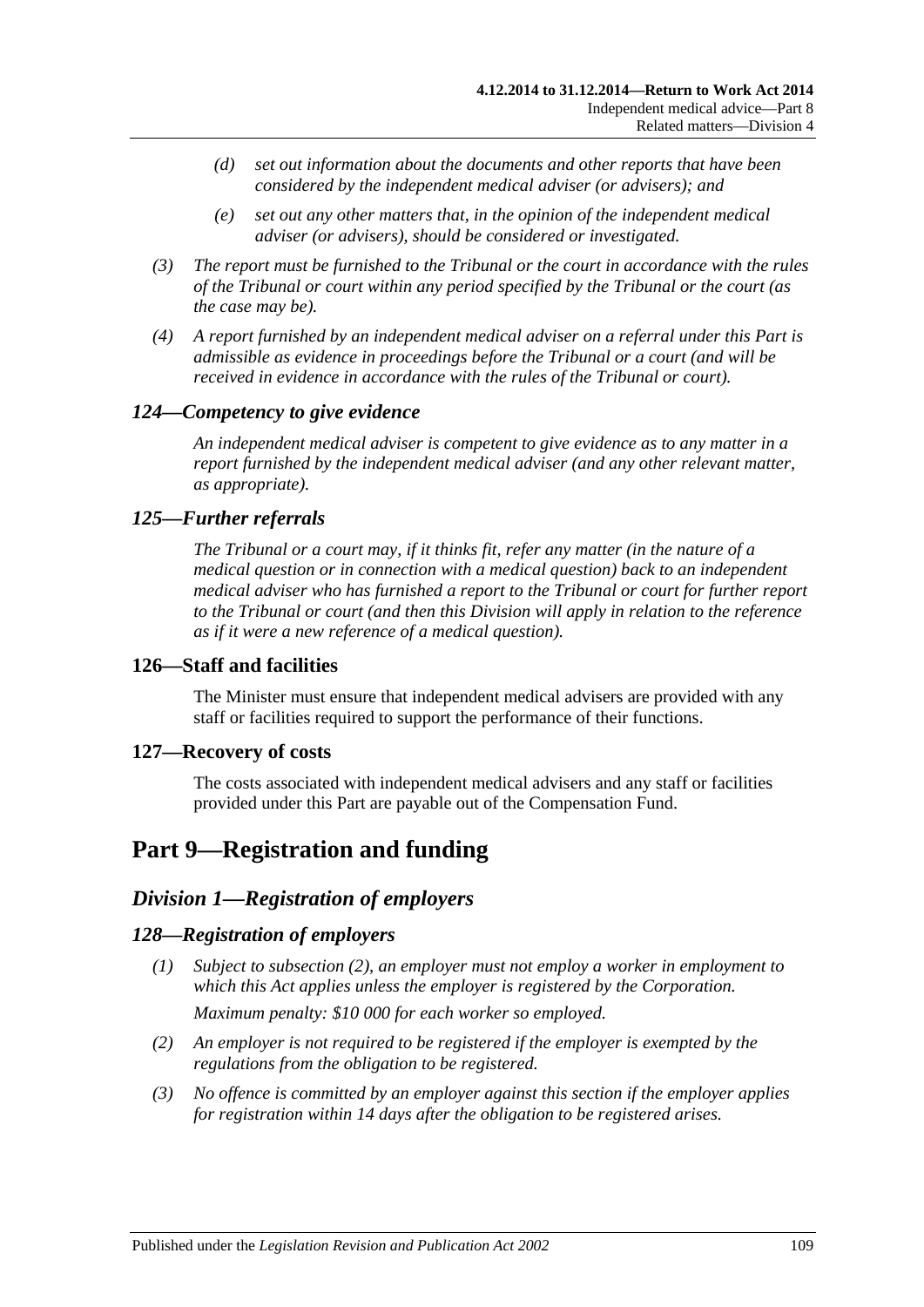- <span id="page-109-0"></span>*(4) It is a defence to a prosecution for an offence under [subsection](#page-108-1) (1) in respect of the employment of a particular worker if the court is satisfied that, at the time of the alleged offence, the employer believed on reasonable grounds that the worker's employment was not connected with this State by virtue of the operation of [section](#page-26-0) 10.*
- *(5) If the employer's belief on reasonable grounds was that under [section](#page-26-0) 10 the worker's employment was connected with another State, [subsection](#page-109-0) (4) does not apply unless at the time of the alleged offence the employer had workers compensation cover in respect of the worker under the law of that other State.*
- *(6) In this section—*

*State includes a Territory;*

*workers compensation cover means insurance or registration required under the law of a State in respect of liability for statutory workers compensation under that law.*

### <span id="page-109-1"></span>*129—Self-insured employers*

- *(1) Subject to this section, an employer or a group of employers may apply to the Corporation for registration as a self-insured employer or as a group of self-insured employers.*
- <span id="page-109-4"></span><span id="page-109-3"></span>*(2) An application may not be made under [subsection](#page-109-1) (1) unless—*
	- *(a) in the case of an application by an individual employer—*
		- *(i) the employer is a body corporate; or*
		- *(ii) the employer is an indemnified maritime employer;*
	- *(b) in the case of an application by a group—*
		- *(i) the members of the group are related bodies corporate or local government corporations; and*
		- *(ii) if the members of the group are related bodies corporate—no related body corporate of any member of the group that employs a worker or workers in employment to which this Act applies is not a member of the group.*
- <span id="page-109-2"></span>*(3) Where—*
	- *(a) an application is made under [subsection](#page-109-1) (1); and*
	- *(b) the Corporation is satisfied—*
		- *(i) that the employer or the employers constituting the group have reached a standard that, in the opinion of the Corporation, must be achieved before conferral of self-insured status can be considered; and*
		- *(ii) that in all the circumstances it is appropriate to do so,*

*the Corporation may register the employer or the group as a self-insured employer or a group of self-insured employers.*

*(4) Without limiting [subsection](#page-109-2) (3), the Corporation may reject an application under [subsection](#page-109-3) (2)(a) if the employer is a member of a group comprised of related bodies corporate or local government corporations.*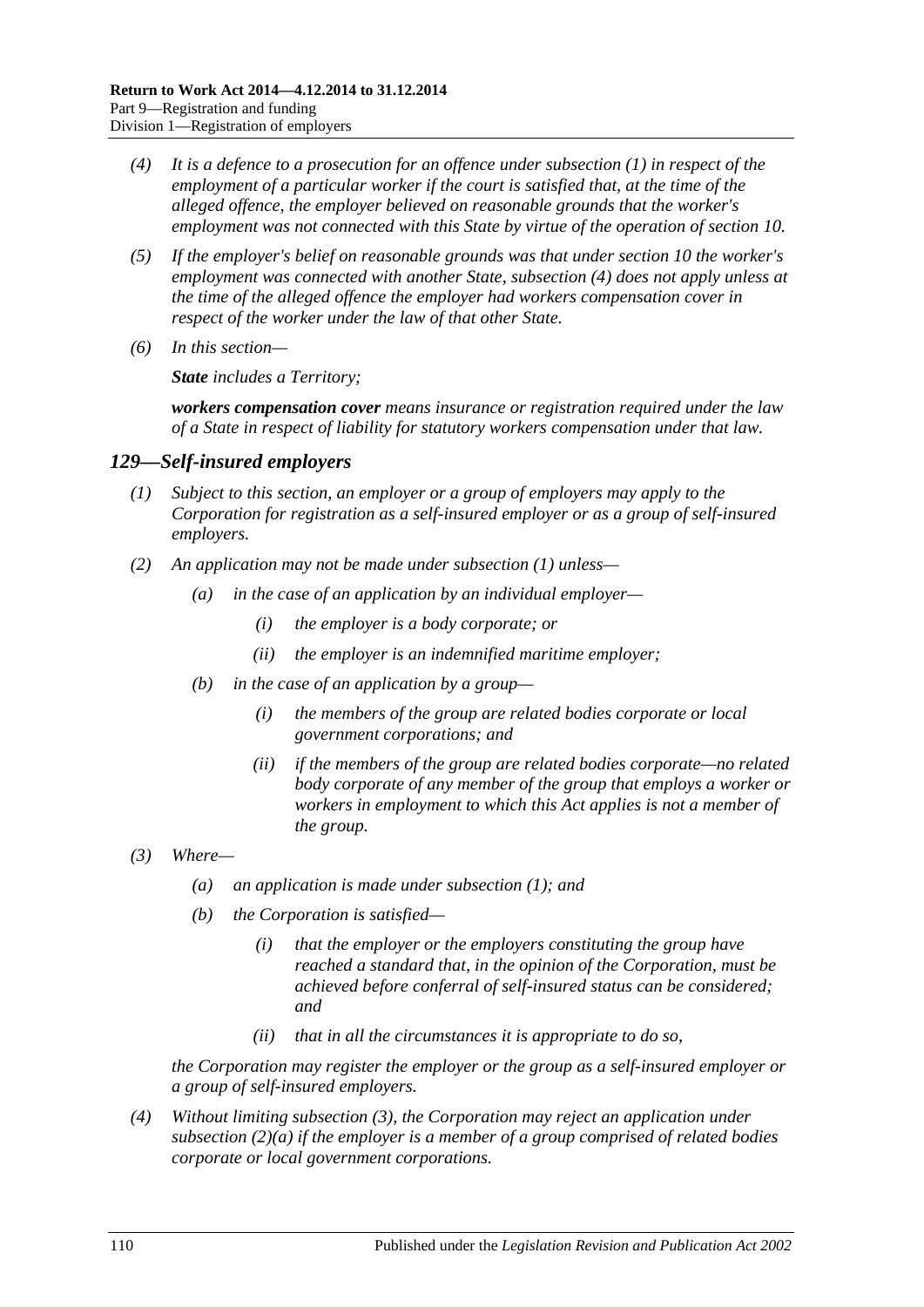- *(5) A registration under this section—*
	- *(a) is subject to—*
		- *(i) a condition that the self-insured employer must adopt and apply the service standards set out in [Schedule](#page-161-0) 5 (but these standards do not, in themselves, give rise to substantive rights or liabilities (compared to rights or liabilities established or prescribed under other relevant provisions of this Act)); and*
		- *(ii) a condition that the self-insured employer must not exercise any power or discretion delegated to the self-insured employer under this Act unreasonably; and*
		- *(iii) such other terms and conditions as the Corporation determines from time to time or as are prescribed by the regulations; and*
	- *(b) if the self-insured status was conferred on the ground that the employer is an indemnified maritime employer—is subject to a condition limiting the effect of the conferral to the workers, or a specified class of the workers, to whom the relevant indemnity relates; and*
	- *(c) if self-insured status was conferred on a group of related bodies corporate—is subject to the condition that there is at no time a related body corporate to any member of the group that employs a worker or workers in employment to which this Act applies that is not a member of the group; and*
	- *(d) is subject to a condition that the self-insured employer will comply with any code of conduct for self-insured employers determined by the Corporation from time to time and published in the Gazette; and*
	- *(e) takes effect on a date fixed by the Corporation; and*
	- *(f) subject to this section—*
		- *(i) has effect for an initial period (not exceeding 3 years) determined by the Corporation; and*
		- *(ii) may, on further application to the Corporation, be renewed from time to time for a further period (not exceeding 5 years) determined by the Corporation at the time of the renewal.*
- *(6) The Corporation may, at any time, on the application of 2 or more self-insured employers, amend the registration of each self-insured employer so as to form a group on the ground that they are now related bodies corporate.*
- <span id="page-110-0"></span>*(7) The Corporation may, at any time, on application by a self-insured employer or a group of self-insured employers, amend the registration of the group in order to—*
	- *(a) add another body corporate to the group (on the ground that the body corporate is now a related body corporate); or*
	- *(b) remove a body corporate from the group (on the ground that the body corporate is no longer a related body corporate); or*
	- *(c) amalgamate the registration of 2 or more groups (on the ground that all the bodies corporate are now related bodies corporate); or*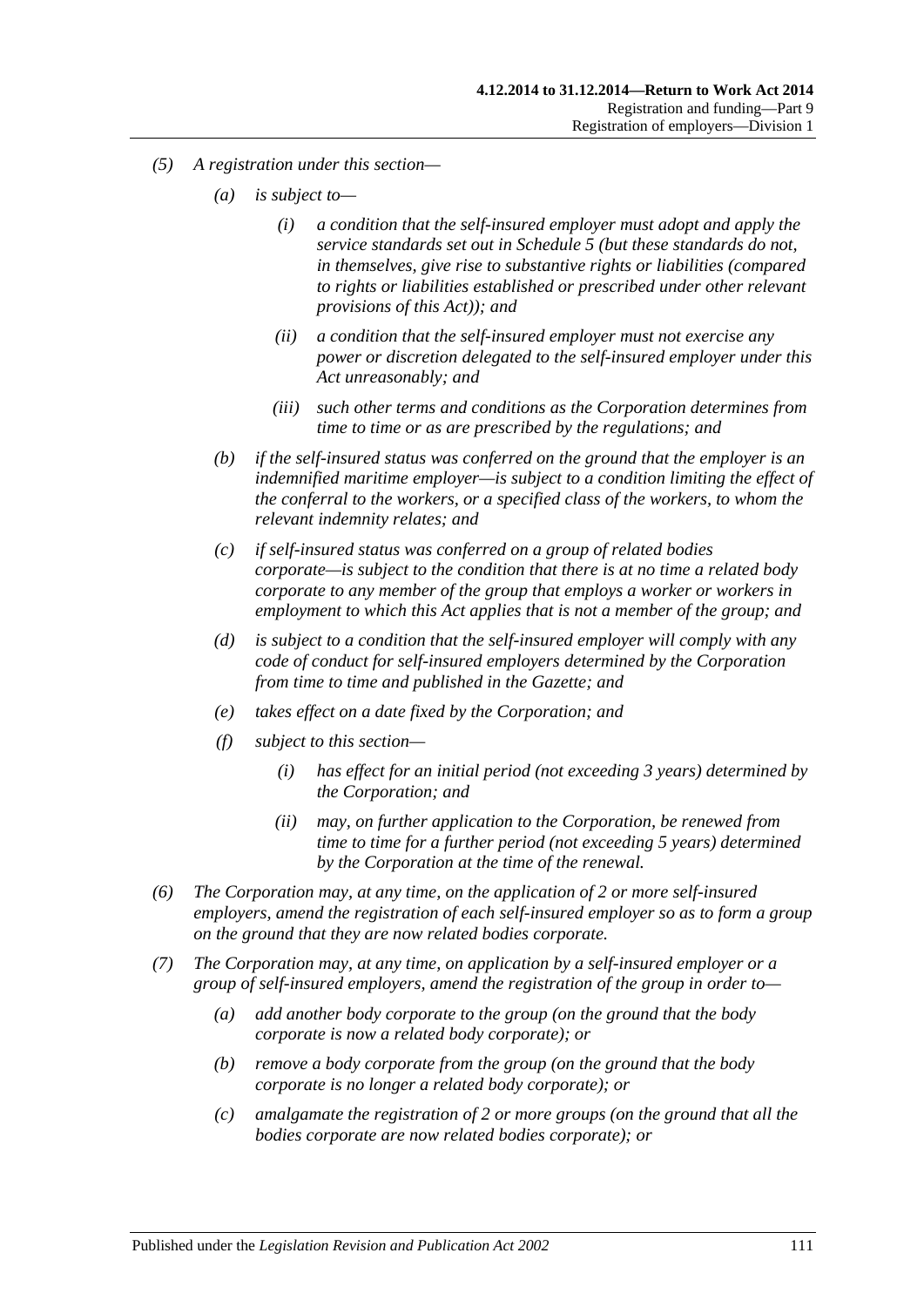- *(d) divide the registration of a group into 2 or more new groups (on the ground that the bodies corporate have separated into 2 or more groups of related bodies corporate).*
- *(8) For the purposes of [subsection](#page-109-4) (2)(b) and [\(7\),](#page-110-0) a foreign company that is a holding company cannot be a member of a group (and, to the extent that is relevant, will be disregarded when determining the bodies corporate that will be related bodies corporate for the purposes of the grouping provisions of this section (including, if the Corporation thinks fit, so as to exclude also any subsidiary of such a holding company)).*
- *(9) The Corporation may revoke the registration of a self-insured employer or group of self-insured employers, or reduce the period of registration, if the employer, or a member of the group, (as the case requires) breaches or fails to comply with this Act or a term or condition of registration.*
- *(10) The Corporation may revoke the registration of a self-insured employer under an agreement between the Corporation and the employer (which may include terms or conditions that the employer must comply with before the revocation can take effect).*
- *(11) In deciding whether to grant, renew, revoke, or reduce the period of registration as a self-insured employer or group of employers under this section, the Corporation may have regard to such matters as it considers relevant and will have regard to the following:*
	- *(a) the number of employees employed by the employer or group;*
	- *(b) whether the employer or group is, and is likely to continue to be, able to meet its liabilities;*
	- *(c) the resources that the employer or group has for the purpose of administering claims under this Act;*
	- *(d) the incidence and severity of work injuries arising from employment by the employer or employers;*
	- *(e) the effect, or likely effect, of the working conditions under which workers are employed by the employer, or any of the employers, on the health and safety of those workers;*
	- *(f) the record of the employer or employers in relation to the rehabilitation of injured workers and achieving their recovery and return to work;*
	- *(g) the record of the employer or employers in providing suitable employment to workers who suffer work injuries;*
	- *(h) the views of any industrial association that has, in the opinion of the Corporation, a proper interest in the matter,*

*but once an employer or group has been registered as self-insured, the Corporation must not, in deciding whether to renew the registration, consider the effect of the registration on the Compensation Fund.*

<span id="page-111-0"></span>*(12) If employers are registered as a group of self-insured employers, 1 of those employers nominated in the application for registration will, for the purposes of this Act, be treated as the employer of all workers employed by the various members of the group.*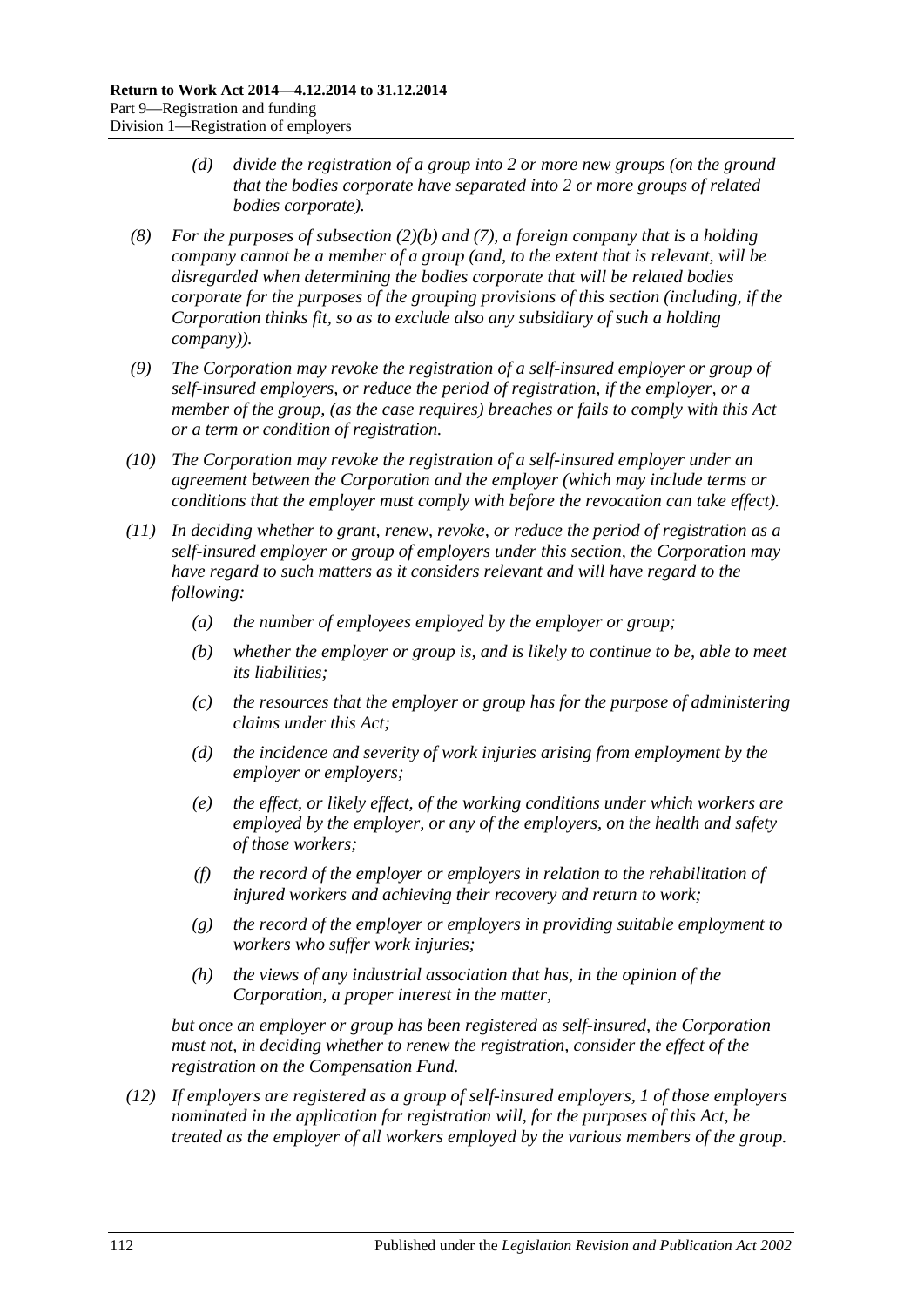- *(13) The Corporation may, on application by a group of self-insured employers, accept the nomination of another member of the group as the relevant employer under [subsection](#page-111-0) (12).*
- *(14) Despite [subsection](#page-111-0) (12), the members of the group are jointly and severally liable to satisfy the liabilities under this Act of the member referred to in [subsection](#page-111-0) (12).*
- *(15) In this section—*

*foreign company has the same meaning as it has under the Corporations Act 2001 of the Commonwealth;*

*holding company has the same meaning as it has under the Corporations Act 2001 of the Commonwealth;*

*indemnified maritime employer means an employer that has the benefit of an indemnity granted by a member of the International Group of Protection and Indemnity Associations;*

#### *related bodies corporate means—*

- *(a) in the case of corporations—bodies corporate that are related bodies corporate under section 50 of the Corporations Act 2001 of the Commonwealth;*
- *(b) in the case of any other kind of bodies corporate—bodies corporate that are associated entities under section 50AAA of the Corporations Act 2001 of the Commonwealth.*

### *130—Crown and certain agencies to be self-insured employers*

- *(1) Subject to [subsection](#page-112-0) (2), the Crown and any agency or instrumentality of the Crown will be taken to be registered as self-insured employers.*
- <span id="page-112-0"></span>*(2) The Governor may, by proclamation, declare that an agency or instrumentality of the Crown is not to be regarded as a self-insured employer, and in that event the agency or instrumentality will not be regarded as a self-insured employer.*
- *(3) The Governor may, by further proclamation, vary or revoke a proclamation under [subsection](#page-112-0) (2).*
- <span id="page-112-1"></span>*(4) In this section—*

*agency or instrumentality of the Crown includes any body, or body of a specified class, prescribed by regulation for the purposes of this definition.*

*(5) A regulation for the purposes of [subsection](#page-112-1) (4) may, if the regulation so provides, take effect from a day antecedent to the day on which it is made.*

## *131—Applications for registration*

- *(1) An application for registration as an employer, a self-insured employer or a group of self-insured employers—*
	- *(a) must be made in the designated manner and the designated form; and*
	- *(b) must be accompanied by the prescribed information; and*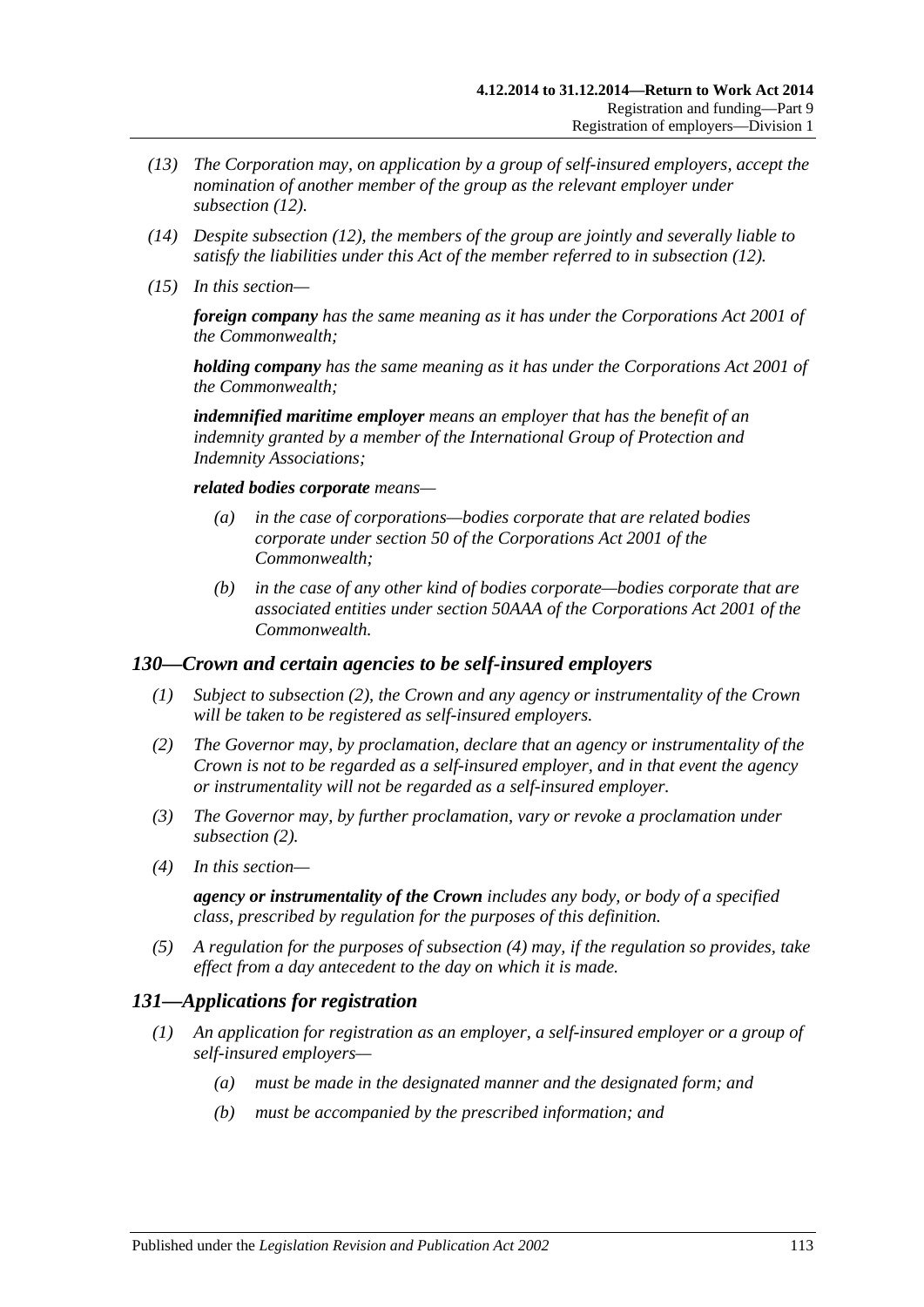- *(c) in the case of an application for registration of a group of self-insured employers must nominate a member of the group as the employer who is, for the purposes of this Act, to be treated as the employer of all workers employed by the various members of the group.*
- *(2) An application for registration as a self-insured employer or group of self-insured employers must be accompanied by a fee fixed in accordance with the regulations.*

## *132—Changes in details for registration*

*An employer must, in prescribed circumstances and within a period prescribed by the regulations, provide to the Corporation in a designated manner and form information relating to a change in any details or information relevant to—*

- *(a) the registration of the employer; or*
- *(b) the activities or circumstances of the employer.*

## <span id="page-113-0"></span>*133—Ministerial appeal on decisions relating to self-insured employers*

- *(1) If the Corporation—*
	- *(a) refuses the registration of an employer or group of employers as a self-insured employer or group of self-insured employers; or*
	- *(b) grants or renews registration as a self-insured employer or group of self-insured employers for a period of less than 3 years; or*
	- *(c) reduces the period of registration of an employer or group of employers as a self-insured employer or group of self-insured employers; or*
	- *(d) cancels the registration of an employer or group of employers as a self-insured employer or group of self-insured employers,*

*the employer or employers may appeal to the Minister against that decision.*

- *(2) The appeal must be commenced within 1 month after the employer or employers receive notice of the Corporation's decision unless the Minister allows an extension of time for the appeal.*
- *(3) If an employer or a group of employers appeals to the Minister against a decision of the Corporation to refuse to renew, or to cancel, the registration of the employer or employers as a self-insured employer or group of self-insured employers, the Corporation may extend or renew the registration of the employer or employers for a period of up to 3 months (pending resolution of the appeal).*
- *(4) The Minister may (but is not obliged to) permit an appellant to appear personally or by representative before the Minister on an appeal.*
- *(5) The Minister has an absolute discretion to decide an appeal under this section as the Minister thinks appropriate.*
- *(6) If the Minister decides in favour of the appellant, the Minister must furnish the Corporation with a statement of the reasons for the decision.*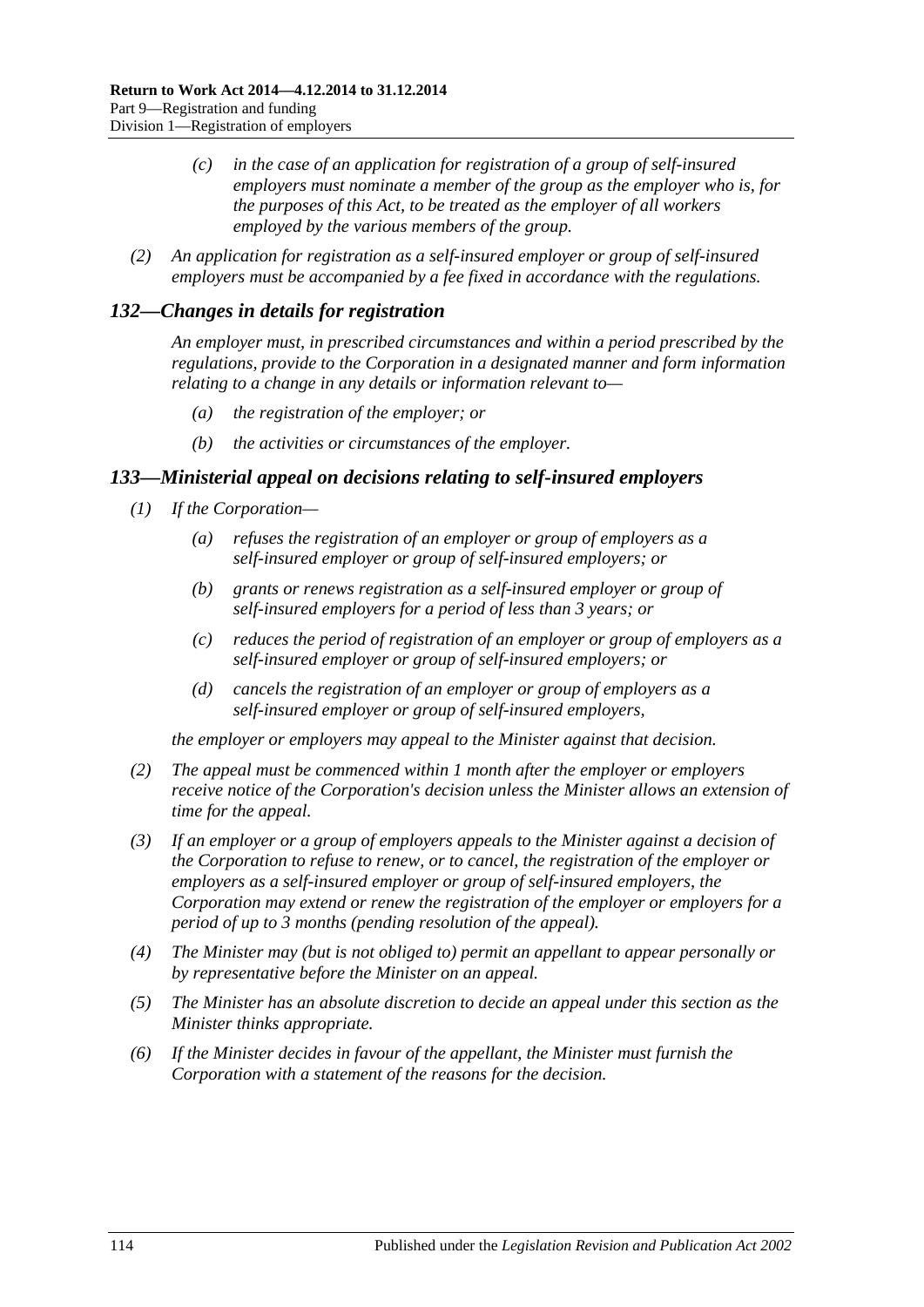# <span id="page-114-1"></span>*Division 2—Delegation to self-insured employers*

## <span id="page-114-0"></span>*134—Delegation to self-insured employers*

- *(1) Subject to this Act, the following powers and discretions of the Corporation, insofar as they are exercisable in relation to workers of a self-insured employer, are delegated to the self-insured employer—*
	- *(a) the powers and discretions under the following sections:*

```
section 13
section 21
section 24
section 25
section 28(4)
section 31
section 32
section 33 (but not section 33(12) or (15))
section 39
section 40
section 45
section 46
section 47
section 48
section 50(7)
section 51
section 53
section 54
section 55(6)
section 56
section 58
section 59
section 60
section 61
section 62
section 63
section 66
section 193
```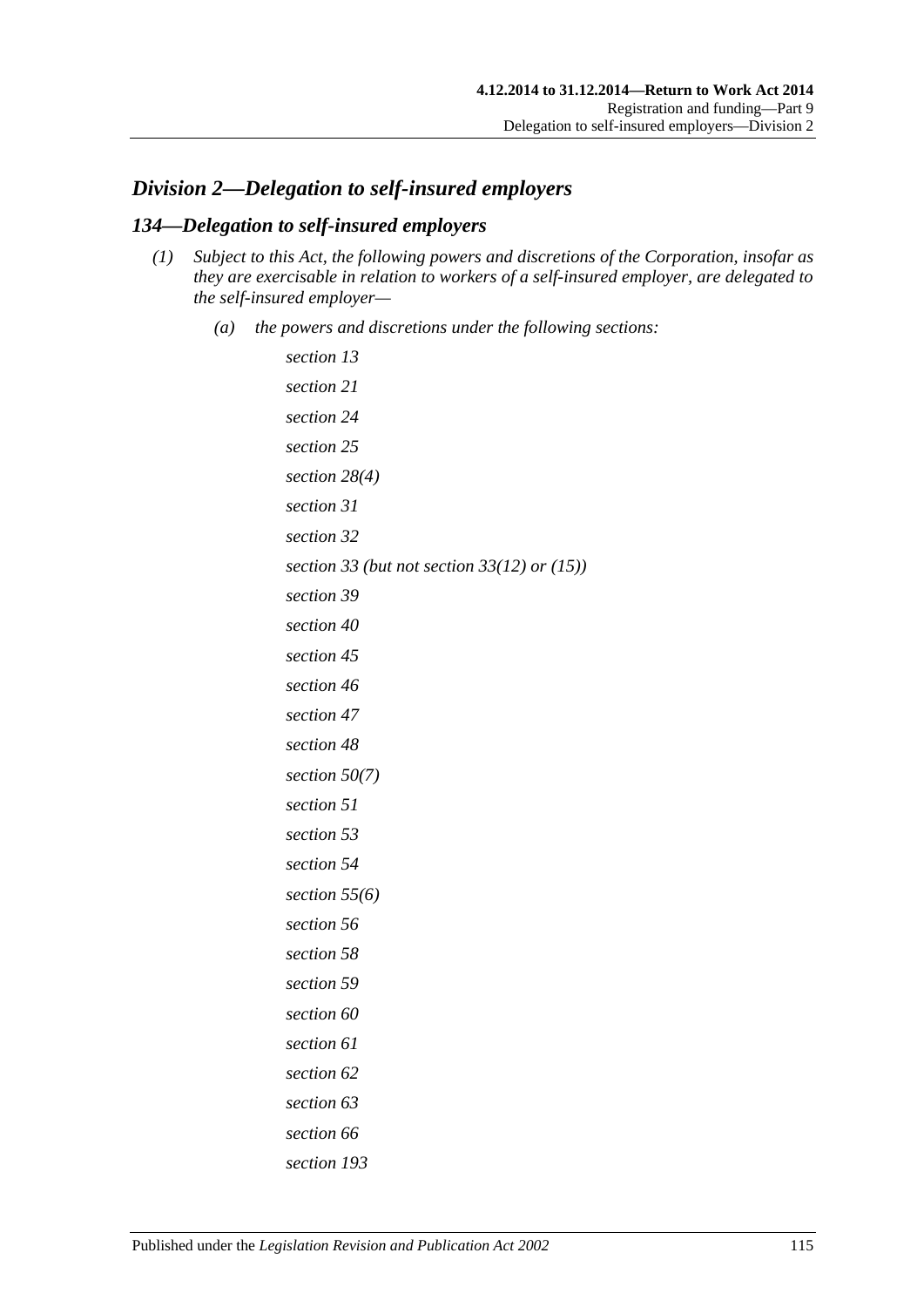*[section](#page-154-0) 201;*

- *(b) any other prescribed powers and discretions.*
- *(2) Delegated powers and discretions referred to in [subsection](#page-114-0) (1) will not be exercised by the Corporation in relation to the workers of the self-insured employer.*
- *(3) Subject to this section, the Corporation must not overrule or interfere with a decision of a self-insured employer made in the exercise of delegated powers or discretions.*
- *(4) A decision of a self-insured employer made pursuant to a power or discretion delegated under [subsection](#page-114-0) (1) will have the same force and effect as a decision of the Corporation and will be subject to review and appeal in the same way as a decision of the Corporation.*
- *(5) A reference to the Corporation in the provisions of this Act referred to in [subsection](#page-114-0) (1) will, in relation to any matter over which a self-insured employer has delegated powers or discretions, be construed as a reference to that self-insured employer.*
- *(6) If the Corporation would, but for this section, be required under a provision of this Act referred to in [subsection](#page-114-0) (1) to take any action or do any thing in relation to a worker of a self-insured employer—*
	- *(a) responsibility for taking the action or doing the thing rests with the self-insured employer; and*
	- *(b) any cost incurred in connection with taking the action or doing the thing is to be borne by the self-insured employer.*
- *(7) If a self-insured employer exercises a power or discretion delegated under [subsection](#page-114-0) (1) unreasonably, the Corporation may withdraw (in whole or in part) the delegation effected by [subsection](#page-114-0) (1).*
- *(8) If an employer ceases to be registered as a self-insured employer under this Act, the delegation to the employer under this section will, if the Corporation so determines, continue to such extent as the Corporation thinks fit in relation to injuries that occurred before that cessation (and any act or omission of the employer within the scope of the delegation will be taken for the purposes of this Act to be the act or omission of a self-insured employer).*

# **Division 3—Compensation Fund**

## **135—Compensation Fund**

- (1) The *Compensation Fund* continues in existence and will continue to be maintained by the Corporation.
- *(2) The Compensation Fund will consist of—*
	- *(a) amounts received from the imposition of premiums, supplementary payments or fees under this Part; and*
	- *(b) any income and accretions produced by the investment of money from the Fund; and*
	- *(c) any money advanced to the Corporation for the purposes of the Fund; and*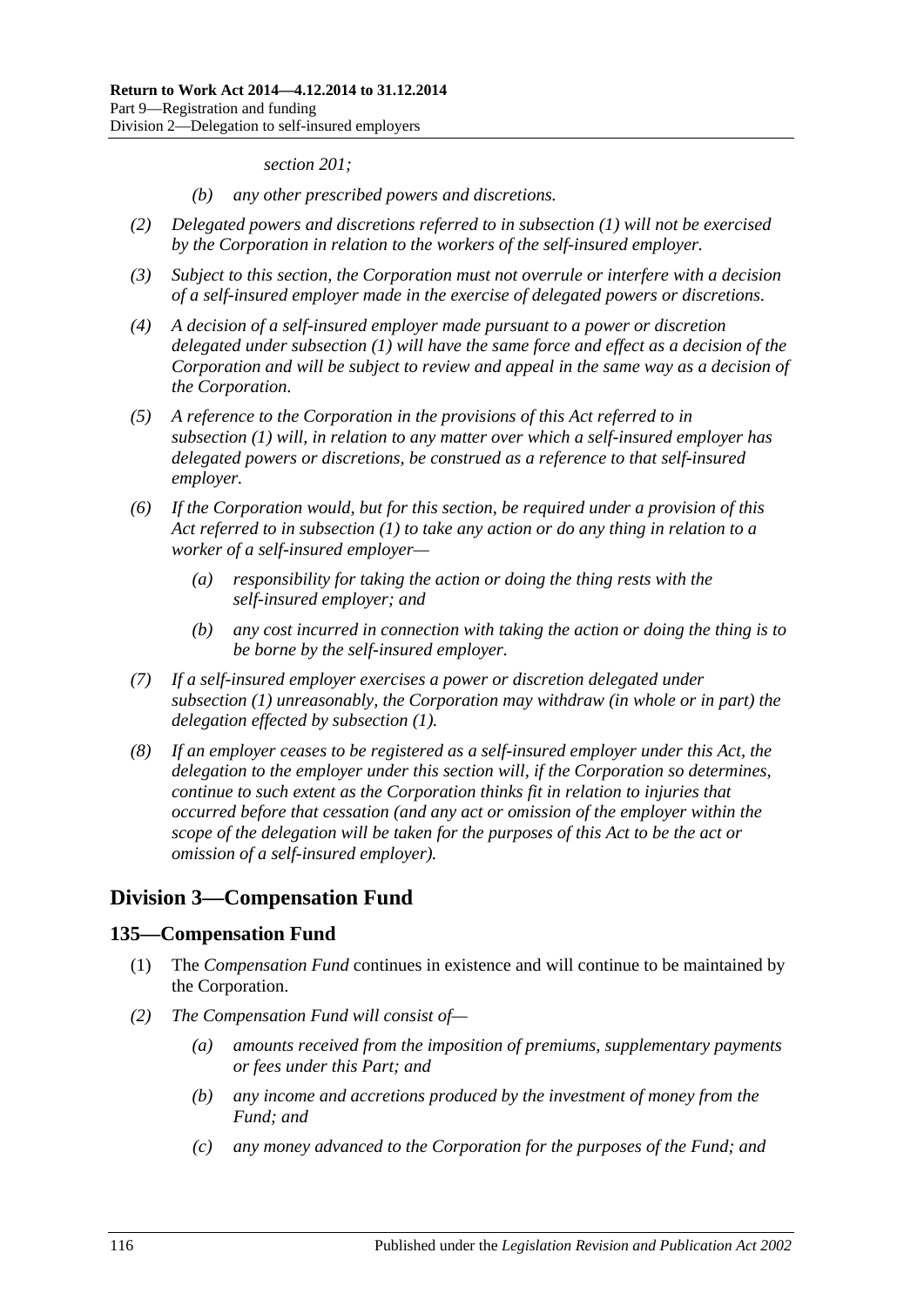- *(d) other money received by the Corporation under this Act or in the administration of this Act; and*
- *(e) to the extent provided by regulation—money received by the Corporation under, or in the administration of, another Act.*
- (3) The Compensation Fund will be applied towards—
	- *(a) the payments of compensation that the Corporation is liable to make under this Act; and*
	- *(b) the payments of damages for which the Corporation is liable to make on account of indemnifying employers as their insurer under this Act (whether under [Part](#page-83-0) 5 or otherwise); and*
	- *(c) any payment that the Corporation is required to make to a self-insured employer under [section](#page-76-0) 64; and*
	- (d) the costs incurred by the Corporation in performing its functions or discharging any liability under this Act; and
	- *(e) any costs incurred by the Minister or the Crown if a decision or process of the Minister under [section](#page-113-0) 133 becomes the subject of judicial proceedings; and*
	- (f) a contribution towards the system of dispute resolution under this Act (including the costs associated with independent medical advisers) determined by the Minister from time to time after consultation with the Treasurer and the Corporation; and
	- (g) the costs incurred by the Ombudsman in carrying out the Ombudsman's functions under this Act; and
	- *(h) a contribution towards advocacy services for the benefit of injured workers determined by the Minister from time to time after consultation with the Corporation; and*
	- *(i) any costs to be paid out of the Fund under another provision of this Act (including any amounts to be paid out of the Return to Work Facilitation Fund under [Part](#page-135-0) 10); and*
	- *(j) to the extent provided by regulation—the costs incurred by the Corporation in carrying out its functions under another Act; and*
	- *(k) any payment that the Corporation is required to make under section 27A of the [Return to Work Corporation of South Australia Act](http://www.legislation.sa.gov.au/index.aspx?action=legref&type=act&legtitle=Return%20to%20Work%20Corporation%20of%20South%20Australia%20Act%201994) 1994; and*
	- *(l) any payment that the Corporation is required to make under the [Work Health](http://www.legislation.sa.gov.au/index.aspx?action=legref&type=act&legtitle=Work%20Health%20and%20Safety%20Act%202012)  [and Safety Act](http://www.legislation.sa.gov.au/index.aspx?action=legref&type=act&legtitle=Work%20Health%20and%20Safety%20Act%202012) 2012*.
- *(4) The Corporation may invest money that is not immediately required for the purposes of the Compensation Fund as the Corporation thinks fit.*
- <span id="page-116-1"></span>*(5) Subject to [subsection](#page-116-0) (6), in deciding how to invest funds that are available for investment, the Corporation must endeavour to achieve the highest possible rates of return.*
- <span id="page-116-0"></span>*(6) The Corporation is not required to comply with [subsection](#page-116-1) (5) if the board unanimously decides, in relation to certain funds, to invest those funds at a lesser rate of return but so as to promote the economy of the State.*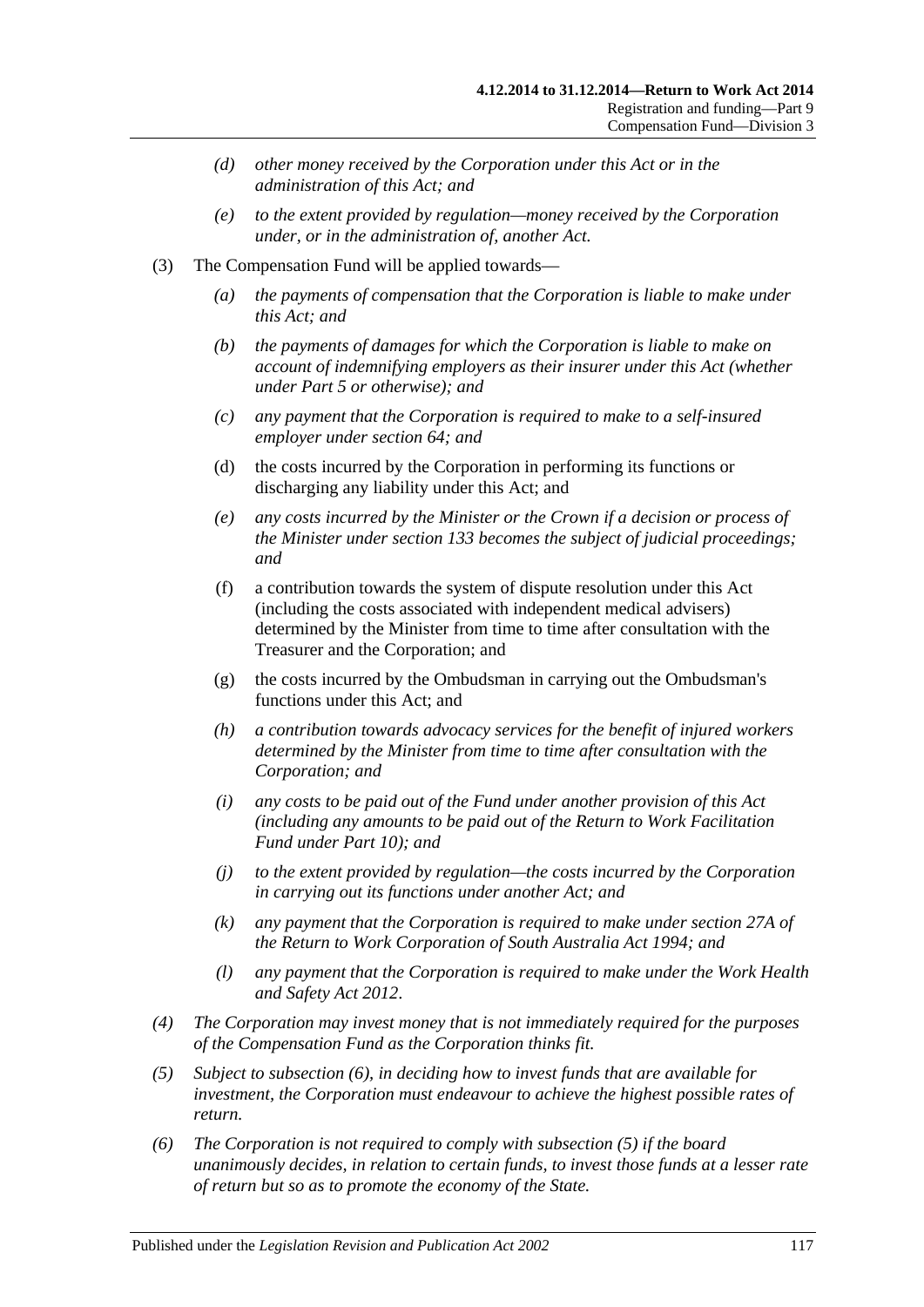# <span id="page-117-2"></span>*Division 4—Premiums*

# *Subdivision 1—Preliminary*

## *136—Interpretation*

*In this Division—*

*class of industry includes a subclass;*

*remuneration includes payments made to or for the benefit of a worker which by the determination of the Corporation constitute remuneration but does not include payments determined by the Corporation not to constitute remuneration.*

### <span id="page-117-3"></span><span id="page-117-1"></span>*137—Average premium rate*

- *(1) Subject to [subsection](#page-117-0) (2), the Corporation must, in setting premiums under this Division in relation to a financial year, seek to achieve an average premium rate that does not exceed 2%.*
- <span id="page-117-0"></span>*(2) If the Corporation determines that it will be unable to achieve the rate referred to in [subsection](#page-117-1) (1) in relation to a particular financial year, the Corporation must furnish a report to the Minister that—*
	- *(a) sets out the reasons for not being able to achieve that rate; and*
	- *(b) provides information about—*
		- *(i) the rate that is to apply in relation to that financial year; and*
		- *(ii) the Corporation's preliminary assessment of its ability to achieve the rate referred to in [subsection](#page-117-1) (1) in the next financial year.*
- *(3) The Minister must cause a copy of a report under [subsection](#page-117-0) (2) to be laid before both Houses of Parliament within 6 sitting days after receiving the report.*

## *Subdivision 2—Premiums (terms and conditions)*

### *138—Premiums (terms and conditions)*

- *(1) The Corporation may, from time to time, after consultation with the Minister, publish in the Gazette a set of terms and conditions that will apply in relation to the calculation, imposition and payment of premiums for the purposes of this Act (and these terms and conditions will be referred to as RTWSA premium provisions).*
- *(2) The Corporation must ensure that RTWSA premium provisions operate on the basis that the costs of all claims made by an employer's workers that are relevant to the RTWSA premium provisions in force at the time (including claims in respect of damages but not including claims in respect of unrepresentative injuries) are taken into account in relation to the calculation of premiums.*
- *(3) RTWSA premium provisions may—*
	- *(a) apply differently according to—*
		- *(i) categories of employers; and*
		- *(ii) different factors of a specified kind; and*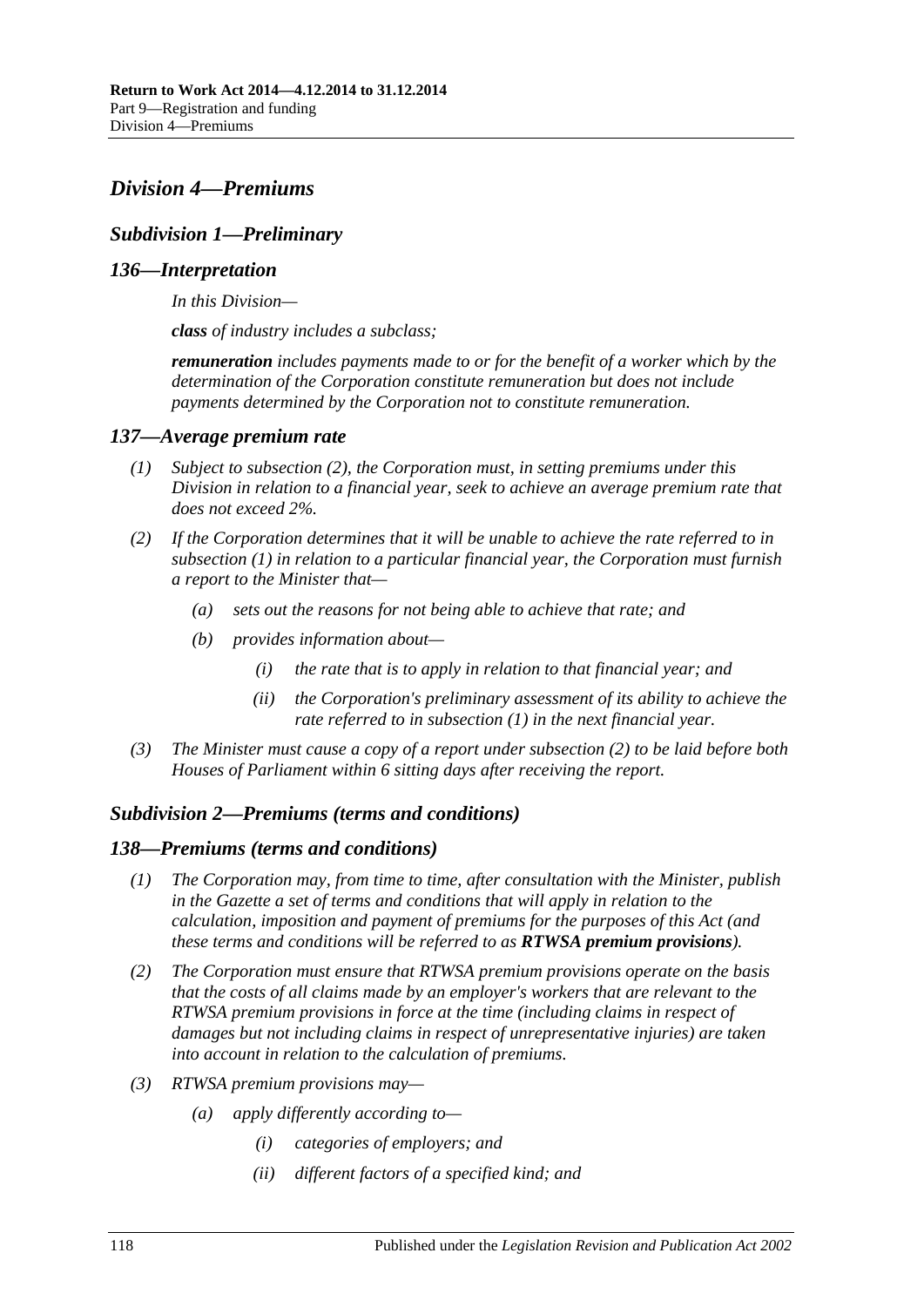- *(b) authorise any matter to be determined, applied or regulated by a specified person or body.*
- *(4) Without limiting any other provision, RTWSA premium provisions may specify various principles, weights, adjustments, caps, assumptions or exclusions that will apply in relation to the constitution or determination of remuneration or the costs of claims.*
- *(5) RTWSA premium provisions will not apply to—*
	- *(a) a self-insured employer; or*
	- *(b) an employer who is exempt from the requirement to be registered under [Division](#page-108-2) 1.*

### *Subdivision 3—Premiums (general principles)*

### <span id="page-118-3"></span>*139—Liability to pay premiums*

- *(1) Subject to this Part, an employer will be liable to pay, in relation to each period specified by the RTWSA premium provisions or a RTWSA premium order that applies in relation to the employer, a premium or premiums in accordance with the requirements of this Act.*
- *(2) An employer—*
	- *(a) who is a self-insured employer; or*
	- *(b) who is exempt from the requirement to be registered under [Division](#page-108-2) 1,*

*is not required to pay a premium under this Division.*

- *(3) A person who ceases to be an employer may be entitled to a partial refund of any premium that has been paid calculated in accordance with any relevant provision of the RTWSA premium provisions or a RTWSA premium order that applies in relation to the employer.*
- <span id="page-118-0"></span>*(4) An employer who is in breach of the requirement to be registered under this Act will, in addition to any other penalty, be liable to a fine fixed by the Corporation not exceeding 3 times the amount of premium that would have been payable under this Act had the employer been registered as required.*
- *(5) The Corporation may for any proper reason remit a fine imposed under [subsection](#page-118-0) (4) wholly or in part.*
- *(6) The imposition of a fine under [subsection](#page-118-0) (4) does not satisfy or affect any liability or requirement to pay any premium under this Act.*
- *(7) Nothing in this section affects the adjustment of a premium or the imposition of a fine under another provision of this Act.*

### <span id="page-118-2"></span>*140—Employer categories*

- *(1) Subject to [subsection](#page-118-1) (2), the Corporation may from time to time, by notice in the Gazette, divide employers into various categories.*
- <span id="page-118-1"></span>*(2) Despite a notice applying under [subsection](#page-118-2) (1), the Corporation may, if it considers it appropriate to do so and after applying criteria or factors published as part of the RTWSA premium provisions, assign a particular employer to a category that is different to the category that would otherwise apply under [subsection](#page-118-2) (1).*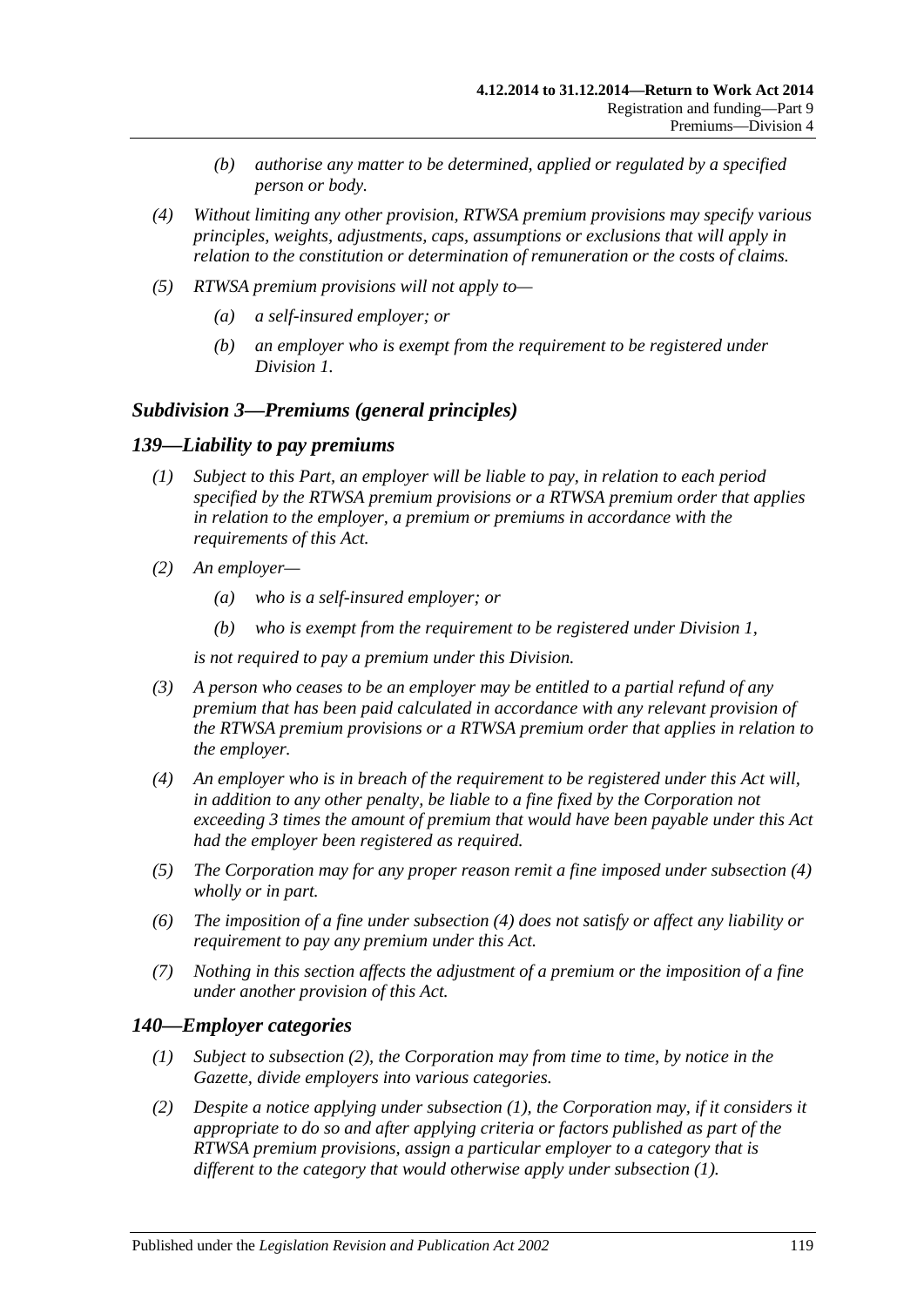## *141—Classes of industry*

- *(1) The Corporation may, for the purposes of the calculation of premiums, divide the industries carried on in the State into various classes.*
- *(2) The Corporation may determine any question as to the class or classes of industry in which an employer employs workers.*
- *(3) In determining the class or classes of industry in which an employer employs workers the following provisions will be applied:*
	- *(a) if the employer employs a worker in 2 or more classes of industry—*
		- *(i) the worker will, subject to any determination by the Corporation to the contrary, be treated as if solely employed in the class of industry in which he or she is predominantly employed; and*
		- *(ii) if it is not possible to determine which is the predominant class, the worker will be treated as if solely employed in a class of industry determined by the Corporation;*
	- *(b) if the employer employs workers in different classes of industry all workers employed by the employer will, if the Corporation so determines, be treated as engaged in the predominant class of industry;*
	- *(c) if the employer employs workers at 2 or more workplaces, all workers employed at a particular workplace will, if the Corporation so determines, be treated as engaged in the predominant class of industry conducted at that workplace;*
	- *(d) if the employer employs workers in different classes of industry the Corporation may for the purposes of industry classification at a workplace treat the workers as engaged in 2 or more classes of industry;*
	- *(e) if the employer employs workers at a workplace for the purpose of supporting a predominant class of industry carried on at 1 or more other workplaces at which the employer employs workers, that predominant class of industry will, if the Corporation so determines, apply in relation to the first-mentioned workplace;*
	- *(f) in determining a predominant class of industry (if relevant), the Corporation will have regard to—*
		- *(i) the importance within the employer's total operations of each class of industry in which workers are employed; and*
		- *(ii) any other factor determined to be relevant by the Corporation.*
- <span id="page-119-0"></span>*(4) The Corporation may, as it thinks fit, review and revise a determination previously made under or for the purposes of this section.*
- *(5) A revision may be made under [subsection](#page-119-0) (4) at any time (including in respect of a period that is underway).*

## <span id="page-119-1"></span>*142—Industry rates and base premiums*

*(1) The Corporation must, in relation to each class of industry, fix a rate (expressed as a percentage and to be called the industry premium rate) that is to be applied for the purposes of determining base premiums under [subsection](#page-120-0) (4).*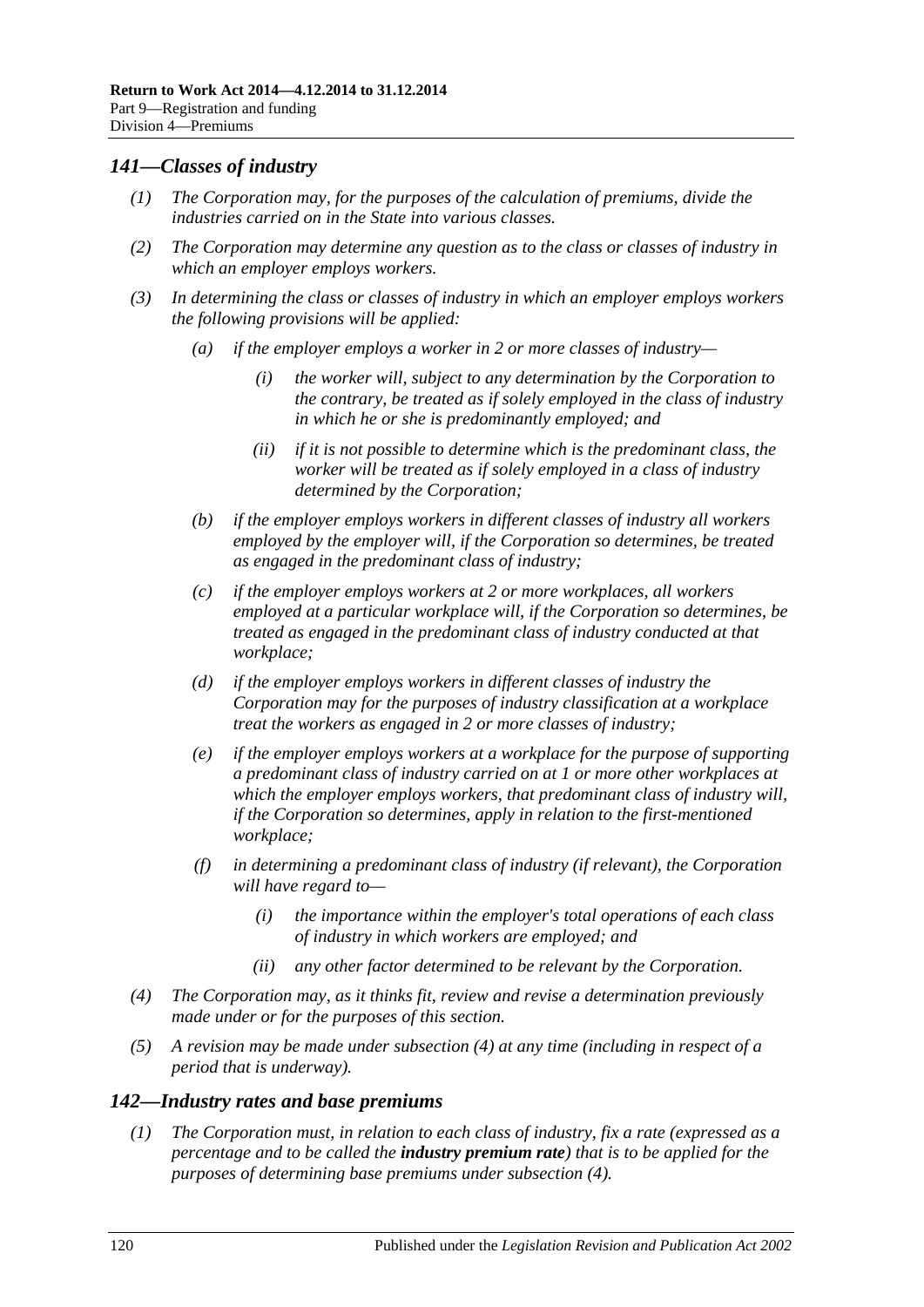- *(2) The rates under [subsection](#page-119-1) (1)—*
	- *(a) must be fixed by the Corporation by notice in the Gazette; and*
	- *(b) may be varied by the Corporation by subsequent notice in the Gazette.*
- *(3) In fixing the percentage applicable to a particular class of industry the Corporation must apply any criteria or principles specified by the regulations.*
- <span id="page-120-0"></span>*(4) A base premium under this Act, in its application to a particular industry, is determined as follows:*

 $BP = remuneration \times industry premium rate$ 

*where*

*BP is the base premium*

*remuneration is the remuneration payable by an employer to workers employed in the particular industry*

*industry premium rate is the industry premium rate for the relevant class of industry.*

### *Subdivision 4—Premiums (calculation and application)*

### *143—Premium orders*

- <span id="page-120-1"></span>*(1) A premium payable by an employer in relation to a particular period (other than an employer who is not liable to pay a premium under this Division) will be—*
	- *(a) determined in accordance with a RTWSA premium order under this section; or*
	- *(b) to the extent that a RTWSA premium order does not apply to the employer—the aggregate base premiums applying to that employer in respect of all classes of industry in which the employer employs workers (subject to any adjustments or requirements that apply in the circumstances).*
- <span id="page-120-2"></span>*(2) For the purposes of [subsection](#page-120-1) (1)(a), the Corporation may, after consultation with the Minister and applying any principle specified by the Minister for the purposes of this section, fix the manner in which a premium payable by an employer (or a person who proposes to become an employer) will be calculated.*
- *(3) The Corporation must, for the purposes of [subsection](#page-120-2) (2), publish an order (or orders) in the Gazette (and any such order will be referred to as a RTWSA premium order).*
- *(4) A RTWSA premium order will take effect from the commencement of a financial year specified by the order (and will then apply, including in relation to a succeeding financial year, until superseded by another RTWSA premium order).*
- *(5) The Corporation must ensure that a RTWSA premium order operates on the basis that the costs of all claims made by an employer's workers in the relevant period (including claims in respect of damages but not including claims in respect of unrepresentative injuries) are taken into account in relation to the determination of the premium payable by the employer.*
- *(6) A RTWSA premium order may—*
	- *(a) apply generally or be limited in its application by reference to specified factors or exceptions; and*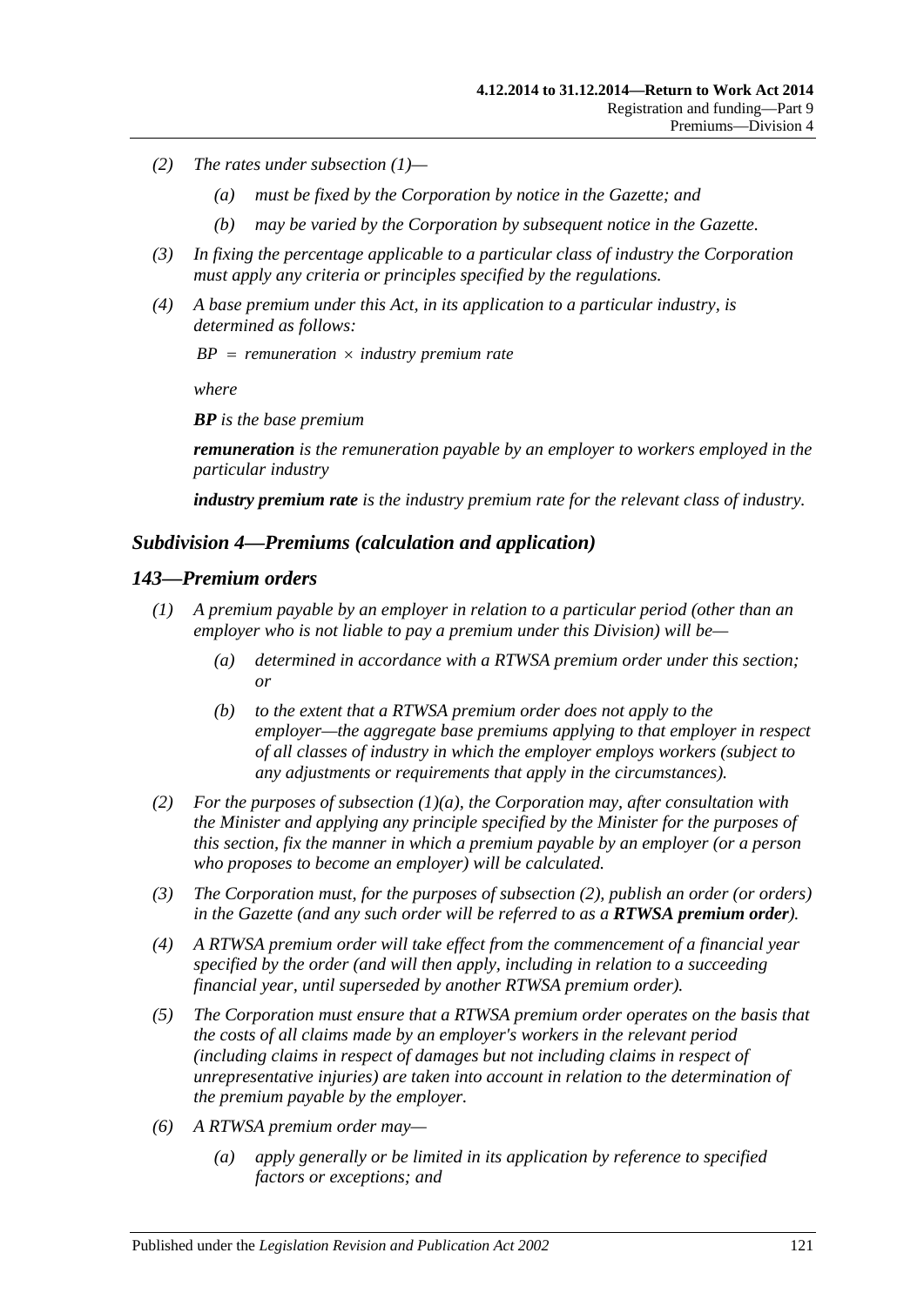- *(b) apply differently according to—*
	- *(i) categories of employers; and*
	- *(ii) different factors of a specified kind; and*
- *(c) authorise any matter to be determined, applied or regulated by a specified person or body,*

*or may do any combination of these things.*

- <span id="page-121-2"></span><span id="page-121-1"></span>*(7) Without limiting a preceding subsection, a RTWSA premium order may—*
	- *(a) apply any principle relevant to the claims experience of a particular category or class of employer, or the size of an employer (after applying such principles or assumptions as the Corporation thinks fit); and*
	- *(b) fix and apply various principles, weights, adjustments, caps, limits (including limits on the reduction of premiums), assumptions or exclusions according to specified factors; and*
	- *(c) without limiting any other provision, specify any adjustment or assumption relating to the remuneration paid to workers over a particular period (including a period into the future); and*
	- *(d) make provision with respect to liabilities for damages under [Part](#page-83-0) 5; and*
	- *(e) allow employers who satisfy any specified criteria, on application and at the discretion of the Corporation, to pay a premium determined by the Corporation according to an alternative set of principles—*
		- *(i) specified in the order; or*
		- *(ii) specified in another RTWSA premium order that applies in the circumstances; or*
		- *(iii) agreed between the Corporation and the employer; and*
	- *(f) require that employers of a specified class must provide a deposit, bond or guarantee, or some other form of security, specified in the order; and*
	- *(g) make any other provision or impose any other requirement prescribed by the regulations.*
- <span id="page-121-0"></span>*(8) Subject to any remission or reduction of premium granted by the Corporation, where—*
	- *(a) the amount of premium payable by an employer in respect of a designated period would, apart from this subsection, be less than the designated minimum premium; or*
	- *(b) an employer is registered but no premium would, apart from this subsection, be payable by the employer for a designated period,*

*the premium payable by the employer for the designated period is the designated minimum premium.*

- *(9) For the purposes of [subsection](#page-121-0) (8), the Corporation may, from time to time, as part of the RTWSA premium provisions, fix—*
	- *(a) the designated period; and*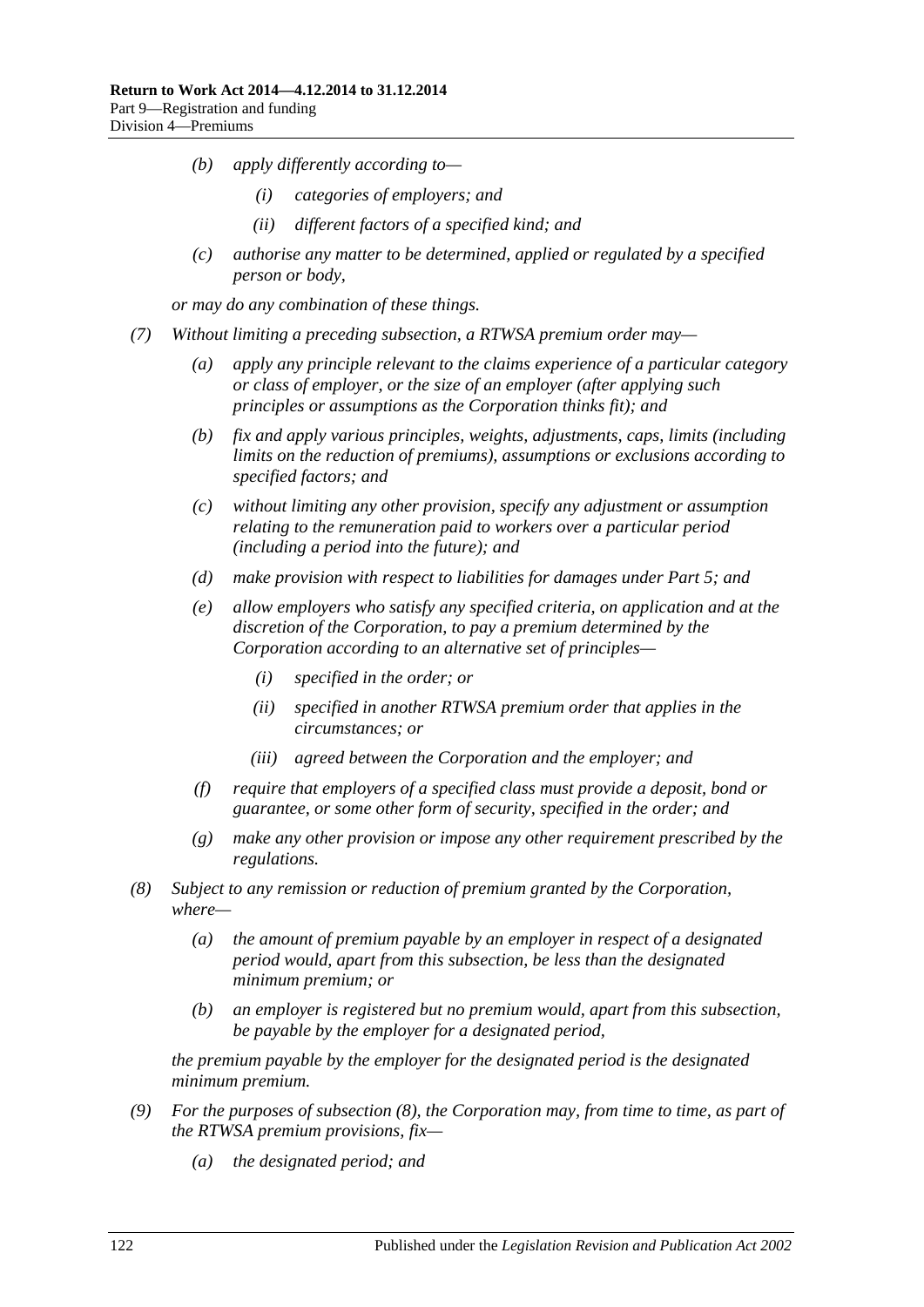- *(b) the designated minimum premium.*
- <span id="page-122-0"></span>*(10) The Corporation may, if it considers that there is an error in a RTWSA premium order, after consultation with the Minister, amend the RTWSA premium order by notice in the Gazette.*
- *(11) A notice under [subsection](#page-122-0) (10) may, if the notice so provides, take effect from a date that is earlier than its date of publication (being on or after the date on which the relevant RTWSA premium order took effect).*

### *144—Premium stages*

- *(1) A premium in relation to a particular period (being a period determined by the Corporation) may be constituted by—*
	- *(a) an initial premium calculated on the basis of estimates and assumptions made at, or in relation to, the beginning of the period after applying any principles specified by the Corporation in the RTWSA premium provisions or in a RTWSA premium order;*
	- *(b) an adjusted premium at any time during the period based on applying any principles or requirements specified by the Corporation in the RTWSA premium provisions or in a RTWSA premium order;*
	- *(c) a hindsight premium calculated on the basis of actual amounts and information known or determined by the Corporation at the end of the period after applying any principles or requirements specified by the Corporation in the RTWSA premium provisions or in a RTWSA premium order.*
- *(2) Subject to this section, an initial premium will be payable by a date specified by the Corporation for the purposes of this subsection.*
- *(3) The Corporation may adjust a premium at any time during the relevant period and any amount that becomes due on account of that adjustment (the adjusted premium) will, subject to this section, be payable by a date specified by the Corporation for the purposes of this subsection.*
- *(4) A hindsight premium will be payable after the end of the relevant period by a date specified by the Corporation for the purposes of this subsection (unless a hindsight premium does not need to be paid).*
- *(5) If the Corporation so allows, an employer may elect to pay an initial premium or an adjusted premium by instalments, at such times and of such amounts as the Corporation may determine.*
- *(6) Subject to this Act, if the initial premium, and an adjusted premium (if any), paid by an employer in relation to a particular period exceed the employer's liability to pay premium for that period, the Corporation may at the Corporation's discretion—*
	- *(a) refund the difference to the employer; or*
	- *(b) set off the difference against existing or future liabilities of the employer to make payments of premium under this Part.*
- *(7) The Corporation may grant discounts or other incentives in order to encourage the payment of any premium in advance.*
- *(8) The Corporation may, in prescribed circumstances, remit any premium payable by an employer under this section wholly or in part.*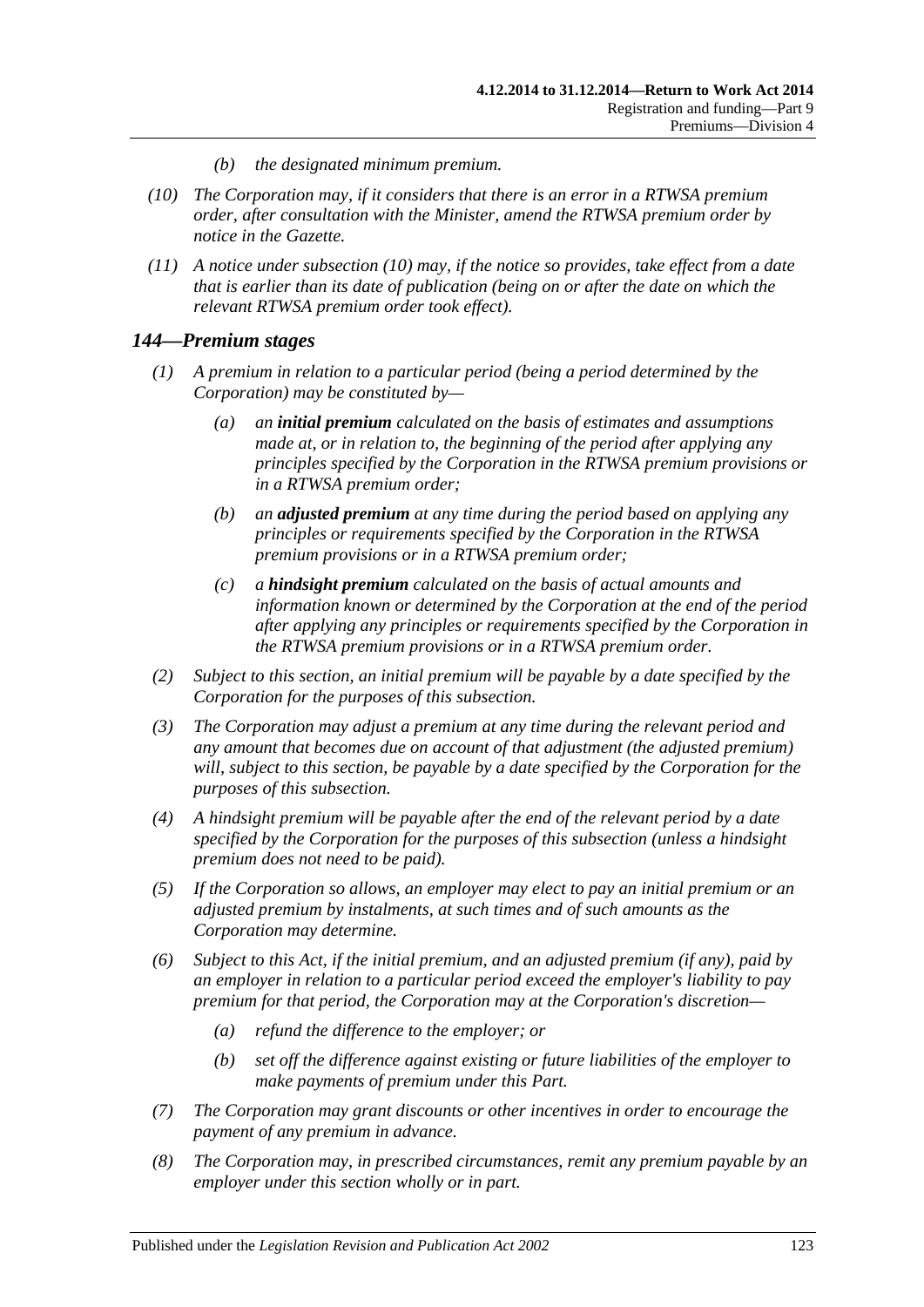- <span id="page-123-2"></span><span id="page-123-1"></span><span id="page-123-0"></span>*(9) This section applies subject to—*
	- *(a) any alternative arrangements agreed between the Corporation and an employer as part of an alternative set of principles applied under section [143\(7\);](#page-121-1) or*
	- *(b) any alternative requirements specified by the Corporation (by notice to a particular employer or by notice in the Gazette); or*
	- *(c) without limiting [paragraph](#page-123-0) (a) or [\(b\),](#page-123-1) any alternative arrangements agreed between the Corporation and the employer that allow the employer to pay any premium on aggregate remuneration paid during a preceding period and after taking into account any other matter or factor specified by the Corporation for the purposes of this paragraph.*
- *(10) A notice under [subsection](#page-123-2) (9)—*
	- *(a) may be varied by the Corporation from time to time by further notice; and*
	- *(b) will have effect according to its terms.*

## *145—Grouping provisions*

- *(1) For the purposes of this section, 2 or more employers will, if the Corporation so determines, constitute a group if—*
	- *(a) they are capable of being treated as a member of a group under the [Payroll](http://www.legislation.sa.gov.au/index.aspx?action=legref&type=act&legtitle=Payroll%20Tax%20Act%202009)  [Tax Act](http://www.legislation.sa.gov.au/index.aspx?action=legref&type=act&legtitle=Payroll%20Tax%20Act%202009) 2009; or*
	- *(b) they are related in some other way.*
- *(2) Where 2 or more employers constitute a group—*
	- *(a) unless the Corporation otherwise determines, each employer in the group will*  be liable to pay premiums in accordance with a RTWSA premium order under *this Division (rather than on the basis of aggregate base premiums); and*
	- *(b) the Corporation may apply any claims experience, rating or other principle to all members of the group on a combined basis (rather than on an individual basis) in accordance with the provisions of a RTWSA premium order; and*
	- *(c) the Corporation may aggregate the employers in such manner (in any way or for such other purposes) as the Corporation thinks fit under a RTWSA premium order (including by treating 1 employer within the group as if the employer were the employer of all workers employed by the members of the group or by rating them together or according to a common factor).*
- *(3) Despite being grouped, each employer will be taken to be subject to the relevant RTWSA premium provisions in its own right (but with premiums being aggregated or divided according to principles specified in a RTWSA premium order).*
- *(4) The employers in a group are jointly and severally liable for the payment of premiums attributable to the group.*
- *(5) This section applies subject to any alternative arrangements agreed between the Corporation and the members of the group of employers as part of an alternative set of principles applied under section [143\(7\)\(e\).](#page-121-2)*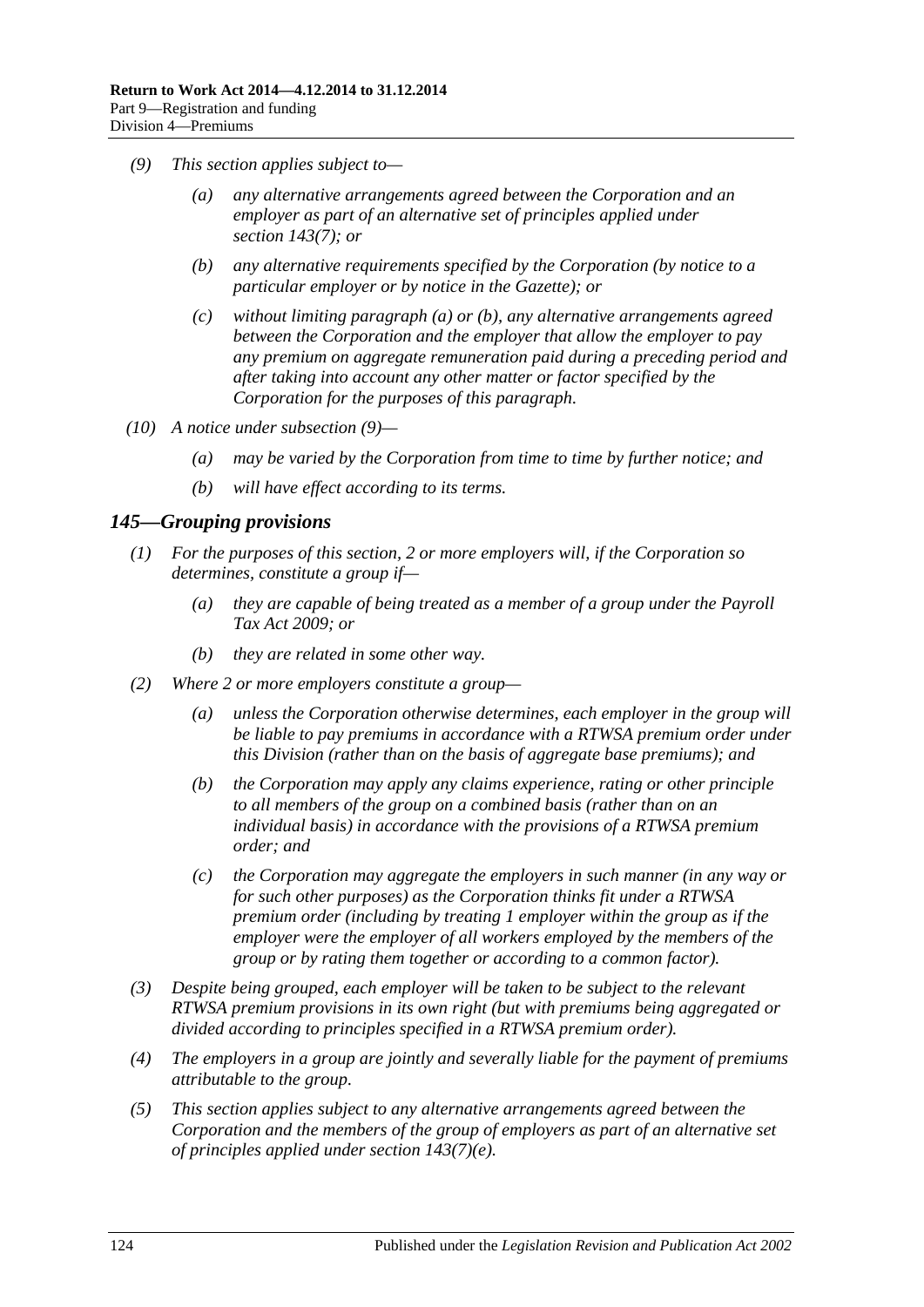- *(6) The Corporation may, if it is satisfied that 2 or more employers who should have been grouped under this section have not been so grouped on account of false or misleading information, or insufficient or defective information, provided to the Corporation—*
	- *(a) make any determination or redetermination, and impose any premium, on a retrospective basis; and*
	- *(b) impose on each employer a fine (not exceeding an amount calculated under the regulations) fixed by the Corporation.*
- <span id="page-124-0"></span>*(7) The Corporation may for any proper reason remit a fine imposed under [subsection](#page-124-0) (6)(b) wholly or in part.*

# *Division 5—Self-insured employers—fees*

## *146—Self-insured employers—fees*

- *(1) A self-insured employer is liable to pay a fee to the Corporation under this section.*
- *(2) The fee payable by a self-insured employer will be a percentage of the base premium that would have been payable by the employer if the employer were not registered as a self-insured employer and liable to pay a base premium under this Part and will be fixed by the Corporation with a view to raising from self-insured employers—*
	- *(a) a fair contribution towards the administrative expenditure of the Corporation; and*
	- *(b) a fair contribution towards the cost of recovery and return to work funding; and*
	- *(c) a fair contribution towards the costs of the system of dispute resolution established by this Act (including the costs associated with independent medical assessors); and*
	- *(d) a fair contribution towards the costs associated with the operation of [Part](#page-103-0) 8; and*
	- *(e) a fair contribution towards actual and prospective liabilities of the Corporation arising from the insolvency of employers and the other liabilities of the Corporation as an insurer of last resort.*
- *(3) If the Corporation is satisfied that there are good reasons for differentiating between different self-insured employers or classes of self-insured employers, the percentage on which the fee for self-insured employers is based may vary from self-insured employer to self-insured employer or from class to class.*
- *(4) If the measures taken by a self-insured employer—*
	- *(a) to reduce the incidence of work related traumas and injuries; and*
	- *(b) to provide for the recovery or return to work of workers who have suffered compensable injuries; and*
	- *(c) to provide for the administration of claims,*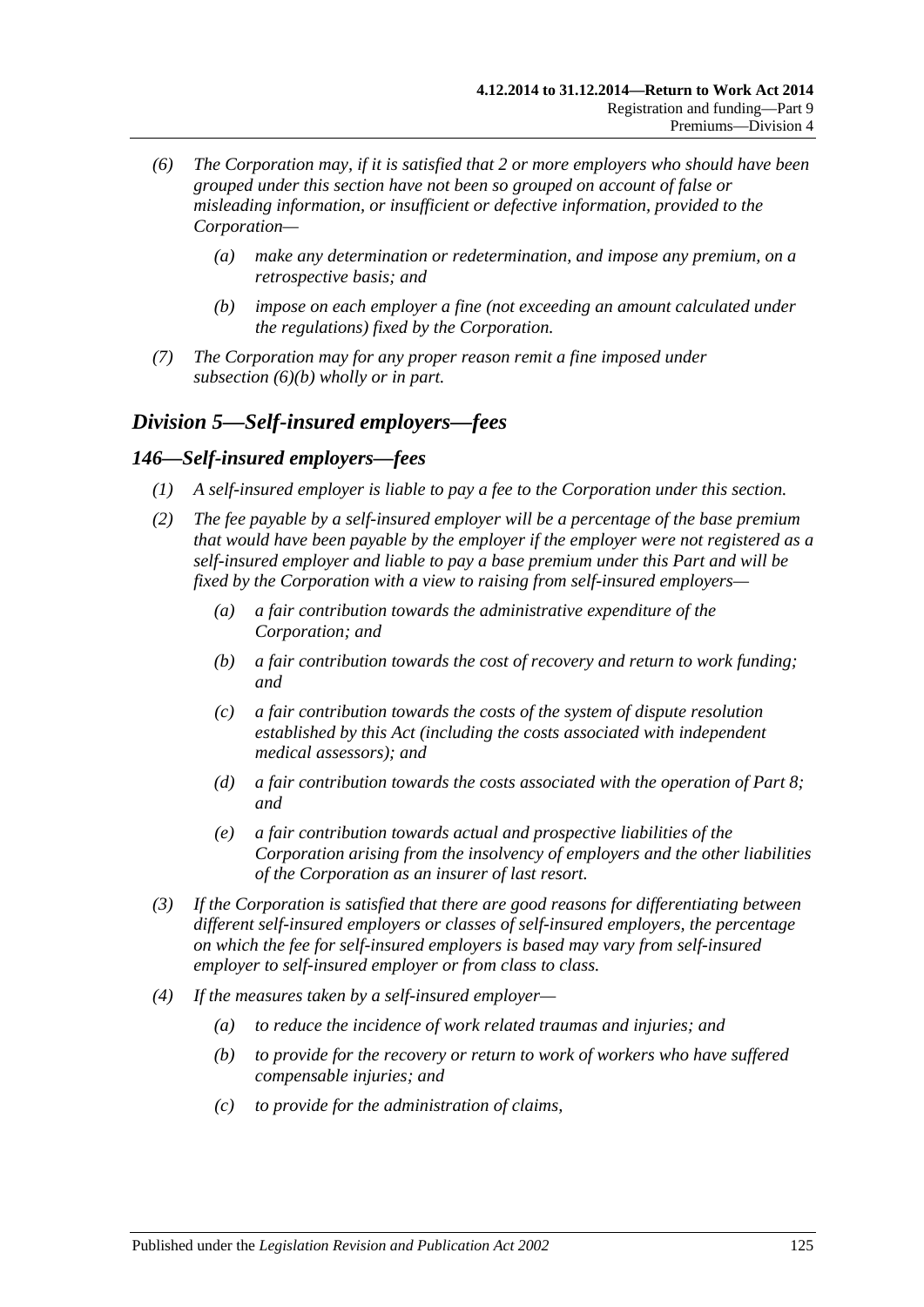*conform to or exceed standards determined by the Corporation for the purposes of this subsection, the Corporation may grant to the self-insured employer such remission of the fee that would otherwise be payable by the self-insured employer as the Corporation thinks fit.*

*(5) A fee payable under this section must be paid by a date specified by the Corporation.*

## *Division 6—Remissions and supplementary payments*

## <span id="page-125-1"></span>*147—Remissions and supplementary payments*

- *(1) Subject to this section, the Corporation may, in relation to a particular employer, after having regard to 1 or more of the matters specified under [subsection](#page-125-0) (2) (being a matter that the Corporation determines to be appropriate and relevant)—*
	- *(a) grant the employer a remission of part of a premium or fee that would otherwise be payable by the employer; or*
	- *(b) impose a supplementary payment on the employer (to be paid in addition to the premiums or fees payable by the employer under this Part).*
- <span id="page-125-2"></span><span id="page-125-0"></span>*(2) The following matters are specified for the purposes of [subsection](#page-125-1) (1):*
	- *(a) the adequacy or inadequacy of measures taken by the employer to reduce the incidence of work related traumas and injuries;*
	- *(b) the incidence or costs of claims for work injuries suffered by the employer's workers;*
	- *(c) the recovery and return to work facilities or services for injured workers provided by the employer;*
	- *(d) the absence or inadequacy of recovery and return to work facilities or services provided by the employer;*
	- *(e) the employer's practices and procedures in connection with the appointment and work of a return to work co-ordinator under Part 3 (including with respect to compliance with any relevant guidelines published by the Corporation for the purposes of [section](#page-42-0) 26);*
	- *(f) the fact that the employer has not been paying a worker who suffers a work injury the wage to which the worker is entitled under any law (including a law of the Commonwealth) or under any award or industrial agreement;*
	- *(g) the employer's practices as to the retention, employment or re-employment of injured workers (and, in particular, any failure on the employer's part to provide, in accordance with this Act, employment to a worker who has suffered a work injury in the employer's employment or any breach of this Act that is constituted by the employer terminating a worker's employment with the employer);*
	- *(h) any other matter (whether similar or dissimilar to those referred to above) that the Corporation determines to be appropriate and relevant.*
- <span id="page-125-4"></span><span id="page-125-3"></span>*(3) The following provisions apply in connection with [subsections](#page-125-1) (1) and [\(2\):](#page-125-0)*
	- *(a) a reference to an employer extends to another employer who is linked to the employer through a transfer of business;*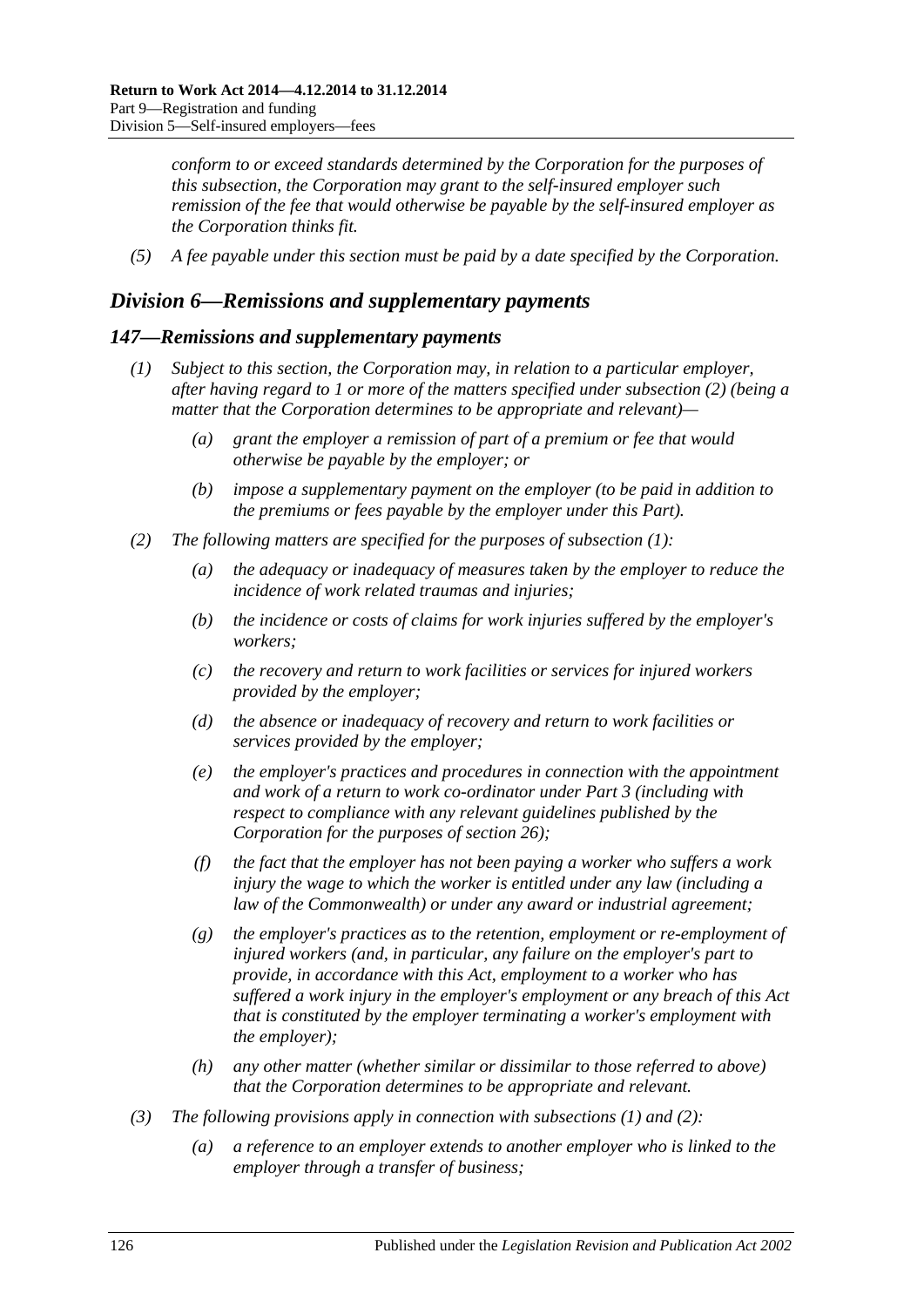- *(b) the matters referred to in [paragraphs](#page-125-2) (a) to [\(g\)](#page-125-3) (inclusive) of [subsection](#page-125-0) (2) are not intended to establish any pattern or principle that must be applied by the Corporation under [paragraph](#page-125-4) (h) of that subsection;*
- *(c) if the Corporation imposes a supplementary payment, the Corporation may require the employer to observe conditions stipulated by the Corporation in a written notice to the employer and if an employer fails to comply with such a condition then the Corporation may impose on that employer a further supplementary payment;*
- *(d) the Corporation may establish return to work programs for injured workers on terms under which an employer who participates in the program by providing employment for such workers and complying with other conditions of the scheme determined is entitled to a remission of premium that would otherwise be payable by the employer on a basis set out in the scheme.*
- *(4) The Corporation may, for any proper reason—*
	- *(a) adjust or revoke a remission of any premium or fee granted, or a supplementary payment imposed, under this section; or*
	- *(b) vary or revoke a condition imposed under this section.*
- *(5) A remission or supplementary payment will be provided or payable in accordance with a scheme approved by the Minister for the purposes of this section.*

# *Division 7—Administration of premiums/fees scheme*

### *148—Interpretation*

*In this Division—*

*statutory payment means any of the following under this Part:*

- *(a) a premium;*
- *(b) a fee;*
- *(c) a supplementary payment.*

## <span id="page-126-0"></span>*149—Provision of information (initial calculations)*

- *(1) Subject to this Division, an employer must, by a date in each year specified by the Corporation (which may be specified on an individual or class basis), provide to the Corporation a return in the designated manner and form that sets out the information required by the Corporation (by notice to a particular employer or by notice in the Gazette) for the purposes of the calculation or determination of any statutory payment under this Part.*
- <span id="page-126-1"></span>*(2) The information required under [subsection](#page-126-0) (1) may include information in the form of estimates made according to principles specified by the Corporation.*
- <span id="page-126-3"></span><span id="page-126-2"></span>*(3) The Corporation may (by notice to a particular employer or by notice in the Gazette)—*
	- *(a) specify an estimate or estimates that will apply instead of an estimate specified by an employer under [subsection](#page-126-1) (2);*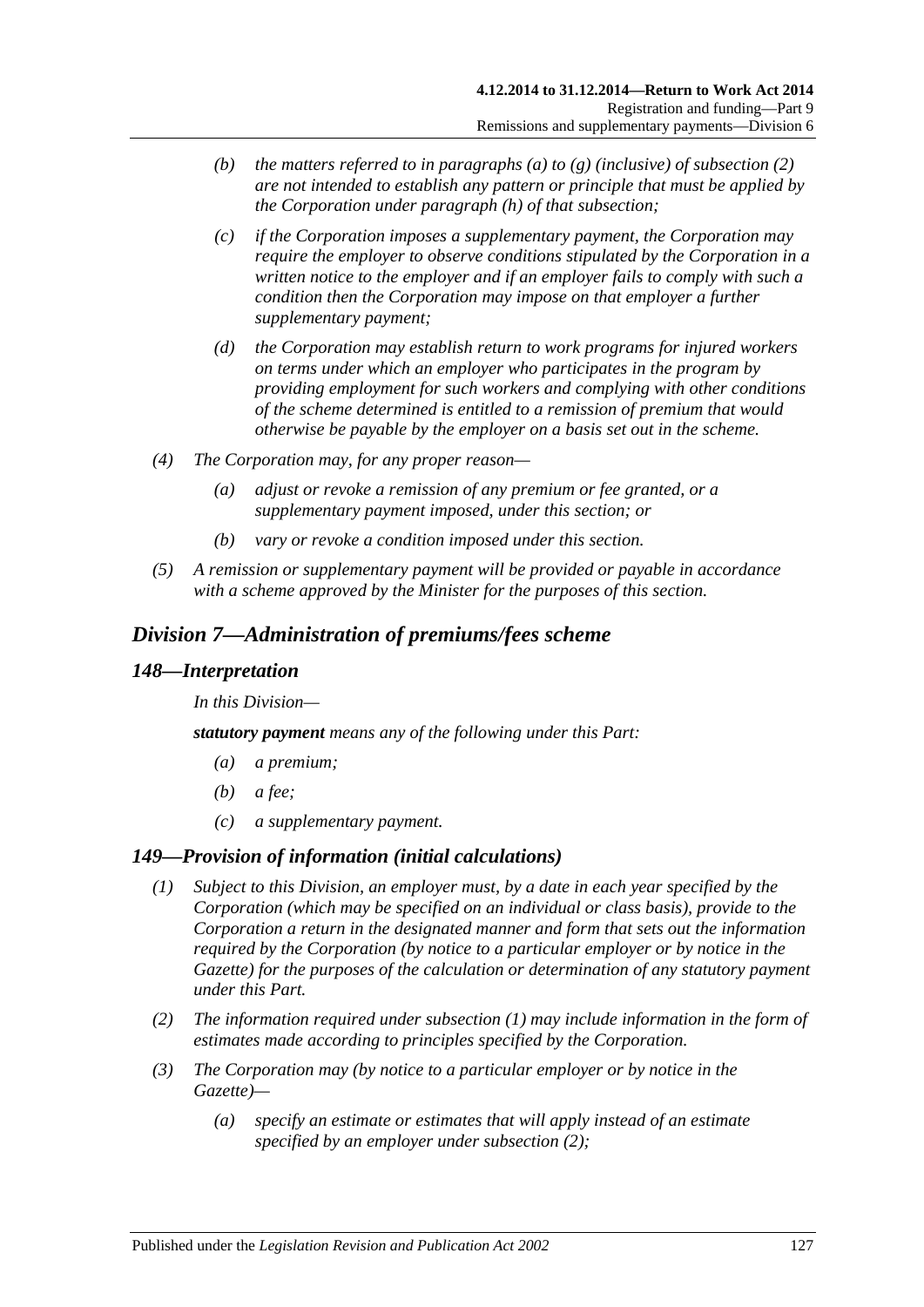- *(b) require that any information provided under this section be verified by statutory declaration.*
- *(4) An estimate specified under [subsection](#page-126-2) (3)(a) may apply, according to a determination of the Corporation—*
	- *(a) despite the provision of an estimate by the employer; or*
	- *(b) so as to relieve the employer from the requirement to provide an estimate under [subsection](#page-126-1) (2).*
- *(5) If the Corporation specifies an estimate under [subsection](#page-126-2) (3)(a), the amount of the estimate will be used for the purposes of the calculation of any relevant statutory payment under this Part.*
- *(6) The Corporation may, from time to time as the Corporation thinks fit, vary or revoke a notice under [subsection](#page-126-3) (3), or make a new specification or impose a new requirement under [subsection](#page-126-3) (3).*

### <span id="page-127-2"></span><span id="page-127-0"></span>*150—Provision of information (on-going requirements)*

- *(1) The Corporation may, from time to time, require an employer to provide to the Corporation in a designated manner and form information (including information in the form of estimates) specified by the Corporation—*
	- *(a) relating to a period specified by the Corporation; or*
	- *(b) relating to any matter specified by the Corporation; or*
	- *(c) on the occurrence of any event specified by the Corporation.*
- *(2) The Corporation may require that any information provided under this section be verified by statutory declaration.*
- *(3) The Corporation may specify an estimate or estimates, or make any determination, that will apply instead of an estimate or any information specified by an employer under [subsection](#page-127-0) (1) (and any such estimate or determination of the Corporation may apply according to its terms).*
- *(4) Information required under this section must be provided to the Corporation within a period determined by the Corporation.*
- *(5) A requirement under this section may be imposed—*
	- *(a) under any RTWSA premium provisions or by a RTWSA premium order; or*
	- *(b) by notice to a particular employer or by notice in the Gazette.*

# <span id="page-127-3"></span><span id="page-127-1"></span>*151—Revised estimates or determinations*

- *(1) The Corporation may, in addition to the preceding sections of this Division, in its absolute discretion—*
	- *(a) review and revise an estimate or determination previously made under or for the purposes of this Division; or*
	- *(b) correct an error or revise an assessment previously made under or for the purposes of this Division.*
- *(2) In acting under [subsection](#page-127-1) (1), the Corporation may have regard to any matter considered to be relevant by the Corporation.*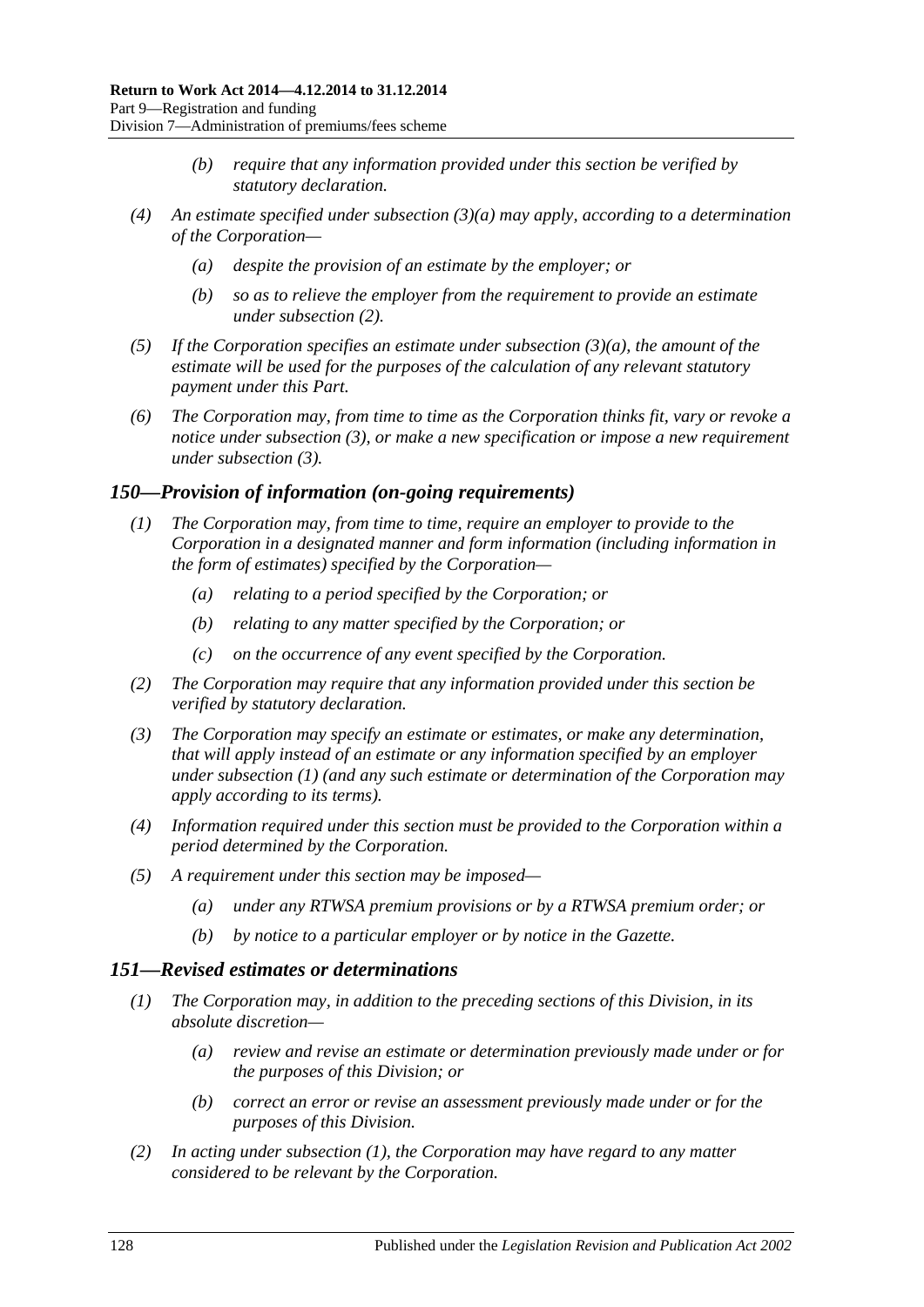## <span id="page-128-0"></span>*152—Further adjustments*

- *(1) If the Corporation considers that a statutory payment payable by an employer should be adjusted—*
	- *(a) because of a change in—*
		- *(i) the category to which the employer belongs; or*
		- *(ii) the class of industry or industries in which the employer employs workers; or*
		- *(iii) the workplace or workplaces at which the employer employs workers; or*
	- *(b) because of the specification of an estimate or the making of a determination under [section](#page-126-3) 149(3); or*
	- *(c) because of information provided under [section](#page-127-2) 150; or*
	- *(d) because of the outcome of a review under [section](#page-127-3) 151; or*
	- *(e) because of any other circumstance prescribed by the regulations,*

*the Corporation may issue to the employer a notice of adjustment of the statutory payment.*

- *(2) If an additional amount is payable under a notice of adjustment under [subsection](#page-128-0) (1), the additional amount is payable in accordance with a determination of the Corporation (and may be recovered as an unpaid statutory payment in a case of default).*
- *(3) If an excess amount has been paid by the employer on account of a notice of adjustment under [subsection](#page-128-0) (1), the Corporation may at the Corporation's discretion—*
	- *(a) refund the excess to the employer; or*
	- *(b) set off the excess against existing or future liabilities of the employer for statutory payments under this Part.*
- *(4) An adjustment may be made under this section at any time (including in respect of any period that has been completed or expired or is still underway).*
- *(5) Nothing in this section affects the adjustment of a statutory payment under another provision of this Act.*

## *153—Deferred payment*

- *(1) The Corporation may, on application by an employer, defer the payment of a statutory payment by the employer if satisfied that—*
	- *(a) the employer is in financial difficulties; but*
	- *(b) the employer has a reasonable prospect of overcoming the financial difficulties and the deferment would assist materially in overcoming those difficulties.*
- *(2) A deferment may be given under this section on conditions that the Corporation considers appropriate having regard to the objects of this Act.*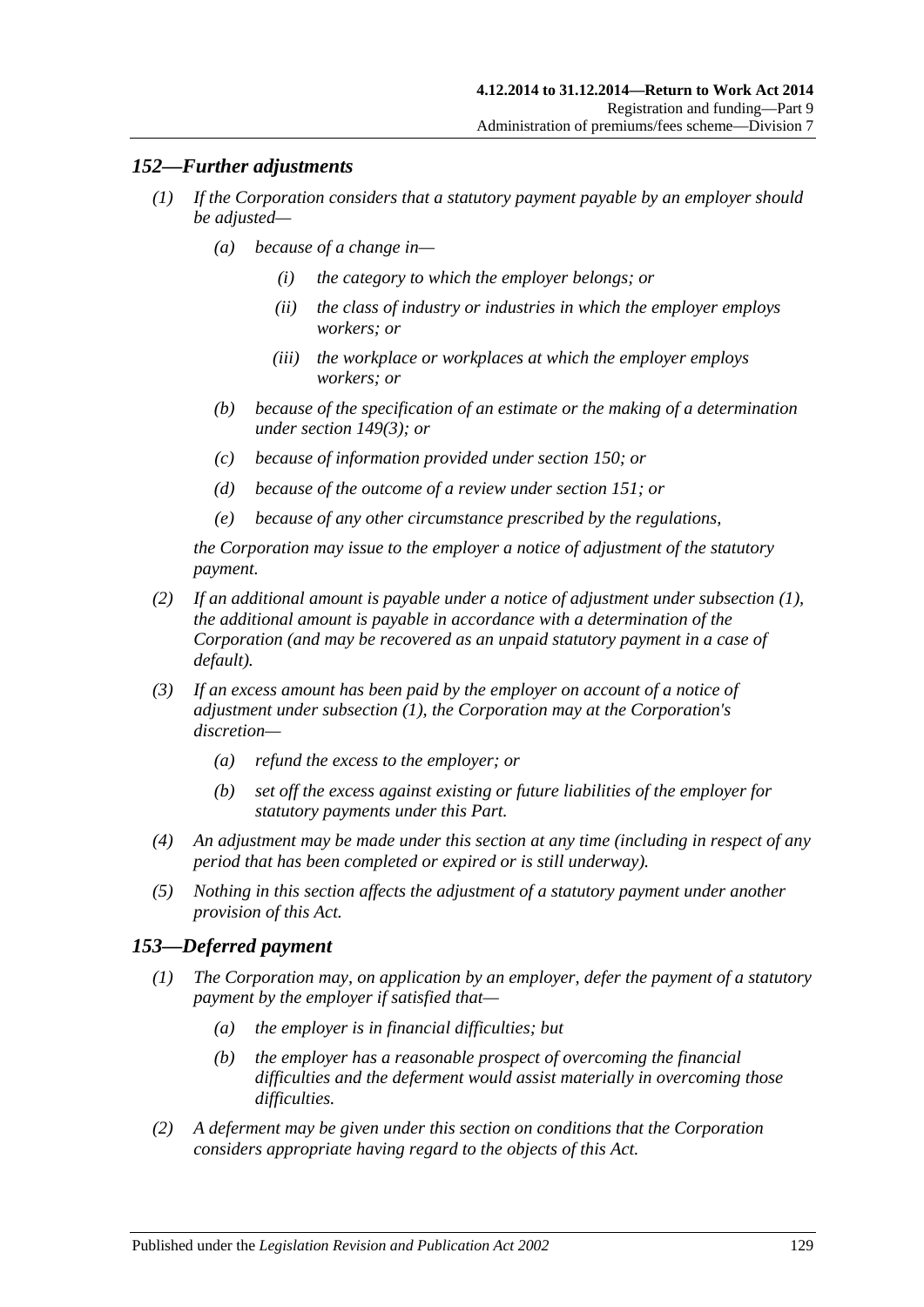- *(3) The Corporation may, by written notice to the employer, cancel a deferment under this section.*
- *(4) If a deferment is cancelled, the employer must pay to the Corporation the amount covered by the deferment as required by the notice of cancellation.*
- *(5) Nothing in this section affects the ability of the Corporation to allow an employer to pay a statutory payment by instalments.*

## <span id="page-129-0"></span>*154—Recovery on default*

- *(1) If an employer—*
	- *(a) fails or neglects to furnish a return when required by or under this Act; or*
	- *(b) furnishes a return that the Corporation has reasonable grounds to believe to be defective in any respect,*

*the Corporation may make an assessment of any statutory payment payable by the employer on the basis of information that has come into the possession of the Corporation and on the basis of estimates made by the Corporation (or both).*

- <span id="page-129-1"></span>*(2) If an employer fails to pay a statutory payment, or the full amount of a statutory payment, as required under this Act, the Corporation may make an assessment of the amount payable by the employer (including on the basis of estimates made by the Corporation).*
- <span id="page-129-2"></span>*(3) The Corporation may, as part of an assessment under [subsection](#page-129-0) (1) or [\(2\)—](#page-129-1)*
	- *(a) impose on the employer a fine of an amount (not exceeding 3 times the amount assessed) fixed by the Corporation; and*
	- *(b) impose penalty interest at the prescribed rate (charged from the date of the original default).*
- *(4) The Corporation may for any proper reason—*
	- *(a) remit a fine or penalty interest imposed under [subsection](#page-129-2) (3) wholly or in part; or*
	- *(b) allow a fine or penalty interest to be paid in instalments.*
- *(5) An employer to whom a notice of an assessment, a fine or penalty interest under this section is given must pay the amount of the assessment, fine or penalty interest within the time allowed in the notice.*

*Maximum penalty: \$10 000.*

*(6) A fine under this section is in addition to a fine payable under [section](#page-118-3) 139.*

## <span id="page-129-3"></span>*155—Penalty for late payment*

- *(1) If an employer fails to pay a statutory payment as and when required by or under this Act—*
	- *(a) the amount in arrears will, unless the Corporation determines otherwise, be increased by penalty interest at the prescribed rate; and*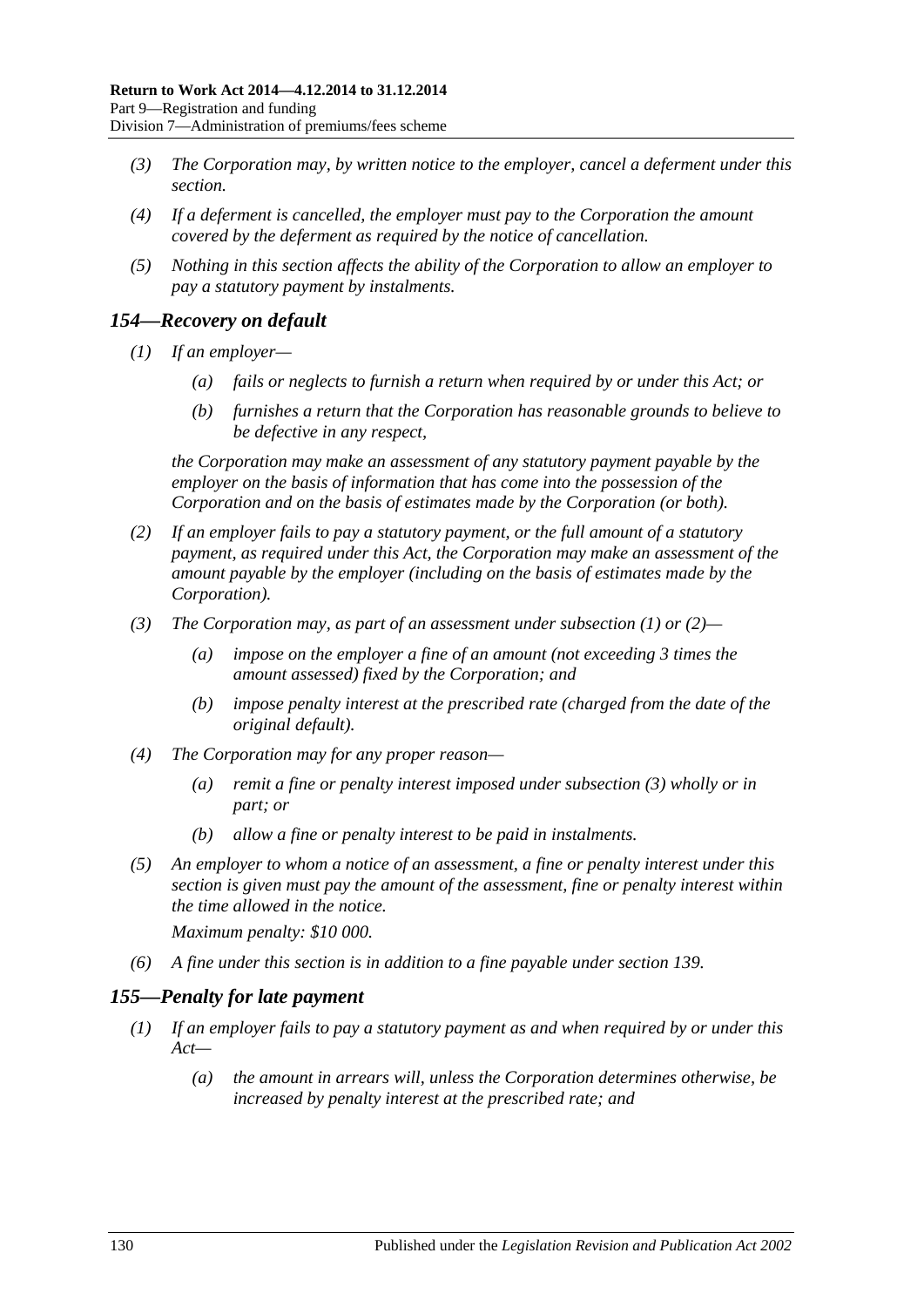- *(b) the Corporation may impose on the employer a fine of an amount (not exceeding 3 times the amount assessed) fixed by the Corporation (unless a fine has been imposed under [section](#page-129-2) 154(3) on account of a failure to make a statutory payment).*
- *(2) [Subsection](#page-129-3) (1) does not apply if—*
	- *(a) the employer has not, within the period of 12 months immediately before the date on which the statutory payment was required to be paid, been in default for failing to pay a previous statutory payment in accordance with the requirements of this Act; and*
	- *(b) the employer pays the statutory payment within 14 days after the day on which the statutory payment was required to be paid under this Act.*
- *(3) The Corporation may for any proper reason—*
	- *(a) remit penalty interest or a fine imposed under [subsection](#page-129-3) (1) wholly or in part; or*
	- *(b) allow penalty interest or a fine to be paid in instalments.*
- *(4) An employer to whom notice of an assessment of penalty interest or a fine under this section is given must pay the penalty interest or fine within the time allowed in the notice.*

*Maximum penalty: \$10 000.*

### *156—Exercise of adjustment powers*

*The Corporation may exercise its powers under this Part more than once in relation to any particular period and regardless of whether or not—*

- *(a) any statutory payment has been fixed, demanded or paid; or*
- *(b) a period to which any determination or adjustment may apply has been completed or expired; or*
- *(c) the Corporation has already reviewed or adjusted any estimate, liability or payment under this Part; or*
- *(d) any circumstances have arisen that would, but for this section, stop the Corporation from conducting a review, or making a determination or adjustment.*

## *157—Review*

- *(1) If an employer considers that a decision of the Corporation as to—*
	- *(a) the estimate of remuneration that is to be used for the calculation of a statutory payment; or*
	- *(b) the fixing or assessment of a statutory payment; or*
	- *(c) the imposition of penalty interest or a fine; or*
	- *(d) the imposition or variation of a condition of a kind that may lead to the remission or imposition of a supplementary payment,*

*is unreasonable, the board must, on application by the employer, review the decision.*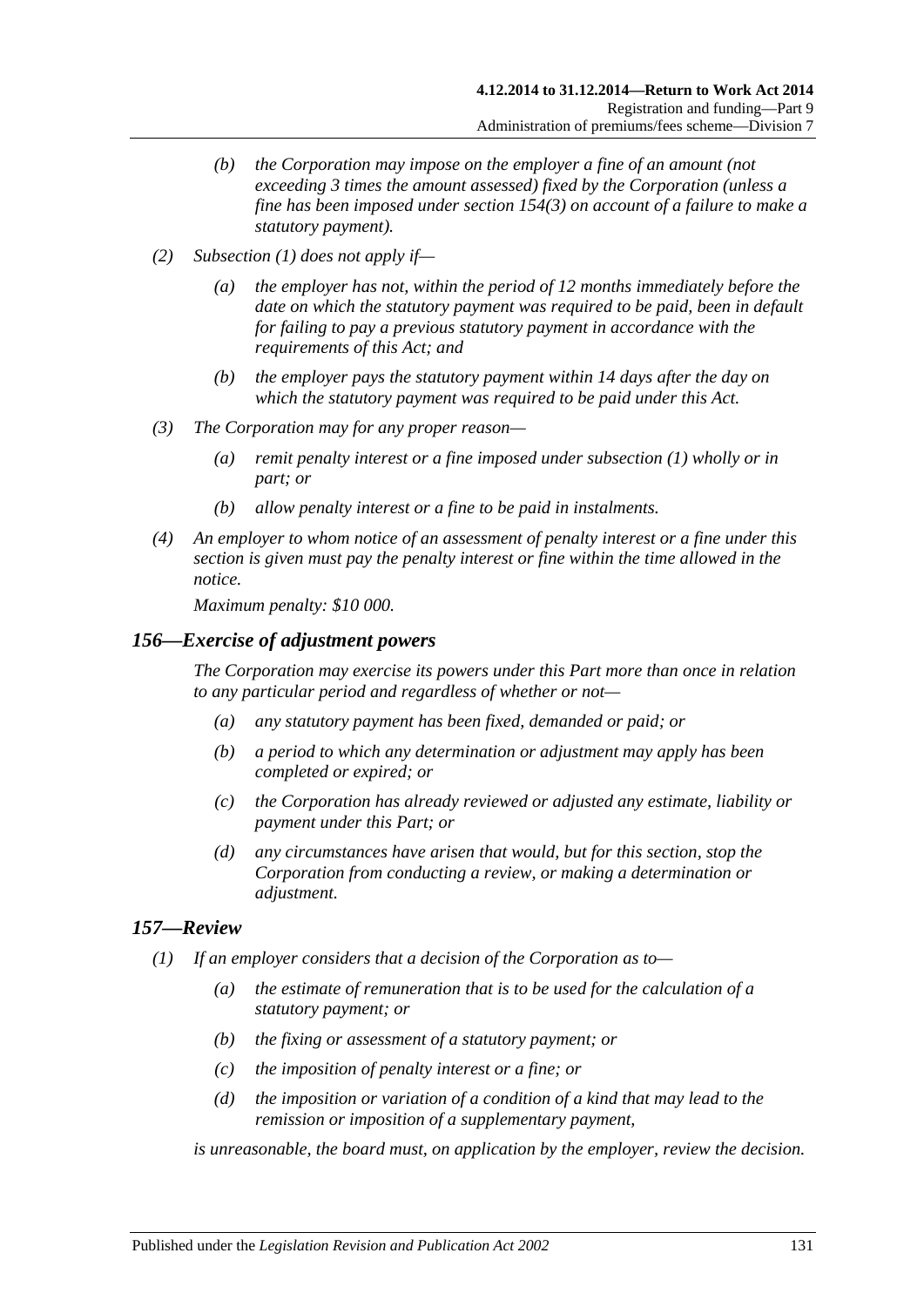- *(2) An application for review does not suspend a liability to pay a statutory payment, penalty interest or a fine.*
- *(3) The review will be conducted, in accordance with procedures determined by the board, by the board itself, or by a committee or person to whom the board has delegated its powers of review under this section, and the board has an absolute discretion as to whether it will permit the employer or a representative of the employer to be heard orally on the review.*
- *(4) On review, the board may—*
	- *(a) alter an estimate of remuneration;*
	- *(b) alter a statutory payment or an assessment;*
	- *(c) quash or reduce penalty interest or a fine;*
	- *(d) direct the repayment of amounts overpaid;*
	- *(e) quash or vary a condition imposed by the Corporation.*
- *(5) An application under this section for review of a decision of the Corporation—*
	- *(a) must, if the decision relates to a class of employers, be made within 4 months after notice of the decision was given; or*
	- *(b) must, if the decision relates to an individual employer, be made within 2 months after the employer was given notice of the decision,*

*unless the board (or its delegate) allows an extension of time for making the application.*

## *158—Payments to be made to Corporation*

*Any statutory payment, penalty interest or fine (other than a fine for an offence) under this Part will be payable to the Corporation (and may be recovered by the Corporation as a debt in a court of competent jurisdiction).*

## <span id="page-131-0"></span>*159—GST*

- *(1) A statutory payment under this Part is subject to any GST payable under A New Tax System (Goods and Services Tax) Act 1999 (Commonwealth) and any such GST is additionally payable by an employer.*
- *(2) [Subsection](#page-131-0) (1) does not extend to a fine or any penalty interest imposed under this Part.*

# <span id="page-131-1"></span>*160—Transfer of business*

- *(1) In a case involving any transfer of business, the Corporation may, as it thinks fit, apply any claims experience (whether under this Act or at common law) or other factor applying with respect to the business before the transfer to the employer who takes over the business on account of the transfer.*
- <span id="page-131-2"></span>*(2) For the purposes of [subsection](#page-131-1) (1), a reference to a business includes a reference to any form of undertaking.*
- *(3) Without limiting [subsections](#page-131-1) (1) and [\(2\),](#page-131-2) a transfer of business between 2 employers will be taken to occur if there is a connection between the 2 employers under section 311 of the Fair Work Act 2009 of the Commonwealth.*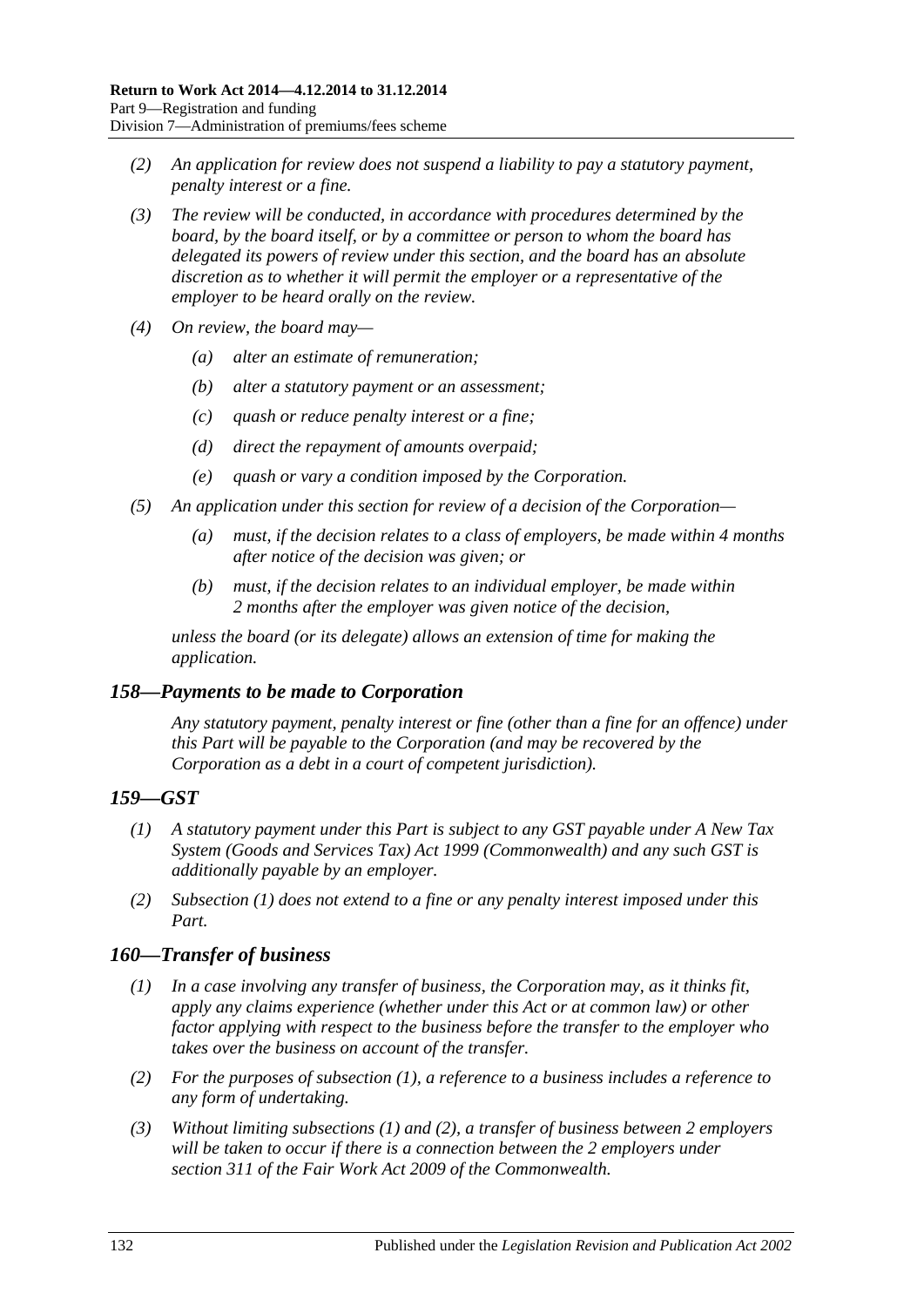## <span id="page-132-0"></span>*161—Reasonable mistake about application of Act*

- *(1) Despite any other provision of this Part, if the Corporation is satisfied that the reason for an employer failing to pay the correct amount of a statutory payment is that the employer believed on reasonable grounds that the employer would not be required to pay a statutory payment in respect of a particular worker because that worker's employment was not connected with this State by virtue of the operation of [section](#page-26-0) 10, the employer is not liable to pay a fine or penalty interest on account of that particular failure.*
- *(2) However, if the employer's belief on reasonable grounds under [subsection](#page-132-0) (1) was that under [section](#page-26-0) 10 the particular worker's employment was connected with another State, [subsection](#page-132-0) (1) does not apply unless at the time of the relevant failure the employer had workers compensation cover in respect of the worker under the law of that other State.*
- *(3) In this section—*

*State includes a Territory;*

*workers compensation cover means insurance or registration under the law of a State in respect of liability for statutory workers compensation under that law.*

# *Division 8—Miscellaneous*

### *162—Separate accounts*

*The Corporation must, in a manner and form determined by the Corporation, maintain a separate account for each employer in which the Corporation records—*

- *(a) the premiums, fees and supplementary payments charged to the employer; and*
- *(b) the amounts paid by an employer; and*
- *(c) the costs related to claims (whether under this Act or at common law) arising from employment by the employer, distinguishing the costs related to claims for unrepresentative injuries from the other claims; and*
- *(d) all other costs attributable to the employer; and*
- *(e) any other matter that the Corporation thinks fit.*

## <span id="page-132-1"></span>*163—Liability to keep accounts*

- *(1) For the purpose of completing returns in accordance with this Part, an employer must keep—*
	- *(a) an accurate account of all remuneration paid or payable to the workers of the employer;*
	- *(b) such other information as may be required by the Corporation.*

*Maximum penalty: \$10 000.*

*(2) If an employer employs workers in more than 1 class of industry, the Corporation may require the employer to keep an account and other information under [subsection](#page-132-1) (1) in respect of each separate class.*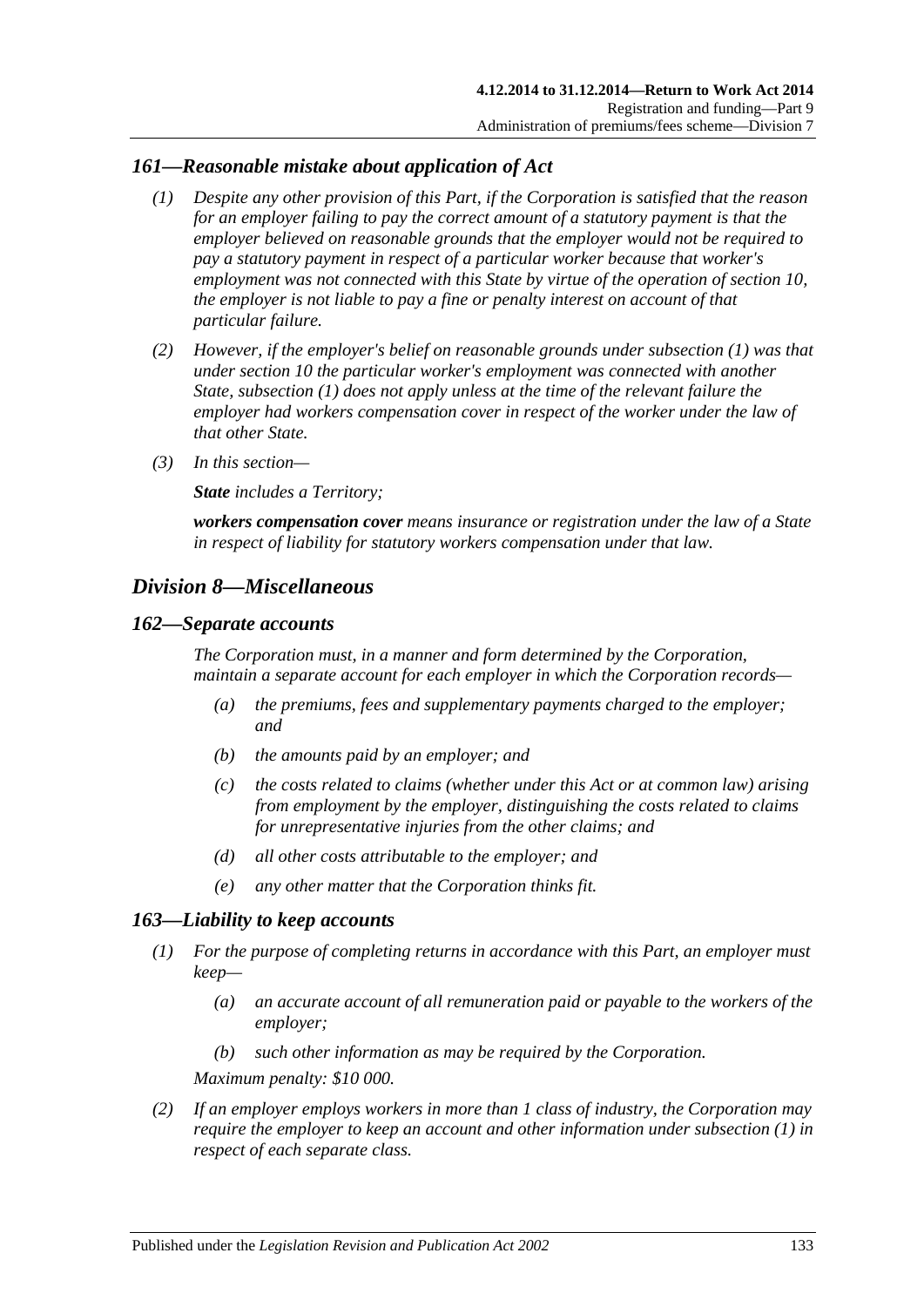- *(3) Any accounts and other information required to be kept under this section must be kept within the State and in writing in the English language or so as to be readily accessible and convertible into writing in the English language.*
- *(4) This section does not apply so as to require the retention of accounts or other information beyond 7 years or such lesser period as the Corporation may determine in a particular case from the end of the period to which the accounts or other information relates.*

## *164—Person ceasing to be an employer*

- *(1) If a registered employer ceases to be an employer who is required to be registered under this Part, the person must, within 14 days of ceasing to be such an employer—*
	- *(a) give written notice in a manner and form approved by the Corporation; and*
	- *(b) furnish the Corporation, in a manner and form approved by the Corporation, with such information as the Corporation may require.*
- *(2) The Corporation may cancel the registration of an employer if it is satisfied that the person has ceased to be an employer who is required to be registered under this Part.*
- *(3) The cancellation of registration does not affect any liability that arose before the date of cancellation.*

## *165—Certificate of registration*

- *(1) The Corporation must, on the application of an employer who is registered under this Act, issue a certificate (a certificate of registration) with respect to—*
	- *(a) the registration of the employer under this Act; and*
	- *(b) the employer's compliance with any requirement to pay premiums under this Part.*
- *(2) A certificate of registration will be in a designated form and will contain information determined by the Corporation.*
- <span id="page-133-0"></span>*(3) An employer who is registered under this Act must, within 5 business days of a request to do so by a person authorised under this section to make the request, produce a current certificate of registration for inspection by the person. Maximum penalty: \$1 000.*

*(4) An employer does not commit an offence against [subsection](#page-133-0) (3) if the employer* 

- *satisfies the court that the employer took reasonable steps to obtain the relevant certificate within 5 business days of the request for production but was unsuccessful.*
- *(5) A person who fraudulently alters a certificate of registration issued under this section is guilty of an offence.*

*Maximum penalty: \$25 000.*

*(6) An employer to whom a certificate of registration is issued under this section must notify the Corporation within 5 business days after it is issued if the certificate contains an error as to the information set out in the certificate in relation to the employer.*

*Maximum penalty: \$5 000.*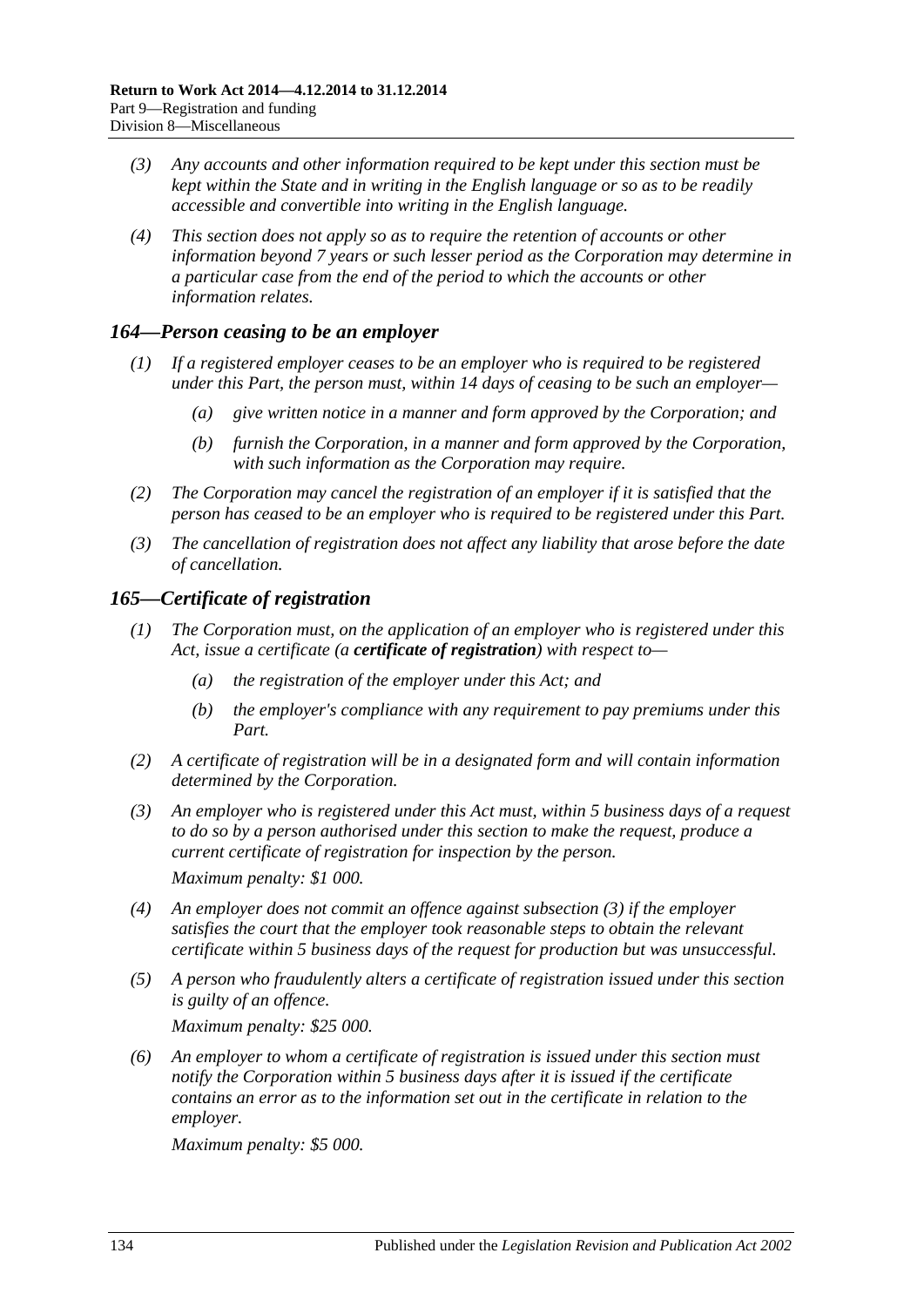- *(7) A certificate of registration issued under this section is evidence of the matters that it certifies.*
- *(8) The following persons are authorised to request an employer to produce the employer's current certificate of registration:*
	- *(a) any person who has, in the course of or for the purposes of the person's trade or business, contracted with the employer for the employer to carry out the whole or part of any work associated with that trade or business, or who proposes to enter into such a contract;*
	- *(b) an authorised officer;*
	- *(c) an officer of an industrial association;*
	- *(d) a person authorised by the Corporation in writing for the purposes of this section.*

### <span id="page-134-0"></span>*166—Insurance of registered employers against other liabilities*

- *(1) An employer who is registered under this Act, and any employer who is not required to be registered because of an exemption under the regulations, is insured by the Corporation, subject to terms and conditions prescribed by regulation, against any liability that may arise apart from this Act in respect of a work injury arising from employment (being employment to which this Act applies) by the employer.*
- <span id="page-134-1"></span>*(2) Where an employer participates in the provision of recovery/return to work services or a recovery/return to work plan under this Act, and in consequence of that participation provides work for a person who is not a worker employed by that employer, that person will be taken to be in the employment of the employer for the purposes of [subsection](#page-134-0) (1).*
- *(3) The insurance provided by [subsection](#page-134-0) (1) does not extend to a self-insured employer except in relation to persons of the class referred to in [subsection](#page-134-1) (2).*
- *(4) The insurance provided by [subsection](#page-134-0) (1) does not extend to any liability excluded by the regulations.*

### <span id="page-134-2"></span>*167—Corporation as insurer of last resort*

- *(1) If a self-insured employer has ceased to be registered as a self-insured employer under this Act, the Corporation may, in its discretion, undertake, in whole or part, liabilities related to work injuries arising from employment (including such injuries for which the employer is liable at common law under this Act) during the period of that registration.*
- *(2) The Corporation must undertake the liabilities of a former self-insured employer under [subsection](#page-134-2) (1) if the employer—*
	- *(a) becomes insolvent; or*
	- *(b) ceases to carry on business in the State and fails to make provision that the Corporation considers adequate for dealing with claims, and meeting liabilities and responsibilities related to work injuries, during the period of the employer's registration as a self-insured employer.*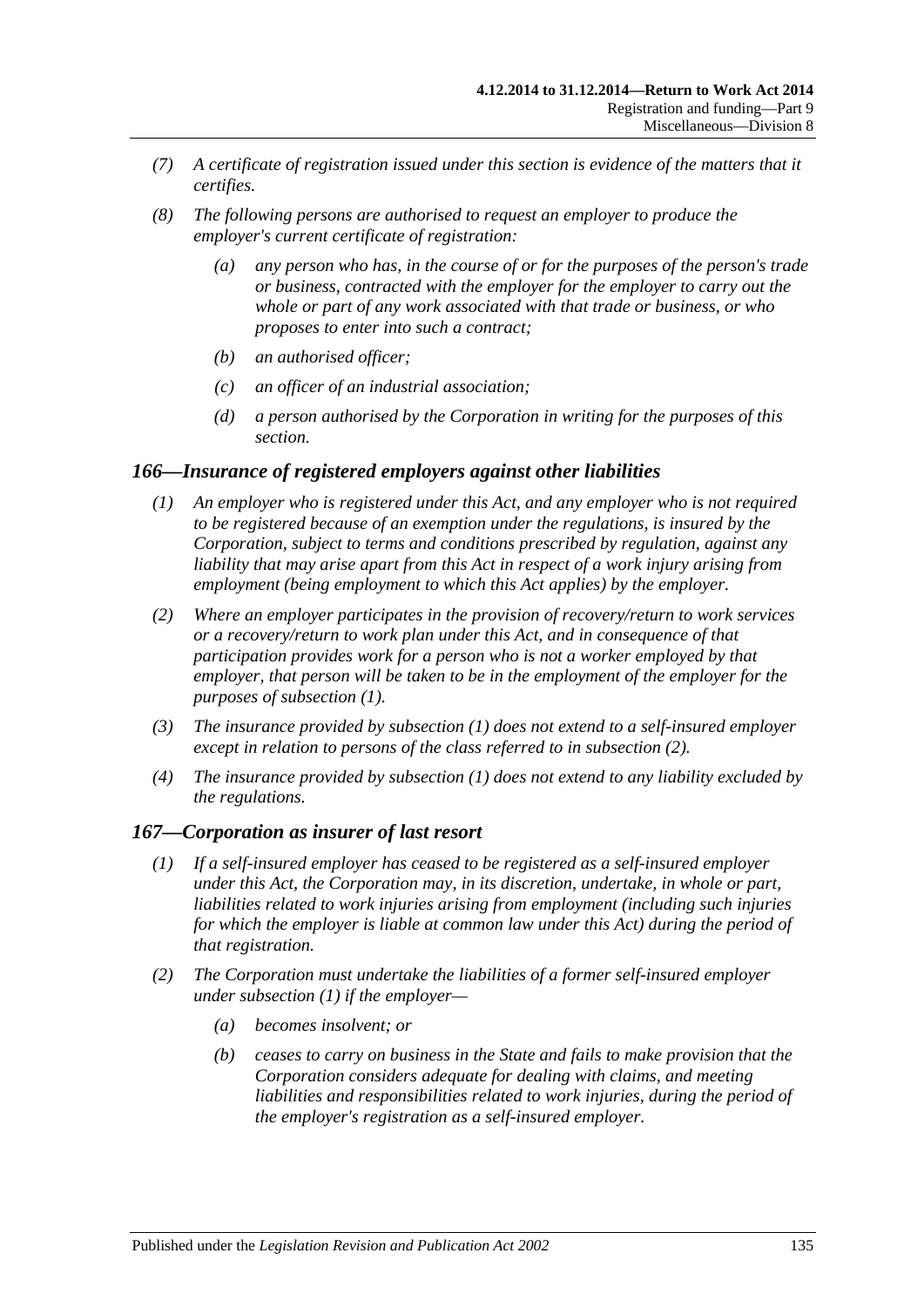- <span id="page-135-1"></span>*(3) The Corporation may recover the amount of liabilities undertaken by the Corporation under this section as a debt due to the Corporation from the employer (and, if the employer is being wound up, a claim for the relevant amount may be made in the winding up).*
- *(4) If a claim is made under [subsection](#page-135-1) (3) for an amount representing liabilities that have not fallen due, or have not been ascertained, as at the date of the claim, the liabilities will be estimated and capitalised in accordance with principles stated, or referred to, in the regulations.*

# <span id="page-135-0"></span>*Part 10—Scheme adjustment mechanisms*

## *168—Preliminary*

*(1) In this Part—*

*funding level means the percentage obtained by taking the value of the total assets of the Corporation and dividing those by the value of the total liabilities of the Corporation, as determined at the end of a financial year and by applying any relevant provision of the prescribed standard and as reported in the Statement of Financial Position of the Corporation in its annual report for that financial year;*

*prescribed standard means the Australian Accounting Standards Board— AASB Standard 1023.*

- *(2) For the purposes of this Part, a probability of sufficiency will be determined under the prescribed standard.*
- *(3) For the purposes of this Part, an assessment of whether a profit or loss may arise from the insurance operations of the Corporation in respect of a financial year will be determined according to the total comprehensive result reported in the Statement of Comprehensive Income of the Corporation in its annual report, adjusted by the long term investment earnings rate and any relevant economic assumptions for investment profit and the cost of claims.*

## *169—Scheme adjustment/review events*

- *(1) For the purposes of this section, a scheme adjustment/review event occurs if—*
	- *(a) in respect of each of 2 consecutive financial years—*
		- *(i) the Corporation has achieved a funding level of at least 100% at a probability of sufficiency of 75%; and*
		- *(ii) the Corporation has achieved a profit from its insurance operations; and*
	- *(b) an actuary reporting on the Corporation's funding level has made a statement under [subsection](#page-135-2) (2).*
- <span id="page-135-3"></span><span id="page-135-2"></span>*(2) The statement envisaged by [subsection](#page-135-3) (1)(b) is that, if a scheme bonus period were to be declared under this section in relation to a specified financial year—*
	- *(a) that the financial position of the scheme established by this Act would not be expected to fall below a funding level of 100% at a probability of sufficiency of 75%; and*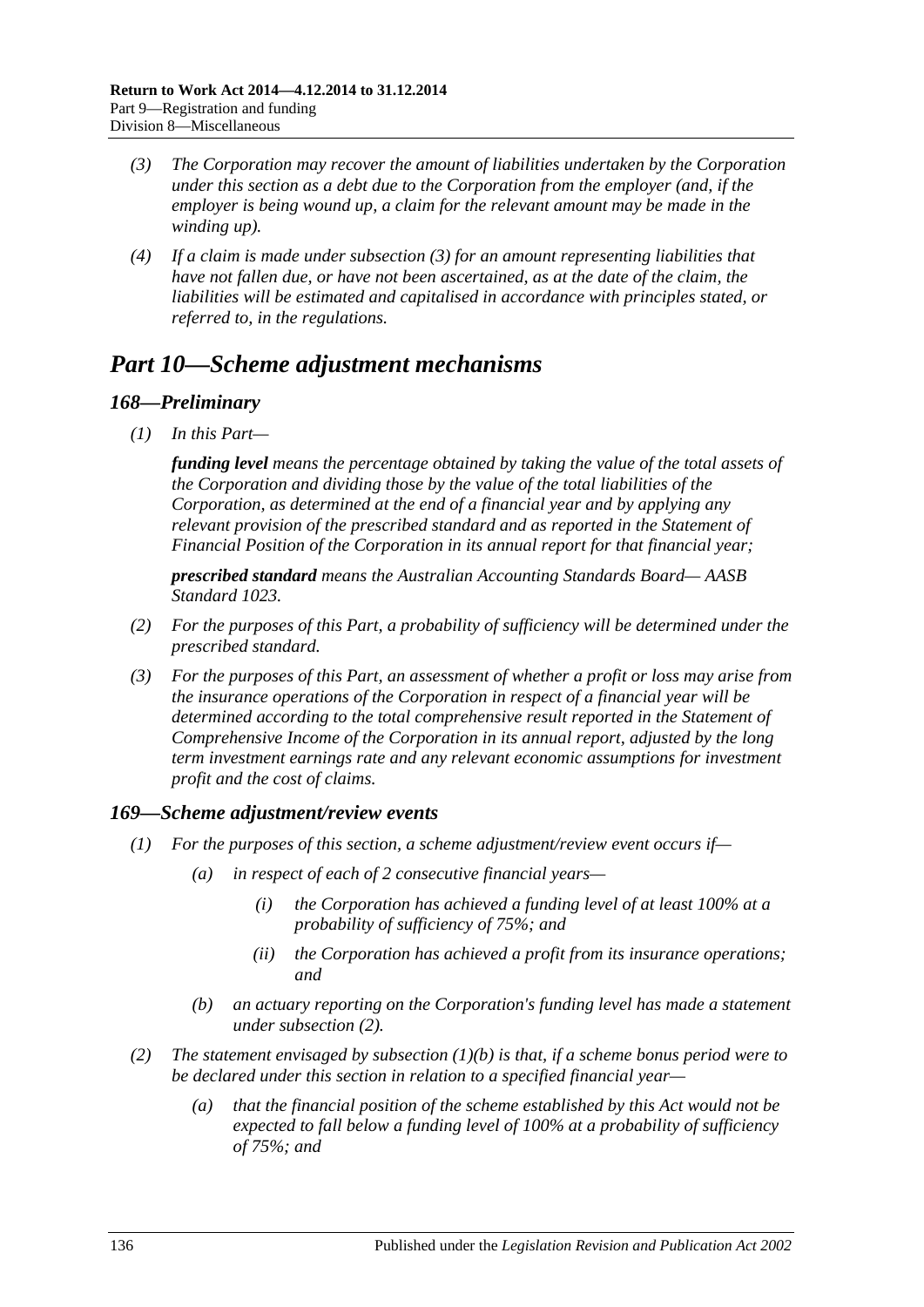- *(b) that a funding level of at least 100% at a probability of sufficiency of 75% is considered sustainable over the short to medium term.*
- <span id="page-136-1"></span>*(3) If the Minister is satisfied, on the basis of information contained in the Corporation's annual reports for 2 consecutive financial years and a statement provided under [subsection](#page-135-3) (1)(b), that a scheme adjustment/review event has occurred—*
	- *(a) unless [paragraph](#page-136-0) (b) applies—the Minister must, by notice in the Gazette, declare a scheme bonus period in relation to the financial year that next follows the financial year immediately succeeding the second of those 2 consecutive financial years; or*
	- *(b) if it appears to the Minister that a declaration of a scheme bonus period would result in the average premium rate falling below 1.25%—the Minister must initiate a review of the scheme under [subsection](#page-137-0) (7) (and a scheme bonus period cannot be declared under this section until that review has been completed).*
- <span id="page-136-0"></span>*(4) If a scheme bonus period is declared under [subsection](#page-136-1) (3)(a), the board must, in consultation with the Minister, determine an amount that is to be made available for distribution under [subsection](#page-136-2) (5) (the prescribed distribution amount) subject to the qualification that the prescribed distribution amount must take into account factors relevant to the financial liabilities of the Corporation and must not be an amount that would cause, in the assessment of the board—*
	- *(a) the financial position of the scheme established by this Act to fall below a funding level of 100% at a probability of sufficiency of 75% in respect of the relevant financial year; or*
	- *(b) a loss from the Corporation's insurance operations in respect of the relevant financial year; or*
	- *(c) a material risk to the ability of the Corporation to achieve a sustainable funding level of at least 100% at a probability of sufficiency of 75% over the short to medium term.*
- <span id="page-136-2"></span>*(5) The prescribed distribution amount will be distributed as follows:*
	- *(a) half of the amount must be paid into a separate part of the Compensation Fund called the Return to Work Facilitation Fund; and*
	- *(b) half of the amount must be applied by the Corporation so as to achieve a reduction in premiums payable under Part [9 Division](#page-117-2) 4 in respect of the relevant financial year.*
- *(6) An amount standing to the credit of the Return to Work Facilitation Fund will be applied by the Corporation towards—*
	- *(a) programs designed to assist workers—*
		- *(i) who suffer work injuries; but*
		- *(ii) who do not achieve a return to suitable employment after they have recovered (at least to some extent) from any resultant incapacity for work,*

*to develop skills, knowledge, capacity and capabilities that will enable them to transition into employment or work that is reasonably suited to their circumstances; and*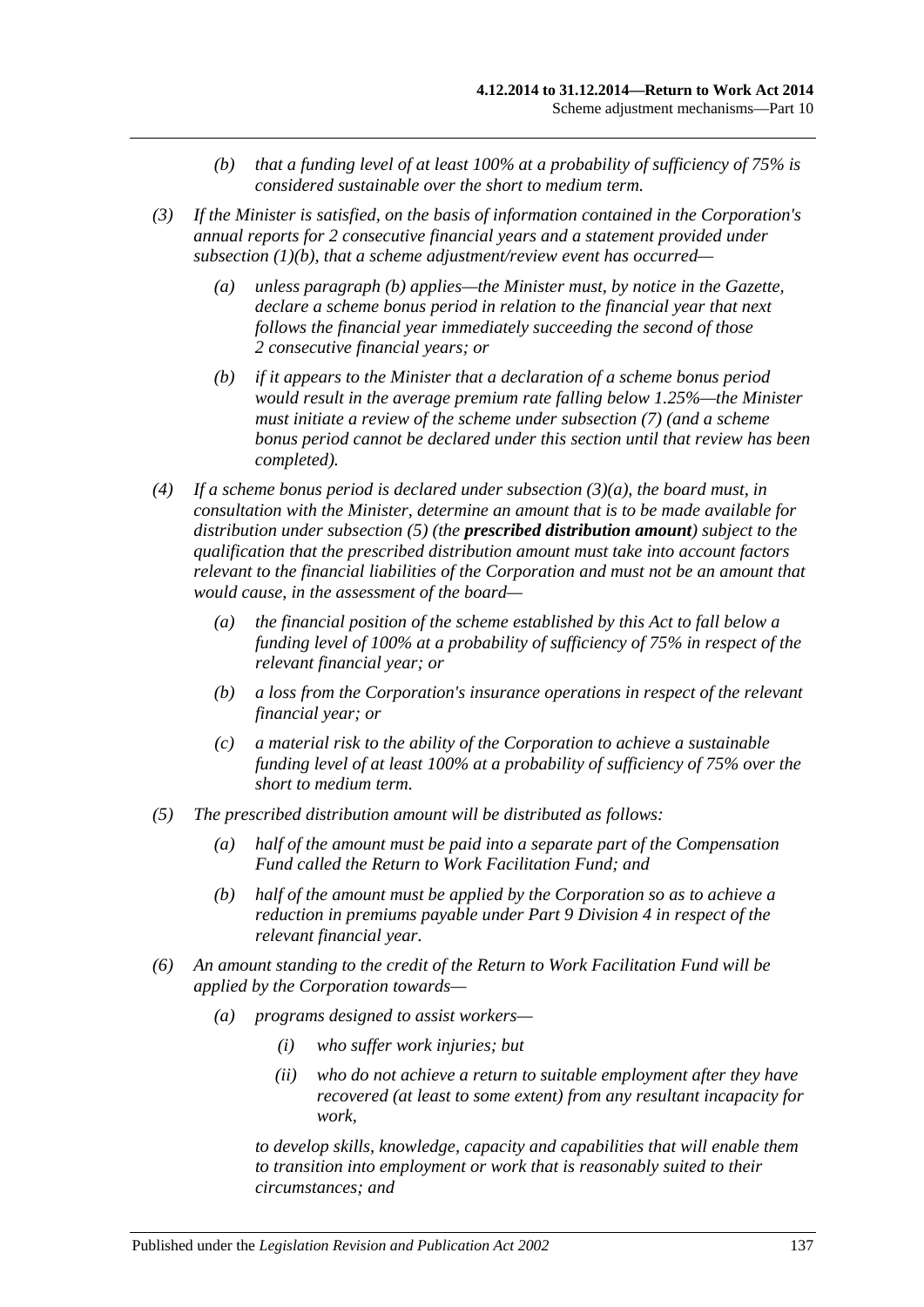- *(b) other programs or initiatives approved by the Minister that will benefit workers who have suffered work injuries.*
- <span id="page-137-0"></span>*(7) If the Minister initiates a review of the scheme under [subsection](#page-136-0) (3)(b)—*
	- *(a) the review must be undertaken by a person appointed by the Minister after consultation with the Corporation; and*
	- *(b) the review must examine—*
		- *(i) the level of benefits payable to workers under this Act, and the extent or level of services available or provided to workers under this Act, and the extent to which it would be fair and appropriate to increase benefits or services by the amendment of this Act; and*
		- *(ii) the costs of employers on account of payments of premiums under Part [9 Division](#page-117-2) 4 and the impact on premiums of any increase to the level of benefits or services available or provided to workers under this Act; and*
		- *(iii) the sustainability of the Compensation Fund over the short to medium term; and*
		- *(iv) any other matter determined by the Minister; and*
	- *(c) the review must be completed within 12 months of the scheme adjustment/review event.*
- *(8) On the completion of a review under [subsection](#page-137-0) (7)—*
	- *(a) the outcome of the review must be embodied in a written report; and*
	- *(b) the Minister must cause a copy of the report to be laid before both Houses of Parliament within 12 sitting days after receiving the report.*
- *(9) To avoid doubt, nothing in this section prevents a series of declarations being made under [subsection](#page-136-1) (3)(a) in relation to rolling periods of consecutive financial years (provided that the other requirements of this section have been satisfied so that such a declaration may be made).*

#### *170—Scheme funding/review events*

- *(1) For the purposes of this section, a scheme funding/review event occurs if in respect of each of 2 consecutive financial years the Corporation has been operating at a funding level below 90% at a probability of sufficiency of 75%.*
- *(2) If the Minister is satisfied on the basis of information contained in the Corporation's annual reports for 2 consecutive financial years that a scheme funding/review event has occurred, the Minister must initiate a review of the scheme under [subsection](#page-137-1) (3).*
- <span id="page-137-1"></span>*(3) If the Minister initiates a review of the scheme under this section—*
	- *(a) the review must be undertaken by a person appointed by the Minister after consultation with the Corporation; and*
	- *(b) the review must examine—*
		- *(i) the level of benefits payable to workers under this Act, and the extent or level of services available or provided to workers under this Act; and*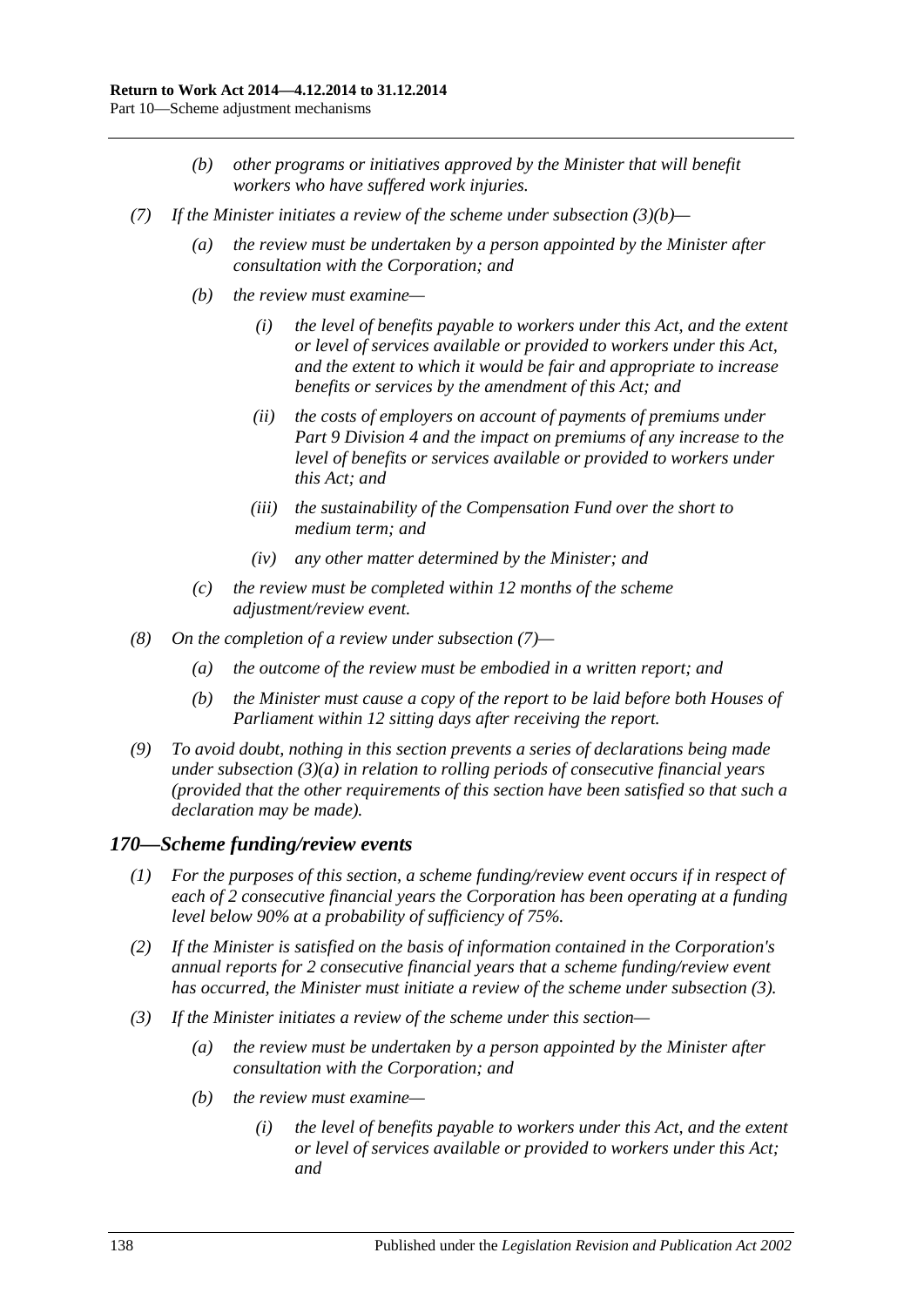- *(ii) the costs to employers on account of payment of premiums under Part [9 Division](#page-117-2) 4 and the extent to which it would be appropriate to increase the average premium rate (including by the amendment of this Act to change the percentage specified in [section](#page-117-3) 137); and*
- *(iii) the sustainability of the Compensation Fund over the short to medium term; and*
- *(iv) any other matter determined by the Minister; and*
- *(c) the review must be completed within 12 months of the scheme funding/review event.*
- *(4) On the completion of a review under this section—*
	- *(a) the outcome of the review must be embodied in a written report; and*
	- *(b) the Minister must cause a copy of the report to be laid before both Houses of Parliament within 12 sitting days after receiving the report.*

# **Part 11—The Minister's Advisory Committee**

### **171—Advisory Committee**

- (1) The *Minister's Advisory Committee* is established.
- <span id="page-138-1"></span>(2) The Advisory Committee consists of 9 members appointed by the Governor of whom—
	- (a) 3 (who must include at least 2 medical practitioners) will be appointed on the Minister's nomination made after consultation with 1 or more professional associations representing medical practitioners, including the Australian Medical Association (South Australia) Incorporated; and
	- (b) 3 (who must include at least 1 suitable representative of registered employers and at least 1 suitable representative of self-insured employers) will be appointed on the Minister's nomination made after consulting with associations representing employers, including the South Australian Employers' Chamber of Commerce and Industry Inc; and
	- (c) 3 will be appointed on the Minister's nomination made after consultation with associations representing employees, including the United Trades and Labor Council.
- (3) A member of the Advisory Committee will be appointed on conditions, and for a term (not exceeding 3 years), determined by the Governor and, on the expiration of a term of appointment, is eligible for re-appointment.
- (4) A member of the Advisory Committee is entitled to fees, allowances and expenses approved by the Governor.
- (5) The fees, allowances and expenses are payable out of the Compensation Fund.
- <span id="page-138-0"></span>(6) The Governor may remove a member from office for—
	- (a) breach of, or non-compliance with, a condition of appointment; or
	- (b) mental or physical incapacity to carry out duties of office satisfactorily; or
	- (c) neglect of duty; or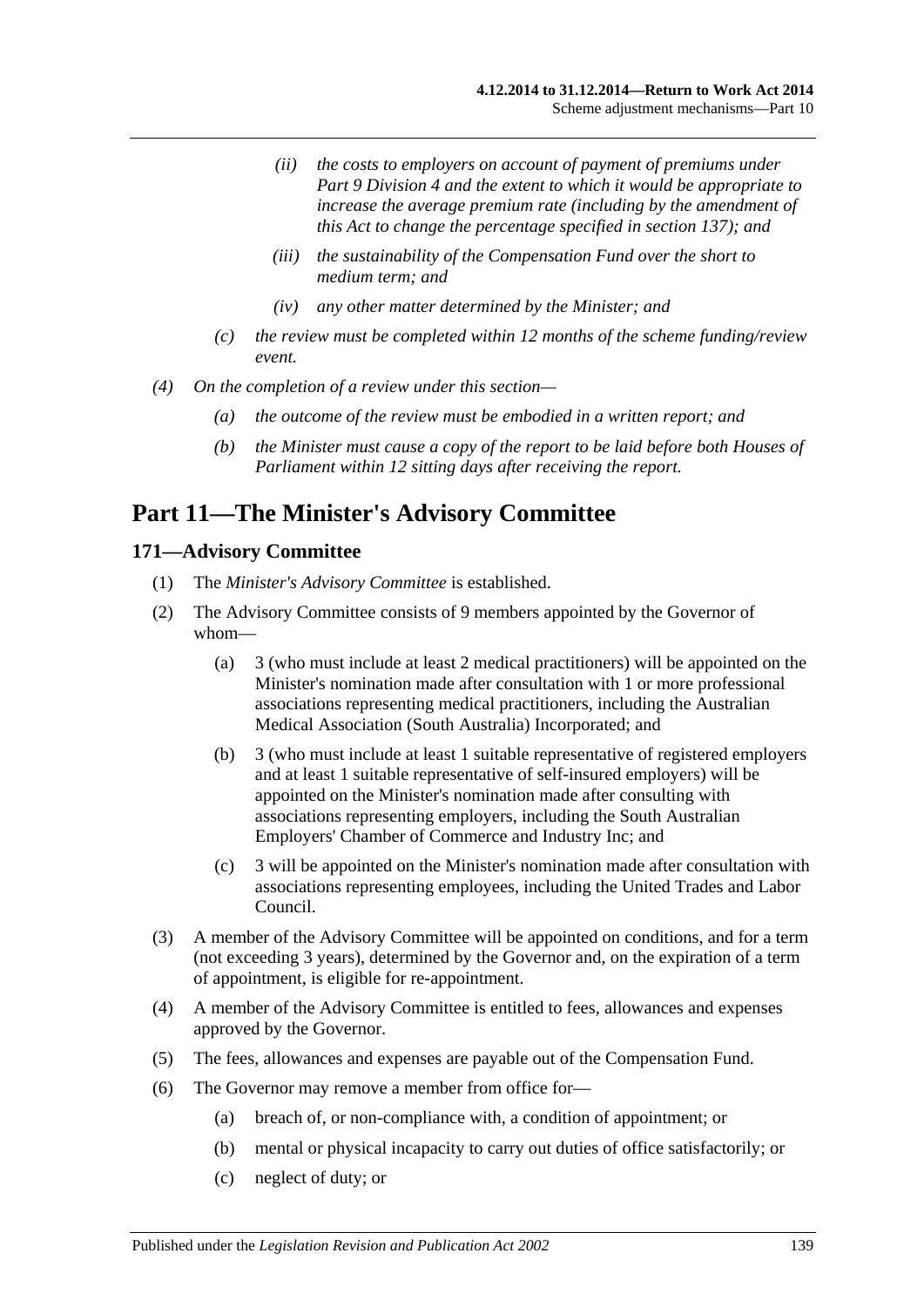- (d) dishonourable conduct.
- (7) The office of a member becomes vacant if the member—
	- (a) dies; or
	- (b) completes a term of office and is not re-appointed; or
	- (c) resigns by written notice addressed to the Minister; or
	- (d) is removed from office by the Governor under [subsection](#page-138-0) (6).
- (8) On the office of a member of the Advisory Committee becoming vacant, a person must be appointed, in accordance with this Act, to the vacant office.
- <span id="page-139-0"></span>(9) One member of the Committee must be appointed by the Governor to preside at meetings of the Committee (who will be referred to in this Act as the *presiding member* of the Committee).
- (10) An appointment under [subsection](#page-139-0) (9) must be made from among the members appointed under [subsection](#page-138-1) (2)(a).

### **172—Functions of Advisory Committee**

- (1) The functions of the Advisory Committee are—
	- (a) to investigate or advise the Minister (on its own initiative or at the request of the Minister) about any matter relating to early intervention, recovery, return to work or compensation with respect to injured workers; and
	- (b) to advise the Minister (on its own initiative or at the request of the Minister) on—
		- (i) proposals to make amendments to this Act, or to make regulations under this Act; or
		- (ii) other legislative proposals that may affect the operation of this Act; and
	- (c) to carry out other functions assigned to the Advisory Committee by the Minister or under another provision of this Act.
- (2) The Advisory Committee may conduct public meetings and discussions and may, with the approval of the Minister, conduct inquiries, on questions arising before the Advisory Committee.
- (3) The Advisory Committee may on its own initiative, and must at the direction of the Minister, consult and co-operate with the Corporation, other government authorities at a State or national level, representatives of industrial associations and other persons or bodies.
- (4) The Advisory Committee may, with the approval of the Minister, establish subcommittees to assist the Committee.
- (5) A subcommittee may, but need not, consist of, or include, members of the Advisory Committee.

## **173—Proceedings etc of Advisory Committee**

(1) The Advisory Committee may meet on such occasions as it thinks fit and must meet at the request or in accordance with any direction of the Minister.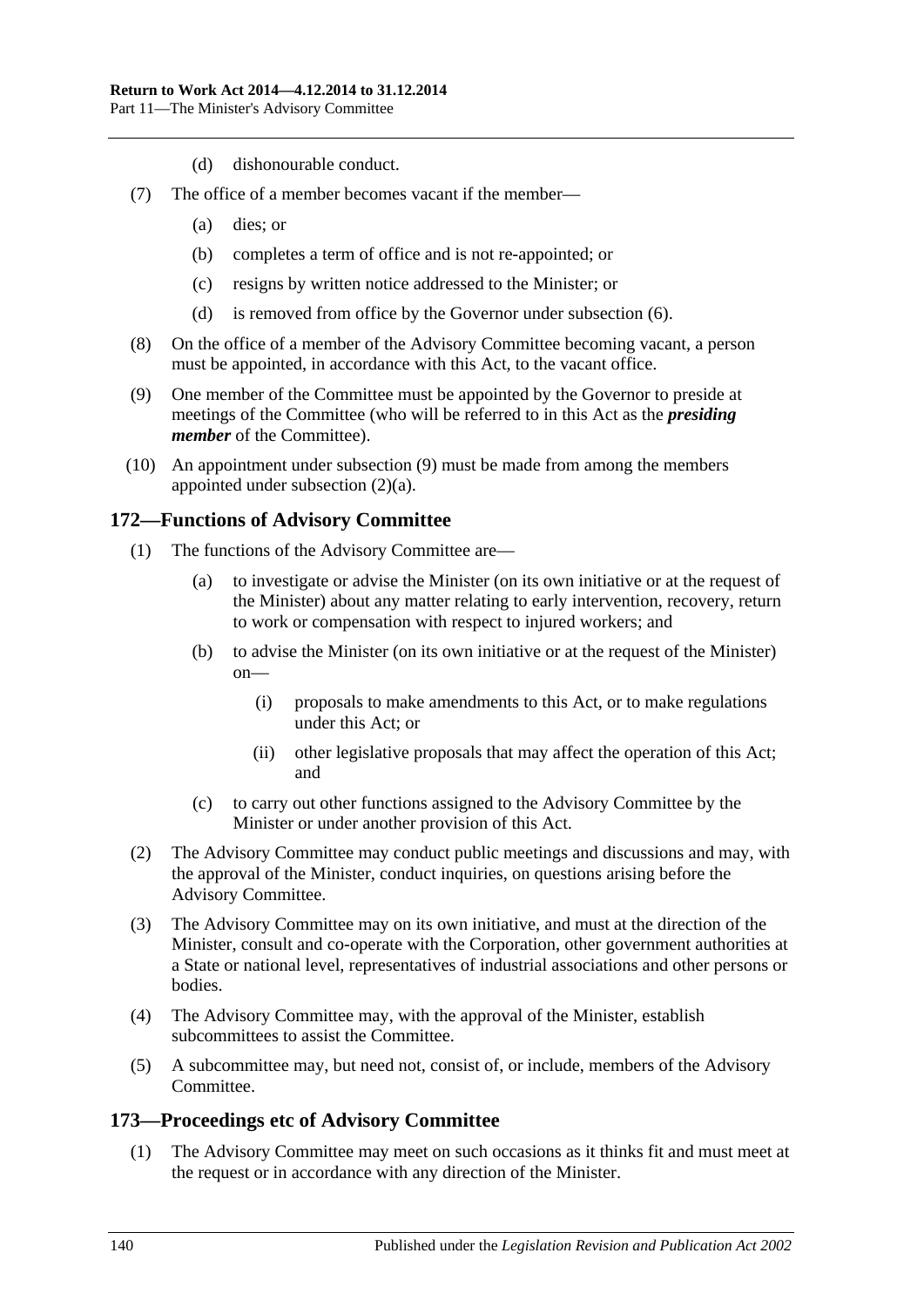- (2) Six members of the Advisory Committee constitute a quorum of the Committee.
- (3) The presiding member of the Advisory Committee will, if present at a meeting of the Committee, preside at the meeting and, in the absence of the presiding member, a member chosen by the members present will preside.
- (4) A decision carried by a majority of the votes of the members present at a meeting of the Advisory Committee is a decision of the Committee.
- (5) Each member present at a meeting of the Advisory Committee is entitled to 1 vote on a matter arising for decision by the Committee and, if the votes are equal, the person presiding at the meeting has a second or casting vote.
- (6) The Advisory Committee must ensure that accurate minutes are kept of its proceedings.
- (7) The Advisory Committee may open its proceedings to the public unless the proceedings relate to commercially sensitive matters or to matters of a private confidential nature.
- (8) Subject to this Act, the proceedings of the Advisory Committee will be conducted as the Committee determines.

### **174—Related provisions**

- (1) A member of the Advisory Committee who, as a member of the Committee, acquires information that—
	- (a) the member knows to be of a commercially sensitive nature, or of a private confidential nature; or
	- (b) the Committee classifies as confidential information,

must not divulge the information without the approval of the Committee.

Maximum penalty: \$5 000.

(2) A member of the Advisory Committee will not be taken to have a direct or indirect interest in a matter for the purposes of the *[Public Sector \(Honesty and Accountability\)](http://www.legislation.sa.gov.au/index.aspx?action=legref&type=act&legtitle=Public%20Sector%20(Honesty%20and%20Accountability)%20Act%201995)  Act [1995](http://www.legislation.sa.gov.au/index.aspx?action=legref&type=act&legtitle=Public%20Sector%20(Honesty%20and%20Accountability)%20Act%201995)* by reason only of the fact that the member has an interest in a matter that is shared in common with employers generally or employees generally, or a substantial section of employers or employees.

# **Part 12—Miscellaneous**

### <span id="page-140-0"></span>*175—Extension of the application of Act to self-employed persons*

- *(1) The Corporation may, on the application of a person who is self-employed, extend to that person the protection of this Act (or of specified parts of this Act).*
- *(2) An application under [subsection](#page-140-0) (1) may be granted by the Corporation subject to such conditions and limitations as the Corporation thinks fit and any such condition or limitation will, to the extent of any inconsistency, prevail over the provisions of this Act.*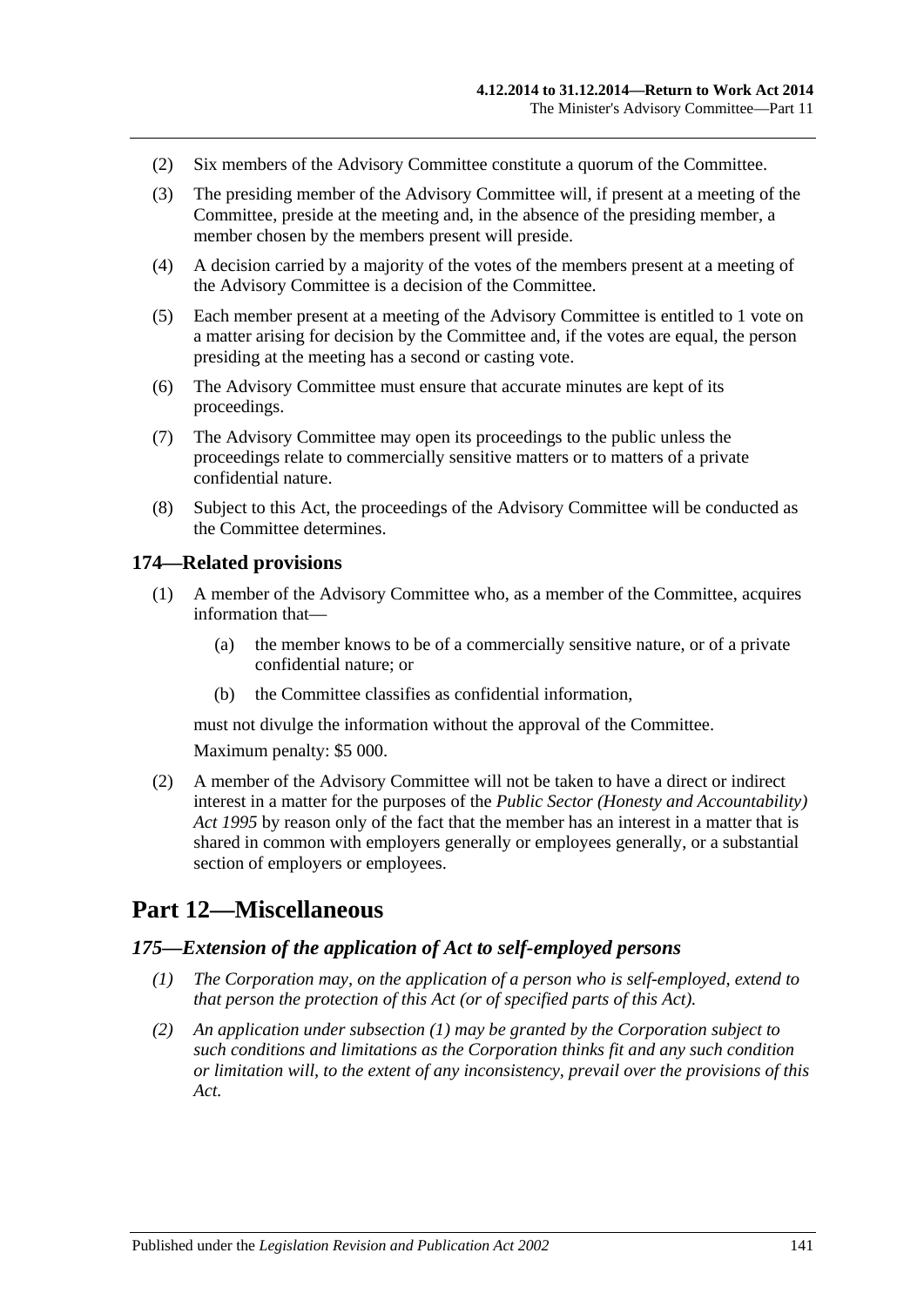## *176—Agreements with LSS Authority*

- *(1) A prescribed authority may, in accordance with section 55 of the [Motor Vehicle](http://www.legislation.sa.gov.au/index.aspx?action=legref&type=act&legtitle=Motor%20Vehicle%20Accidents%20(Lifetime%20Support%20Scheme)%20Act%202013)  [Accidents \(Lifetime Support Scheme\) Act](http://www.legislation.sa.gov.au/index.aspx?action=legref&type=act&legtitle=Motor%20Vehicle%20Accidents%20(Lifetime%20Support%20Scheme)%20Act%202013) 2013, enter into an agreement with the LSS Authority for the provision of services to persons—*
	- *(a) who have suffered work injuries; and*
	- *(b) who, in the opinion of the prescribed authority, would benefit from participating in certain aspects of the Scheme under the [Motor Vehicle](http://www.legislation.sa.gov.au/index.aspx?action=legref&type=act&legtitle=Motor%20Vehicle%20Accidents%20(Lifetime%20Support%20Scheme)%20Act%202013)  [Accidents \(Lifetime Support Scheme\) Act](http://www.legislation.sa.gov.au/index.aspx?action=legref&type=act&legtitle=Motor%20Vehicle%20Accidents%20(Lifetime%20Support%20Scheme)%20Act%202013) 2013 relating to treatment, care and support needs and in having other services (whether under that Act or this Act) provided by the LSS Authority.*
- <span id="page-141-1"></span>*(2) If a person is subject to an agreement under this section—*
	- *(a) the person is required to comply with the provisions of the agreement insofar as it provides for the provision of services by the LSS Authority; and*
	- *(b) the prescribed authority is not required to provide services or compensation under this Act to the extent that they are provided by the LSS Authority under this section (and under section 55 of the [Motor Vehicle Accidents \(Lifetime](http://www.legislation.sa.gov.au/index.aspx?action=legref&type=act&legtitle=Motor%20Vehicle%20Accidents%20(Lifetime%20Support%20Scheme)%20Act%202013)  [Support Scheme\) Act](http://www.legislation.sa.gov.au/index.aspx?action=legref&type=act&legtitle=Motor%20Vehicle%20Accidents%20(Lifetime%20Support%20Scheme)%20Act%202013) 2013); and*
	- *(c) the prescribed authority may, if the agreement so provides and to the extent provided by the agreement, delegate to the LSS Authority any power or discretion that is exercisable in relation to the person under any section of this Act prescribed by the regulations for the purposes of this paragraph (including, in the case of a self-insured employer, a power or discretion delegated to the self-insurer employer under Part [9 Division](#page-114-1) 2 of this Act); and*
	- *(d) the prescribed authority must make any payment contemplated by section 55(2)(c) of the [Motor Vehicle Accidents \(Lifetime Support Scheme\)](http://www.legislation.sa.gov.au/index.aspx?action=legref&type=act&legtitle=Motor%20Vehicle%20Accidents%20(Lifetime%20Support%20Scheme)%20Act%202013)  Act [2013](http://www.legislation.sa.gov.au/index.aspx?action=legref&type=act&legtitle=Motor%20Vehicle%20Accidents%20(Lifetime%20Support%20Scheme)%20Act%202013) (or under [subsection](#page-141-0) (3)(c)).*
- <span id="page-141-0"></span>*(3) If a power or discretion is delegated under [subsection](#page-141-1) (2)(c)—*
	- *(a) the prescribed authority may direct the LSS Authority how the LSS Authority is to exercise the power or discretion; and*
	- *(b) a decision of the LSS Authority made pursuant to a power or discretion will have effect as a decision of the prescribed authority and will be subject to review and appeal as a decision of the prescribed authority; and*
	- *(c) the agreement between the prescribed authority and the LSS Authority may provide for—*
		- *(i) a payment or payments to the LSS Authority to ensure that the LSS Authority is appropriately funded to provide any relevant services or compensation under the delegation; and*
		- *(ii) other payments in connection with the operation of the agreement,*

*(with any such payments to be paid into the Fund under the [Motor Vehicle](http://www.legislation.sa.gov.au/index.aspx?action=legref&type=act&legtitle=Motor%20Vehicle%20Accidents%20(Lifetime%20Support%20Scheme)%20Act%202013)  [Accidents \(Lifetime Support Scheme\) Act](http://www.legislation.sa.gov.au/index.aspx?action=legref&type=act&legtitle=Motor%20Vehicle%20Accidents%20(Lifetime%20Support%20Scheme)%20Act%202013) 2013).*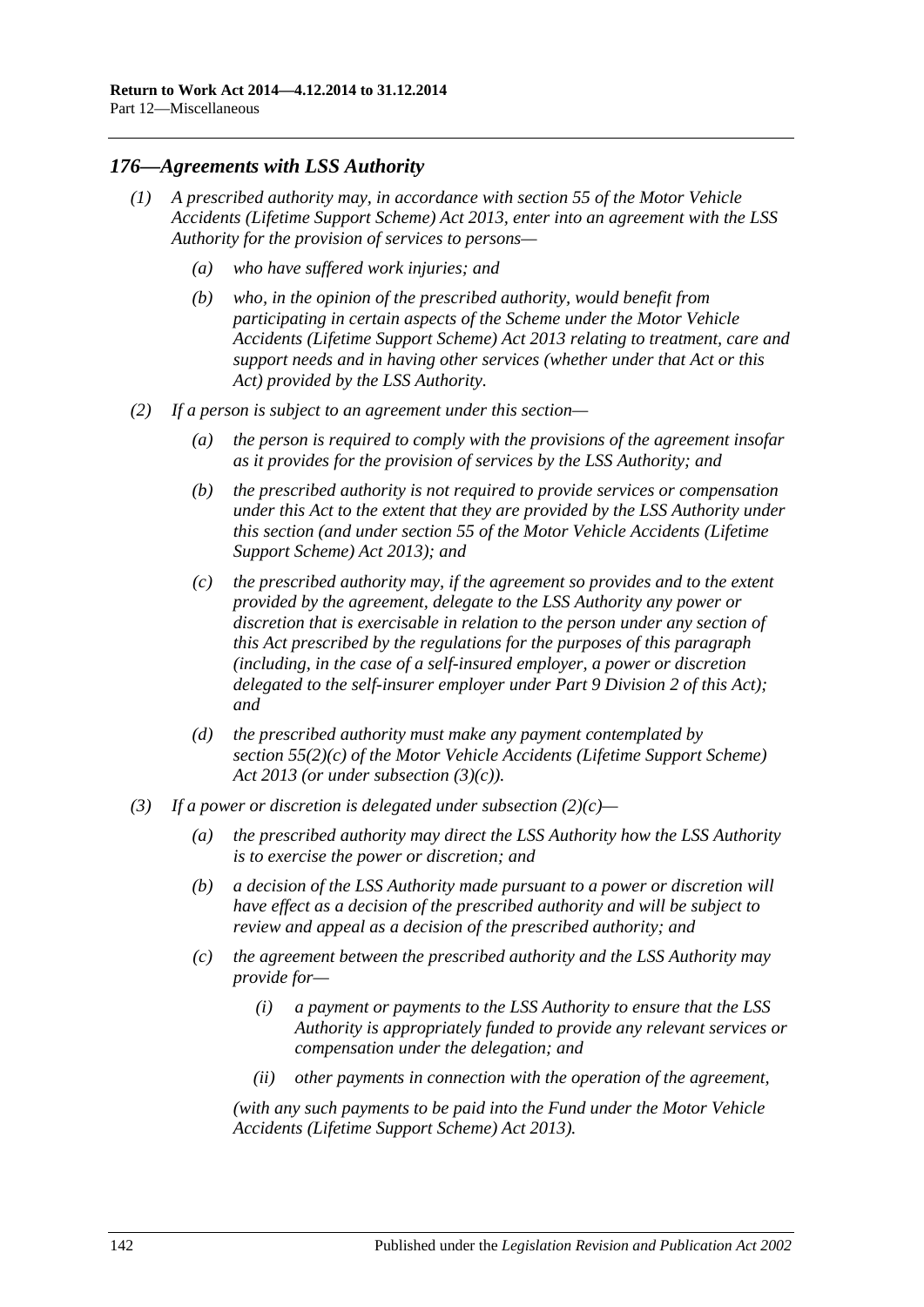*(4) In this section—*

*LSS Authority means the Lifetime Support Authority of South Australia;*

*prescribed authority means—*

- *(a) in relation to a person who suffered a work injury as a worker of a self-insured employer—that self-insured employer; and*
- *(b) in any other case—the Corporation.*

### *177—Payment not to constitute an admission of liability*

*A payment by the Corporation or an employer to a worker does not constitute an admission of liability or estop a subsequent denial of liability.*

#### <span id="page-142-0"></span>*178—Employer may request progress report*

- *(1) The employer of a worker may at any time request the Corporation to provide a report on—*
	- *(a) the medical progress being made by the worker;*
	- *(b) the worker's capacity for work as assessed under this Act.*
- *(2) The Corporation must prepare a report requested under [subsection](#page-142-0) (1) within a*  reasonable time of the request being made and must send copies of the report to the *employer and the worker.*

### *179—Copies of medical reports*

- *(1) The Corporation must, within 7 days after receiving a request from a worker's employer (or a representative of such an employer), provide the employer (or the representative) with copies of reports in the Corporation's possession prepared by health practitioners and relevant to the worker's medical condition, the worker's progress in recovery, or the extent of the worker's capacity for work.*
- *(2) An employer must not disclose confidential information about a worker in a report obtained under this section except as may be necessary—*
	- *(a) to assist the worker's recovery or return to work; or*
	- *(b) for the purposes of proceedings under this Act.*

#### *180—Worker's right of access to claims file*

- *(1) Subject to this section, the Corporation or a delegate of the Corporation must, at the request of a worker—*
	- *(a) provide the worker, within 45 days after the date of the request, with copies of all documentary material in the possession of the Corporation or the delegate relevant to a claim made by the worker; and*
	- *(b) make available for inspection by the worker (or a representative of the worker) all non-documentary material in the possession of the Corporation or the delegate relevant to a claim made by the worker.*
- *(2) Non-documentary material is to be made available for inspection—*
	- *(a) at a reasonable time and place agreed between the Corporation or delegate and the worker; or*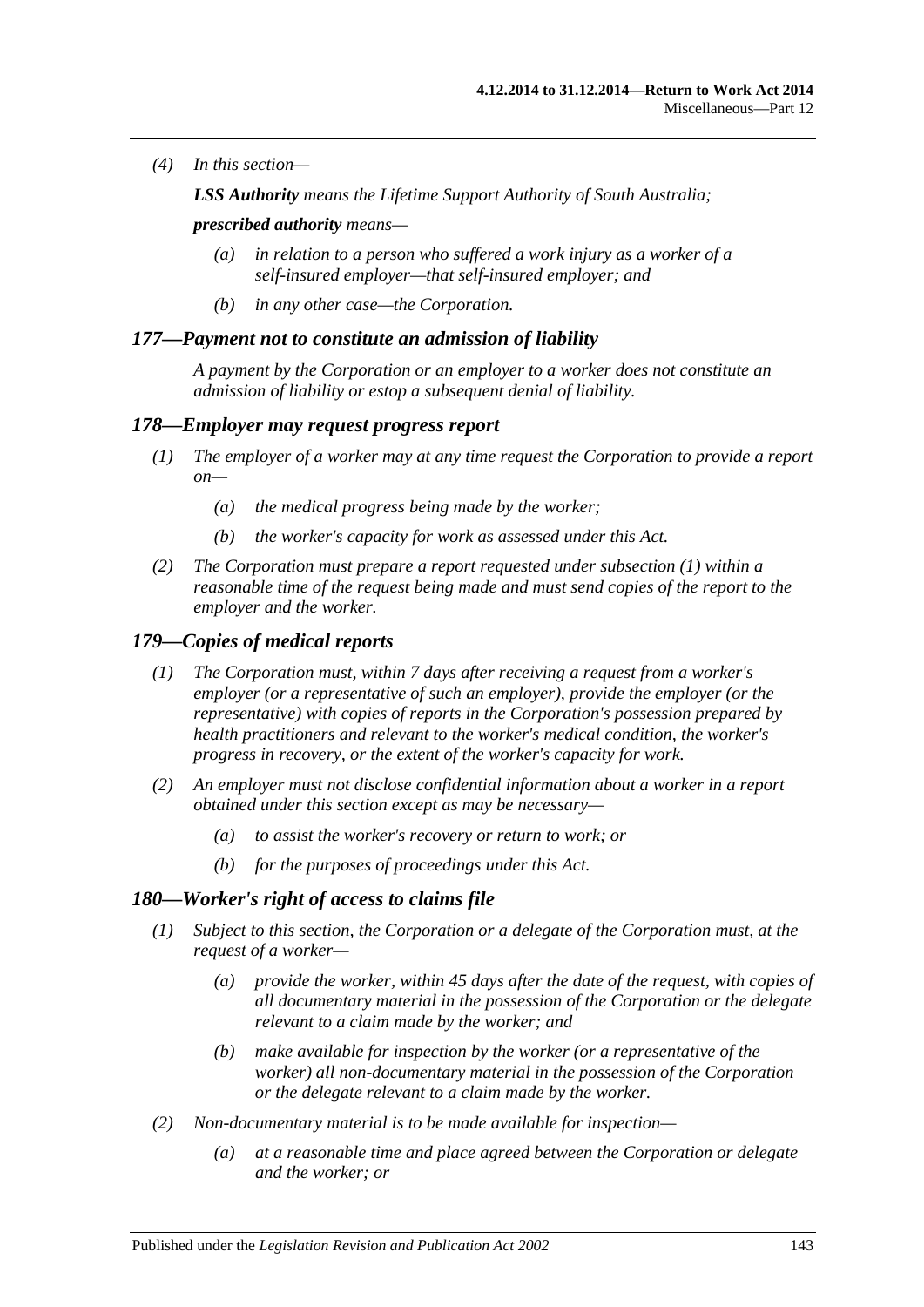- *(b) in the absence of agreement—at a public office of the Corporation or delegate nominated by the worker at a time (which must be at least 45 days, but not more than 60 days, after the request is made and during ordinary business hours) nominated by the worker.*
- <span id="page-143-0"></span>*(3) However, the Corporation or delegate is not obliged to provide copies of material, or to make material available for inspection by the worker if—*
	- *(a) the material is relevant to the investigation of suspected dishonesty in relation to the claim; or*
	- *(b) the material is protected by legal professional privilege; or*
	- *(c) the disclosure of the material could reasonably be expected to endanger the life or physical safety of any person.*
- <span id="page-143-1"></span>*(4) A worker who is aggrieved by a decision under [subsection](#page-143-0) (3) is entitled to a review of the decision by the Corporation or the delegate (as the case may be).*
- <span id="page-143-3"></span>*(5) An application for review under [subsection](#page-143-1) (4)—*
	- *(a) must be made in accordance with the regulations; and*
	- *(b) must be made within 30 days after the day on which notice of the decision was given to the worker or within such longer period as the Corporation or delegate may allow.*
- <span id="page-143-2"></span>*(6) On an application for review, the Corporation or delegate may confirm, vary or reverse the decision under review.*
- *(7) If the Corporation or delegate fails to make a decision on a review under [subsection](#page-143-2) (6) within 14 days after the application for review is received under [subsection](#page-143-3) (5), the Corporation or delegate will be taken to have confirmed the decision under review.*
- <span id="page-143-4"></span>*(8) A worker who is aggrieved by a decision under [subsection](#page-143-2) (6) may apply to the Ombudsman for a review of the decision.*
- *(9) An application for a review under [subsection](#page-143-4) (8)—*
	- *(a) must be made in a manner and form determined by the Ombudsman; and*
	- *(b) must be made within 30 days after the day on which notice of the decision was given to the worker or within such longer period as the Ombudsman may allow.*
- *(10) The Ombudsman may, in relation to a review under [subsection](#page-143-4) (8)—*
	- *(a) exercise the powers of the Ombudsman under the [Ombudsman Act](http://www.legislation.sa.gov.au/index.aspx?action=legref&type=act&legtitle=Ombudsman%20Act%201972) 1972 as if carrying out an investigation under that Act, subject to such modifications as may be necessary, or as may be prescribed; and*
	- *(b) at the conclusion of the review confirm, vary or reverse the decision under review.*
- *(11) For the purposes of a review of a decision of a self-insured employer under [subsection](#page-143-4) (8), the self-insured employer will be taken to be an agency to which the [Ombudsman Act](http://www.legislation.sa.gov.au/index.aspx?action=legref&type=act&legtitle=Ombudsman%20Act%201972) 1972 applies.*
- *(12) Section 17(1) of the [Ombudsman Act](http://www.legislation.sa.gov.au/index.aspx?action=legref&type=act&legtitle=Ombudsman%20Act%201972) 1972 does not apply in relation to a review under [subsection](#page-143-4) (8).*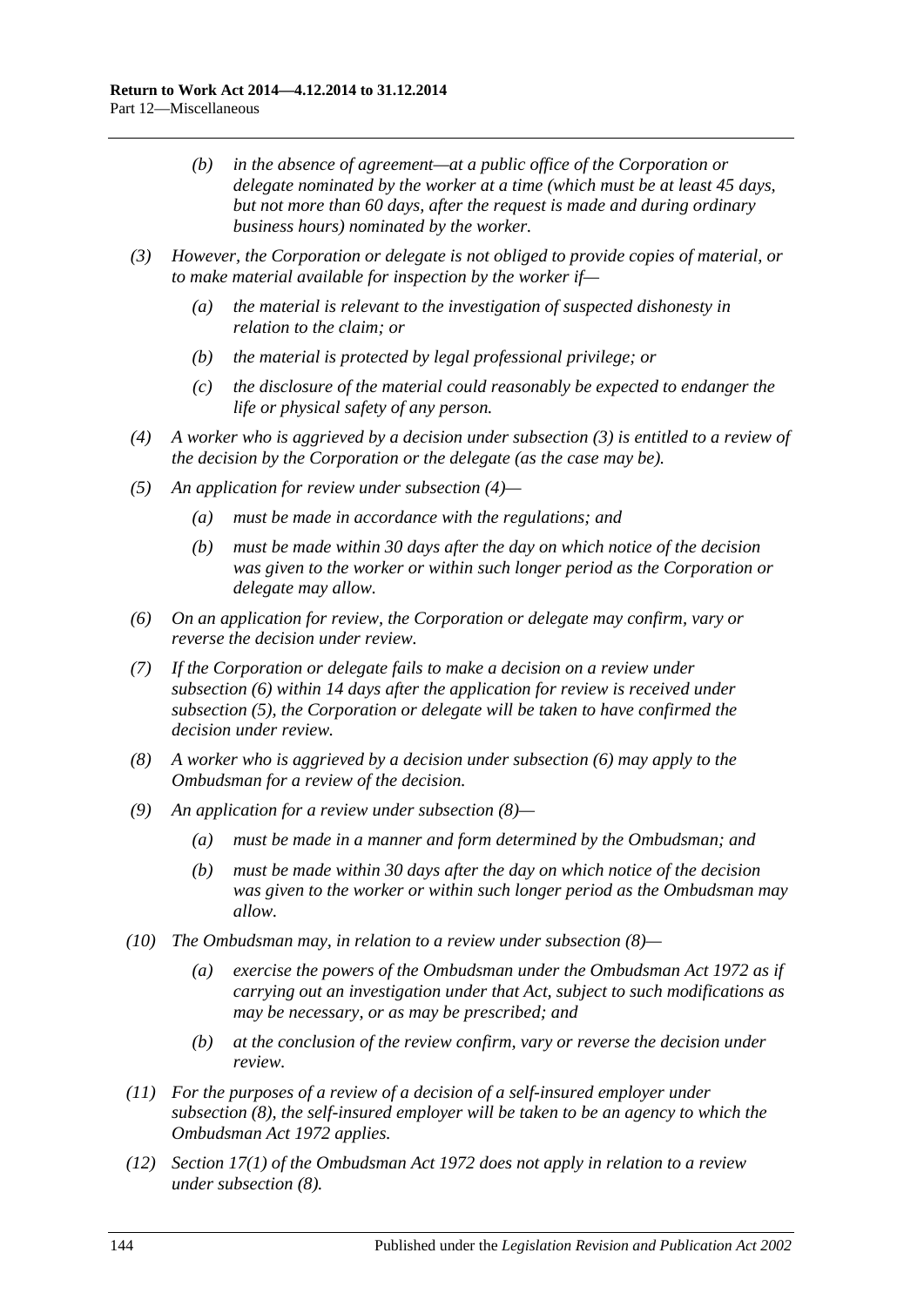- *(13) It will be taken to be a condition of registration as a self-insured employer that the employer will comply with any decision of the Ombudsman that relates to the employer under [subsection](#page-143-0) (10).*
- *(14) If the Ombudsman becomes aware that a self-insured employer has failed to comply with a decision of the Ombudsman that relates to the employer under [subsection](#page-143-0) (10), the Ombudsman must advise the Corporation of the failure.*
- *(15) If the Corporation or a delegate of the Corporation mistakenly provides material to a worker to which the worker is not entitled, the worker must return the material within a reasonable time after requested to do so by the Corporation or the delegate. Maximum penalty: \$2 500.*
- *(16) In this section, a delegate of the Corporation includes a self-insured employer.*

#### *181—Medical examination at request of employer*

- *(1) Subject to [subsection](#page-144-0) (2), the employer of a worker who has made a claim under this Act may require the Corporation to have the worker submit to an examination by a recognised health practitioner nominated by the Corporation.*
- <span id="page-144-0"></span>*(2) A worker must not be required to submit to examinations under this section more frequently than is permitted by the regulations.*
- *(3) The Corporation may, if it thinks fit, charge the cost of an examination under this section to the employer.*
- *(4) If it appears that there has been undue delay in having a worker examined under this section, the Tribunal may, on application by the employer, give such directions to the Corporation as appear reasonable in the circumstances to expedite the examination.*
- *(5) The Corporation must comply, or take steps to secure compliance, with such a direction.*

#### *182—Worker to be supplied with copy of medical report*

*Where a report is obtained for the purposes of this Act by the Corporation or an employer on the findings made, or the opinions formed, by a health practitioner on the examination of a worker, the Corporation or the employer must, within 7 days after receiving the report, send a copy of the report to the worker.*

#### *183—Powers of entry and inspection*

- *(1) For the purposes of this Act, an authorised officer may, at any reasonable time—*
	- *(a) enter any workplace;*
	- *(b) inspect the workplace, anything at the workplace and work there in progress;*
	- *(c) require a person who has custody or control of books, documents or records relevant to any matter arising under this Act to produce those books, documents or records;*
	- *(d) examine, copy and take extracts from any such books, documents or records, or require an employer to provide a copy of any such books, documents or records;*
	- *(e) take photographs, films or video or audio recordings;*
	- *(f) take measurements, make notes and records and carry out tests;*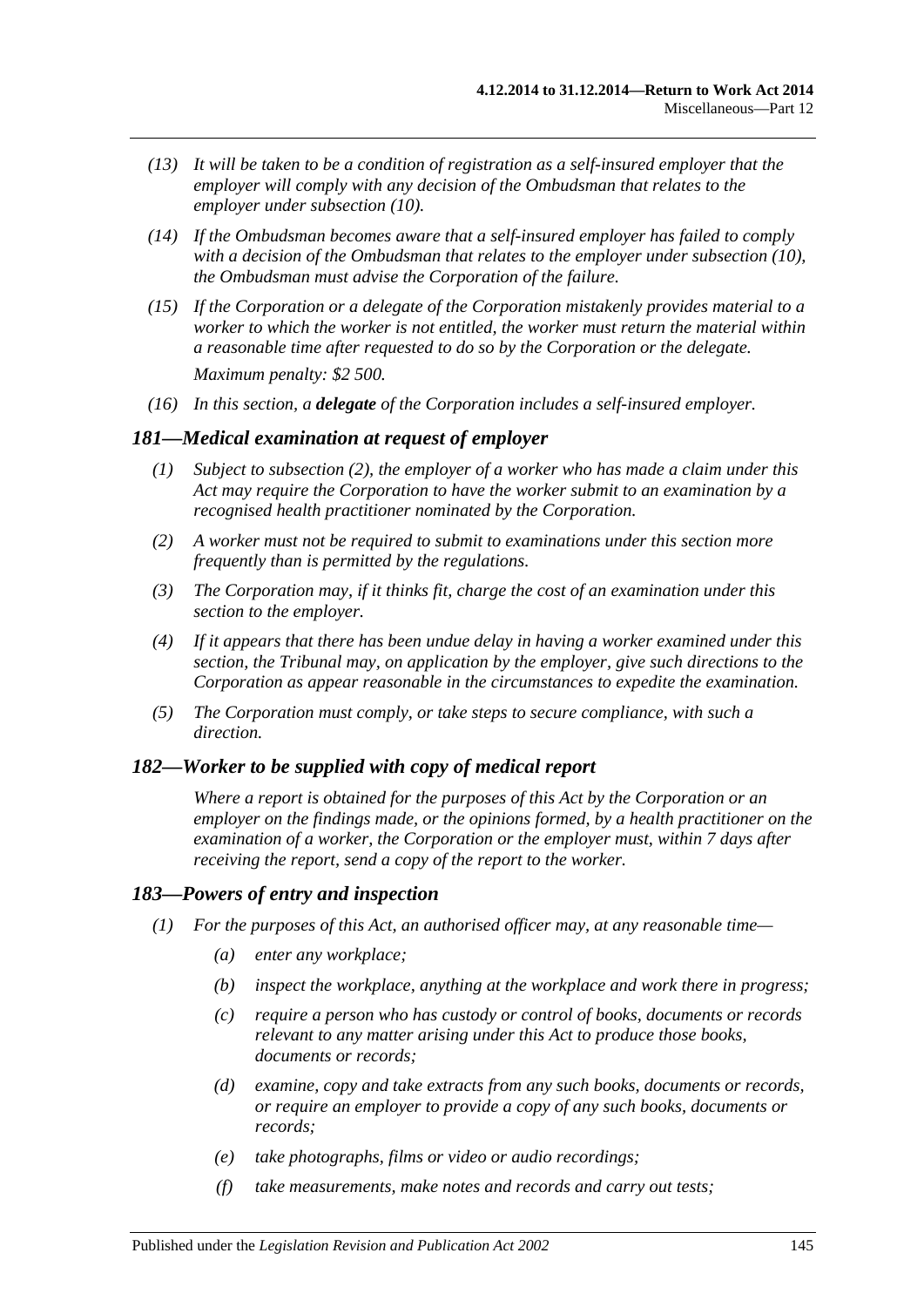- *(g) require (directly or through an interpreter) any person to answer, to the best of that person's knowledge, information and belief, any question relevant to any matter arising under this Act;*
- *(h) require an employer to produce any document, or a copy of any document, that is required to be prepared or kept under this Act;*
- *(i) seize any document that has been mistakenly provided by the Corporation under this Act.*
- *(2) If—*
	- *(a) a person whose native language is not English is suspected of having breached this Act; and*
	- *(b) the person is interviewed by an authorised officer in relation to that suspected breach; and*
	- *(c) the person is not reasonably fluent in English,*

*the person is entitled to be assisted by an interpreter during the interview.*

- *(3) A person is not required—*
	- *(a) to provide information under this section that is privileged on the ground of legal professional privilege; or*
	- *(b) to answer a question under this section if the answer would tend to incriminate that person of an offence.*
- <span id="page-145-0"></span>*(4) An authorised officer, who suspects on reasonable grounds that an offence against this Act has been committed, may seize and retain anything that affords evidence of that offence.*
- *(5) An authorised officer must, at the request of any person from whose possession evidentiary material is seized under [subsection](#page-145-0) (4), provide a receipt for that material.*
- <span id="page-145-3"></span><span id="page-145-2"></span><span id="page-145-1"></span>*(6) Where anything has been seized under [subsection](#page-145-0) (4) the following provisions apply:*
	- *(a) the thing seized must be held pending proceedings for an offence against this Act related to the thing seized, unless the Minister, on application, authorises its release to the person from whom it was seized, or any person who had legal title to it at the time of its seizure, subject to such conditions as the Minister thinks fit (including conditions as to the giving of security for satisfaction of an order under [paragraph](#page-145-1) (b)(ii));*
	- *(b) where proceedings for an offence against this Act relating to the thing seized are instituted within 6 months of its seizure and the person charged is found guilty of the offence, the court may—*
		- *(i) order that it be forfeited to the Crown; or*
		- *(ii) where it has been released pursuant to [paragraph](#page-145-2) (a)—order that it be forfeited to the Crown or that the person to whom it was released pay to the Minister an amount equal to its market value at the time of its seizure, as the court thinks fit;*
	- *(c) where—*
		- *(i) proceedings are not instituted for an offence against this Act relating to the thing seized within 6 months after its seizure; or*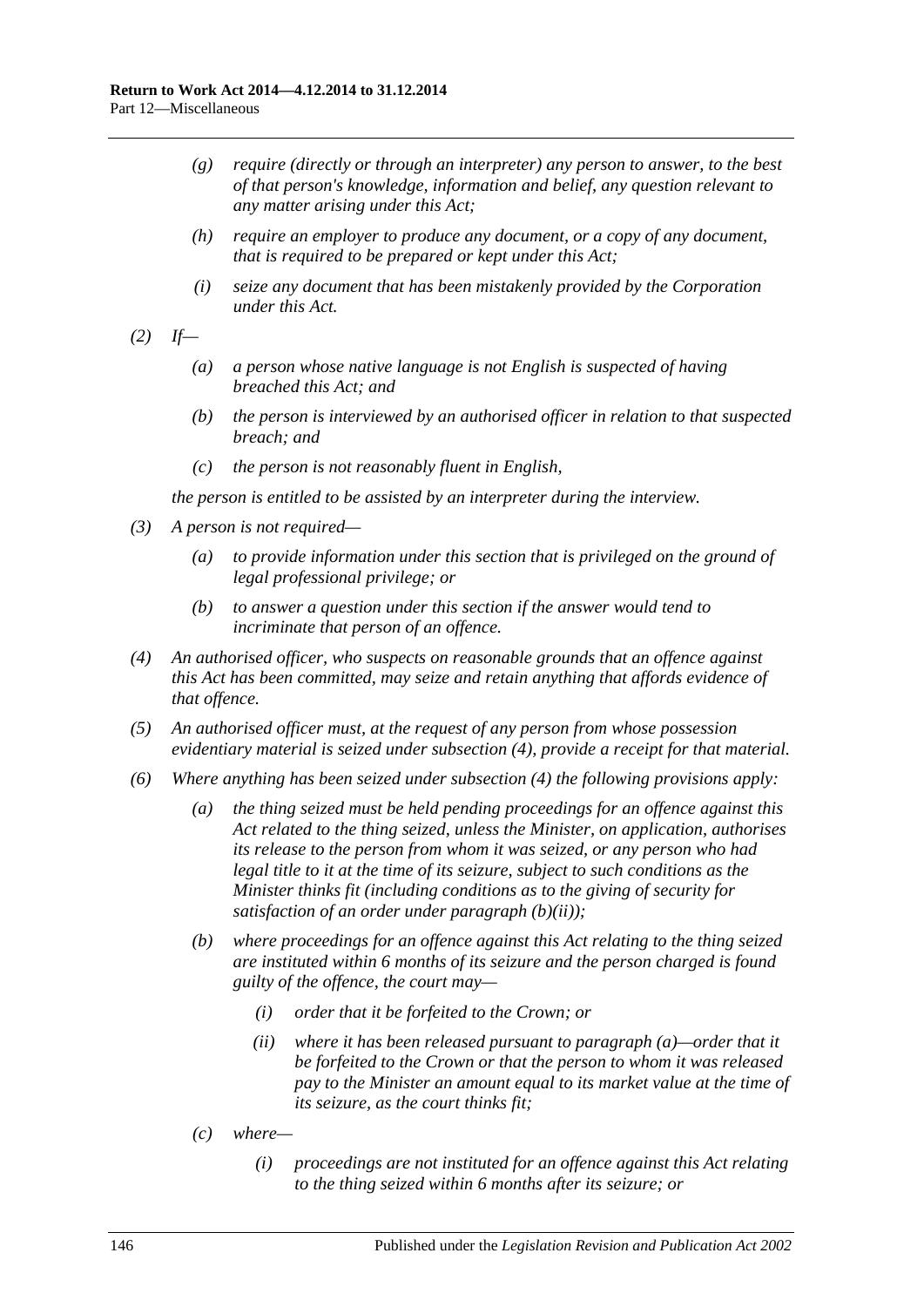- *(ii) proceedings having been so instituted—*
	- *(A) the person charged is found not guilty of the offence; or*
	- *(B) the person charged is found guilty of the offence but no order for forfeiture is made under [paragraph](#page-145-3) (b),*

*the person from whom the thing was seized, or any person with legal title to it, is entitled to recover from the Minister, by action in a court of competent jurisdiction, the thing itself, or if it has deteriorated or been destroyed, compensation of an amount equal to its market value at the time of its seizure.*

- *(7) In the exercise of powers under this section, an authorised officer may be accompanied by such assistants as may be necessary or desirable in the circumstances.*
- *(8) An employer whose workplace is subject to an inspection under this section must provide such assistance as may be necessary to facilitate the exercise of the powers conferred by this section.*
- *(9) A person must not—*
	- *(a) hinder or obstruct an authorised officer in the exercise of a power conferred by this section; or*
	- *(b) refuse or fail, without lawful excuse, to comply with a requirement under this section.*

*Maximum penalty: \$10 000.*

- <span id="page-146-1"></span><span id="page-146-0"></span>*(10) An authorised officer, or a person assisting an authorised officer, who in the course of exercising powers under this section in relation to an employer—*
	- *(a) unreasonably hinders or obstructs the employer in the day to day running of his or her business;*
	- *(b) addresses offensive language to the employer or to any other person at the workplace;*
	- *(c) assaults the employer or any other person at the workplace,*

<span id="page-146-2"></span>*is guilty of an offence.*

*Maximum penalty:* 

- *(a) for an offence against [paragraph](#page-146-0) (a) or [\(b\)—](#page-146-1)\$5 000;*
- *(b) for an offence against [paragraph](#page-146-2) (c)—\$5 000 or imprisonment for 1 year.*

#### <span id="page-146-4"></span>*184—Inspection of place of employment by recovery or return to work adviser*

- *(1) Subject to [subsection](#page-146-3) (2), a designated adviser may inspect the place of employment of an injured worker.*
- <span id="page-146-3"></span>*(2) A power of inspection under [subsection](#page-146-4) (1) must be exercised so as to avoid any unnecessary disruption of, or interference with, the performance of work at a place of employment.*
- *(3) A person must not hinder an inspection under this section. Maximum penalty: \$5 000.*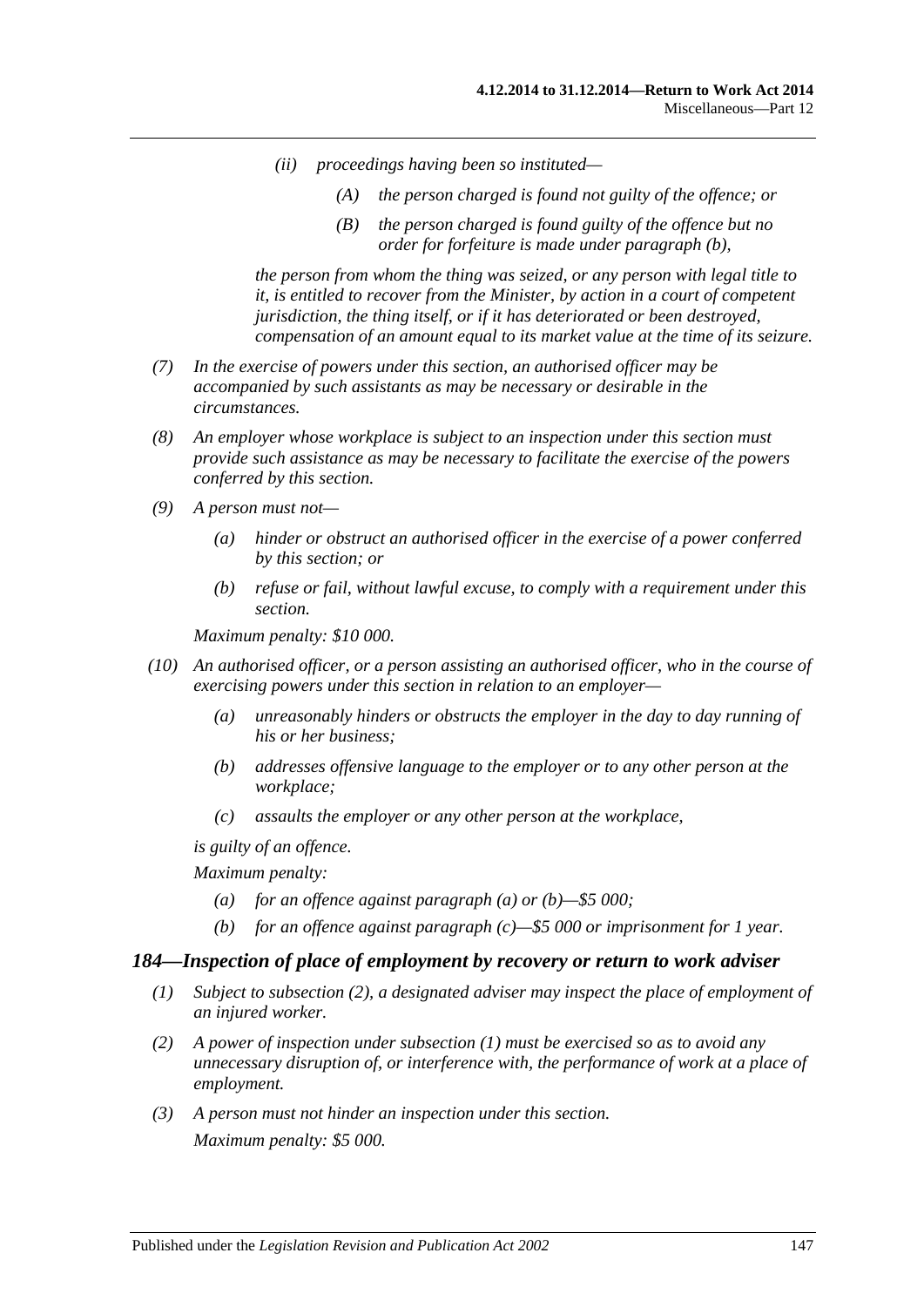*(4) A reference in this section to a designated adviser is a reference to a person who has been authorised by the Corporation to act under this section in connection with the provision of recovery/return to work services to a worker or workers for the purposes of this Act.*

# **185—Confidentiality to be maintained**

- (1) A person must not disclose information (except as permitted by [subsection](#page-147-0) (3)) if—
	- (a) the person obtained the information in the course of carrying out functions in, or in relation to, the administration, operation or enforcement of this Act; and
	- (b) the information is—
		- (i) about commercial or trading operations; or
		- (ii) about the physical or mental condition, or the personal circumstances or affairs, of a worker or other person; or
		- (iii) information provided in a return or in response to a request for information under this Act.

Maximum penalty: \$10 000.

- <span id="page-147-1"></span>(2) The Corporation may enter into arrangements with corresponding workers compensation authorities about sharing information obtained in the course of carrying out functions related to the administration, operation or enforcement of this Act or a corresponding law.
- <span id="page-147-2"></span><span id="page-147-0"></span>(3) A disclosure of information is permitted if it is—
	- (a) a disclosure in the course of official duties; or
	- (b) a disclosure of statistical information; or
	- (c) a disclosure made with the consent of the person to whom the information relates, or who furnished the information; or
	- (d) a disclosure made to a corresponding workers compensation authority in accordance with an arrangement entered into under [subsection](#page-147-1) (2); or
	- (e) a disclosure authorised or required under any other Act or law; or
	- (f) a disclosure required by a court or tribunal constituted by law, or before a review authority; or
	- (g) a disclosure to the Corporation or a self-insured employer; or
	- (h) a disclosure to an injured worker's employer in accordance with this Act; or
	- (i) a disclosure to the Lifetime Support Authority of South Australia (the *LSS Authority*)—
		- (i) for purposes associated with the operation of [section](#page-141-0) 176 of this Act, section 55 of the *[Motor Vehicle Accidents \(Lifetime Support Scheme\)](http://www.legislation.sa.gov.au/index.aspx?action=legref&type=act&legtitle=Motor%20Vehicle%20Accidents%20(Lifetime%20Support%20Scheme)%20Act%202013)  Act [2013](http://www.legislation.sa.gov.au/index.aspx?action=legref&type=act&legtitle=Motor%20Vehicle%20Accidents%20(Lifetime%20Support%20Scheme)%20Act%202013)*, or an agreement envisaged by those sections; or
		- (ii) without limiting [subparagraph](#page-147-2) (i), so that the LSS Authority may provide services and exercise powers and discretions under this Act or the *[Motor Vehicle Accidents \(Lifetime Support Scheme\) Act](http://www.legislation.sa.gov.au/index.aspx?action=legref&type=act&legtitle=Motor%20Vehicle%20Accidents%20(Lifetime%20Support%20Scheme)%20Act%202013) 2013*; or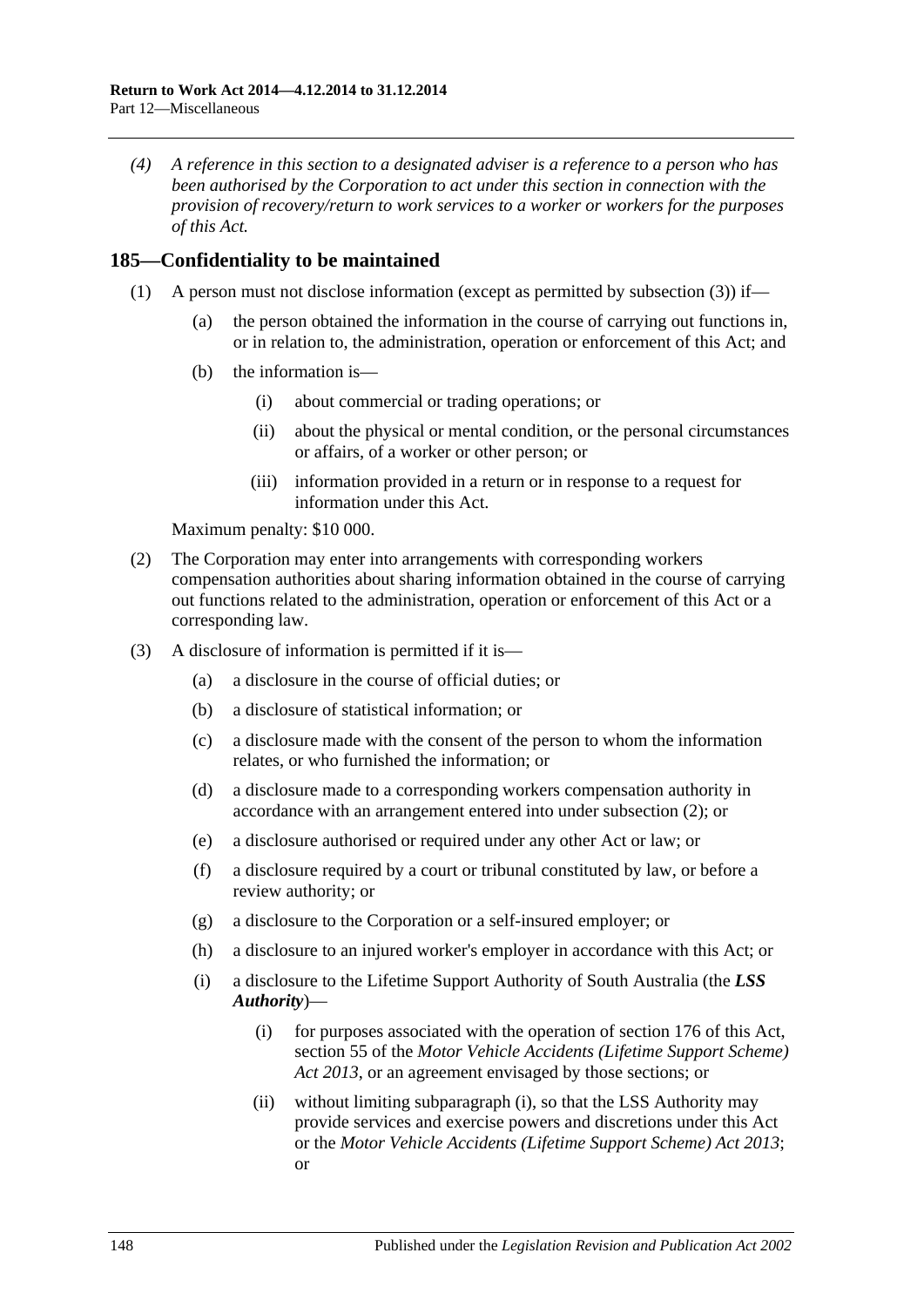- (j) a disclosure made under the authorisation of the Minister; or
- (k) a disclosure authorised by regulation.
- <span id="page-148-0"></span>(4) A regulation made for the purposes of [subsection](#page-148-0)  $(3)(k)$  cannot take effect unless it has been laid before both Houses of Parliament and—
	- (a) no motion for disallowance is moved within the time for such a motion; or
	- (b) every motion for disallowance of the regulation has been defeated or withdrawn, or has lapsed.
- (5) In this section—

*corresponding workers compensation authority* means any person or authority in another State or a Territory of the Commonwealth with power to determine or manage claims for compensation for injuries arising from employment.

#### *186—Confidentiality—employers*

- *(1) An employer who is registered under this Act, or a person employed by an employer who is registered under this Act, must not disclose information about the physical or mental condition of a worker unless the disclosure is—*
	- *(a) reasonably required for, or in connection with, the carrying out of the proper conduct of the business of the employer; or*
	- *(b) required in connection with the operation of this Act; or*
	- *(c) made with the consent of the person to whom the information relates, or who furnished the information; or*
	- *(d) required by a court or tribunal constituted by law, or before a review authority; or*
	- *(e) authorised or required under any other Act or law; or*
	- *(f) made—*
		- *(i) to the Corporation; or*
		- *(ii) to the worker's employer; or*
	- *(g) made to the Lifetime Support Authority of South Australia (the LSS Authority)—*
		- *(i) for purposes associated with the operation of [section](#page-141-0) 176 of this Act, section 55 of the [Motor Vehicle Accidents \(Lifetime Support Scheme\)](http://www.legislation.sa.gov.au/index.aspx?action=legref&type=act&legtitle=Motor%20Vehicle%20Accidents%20(Lifetime%20Support%20Scheme)%20Act%202013)  Act [2013,](http://www.legislation.sa.gov.au/index.aspx?action=legref&type=act&legtitle=Motor%20Vehicle%20Accidents%20(Lifetime%20Support%20Scheme)%20Act%202013) or an agreement envisaged by those sections; or*
		- *(ii) without limiting [subparagraph](#page-148-1) (i), so that the LSS Authority may provide services and exercise powers and discretions under this Act or the [Motor Vehicle Accidents \(Lifetime Support Scheme\) Act](http://www.legislation.sa.gov.au/index.aspx?action=legref&type=act&legtitle=Motor%20Vehicle%20Accidents%20(Lifetime%20Support%20Scheme)%20Act%202013) 2013; or*
	- *(h) made under the authorisation of the Minister; or*
	- *(i) authorised by regulation.*

<span id="page-148-2"></span><span id="page-148-1"></span>*Maximum penalty: \$10 000.*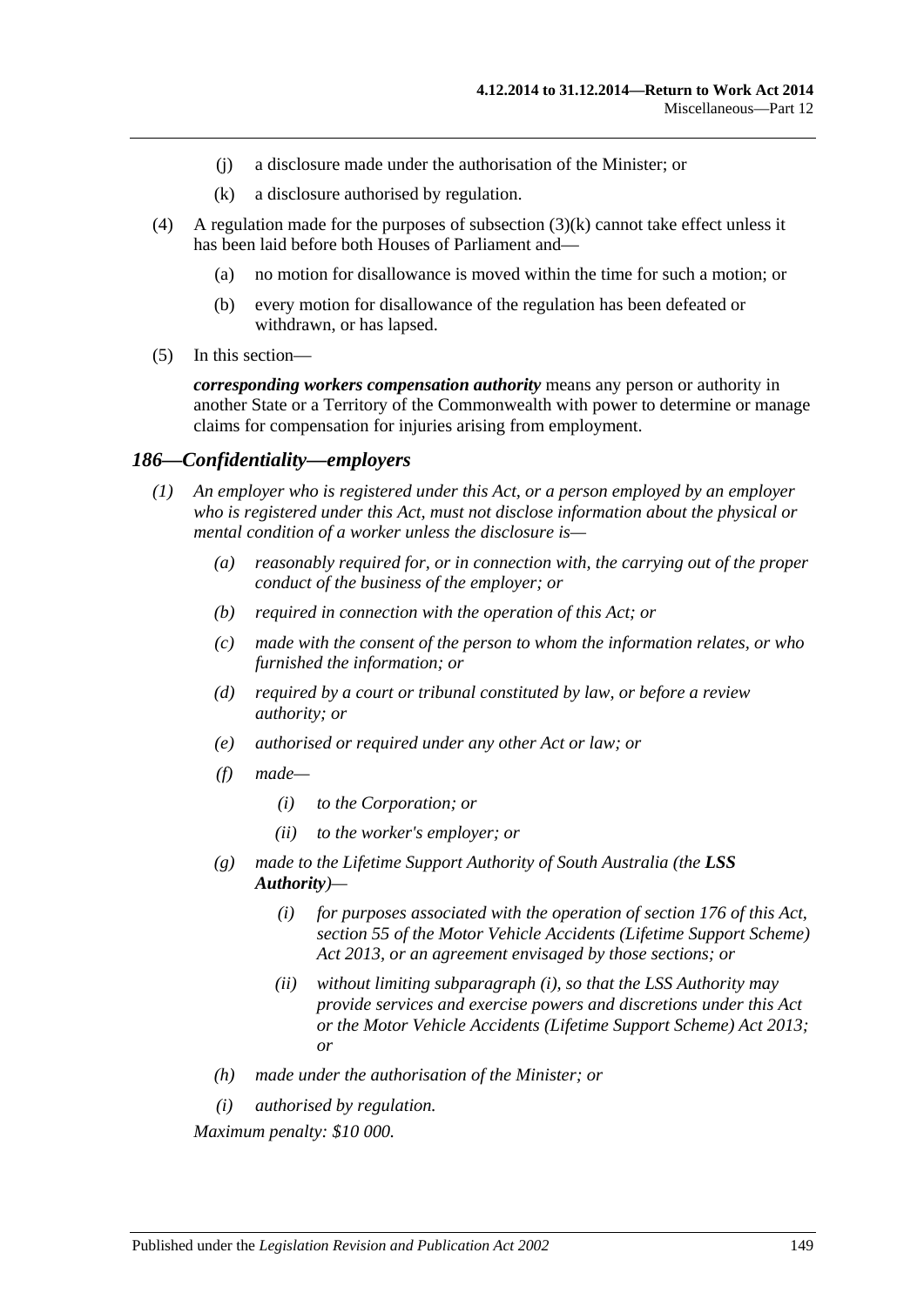- *(2) A regulation made for the purposes of [subsection](#page-148-2) (1)(i) cannot take effect unless it has been laid before both Houses of Parliament and—*
	- *(a) no motion for disallowance is moved within the time for such a motion; or*
	- *(b) every motion for disallowance of the regulation has been defeated or withdrawn, or has lapsed.*

#### *187—Employer information*

*The Corporation may, as it thinks fit, disclose the following information in relation to any employer registered (or previously registered) under this Act:*

- *(a) the number of claims (whether under this Act or at common law) in respect of work injuries made by the employer's workers in a particular period;*
- *(b) the cost of claims (whether under this Act or at common law) in respect of work injuries suffered by the employer's workers in a particular period;*
- *(c) the nature of work injuries suffered by the employer's workers;*
- *(d) details of any remission of premiums granted to the employer, or any supplementary payment imposed on the employer, under Part [9 Division](#page-125-0) 6.*

## *188—Injuries that develop gradually*

- *(1) An injury (not being noise induced hearing loss) that develops gradually or is a disease will be taken to have occurred when the worker first becomes totally or partially incapacitated for work by the injury.*
- *(2) Subject to this section, where a claim is made under this Act in respect of noise induced hearing loss by a worker (not being a person who has retired from employment on account of age or ill-health), the whole of the loss will be taken to have occurred immediately before notice of the injury was given and, subject to any proof to the contrary, to have arisen out of employment in which the worker was last exposed to noise capable of causing noise induced hearing loss.*
- *(3) If a claim is made under this Act in respect of noise induced hearing loss by a person who has retired from employment on account of age or ill-health, the whole of the loss will be taken to have occurred immediately before the person retired and, subject to any proof to the contrary, to have arisen out of employment in which the person was last exposed to noise capable of causing noise induced hearing loss.*
- <span id="page-149-0"></span>*(4) If—*
	- *(a) a self-insured employer establishes in accordance with procedures laid down by the regulations that a worker was, at the time of undertaking employment with the employer, suffering from a particular injury; and*
	- *(b) the injury is of a prescribed class; and*
	- *(c) an aggravation, acceleration, exacerbation, deterioration or recurrence of the injury arises from employment by the employer referred to in [paragraph](#page-149-0) (a); and*
	- *(d) the employer pays compensation under this Act in respect of the injury,*

*the employer may, by action in the Industrial Relations Court of South Australia, recover a fair contribution, determined by the Court, towards the amount of the compensation—*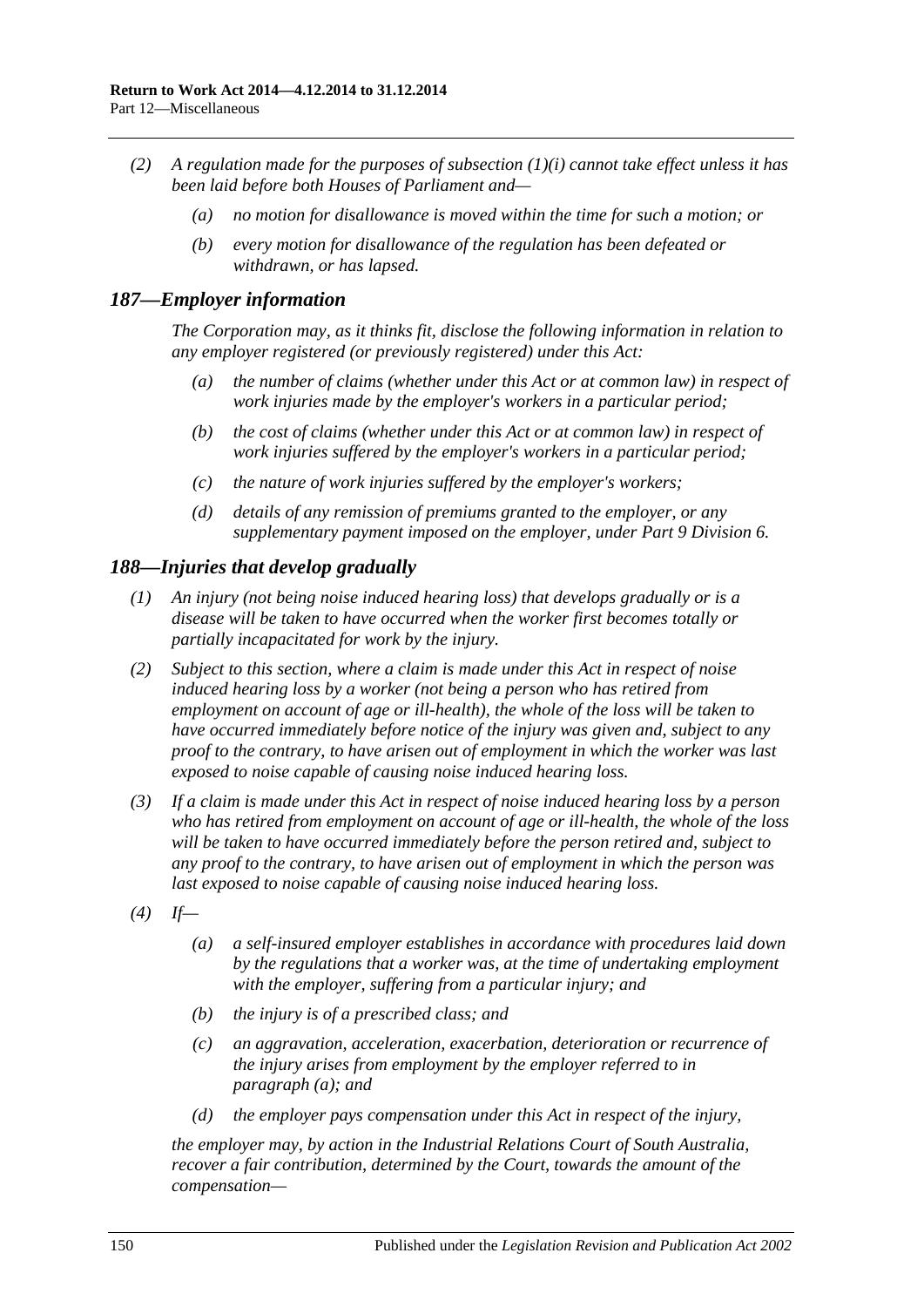- *(e) from any self-insured employer from whose employment the injury established under [paragraph](#page-149-0) (a) arose; or*
- *(f) if there is no such self-insured employer—from the Corporation.*
- <span id="page-150-0"></span>*(5) If—*
	- *(a) an employer (not being a self-insured employer) establishes in accordance with procedures laid down by the regulations that a worker was, at the time of undertaking employment with the employer, suffering from a particular injury; and*
	- *(b) the injury is of a prescribed class; and*
	- *(c) an aggravation, acceleration, exacerbation, deterioration or recurrence of the injury arises from employment by the employer referred to in [paragraph](#page-150-0) (a); and*
	- *(d) the Corporation pays compensation under this Act in respect of the injury,*

*the Corporation may, by action in the Industrial Relations Court of South Australia, recover a fair contribution, determined by the Court, towards the amount of the compensation from any self-insured employer from whose employment the injury established under [paragraph](#page-150-0) (a) arose.*

#### *189—Certain payments not to affect benefits under this Act*

*Compensation provided to a person under this Act must not be reduced or otherwise affected by—*

- *(a) an ex gratia payment; or*
- *(b) an accident insurance payment; or*
- *(c) a payment or benefit of a class prescribed by regulation for the purposes of this section.*

#### *190—No contribution from workers*

- *(1) An employer must not deduct from the wages of a worker any part of any sum that the employer is or may become liable to pay under this Act.*
- *(2) An employer must not discriminate against a worker on the ground that the employer is liable to pay any sum under this Act to or in relation to the worker.*
- *(3) An employer must not require or permit a worker to contribute in any manner towards indemnifying the employer against any liability which the employer may incur under this Act.*
- *(4) A person who contravenes this section—*
	- *(a) is guilty of an offence and liable to a penalty not exceeding \$10 000; and*
	- *(b) is liable to compensate a worker for any monetary loss suffered by virtue of that contravention.*

#### <span id="page-150-1"></span>*191—No contracting out*

*(1) This Act applies despite any contract to the contrary.*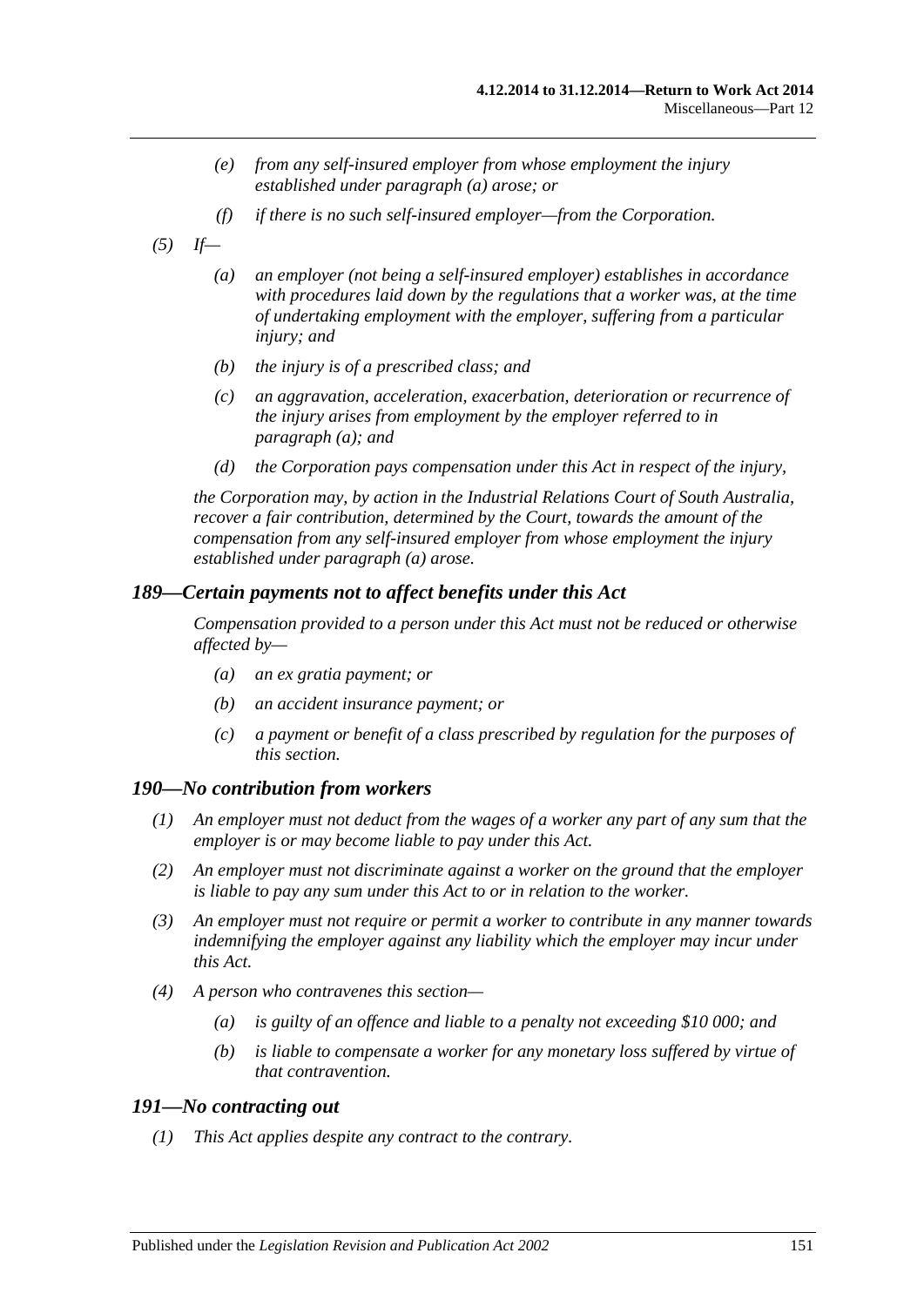- *(2) [Subsection](#page-150-1) (1) does not apply to or in relation to—*
	- *(a) a contract entered into with the consent of the Corporation; or*
	- *(b) any circumstances prescribed by the regulations.*

# <span id="page-151-0"></span>*192—Non-assignability of benefits*

- *(1) Compensation under this Act—*
	- *(a) is not capable of being assigned, charged or attached; and*
	- *(b) does not pass to any other person by operation of law,*

*nor can any claim be set off against that compensation (except as may be otherwise provided under this Act).*

- *(2) [Subsection](#page-151-0) (1) has no effect to the extent to which (but for this subsection) it would operate to prevent—*
	- *(a) the satisfaction of an obligation by the worker to maintain another person pursuant to an order of a court of competent jurisdiction; or*
	- *(b) the passing of accrued rights of a deceased worker to a legal personal representative.*

# *193—Payments if worker in prison*

- *(1) If a person who is in receipt of weekly payments under this Act is convicted of an offence and committed to prison, then during the period of imprisonment the weekly payments will be suspended by force of this section unless the Corporation determines that they should be paid to the dependants of the prisoner (and any determination of the Corporation is not reviewable).*
- *(2) If the Corporation determines that weekly payments should be paid to the dependants of a prisoner, they will be so paid in such proportions as the Corporation may determine.*

# <span id="page-151-2"></span>**194—Service of documents**

- <span id="page-151-1"></span>(1) A notice or other document required or authorised by this Act to be served or given to any person may be served—
	- (a) personally; or
	- (b) by leaving the notice or document at an address for service; or
	- (c) by sending the notice or document or a sealed copy of the notice or document by post addressed to the person at an address for service; or
	- (d) by sending the notice or document in the form of an electronic document or communication to the person at an electronic address for service; or
	- (e) by such other method as is permitted by regulations under this Act or by any Act.
- (2) In any case to which [subsection](#page-151-1)  $(1)(c)$  applies, unless the contrary is proved, service of a notice or document will be taken to have been effected 2 business days after the date of posting.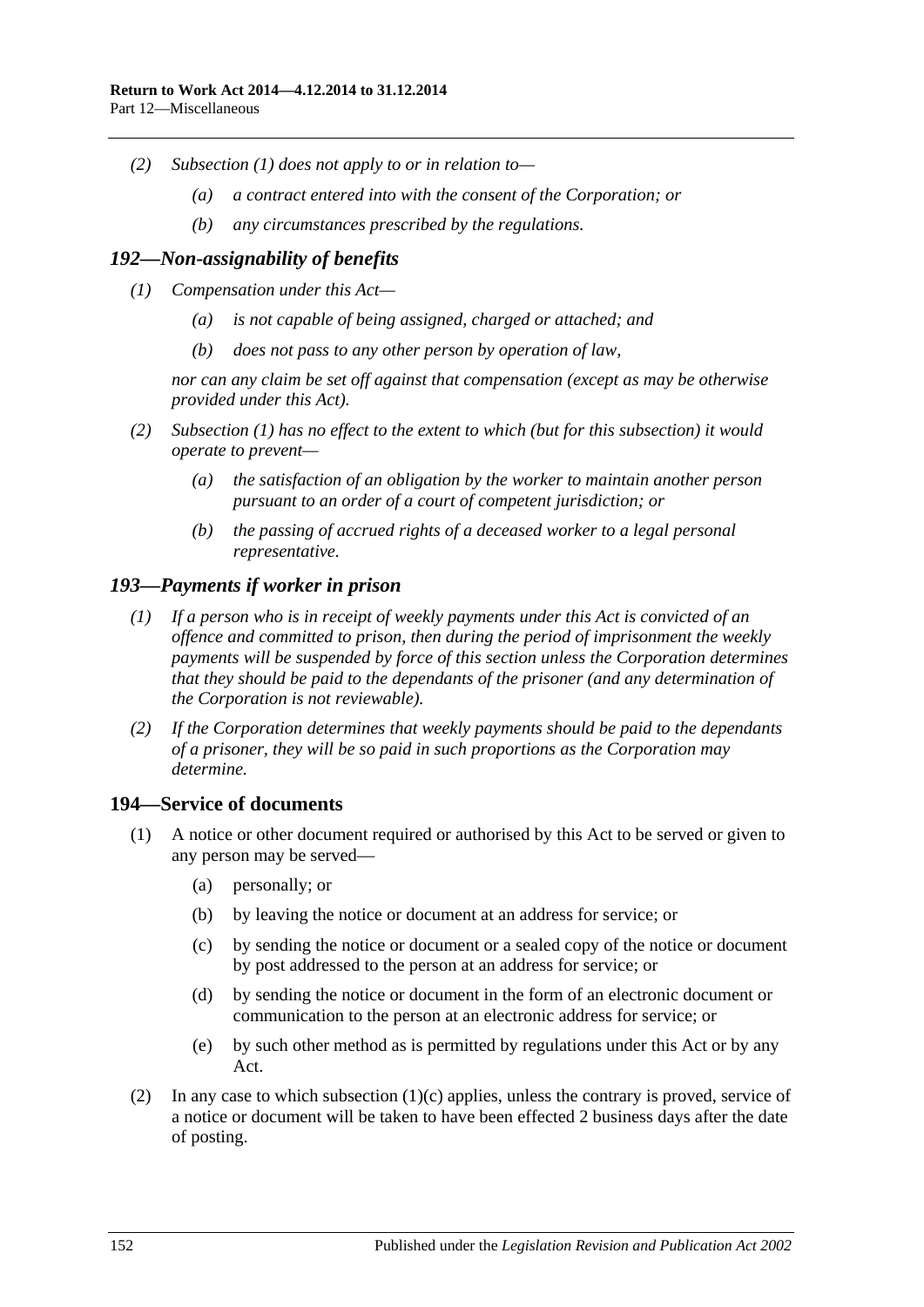(3) In [subsection](#page-151-2)  $(1)$ —

*address for service*, in relation to a person, means—

- (a) the person's last known place of residence or business; or
- (b) an address for service as shown on a claim or a return made or furnished by the person, or on the person's behalf, under this Act (not being an address superseded by a subsequent address for service shown on a later claim or return);

*electronic address for service*, in relation to a person, means—

- (a) the person's last known email address; or
- (b) another facility for the receipt of electronic documents that forms part of an electronic messaging system permitted by the regulations.

#### **195—Service of documents on Corporation**

Any claim, notice, return or form to be served on the Corporation for the purposes of this Act may be served by lodgment at an office of the Corporation with a person authorised by the Corporation to accept service of documents on its behalf.

#### <span id="page-152-0"></span>**196—Dishonesty**

- (1) A person who—
	- *(a) obtains by dishonest means a payment or other benefit under this Act; or*
	- *(b) dishonestly claims to be entitled to a payment or other benefit under this Act; or*
	- *(c) dishonestly makes a statement about a claim under this Act knowing the statement is false or misleading; or*
	- (d) dishonestly makes an application, or gives a return, under this Act knowing the application or return to be false or misleading,

is guilty of an offence.

Maximum penalty: \$50 000 or imprisonment for 2 years.

- (2) A person who—
	- (a) aids, abets, counsels or procures the commission of an offence against [subsection](#page-152-0) (1); or
	- (b) solicits or incites the commission of any such offence,

is guilty of an offence.

Maximum penalty: \$10 000 or imprisonment for 1 year.

- (3) If a court convicts a person of an offence against this section, or finds a person guilty of such an offence without recording a conviction, the court must, on application by the Corporation or a self-insured employer, order the person who committed the offence—
	- (a) to make good any loss to the applicant resulting from the commission of the offence; and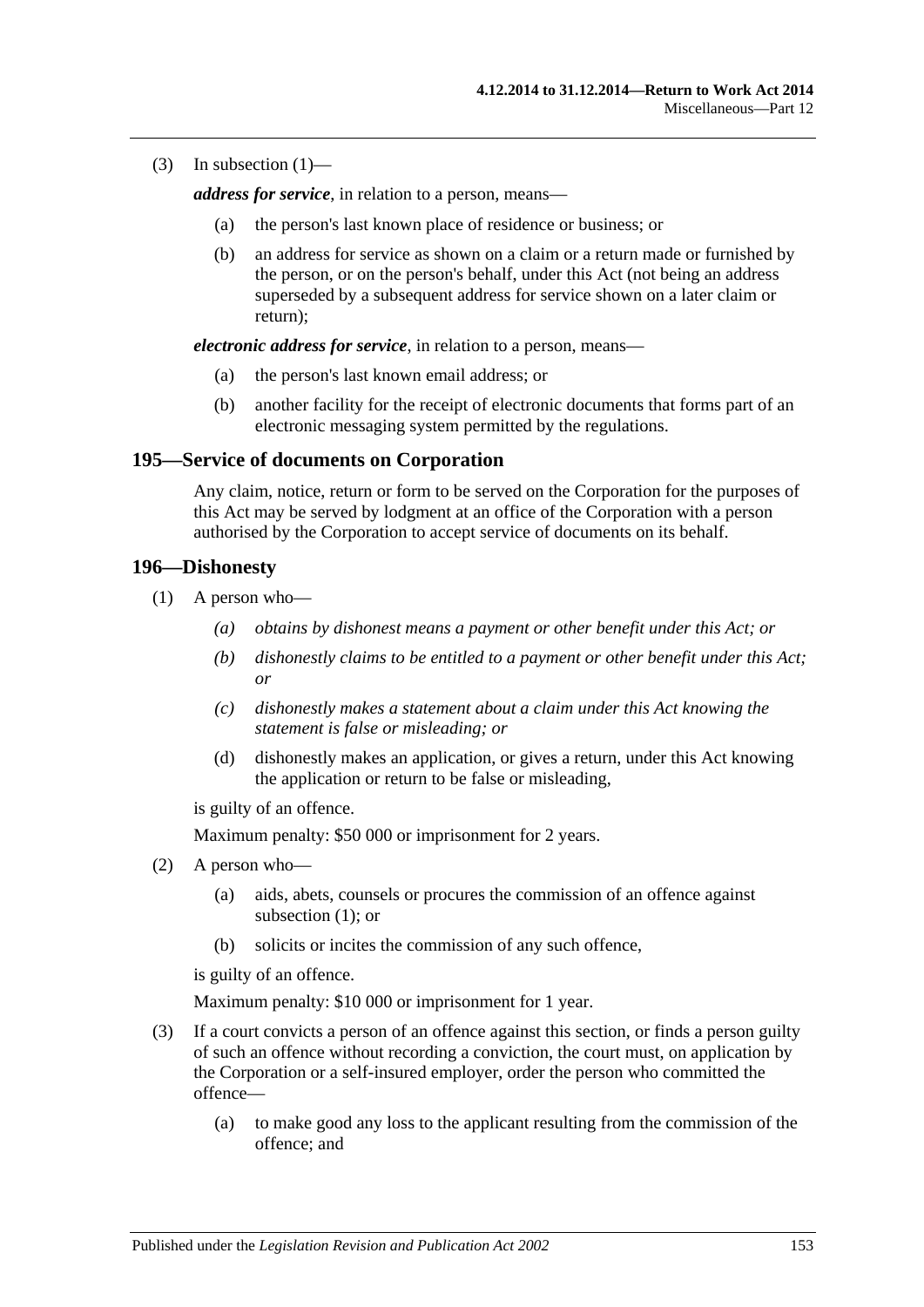(b) to reimburse costs incurred by the applicant in investigating and prosecuting the offence.

# *197—Evidence*

- *(1) In any legal proceedings, a certificate apparently signed by an officer of the Corporation, certifying—*
	- *(a) that a person was, on a day specified in the certificate, an employer;*
	- *(b) that a person was, on a day specified in the certificate, a worker,*

*will, in the absence of proof to the contrary, be proof of the matters stated in the certificate.*

- *(2) In any legal proceedings against a person for failing to register with the Corporation as an employer, a certificate apparently signed by an officer of the Corporation, certifying that the person was not, on a specified day, registered as an employer will, in the absence of proof to the contrary, be proof of the matters stated in the certificate.*
- *(3) In any legal proceedings, a certificate apparently signed by an officer of the Corporation, certifying that an amount specified in the certificate is payable to the Corporation, by way of premium, fee, supplementary payment or fine, by a person named in the certificate, will, in the absence of proof to the contrary, be proof of the liability.*
- *(4) In any proceedings against a person for failing to furnish a return under this Act, a certificate apparently signed by an officer of the Corporation certifying that the return was not received before the expiration of the period within which it was required to be furnished will, in the absence of evidence to the contrary, be proof that the defendant failed duly to furnish the return.*
- *(5) In any proceedings, a certificate apparently under the seal of the Corporation certifying that an officer of the Corporation named in the certificate was, on a day specified in the certificate, invested with specified delegated powers or functions will, in the absence of evidence to the contrary, be proof of the matters stated in the certificate.*
- *(6) In this section—*

*officer of the Corporation includes a person who, although not an officer of the Corporation, is acting under a delegation of the Corporation.*

# <span id="page-153-0"></span>*198—Offences*

- *(1) A person who contravenes or fails to comply with a provision of this Act is guilty of an offence.*
- *(2) A person who is guilty of an offence against this Act for which no penalty is specifically provided is liable to a fine not exceeding \$5 000.*
- *(3) Proceedings for an offence against this Act will be disposed of summarily.*
- *(4) A prosecution for an offence against this Act must be commenced within 3 years after the date on which the offence is alleged to have been committed.*
- *(5) [Subsection](#page-153-0) (1) does not render the Corporation, a member of the staff of the Corporation, or any person acting on behalf of the Corporation, liable to prosecution for any act or omission related to the administration or enforcement of this Act.*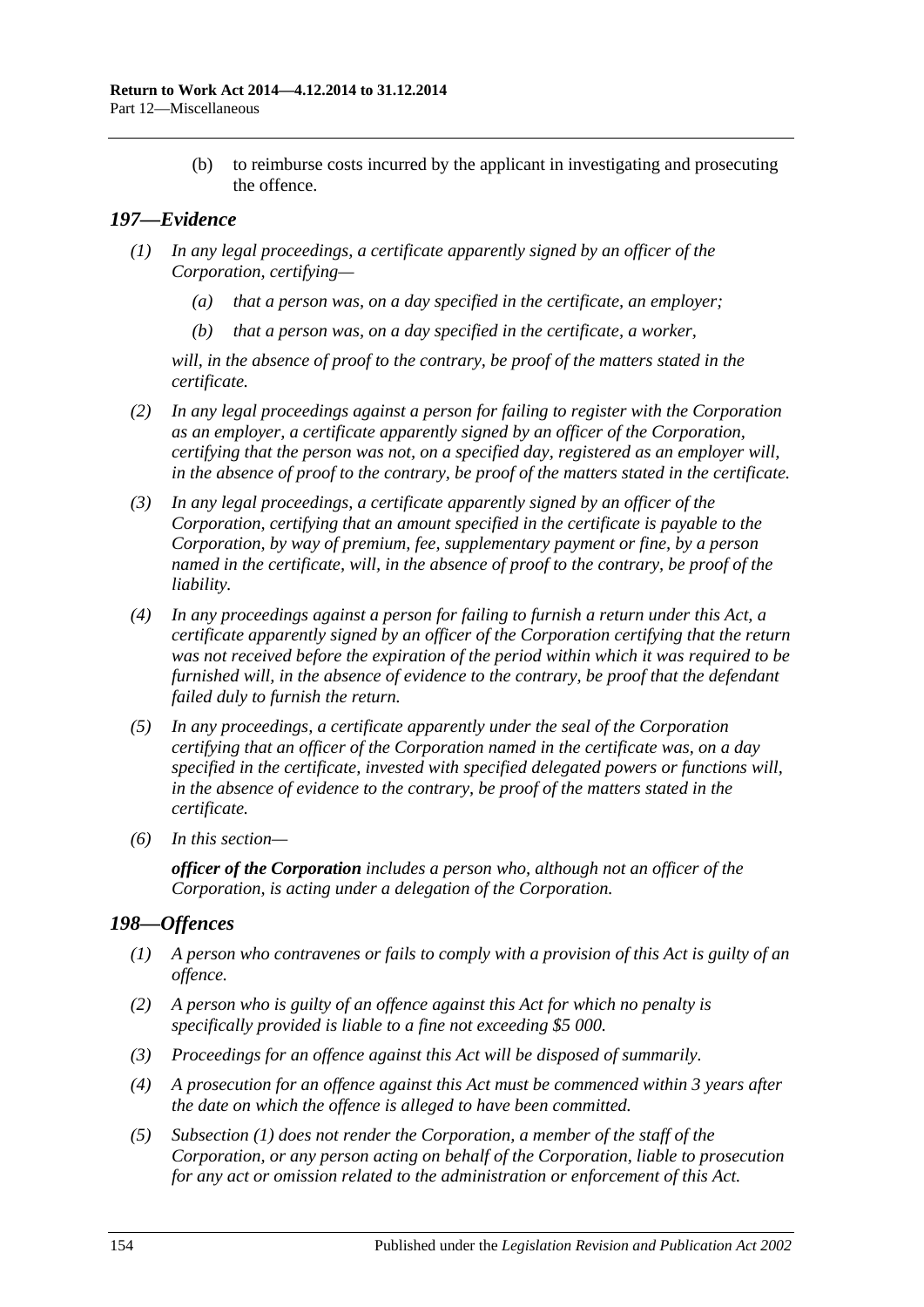# *199—Expiation fees*

*Expiation fees may be fixed, by regulation, for alleged offences against this Act.*

#### *200—Right of intervention*

*The Corporation has a right to intervene and be heard in—*

- *(a) any proceedings under this Act before the Tribunal; or*
- *(b) any proceedings before a court—*
	- *(i) in which the interpretation or application of this Act or the repealed Act is in issue; or*
	- *(ii) in which the Corporation's interests may be directly or indirectly affected.*

## <span id="page-154-0"></span>*201—Recovery of payments*

- *(1) In addition to the other provisions of this Act, the Corporation may recover (as a debt) from a worker, an employer or any other person any payment of compensation or other amount to which the worker, employer or other person is not entitled under this Act.*
- *(2) [Subsection](#page-154-0) (1) extends to a situation where the Corporation is correcting an error, mistake or oversight, or revising an assessment, previously made by the Corporation under this Act.*
- *(3) If the Corporation recovers or receives from a worker or other person an amount on account of compensation paid by the worker's employer, the Corporation may reimburse the amount to the employer.*
- *(4) This section does not limit any other right of a recovery under another section of this Act.*

#### <span id="page-154-1"></span>**202—Regulations**

- (1) The Governor may make such regulations as are contemplated by this Act, or as are necessary or expedient for the purposes of this Act.
- (2) Without limiting the generality of [subsection](#page-154-1) (1), the regulations may—
	- (a) require the keeping of records, statistics or other information; and
	- (b) require the provision of reports, statements, documents or other forms of information to the Corporation; and
	- (c) require the giving of notice to the Corporation at specified intervals, or on the occurrence of any specified event; and
	- (d) specify any procedure associated with any process under this Act; and
	- (e) make provisions with respect to the operation of this Act in relation to self-insured employers; and
	- (f) provide for the waiver of any fee prescribed by the regulations; and
	- (g) impose penalties, not exceeding \$20 000, for a contravention of, or failure to comply with, a regulation; and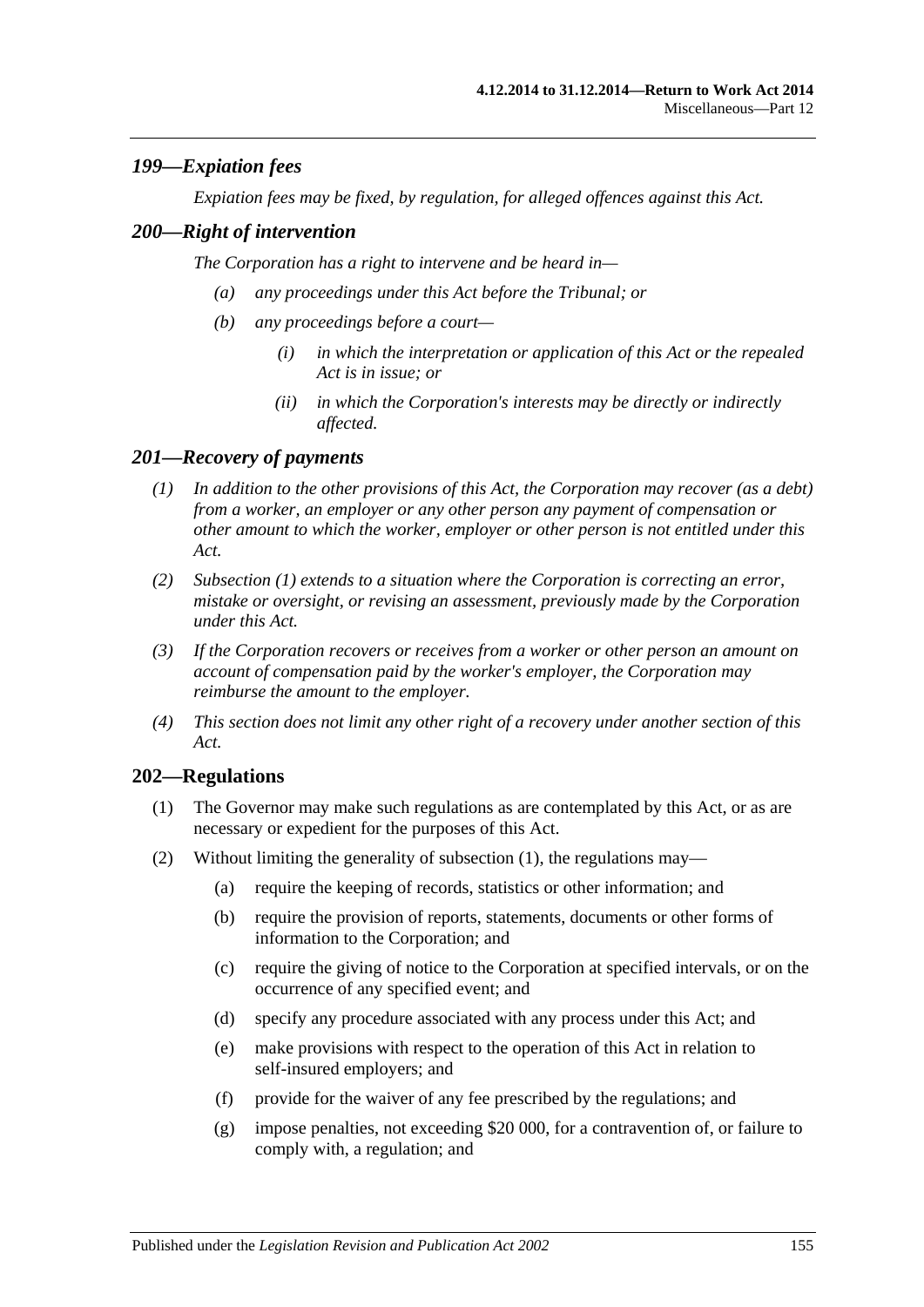- (h) provide that an amount prescribed by the regulations may be adjusted on an annual basis according to changes in the Consumer Price Index (with amounts being able to be rounded up under a scheme prescribed by the regulations).
- (3) A regulation may—
	- (a) refer to or incorporate, wholly or partially and with or without modification, a document prepared or published by a specified body, either as in force at the time the regulation is made or as in force from time to time; and
	- (b) be of general or limited application; and
	- (c) make different provision according to the persons or circumstances to which it is expressed to apply; and
	- (d) provide that a matter is to be determined according to the discretion of the Minister or the Corporation.

## *203—Review of Act*

- *(1) The Minister must cause a review of this Act and its administration and operation to be conducted on the expiry of 3 years from its commencement.*
- <span id="page-155-0"></span>*(2) The review must include an assessment of—*
	- *(a) the extent to which the scheme established by this Act and the dispute resolution processes under this Act and the [South Australian Employment](http://www.legislation.sa.gov.au/index.aspx?action=legref&type=act&legtitle=South%20Australian%20Employment%20Tribunal%20Act%202014)  [Tribunal Act](http://www.legislation.sa.gov.au/index.aspx?action=legref&type=act&legtitle=South%20Australian%20Employment%20Tribunal%20Act%202014) 2014 have achieved a reduction in the number of disputed matters and a decrease in the time taken to resolve disputes (especially when compared to the scheme and processes applying under the repealed Act); and*
	- *(b) without limiting [paragraph](#page-155-0) (a), whether the jurisdiction of the South Australian Employment Tribunal under this Act should be transferred to the South Australian Civil and Administrative Tribunal; and*
	- *(c) the extent to which there has been an improvement in the determination or resolution of medical questions arising under this Act (especially when compared to the system applying under the repealed Act),*

*and may include any other matter that the Minister considers to be relevant to a review of this Act.*

- *(3) The review must be completed within 6 months and the results of the review embodied in a written report.*
- *(4) The Minister must cause a copy of the report to be laid before both Houses of Parliament within 12 sitting days after receiving the report.*

# *Schedule 1—Presumptive employment*

#### <span id="page-155-1"></span>*1—Presumptive employment*

*(1) The Crown is the presumptive employer of persons of a prescribed class who voluntarily perform work of a prescribed class that is of benefit to the State (and the Crown therefore has the liabilities of a self-insured employer in relation to persons of that class).*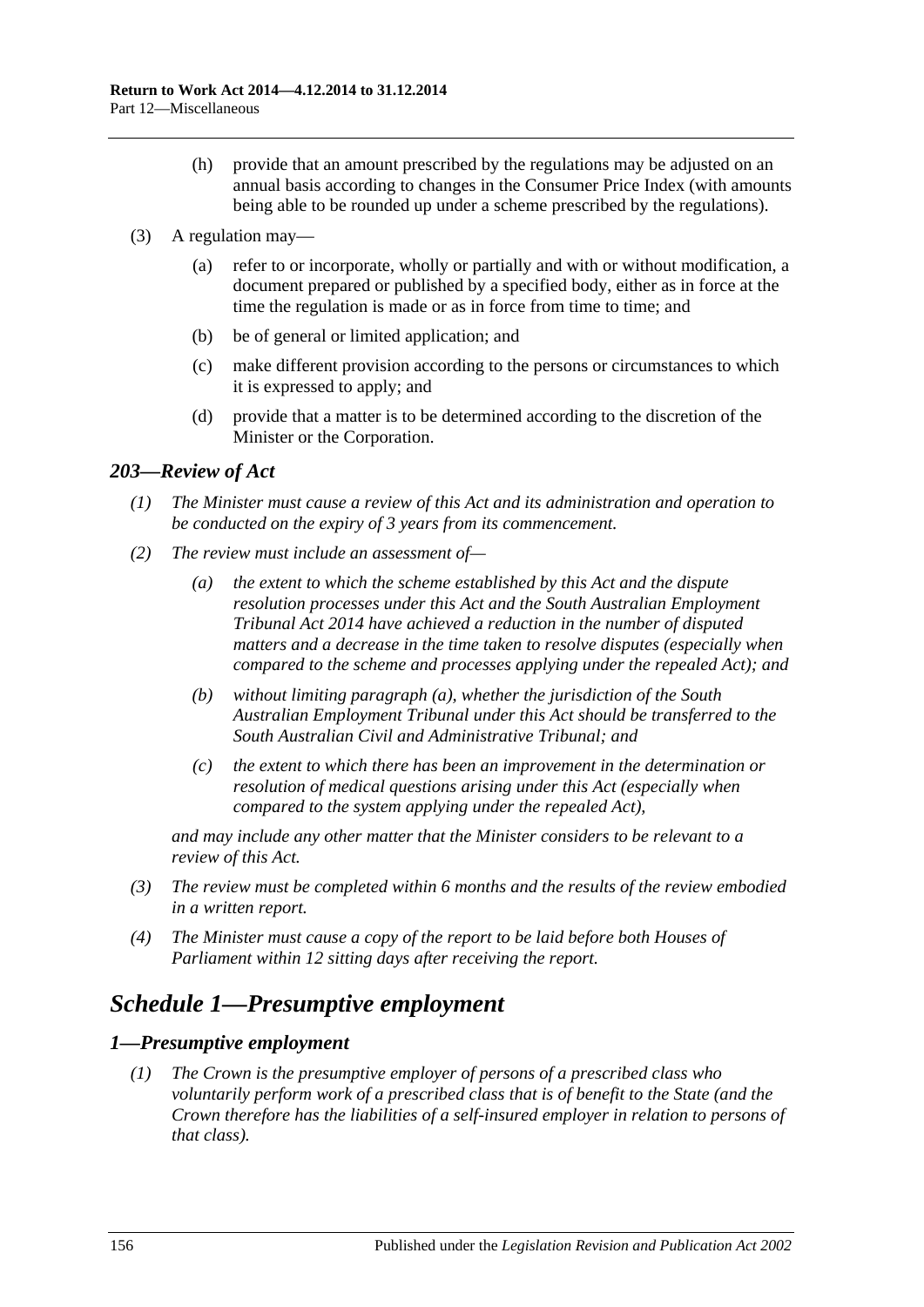- *(2) Where a person of a class prescribed under [subclause](#page-155-1) (1) suffers a work injury while performing the work to which the prescription relates—*
	- *(a) the question of whether and, if so, to what extent the person is incapacitated for work must be determined according to the employment (including self-employment) in which the person was otherwise engaged at the commencement of the incapacity or, if the person was not then engaged in other employment, by reference to employment for which he or she was then reasonably fitted; and*
	- *(b) subject to [paragraph](#page-156-0) (c), the average weekly earnings of the person must be determined—*
		- *(i) if the person was self-employed, by reference to the remuneration that the person would have received if he or she had been doing the same work in employment; or*
		- *(ii) if the person was not employed, by reference to the remuneration that the person would have received if he or she had been working in employment for which he or she was reasonably fitted,*

*and if there is an award or industrial agreement applicable to that class of employment, by reference to that award or agreement; and*

- <span id="page-156-0"></span>*(c) where—*
	- *(i) the person dies; and*
	- *(ii) a claim for compensation is made by a person claiming to be a dependant of the deceased; and*
	- *(iii) the deceased and the claimant were both members of a partnership or proprietary company and the predominant work of the deceased before the date of death was in the business of that partnership or company,*

*then for the purposes of determining whether the claimant was a dependant of the deceased and, if so, the extent of the dependency, any income derived by the claimant from the partnership or company during the deceased's lifetime will (to the extent that the income is attributable to the deceased's work on behalf of the partnership or company) be taken to be an allowance made by the deceased, out of the deceased's own income, for the maintenance of the claimant.*

- <span id="page-156-1"></span>*(3) For the purposes of this clause—*
	- *(a) each of the following is a prescribed class of persons:*
		- *(i) members of SACFS who voluntarily perform work in connection with that membership;*
		- *(ii) other persons of a class prescribed by the regulations; and*
	- *(b) work of a prescribed class is constituted by—*
		- *(i) in relation to a member of SACFS under [paragraph](#page-156-1) (a)(i)—*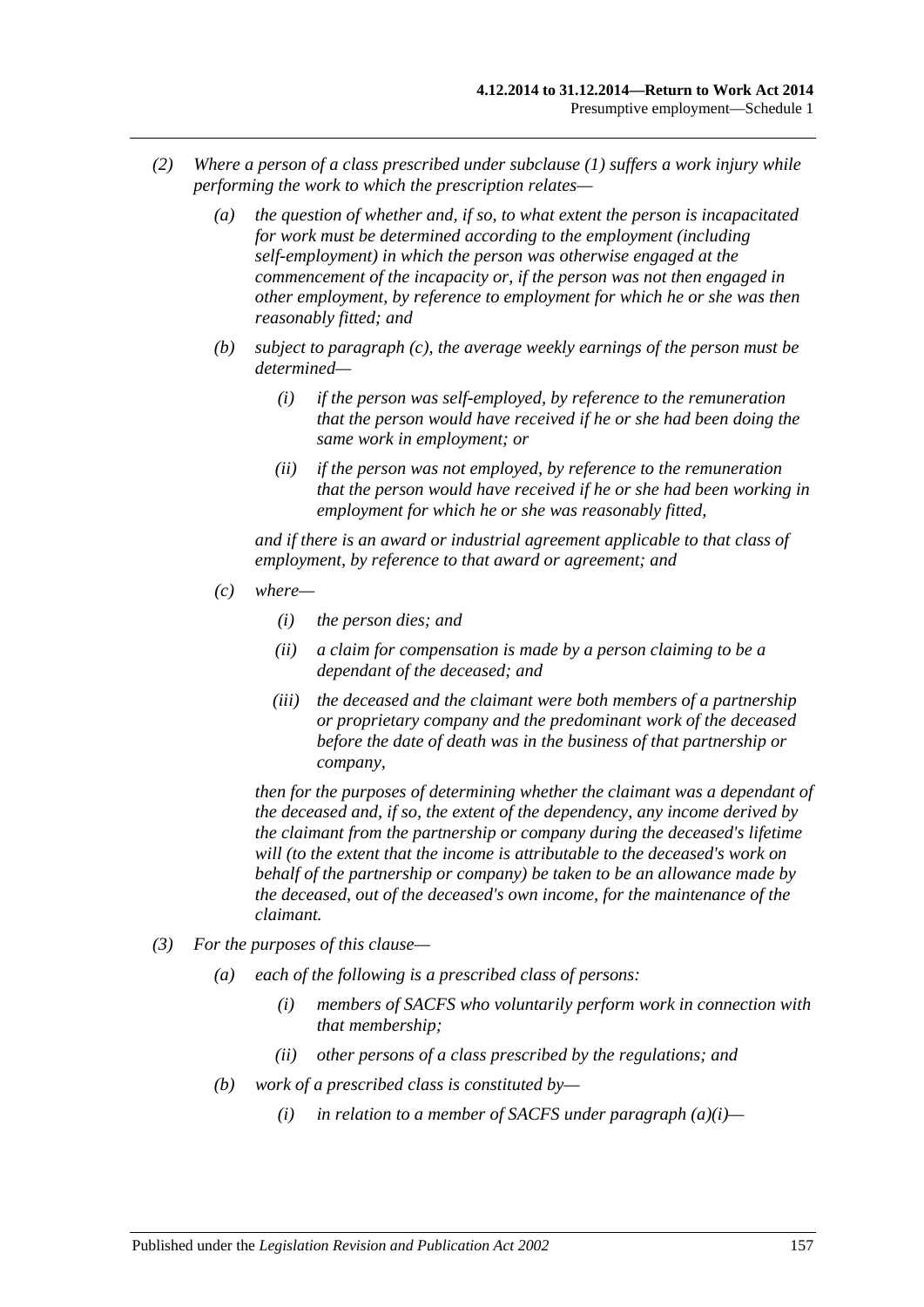| (A) | any activity directed towards preventing, controlling or    |
|-----|-------------------------------------------------------------|
|     | extinguishing a fire, or dealing with any other emergency   |
|     | that requires SACFS to act to protect life, property or the |
|     | environment; or                                             |

- *(B) attending in response to a call for assistance by SACFS; or*
- *(C) attending a SACFS meeting, competition, training exercise or other organised activity; or*
- *(D) any other activity carried out in relation to the functions of SACFS under the [Fire and Emergency Services Act](http://www.legislation.sa.gov.au/index.aspx?action=legref&type=act&legtitle=Fire%20and%20Emergency%20Services%20Act%202005) 2005; and*
- *(ii) other work of a class prescribed by the regulations.*

# *Schedule 2—Injuries presumed to arise from general employment*

| <b>Description of injury</b>                                                                                           |                  | <b>Description of work</b>                                                                                                                         |  |
|------------------------------------------------------------------------------------------------------------------------|------------------|----------------------------------------------------------------------------------------------------------------------------------------------------|--|
| Ankylostomiasis                                                                                                        | Mining.          |                                                                                                                                                    |  |
| Anthrax                                                                                                                |                  | Any work—                                                                                                                                          |  |
|                                                                                                                        | $\left(a\right)$ | in connection with animals infected with<br><i>anthrax:</i>                                                                                        |  |
|                                                                                                                        | (b)              | involving handling of animal carcasses or parts<br>of such carcasses;                                                                              |  |
|                                                                                                                        | (c)              | involving handling of wool, hair, bristles, hides<br>or skins;                                                                                     |  |
|                                                                                                                        | (d)              | involving loading or unloading, or transport, of<br>animals, animal carcasses or parts of such<br>carcasses, wool, hair, bristles, hides or skins. |  |
| Antimony poisoning or its sequelae                                                                                     | or compounds.    | Any work involving the use of antimony or its preparations                                                                                         |  |
| Arsenic poisoning or its sequelae                                                                                      | or compounds.    | Any work involving the use of arsenic or its preparations                                                                                          |  |
| Asbestosis                                                                                                             | <i>fibres.</i>   | Any work involving exposure to inhalation of asbestos                                                                                              |  |
| Asthma or asthmatic attacks                                                                                            |                  | Any work involving contact with, or the inhalation of, the<br>dust of red pine, western red cedar or blackwood.                                    |  |
|                                                                                                                        | or flour dust.   | Any work involving contact with, or the inhalation of, flour                                                                                       |  |
| Benzene poisoning (ie poisoning by benzene or its Any work involving the production, liberation or<br>and its sequelae |                  | homologues or their nitro- and amido-derivatives) utilisation of benzene or its homologues or their nitro- and<br>amido-derivatives.               |  |
| Brucellosis, leptospirosis, or Q fever                                                                                 | carcasses.       | Any work at, in, about, or in connection with, a meat<br>works or involving the handling of meat, hides, skins or                                  |  |
| Carbon monoxide poisoning or its sequelae                                                                              |                  | Any work involving contact with, or the inhalation of,<br>carbon monoxide gas.                                                                     |  |
| Chrome ulceration or its sequelae                                                                                      |                  | Any work involving the use of chromic acid or bi-chromate                                                                                          |  |
|                                                                                                                        |                  |                                                                                                                                                    |  |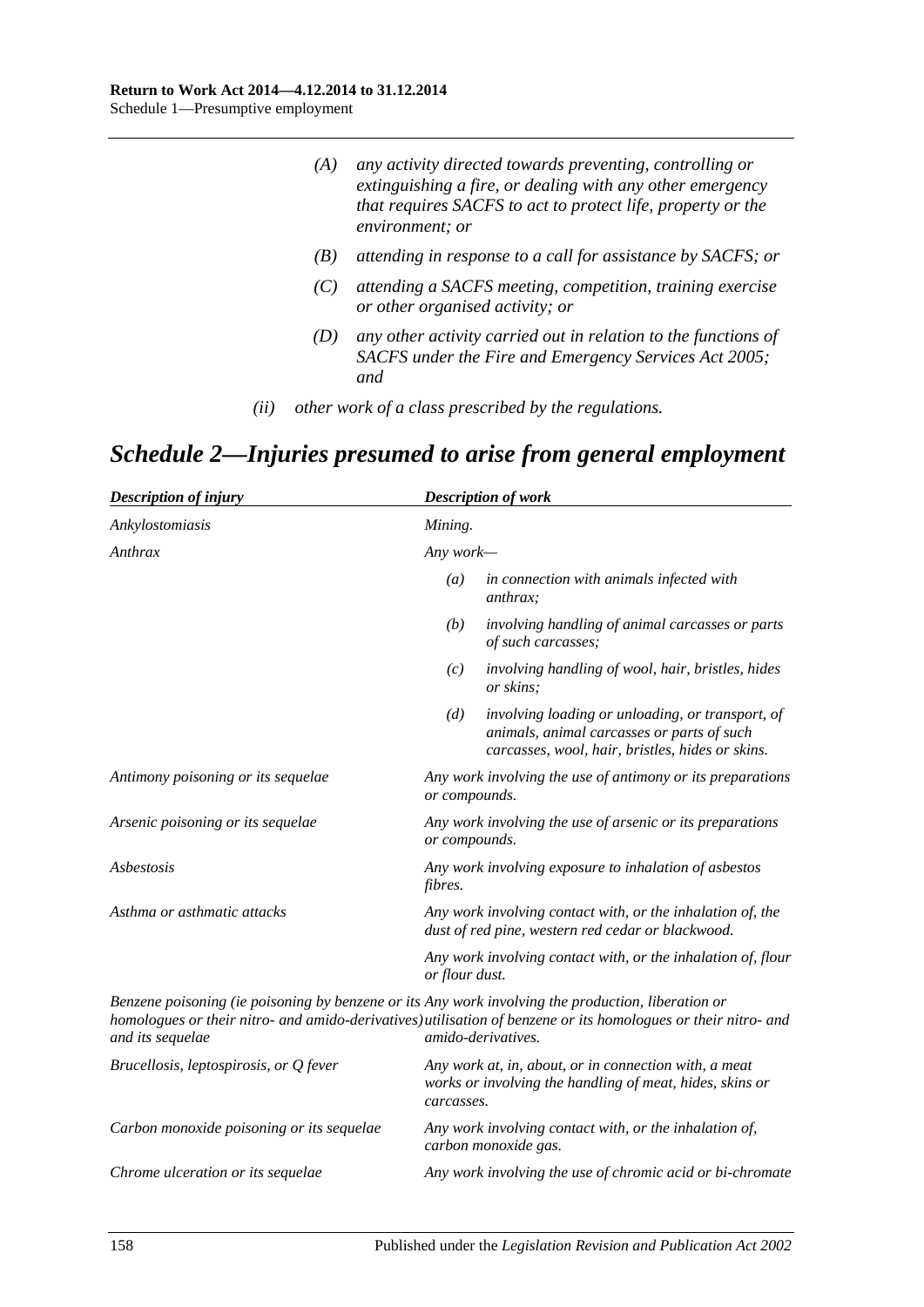#### **4.12.2014 to 31.12.2014—Return to Work Act 2014**

Injuries presumed to arise from general employment—Schedule 2

| <b>Description of injury</b>                                                                                               | <b>Description of work</b>                                                                                                                                                      |  |
|----------------------------------------------------------------------------------------------------------------------------|---------------------------------------------------------------------------------------------------------------------------------------------------------------------------------|--|
|                                                                                                                            | or ammonium potassium or sodium or their preparations.                                                                                                                          |  |
| Copper poisoning or its sequelae                                                                                           | Any work involving the use or handling of copper or its<br>preparations or compounds.                                                                                           |  |
| <b>Dermatitis</b>                                                                                                          | Any work involving exposure to, or contact with, the dust<br>of blackwood.                                                                                                      |  |
| Halogen poisoning (ie poisoning by the halogen<br>derivatives of hydrocarbons of the aliphatic<br>series) and its sequelae | Any work involving the production, liberation or<br>utilisation of halogen derivatives or hydrocarbons of the<br>aliphatic series.                                              |  |
| Lead poisoning or its sequelae                                                                                             | Any work involving the use of lead or its preparations or<br>compounds.                                                                                                         |  |
| Mercury poisoning or its sequelae                                                                                          | Any work involving the use of mercury or its preparations<br>or compounds.                                                                                                      |  |
| Mesothelioma                                                                                                               | Any work involving exposure to inhalation of asbestos<br>fibres.                                                                                                                |  |
| Nitrous fumes poisoning and its sequelae                                                                                   | Any work involving contact with nitric acid or the<br>inhalation of nitrous fumes.                                                                                              |  |
| Noise induced hearing loss                                                                                                 | Any work involving exposure to noise.                                                                                                                                           |  |
| Pathological manifestations due to-                                                                                        | Any work involving exposure to the action of radium,                                                                                                                            |  |
| radium and other radioactive<br>(a)<br>substances:                                                                         | radioactive substances or X-rays.                                                                                                                                               |  |
| (b)<br>X-rays                                                                                                              |                                                                                                                                                                                 |  |
| Phosphorus, poisoning or its sequelae                                                                                      | Any work involving the use of phosphorus or its<br>preparations or compounds.                                                                                                   |  |
| Pneumoconiosis, including silicosis                                                                                        | Any work involving mining, quarrying, cutting, crushing,<br>grinding or pushing stone or melting, grinding or<br>polishing metal.                                               |  |
| Primary epitheliomatous cancer of the skin                                                                                 | Any work involving processes which involve the handling<br>or use of tar, pitch, bitumen, mineral oil, paraffin, or the<br>compounds, products or residues of those substances. |  |
| Septic poisoning or its sequelae                                                                                           | Any work involving the handling of meat or the<br>manufacture of meat products or animal by-products in<br>connection with the trade of butcher or slaughterman.                |  |
| Zinc poisoning or its sequelae                                                                                             | Any work involving the use of zinc or its preparations or<br>compounds.                                                                                                         |  |

# *Schedule 3—Injuries presumed to arise from employment as a firefighter*

# <span id="page-158-0"></span>*1—Substantive provisions*

 $(I)$  *If—* 

- *(a) a worker suffers an injury of a kind referred to in the first column of the table in this Schedule; and*
- *(b) the injury occurred on or after 1 July 2013; and*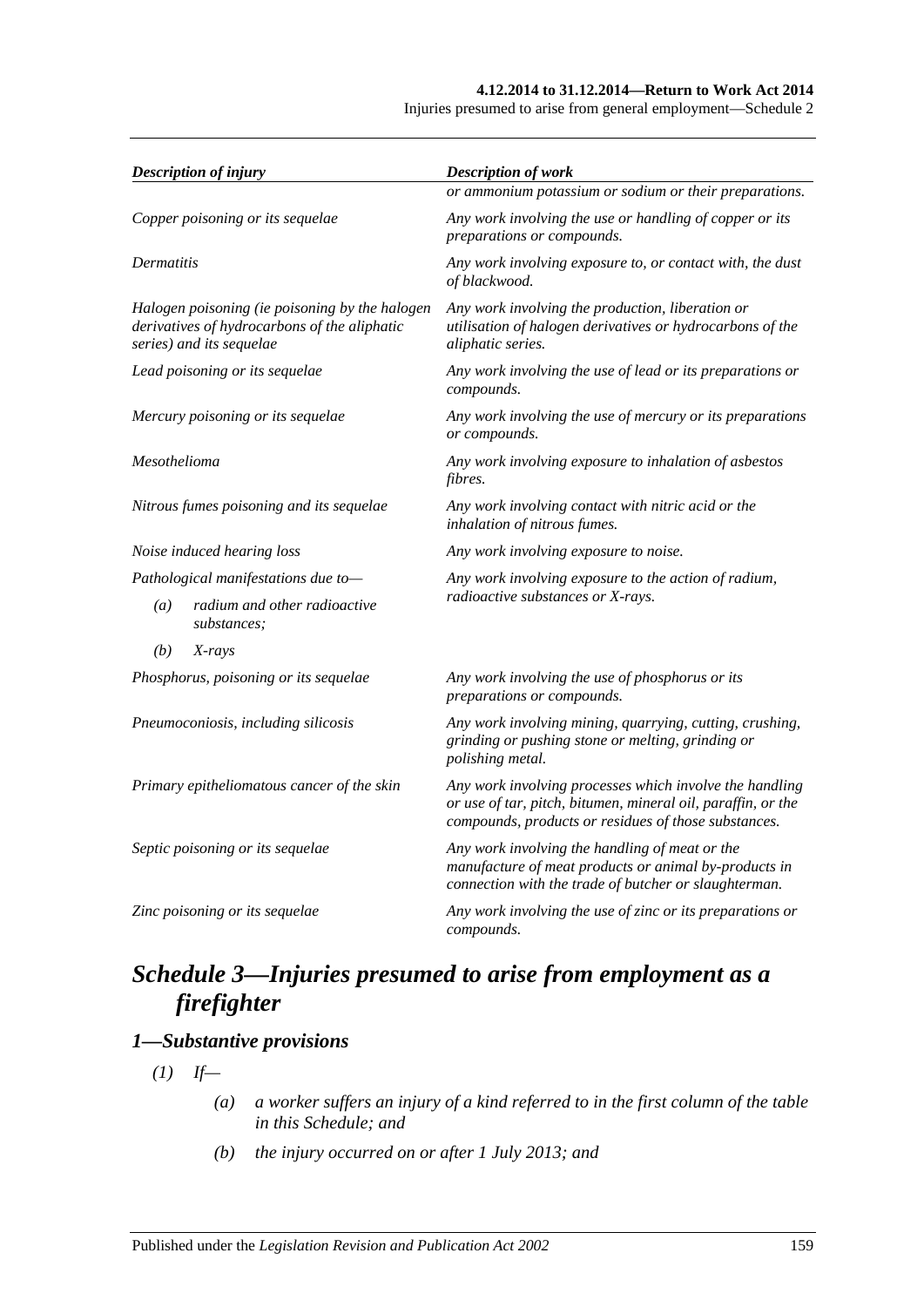- *(c) before the injury occurred, the worker was employed by SAMFS as a firefighter for the qualifying period referred to in the second column of the table opposite the injury; and*
- *(d) during that period, the worker was exposed to the hazards of a fire scene (including exposure to a hazard of the fire that occurred away from the scene),*

*the worker's injury is presumed, in the absence of proof to the contrary, to have arisen from employment by SAMFS.*

<span id="page-159-1"></span>*(2) If—*

- *(a) a worker suffers an injury of a kind referred to in the first column of the table in this Schedule; and*
- *(b) the worker was a member of SACFS presumptively employed by the Crown as a firefighter—*
	- *(i) on or after 1 July 2013; and*
	- *(ii) before the injury occurred; and*
	- *(iii) for the qualifying period referred to in the second column of the table opposite the injury; and*
- <span id="page-159-0"></span>*(c) the injury occurred—*
	- *(i) on or after 1 July 2013; and*
	- *(ii) in the case of a worker who is no longer a member of SACFS presumptively employed by the Crown as a firefighter—no more than 10 years after the cessation of that presumptive employment; and*
- *(d) during the qualifying period referred to in [paragraph](#page-159-0) (b)(iii), the worker was exposed to the hazards of a fire scene (including exposure to a hazard of the fire that occurred away from the scene),*

*the worker's injury is presumed, in the absence of proof to the contrary, to have arisen from his or her presumptive employment by the Crown.*

- *(3) For the purposes of [subclauses \(1\)](#page-158-0) and [\(2\)—](#page-159-1)*
	- *(a) a worker is taken to have been employed as a firefighter if firefighting duties made up a substantial portion of his or her duties; and*
	- *(b) a worker who was so employed for 2 or more periods that add up to or exceed the qualifying period is taken to have been employed for the qualifying period; and*
	- *(c) the qualifying period may include a period or periods that commenced or occurred before 1 July 2013.*

| <b>Description of injury</b>  | <b>Qualifying period</b> |
|-------------------------------|--------------------------|
| Primary site brain cancer     | 5 years                  |
| Primary site bladder cancer   | 15 years                 |
| Primary site kidney cancer    | 15 years                 |
| Primary non-Hodgkins lymphoma | 15 years                 |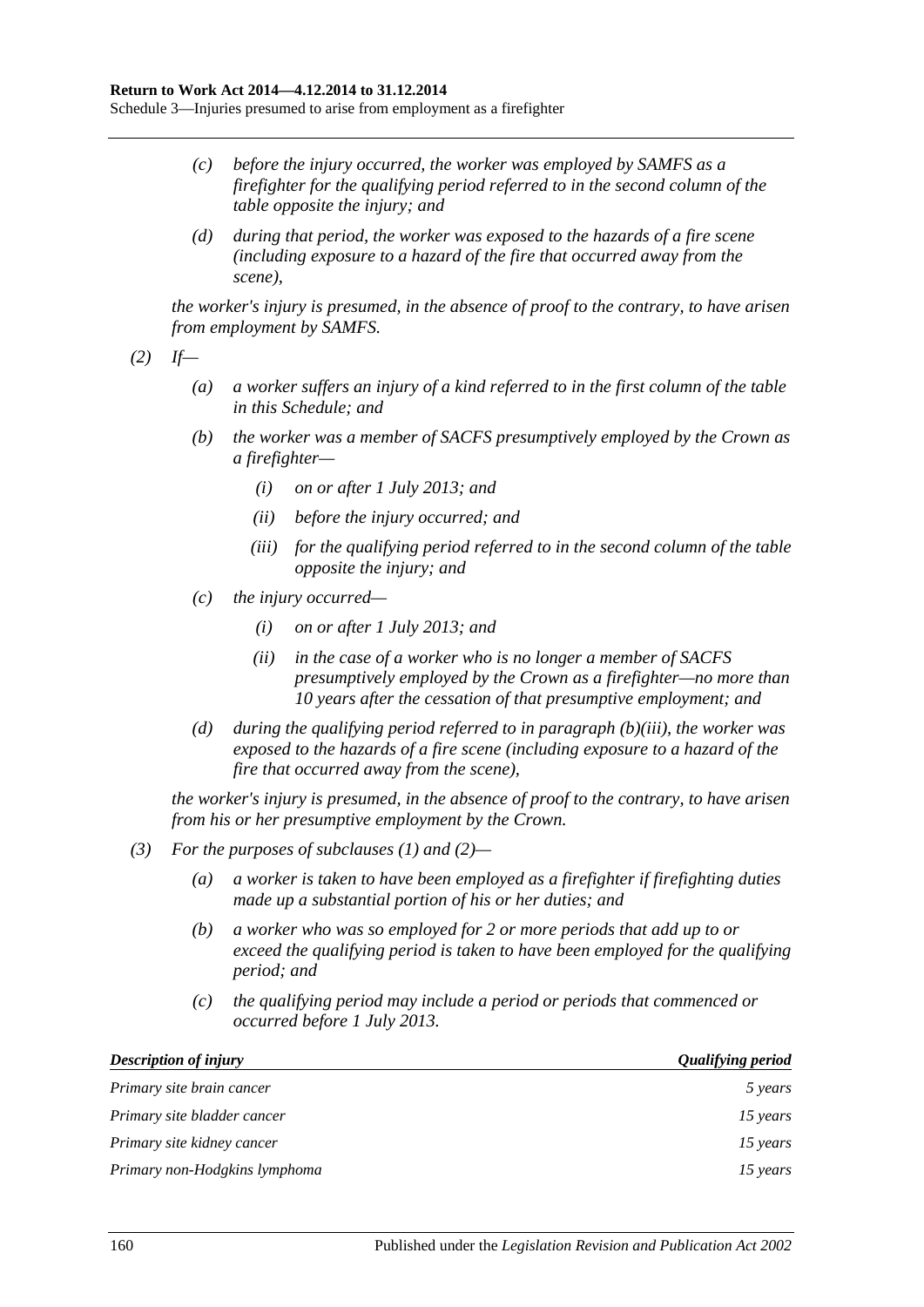#### **4.12.2014 to 31.12.2014—Return to Work Act 2014**

Injuries presumed to arise from employment as a firefighter—Schedule 3

| Description of injury           | <b>Qualifying period</b> |
|---------------------------------|--------------------------|
| Primary leukemia                | 5 years                  |
| Primary site breast cancer      | 10 years                 |
| Primary site testicular cancer  | $10$ years               |
| Multiple myeloma                | 15 years                 |
| Primary site prostate cancer    | 15 years                 |
| Primary site ureter cancer      | 15 years                 |
| Primary site colorectal cancer  | 15 years                 |
| Primary site oesophageal cancer | 25 years                 |

# *Schedule 4—Adjacent areas*

# *1—Interpretation*

*(1) In this Schedule—*

*continental shelf and territorial sea have the same meanings as those terms have in the Seas and Submerged Lands Act;*

*Petroleum Act means the Petroleum (Submerged Lands) Act 1967 of the Commonwealth;*

*Seas and Submerged Lands Act means the Seas and Submerged Lands Act 1973 of the Commonwealth.*

*(2) If the Petroleum Act is repealed and re-enacted (with or without modifications), a reference in this Schedule to that Act, or to a provision or Schedule of that Act, will be taken to include a reference to the new Commonwealth Act, or to the corresponding provision or Schedule in the new Commonwealth Act, (as the case requires).*

# *2—Adjacent areas*

- *(1) The adjacent area for South Australia, New South Wales, Victoria or Tasmania is so much of the area described in Schedule 2 to the Petroleum Act in relation to that State as is within the outer limits of the continental shelf and includes the space above and below that area.*
- <span id="page-160-1"></span><span id="page-160-0"></span>*(2) The adjacent area for Queensland is—*
	- *(a) so much of the area described in Schedule 2 to the Petroleum Act in relation to Queensland as is within the outer limits of the continental shelf; and*
	- *(b) the Coral Sea area (within the meaning of subsection (7) of section 5A of the Petroleum Act) other than the territorial sea within the Coral Sea area; and*
	- *(c) the areas within the outer limits of the territorial sea adjacent to certain islands of Queensland as determined by proclamation on 4 February 1983 under section 7 of the Seas and Submerged Lands Act; and*
	- *(d) the space above and below the areas described in [paragraphs](#page-160-0) (a), [\(b\)](#page-160-1) and [\(c\).](#page-160-2)*
- <span id="page-160-2"></span>*(3) The adjacent area for Western Australia is so much of the area described in Schedule 2 to the Petroleum Act in relation to Western Australia as—*
	- *(a) is within the outer limits of the continental shelf; and*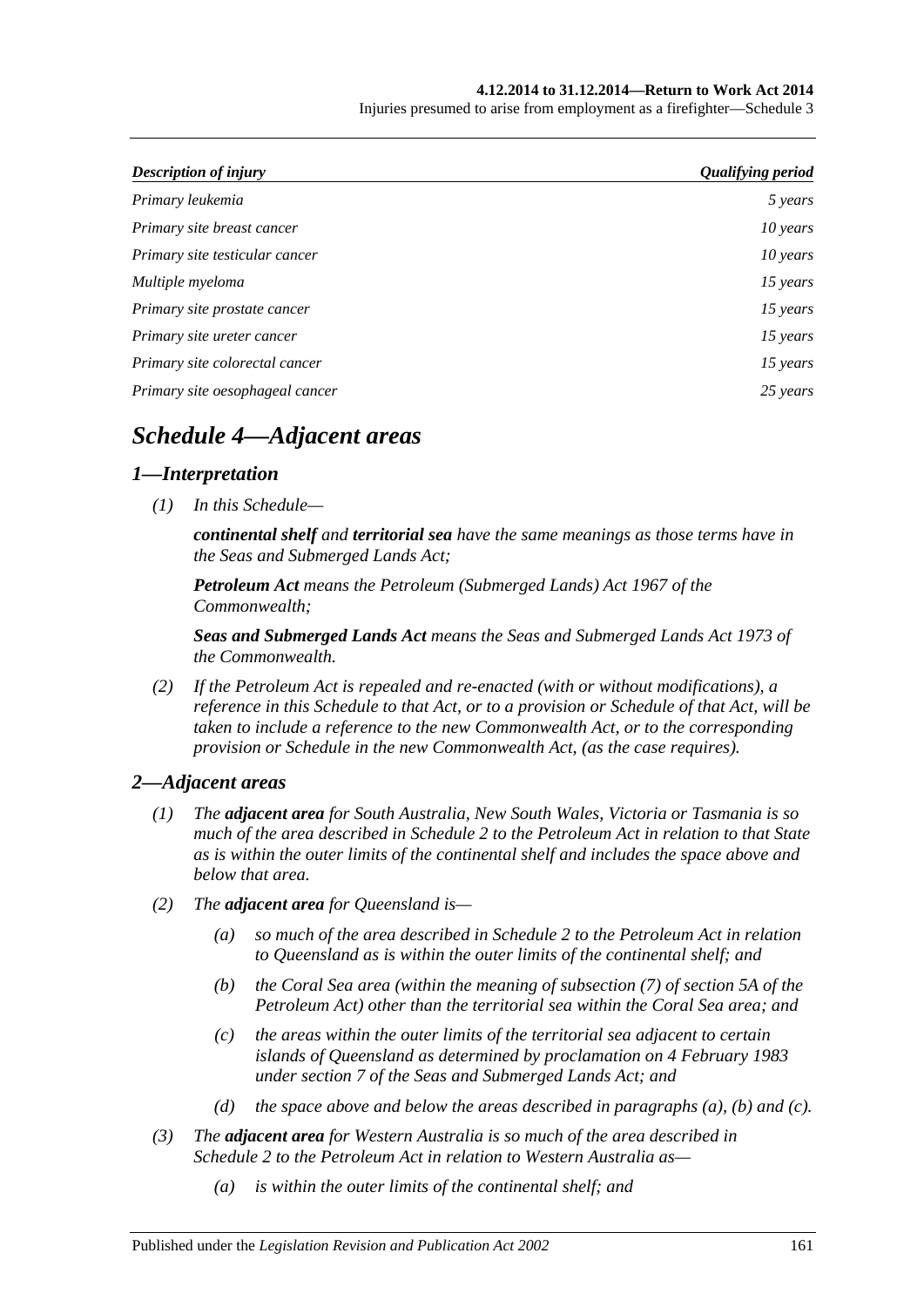*(b) is not within Area A of the Zone of Cooperation,*

*and includes the space above and below that area.*

- <span id="page-161-0"></span>*(4) The adjacent area for the Northern Territory is—*
	- *(a) so much of the area described in Schedule 2 to the Petroleum Act in relation to the Northern Territory as—*
		- *(i) is within the outer limits of the continental shelf; and*
		- *(ii) is not within Area A of the Zone of Cooperation; and*
	- *(b) the adjacent area for the Territory of Ashmore and Cartier Islands (within the meaning of subsection (3) of section 5A of the Petroleum Act) other than the territorial sea within that area; and*
	- *(c) the space above and below the areas described in [paragraphs](#page-161-0) (a) and [\(b\).](#page-161-1)*
- <span id="page-161-1"></span>*(5) However, the adjacent area for a State does not include any area inside the limits of any State or Territory.*

# *Schedule 5—Statement of service standards Part 1—Introduction*

# *1—Aim of these standards*

- *(1) These standards are intended to meet the reasonable expectations of workers and employers about how the Corporation should deal with them by—*
	- *(a) setting out principles that will be observed by the Corporation when it is dealing with a worker or an employer; and*
	- *(b) providing a procedure for lodging and dealing with complaints about breaches of these standards; and*
	- *(c) providing consequences and remedies for breaches of these standards.*
- *(2) These standards recognise that when a worker or an employer deals with the Corporation, it is reasonable for the worker and the employer to expect the highest standards of service and fairness.*

# *2—Interpretation*

*Unless the contrary intention appears, a reference in these standards to the Corporation includes—*

- *(a) a reference to a self-insured employer; and*
- *(b) a reference to a claims agent or to a provider of services engaged by the Corporation or a self-insured employer.*

# *3—Spirit of these standards*

*These standards encourage positive relationships between the Corporation, workers and employers and acknowledge that the Corporation, workers and employers need to work together in order to achieve the best outcomes for all, especially by adopting early intervention and return to work processes when a worker is injured at work.*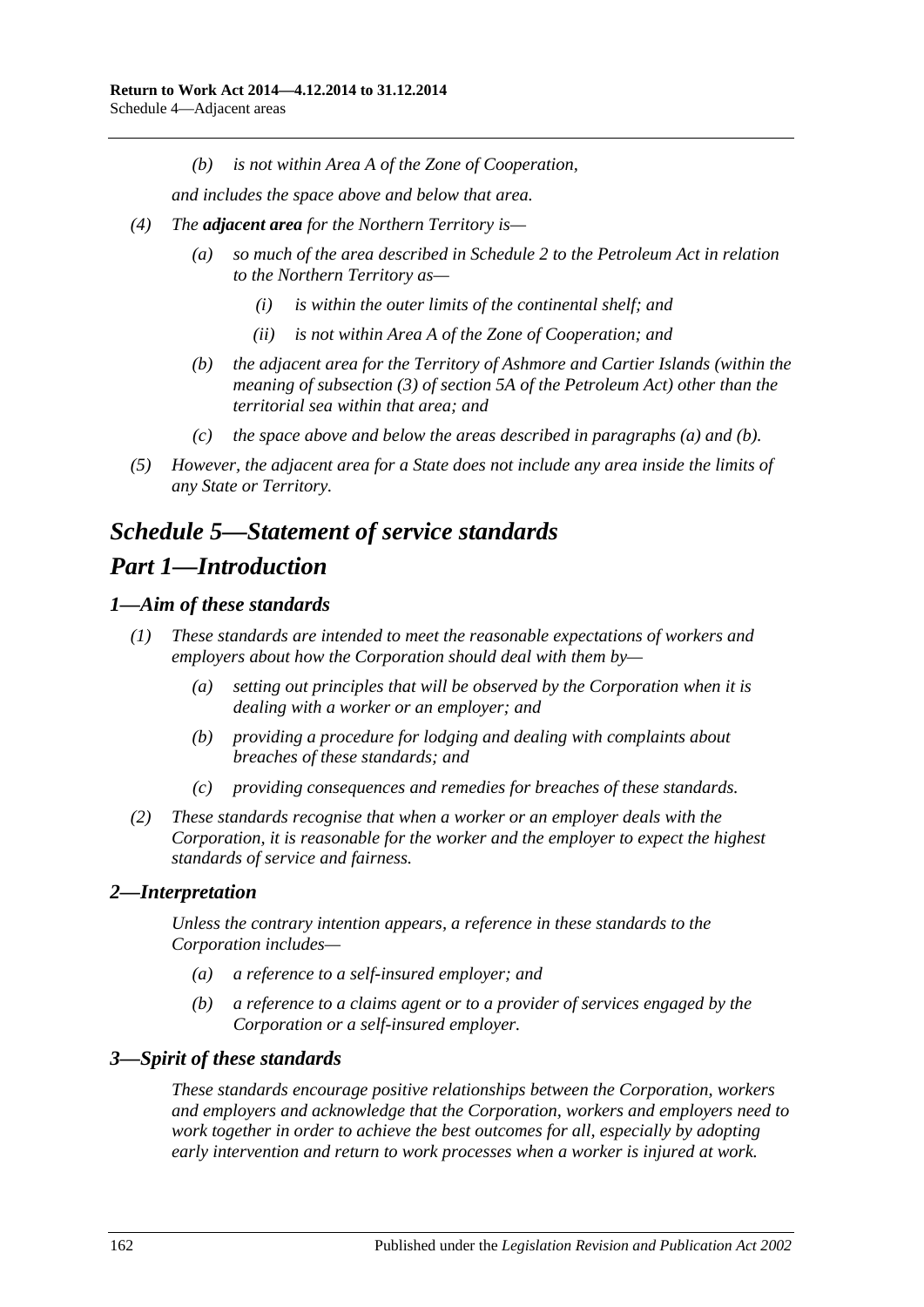# *Part 2—The standards*

# *4—The standards*

## *The Corporation will—*

- *(a) view a worker's recovery and return to work as the primary goal if a worker is injured while at work;*
- *(b) ensure that early and timely intervention occurs to improve recovery and return to work outcomes including after retraining (if required);*
- *(c) with the active assistance and participation of the worker and the employer, consistent with their obligations under this Act, ensure that recovery and return to work processes focus on maintaining the relationship between the worker and the employer;*
- *(d) ensure that a worker's employer is made aware of, and fulfils, the employer's recovery and return to work obligations because early and effective workplace-based coordination of a timely and safe return to work benefits an injured worker's recovery;*
- *(e) treat a worker and an employer fairly and with integrity, respect and courtesy, and comply with stated timeframes;*
- *(f) be clear about how the Corporation can assist a worker and an employer to resolve any issues by providing accurate and complete information that is consistent and easy to understand (including options about any claim, entitlements, obligations and responsibilities);*
- *(g) assist a worker in making a claim and, if necessary, provide a worker with information about where the worker can access advice, advocacy services and support;*
- *(h) take all reasonable steps to provide services and information in a worker's or employer's preferred language and format, including through the use of interpreters if required, and to demonstrate respect and sensitivity to a person's cultural beliefs and values;*
- *(i) respect and maintain confidentiality and privacy in accordance with any legislative requirements;*
- *(j) provide avenues for feedback or for making complaints, and to be clear about what can be expected as a response;*
- *(k) recognise a right of a worker or an employer to be supported by another person and to be represented by a union, advocate or lawyer.*

# *Part 3—Complaints about breaches of these standards*

# <span id="page-162-0"></span>*5—Overview*

- *(1) A worker or an employer who has a concern about whether the Corporation has complied with any of these standards may—*
	- *(a) raise the issue or concern directly with the Corporation so that it can be dealt with in an immediate way; or*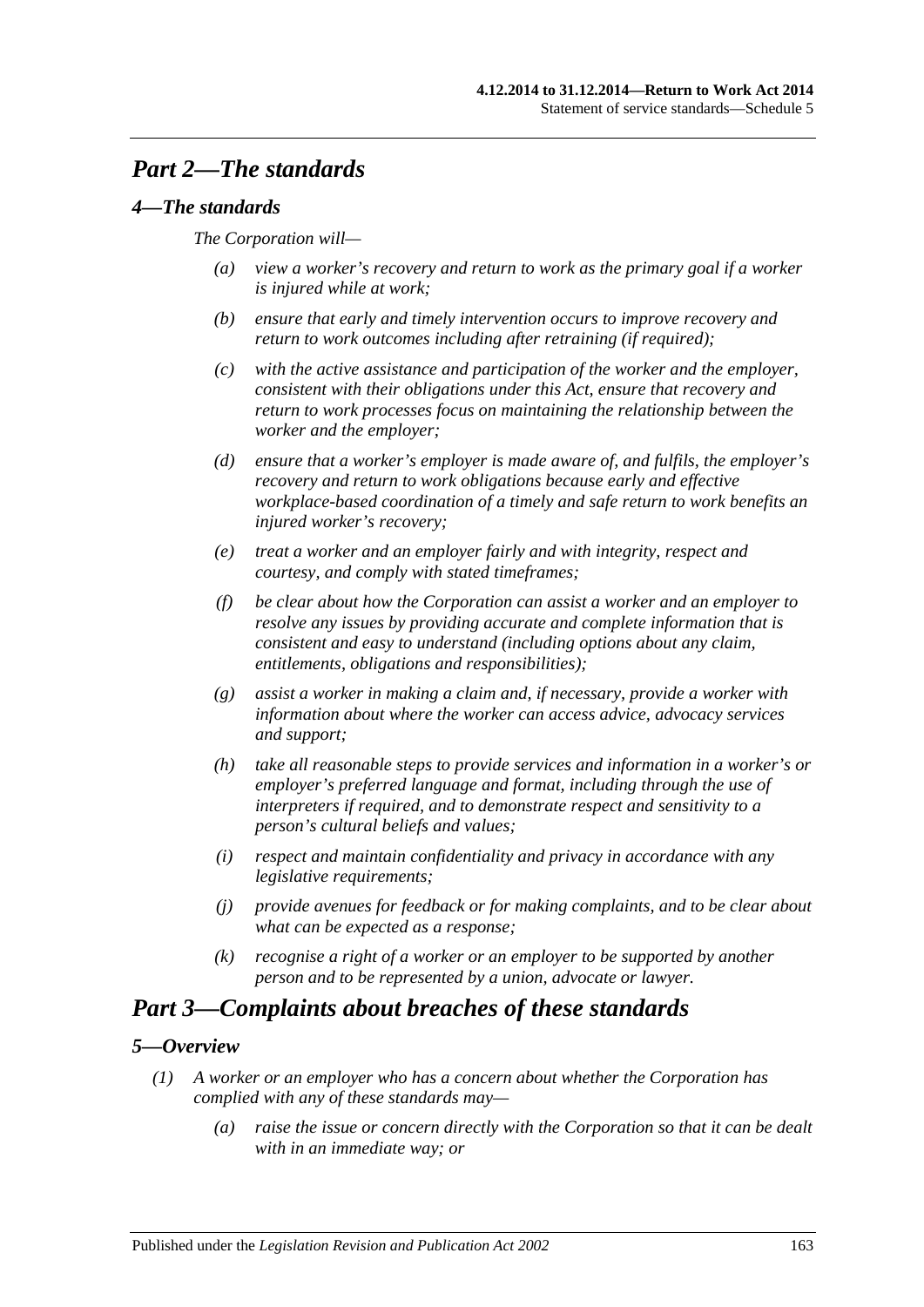- *(b) lodge a complaint with the Ombudsman (including in a case where the matter is a concern in relation to a self-insured employer or a provider of services engaged by a self-insured employer).*
- *(2) In connection with the operation of [subclause](#page-162-0) (1)—*
	- *(a) the preference is to attempt to resolve a matter directly with the Corporation; and*
	- *(b) if the matter is referred to the Ombudsman, the Corporation will comply with any recommendation of the Ombudsman in order to ensure compliance with these standards; and*
	- *(c) without limiting [subclause](#page-163-0) (3), sections 17(1) and 25 of the [Ombudsman](http://www.legislation.sa.gov.au/index.aspx?action=legref&type=act&legtitle=Ombudsman%20Act%201972)  Act [1972](http://www.legislation.sa.gov.au/index.aspx?action=legref&type=act&legtitle=Ombudsman%20Act%201972) do not apply in relation to a matter referred to the Ombudsman.*
- <span id="page-163-0"></span>*(3) If a complaint is lodged with the Ombudsman under [subclause](#page-162-0) (1) in relation to a self-insured employer or a provider of services engaged by a self-insured employer—*
	- *(a) the Ombudsman may, in investigating the complaint, exercise the powers of the Ombudsman under the [Ombudsman Act](http://www.legislation.sa.gov.au/index.aspx?action=legref&type=act&legtitle=Ombudsman%20Act%201972) 1972 as if carrying out an investigation under that Act, subject to such modifications as may be necessary, or as may be prescribed; and*
	- *(b) the self-insured employer or provider will be taken for the purposes of the investigation to be an agency to which the [Ombudsman Act](http://www.legislation.sa.gov.au/index.aspx?action=legref&type=act&legtitle=Ombudsman%20Act%201972) 1972 applies; and*
	- *(c) the Ombudsman must report to the Corporation on the outcome of the investigation.*

#### <span id="page-163-1"></span>*6—Procedures for the Corporation to deal with a complaint*

- *(1) The Corporation will work with a person who lodges a complaint to help him or her to address and resolve problems and concerns and to find a resolution to the matter in an effective way.*
- *(2) As an important part of the steps to be taken under [subclause](#page-163-1) (1), the Corporation will advise the person of—*
	- *(a) what steps have been taken in relation to the relevant problem or concern; and*
	- *(b) the procedure that can be followed to lodge a complaint with the State Ombudsman if the person is not satisfied with the resolution of the matter by the Corporation.*
- *(3) The Corporation will provide a response to a complaint within 10 business days after the complaint is lodged with the Corporation.*
- *(4) If a matter requires extended investigation, the person will, within 10 business days, receive an interim response and an indication of when a final response will be provided.*

#### *7—Remedies*

*If it is found that the Corporation has breached any of these standards, the Corporation is to do 1 or more of the following:*

*(a) provide a written or oral apology;*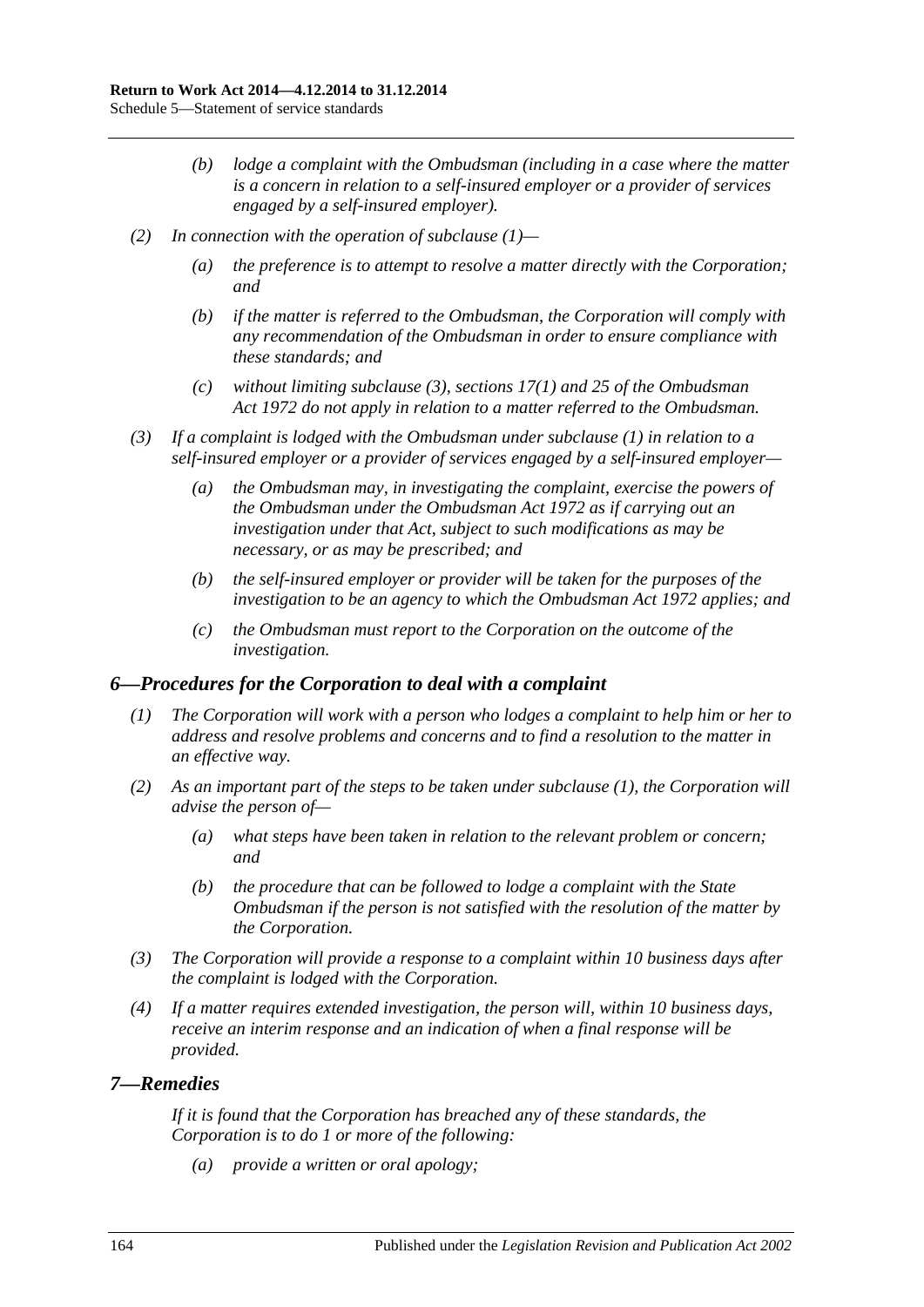- *(b) furnish a written explanation;*
- *(c) meet with the worker or employer to consider his or her views and to achieve a resolution of the matter;*
- *(d) furnish information to the worker or the employer, in an appropriate form, which outlines, where relevant—*
	- *(i) the status of any claim and extent of entitlements; and*
	- *(ii) the review rights that exist under this Act; and*
	- *(iii) the services that are available and the timeframes that should apply in relation to a dispute;*
- *(e) provide a worker with a copy of his or her file in accordance with [section](#page-142-0) 180 of this Act or under the [Freedom of Information Act](http://www.legislation.sa.gov.au/index.aspx?action=legref&type=act&legtitle=Freedom%20of%20Information%20Act%201991) 1991;*
- *(f) invite feedback about any response and ensure that any questions are answered or requests are responded to in an appropriate manner;*
- *(g) take any other reasonable steps to remedy the matter.*

# *Part 4—Wider issues*

## *8—Wider issues*

*The Corporation will consider and address the wider implications associated with the operation and effectiveness of these standards and any complaints that arise under them by—*

- *(a) monitoring and analysing issues that arise from the complaints processes; and*
- *(b) identifying and addressing concerns with operational policies and processes; and*
- *(c) informing workers and employers about steps that have been taken under these standards to address their concerns and by taking steps to prevent the recurrence of breaches and complaints.*

# *Schedule 6—Age factor*

| Worker's age at the relevant date (in years) | Percentage to be applied |
|----------------------------------------------|--------------------------|
| 25 or less                                   | 100%                     |
| 26                                           | 99%                      |
| 27                                           | 98%                      |
| 28                                           | 97%                      |
| 29                                           | 96%                      |
| 30                                           | 95%                      |
| 31                                           | 94%                      |
| 32                                           | 93%                      |
| 33                                           | 92%                      |
| 34                                           | 91%                      |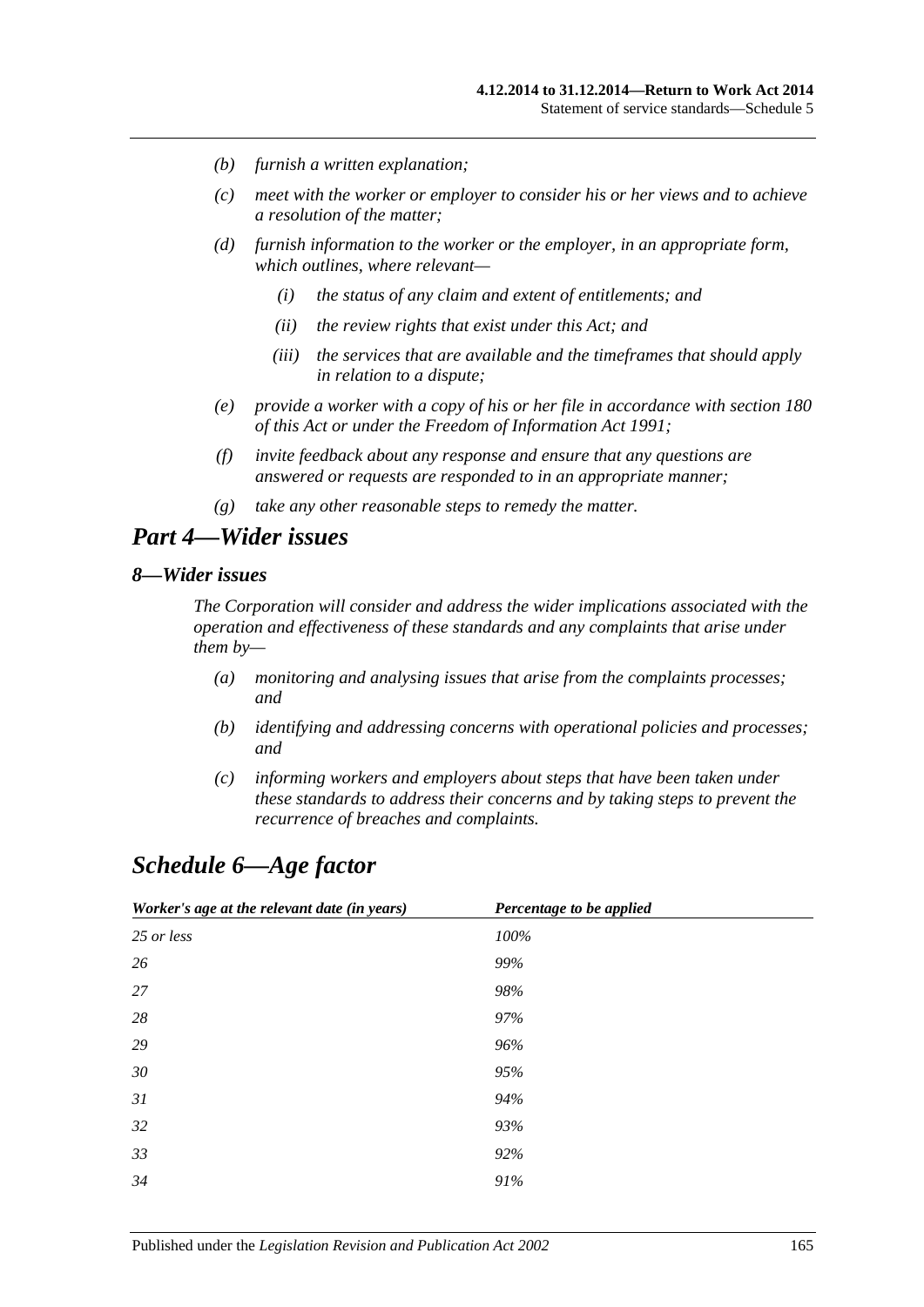# **Return to Work Act 2014—4.12.2014 to 31.12.2014**

Schedule 6—Age factor

| Worker's age at the relevant date (in years) | Percentage to be applied |
|----------------------------------------------|--------------------------|
| $35\,$                                       | $90\%$                   |
| $36\,$                                       | $89\%$                   |
| 37                                           | $88\%$                   |
| $38\,$                                       | $87\%$                   |
| $39\,$                                       | $86\%$                   |
| $40\,$                                       | $85\%$                   |
| $4\mathit{l}$                                | $84\%$                   |
| 42                                           | $83\%$                   |
| 43                                           | $82\%$                   |
| $\sqrt{44}$                                  | $81\%$                   |
| $45\,$                                       | $80\%$                   |
| $46\,$                                       | 78%                      |
| $47\,$                                       | $76\%$                   |
| $\sqrt{48}$                                  | 74%                      |
| $\sqrt{49}$                                  | $72\%$                   |
| $50\,$                                       | 70%                      |
| $5\mathcal{I}$                               | $68\%$                   |
| 52                                           | $66\%$                   |
| 53                                           | $64\%$                   |
| 54                                           | 62%                      |
| 55                                           | $60\%$                   |
| 56                                           | $56\%$                   |
| 57                                           | 52%                      |
| $58\,$                                       | $48\%$                   |
| 59                                           | $44\%$                   |
| $60\,$                                       | $40\%$                   |
| $6\mathcal{I}$                               | $36\%$                   |
| $62\,$                                       | 32%                      |
| 63                                           | $28\%$                   |
| 64                                           | $24\%$                   |
| 65                                           | $20\%$                   |
| 66                                           | $16\%$                   |
| 67                                           | $12\%$                   |
| $68\,$                                       | $8\%$                    |
| 69                                           | $4\%$                    |
| 70 or more                                   | $0\%$                    |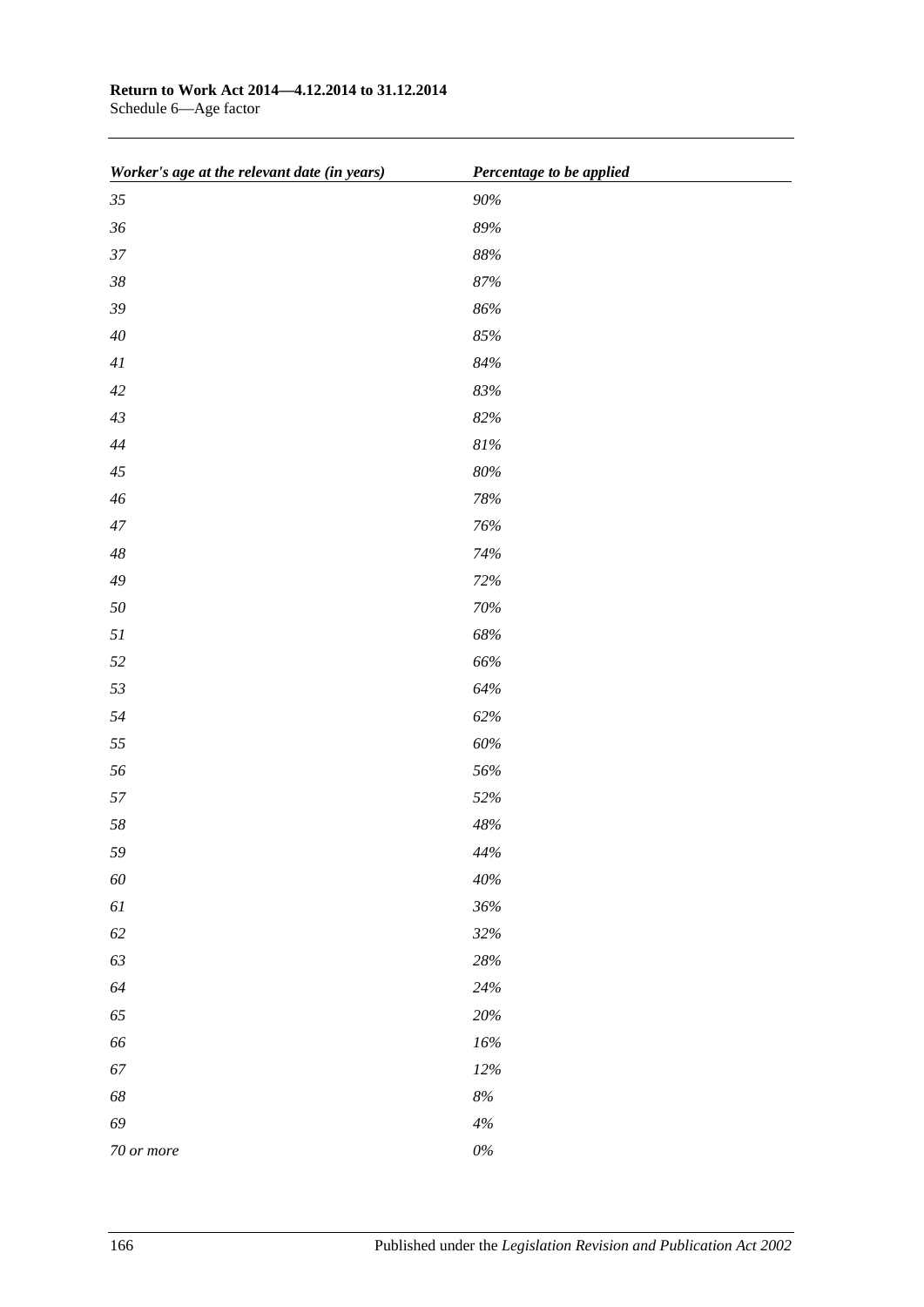| Degree of whole person impairment | <b>Prescribed sum</b> |
|-----------------------------------|-----------------------|
| 5%                                | \$5 000 (indexed)     |
| 6%                                | \$7 785 (indexed)     |
| $7\%$                             | \$12 027 (indexed)    |
| $8\%$                             | \$20 296 (indexed)    |
| 9%                                | \$30 067 (indexed)    |
| 10%                               | \$41 342 (indexed)    |
| 11%                               | \$48 437 (indexed)    |
| 12%                               | \$56 105 (indexed)    |
| 13%                               | \$63 572 (indexed)    |
| 14%                               | \$73 512 (indexed)    |
| 15%                               | \$86 453 (indexed)    |
| 16%                               | \$95 574 (indexed)    |
| 17%                               | \$106 178 (indexed)   |
| 18%                               | \$120 643 (indexed)   |
| 19%                               | \$135 731 (indexed)   |
| 20%                               | \$153 296 (indexed)   |
| 21%                               | \$168 781 (indexed)   |
| 22%                               | \$186 285 (indexed)   |
| 23%                               | \$204 170 (indexed)   |
| 24%                               | \$222 389 (indexed)   |
| 25%                               | \$242 659 (indexed)   |
| 26%                               | \$263 215 (indexed)   |
| 27%                               | \$290 602 (indexed)   |
| 28%                               | \$318 645 (indexed)   |
| 29%                               | \$350 000 (indexed)   |

# *Schedule 7—Prescribed sum—economic loss*

# *Schedule 8—Minimum amounts of compensation according to degree of impairment under regulations*

| Degree of whole person impairment | Minimum compensation payable under<br>regulations |
|-----------------------------------|---------------------------------------------------|
| 5% - 9% ( <i>inclusive</i> )      | $$11\,800$ (indexed)                              |
| $10\%$ - 29% (inclusive)          | \$20 768 ( <i>indexed</i> )                       |
| $30\%$ - 49% (inclusive)          | $$117668$ (indexed)                               |
| 50% - 100% ( <i>inclusive</i> )   | \$472 000 (indexed)                               |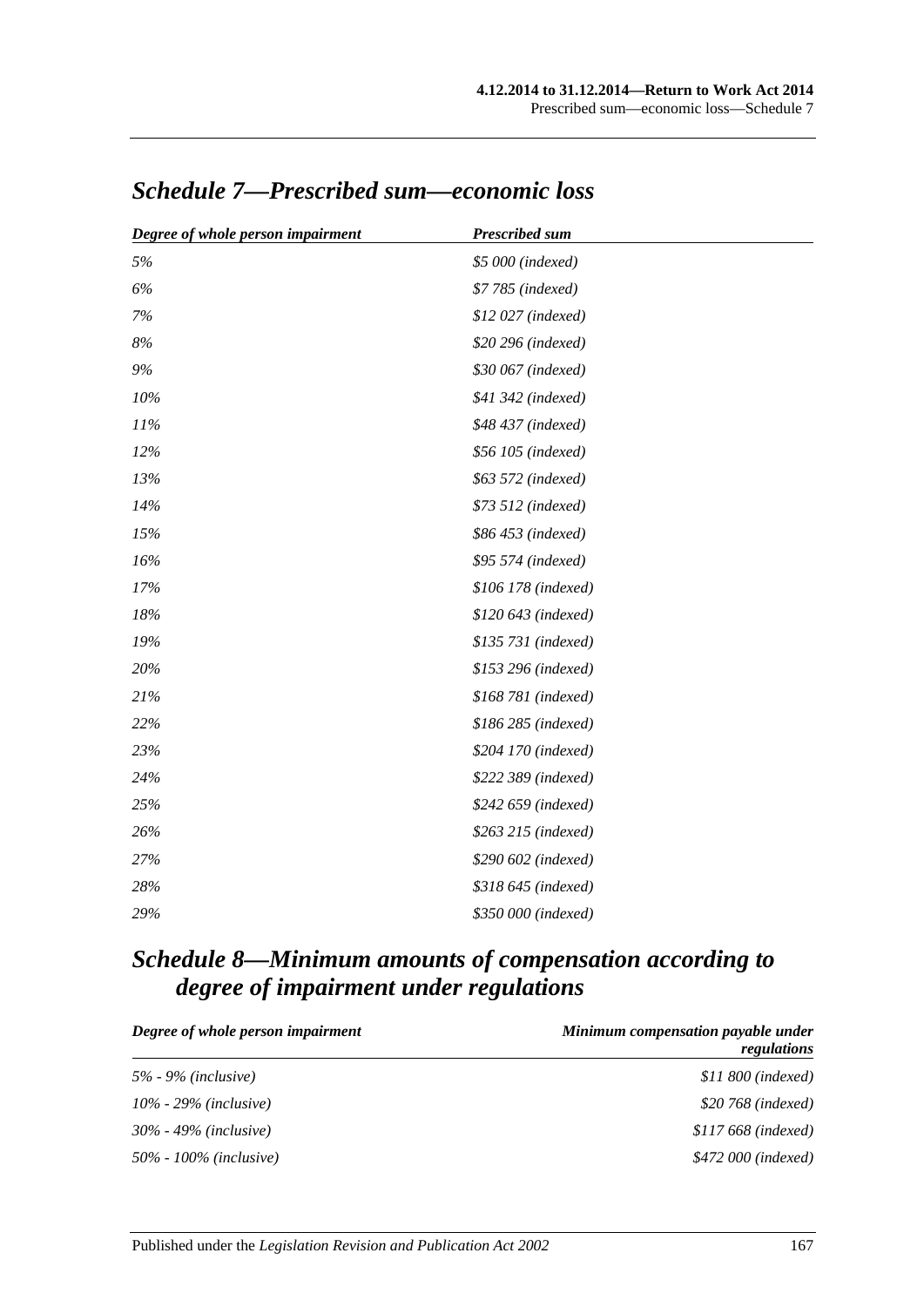# **Schedule 9—Repeal, amendments and transitional provisions** *Part 1—Preliminary*

# *1—Amendment provisions*

*In this Schedule, a provision under a heading referring to the amendment of a specified Act amends the Act so specified.*

# *Part 2—Repeal*

# *2—Repeal*

*The [Workers Rehabilitation and Compensation Act](http://www.legislation.sa.gov.au/index.aspx?action=legref&type=act&legtitle=Workers%20Rehabilitation%20and%20Compensation%20Act%201986) 1986 is repealed.*

# *Part 3—Amendment of Civil Liability Act 1936*

# *3—Amendment of section 4—Application of Act*

*Section 4(4)—delete "the [Workers Rehabilitation and Compensation Act](http://www.legislation.sa.gov.au/index.aspx?action=legref&type=act&legtitle=Workers%20Rehabilitation%20and%20Compensation%20Act%201986) 1986" and substitute:*

*Part 4 of the [Return to Work Act](http://www.legislation.sa.gov.au/index.aspx?action=legref&type=act&legtitle=Return%20to%20Work%20Act%202014) 2014*

# *Part 4—Amendment of Judicial Administration (Auxiliary Appointments and Powers) Act 1988*

# *4—Amendment of section 2—Interpretation*

*Section 2, definition of judicial office, (ba)—delete paragraph (ba) and substitute:*

*(ba) the office of Deputy President of the South Australian Employment Tribunal;*

# *Part 5—Amendment of Motor Vehicle Accidents (Lifetime Support Scheme) Act 2013*

# *5—Amendment of section 24—Eligibility for participation in Scheme*

*Section 24(5)(b)—delete paragraph (b) and substitute:*

*(b) a motor vehicle injury that is also a work injury under the [Return to](http://www.legislation.sa.gov.au/index.aspx?action=legref&type=act&legtitle=Return%20to%20Work%20Act%202014)  [Work Act](http://www.legislation.sa.gov.au/index.aspx?action=legref&type=act&legtitle=Return%20to%20Work%20Act%202014) 2014 (other than to such extent as applies under section 55).*

# *6—Amendment of section 55—Agreements with prescribed authorities*

- *(1) Section 55(1)(a) and (b)—delete paragraphs (a) and (b) and substitute:*
	- *(a) who have suffered work injuries under the [Return to Work Act](http://www.legislation.sa.gov.au/index.aspx?action=legref&type=act&legtitle=Return%20to%20Work%20Act%202014) 2014; and*
	- *(b) who, in the opinion of the prescribed authority, would benefit from participating in certain aspects of the Scheme relating to treatment, care and support needs and in having other services (whether under this Act or the [Return to Work Act](http://www.legislation.sa.gov.au/index.aspx?action=legref&type=act&legtitle=Return%20to%20Work%20Act%202014) 2014) provided by the Authority.*
- *(2) Section 55(2)(b)—delete "under this Act"*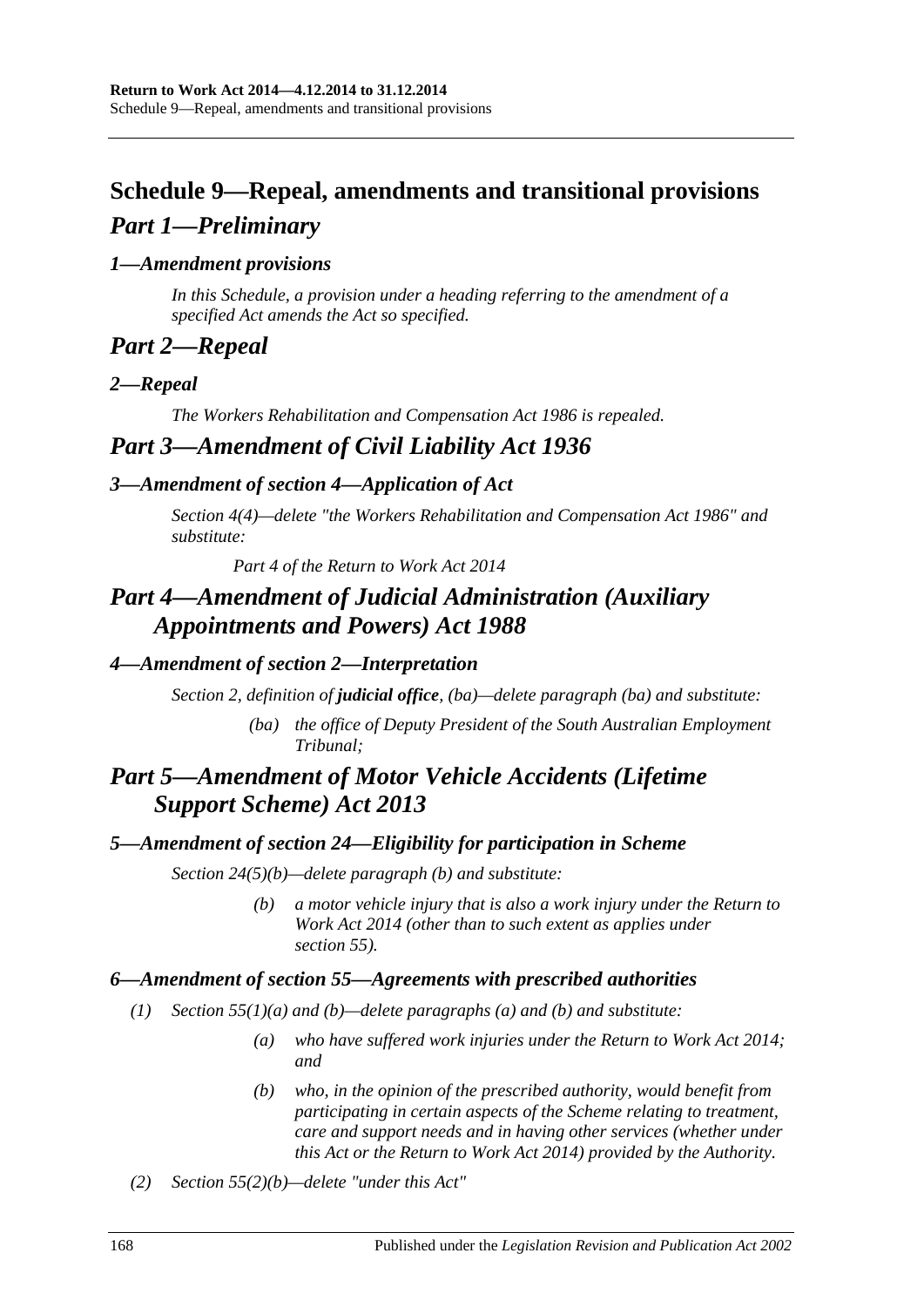- *(3) Section 55(3)—delete subsection (3) and substitute:*
	- *(3) The Authority is authorised to exercise any power or discretion delegated to the Authority under an agreement entered into under this section and contemplated by section 176 of the [Return to Work](http://www.legislation.sa.gov.au/index.aspx?action=legref&type=act&legtitle=Return%20to%20Work%20Act%202014)  Act [2014.](http://www.legislation.sa.gov.au/index.aspx?action=legref&type=act&legtitle=Return%20to%20Work%20Act%202014)*
- *(4) Section 55(4), definition of prescribed authority, (a)—delete paragraph (a) and substitute:*
	- *(a) in relation to a person who has suffered a work injury as a worker of a self-insured employer under the [Return to Work Act](http://www.legislation.sa.gov.au/index.aspx?action=legref&type=act&legtitle=Return%20to%20Work%20Act%202014) 2014—that self-insured employer; and*

# *Part 6—Amendment of Supreme Court Act 1935*

#### *7—Amendment of section 39—Vexatious proceedings*

*Section 39(6), definition of prescribed court, (c)—delete paragraph (c) and substitute:*

*(c) the South Australian Employment Tribunal; and*

# *Part 7—Amendment of WorkCover Corporation Act 1994*

#### *8—Amendment of long title*

*Long title—delete "WorkCover Corporation of South Australia" and substitute:*

*Return to Work Corporation of South Australia*

#### *9—Amendment of section 1—Short title*

*Section 1—delete ["WorkCover Corporation Act](http://www.legislation.sa.gov.au/index.aspx?action=legref&type=act&legtitle=WorkCover%20Corporation%20Act%201994) 1994" and substitute:*

*[Return to Work Corporation of South Australia Act](http://www.legislation.sa.gov.au/index.aspx?action=legref&type=act&legtitle=Return%20to%20Work%20Corporation%20of%20South%20Australia%20Act%201994) 1994*

#### *10—Amendment of section 3—Interpretation*

*Section 3, definition of Corporation—delete the definition and substitute:*

*Corporation means the Return to Work Corporation of South Australia;*

#### *11—Amendment of section 4—Continuation of Corporation*

*Section 4(1)—delete subsection (1) and substitute:*

*(1) The WorkCover Corporation of South Australia continues as the Return to Work Corporation of South Australia (with its principal trading name being ReturnToWorkSA).*

#### *12—Amendment of section 7—Allowances and expenses*

*Section 7(2)—delete ["Workers Rehabilitation and Compensation Act](http://www.legislation.sa.gov.au/index.aspx?action=legref&type=act&legtitle=Workers%20Rehabilitation%20and%20Compensation%20Act%201986) 1986" and substitute:*

*[Return to Work Act](http://www.legislation.sa.gov.au/index.aspx?action=legref&type=act&legtitle=Return%20to%20Work%20Act%202014) 2014*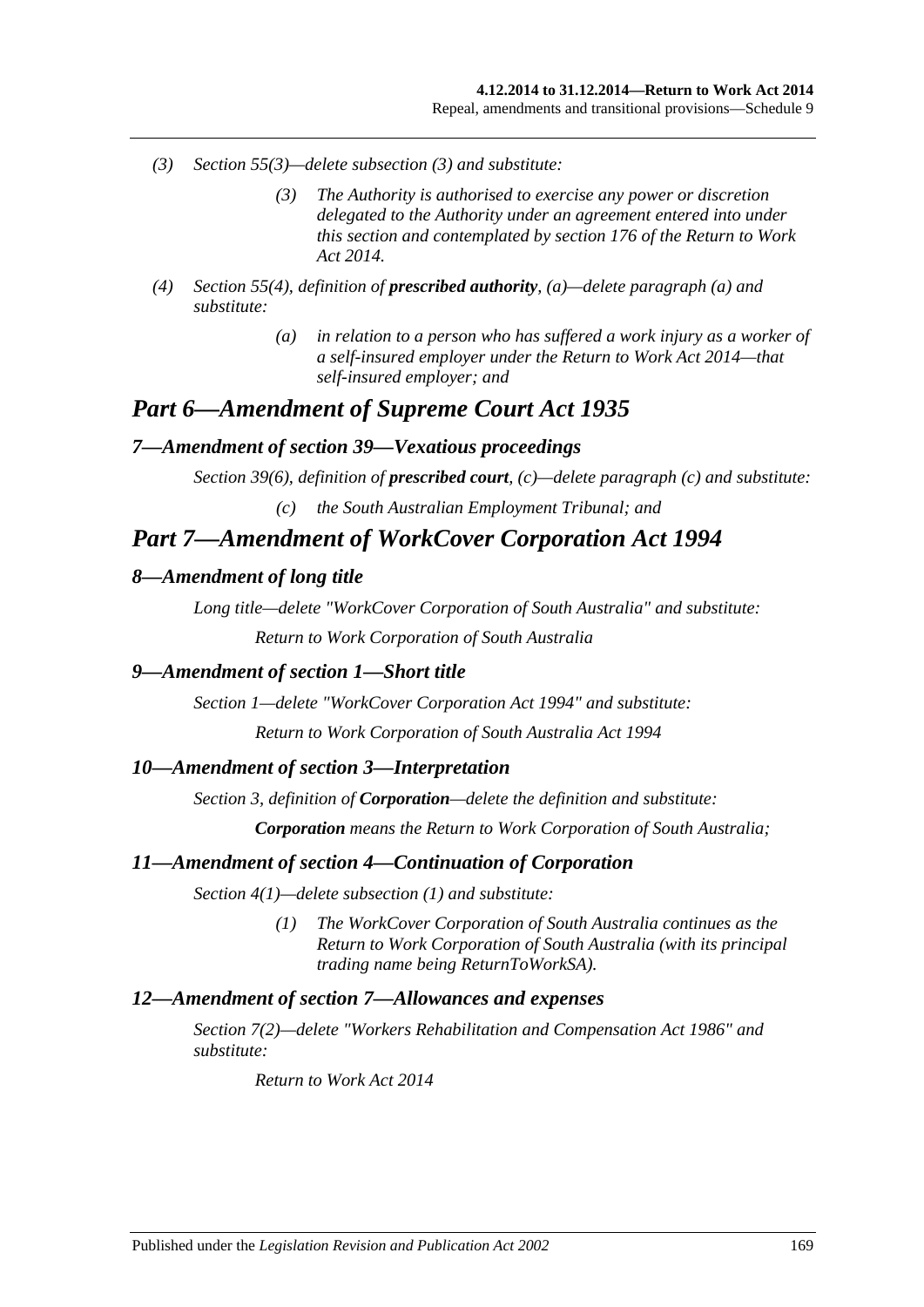#### **Return to Work Act 2014—4.12.2014 to 31.12.2014**

Schedule 9—Repeal, amendments and transitional provisions

## *13—Amendment of section 12—Primary objects*

- *(1) Section 12(a) and (b)—delete paragraphs (a) and (b) and substitute:*
	- *(a) to ensure that the early intervention, recovery and return to work scheme under the [Return to Work Act](http://www.legislation.sa.gov.au/index.aspx?action=legref&type=act&legtitle=Return%20to%20Work%20Act%202014) 2014 operates in a fair, effective and efficient manner; and*
	- *(b) to regulate the activities of service providers that are relevant to the scheme referred to in paragraph (a); and*
- *(2) Section 12—after paragraph (d) insert:*

*and*

*(e) to take all reasonable steps to ensure that the scheme mentioned above is fully-funded on a fair basis.*

## *14—Amendment of section 13—Functions*

*(1) Section 13—delete ["Workers Rehabilitation and Compensation Act](http://www.legislation.sa.gov.au/index.aspx?action=legref&type=act&legtitle=Workers%20Rehabilitation%20and%20Compensation%20Act%201986) 1986" wherever occurring and substitute, in each case:*

*[Return to Work Act](http://www.legislation.sa.gov.au/index.aspx?action=legref&type=act&legtitle=Return%20to%20Work%20Act%202014) 2014*

*(2) Section 13(1)(b)—delete "occupational" and substitute:*

*work*

- *(3) Section 13(1)(c)—delete "rehabilitation" and substitute: recovery*
- *(4) Section 13(1)(e)—delete "workers rehabilitation and compensation"*
- *(5) Section 13(1)(f)—delete "rehabilitation" and substitute:*

*recovery, return to work*

*(6) Section 13(1)(g)—delete "rehabilitation" and substitute:*

*recovery, return to work*

*(7) Section 13(1)(h)—delete "occupational" and substitute:*

*work*

- *(8) Section 13(1)(j)—delete paragraph (j) and substitute:*
	- *(j) to devise, promote or approve courses of training in early intervention, recovery and return to work in relation to workers who suffer injuries arising from employment; and*
- *(9) Section 13(1)(k)(i)—delete "occupational" and substitute:*

*work*

- *(10) Section 13(1)(k)(iii)—delete subparagraph (iii) and substitute:*
	- *(iii) workers recovery and return to work in cases involving work-related injuries; or*
- *(11) Section 13(1)(ka)—delete "occupational" and substitute:*

*work*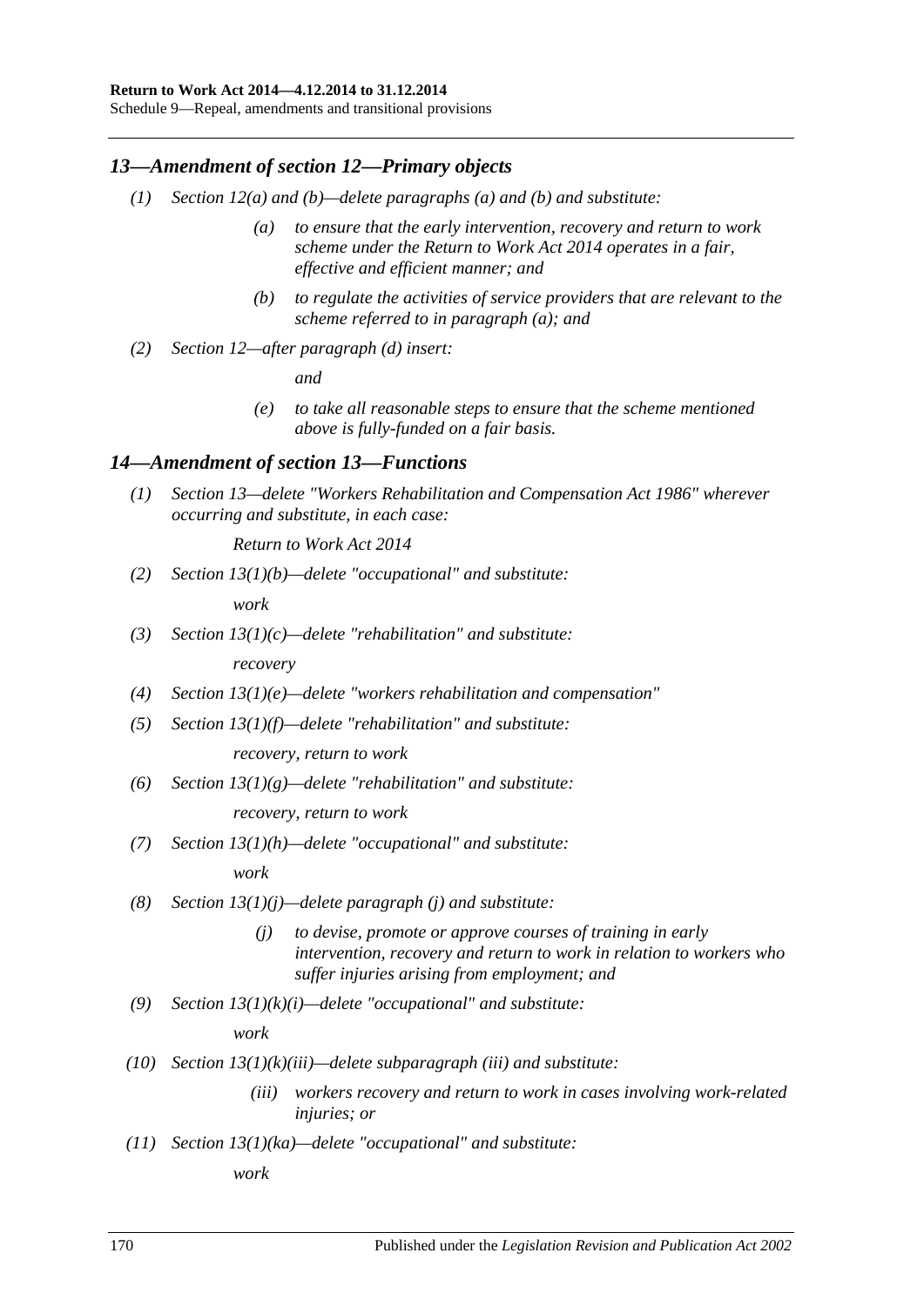- *(12) Section 13(1)(l)(i)—delete "occupational" and substitute: work*
- *(13) Section 13(1)(l)(ii)—delete subparagraph (ii) and substitute:*
	- *(ii) workers recovery and return to work in cases involving work-related injuries; and*

#### *15—Amendment of section 14—Powers*

- *(1) Section 14(3)(a)(ii)—delete subparagraph (ii) and substitute:*
	- *(ii) to provide recovery/return to work services; or*
- *(2) Section 14(3)(a)(iii)—delete "compensable disabilities" and substitute:*

*work injuries*

*(3) Section 14(4)(a)—delete ["Workers Rehabilitation and Compensation Act](http://www.legislation.sa.gov.au/index.aspx?action=legref&type=act&legtitle=Workers%20Rehabilitation%20and%20Compensation%20Act%201986) 1986" and substitute:*

*[Return to Work Act](http://www.legislation.sa.gov.au/index.aspx?action=legref&type=act&legtitle=Return%20to%20Work%20Act%202014) 2014*

- *(4) Section 14(4)(b)—delete paragraph (b) and substitute:*
	- *(b) a contract or arrangement with a person who holds an accreditation, approval or appointment by the Corporation for the provision of recovery/return to work services under Part 3 of the [Return to Work](http://www.legislation.sa.gov.au/index.aspx?action=legref&type=act&legtitle=Return%20to%20Work%20Act%202014)  Act [2014;](http://www.legislation.sa.gov.au/index.aspx?action=legref&type=act&legtitle=Return%20to%20Work%20Act%202014) or*
- *(5) Section 14—after subsection (4a) insert:*
	- *(4b) An authorised contract or arrangement cannot confer a power on a private sector body—*
		- *(a) to agree to a redemption under Part 4 Division 5 of the [Return to Work Act](http://www.legislation.sa.gov.au/index.aspx?action=legref&type=act&legtitle=Return%20to%20Work%20Act%202014) 2014; or*
		- *(b) to refuse a worker access to material under section 180(3)(c) of the [Return to Work Act](http://www.legislation.sa.gov.au/index.aspx?action=legref&type=act&legtitle=Return%20to%20Work%20Act%202014) 2014.*

#### *16—Amendment of section 14A—Direction of Minister*

*Section 14A(2)—delete ["Workers Rehabilitation and Compensation Act](http://www.legislation.sa.gov.au/index.aspx?action=legref&type=act&legtitle=Workers%20Rehabilitation%20and%20Compensation%20Act%201986) 1986" and substitute:*

*[Return to Work Act](http://www.legislation.sa.gov.au/index.aspx?action=legref&type=act&legtitle=Return%20to%20Work%20Act%202014) 2014*

#### *17—Amendment of section 16—Committees*

*Section 16(3)—delete ["Workers Rehabilitation and Compensation Act](http://www.legislation.sa.gov.au/index.aspx?action=legref&type=act&legtitle=Workers%20Rehabilitation%20and%20Compensation%20Act%201986) 1986" and substitute:*

*[Return to Work Act](http://www.legislation.sa.gov.au/index.aspx?action=legref&type=act&legtitle=Return%20to%20Work%20Act%202014) 2014*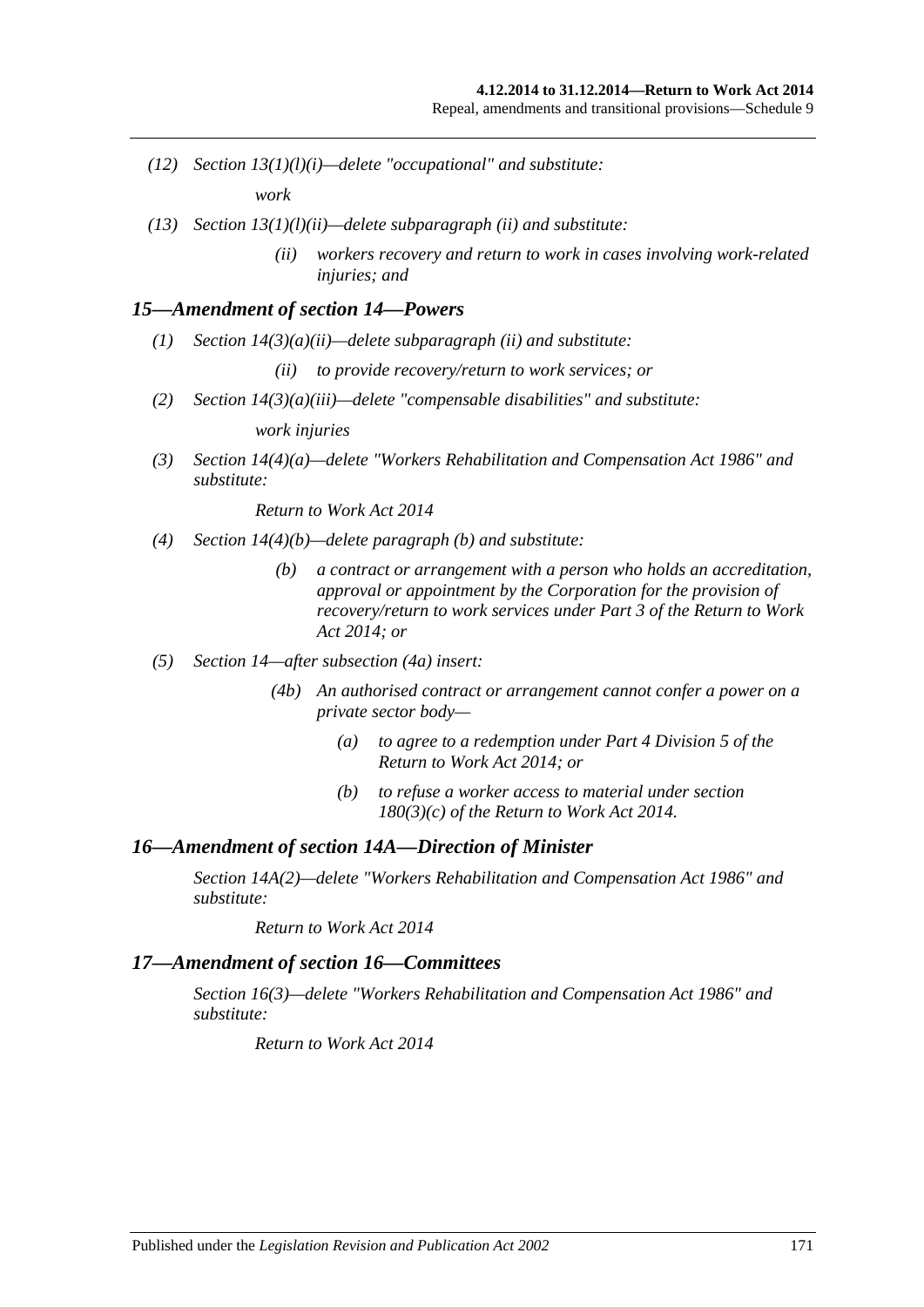Schedule 9—Repeal, amendments and transitional provisions

#### *18—Amendment of section 17A—Corporation's charter*

*Section 17A(2)(b)—delete paragraph (b) and substitute:*

*(b) without limiting paragraph (a)—the steps to be undertaken or the initiatives to be established to ensure that the Corporation has and maintains systems to provide for the effective recovery and return to work of workers who suffer work-related injuries, especially through early intervention and through the administration of section 18 of the [Return to Work Act](http://www.legislation.sa.gov.au/index.aspx?action=legref&type=act&legtitle=Return%20to%20Work%20Act%202014) 2014;*

#### *19—Amendment of section 20—Annual reports*

*Section 20(2)(b)—delete paragraph (b)*

#### *20—Amendment of section 21—Chief Executive Officer*

*Section 21(7)—delete ["Workers Rehabilitation and Compensation Act](http://www.legislation.sa.gov.au/index.aspx?action=legref&type=act&legtitle=Workers%20Rehabilitation%20and%20Compensation%20Act%201986) 1986" wherever occurring and substitute, in each case:*

*[Return to Work Act](http://www.legislation.sa.gov.au/index.aspx?action=legref&type=act&legtitle=Return%20to%20Work%20Act%202014) 2014*

#### *21—Amendment of section 26—Protection of special names*

*(1) Section 26(1), definition of prescribed name—delete the definition and substitute:*

## *prescribed name means—*

- *(a) WorkCover; or*
- *(b) ReturnToWorkSA; or*
- *(c) RTWSA; or*
- *(d) ReturnToWorkAssist; or*
- *(e) ReturnToWorkAssistSA; or*
- *(f) RTWAssistSA.*
- *(2) Section 26(2)—delete "the" and substitute:*

*a*

*(3) Section 26(3)—delete "the prescribed name" and substitute:*

*a prescribed name*

#### *22—Insertion of section 27A*

<span id="page-171-1"></span><span id="page-171-0"></span>*After section 27 insert:*

#### *27A—Application of public corporations provision*

- *(1) Subject to [subsections](#page-171-0) (2) and [\(3\),](#page-172-0) section 29(2)(a) and (3) of the [Public Corporations Act](http://www.legislation.sa.gov.au/index.aspx?action=legref&type=act&legtitle=Public%20Corporations%20Act%201993) 1993 applies to the Corporation.*
- *(2) A liability under [subsection](#page-171-1) (1) does not arise in respect of any financial year unless the Corporation has, in relation to the financial year in respect of which the liability is imposed—*
	- *(a) achieved a funding level of at least 100% at a probability of sufficiency of 75%; and*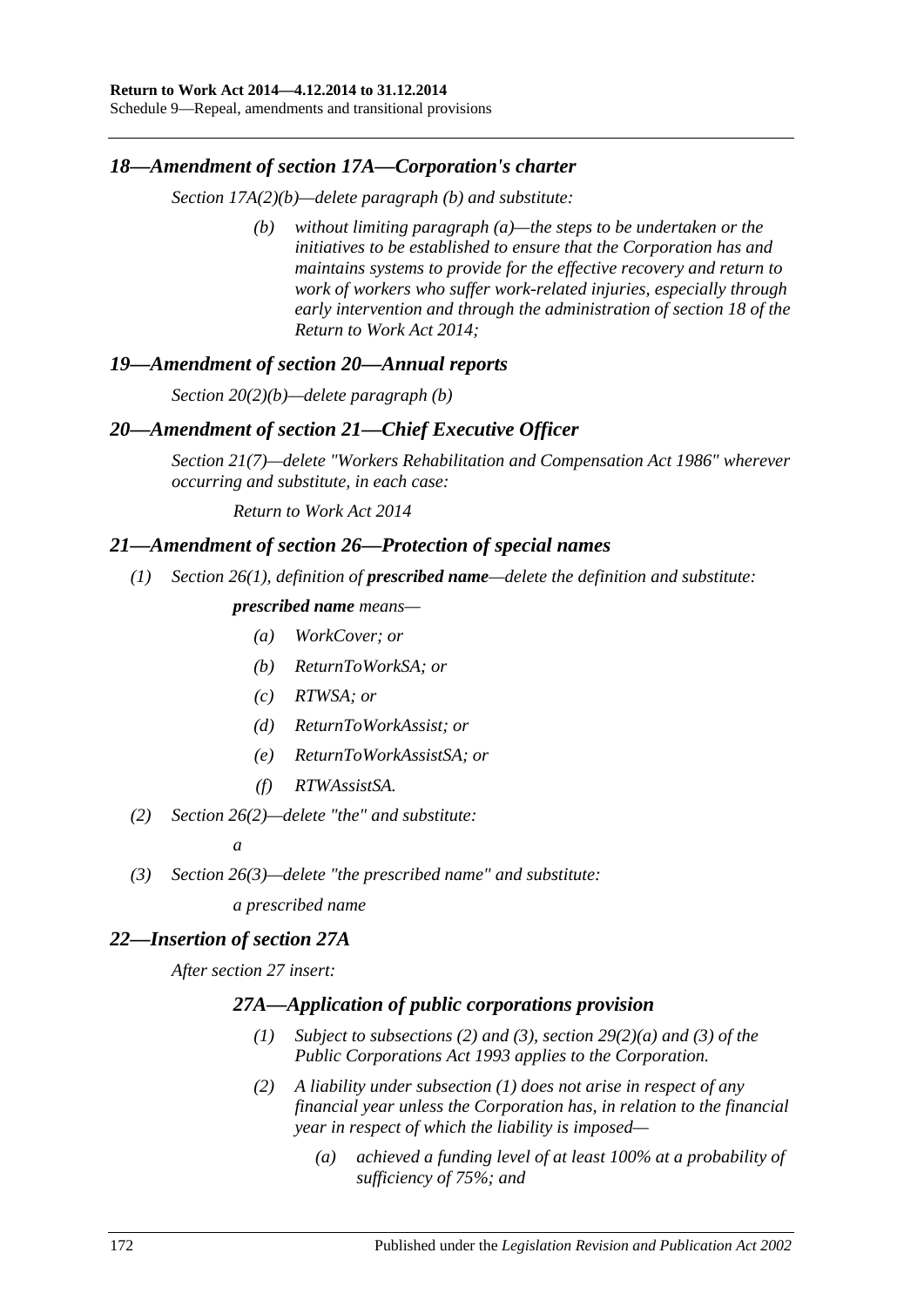- *(b) achieved a profit from its insurance operations.*
- <span id="page-172-0"></span>*(3) A liability under [subsection](#page-171-1) (1) also does not arise in respect of a financial year if the Minister, after consultation with the Treasurer, determines, from a prudential perspective, that such a liability should not be imposed in respect of that financial year.*
- *(4) Terms used in this section and also in Part 10 of the [Return to Work](http://www.legislation.sa.gov.au/index.aspx?action=legref&type=act&legtitle=Return%20to%20Work%20Act%202014)  Act [2014](http://www.legislation.sa.gov.au/index.aspx?action=legref&type=act&legtitle=Return%20to%20Work%20Act%202014) have the same meanings in this section as they have in that Part (unless the contrary intention appears).*

# **Part 8—Amendment of** *Workers Rehabilitation and Compensation Act 1986*

# **23—Amendment of section 31—Evidentiary provision**

- (1) Section 31(2b)(b), (c) and (d)—delete paragraphs (b), (c) and (d) and substitute:
	- (b) the worker was a member of the South Australian Country Fire Service (*SACFS*) presumptively employed by the Crown as a firefighter—
		- (i) on or after 1 July 2013; and
		- (ii) before the injury occurred; and
		- (iii) for the qualifying period referred to in the second column of Schedule 2A opposite the injury; and
	- (c) the injury occurred—
		- (i) on or after 1 July 2013; and
		- (ii) in the case of a worker who is no longer a member of SACFS presumptively employed by the Crown as a firefighter—no more than 10 years after the cessation of that presumptive employment; and
	- (d) during the qualifying period referred to in paragraph (b)(iii), the worker was exposed to the hazards of a fire scene (including exposure to a hazard of the fire that occurred away from the scene),
- (2) Section 31(4a)—delete "subsection (2a)" and substitute:

subsections (2a) and (2b)

(3) Section 31(4b)—delete subsection (4b)

# *Part 9—Amendment of Work Health and Safety Act 2012*

#### *24—Amendment of section 4—Definitions*

*(1) Section 4—after the definition reasonably practicable insert:*

*RTWSA means the Return to Work Corporation of South Australia;*

*(2) Section 4, definition of WorkCover—delete the definition*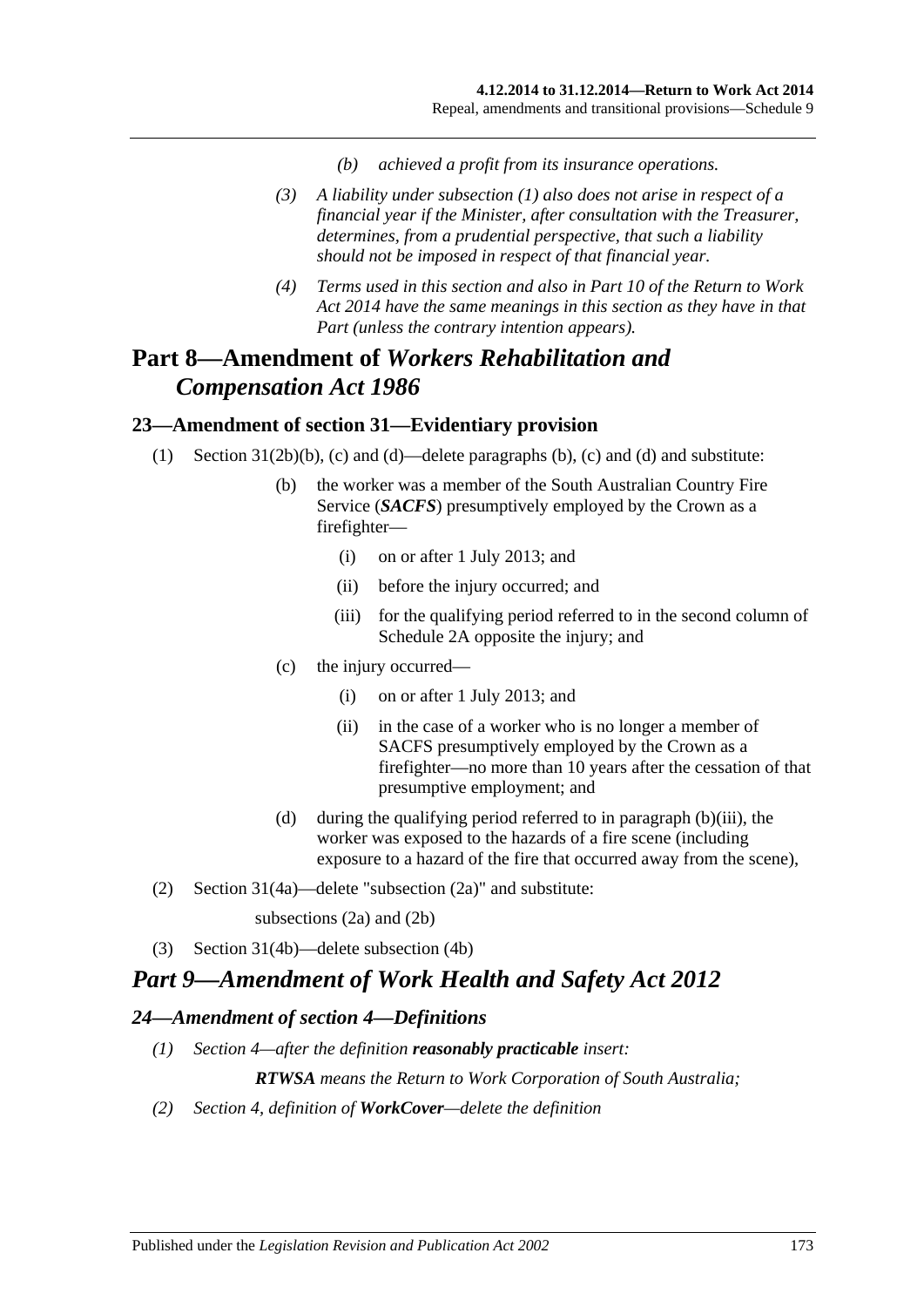## *25—Amendment of Schedule 2—Local tripartite consultation arrangements*

*Schedule 2, clause 13(1)—delete "Schedule 1 of the [Workers Rehabilitation and](http://www.legislation.sa.gov.au/index.aspx?action=legref&type=act&legtitle=Workers%20Rehabilitation%20and%20Compensation%20Act%201986)  [Compensation Act](http://www.legislation.sa.gov.au/index.aspx?action=legref&type=act&legtitle=Workers%20Rehabilitation%20and%20Compensation%20Act%201986) 1986" and substitute:*

*Schedule 9 of the [Return to Work Act](http://www.legislation.sa.gov.au/index.aspx?action=legref&type=act&legtitle=Return%20to%20Work%20Act%202014) 2014*

## *26—Amendment of Schedule 5—Provisions of local application*

*(1) Schedule 5, clause 1(1)—delete "WorkCover" wherever occurring and substitute, in each case:*

#### *RTWSA*

*(2) Schedule 5, clause 1(2)—delete "section 112 of the [Workers Rehabilitation and](http://www.legislation.sa.gov.au/index.aspx?action=legref&type=act&legtitle=Workers%20Rehabilitation%20and%20Compensation%20Act%201986)  [Compensation Act](http://www.legislation.sa.gov.au/index.aspx?action=legref&type=act&legtitle=Workers%20Rehabilitation%20and%20Compensation%20Act%201986) 1986" and substitute:*

*section 185 of the [Return to Work Act](http://www.legislation.sa.gov.au/index.aspx?action=legref&type=act&legtitle=Return%20to%20Work%20Act%202014) 2014*

- *(3) Schedule 5, clause 1(3)—delete subclause (3) and substitute:*
	- *(3) In this clause—*

#### *related Act means—*

- *(a) the [Return to Work Act](http://www.legislation.sa.gov.au/index.aspx?action=legref&type=act&legtitle=Return%20to%20Work%20Act%202014) 2014; or*
- *(b) the [Return to Work Corporation of South Australia](http://www.legislation.sa.gov.au/index.aspx?action=legref&type=act&legtitle=Return%20to%20Work%20Corporation%20of%20South%20Australia%20Act%201994)  Act [1994.](http://www.legislation.sa.gov.au/index.aspx?action=legref&type=act&legtitle=Return%20to%20Work%20Corporation%20of%20South%20Australia%20Act%201994)*
- *(4) Schedule 5, clause 2—delete ["Workers Rehabilitation and Compensation Act](http://www.legislation.sa.gov.au/index.aspx?action=legref&type=act&legtitle=Workers%20Rehabilitation%20and%20Compensation%20Act%201986) 1986" wherever occurring and substitute, in each case:*

*[Return to Work Act](http://www.legislation.sa.gov.au/index.aspx?action=legref&type=act&legtitle=Return%20to%20Work%20Act%202014) 2014*

*(5) Schedule 5, clause 2—delete "WorkCover" wherever occurring and substitute, in each case:*

*RTWSA*

*(6) Schedule 5, clause 2(6)(c)—delete "section 67" and substitute:*

*section 139*

*(7) Schedule 5, clause 2(6)(c)—delete "levy" and substitute:*

*premium*

*(8) Schedule 5, clause 2(7)—after "the Treasurer" insert:*

*to be applied towards the costs associated with the administration of this Act*

- *(9) Schedule 5, clause 2(11)—delete "unpaid levy under Part 5" and substitute: unpaid premium under Part 9*
- *(10) Schedule 5, clause 3—delete clause 3*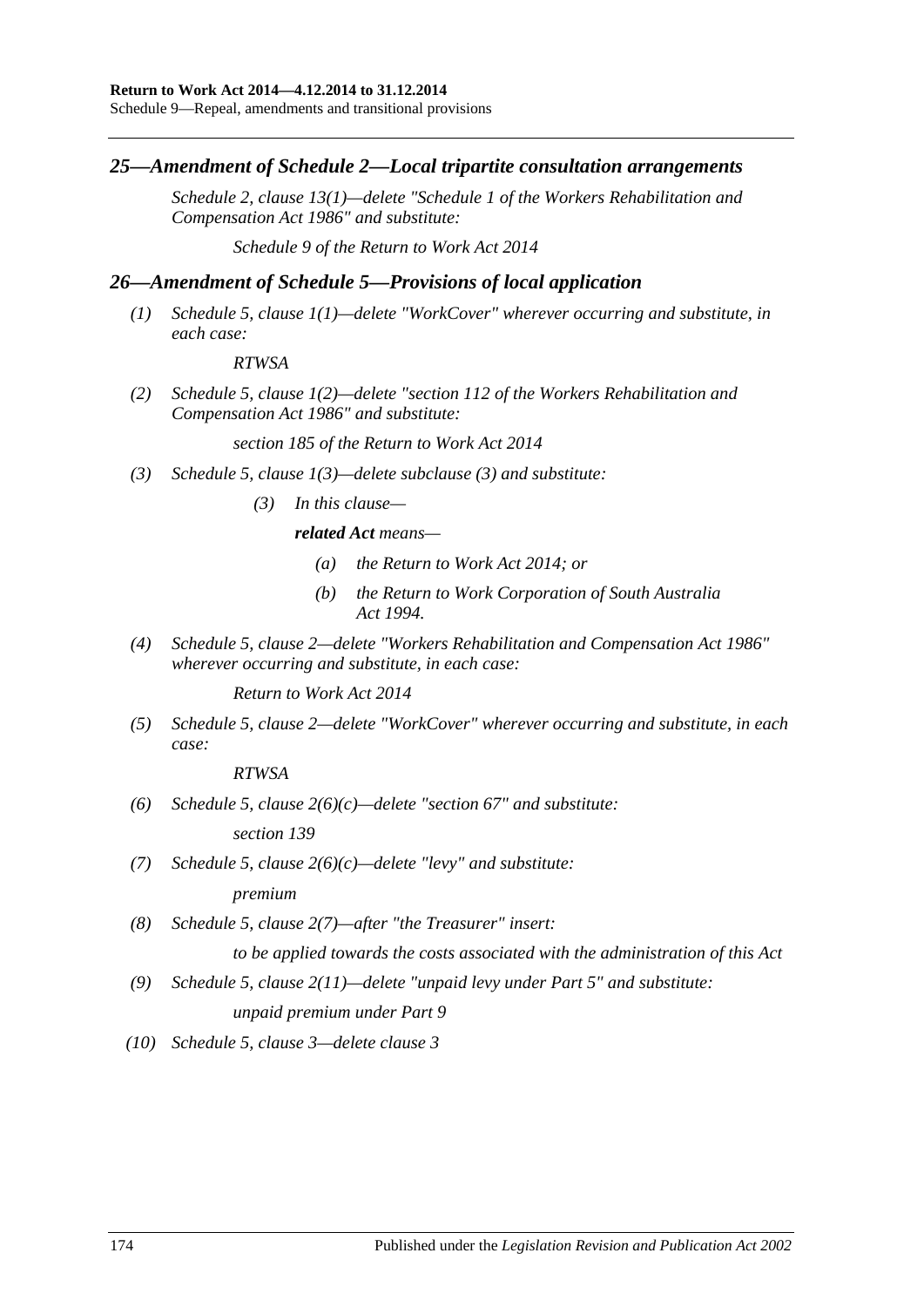# **Part 10—Transitional provisions**

# *Division 1—Interpretation*

## *27—Interpretation*

*(1) In this Part—*

*designated day means a day appointed by proclamation as the designated day for the purposes of the provision in which the term is used;*

*existing injury—see clause [29\(1\)\(a\);](#page-174-0)*

*new injury—see clause [29\(1\)\(b\);](#page-175-0)*

*SAET means the South Australian Employment Tribunal established under the [South](http://www.legislation.sa.gov.au/index.aspx?action=legref&type=act&legtitle=South%20Australian%20Employment%20Tribunal%20Act%202014)  [Australian Employment Tribunal Act](http://www.legislation.sa.gov.au/index.aspx?action=legref&type=act&legtitle=South%20Australian%20Employment%20Tribunal%20Act%202014) 2014;*

*WCT means the Workers Compensation Tribunal under the repealed Act.*

*(2) A reference in this Part to the Corporation in a clause prescribed by regulations made for the purposes of this subclause will be taken to include a reference to a self-insured employer.*

# *Division 2—CPI adjustment*

# <span id="page-174-1"></span>*28—CPI adjustment*

- *(1) If a sum of money fixed by this Act at the time of enactment is followed by the word "(indexed)", that signifies—*
	- *(a) that the amount is to be adjusted as at 1 January 2015 so that the adjusted sum bears to the amount fixed by Parliament the same proportion as the Consumer Price Index for the September quarter 2014 bears to the Consumer Price Index for the September quarter 2013; and*
	- *(b) that the amount is to be adjusted as at 1 January in each subsequent year so that the adjusted sum bears to the amount fixed by the Parliament the same proportion as the Consumer Price Index for the September quarter of the immediately preceding financial year bears to the Consumer Price Index for the September quarter 2013.*
- <span id="page-174-2"></span>*(2) An amount determined under [subclause](#page-174-1) (1) will be rounded up to the nearest dollar.*
- *(3) [Subclauses](#page-174-1) (1) and [\(2\)](#page-174-2) apply to a sum fixed by a provision that has not come into operation on 1 January 2015 so that when the provision comes into operation then the sum as adjusted will apply.*

# *Division 3—Application of Act*

# <span id="page-174-3"></span>*29—General provision*

- <span id="page-174-0"></span>*(1) Subject to the other provisions of this Part, this Act applies to and in relation to—*
	- *(a) an injury that is attributable to a trauma that occurred before the designated day and that is a compensable injury under the repealed Act (an existing injury); and*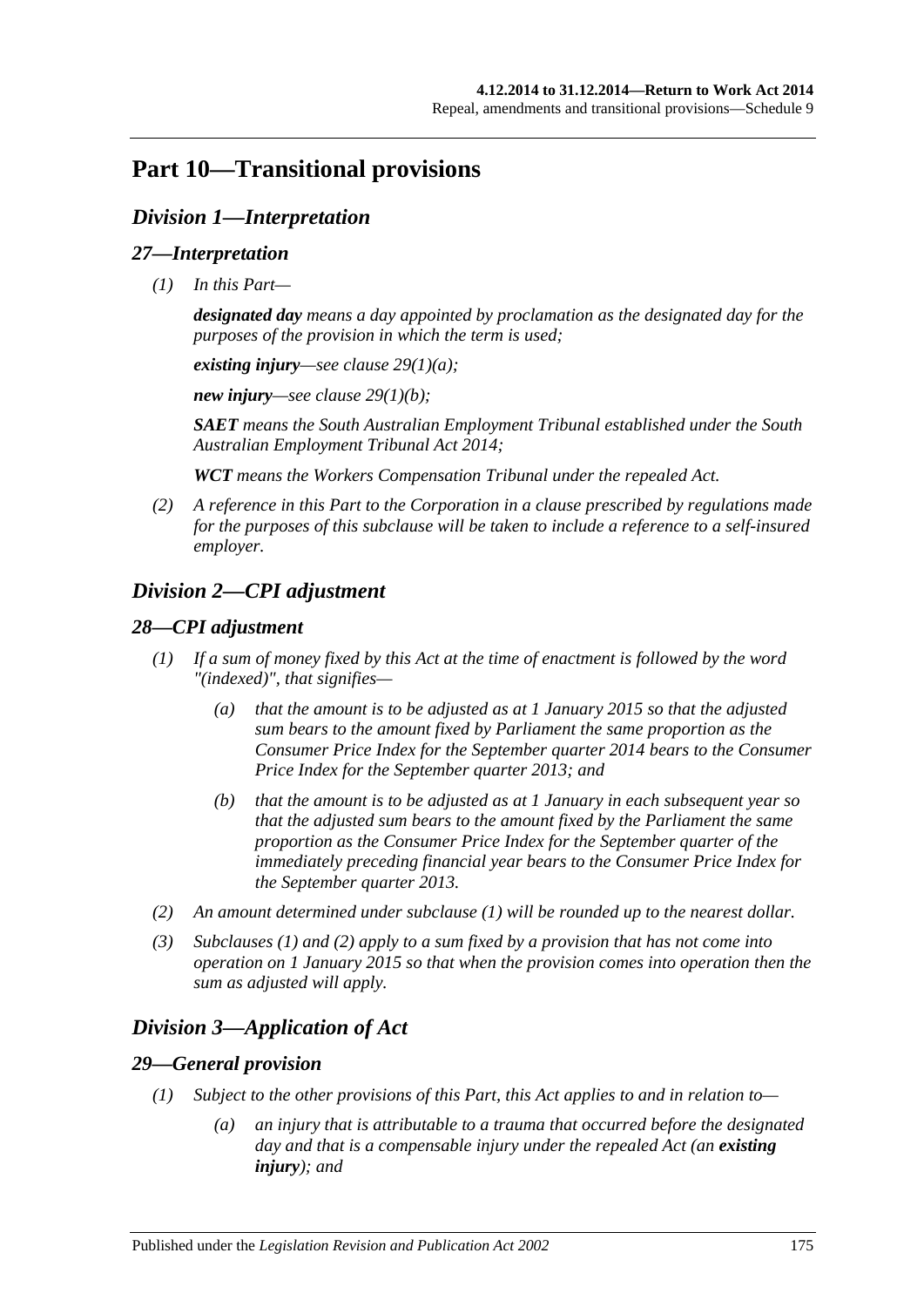- *(b) an injury that is attributable to a trauma that occurred on or after the designated day (a new injury).*
- <span id="page-175-0"></span>*(2) For the purposes of [subclause](#page-174-3) (1), an injury that is partially attributable to a trauma that occurred before the designated day and partially attributable to a trauma that occurred on or after the designated day will be taken to be a new injury within the ambit of [subclause](#page-175-0) (1)(b).*
- *(3) Subject to the other provisions of this Part—*
	- *(a) a reference in this Act to a work injury will be taken to include a reference to a compensable injury under the repealed Act; and*
	- *(b) this Act will apply to a compensable injury under the repealed Act as if this Act had been in operation before the injury occurred.*
- *(4) Nothing in this Part is intended to give rise to an entitlement under this Act and the repealed Act so as to give rise to double entitlements.*

#### *30—Connection with employment*

- *(1) The question about whether an existing injury is compensable will be determined under sections 30 and 30A of the repealed Act (as in existence immediately before the designated day).*
- *(2) However, [section](#page-24-0) 7(3) of this Act extends to an injury (the designated injury) that is, or results from, the aggravation, acceleration, exacerbation, deterioration or recurrence of a prior injury where—*
	- *(a) the prior injury is wholly or partially attributable to a trauma that occurred before the designated day; and*
	- *(b) the designated injury is wholly or partially attributable to a trauma that occurred on or after the designated day.*

# *31—Notice of injury*

*A notice of an injury given by a worker under section 51 of the repealed Act will be taken to be a notice given under [section](#page-30-0) 16 of this Act.*

# *32—Employer's duty to provide work*

*[Section](#page-33-0) 18(3) of this Act extends to a worker who has been incapacitated for work before the designated day.*

#### *33—Recovery and return to work*

- *(1) A rehabilitation program in force under the repealed Act immediately before the designated day will continue for the purposes of this Act in connection with providing recovery/return to work services until reviewed or discontinued by the Corporation.*
- *(2) A rehabilitation and return to work plan in force under the repealed Act immediately before the designated day will, on the designated day, be taken to be a recovery/return to work plan under this Act.*
- *(3) A person who, immediately before the designated day, held an appointment as a co-ordinator under section 28D of the repealed Act will, on the designated day, be taken to be an accredited return to work co-ordinator under [section](#page-42-0) 26 of this Act.*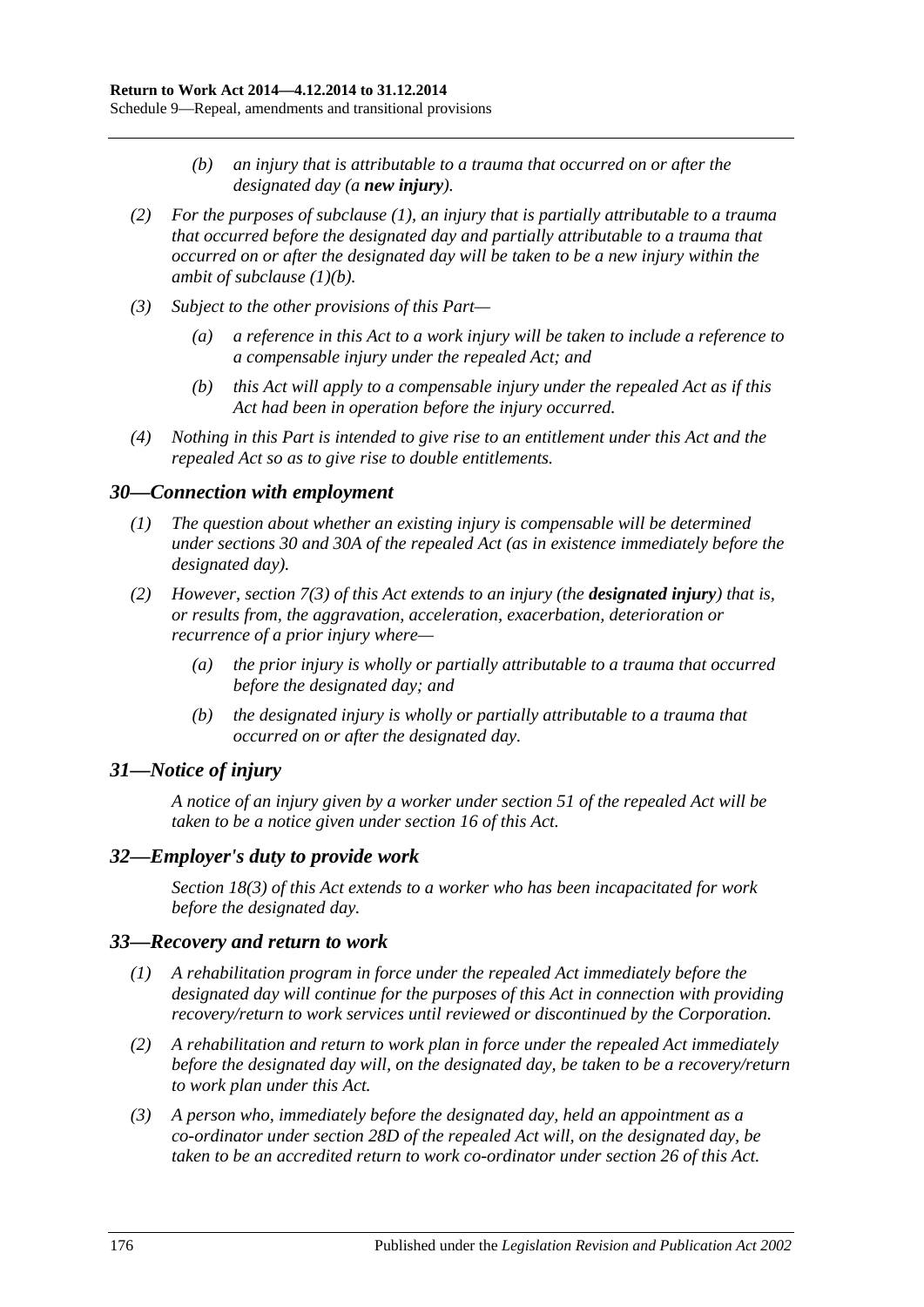*(4) A reference in any instrument or agreement to a rehabilitation and return to work co-ordinator will, on the designated day, be taken to be a reference to a return to work co-ordinator under [section](#page-42-0) 26 of this Act (unless the context otherwise requires).*

#### *34—Seriously injured workers*

- *(1) A person whose degree of whole person impairment has been assessed under Part 4 Division 5 of the repealed Act to be 30% or more will be taken to be a seriously injured worker under this Act.*
- <span id="page-176-0"></span>*(2) In addition, the Corporation may determine that a worker who has an existing injury will be taken to be a seriously injured worker for the purposes of this Act.*
- *(3) A determination under [subclause](#page-176-0) (2)—*
	- *(a) may be made on any basis determined by the Corporation (including in a case where the worker would not qualify to be a seriously injured worker under [section](#page-35-0) 21 of this Act); and*
	- *(b) will have effect according to its terms.*
- *(4) A decision to make, or not to make, a determination under [subclause](#page-176-0) (2) is not reviewable under this Act.*

## *35—Medical expenses*

- <span id="page-176-1"></span>*(1) In relation to the application of [subsection](#page-50-0) (20) of [section](#page-47-0) 33 of this Act to an existing injury, a period of 12 months referred to in that subsection must be a period of 12 months—*
	- *(a) that runs from the designated day; or*
	- *(b) that commences on or after the designated day,*

<span id="page-176-2"></span>*(and so, in the case of an existing injury, a reference in [subsection](#page-50-1) (21) of [section](#page-47-0) 33 of this Act to the period referred to in [subsection](#page-50-0) (20) will be taken to be a reference to a period applying under [paragraph](#page-176-1) (a) or [\(b\)](#page-176-2) of this clause).*

*(2) Section [33\(21\)\(b\)\(ii\)](#page-50-2) of this Act does not apply in relation to an existing injury.*

#### *36—Provisional liability for medical expenses*

*A right of set off under section 32A(8) of the repealed Act may be exercised in relation to a right to the payment of compensation under this Act (including in relation to a new injury).*

#### <span id="page-176-3"></span>*37—Weekly payments for workers*

- *(1) In this clause—*
	- *(a) the first transitional period is the period of 52 weeks from the designated day; and*
	- *(b) the second transitional period is the period of 52 weeks beginning immediately after the end of the initial transitional period; and*
	- *(c) a reference to an entitlement period is a reference to an entitlement period under Part 4 Division 4 of the repealed Act; and*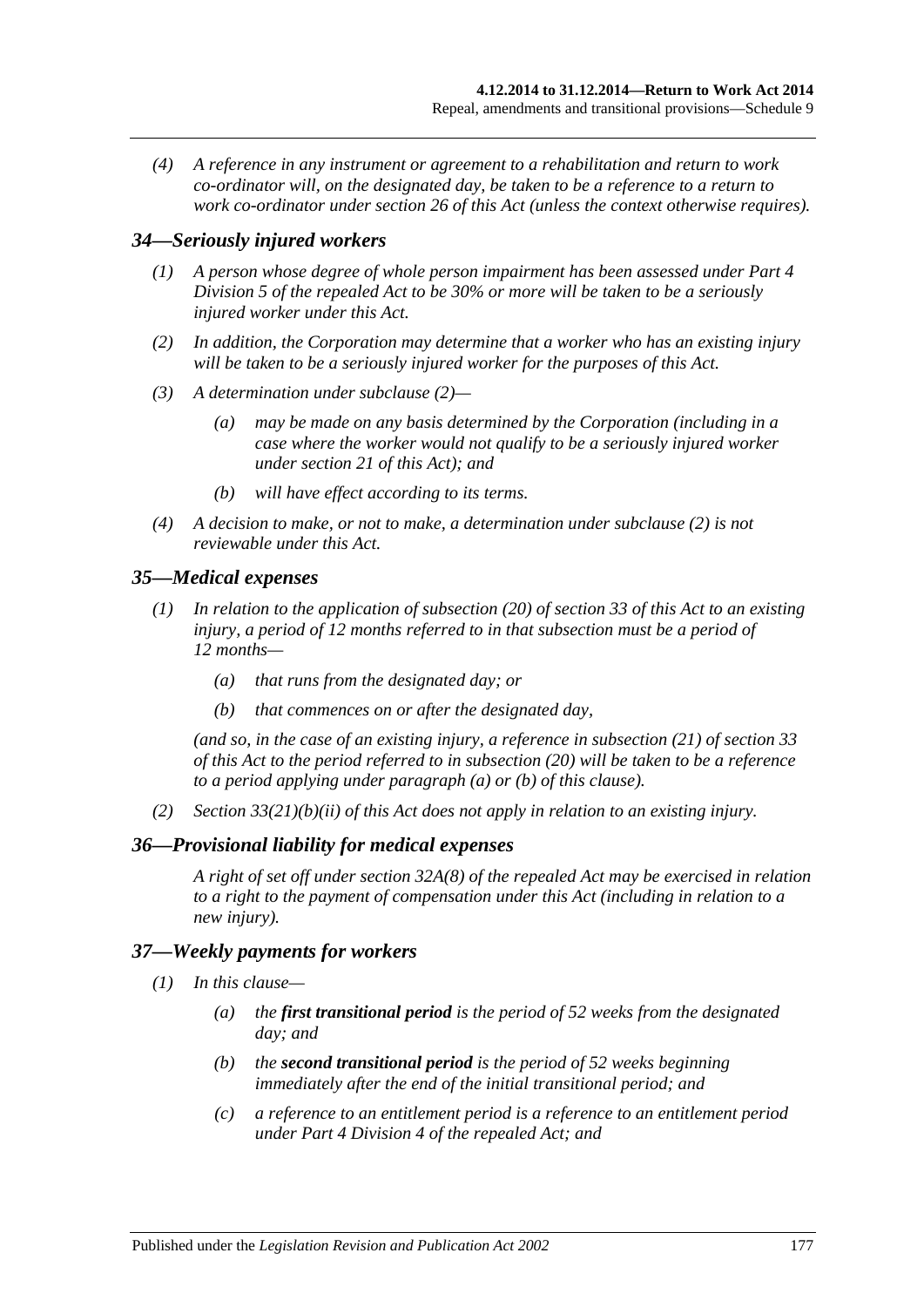- *(d) a Category A worker is, in respect of an existing injury, a worker who, immediately before the designated day, was still entitled to receive a weekly payment during the first entitlement period in respect of any incapacity for work in respect of that injury; and*
- *(e) a Category B worker is, in respect of an existing injury, a worker who, immediately before the designated day, was still entitled to receive a weekly payment during the second entitlement period in respect of any incapacity for work in respect of that injury; and*
- *(f) a Category C worker is, in respect of an existing injury, a worker who, immediately before the designated day, was still entitled to receive a weekly payment during a period occurring after the end of the second entitlement period in respect of any incapacity for work in respect of that injury.*
- *(2) Subject to this Part, a worker who, in respect of an existing injury, is incapacitated for work at any time during the period beginning on the designated day and ending 104 weeks from the designated day, will be entitled to weekly payments in respect of that incapacity in accordance with the following principles:*
	- *(a) if any incapacity for work occurs within the first transitional period—*
		- *(i) in the case of a Category A worker—the worker is entitled to weekly payments under section [39\(1\)\(a\)\(i\)](#page-52-0) or [\(ii\)](#page-52-1) of this Act as if references to the first designated period in section [39\(1\)\(a\)](#page-52-2) were references to the first transitional period; and*
		- *(ii) in the case of a Category B worker—the worker is entitled to weekly payments under section [39\(1\)\(b\)\(i\)](#page-52-3) or [\(ii\)](#page-53-0) as if references to the second designated period in section [39\(1\)\(b\)](#page-52-4) were references to the first transitional period and as if references to "80%" in section [39\(1\)\(b\)\(i\)](#page-52-3) or [\(ii\)](#page-53-0) were substituted with "90%"; and*
		- *(iii) in the case of a Category C worker—the worker is entitled to weekly payments under section [39\(1\)\(b\)\(i\)](#page-52-3) or [\(ii\)](#page-53-0) of this Act as if references to the second designated period in section [39\(1\)\(b\)](#page-52-4) were references to the first transitional period;*
	- *(b) if any incapacity for work occurs within the second transitional period—the worker is entitled to weekly payments under section [39\(1\)\(b\)\(i\)](#page-52-3) or [\(ii\)](#page-53-0) of this Act as if references to the second designated period in section [39\(1\)\(b\)](#page-52-4) were references to the second transitional period.*
- <span id="page-177-2"></span>*(3) Subject to [subclauses](#page-177-0) (4) and [\(5\),](#page-177-1) a worker has no entitlement to weekly payments under this Act or the repealed Act in respect of an existing injury after the end of the second transitional period (and this subclause will apply instead of [section](#page-53-1) 39(3) of this Act in relation to existing injuries).*
- <span id="page-177-0"></span>*(4) An entitlement under this clause has effect subject to any other provision of this Act (including any provision that applies under or subject to this Part) that provides for the suspension, reduction or discontinuance of weekly payments.*
- <span id="page-177-1"></span>*(5) [Subclause](#page-177-2) (3) does not apply in relation to a seriously injured worker.*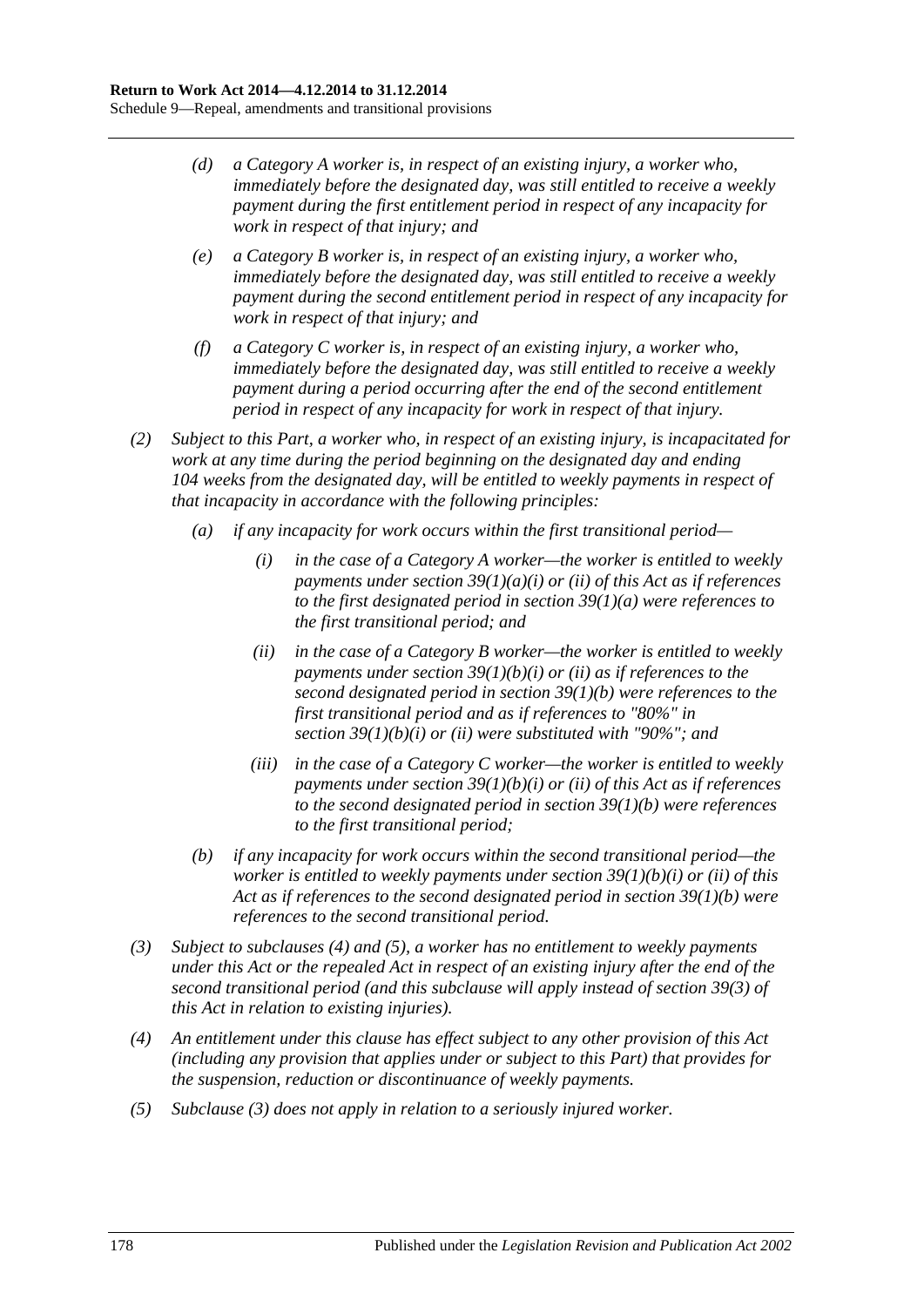*(6) To avoid doubt, a person who, before the designated day, has ceased to have an entitlement to weekly payments on account of a discontinuance under section 36 of the repealed Act is not entitled to weekly payments under this clause (or under the repealed Act).*

## <span id="page-178-0"></span>*38—Federal minimum wage safety net*

*[Section](#page-54-0) 42 of this Act extends to the amount of compensation payable under [Part](#page-52-5) 4 Division [4 Subdivision](#page-52-5) 2 of this Act on account of the operation of this Part.*

#### <span id="page-178-1"></span>*39—Management of transitional arrangements for income support*

- *(1) The Corporation may, in connection with the operation of [clauses](#page-176-3) 37 and [38](#page-178-0) (and the other relevant provisions of this Part), establish a scheme to provide for the transition from making weekly payments under the repealed Act to making weekly payments in accordance with those clauses and this Act more generally.*
- *(2) To the extent that the Corporation, in establishing and implementing the scheme referred to in [subclause](#page-178-1) (1), does not begin to make weekly payments to a worker at the rates that apply under this Act rather than the repealed Act on the designated day, the worker will, when weekly payments commence in accordance with the provisions of this Part, be entitled to—*
	- *(a) back payments to the extent necessary to ensure that the worker receives (in due course) his or her full entitlement (as applying from the designated day); and*
	- *(b) the payment of interest (at the prescribed rate) calculated and applied (from the designated day) in accordance with the regulations.*

#### *40—Retirement age*

*To avoid doubt, [section](#page-55-0) 44 of this Act extends to weekly payments being paid to a worker under this Part.*

#### *41—Discontinuance of weekly payments*

- *(1) [Subsection](#page-61-0) (9) of [section](#page-58-0) 48 of this Act extends to and in relation to a notice of a decision of the Corporation under section 36 of the repealed Act unless the worker has lodged a notice of dispute under section 36 of the repealed Act before the designated day (but subject to the operation of [subclause](#page-178-2) (2)(b)).*
- <span id="page-178-2"></span>*(2) If a worker has lodged a notice of dispute under section 36 of the repealed Act before the designated day—*
	- *(a) if the worker has made an application to the WorkCover Ombudsman under subsection (15) of section 36 of the repealed Act and the WorkCover Ombudsman has made a decision in relation to the application before the designated day—subsections (15), (16) and (17) of section 36 of the repealed Act, and all other relevant provisions of the repealed Act, will continue to apply to and in relation to the matter until the dispute is finally resolved as if the repealed Act had not been repealed by this Act; and*
	- *(b) in any other case—any application to the WorkCover Ombudsman under subsection (15) of section 36 of the repealed Act (if made) will lapse, but the worker may make an election under [subsection](#page-61-0) (9) of [section](#page-58-0) 48 of this Act.*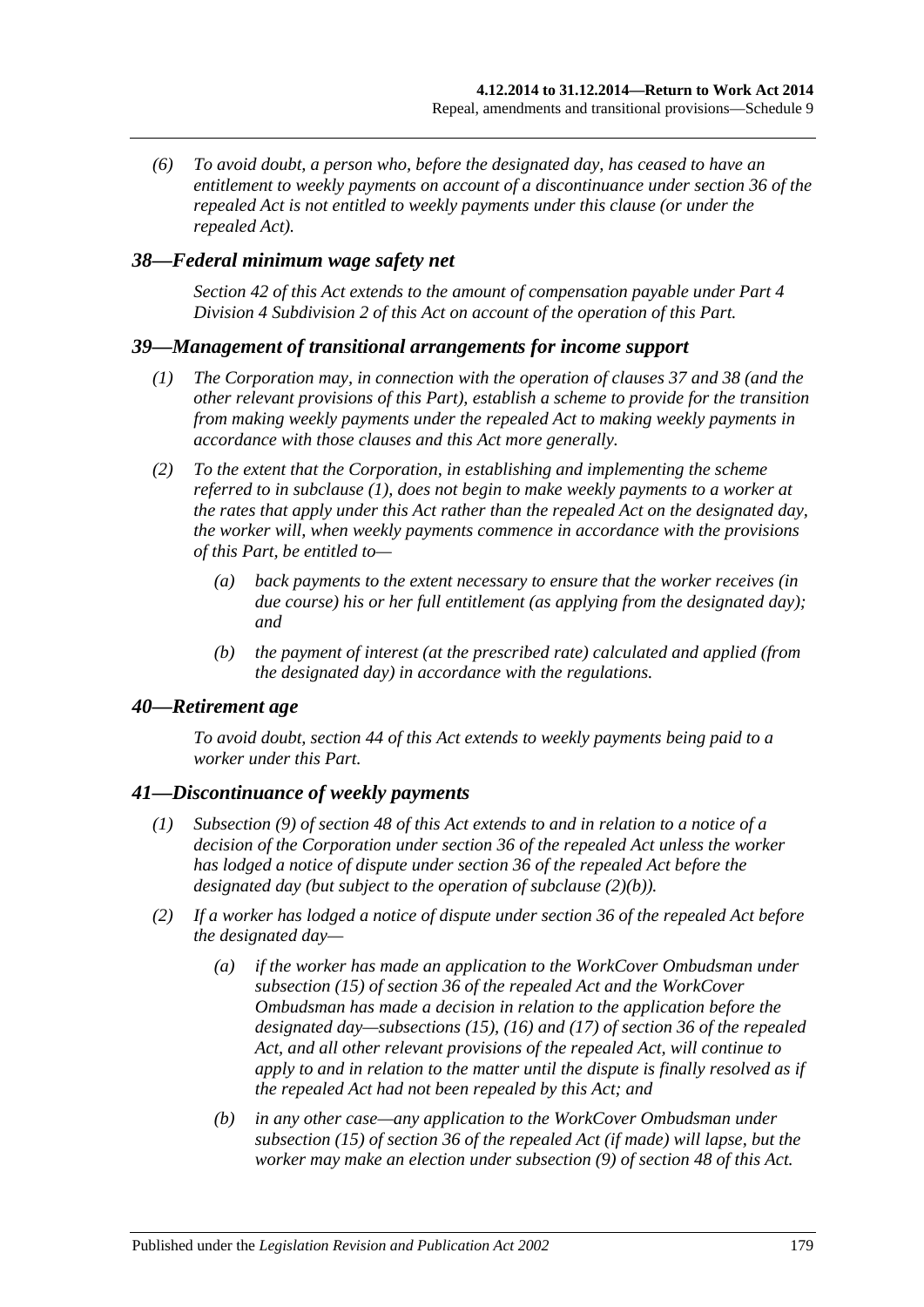- <span id="page-179-0"></span>*(3) In the case of a worker within the ambit of [subclause](#page-178-2) (2)(b)—*
	- *(a) the election must be made within 28 days after the designated day; and*
	- *(b) if the worker makes an election—*
		- *(i) if the dispute has already come before a conciliator—the Tribunal may act (if it thinks fit) under [subsection](#page-62-0) (9)(b) of [section](#page-58-0) 48 of this Act so as to provide for the reinstatement of weekly payments; and*
		- *(ii) the liability of the Corporation to make a payment for any weekly payments that have not been made will be limited to a period commencing on the date of the election.*
- *(4) [Subclause](#page-179-0) (3) operates subject to [section](#page-62-1) 48(10) of this Act.*

## <span id="page-179-1"></span>*42—Redemptions*

- *(1) Nothing in this Part affects the application of section 42 of the repealed Act with respect to negotiations, and any agreement, for a redemption under the repealed Act commenced or entered into in accordance with that section before the designated day.*
- *(2) Except as provided by [subclause](#page-179-1) (1) (and to avoid doubt), section 42 of the repealed Act will not apply to or in relation to a liability under the repealed Act with respect to an existing injury.*

# *43—Loss of future earning capacity*

*To avoid doubt, Part [4 Division](#page-67-0) 6 of this Act does not apply to or in relation to an existing injury.*

#### *44—Permanent impairment assessment*

*A person whose entitlement for non-economic loss has been determined under Part 4 Division 5 of the repealed Act in respect of an existing injury is not entitled to an assessment under Part [2 Division](#page-36-0) 5 of this Act in relation to the same injury (or any other injury arising from the same trauma).*

#### <span id="page-179-2"></span>*45—Payments on death—lump sums*

- *(1) The Corporation may, in relation to the death of a worker occurring on or after 1 July 2008 and before the designated day, in its absolute discretion, on the application of a person who was the spouse or domestic partner of the worker at the time of death, make an ex gratia payment (of an amount determined by the Corporation) after taking into account the amount (or additional amount) that would have been payable under [section](#page-73-0) 61 of this Act had this Act been in operation before that trauma.*
- *(2) The Corporation may make a payment under [subclause](#page-179-2) (1) even if an amount has been paid under section 45A of the repealed Act in relation to the death of the worker (including an amount equal to the prescribed sum under that section).*
- *(3) The Corporation may, in relation to the death of a worker that is subject to a claim for compensation under section 45A of the repealed Act that has not been determined before the designated day (including by the resolution of any dispute by proceedings under the repealed Act), deal with the claim in all respects under [section](#page-73-0) 61 of this Act.*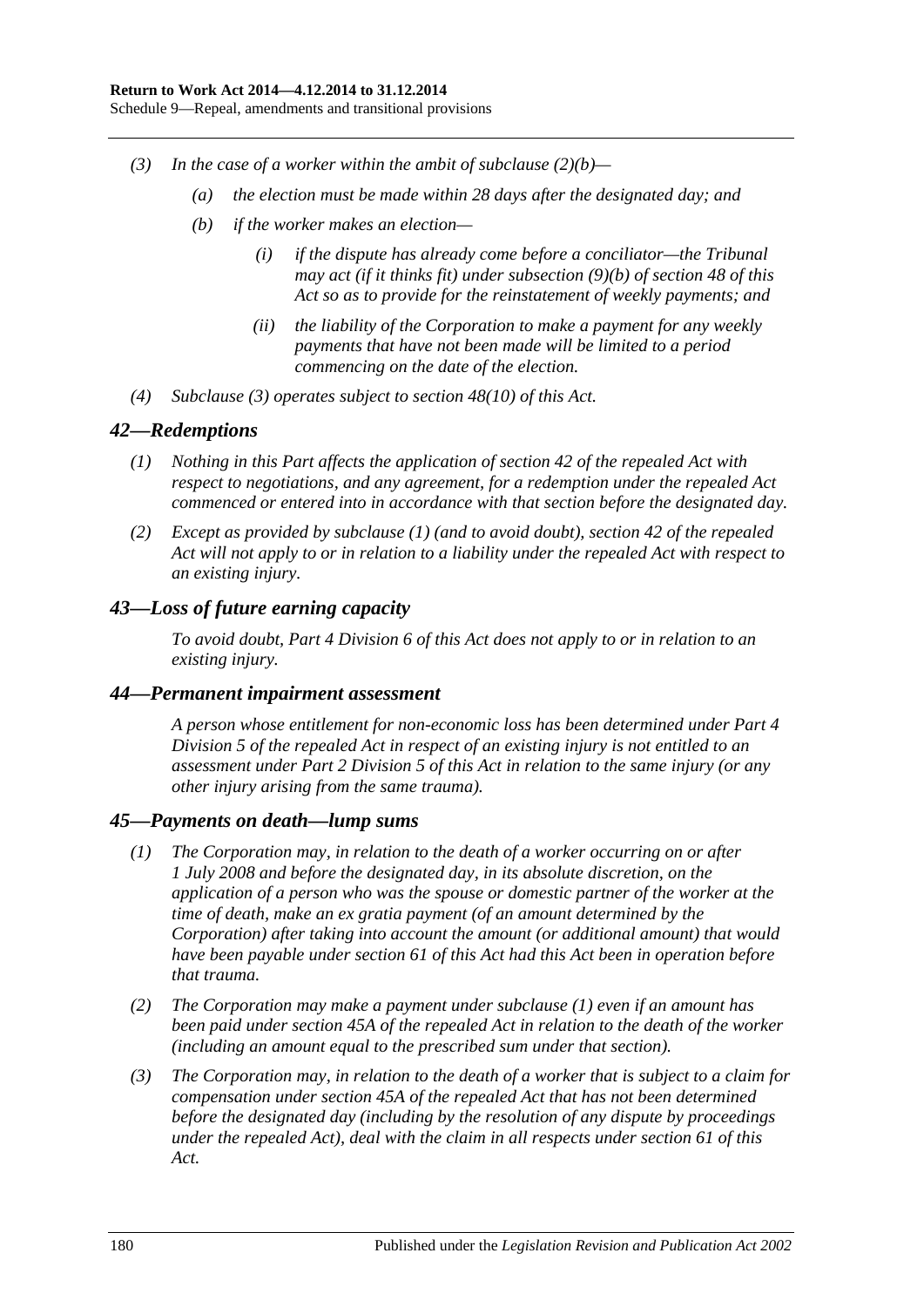*(4) A decision of the Corporation not to make a payment under [subclause](#page-179-0) (1) (or the amount of any such payment) is not reviewable under this Act (or under the repealed Act).*

# *46—Incidence of liability*

*[Section](#page-76-0) 64(3) and [\(4\)](#page-76-1) of this Act extends to outstanding payments of compensation under the repealed Act.*

#### <span id="page-180-0"></span>*47—Payments by employers*

- *(1) The Corporation may, if it thinks fit, on the application of an employer who has paid compensation by way of income maintenance under the repealed Act, being compensation that would otherwise have been payable by the Corporation, make a payment that would have been payable under [subsection](#page-78-0) (17) of [section](#page-76-2) 64 of this Act had [subsections](#page-77-0) (16) and [\(17\)](#page-78-0) of that section been in operation at the time of the payment by the employer.*
- *(2) An application under [subclause](#page-180-0) (1) must be made within 3 months after the designated day.*

#### *48—Provisional payments*

*A right of set off under section 50H of the repealed Act may be exercised in relation to a right to the payment of compensation under this Act (including in relation to a new injury).*

## *Division 4—Common law*

#### *49—Common law*

*[Part](#page-83-0) 5 of this Act does not apply to or in relation to an existing injury or the death of a worker resulting from an existing injury (and section 54(1) of the repealed Act will continue to apply in respect of such an injury or death).*

## *Division 5—Dispute resolution*

#### *50—Existing proceedings etc*

- *(1) Subject to this Part, an application or other proceedings commenced before WCT under the repealed Act before the designated day may be continued and completed (and any appeals initiated or completed) under the repealed Act (and, if relevant, after applying any provision of this Part that is relevant to the proceedings).*
- <span id="page-180-1"></span>*(2) A right to make an application or to bring proceedings before WCT under the repealed Act in existence before the designated day and not exercised before that day will be exercised as if [Part](#page-95-0) 6 of this Act were in operation before that right arose so that the relevant proceedings will be commenced before SAET rather than WCT.*
- *(3) Without limiting any other provision—*
	- *(a) the regulations may make provision for or with respect to the interaction between this Part and the repealed Act in order to ensure that SAET and WCT can operate under both sets of provisions (including, if necessary, by modifying any provision of the repealed Act or [section](#page-23-0) 7 of this Act so that SAET can exercise the jurisdiction conferred by [subclause](#page-180-1) (2)); and*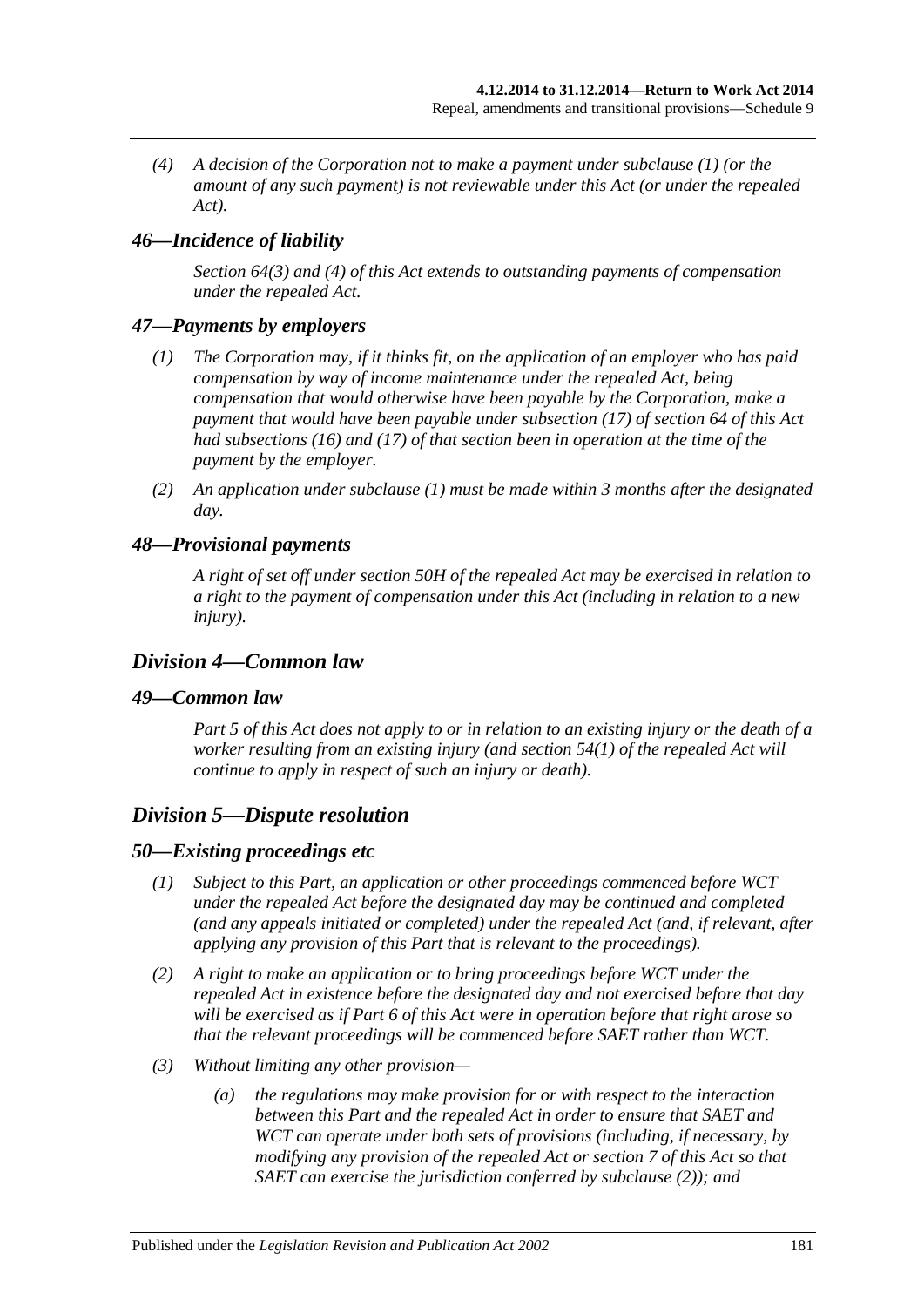*(b) the President of SAET may take other steps to ensure the smoothest possible transition from 1 jurisdiction to the other in connection with the operation of this clause (including by giving directions as to any procedural matter which will then have effect according to their terms).*

# *51—Adoption of WCT decisions*

*SAET may—*

- *(a) draw any conclusions of fact from evidence that has been before WCT; or*
- *(b) adopt any findings or determinations of WCT; or*
- *(c) adopt any decision, direction or order of WCT; or*
- *(d) set aside any decision, direction or order of WCT,*

*that may be relevant to proceedings before SAET.*

# <span id="page-181-0"></span>*52—Dissolution of WCT*

- *(1) The Governor may, when he or she thinks that it is appropriate to do so, by proclamation, dissolve WCT.*
- *(2) When a proclamation is made under [subclause](#page-181-0) (1)—*
	- *(a) subject to subclause (3), any member of WCT (being either a presidential member or a conciliation officer) holding office under the repealed Act at the time of the making of the proclamation will cease to hold that office and any contract, agreement or arrangement relating to that office held by the member is terminated by force of this paragraph at the same time (and no right of action will arise against the Minister or the State on account of that termination); and*
	- *(b) any proceedings before the WCT will be dealt with in accordance with provisions made by the regulations.*
- *(3) A member of WCT who is a Judge of the Industrial Relations Court of South Australia will continue as a member of SAET under the provisions of the [South Australian](http://www.legislation.sa.gov.au/index.aspx?action=legref&type=act&legtitle=South%20Australian%20Employment%20Tribunal%20Act)  [Employment Tribunal Act](http://www.legislation.sa.gov.au/index.aspx?action=legref&type=act&legtitle=South%20Australian%20Employment%20Tribunal%20Act) 2014.*

# *Division 6—Registration and funding*

## <span id="page-181-1"></span>*53—Continuation of registration*

- *(1) An employer registered under the repealed Act immediately before the designated day will be taken to be registered under this Act (and, in the case of a self-insured employer under the repealed Act the employer will continue as a self-insured employer under this Act).*
- *(2) A registration under this Act under [subclause](#page-181-1) (1) is subject to any conditions specified by this Act and is subject to the other provisions of this Act in all respects.*

# *54—Premiums and payments*

*(1) [Section](#page-117-0) 137 of this Act does not apply in relation to the 2015/2016 or 2016/2017 financial years.*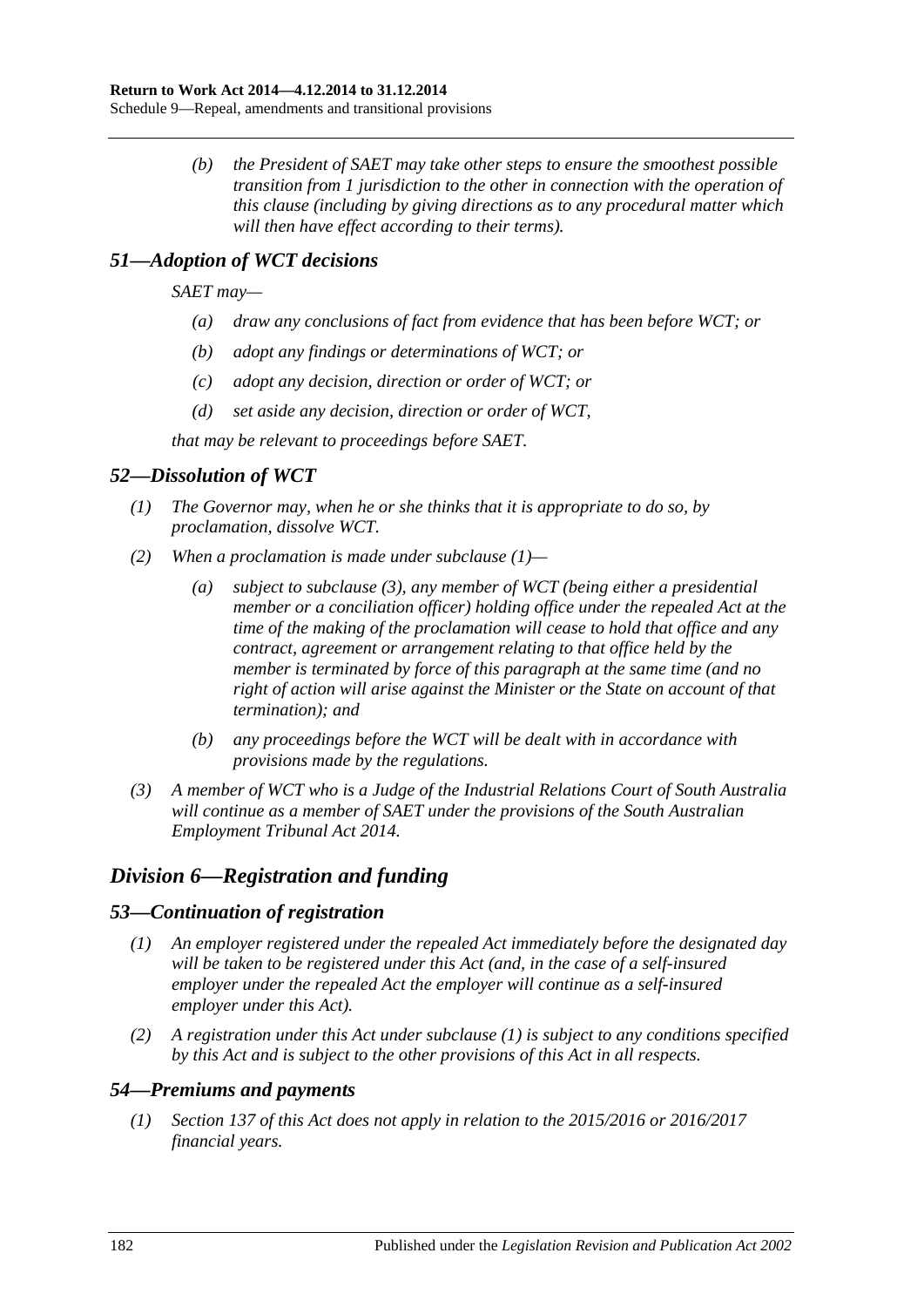- *(2) A RTWSA premium order under this Act may take into account the claims experience of any employer under the repealed Act.*
- *(3) A hindsight premium under the repealed Act is payable as if the relevant period applied under this Act (and will be payable by a date specified by the Corporation).*
- *(4) Unless otherwise determined by the Corporation, a group constituted under section 72A of the repealed Act will continue as a group under [section](#page-123-0) 145 of this Act.*
- *(5) In acting under [section](#page-125-0) 147 of this Act, the Corporation may have regard to matters that arose during the time that the repealed Act was in operation.*
- <span id="page-182-0"></span>*(6) Any right of recovery, fine, penalty or other step that may be exercised, imposed, taken or enforced under Part 5 of the repealed Act in relation to any assessment, default or failure may, on and from the designated day, be exercised, imposed, taken or enforced under [Part](#page-108-0) 9 of this Act.*
- *(7) Without limiting [subclause](#page-182-0) (6), the Corporation may exercise any power or do any thing in relation to a matter under Part 5 of the repealed Act as if this Act had been in operation at the time that the matter under Part 5 of the repealed Act arose.*

#### *55—Scheme reviews*

- *(1) A reference in [Part](#page-135-0) 10 of this Act to a financial year is a reference to a financial year commencing on or after the designated day.*
- *(2) In addition, the Minister cannot initiate a review under [section](#page-137-0) 170 of this Act until after the expiration of 3 financial years from the designated day.*

## *Division 7—Medical panels*

#### *56—Medical panels*

- <span id="page-182-2"></span>*(1) If a Medical Panel is, immediately before the designated day, still considering a medical question on a reference under Part 6C of the repealed Act—*
	- *(a) the Medical Panel must give its opinion as quickly as is reasonably practicable after the designated day; and*
	- *(b) in any event the reference will, subject to [subclause](#page-182-1) (2), be brought to an end, by operation of this clause, 60 days after the designated day (even if the Medical Panel has not given its opinion on the relevant medical question by then and even if a longer period would otherwise apply due to an extension of time under section 98H(1) of the repealed Act).*
- <span id="page-182-1"></span>*(2) WCT may grant an extension of the period that applies under [subclause](#page-182-2) (1)(b).*
- *(3) WCT may grant an extension of time under [subclause](#page-182-1) (2) on such conditions as it thinks fit.*
- *(4) The costs of Medical Panels will be payable out of the Compensation Fund until the Medical Panels cease operations in all respects.*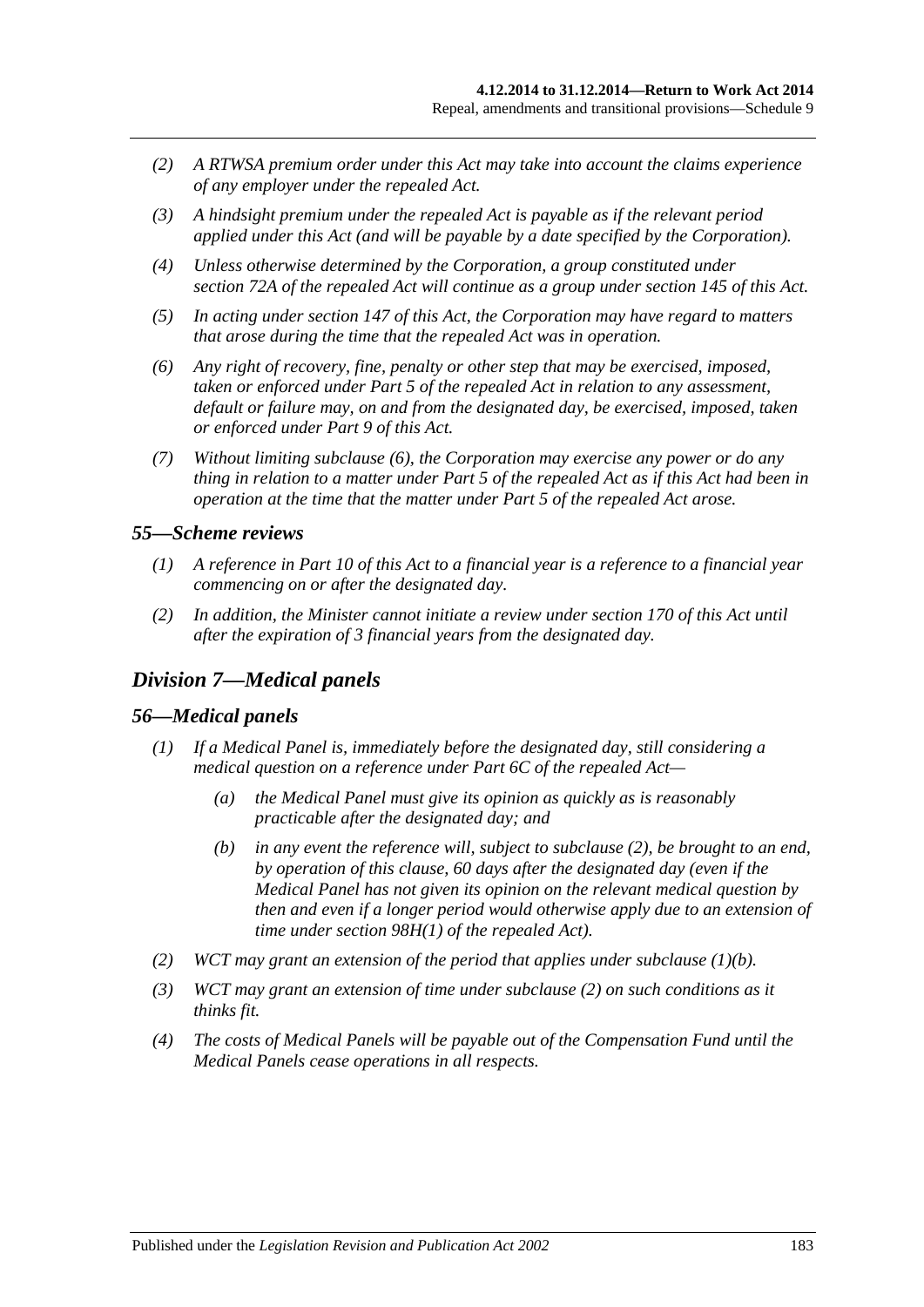Schedule 9—Repeal, amendments and transitional provisions

# *Division 8—WorkCover Ombudsman*

#### *57—WorkCover Ombudsman*

*The person holding office as the WorkCover Ombudsman immediately before the designated day will, on the designated day, cease to hold office and any contract, agreement or arrangement relating to the office is terminated by force of this clause at the same time (and no right of action will arise against the Minister or the State on account of that termination).*

# *Division 9—1971/1986 Acts*

#### *58—Interpretation*

*In this Division—*

*appointed day means the day on which the 1971 Act was repealed by the [Workers](http://www.legislation.sa.gov.au/index.aspx?action=legref&type=act&legtitle=Workers%20Rehabilitation%20and%20Compensation%20Act%201986)  [Rehabilitation and Compensation Act](http://www.legislation.sa.gov.au/index.aspx?action=legref&type=act&legtitle=Workers%20Rehabilitation%20and%20Compensation%20Act%201986) 1986;*

*compensating authority means the Corporation or a self-insured employer;*

*1971 Act means the [Workers Compensation Act](http://www.legislation.sa.gov.au/index.aspx?action=legref&type=act&legtitle=Workers%20Compensation%20Act%201971) 1971.*

#### *59—Application of 1971 Act*

- *(1) Subject to this clause, the 1971 Act continues to apply in respect of an injury that is attributable to a trauma that occurred before the appointed day.*
- *(2) This Act applies in relation to an injury (referred to in this clause as a transitional injury) that is partially attributable to a trauma that occurred before the appointed day and partially attributable to a trauma that occurred on or after the appointed day, but does not affect rights (referred to in this clause as antecedent rights) that had accrued before the appointed day in respect of a transitional injury.*
- <span id="page-183-1"></span><span id="page-183-0"></span>*(3) The following provisions apply in relation to a transitional injury:*
	- *(a) where a compensating authority pays or is liable to pay compensation to a claimant under this Act in relation to a transitional injury, the compensating authority is subrogated, to an appropriate extent, to the antecedent rights of the claimant;*
	- *(b) where the claimant has received, in pursuance of antecedent rights, damages or compensation (not being weekly payments for a period of incapacity that concluded before the appointed day), there will be an appropriate reduction in the amount of compensation payable under this Act in respect of the injury;*
	- *(c) the extent of a subrogation under [paragraph](#page-183-0) (a), or a reduction in the amount of compensation under [paragraph](#page-183-1) (b), will be determined having regard to—*
		- *(i) the amount of the compensation payable (apart from this subclause) under this Act in respect of the transitional injury; and*
		- *(ii) the extent to which the transitional injury is attributable to a trauma that occurred before the appointed day; and*
		- *(iii) any other relevant factors.*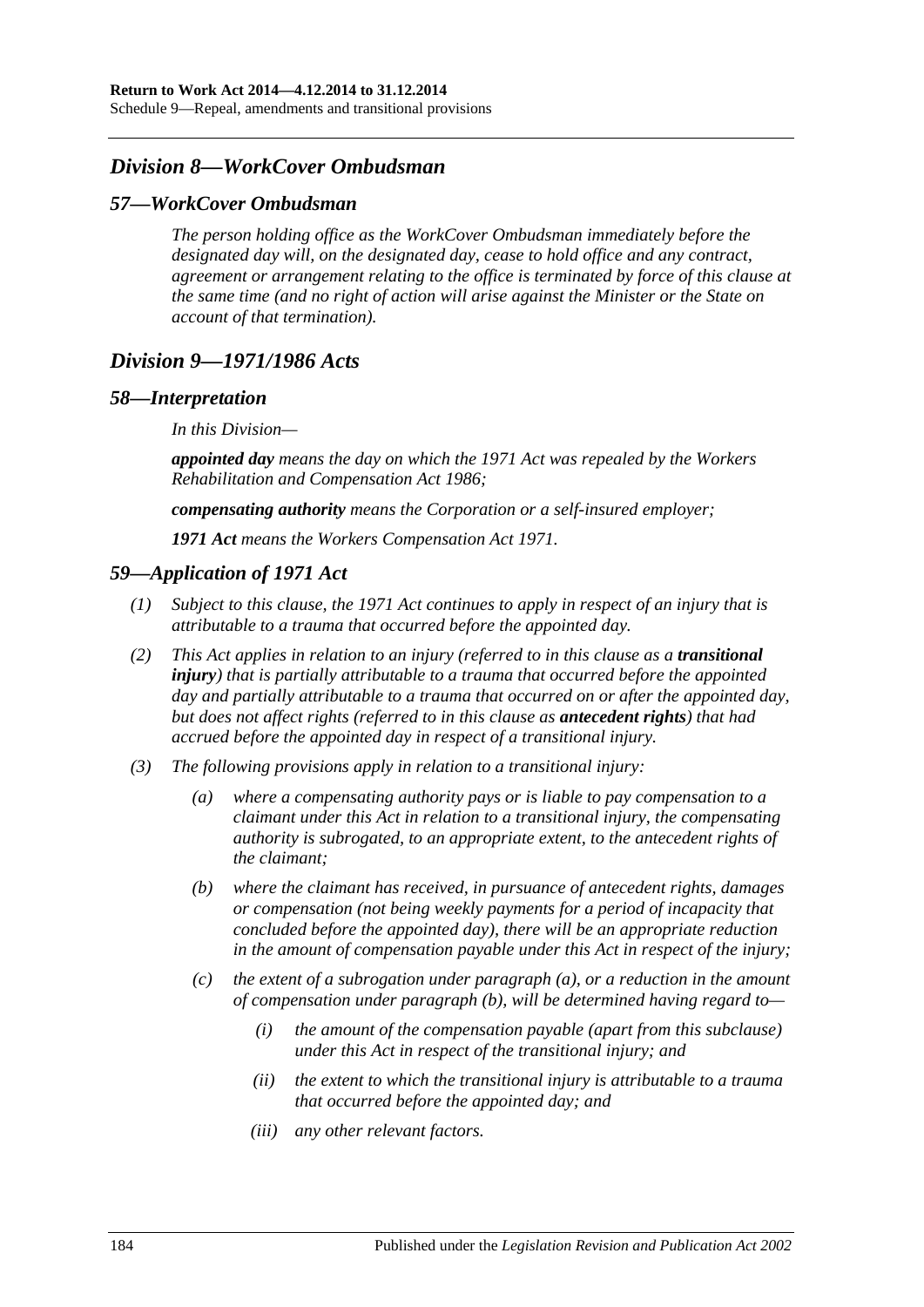- *(4) Where a compensating authority—*
	- *(a) pays compensation to a claimant under this Act; and*
	- *(b) becomes entitled to recover a proportion of the payment from an employer by virtue of subrogation to the rights of the claimant under [subclause](#page-183-0) (3)(a); and*
	- *(c) notifies that employer in writing of the payment,*

*the amount recoverable from the employer will be increased by interest at the prescribed rate as from the date of the notification.*

- *(5) The Corporation will, in the first instance, make a determination of—*
	- *(a) the extent of a subrogation under [subclause](#page-183-0) (3)(a) or a reduction in the amount of compensation under [subclause](#page-183-1) (3)(b); and*
	- *(b) the amount of any consequential liability.*
- *(6) Before making such a determination the Corporation must allow any person whose interests may be affected by the determination a reasonable opportunity to make representations to the Corporation on the subject matter of the determination and when the determination is made the Corporation must give written notification of the terms of the determination to every person whose interests are affected by it.*
- *(7) Any such person may, by written notice served personally or by post on the Corporation within 1 month after receiving notice of the determination or such longer period as the Corporation may allow, dispute the determination.*
- *(8) Any such dispute may be referred on the application of any party affected by the determination to SAET.*
- *(9) Where a dispute is so referred, SAET will review the Corporation's determination and may confirm, vary or revoke it.*
- *(10) Subject to the regulations, a determination by the Corporation under this clause may be enforced in the same way as a decision of SAET.*
- *(11) A determination by the Corporation may be enforced notwithstanding that it is disputed, but if it appears from the result of a review that a compensating authority has recovered an amount in pursuance of the determination to which the compensating authority is not entitled, that amount must be repaid together with interest at the prescribed rate.*

## <span id="page-184-0"></span>*60—Mining and Quarrying Industries Fund*

- *(1) The scheme established under Part 9 of the 1971 Act continues in existence for the settlement of claims and other matters arising in relation to death or disablement from silicosis suffered before the appointed day except that the Corporation will be liable to satisfy any claim made under the scheme.*
- *(2) The money held by the Corporation in connection with the operation of [subclause](#page-184-0) (1) must be held in a special account entitled the Mining and Quarrying Industries Fund.*
- *(3) The Mining and Quarrying Industries Fund is to be notionally divided into 2 parts (Part A and Part B), 1 part (Part A) to be available to the Corporation to satisfy its liabilities under [subclause](#page-184-0) (1) and the balance (Part B) to be available to the Mining and Quarrying Occupational Health and Safety Committee under Schedule 2 of the [Work Health and Safety Act](http://www.legislation.sa.gov.au/index.aspx?action=legref&type=act&legtitle=Work%20Health%20and%20Safety%20Act%202012) 2012 for the purposes referred to in that Schedule.*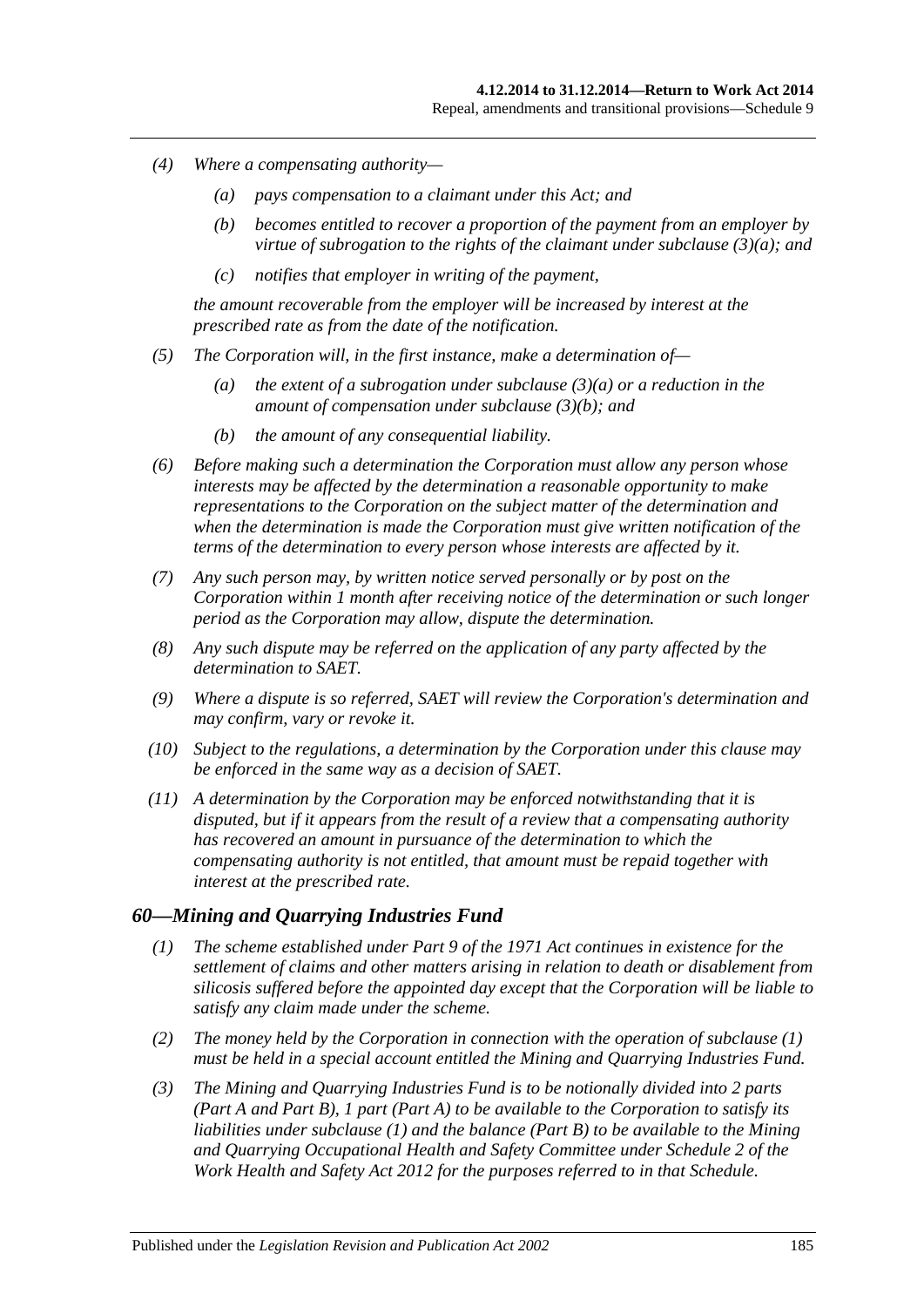- *(4) For the purposes of the division of the Mining and Quarrying Industries Fund into 2 parts—*
	- *(a) the Corporation must at 3 yearly intervals arrange for an actuary to estimate the extent of the Corporation's existing and prospective liabilities under [subclause](#page-184-0) (1) at that date; and*
	- *(b) —*
- *(i) if it appears from any such estimate that the amount standing to the credit of Part A exceeds the amount required to satisfy the Corporation's liabilities under [subclause](#page-184-0) (1), the amount of the excess must be transferred from Part A to Part B;*
- *(ii) if it appears from any such estimate that the amount standing to the credit of Part A is less than the amount required to satisfy the Corporation's liabilities under [subclause](#page-184-0) (1), the amount required to make up the deficiency must be transferred from Part B to Part A.*
- *(5) The Corporation must keep separate accounting records for Parts A and B.*
- *(6) Money standing to the credit of the Mining and Quarrying Industries Fund (and not immediately required for the purposes of the fund) may be invested as if it were part of the Compensation Fund.*
- *(7) Income and accretions produced by the investment of the money must be shared between Parts A and B (the amount of the shares being determined according to the extent to which money held on each account has contributed to the amount invested).*
- *(8) The Corporation may debit the Mining and Quarrying Industries Fund with the reasonable costs of administering the fund.*

## <span id="page-185-0"></span>*61—Statutory Reserve Fund*

- *(1) The Statutory Reserve Fund (referred to in section 118c of the 1971 Act) must continue to be held as a separate part of the Compensation Fund.*
- *(2) Division 4 of Part 10A (ie sections 118d to 118e) of the 1971 Act, and related interpretative provisions, continue in force subject to the following modifications:*
	- *(a) references to the Commission are to be read as references to the Corporation;*
	- *(b) references to the fund are to be read as references to the Statutory Reserve Fund held under [subclause](#page-185-0) (1);*
	- *(c) references to the Treasurer are to be read as references to the Corporation;*
	- *(d) references to the Court are to be read as references to SAET;*
	- *(e) section 118d(10) is modified to read as follows:*
		- *(10) On an appeal under this section, SAET has power to review all aspects of the Corporation's determination.;*
	- *(f) after section 118d(12) subsections are inserted in the following terms:*
		- *(13) Any amounts recovered by the Corporation in the exercise of rights to which it is subrogated under subsection (12) must be paid into the fund.*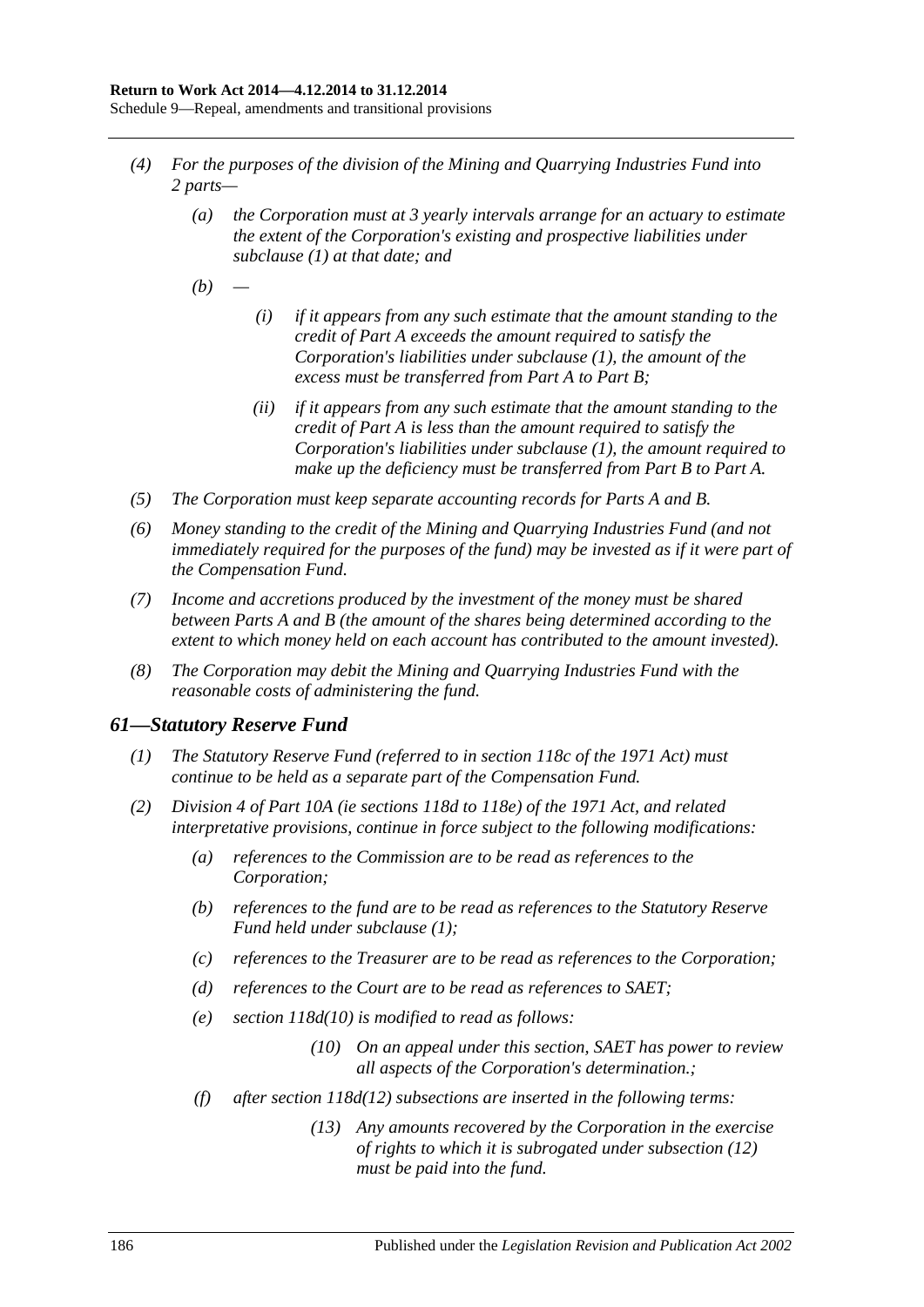- *(14) A claim made under this section before the date of transition that had not been disposed of at the date of transition (a pre-transition claim), is taken to have been made against the Corporation as if this section had been in force in its modified form when the claim was made and it was then made against the Corporation.*
- *(15) It follows that the Corporation assumes responsibility for administering pre-transition claims and is substituted for the Commission or the Treasurer (as the case requires) in any legal proceedings relating to such claims.*
- *(16) Any rights of subrogation that existed in favour of the Treasurer immediately before the date of transition are transferred to the Corporation.*
- *(17) The Corporation may recoup administrative expenses and legal costs related to claims under this section from the fund.*
- *(18) The Corporation may intervene and be heard in proceedings before a court if there is a prospect that a claim before the court, or a judgment of the court, may lead to a claim under this section.*
- *(19) In this section—*

*date of transition means the date on which the [Workers](http://www.legislation.sa.gov.au/index.aspx?action=legref&type=act&legtitle=Workers%20Rehabilitation%20and%20Compensation%20(SGIC)%20Amendment%20Act%201996)  [Rehabilitation and Compensation \(SGIC\) Amendment](http://www.legislation.sa.gov.au/index.aspx?action=legref&type=act&legtitle=Workers%20Rehabilitation%20and%20Compensation%20(SGIC)%20Amendment%20Act%201996)  Act [1996](http://www.legislation.sa.gov.au/index.aspx?action=legref&type=act&legtitle=Workers%20Rehabilitation%20and%20Compensation%20(SGIC)%20Amendment%20Act%201996) came into operation.*

## *62—Insurance Assistance Fund*

- *(1) The Insurance Assistance Fund must continue to be held as a separate part of the Compensation Fund.*
- <span id="page-186-0"></span>*(2) The Governor may, by proclamation, transfer rights and liabilities of the insurer under a section 118g policy from the Motor Accident Commission to the Corporation.*
- <span id="page-186-1"></span>*(3) The Motor Accident Commission may delegate to the Corporation its responsibility for administering claims under section 118g policies.*
- *(4) The Corporation may, by an authorised contract or arrangement—*
	- *(a) delegate its responsibility for administering claims under section 118g policies in relation to which the rights and liabilities of the insurer have been transferred to the Corporation under [subclause](#page-186-0) (2); or*
	- *(b) subdelegate a responsibility for administering claims under section 118g policies delegated to it under [subclause](#page-186-1) (3).*
- *(5) The Motor Accident Commission or the Corporation (as the case requires) may recoup expenditure covering liabilities under section 118g policies and associated administrative and legal costs (other than expenditure and costs covered by a contract of reinsurance) from the Insurance Assistance Fund and, if that proves insufficient, from the Statutory Reserve Fund.*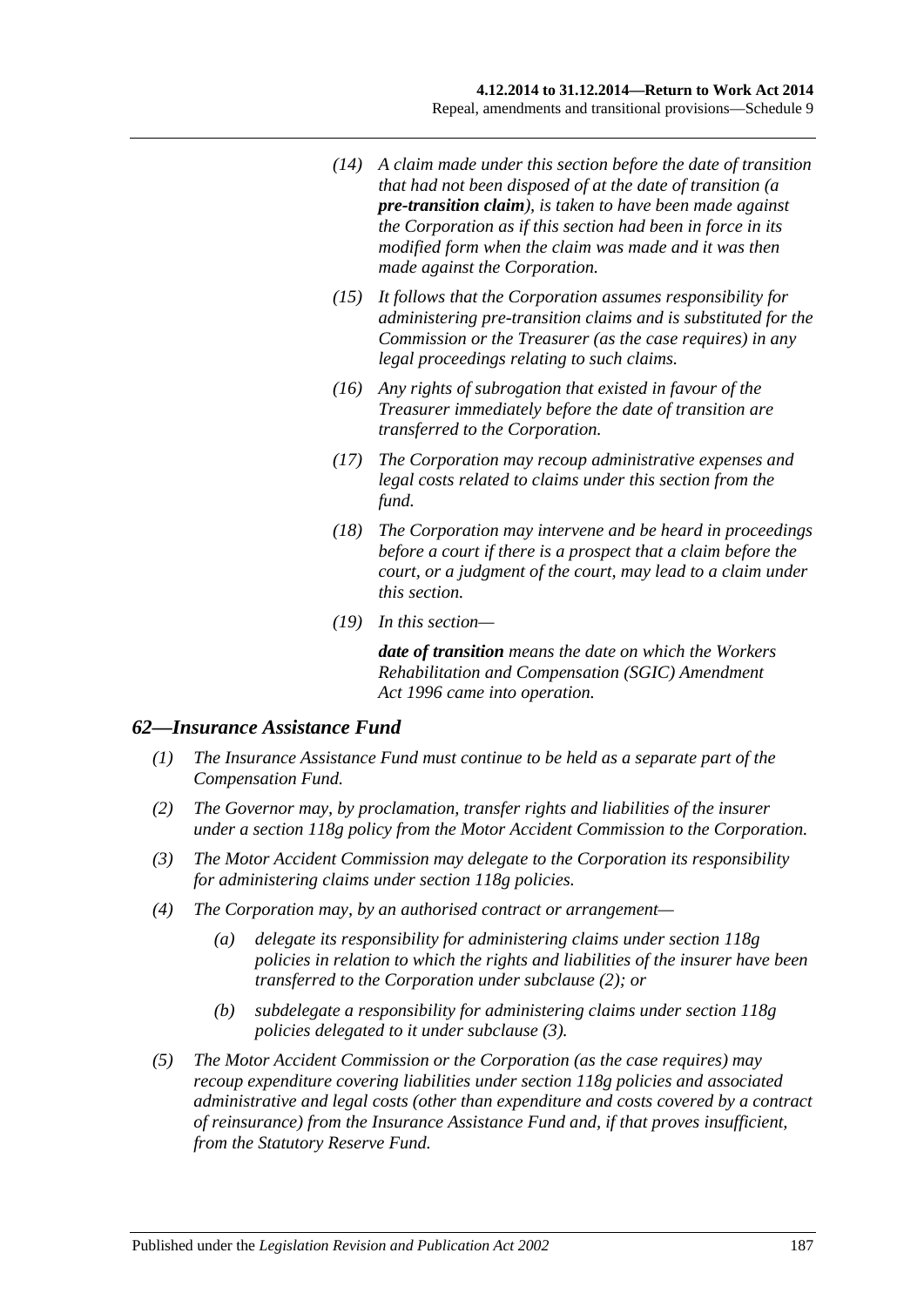*(6) In this clause—*

*authorised contract or arrangement means a contract or arrangement authorised by regulation under section 14 of the [WorkCover Corporation Act](http://www.legislation.sa.gov.au/index.aspx?action=legref&type=act&legtitle=WorkCover%20Corporation%20Act%201994) 1994;*

*section 118g policy means a policy of insurance issued under section 118g(3) of the 1971 Act.*

#### *63—Management of funds*

- *(1) The Statutory Reserve Fund and the Insurance Assistance Fund may be invested in common with the Compensation Fund as if they formed part of the Compensation Fund.*
- *(2) For the purposes of financial reporting and actuarial valuations, the Statutory Reserve Fund and the Insurance Assistance Fund will be taken to form part of the Compensation Fund.*
- *(3) If the Corporation is of the opinion that the balance of the Statutory Reserve Fund or the Insurance Assistance Fund exceeds the amount reasonably required for the purposes for which the relevant fund exists, the Corporation may, with the Minister's consent, transfer the surplus to the Compensation Fund.*

#### *64—Entitlement to documents*

*The Corporation is entitled to possession of all documents and other materials in the possession or power of the Motor Accident Commission relevant to claims against the Statutory Reserve Fund or to liabilities under policies of insurance transferred to the Corporation in connection with the scheme continued under this Schedule.*

## <span id="page-187-0"></span>*65—Loss of earning capacity—capital loss assessments*

- *(1) Division 4B of Part 4 of the repealed Act, as in existence immediately before the designated day, will be taken to continue to apply with respect to any case where the Corporation or a self-insured employer has made any assessment (including an interim assessment) under section 42A of the repealed Act before the designated day.*
- *(2) If a worker to whom [subclause](#page-187-0) (1) applies has not, immediately before the commencement of this clause, received a final assessment of loss under the Division of the repealed Act referred to in [subclause](#page-187-0) (1), any further assessment under that Division will be made on the basis that the worker is taken to be a seriously injured worker for the purposes of the assessment.*

# *Division 10—Work health and safety administration costs*

#### *66—Work health and safety administration costs*

*(1) In this clause—*

*WHS Act means the [Work Health and Safety Act](http://www.legislation.sa.gov.au/index.aspx?action=legref&type=act&legtitle=Work%20Health%20and%20Safety%20Act%202012) 2012.*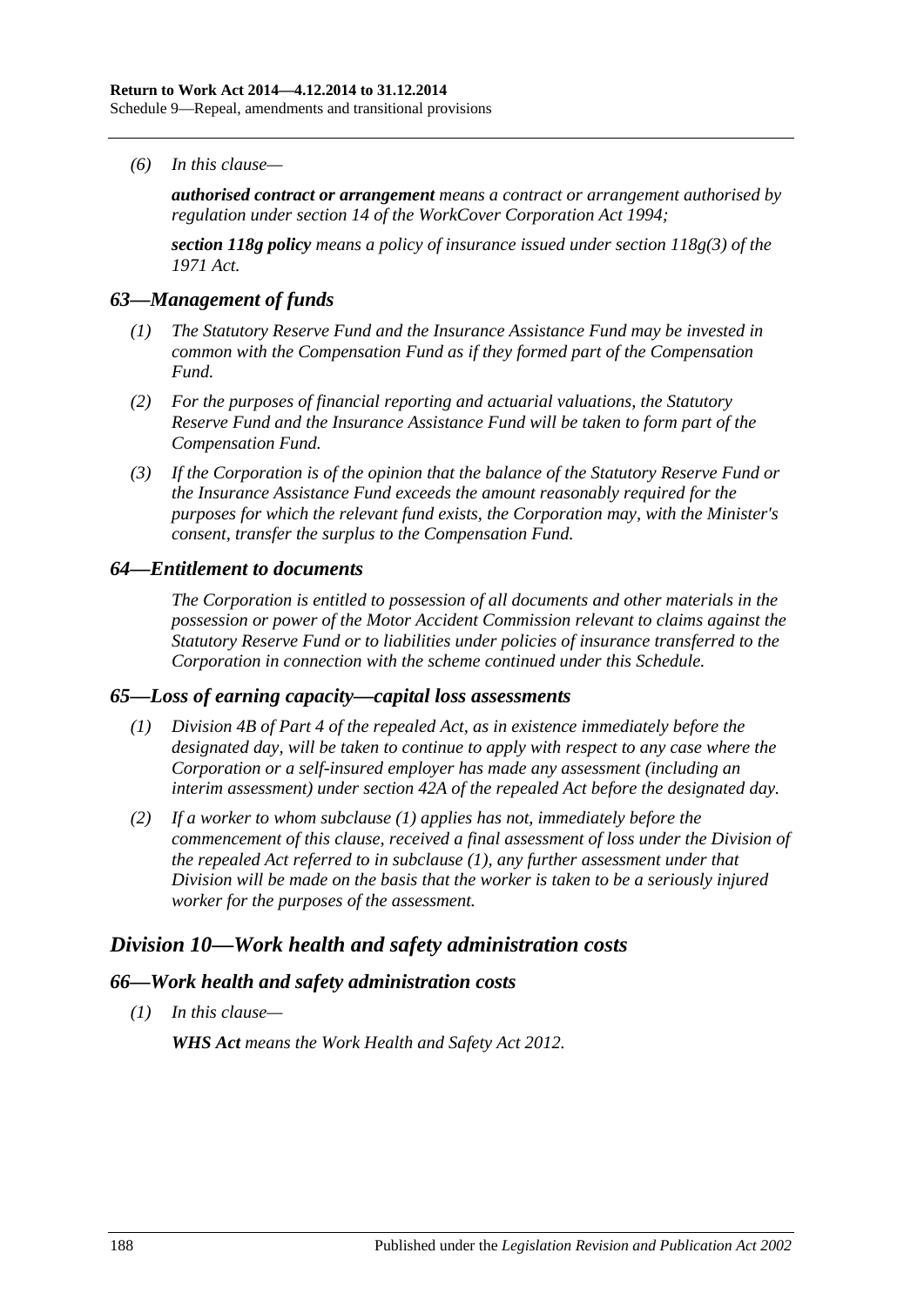*(2) The prescribed percentage of the prescribed amount under Schedule 5, clause 2(7) and (8) of the WHS Act (as amended by this Act) for the 2015/2016 financial year must be at least equal to the total of the prescribed percentage of the prescribed amount under Schedule 5, clause 2(7) and (8) of the WHS Act for the 2014/2015 financial year and the amount payable under Schedule 5, clause 3 of the WHS Act for the 2014/2015 financial year (and if a regulation is not made under Schedule 5, clause 2(7) or (8) of the WHS Act (as amended by this Act) for the 2015/2016 financial year then the total amount described in this subclause will apply under that clause).*

# *Division 11—Renewal of authorised contracts*

## *67—Renewal of authorised contracts*

*Section 14(4a)(a) of the [WorkCover Corporation Act](http://www.legislation.sa.gov.au/index.aspx?action=legref&type=act&legtitle=WorkCover%20Corporation%20Act%201994) 1994 does not apply to a regulation under section 14(4)(d) of that Act that is expressed to come into operation on 1 July 2015.*

# *Division 12—Review of provisions relating to firefighters*

#### <span id="page-188-0"></span>*68—Review*

- *(1) In addition to causing a review of this Act to be conducted as required under [section](#page-155-0) 203, the Minister must, as soon as possible after 1 July 2018, appoint a person to carry out a review concerning the operation and impact of—*
	- *(a) the amendments to the [Workers Rehabilitation and Compensation Act](http://www.legislation.sa.gov.au/index.aspx?action=legref&type=act&legtitle=Workers%20Rehabilitation%20and%20Compensation%20Act%201986) 1986 made by the [Workers Rehabilitation and Compensation \(Firefighters\)](http://www.legislation.sa.gov.au/index.aspx?action=legref&type=act&legtitle=Workers%20Rehabilitation%20and%20Compensation%20(Firefighters)%20Amendment%20Act%202013)  [Amendment Act 2013](http://www.legislation.sa.gov.au/index.aspx?action=legref&type=act&legtitle=Workers%20Rehabilitation%20and%20Compensation%20(Firefighters)%20Amendment%20Act%202013) and Part 8 of this Schedule; and*
	- *(b) [Schedule](#page-158-0) 3 of this Act.*
- *(2) The person appointed by the Minister under [subclause](#page-188-0) (1) must present to the Minister a report on the outcome of the review no later than 4 months following his or her appointment.*
- *(3) The Minister must, within 6 sitting days after receiving the report, have copies of the report laid before both Houses of Parliament.*

# **Division 13—Regulations**

## <span id="page-188-1"></span>**69—Additional transitional provisions—regulations**

- (1) The Governor may, by regulation, make additional provisions of a saving or transitional nature consequent on the enactment of this Act.
- <span id="page-188-2"></span>(2) A provision of a regulation made under [subclause](#page-188-1) (1) may, if the regulations so provide, take effect from the commencement of this Act or from a later day.
- (3) To the extent that a provision takes effect under [subclause](#page-188-2) (2) from a day earlier than the day of the regulation's publication in the Gazette, the provision does not operate to the disadvantage of a worker by decreasing a right that existed immediately before that date of publication in the Gazette.